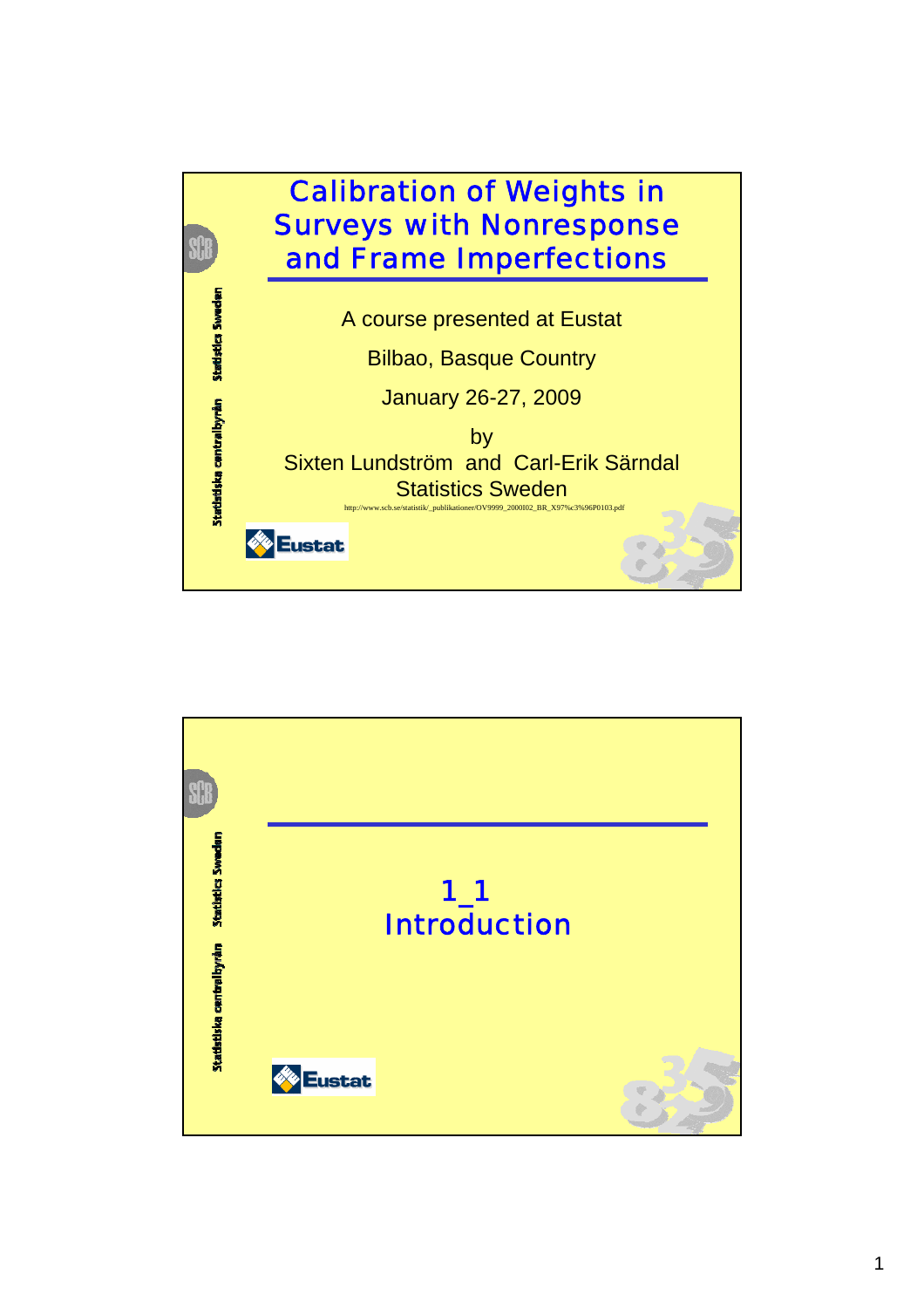## Welcome to this course

with the title :

*Calibration of Weights in Surveys with Nonresponse and Frame Imperfections*

## The title of the course

suggests two objectives :

- To study *calibration* as a general method for estimation in surveys; this approach has attracted considerable attention in recent years
- A focus on problems caused by *nonresponse* : bias in the estimates, and how to reduce it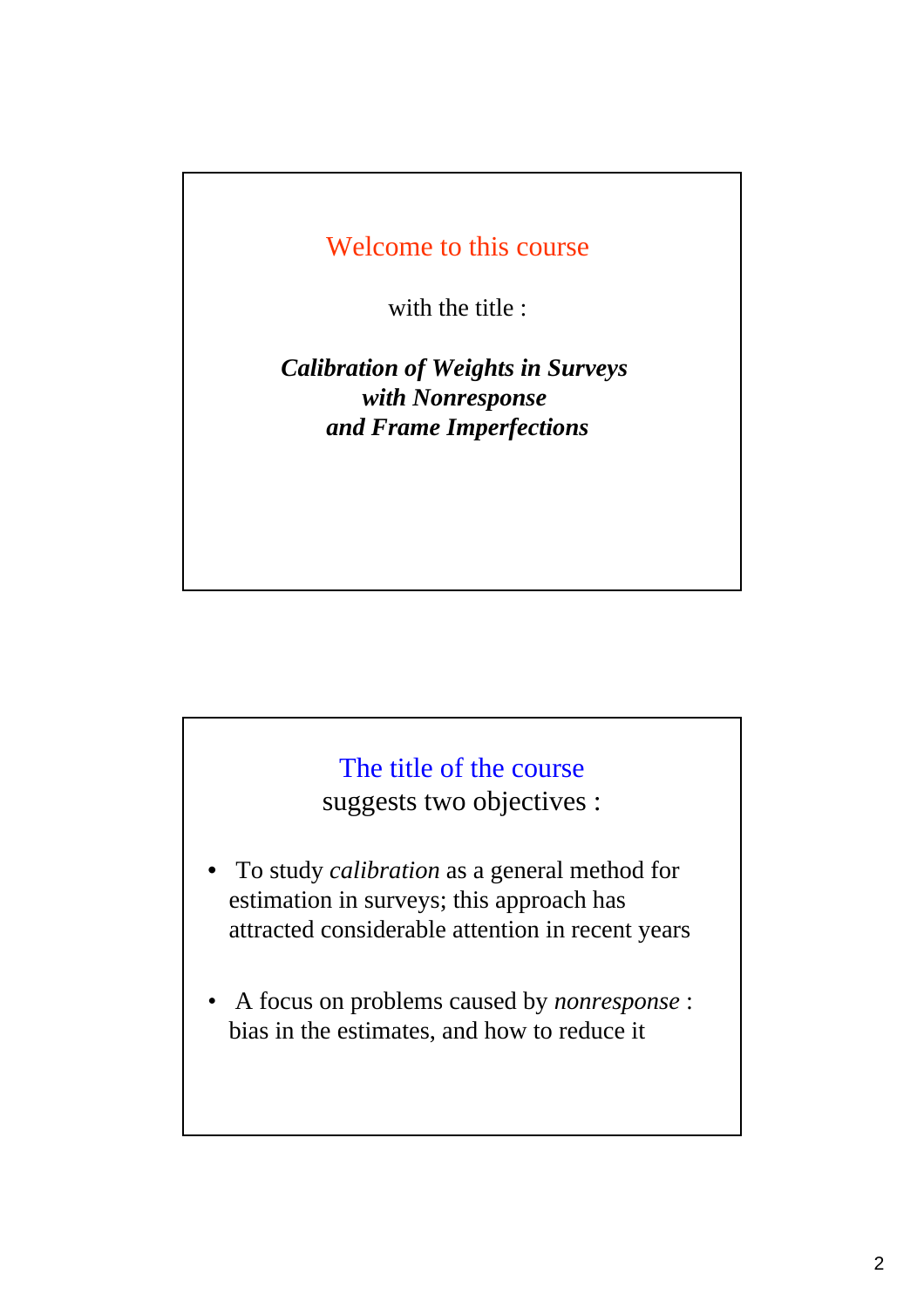### Key concepts

*Finite population U* :

*N* objects (elements) : persons, or farms, or business firms, or … *Sample s* : A subset of the elements in  $U : s \subset U$ *Sampling design* : How to select a sample *s* from *U* or, more precisely, from the list of the elements in *U* (the *frame population*)

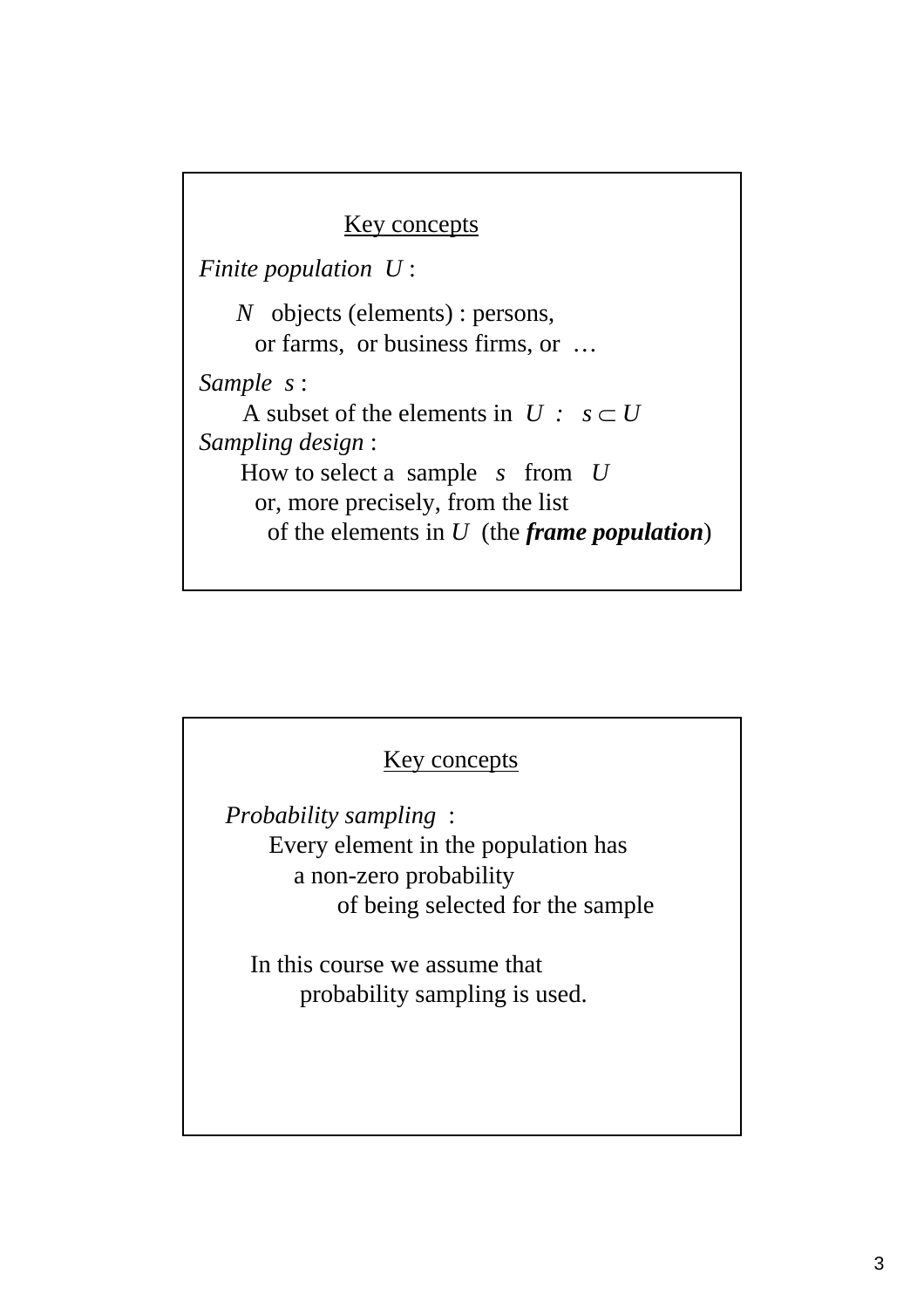There is a well-defined survey objective . For ex., information needed about employment : How many unemployed persons are there in the population?

Study variable : *y* with value  $y_k = 1$  if *k* unemployed  $y_k = 0$  if *k* not unemployed

'Unemployed' is a well-defined concept (ILO) Number of unemployed to be estimated :

$$
\sum_{k=1}^N y_k = \sum_{k \in U} y_k = \sum_U y_k
$$

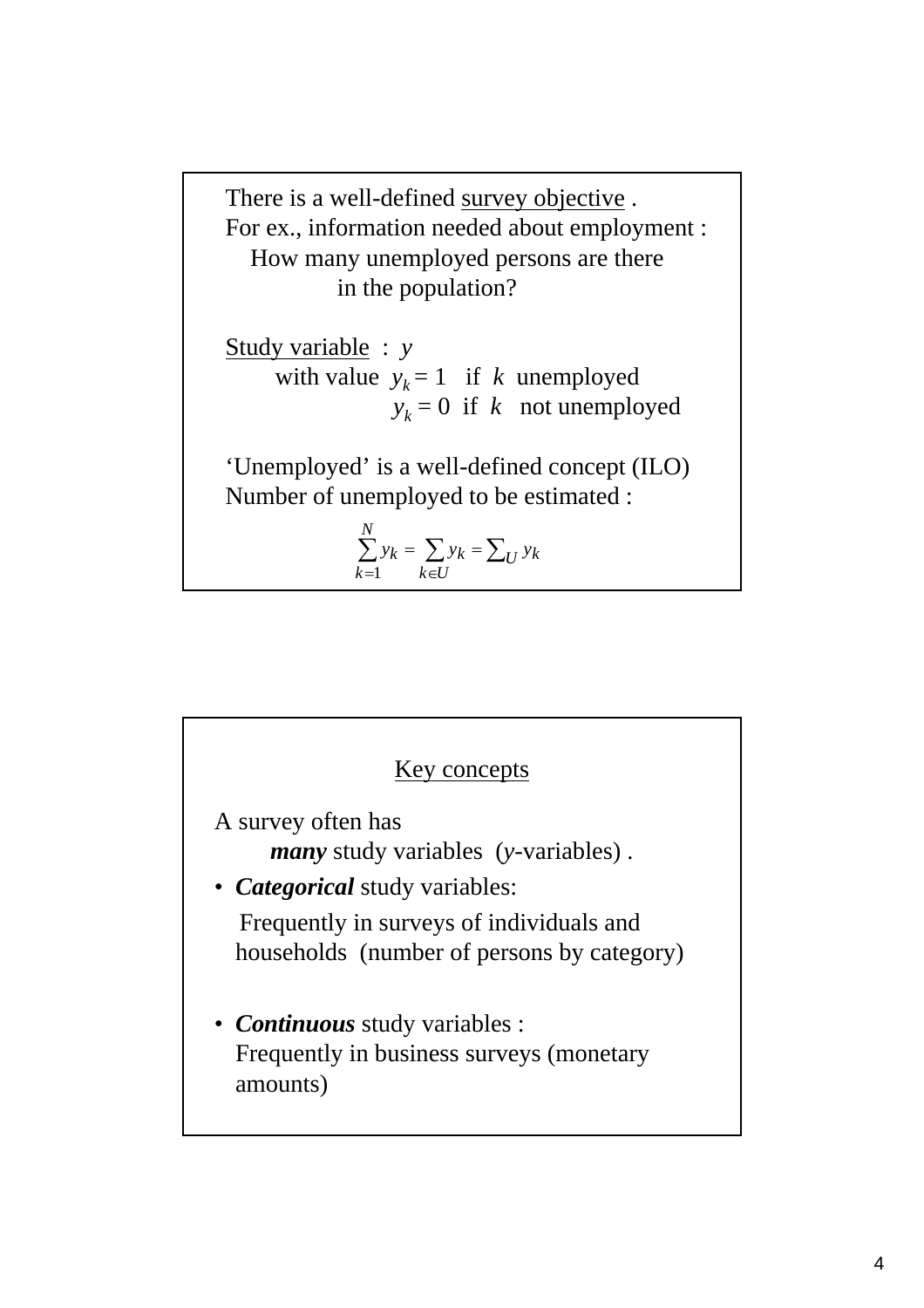# Key concepts

There may exist *other variables* whose values are known and can be used to improve the estimation. They are called *auxiliary variables*.

*Calibration* is a systematic approach to the use of auxiliary information.

### Key concepts

Auxiliary variables play an important role

- in the sampling design (e.g., stratification)
- in the estimation (by calibration)

In this course we discuss only how aux. information is used in the estimation.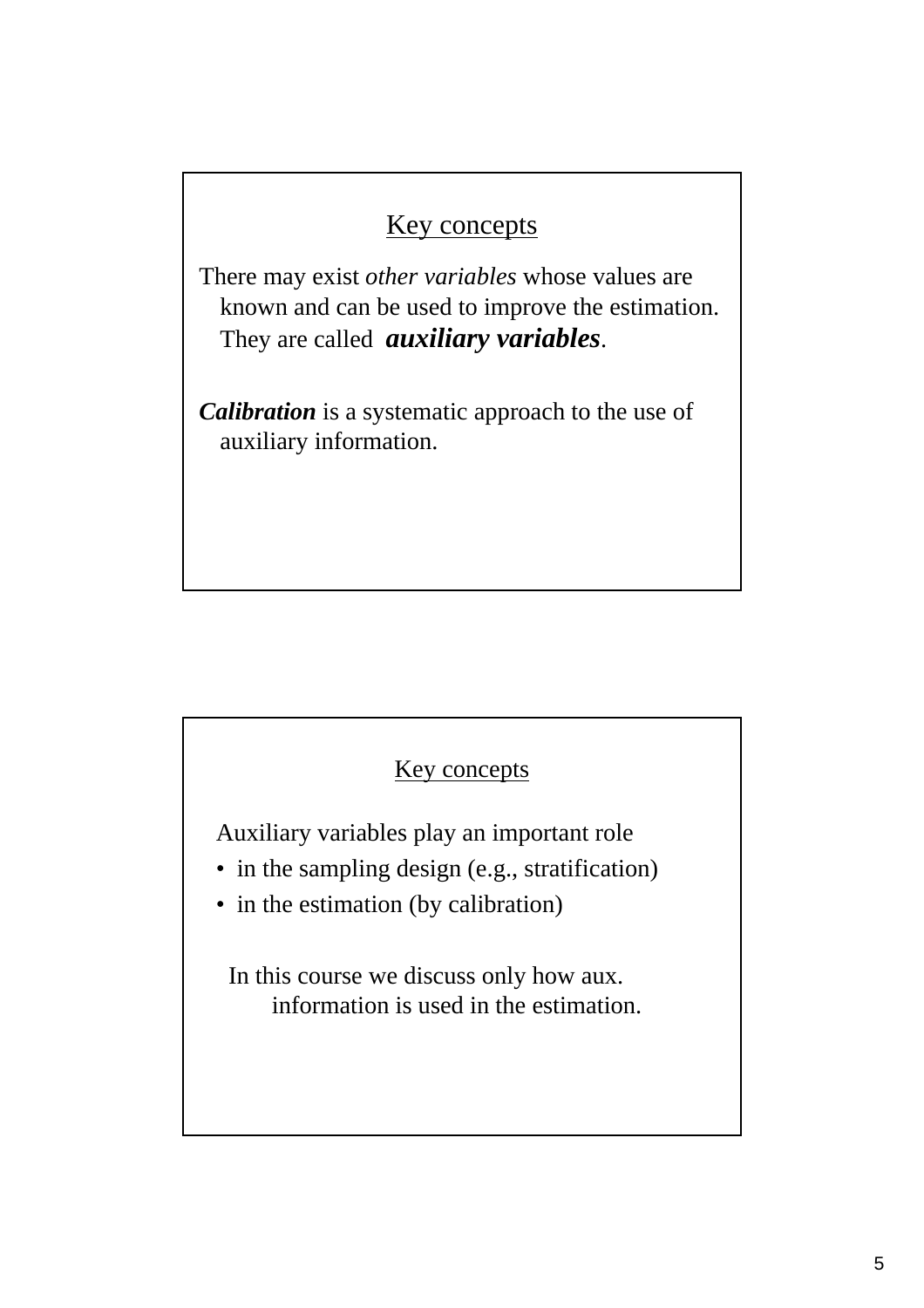### Key concepts

*Ideal survey conditions* :

- The only error is sampling error.
- All units selected for the sample provide the desired information (no *nonresponse*)
- They respond correctly and truthfully (no *measurement error*)
- The frame population agrees with the target population (no *frame imperfections*)

### This course

*Ideal conditions* :

They do not exist in the real world..

But they are a starting point for theory.

Session 1\_4 of this course discuss uses of aux. information under ideal conditions.

Objective : Unbiased estimation; small variance.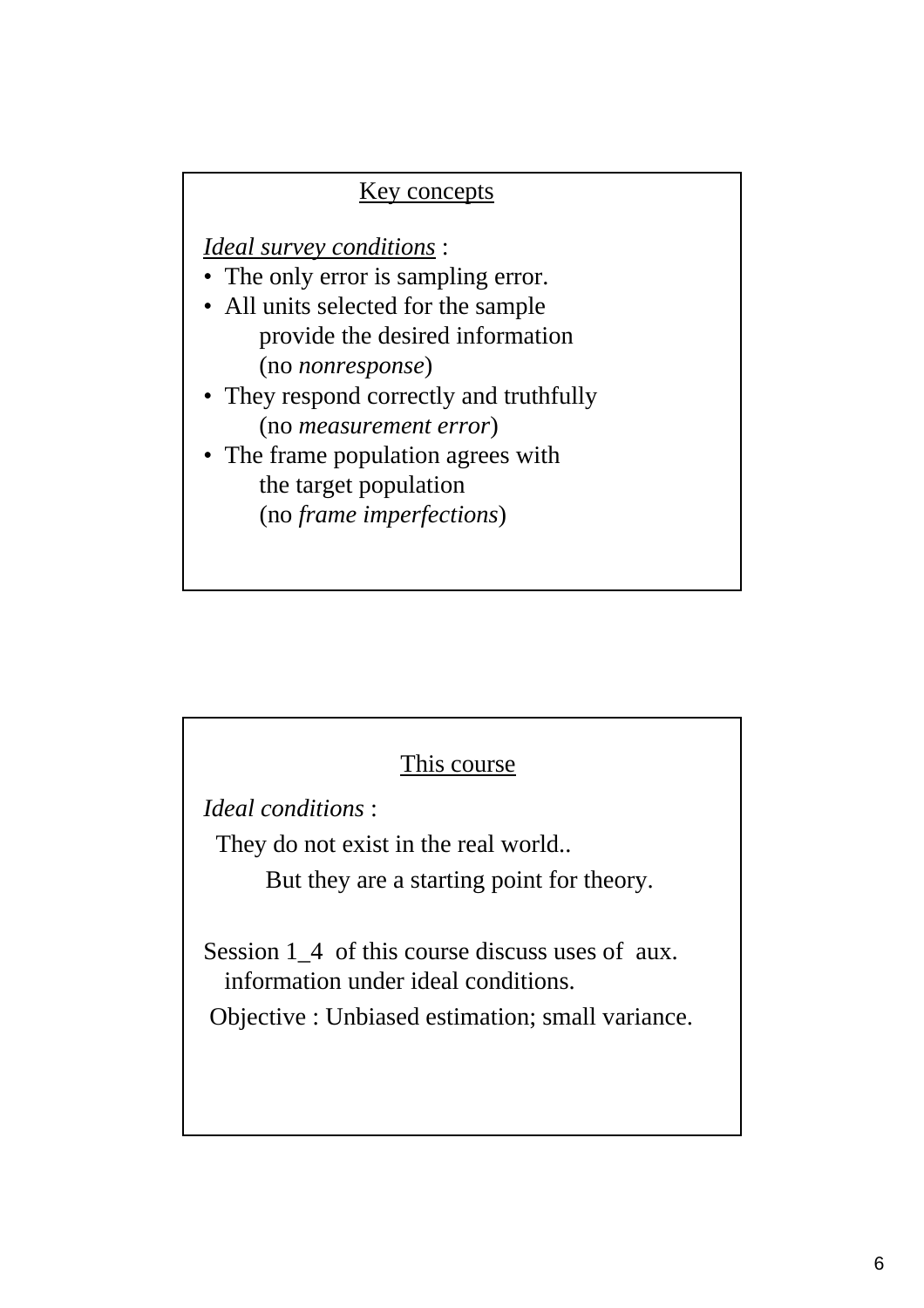### This course

Nonresponse (abbreviated NR) : All of those selected for the sample do not response, or they respond to part of the questionnaire only

A troubling feature of surveys today: NR rates are very high. 'Classical survey theory' did not need to pay much attention to NR.

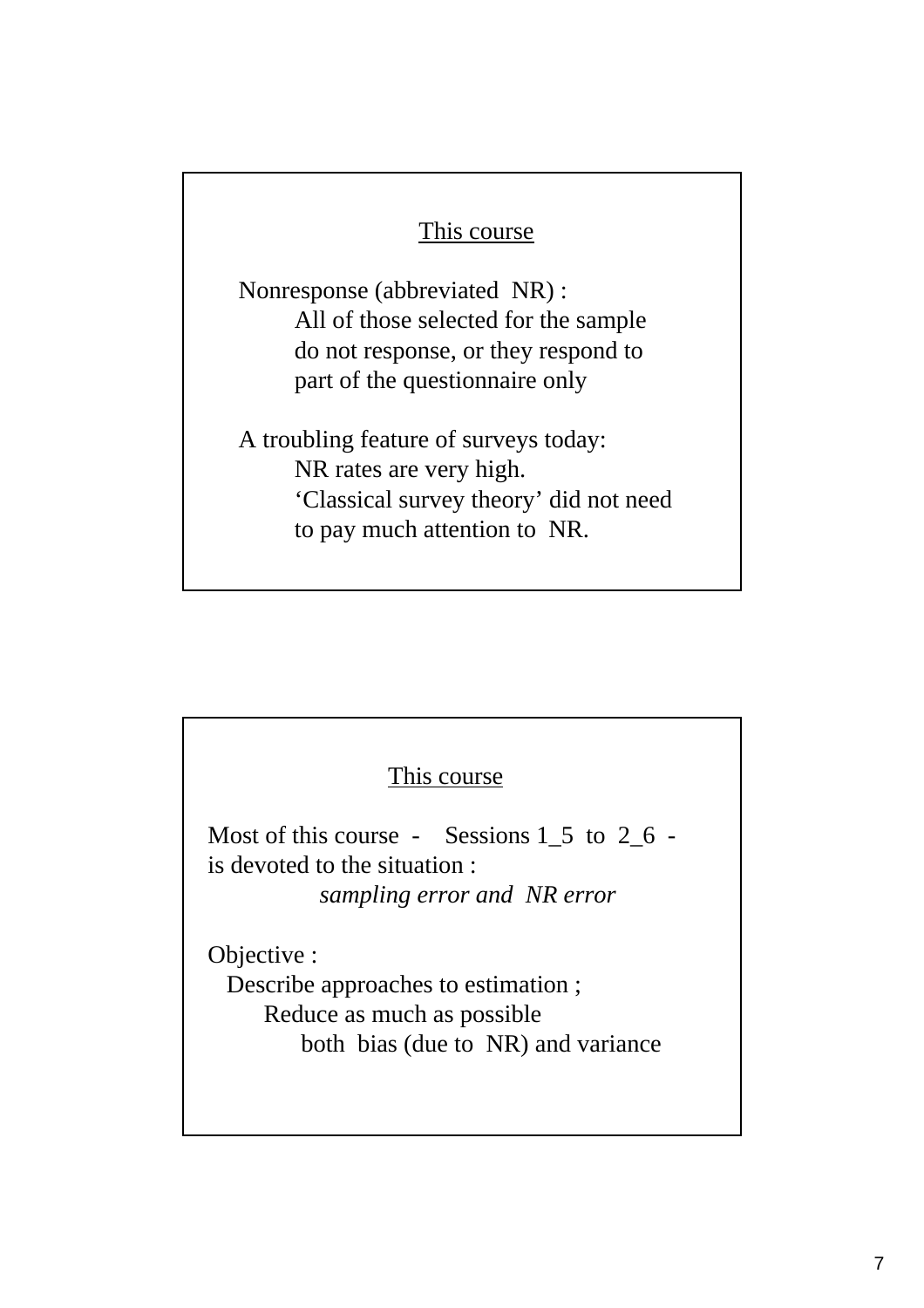### This course

In the concluding Session 2\_7 we add another complication :

*Frame imperfections* : The target population is not identical to the frame population

Not discussed in the course:

*Measurement error* : Some of the answers provided are wrong

### Research on NR in recent years

Two directions :

Preventing NR from occurring (methods from behavioural sciences) - We do not discuss this

Dealing with ('adjusting for') NR once it has occurred (mathematical and statistical sciences) ; the subject of this course.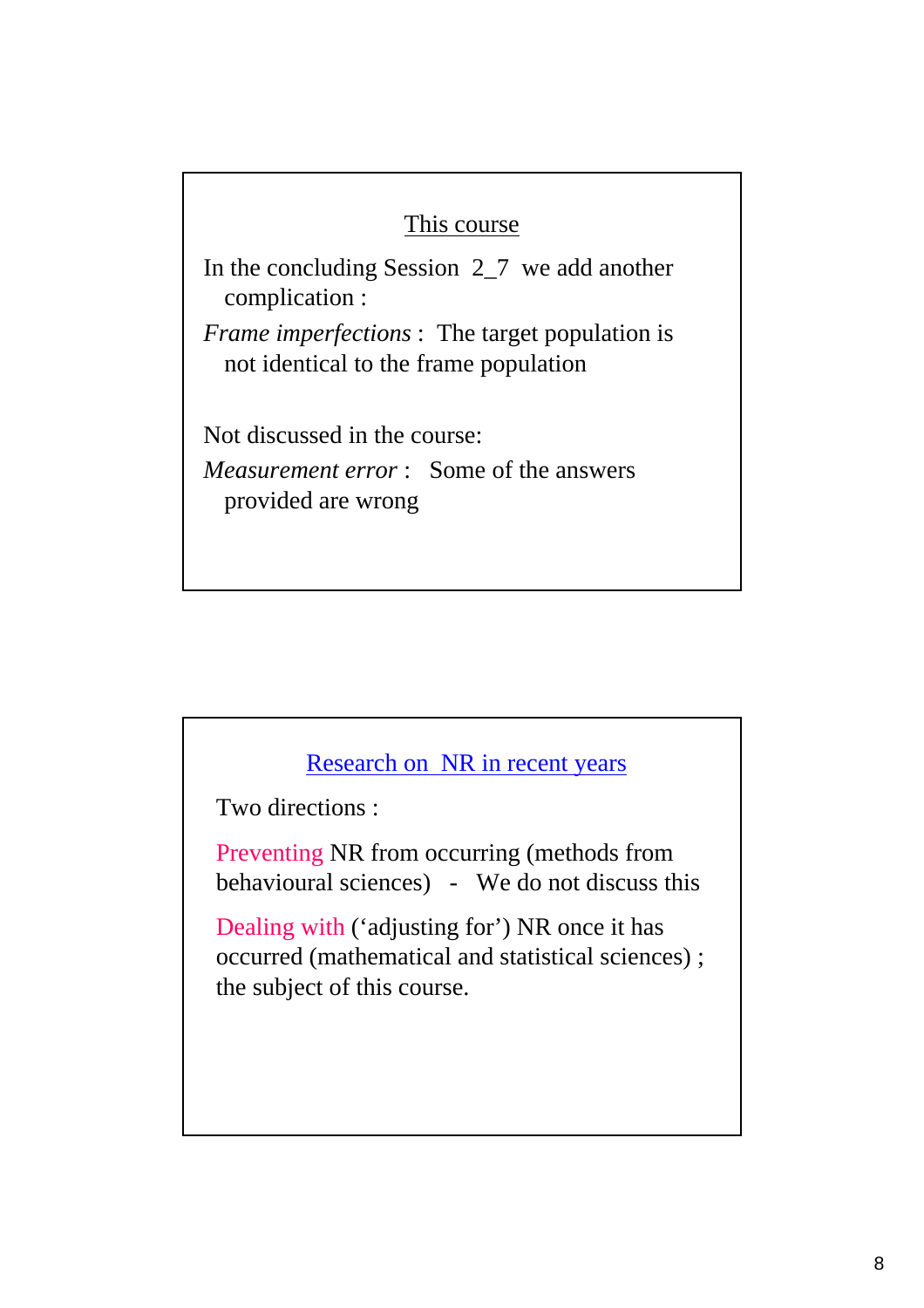# Categories of NR

- *Item NR* : The selected element responds to some but not all questions on the questionnaire
- *Unit NR* : The selected element does not respond at all ; among the reasons :

refusal, not-at-home, and others



- NR is a *normal, but undesirable feature* of essentially all sample surveys today
- NR causes *bias* in the estimates
- We must still make the best possible estimates
- Bias is never completely eliminated, but we strive to reduce it as far as possible
- Small variance no consolation, because  $(bias)^2$  can be the dominating part of MSE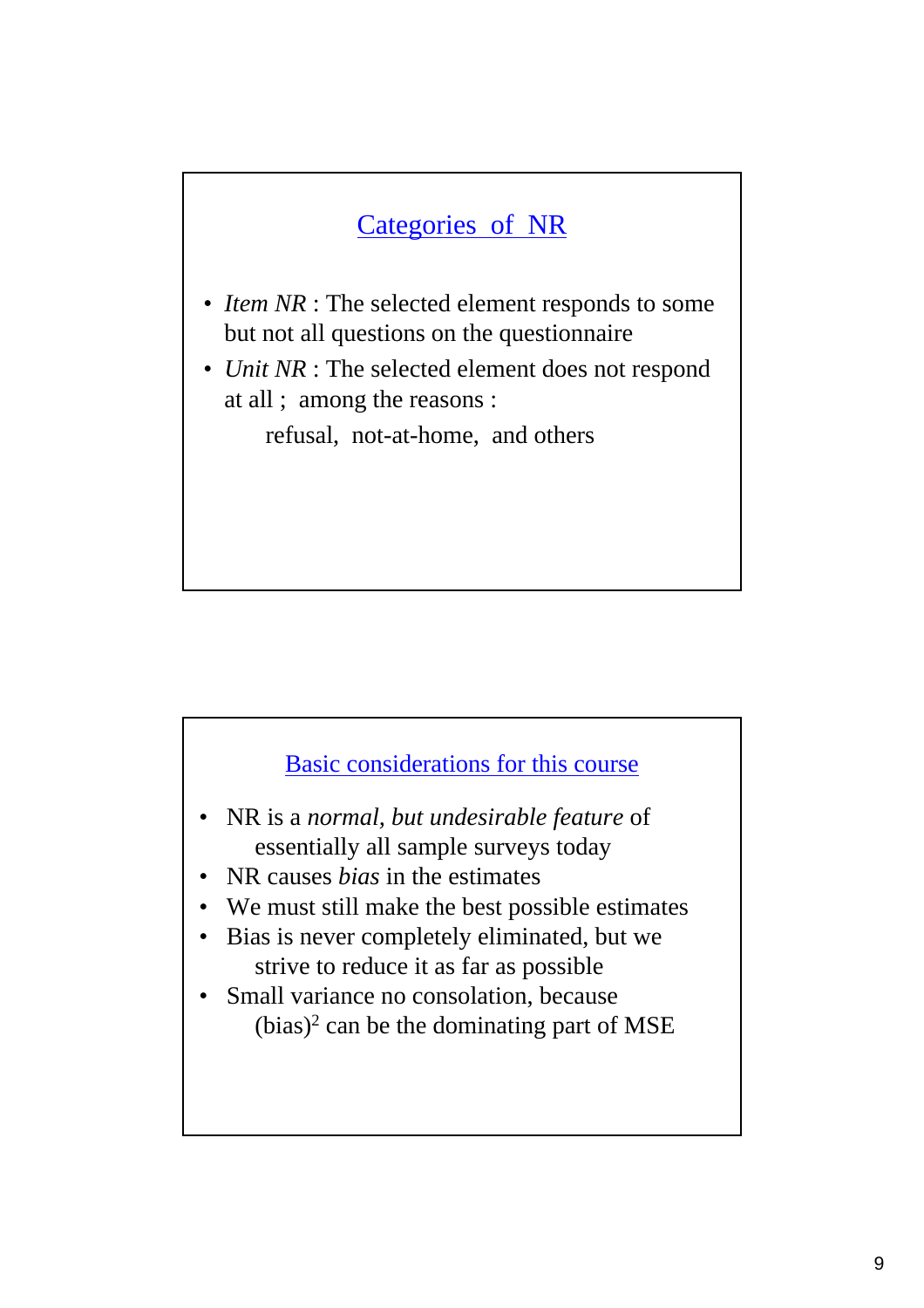## Why is NR such a serious problem ?

The intuitive understanding : Those who happen to respond are often not *'representative*' for the population for which we wish to make inferences (estimates).

The result is *bias* : Data on the study variable(s) available only for those who respond. The estimates computed on these data are often systematically wrong (biased), but *we cannot (completely) eliminate that bias*.

### Consequences of NR

- $\bullet$  (bias)<sup>2</sup> can be the larger part of MSE
- NR increases survey cost; follow-up is expensive

• NR will increase the variance, because fewer than desired will respond. But this can be compensated by anticipating the NR rate and allowing 'extra sample size'

• Increased variance often a minor problem, compared with the bias.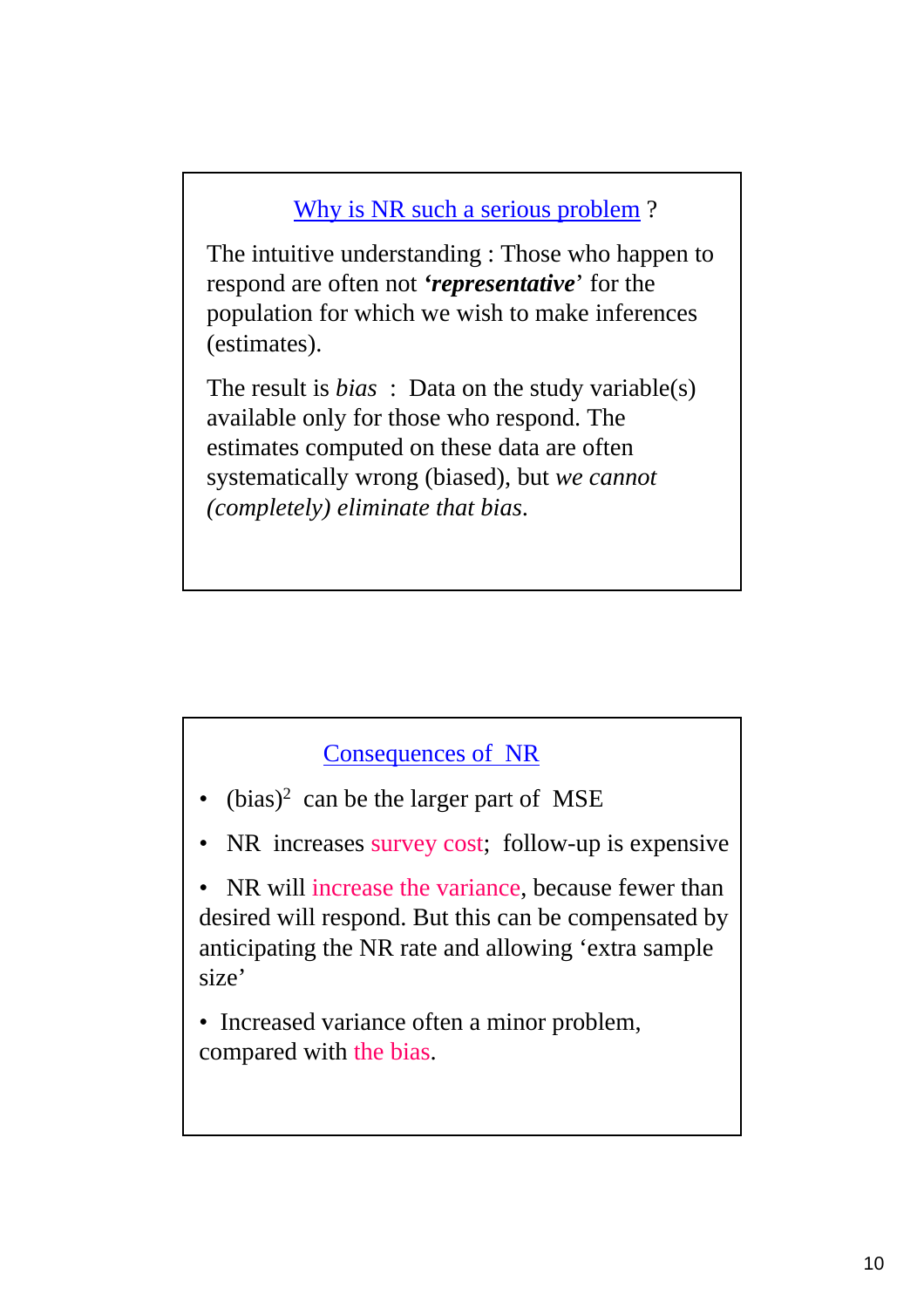## Treatment of NR

- NR may be treated by *imputation* primarily the *item NR* ; not discussed in this course .
- NR may be treated by (adjustment) *weighting* primarily the *unit NR* ; it is the main topic in this course

Neither type of treatment will resolve the real problem, which is bias

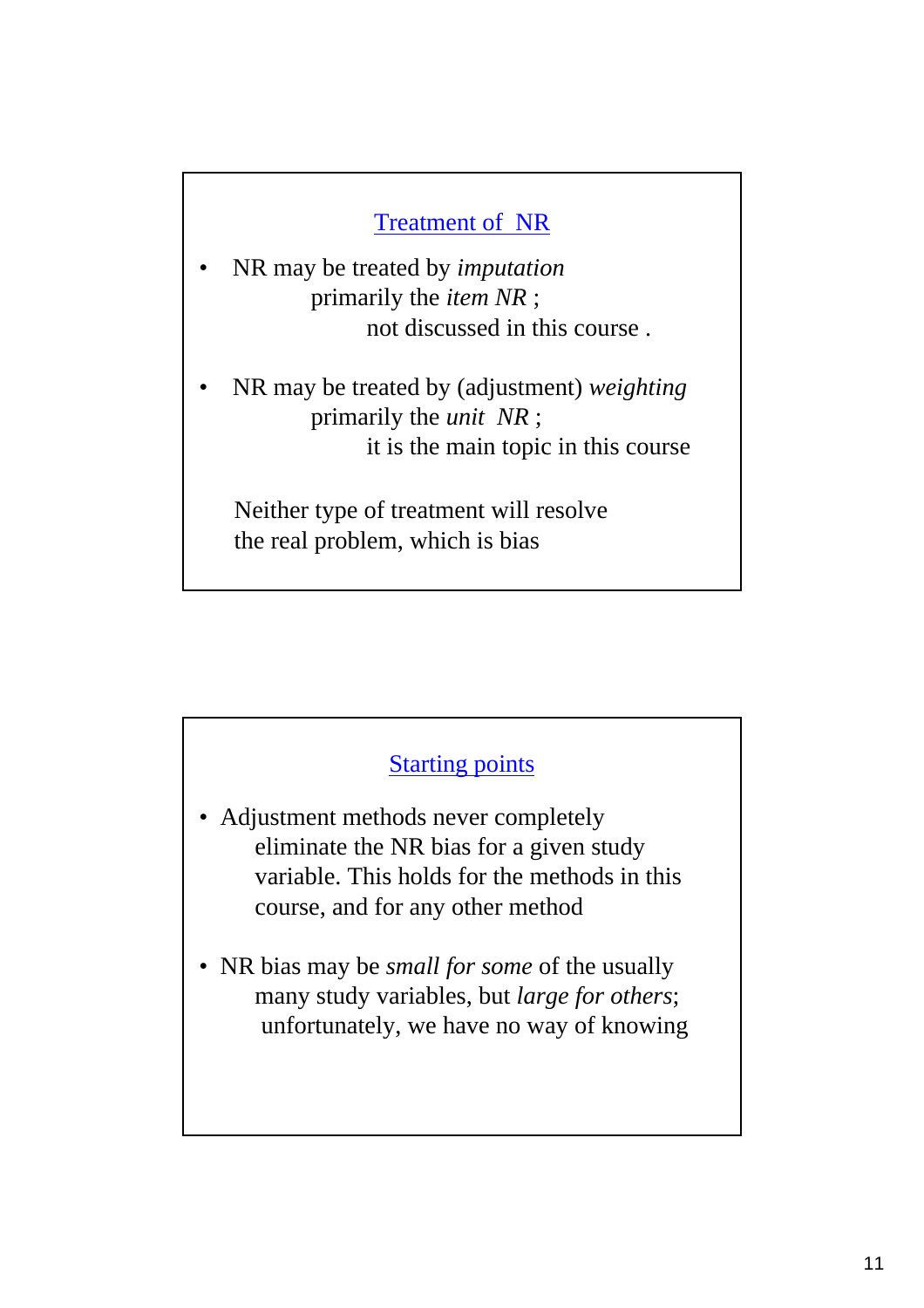# Comments, questions

- The course is theoretical, but has a very practical background
- Different countries have very different conditions for *sampling design* and *estimation*. The Scandinavian countries have access to many kinds of registers, providing extensive sources of auxiliary data.
- We are curious : What are the survey conditions in your country ?
- What do you consider to be 'high NR' in your country?

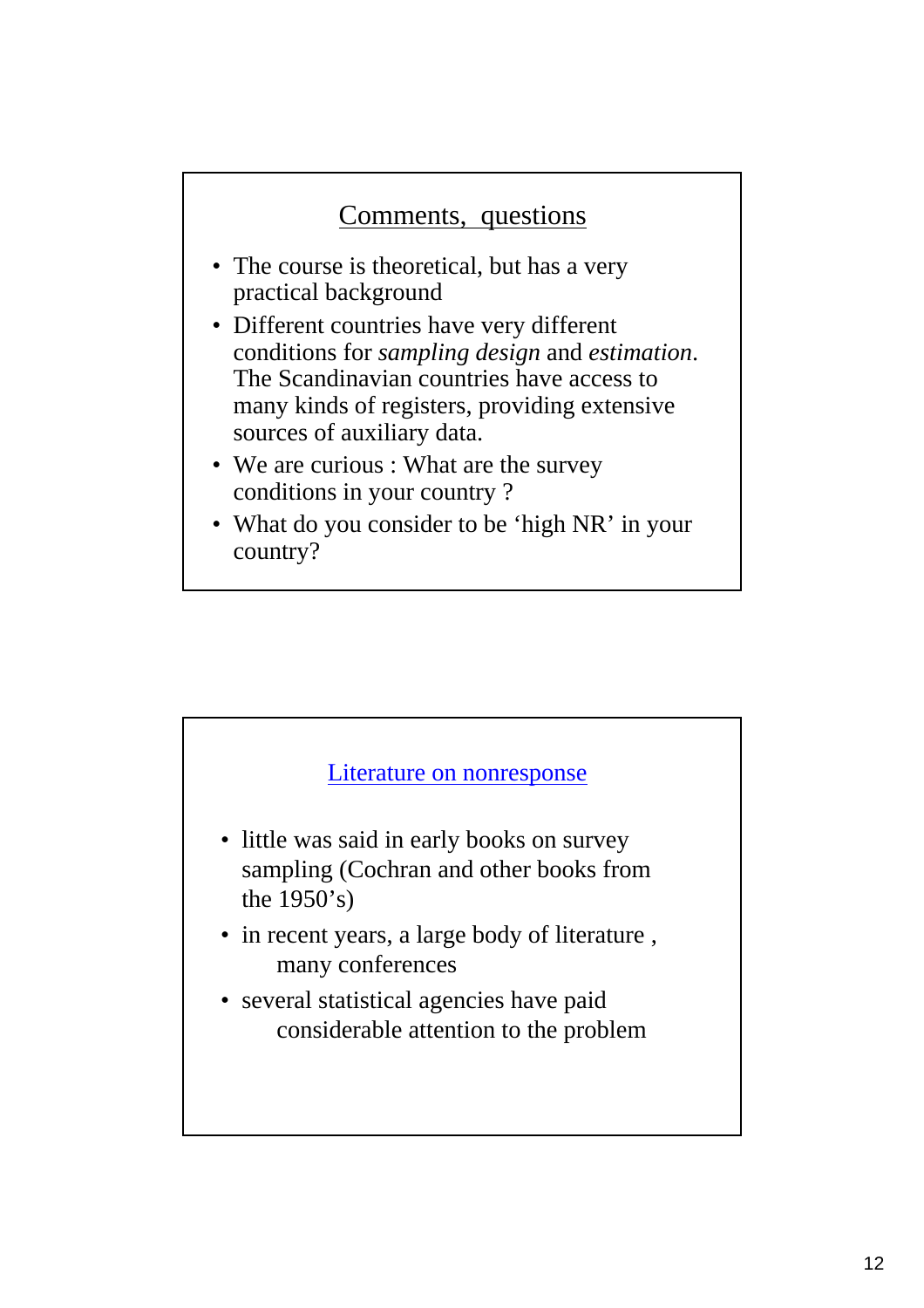Our background and experience for work on NR methodology

- *S. Lundström*, Ph.D. thesis, Stockholm Univ. (1997)
- *Lundström & Särndal* : Current Best Methods manual, Statistics Sweden (2002)

http://www.scb.se/statistik/\_publikationer/OV9999\_2000I02\_BR\_X97%c3%96P0103.pdf.

• *Särndal & Lundström*: Estimation in Surveys with Nonresponse. New York: Wiley (2005). The course is structured on this book.



Särndal & Lundström (2008): Assessing auxiliary vectors for control of nonresponse bias in the calibration estimator. *Journal of Official Statistics*, 24, 251-260

Särndal & Lundström (2009): Design for estimation: Identifying auxiliary vectors to reduce nonresponse bias. Submitted for publication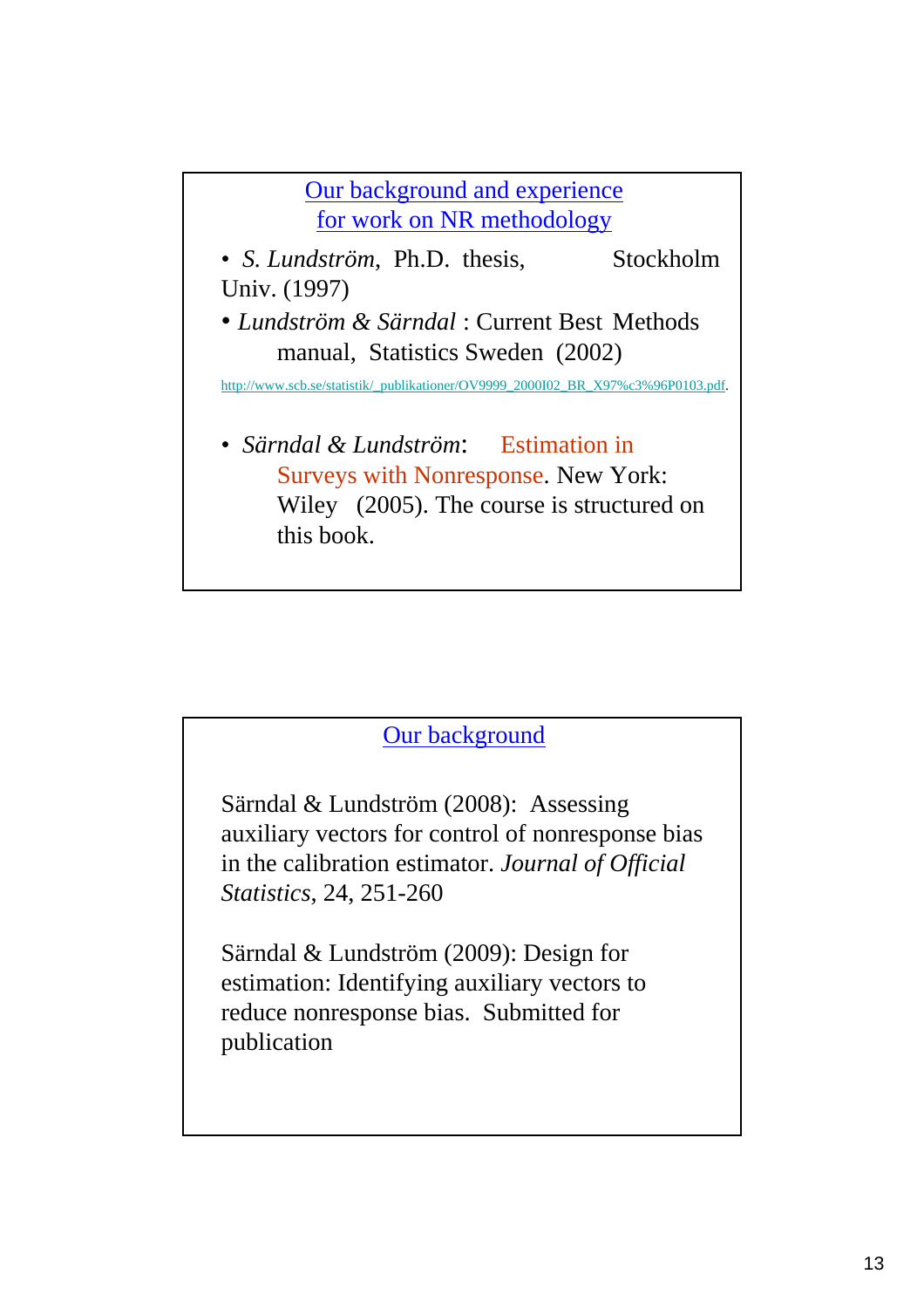#### Important earlier works

Olkin, Madow and Rubin (editors): *Incomplete data in sample surveys*. New York: Academic Press (1983) (3 volumes)

Groves, Dillman, Eltinge and Little (editors): *Survey Nonresponse*. New York: Wiley (2001)

These books examine NR from many different perspectives.

#### A comment

The nature of NR is sometimes described by terms such as

*ignorable, MAR, MCAR, non-ignorable* These distinctions not needed in this course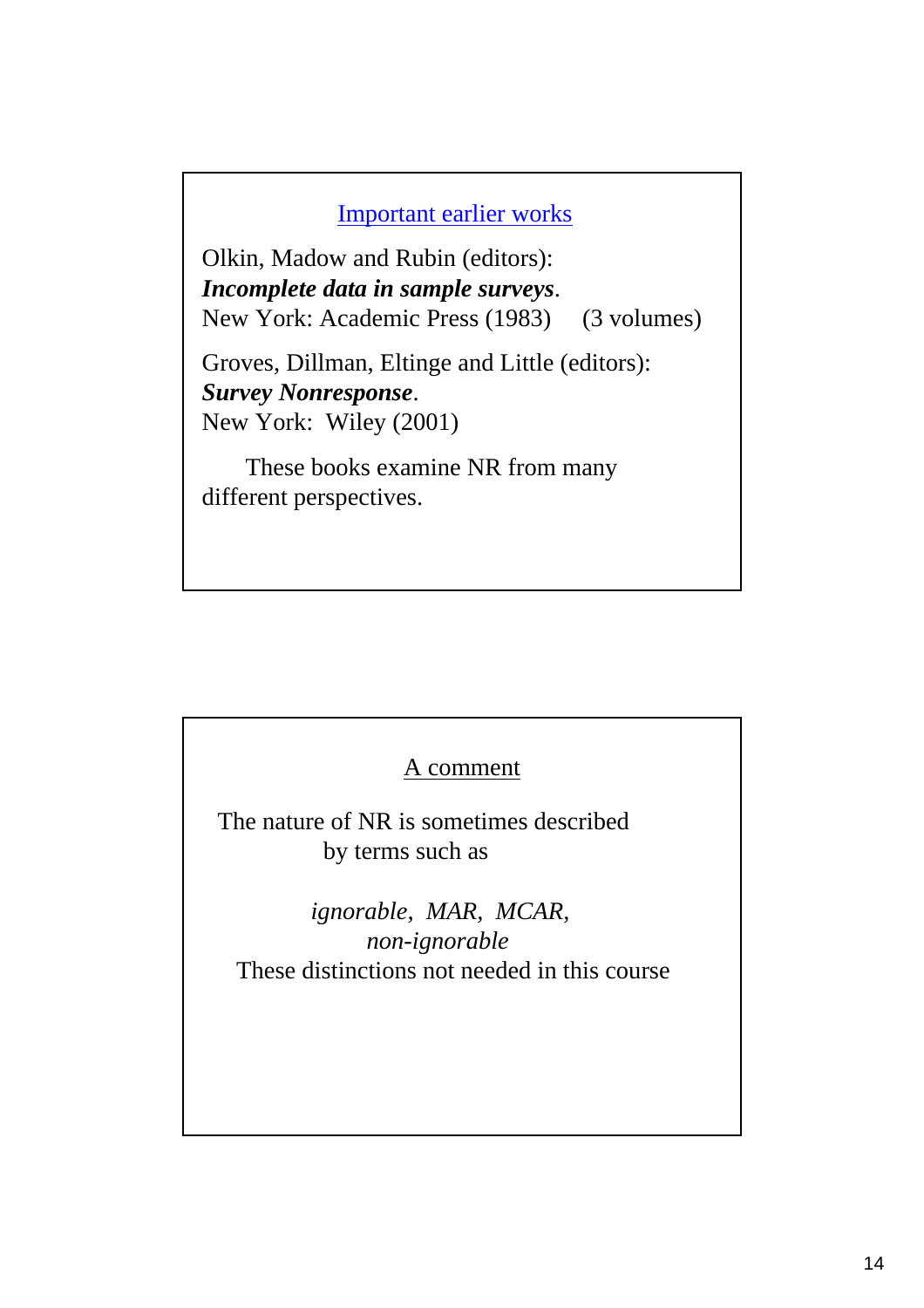

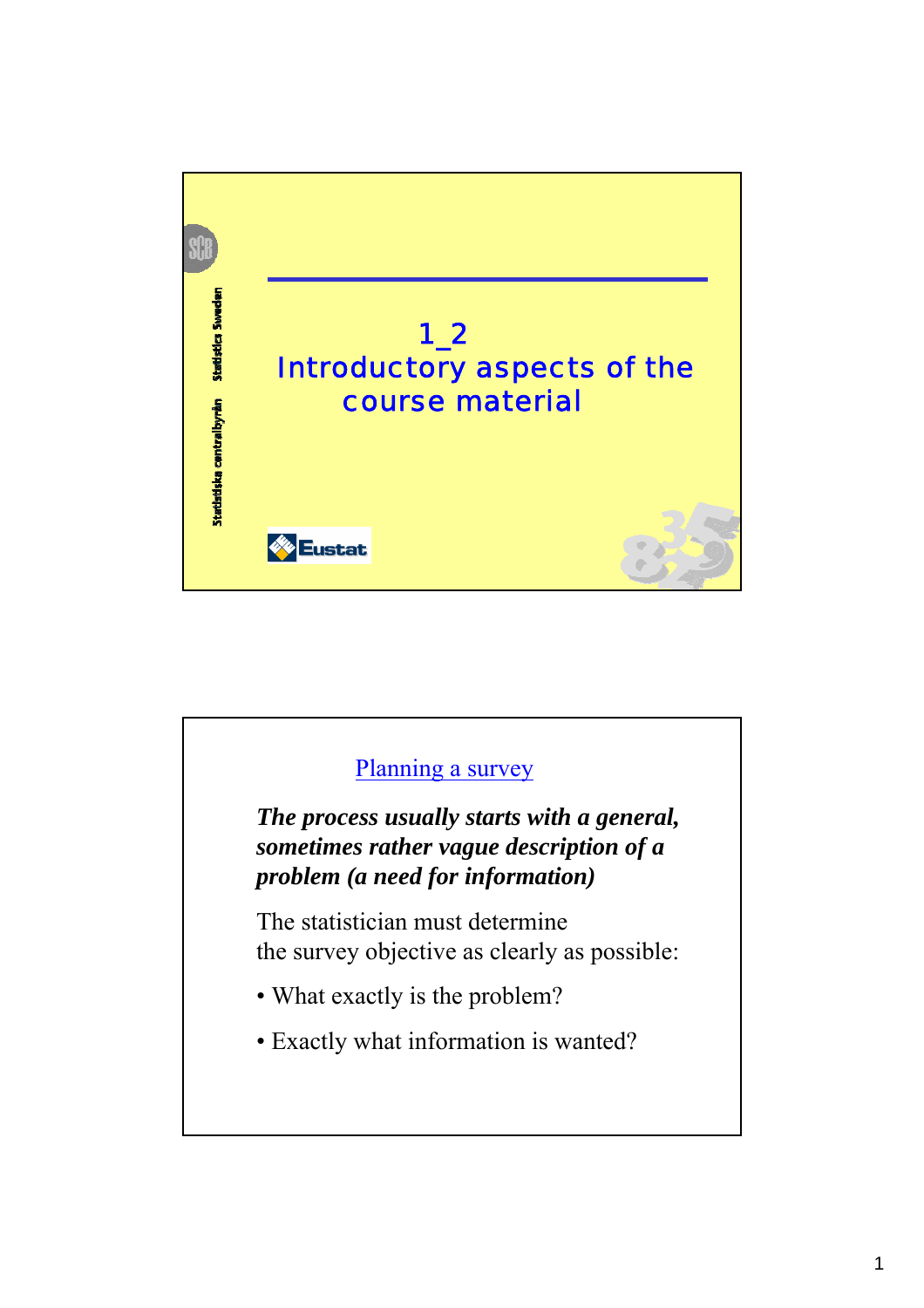

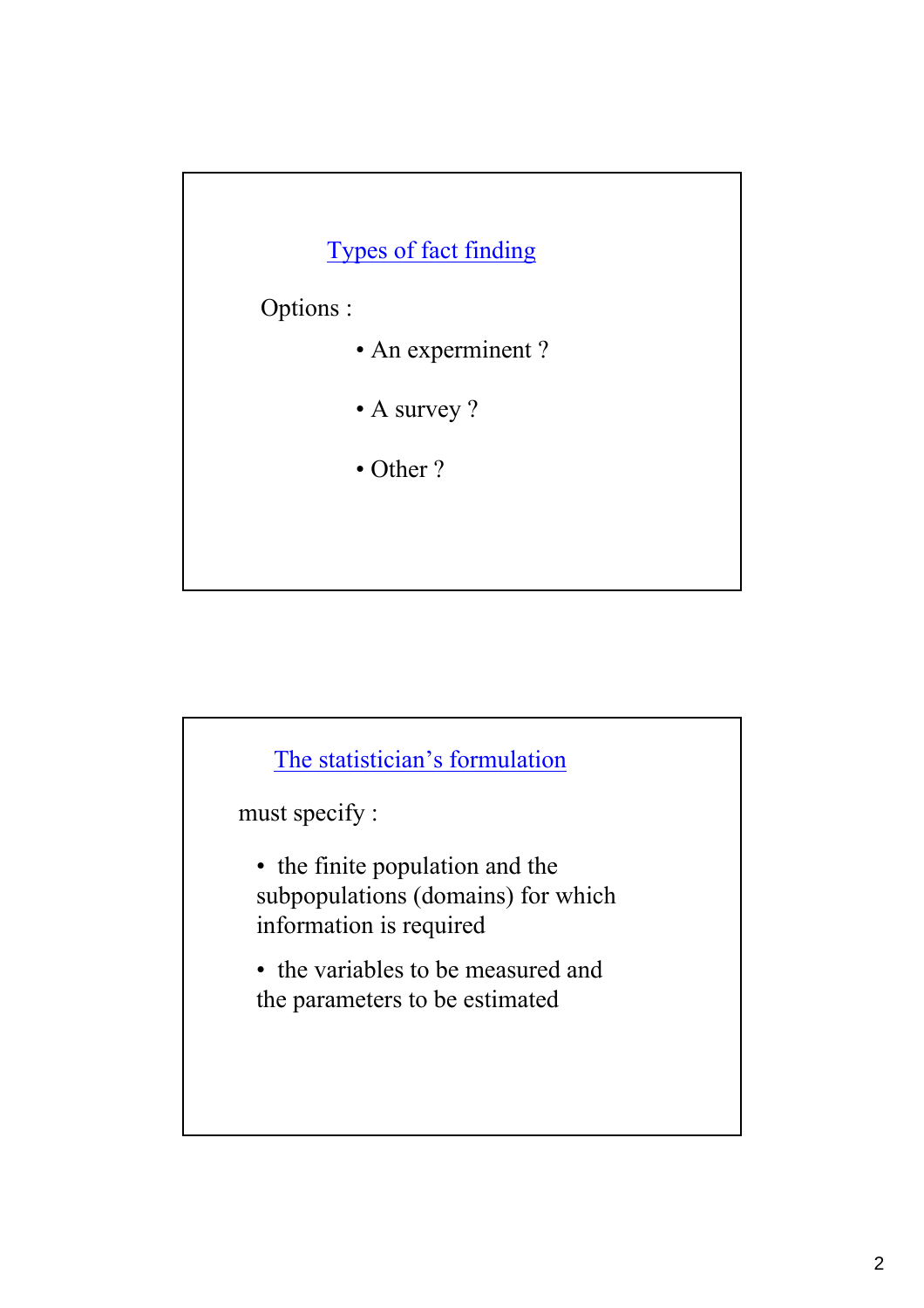

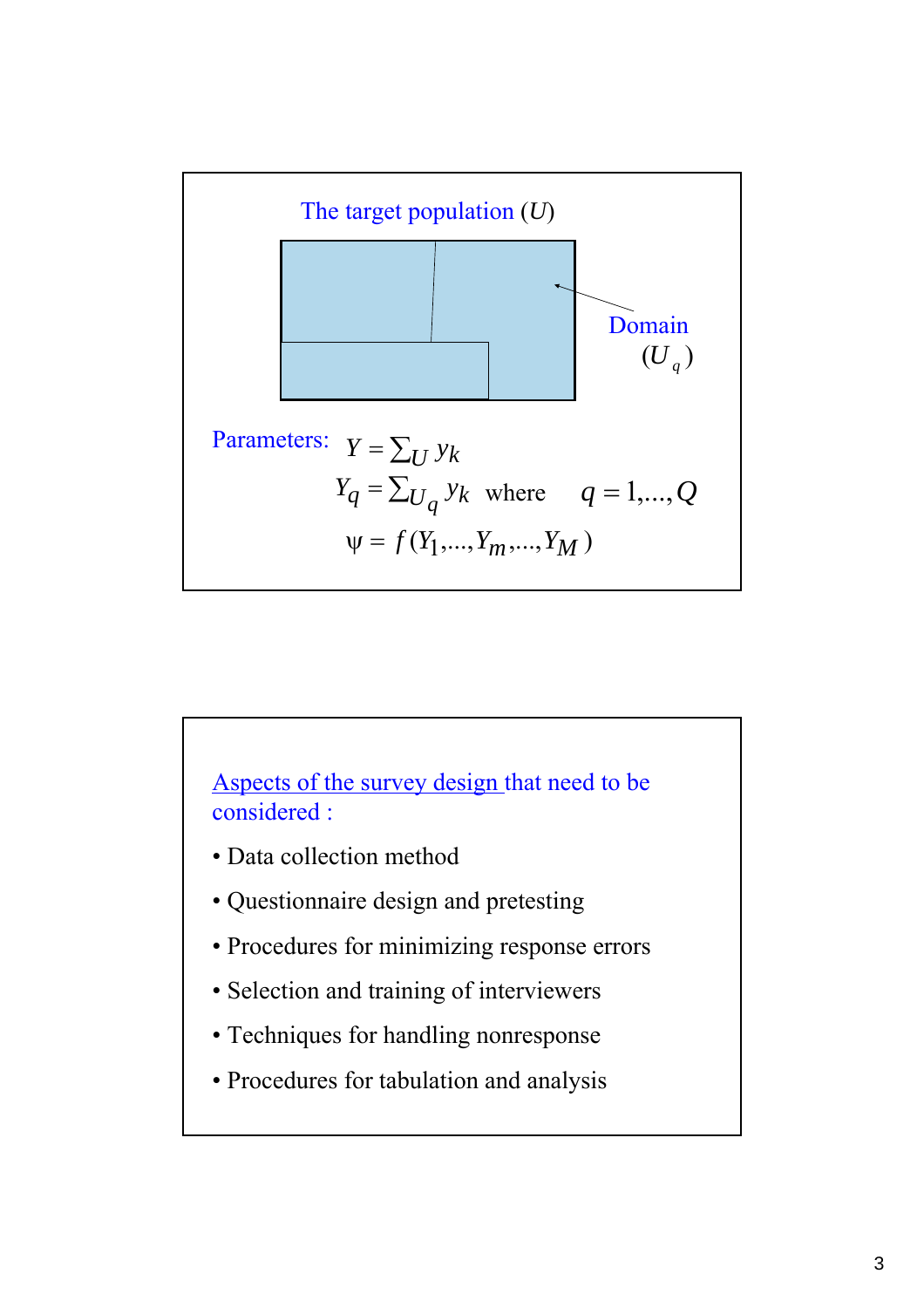

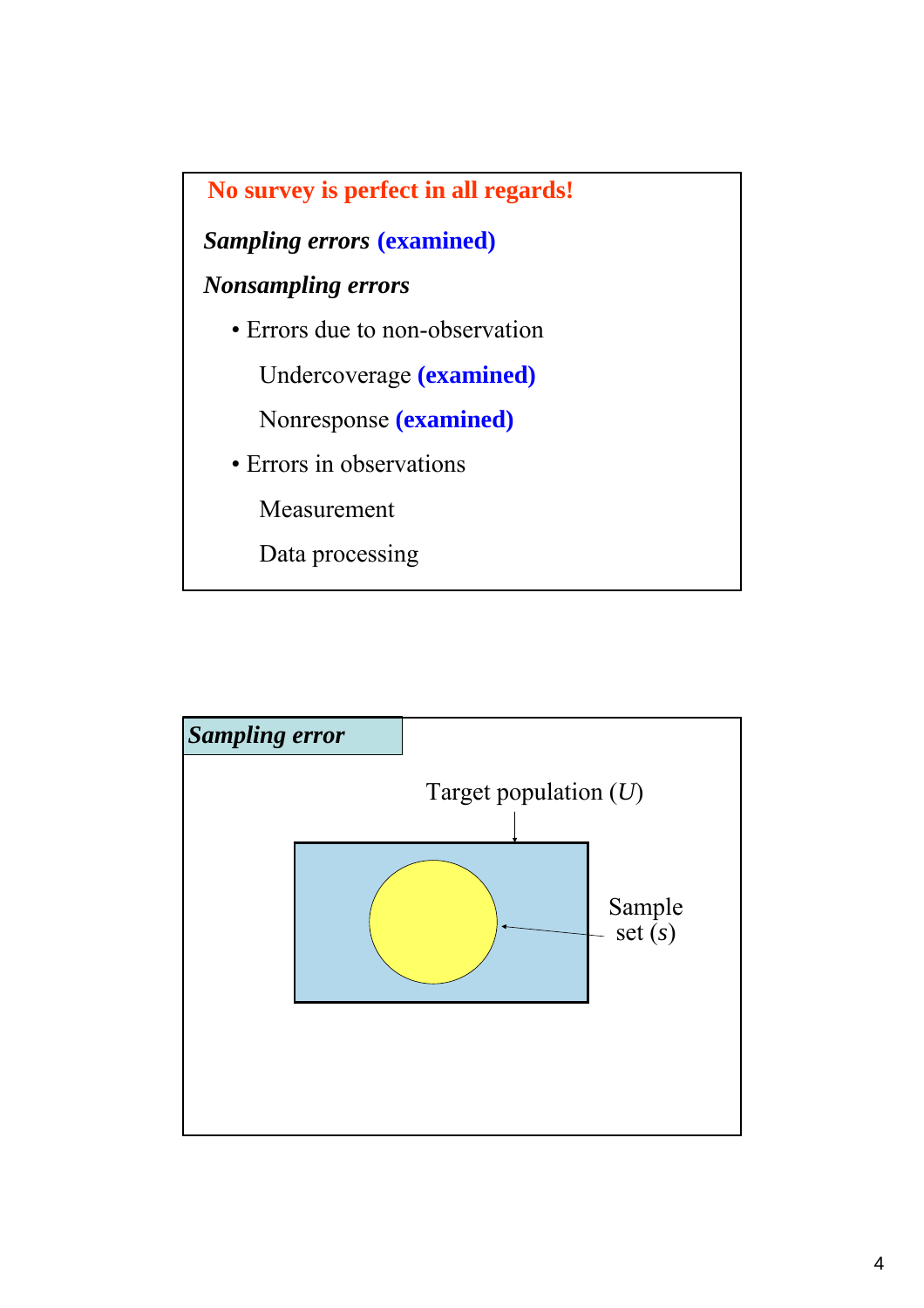

A simple experiment to illustrate  
\nsampling error and nonresponse error  
\nParameter to estimate : The proportion, in  
\n%, of elements with a given property :  
\n
$$
P = \frac{100}{N} \sum_U y_k
$$
\nwhere  
\n
$$
y_k = \begin{cases} 1 & \text{if element } k \text{ has the property} \\ 0 & \text{otherwise} \end{cases}
$$
\nLet us assume  $P = 50$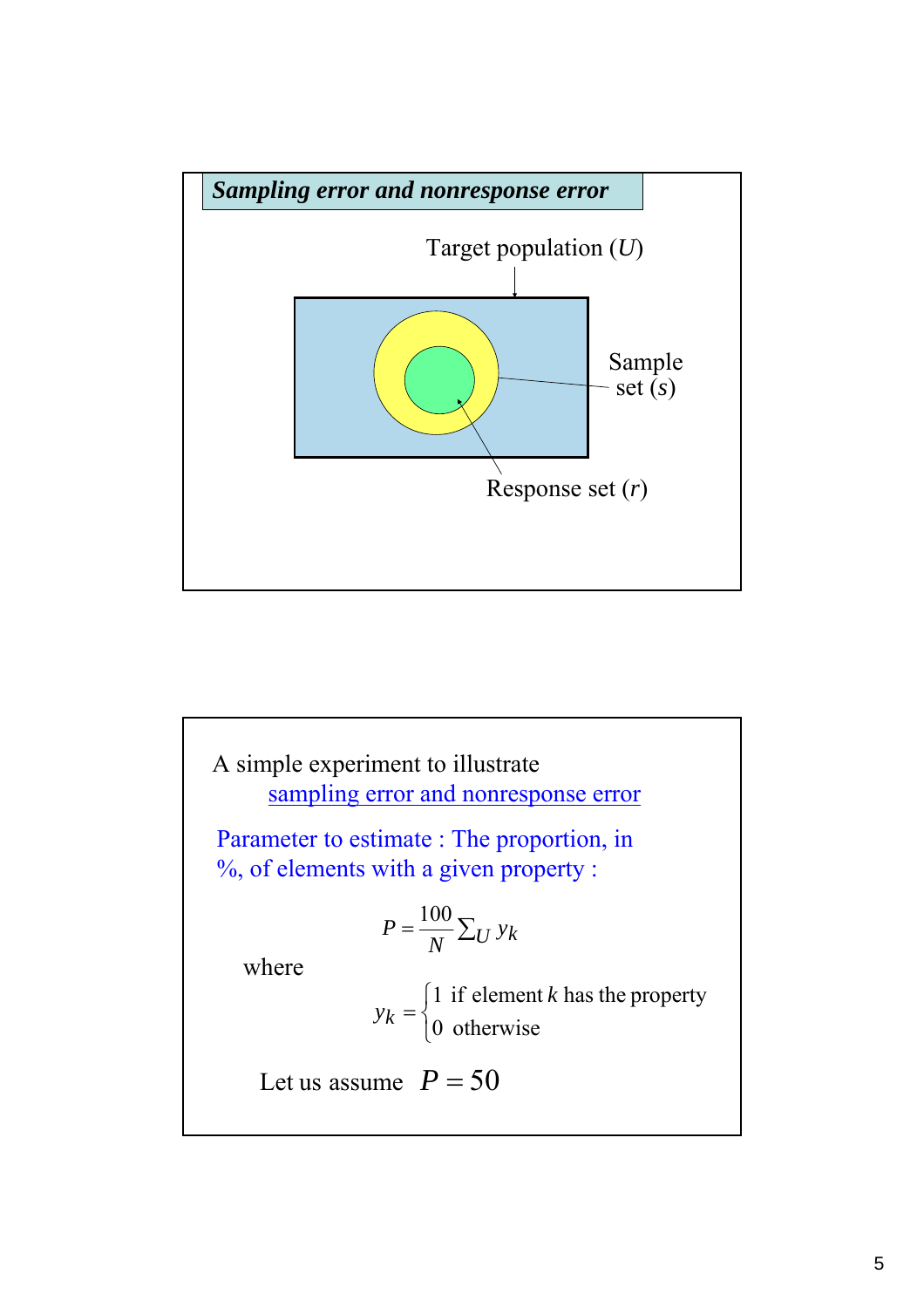Sampling design: SI , *n* from *N*  $=\frac{100}{n}\sum_{s} y_k$  $\hat{P} = \frac{100}{ }$ Estimator of *P* if full response : Estimator of *P* if *m* out of *n* respond :  $P_{NR} = \frac{100}{m} \sum_{r} y_k$  $\hat{P}_{NR} = \frac{100}{100}$ Assume no auxiliary information available

Let us study what happens if the *response distribution* is as follows, where  $\theta_k = Pr(k \text{ responds})$ :  $\overline{a}$ ⎨  $\theta_k = \begin{cases} 0.5 & \text{if element } k \text{ has the property} \\ 0.9 & \text{otherwise} \end{cases}$ *k* Note: The response is directly related to the property under estimation. 100 repeated realizations (*s*, *r*)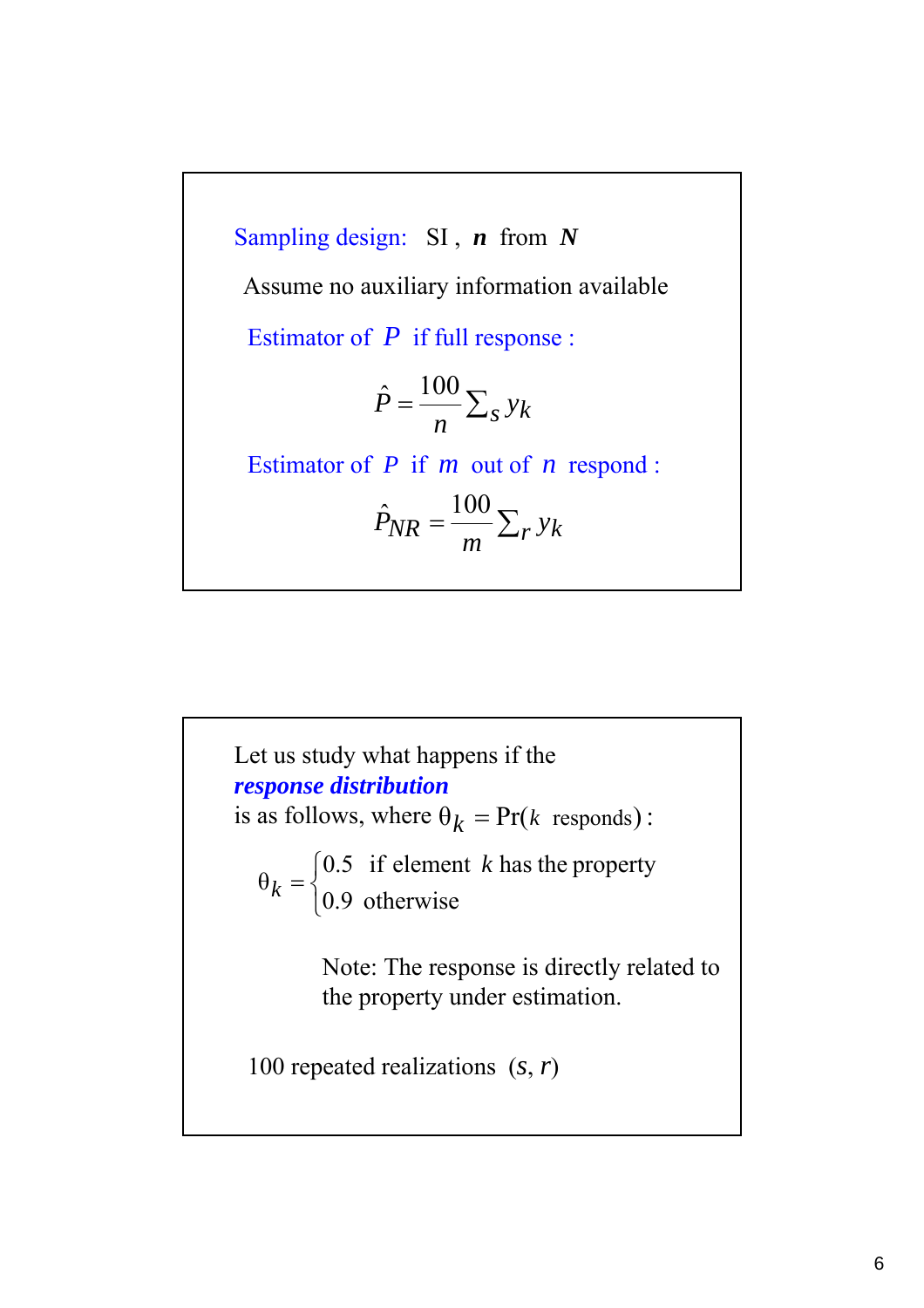

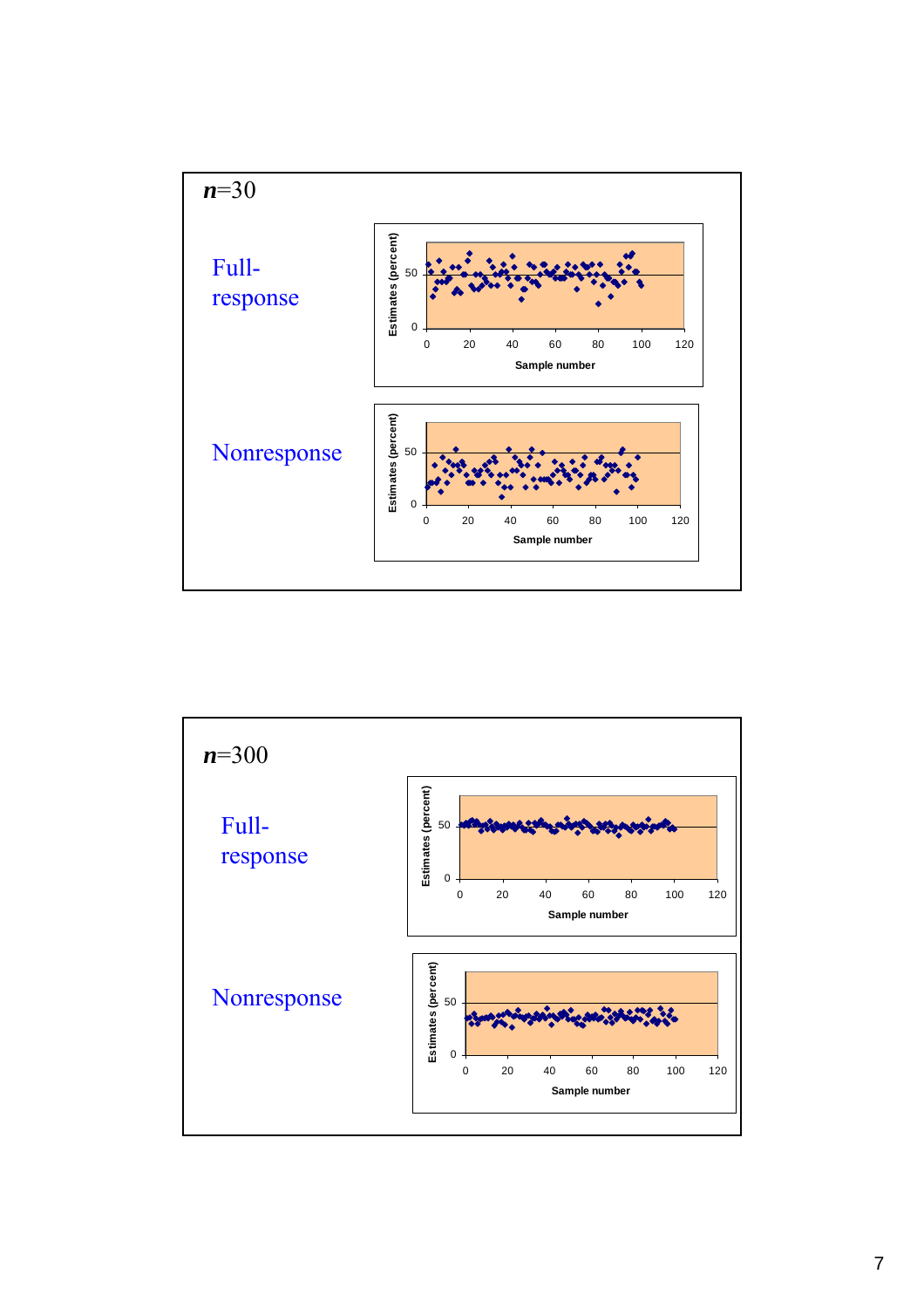#### **Comments**

- In practice, we never know the response probabilities. To be able to study the effect of nonresponse, assumptions about response probabilities are necessary.

- Increasing the sample size will not reduce the nonresponse bias. As a matter of fact, the proportion of MSE due to the bias will increase with increasing sample size, as we now shall show.

We consider response distributions of the type :  $\overline{\mathcal{L}}$  $\vert$ ⎨  $=\bigg\{\theta^*$ 0.9 otherwise  $\theta_k = \begin{cases} \theta^* & \text{if element } k \text{ has the property} \\ 0 & \text{otherwise.} \end{cases}$ Consider four such response distributions :  $(1) \theta^* = 0.5; \quad (2) \theta^* = 0.85;$  $(3) \theta^* = 0.88; \quad (4) \theta^* = 0.89;$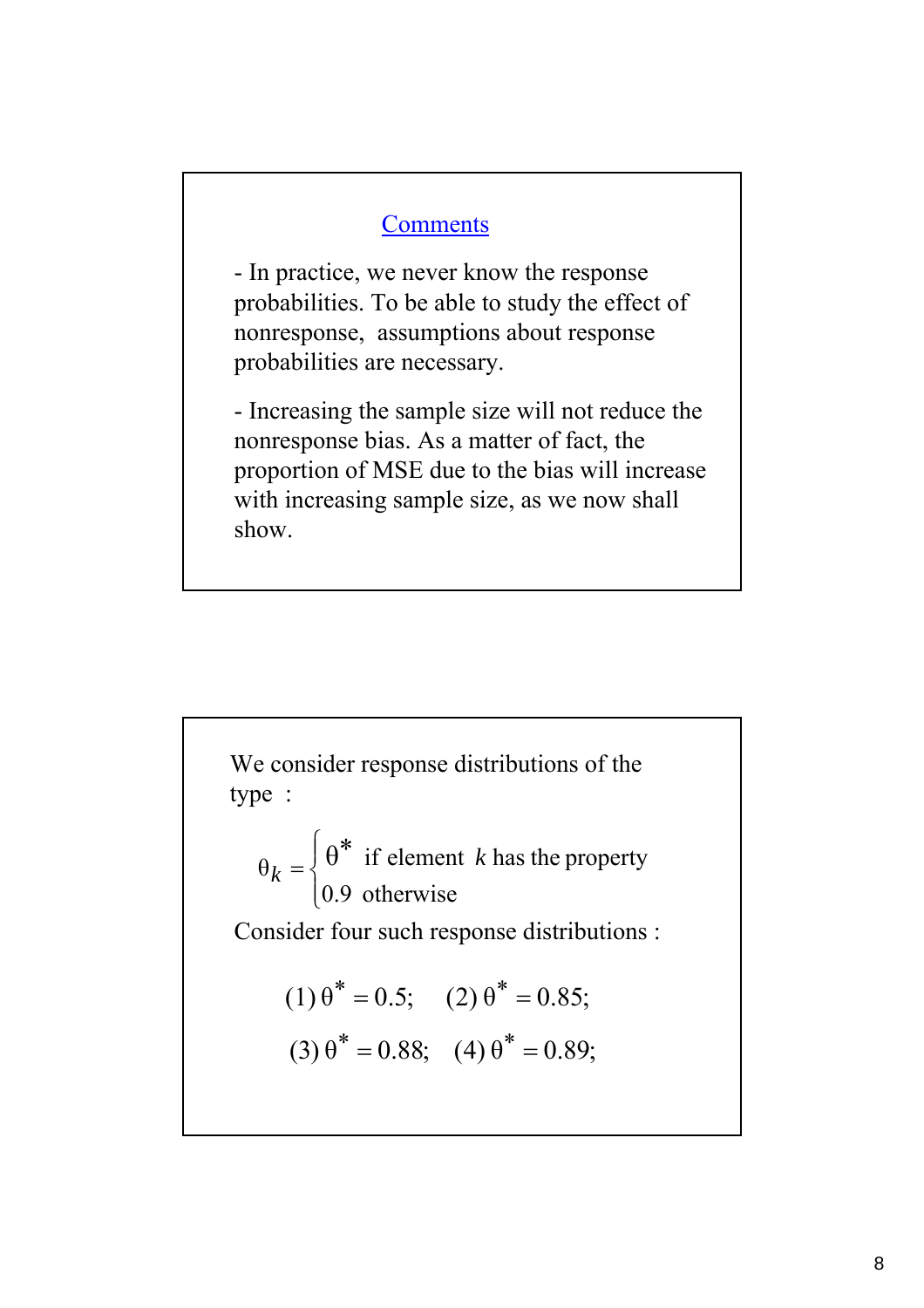100 repeated realizations (*s*, *r*); for each of these, we compute

$$
\hat{P}_{NR} = \frac{100}{m} \sum_{r} y_k
$$

then compute

the proportion of MSE due to squared bias :

$$
RelB2 = 100 \times \frac{Bias2}{MSE}
$$

where

$$
MSE = Var + Bias^2
$$

 $ReIB<sup>2</sup>$  for different sample sizes and resp. distrib.

| $\theta^*$ | n    |      |      |      |
|------------|------|------|------|------|
|            | 30   | 300  | 1000 | 2000 |
| 0.50       | 65.1 | 94.9 | 98.4 | 99.2 |
| 0.85       | 2.6  | 17.2 | 42.2 | 59.1 |
| 0.88       | 0.4  | 3.2  | 10.1 | 19.4 |
| 0.89       | 0.1  | 0.8  | 2.6  | 5.9  |
|            |      |      |      |      |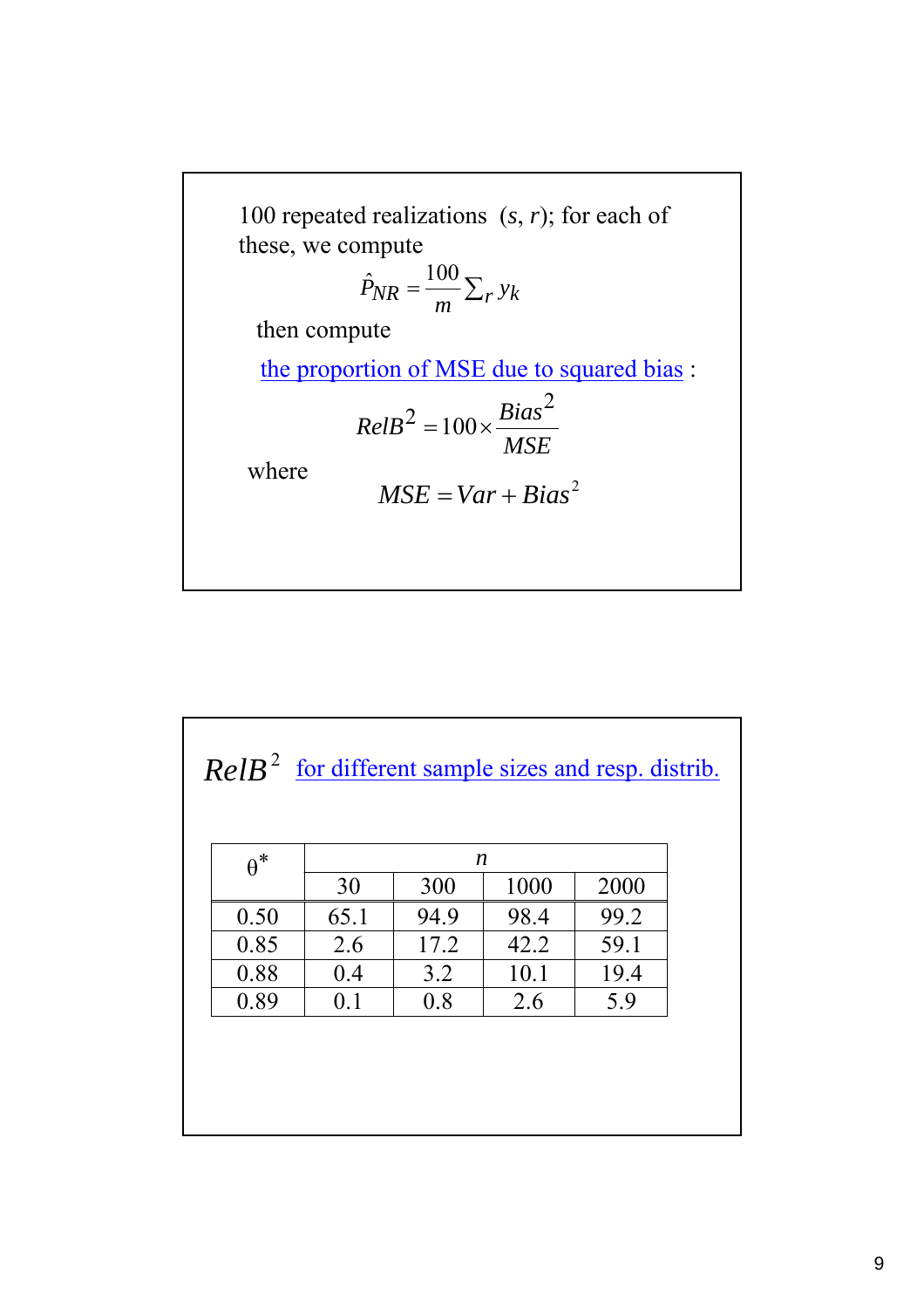

(i) increases with increasing sample size

(ii) is rather high for large sample sizes even when the difference between the response probabilties for elements with the property and elements without the property is small.

> The high proportion will cause the confidence interval to be invalid, as we now show.



would be computed as

$$
\hat{P}_{NR} \pm 1.96 \sqrt{\frac{\hat{P}_{NR}(100 - \hat{P}_{NR})}{m}}
$$

Problem: The coverage rate does not reach 95% when there is NR.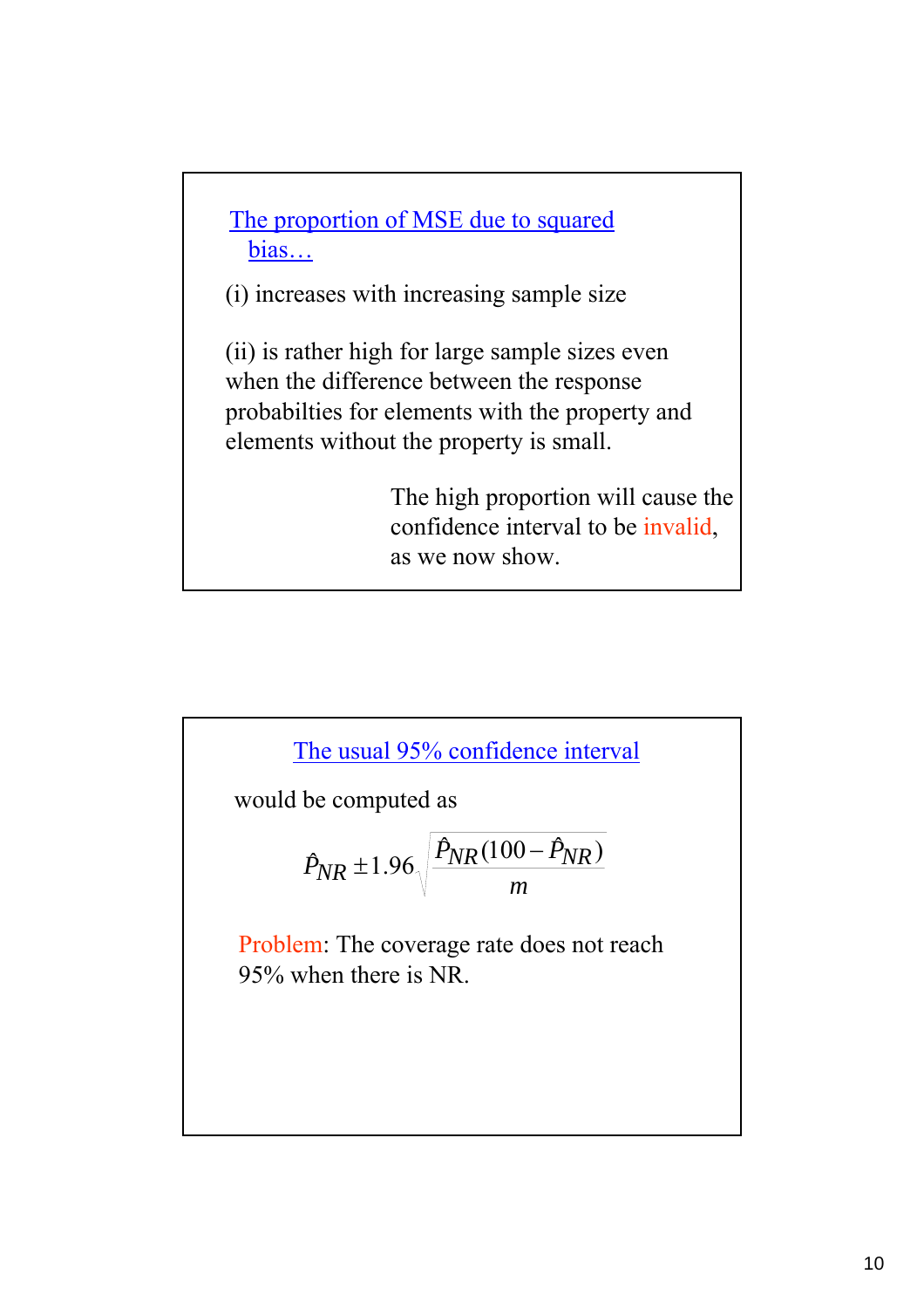

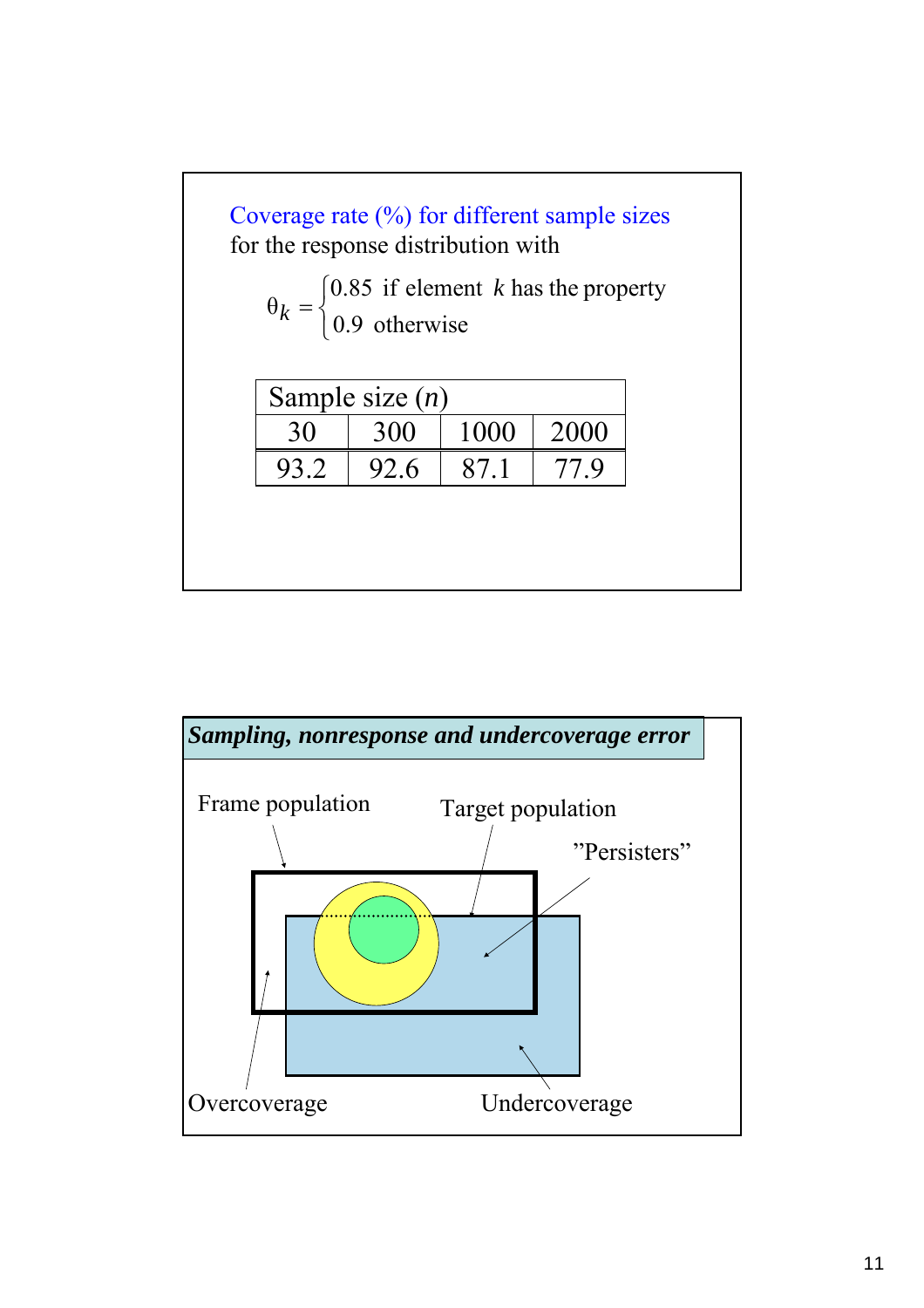## Different sets

*R*: Target population elements with complete or partiell response

*NR*: Target population elements with no or inadequate response

*O*: Elements in the sample which we do not know if they belong to the target population or the overcoverage

 $\Phi$ : Elements in the sample which belong to the overcoverage

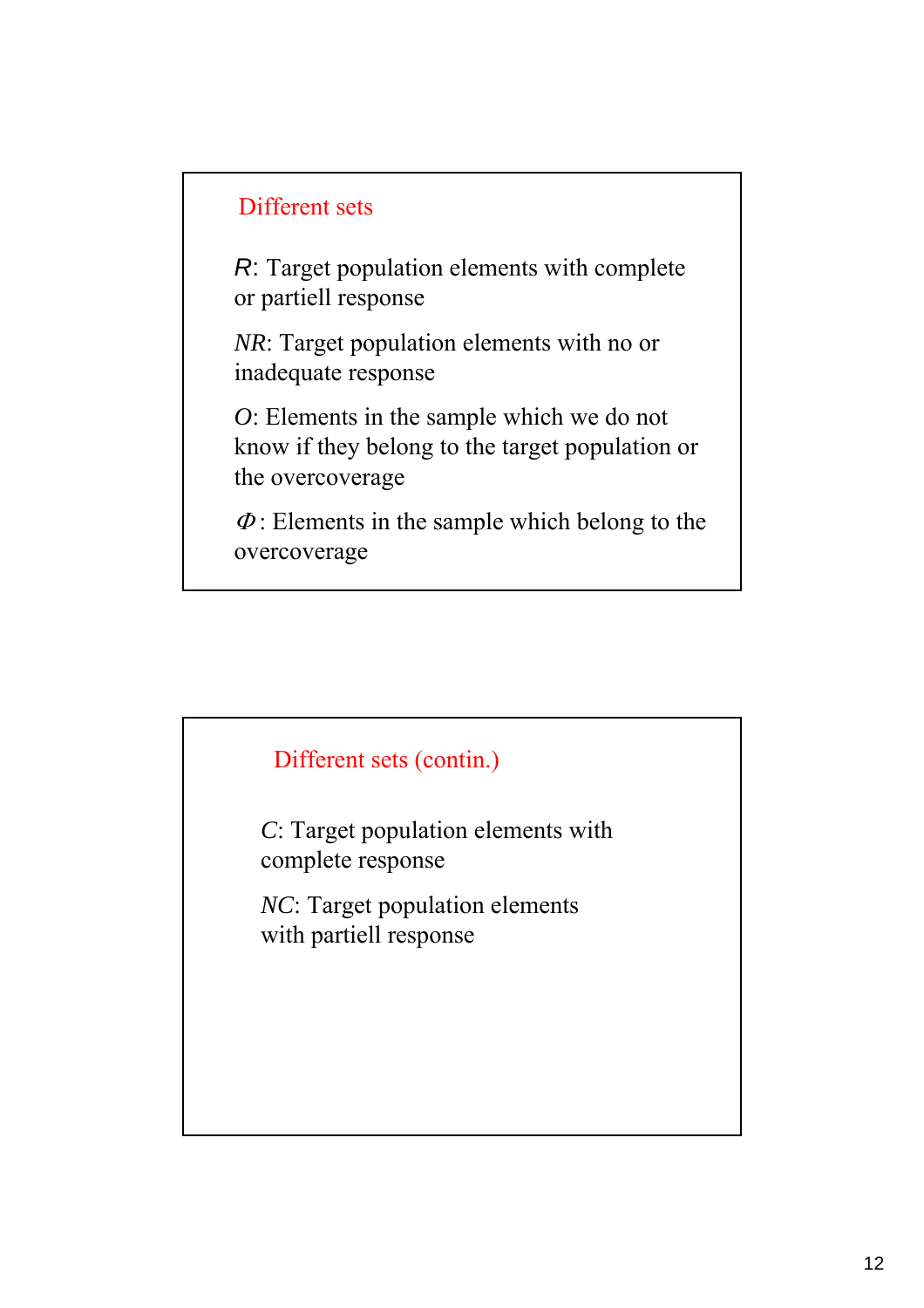

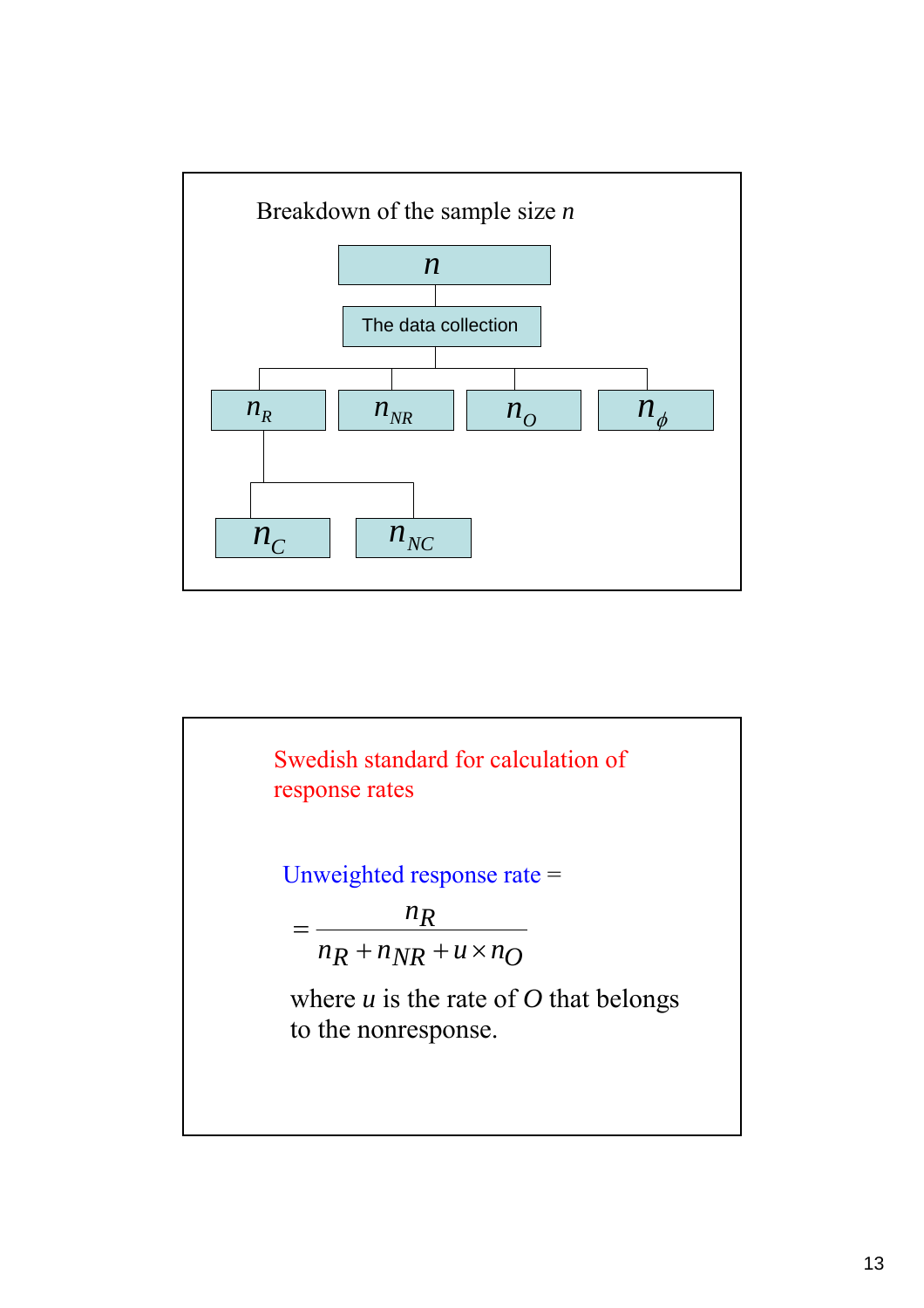

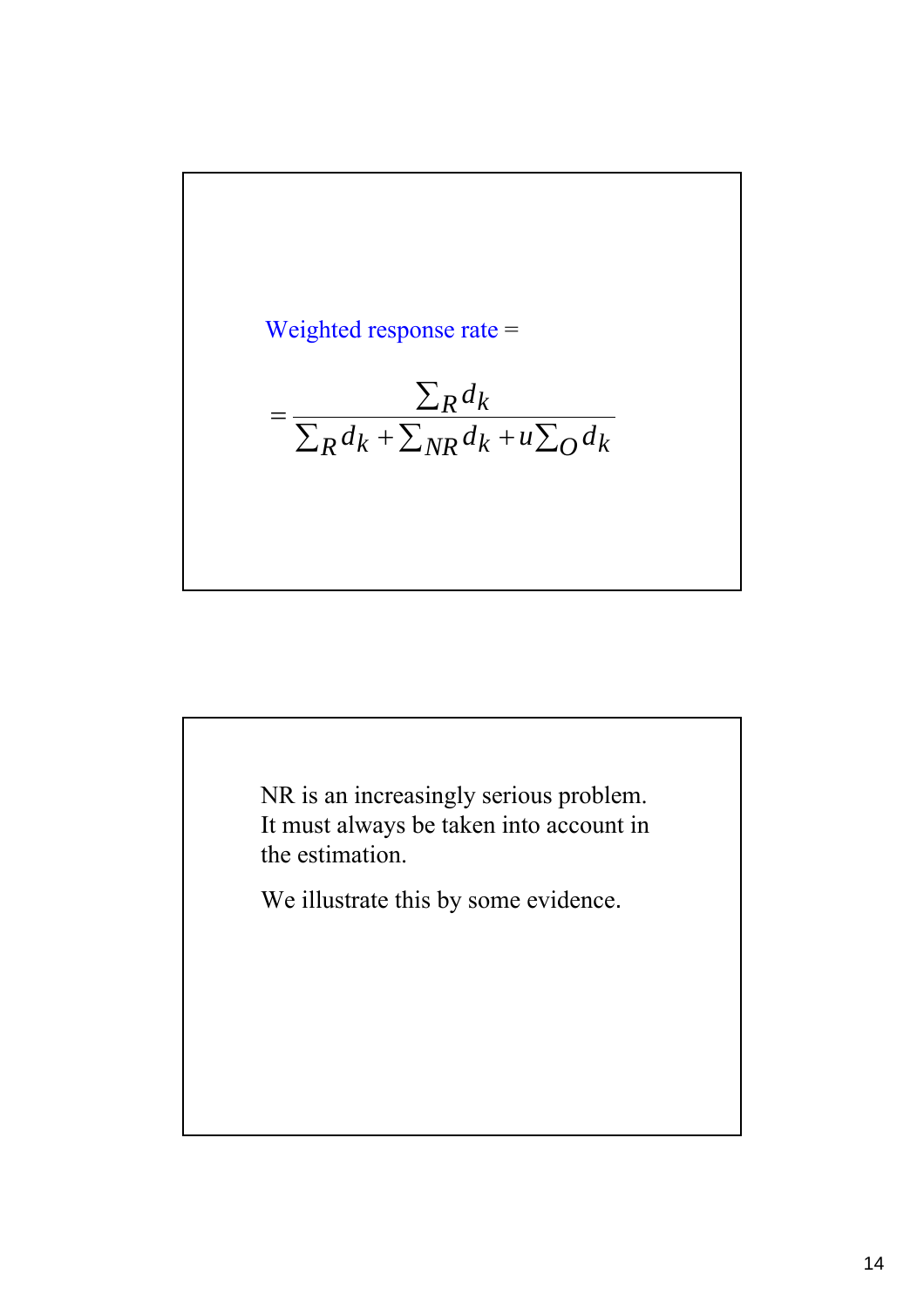

| Nonresponse analysis in the Survey on Life and Health |           |         |           |       |
|-------------------------------------------------------|-----------|---------|-----------|-------|
| Age group                                             | $18 - 34$ | $35-49$ | $50 - 64$ | 65-79 |
| Response rate $\left(\frac{0}{0}\right)$              | 54.9      | 61.0    | 72.5      | 78.2  |
|                                                       |           |         |           |       |
|                                                       |           |         |           |       |
|                                                       |           |         |           |       |
|                                                       |           |         |           |       |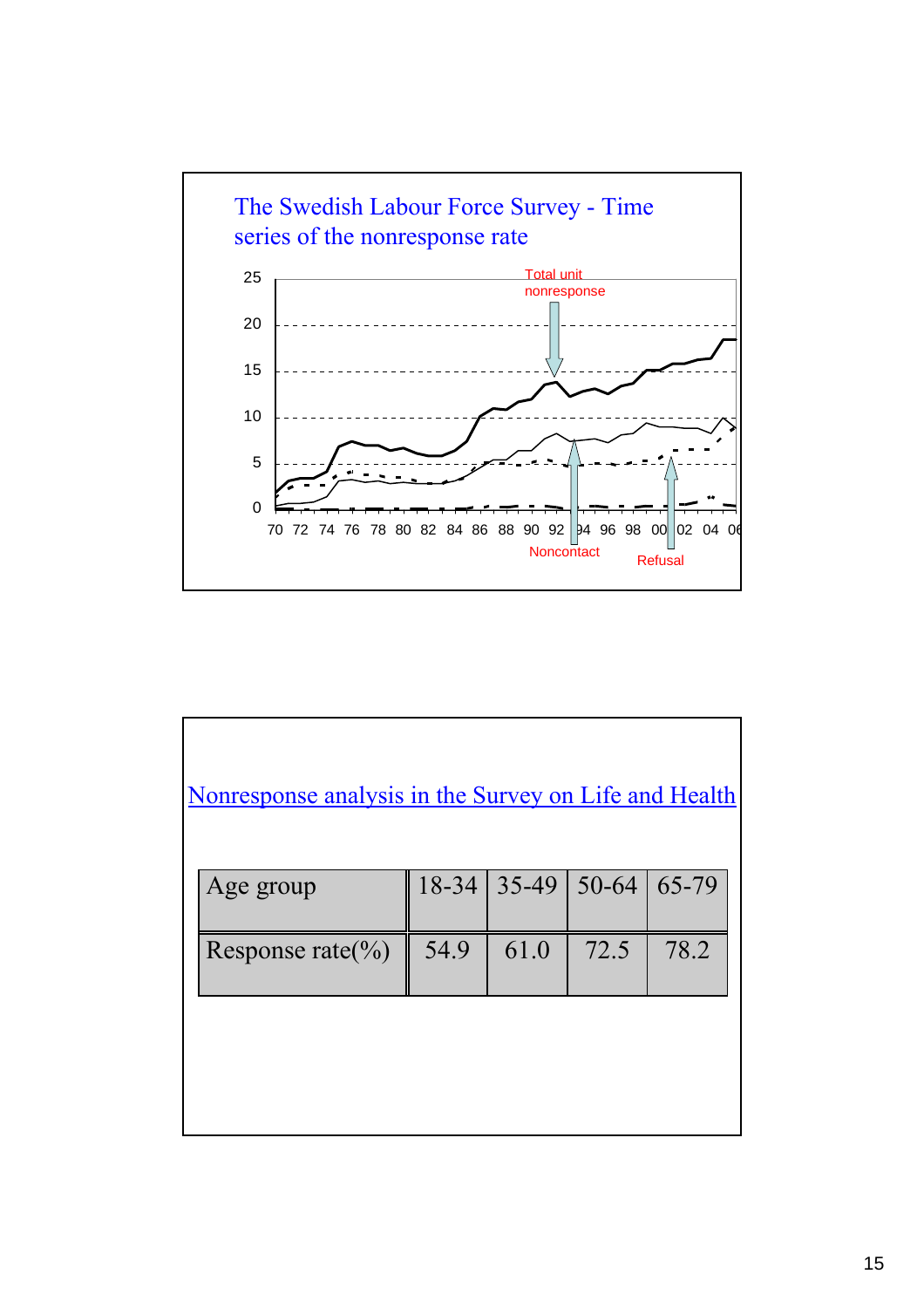| Country of birth      | Nordic    | Other |
|-----------------------|-----------|-------|
|                       | countries |       |
| Response rate $(\% )$ | 66.7      | 50.8  |

| Income class (in      | $0-149$ | 150-299 | $300 -$ |
|-----------------------|---------|---------|---------|
| thousands of SEK)     |         |         |         |
| Response rate $(\% )$ | 60.8    | 70.0    | 70.2    |
|                       |         |         |         |
|                       |         |         |         |
|                       |         |         |         |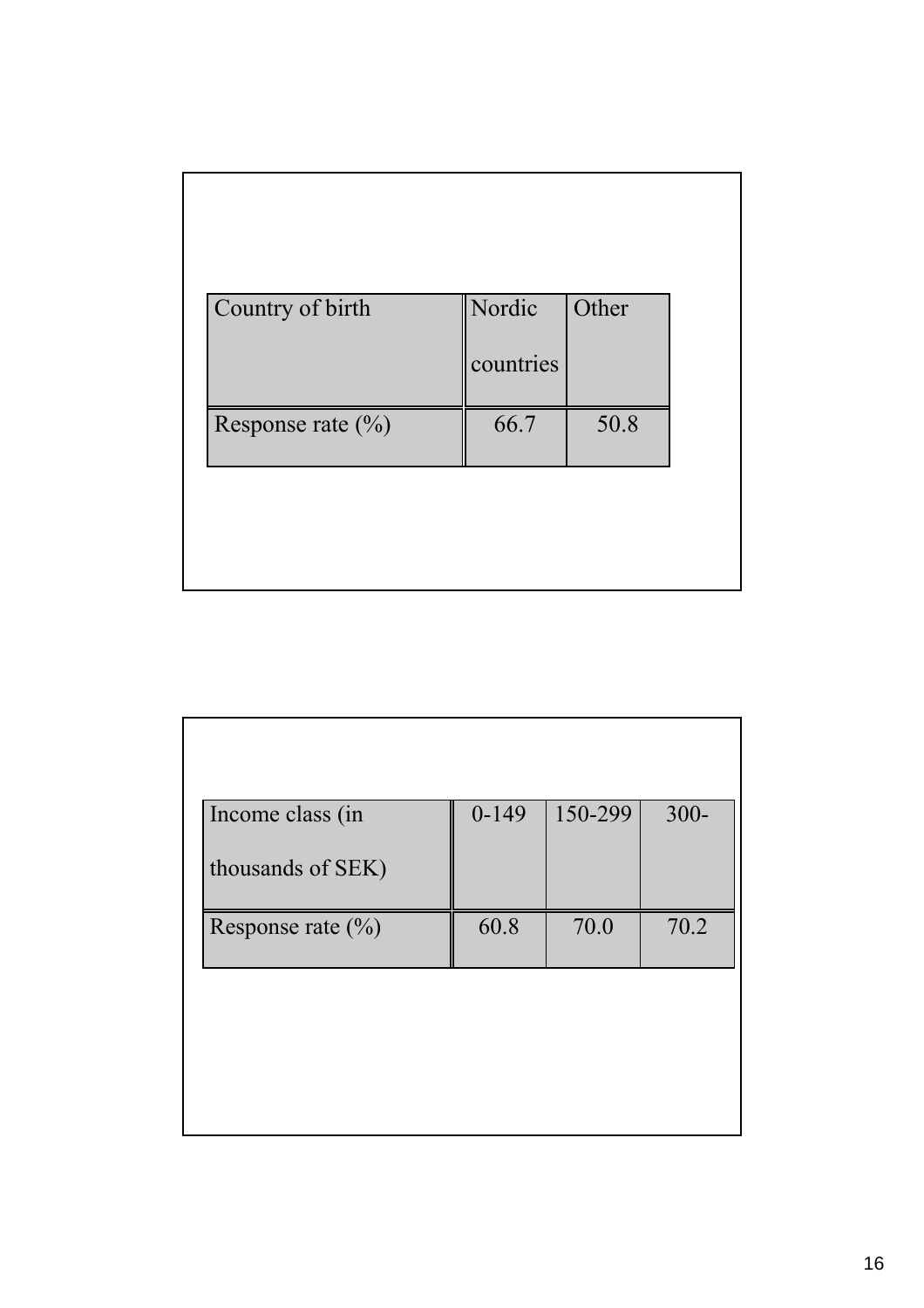| <b>Marital</b> status | Married Other |      |
|-----------------------|---------------|------|
| Response rate $(\% )$ | 72.7          | 58.7 |

| <b>Education</b> level | Level 1 | Level 2 | Level 3 |
|------------------------|---------|---------|---------|
| Response rate $(\% )$  | 63.7    | 65.4    | 75.6    |
|                        |         |         |         |
|                        |         |         |         |
|                        |         |         |         |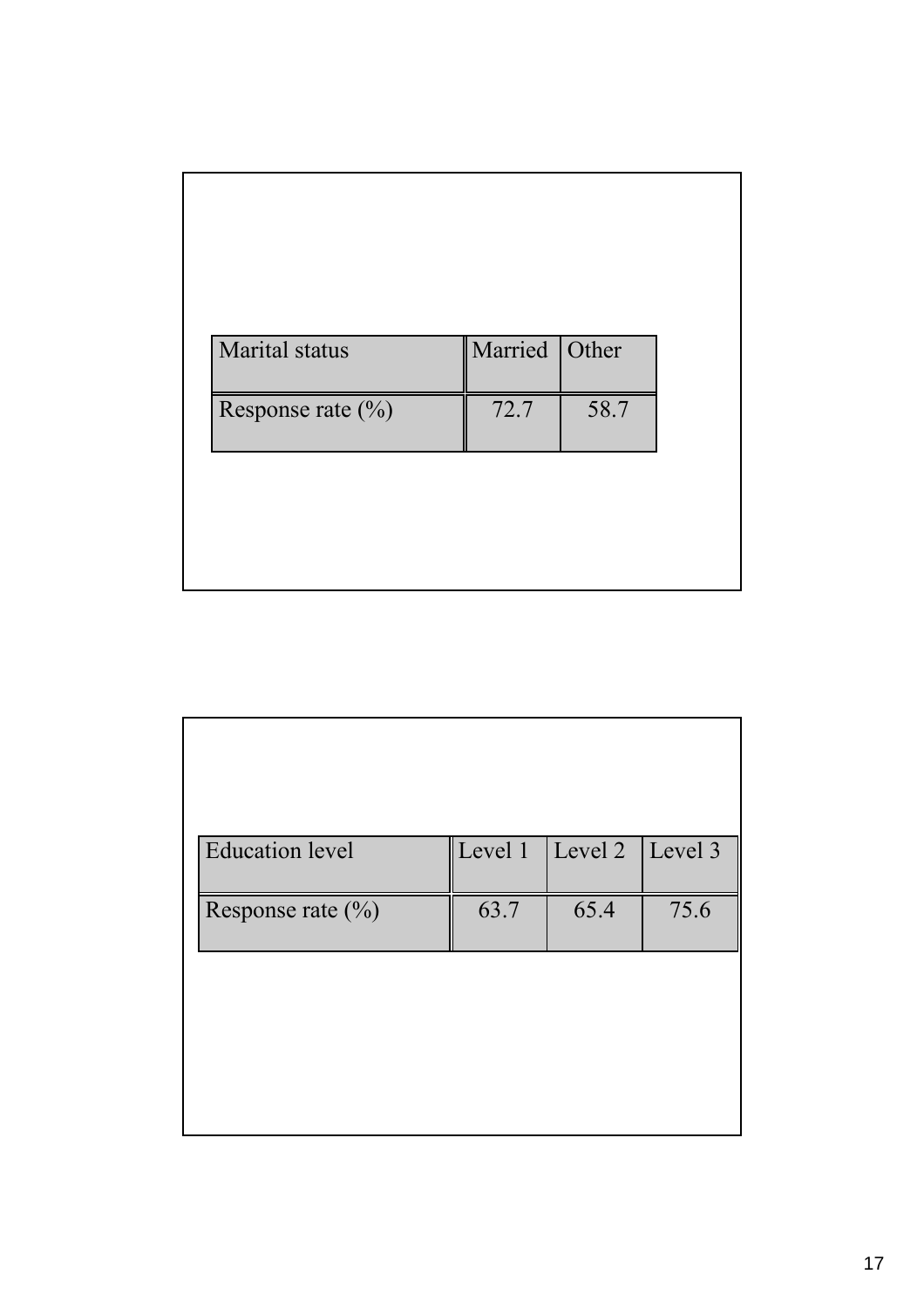Metropolitan residents Single people Members of childless households Young people Divorced / widowed people People with lower educational attainment Self-employed people Persons of foreign origin International experience *Lower response rate for* :

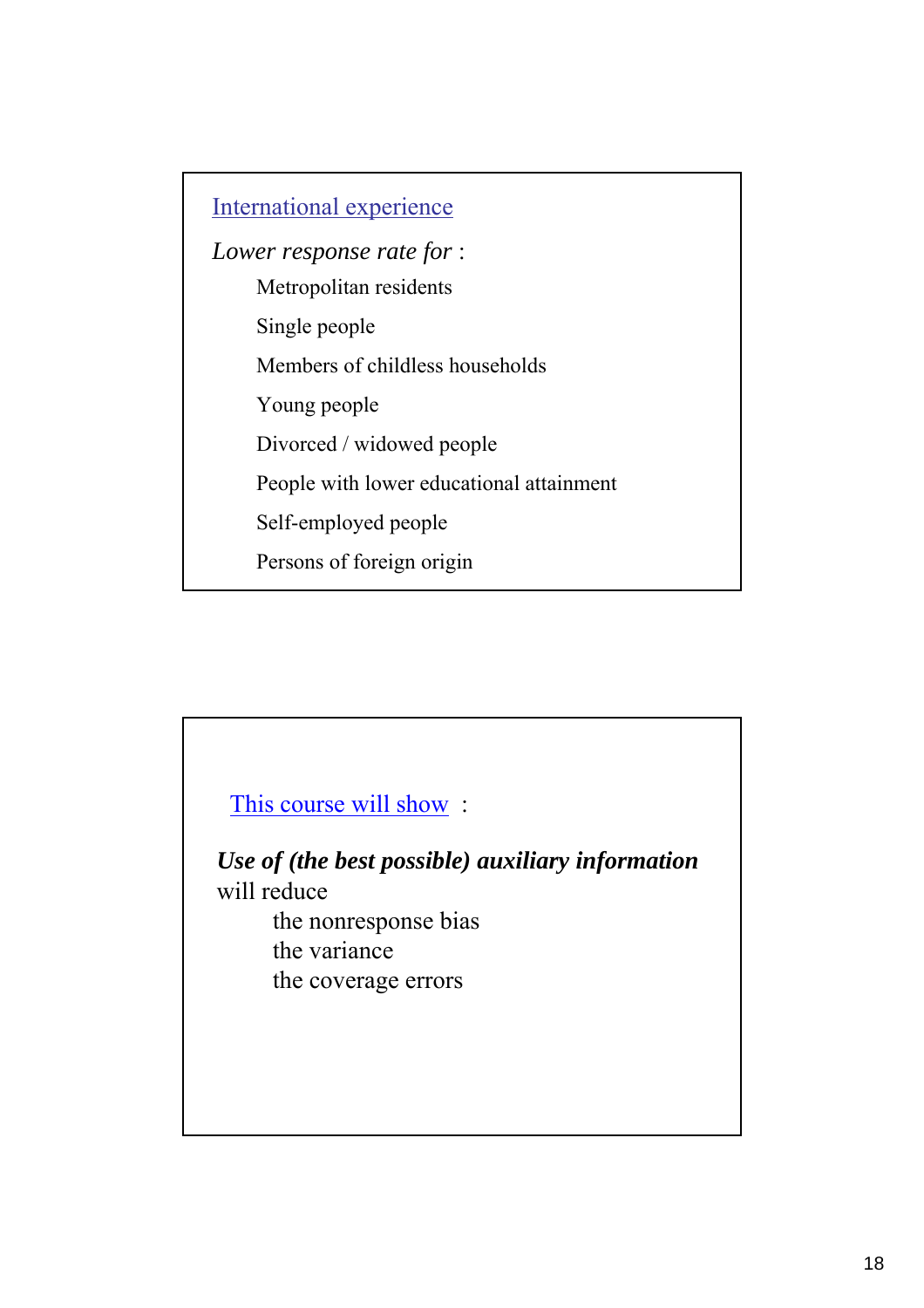

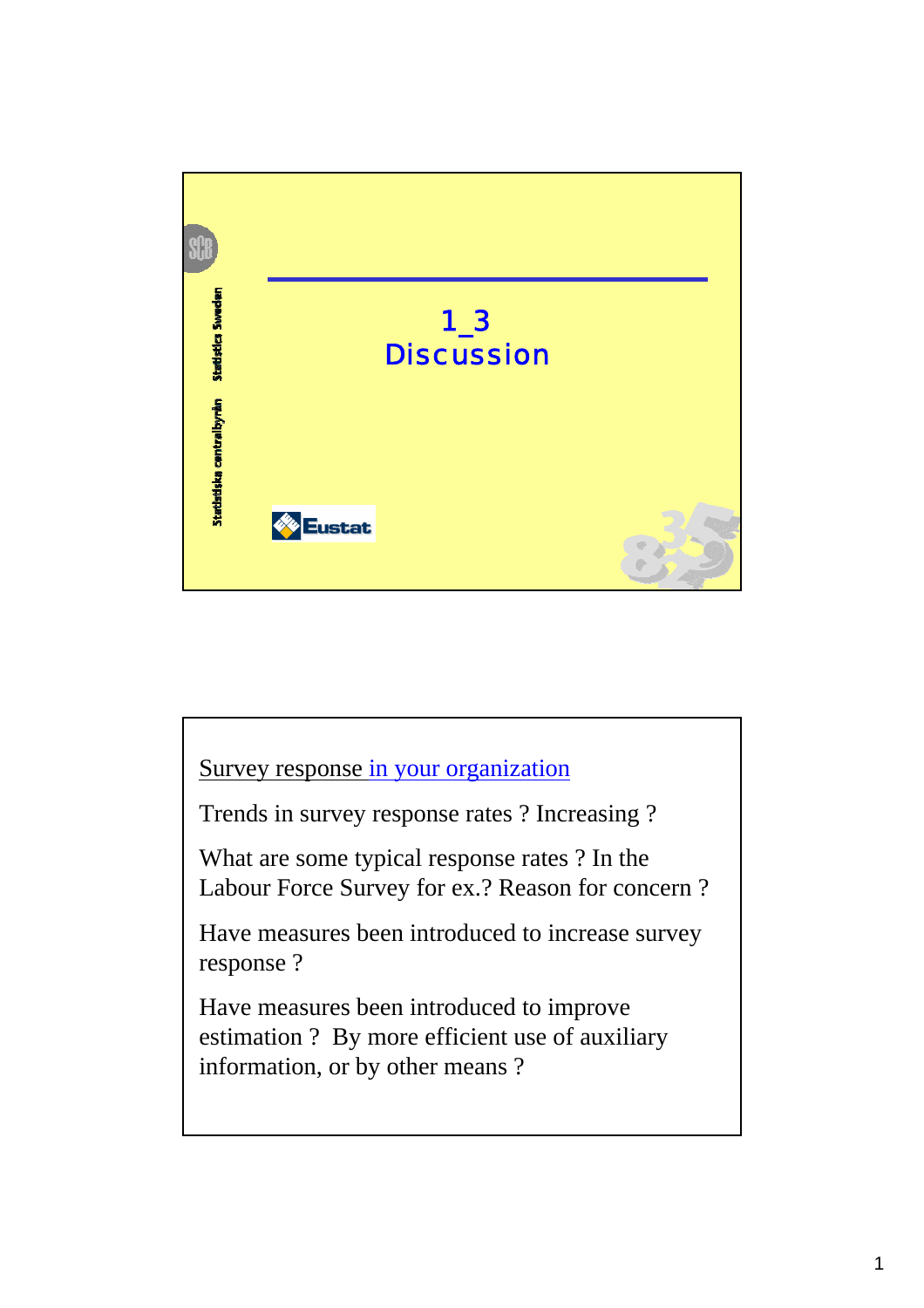| Some response rates |                                     |  |  |  |
|---------------------|-------------------------------------|--|--|--|
|                     | The Swedish Household Budget Survey |  |  |  |
| 1958                | 86 %                                |  |  |  |
| 2005                | 52 %                                |  |  |  |
|                     | The Swedish Labour Force Survey     |  |  |  |
| 1970                | 97 %                                |  |  |  |
| 2005                | 81 %                                |  |  |  |
|                     |                                     |  |  |  |
|                     |                                     |  |  |  |

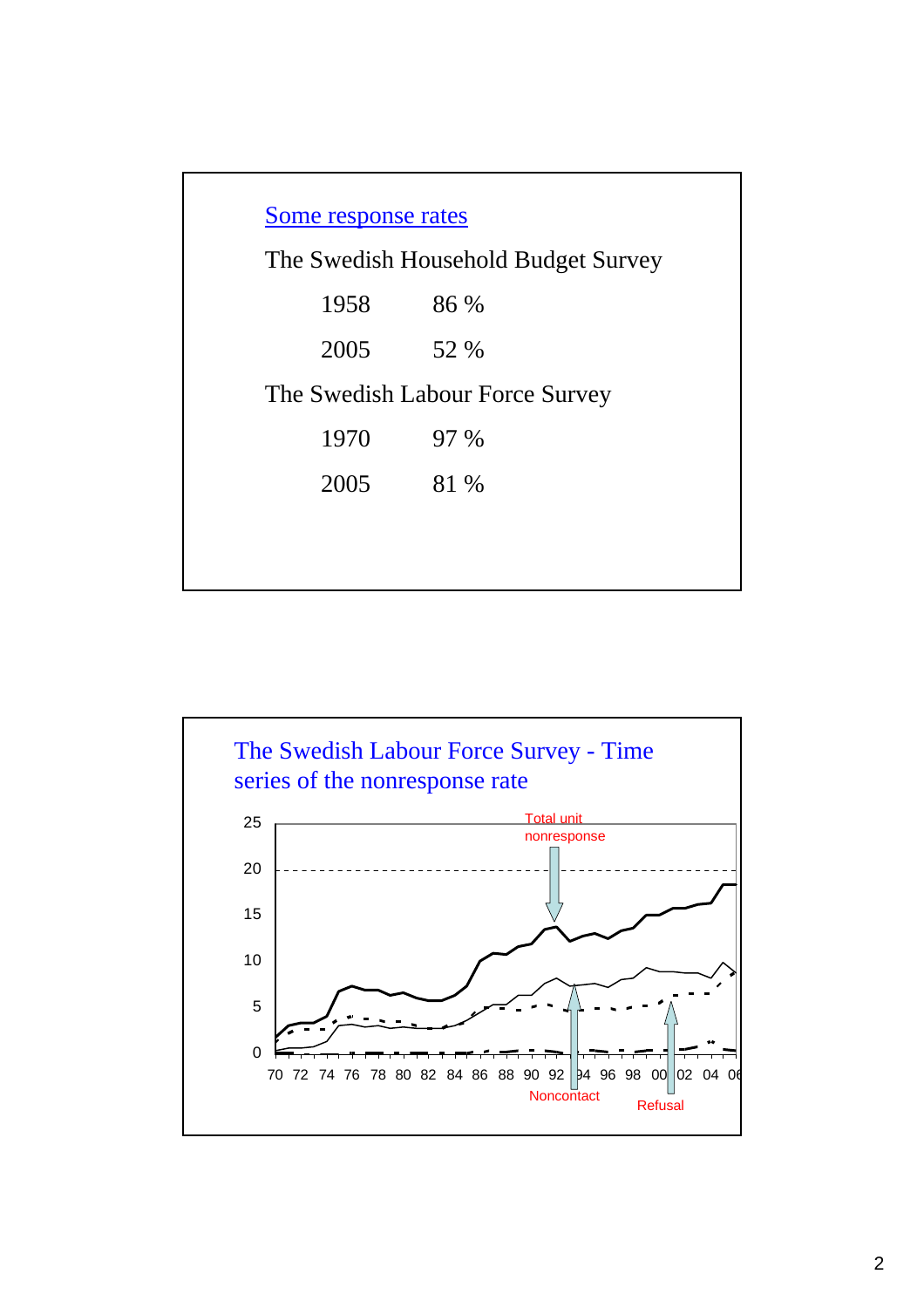

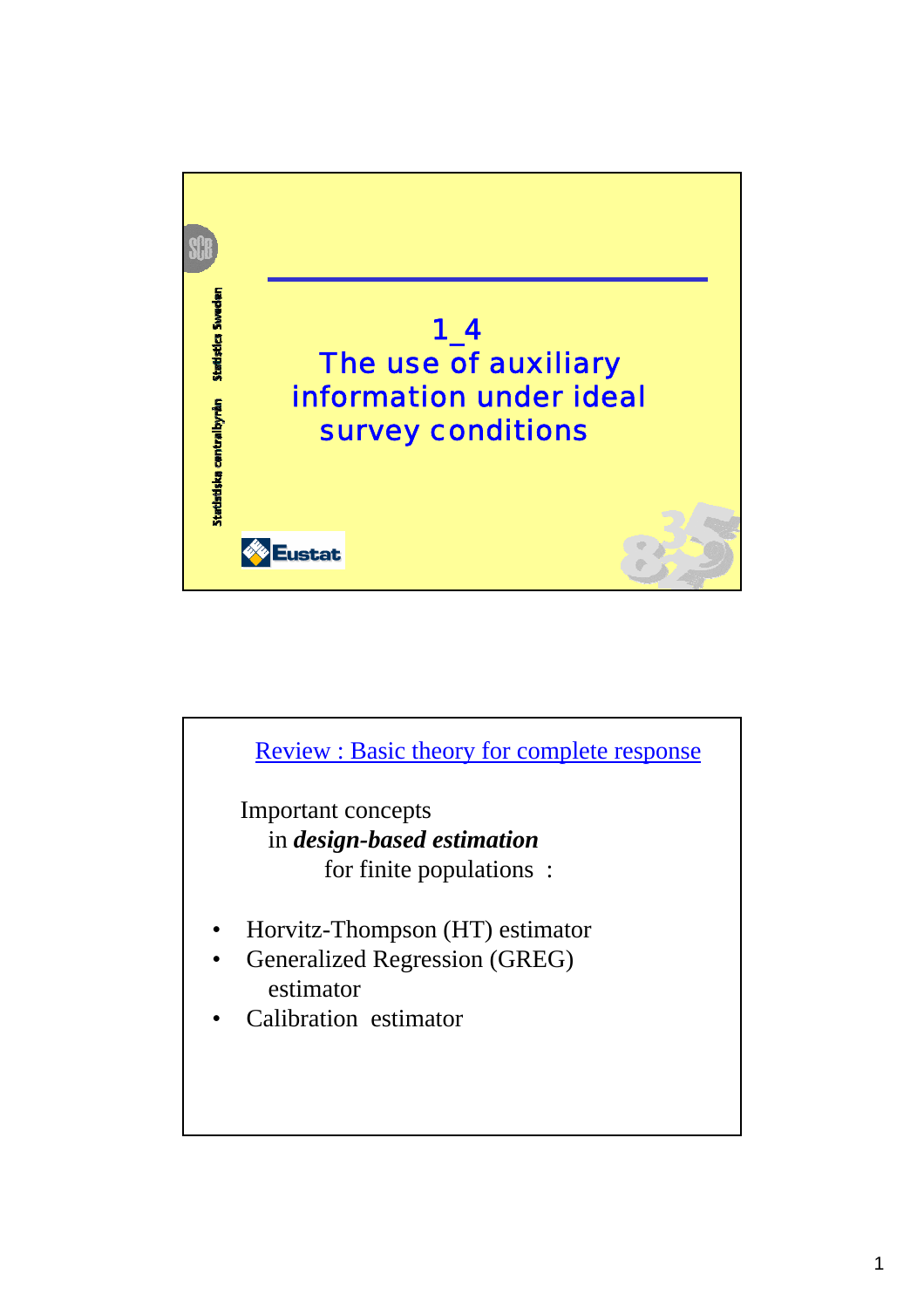### The progression of ideas

Unbiased estimators for common designs (1930's and on). Cochran (1953) and other important books of the 1950's :

- stratified simple random sampling (STSI)
- cluster & two-stage sampling

Horvitz-Thompson (HT) estimator (1952) : arbitrary sampling design; the idea of *individual inclusion prob's*

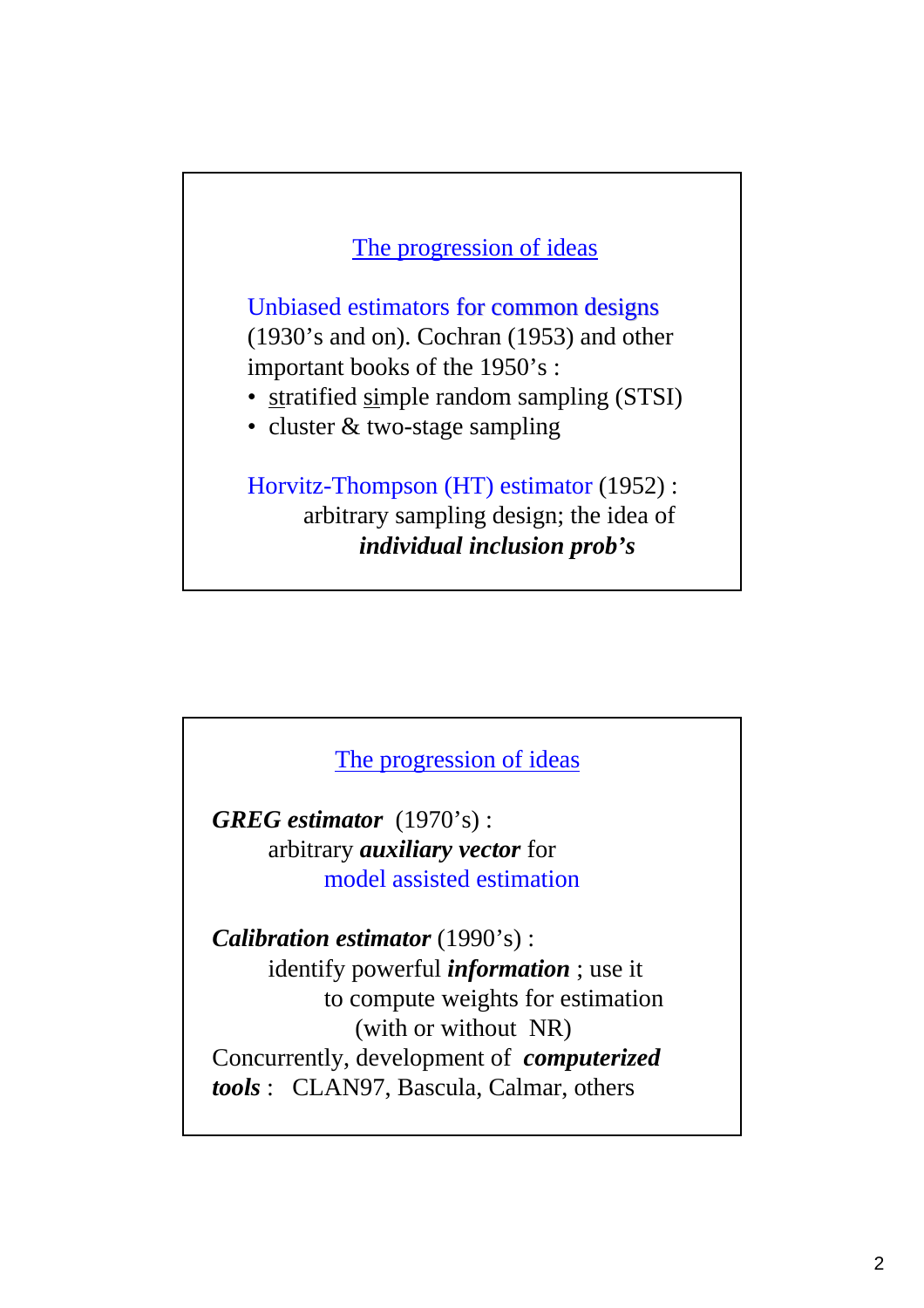Basic theory for complete response *Population U*  of *elements k = 1, 2, ..., N Sample s* (subset of *U*) *Non-sampled* (non-observed) :  $U - s$ C*omplete response* : all those sampled are also observed (their *y*-values recorded)

| <b>Notation</b>                                   |                 |  |
|---------------------------------------------------|-----------------|--|
| Finite <i>population</i> $U = \{1, 2, , k, , N\}$ |                 |  |
| <b>Sample</b> from U                              | $\mathcal{S}$   |  |
| Sampling design                                   | p(s)            |  |
| <b>Inclusion prob.</b> of $k$                     | $\pi_k$         |  |
| <b>Design weight</b> of $k$                       | $d_k = 1/\pi_k$ |  |
| Joint incl. prob. of k and $\ell$                 | $\pi_{k\ell}$   |  |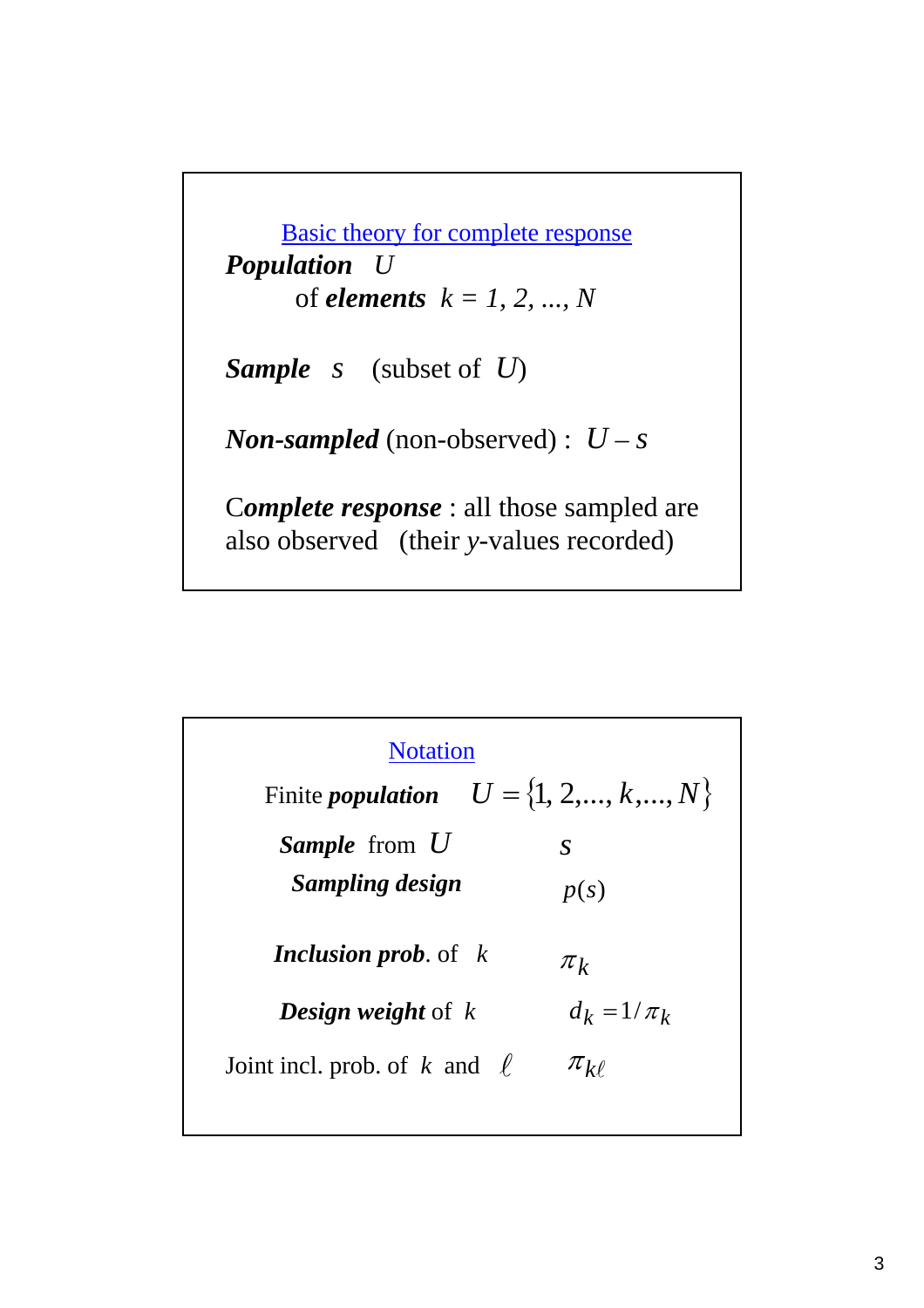

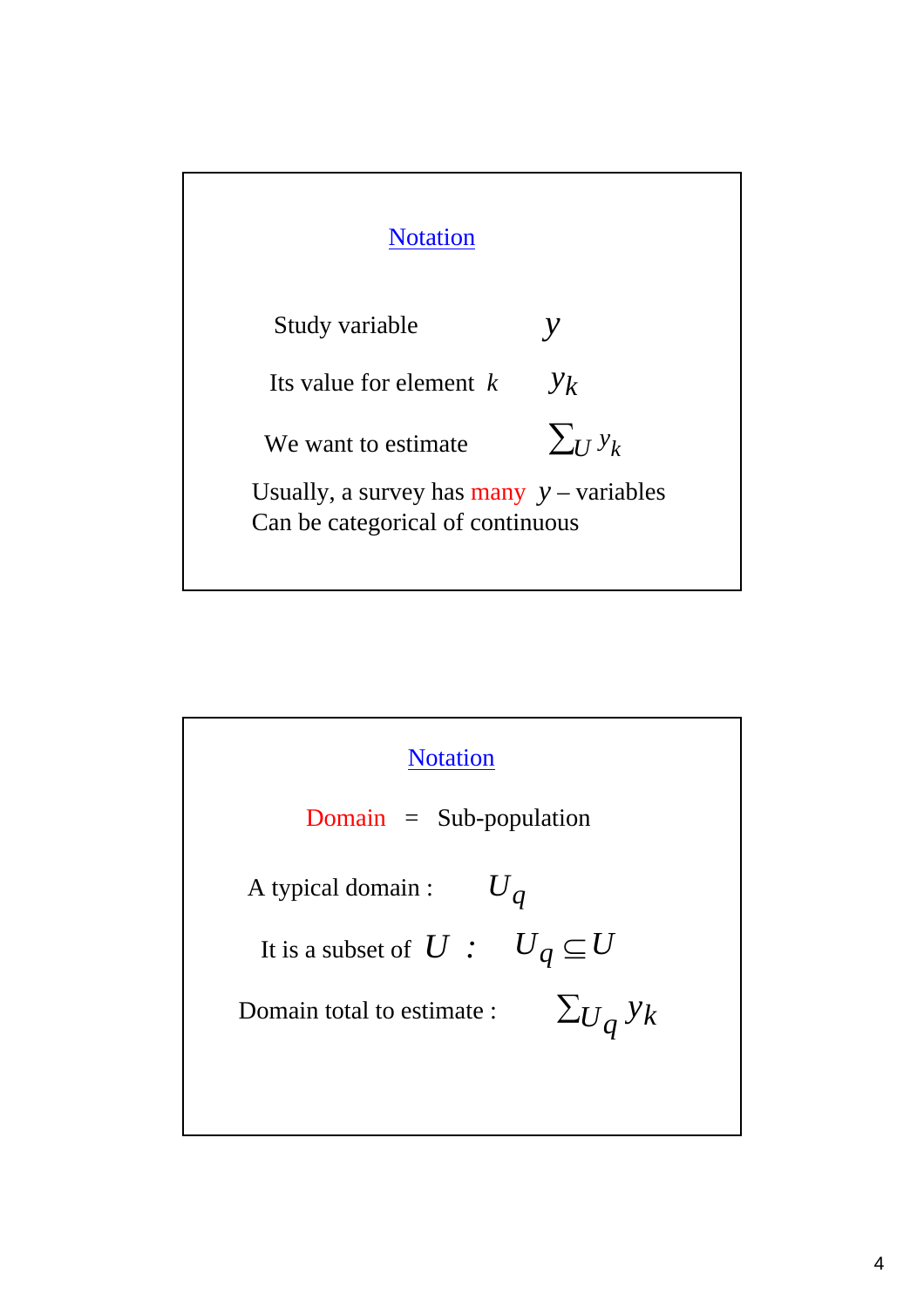## **Notation**

 $y_{qk}$ Domain total to estimate:  $\sum_{U_q} y_k = \sum_{U} y_{qk}$ Domain-specific *y*-variable Its value for element *k*  $y_q$  $y_{qk} = y_k$  in domain,  $y_{qk} = 0$  outside for ex.: total of disposable income (the variable) in single-member households (the domain)

A typical survey has many y-variables : One for every socio-economic concept One for every domain of interest (every new domain adds a new *y*-variable) A *y*-variable is often both categorical ("zeroone") and domain-specific  $(= 0$  outside domain). For ex.: Unemployed (variable) among persons living alone (domain). The approach to estimation must handle a variety of practical circumstances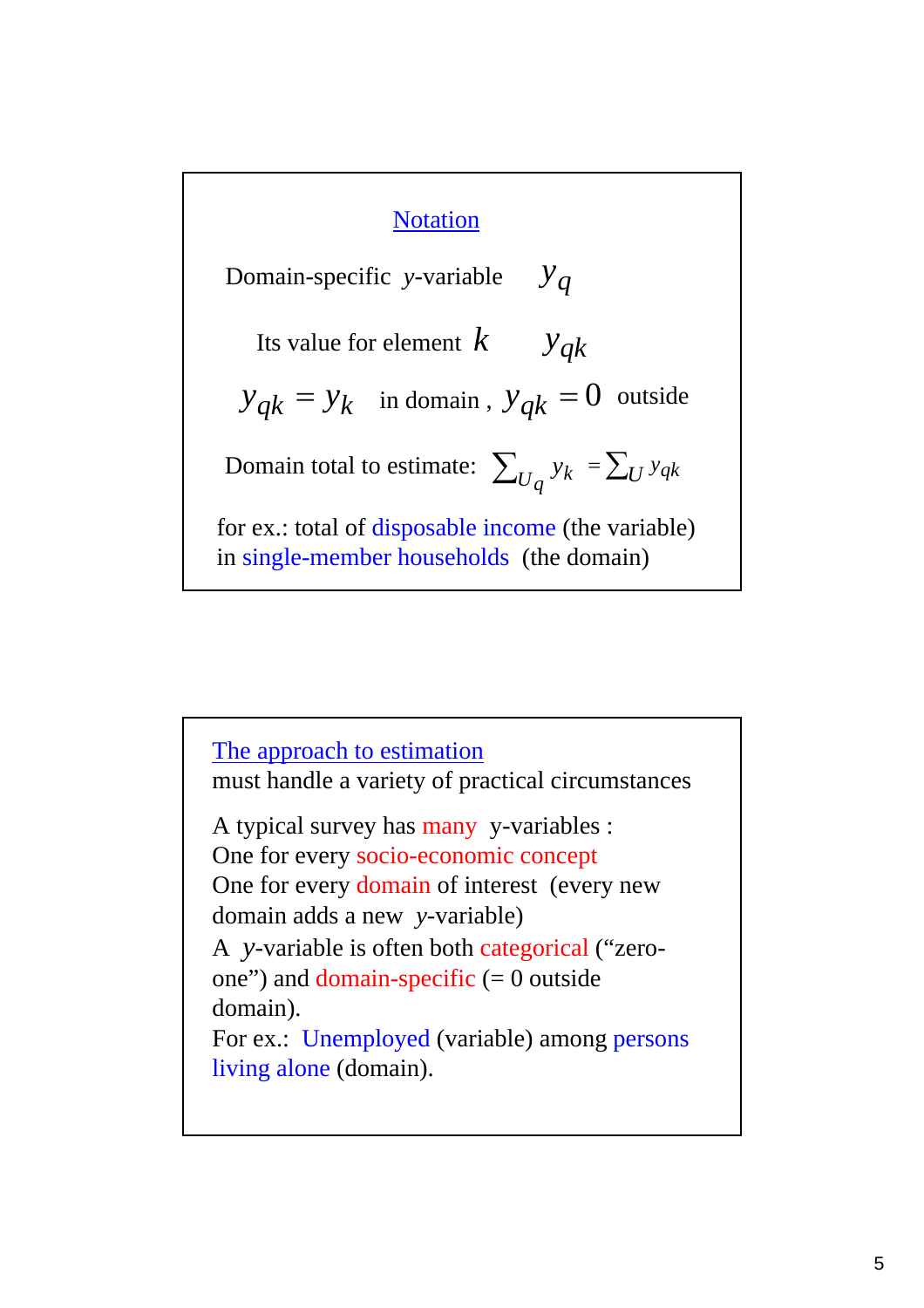Even though the survey has many *y*-variables, we can focus on *one* of them and on the estimation of its unknown population total

$$
Y = \sum_{U} y_k
$$

# $\hat{Y}_{HT} = \sum_{s} d_k y_k$ **HT** estimator for complete response : Auxiliary information not used at the estimation stage Design weight of *k* :  $d_k = 1/\pi_k$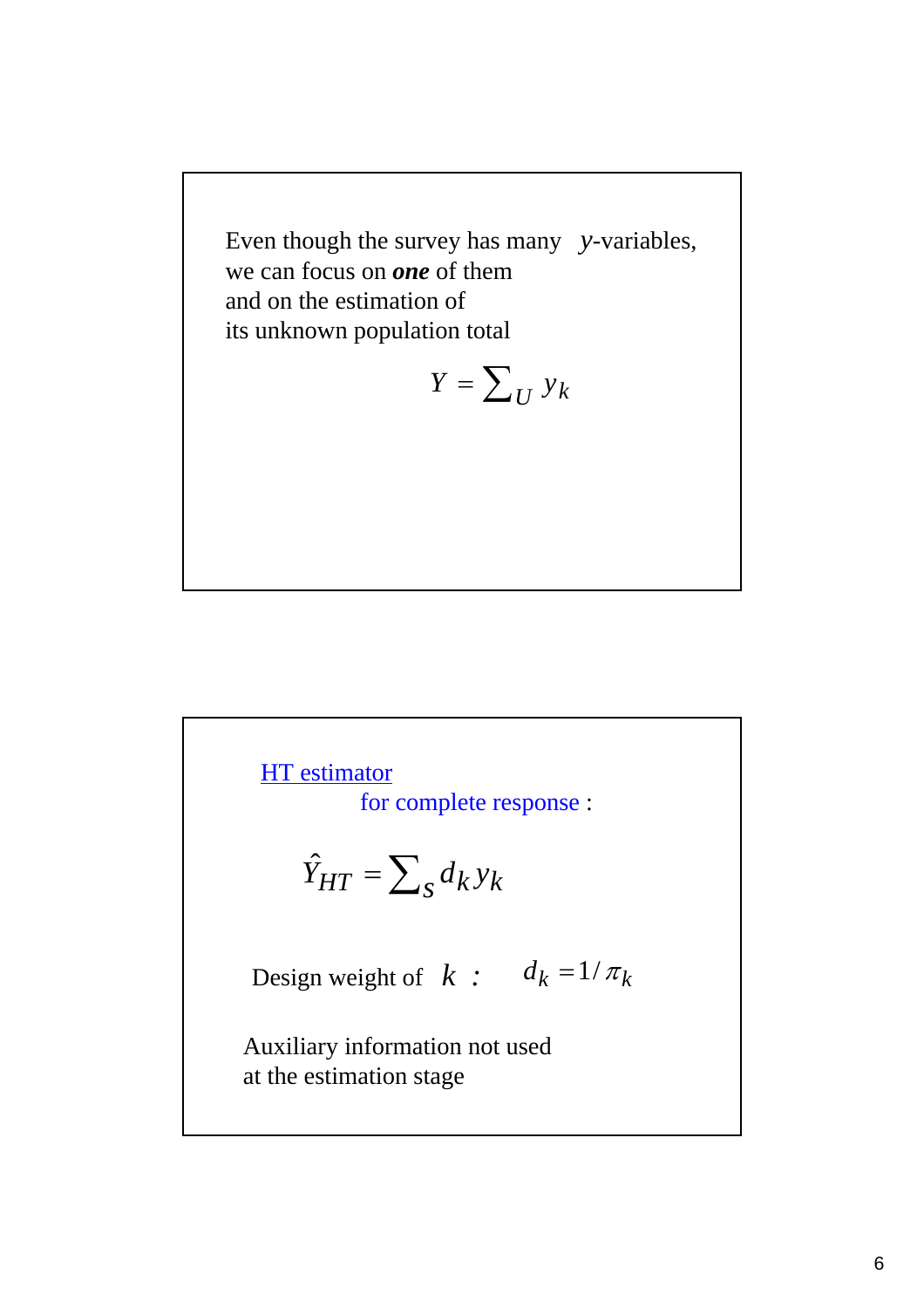Variance  $V(\hat{Y}_{HT}) = \sum \sum_U F_{k\ell} y_k y_\ell$ HT estimator for complete response :  $=\frac{a_k a_\ell}{\epsilon}-1$ l  $\ell$  $\ell - \frac{d}{d_k}$ *k*  $k\ell = \frac{d}{d}$  $F_{k\ell} = \frac{d_k d_\ell}{dt} - 1$  for  $\ell \neq k$   $d_{k\ell} = \frac{1}{\pi}$ ; l  $\ell$ *k* for  $\ell \neq k$   $d_{k\ell} = \frac{1}{\pi}$  $F_{kk} = d_k - 1$ For ex., for SI sampling, we have  $\hat{Y}_{HT} = N \bar{y}_s$  $(N \bar{y}_s) = N^2 (\frac{1}{n} - \frac{1}{N}) S_{yU}^2$ *and*  $V(Ny_s) = N^2(\frac{1}{n} -$ 

 $\hat{V}(\hat{Y}_{HT}) = \sum \sum_{s} d_{k\ell} F_{k\ell} y_k y_{\ell}$ HT estimation for complete response : The variance estimator It has familiar expressions for 'the usual designs'. ∑ =  $\sum_{k=1}^{H} N_{k}^{2}(\frac{1}{1-\frac{1}{1-\frac{1}{1-\frac{1}{1-\frac{1}{1-\frac{1}{1-\frac{1}{1-\frac{1}{1-\frac{1}{1-\frac{1}{1-\frac{1}{1-\frac{1}{1-\frac{1}{1-\frac{1}{1-\frac{1}{1-\frac{1}{1-\frac{1}{1-\frac{1}{1-\frac{1}{1-\frac{1}{1-\frac{1}{1-\frac{1}{1-\frac{1}{1-\frac{1}{1-\frac{1}{1-\frac{1}{1-\frac{1}{1-\frac{1}{1-\frac{1}{1-\frac{1}{1-\frac{1}{1-\frac{1}{1-\frac{1}{1-\frac{1}{$  $\sum_{h=1}^{N_h^2} \frac{N_h^2}{n_h} - \frac{1}{N_h} S_{y s_h}^2$  $n_h$  *N N* 1 *h*=1  $\sum_{i=1}^{n} H_i$   $N_h^2(\frac{1}{1} - \frac{1}{1})S_1^2$ *hs H*  $\hat{Y}_{HT} = \sum_{h} N_h \overline{y}$ For STSI, with  $n_h$  from  $N_h$  in stratum  $h$ with estimated variance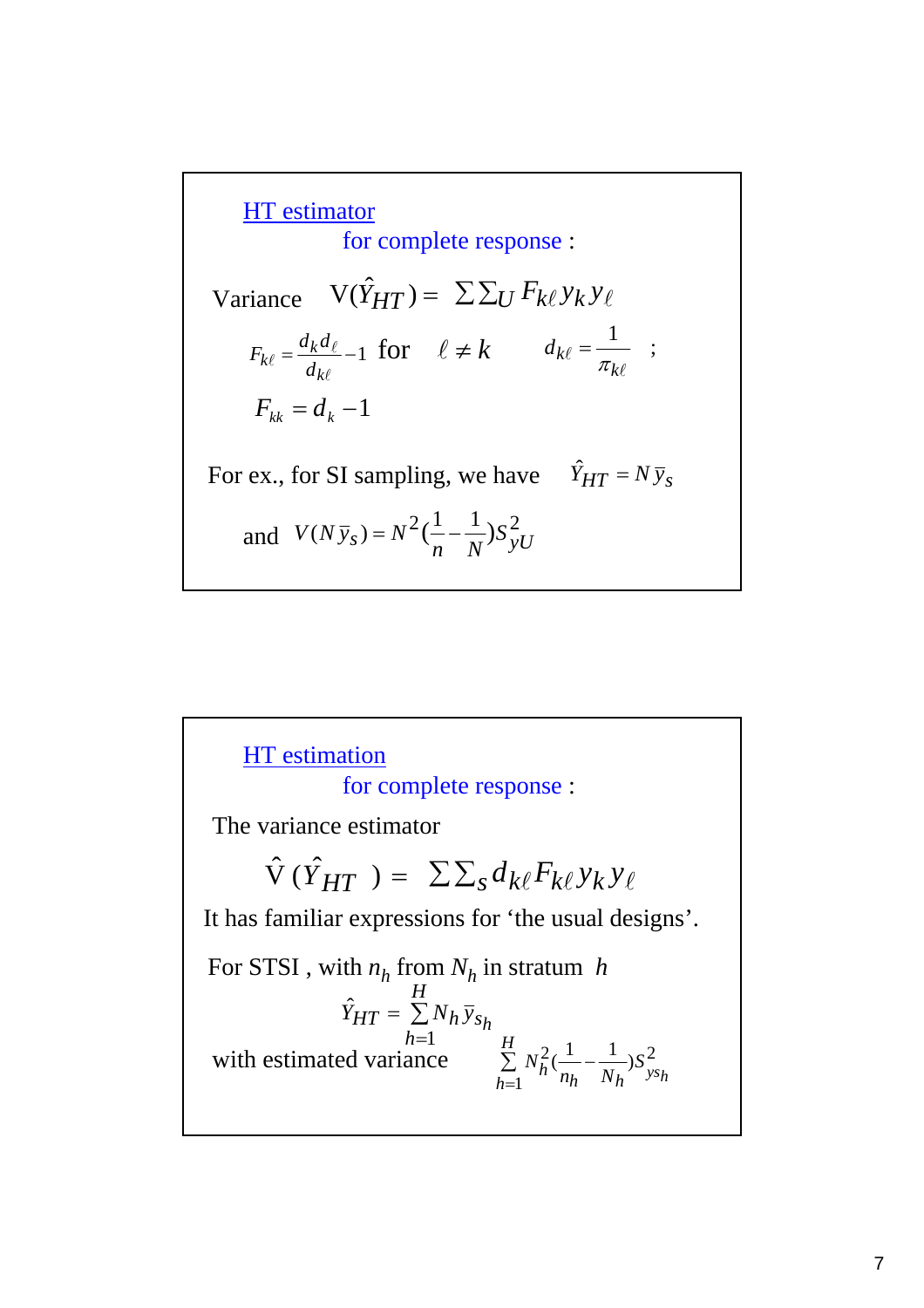

**GREG estimator of** 
$$
Y = \sum_{U} y_k
$$
 (1980's)  
\n
$$
\hat{Y}_{GREG} = \sum_{S} d_k y_k + (\sum_{U} x_k - \sum_{S} d_k x_k) \mathbf{B}_{S;d}
$$
\nHT est. of  $Y + \text{regression adjustment; an estimator of 0}$   
\n $\mathbf{B}_{S;d}$  is a regression vector, computed on the sample data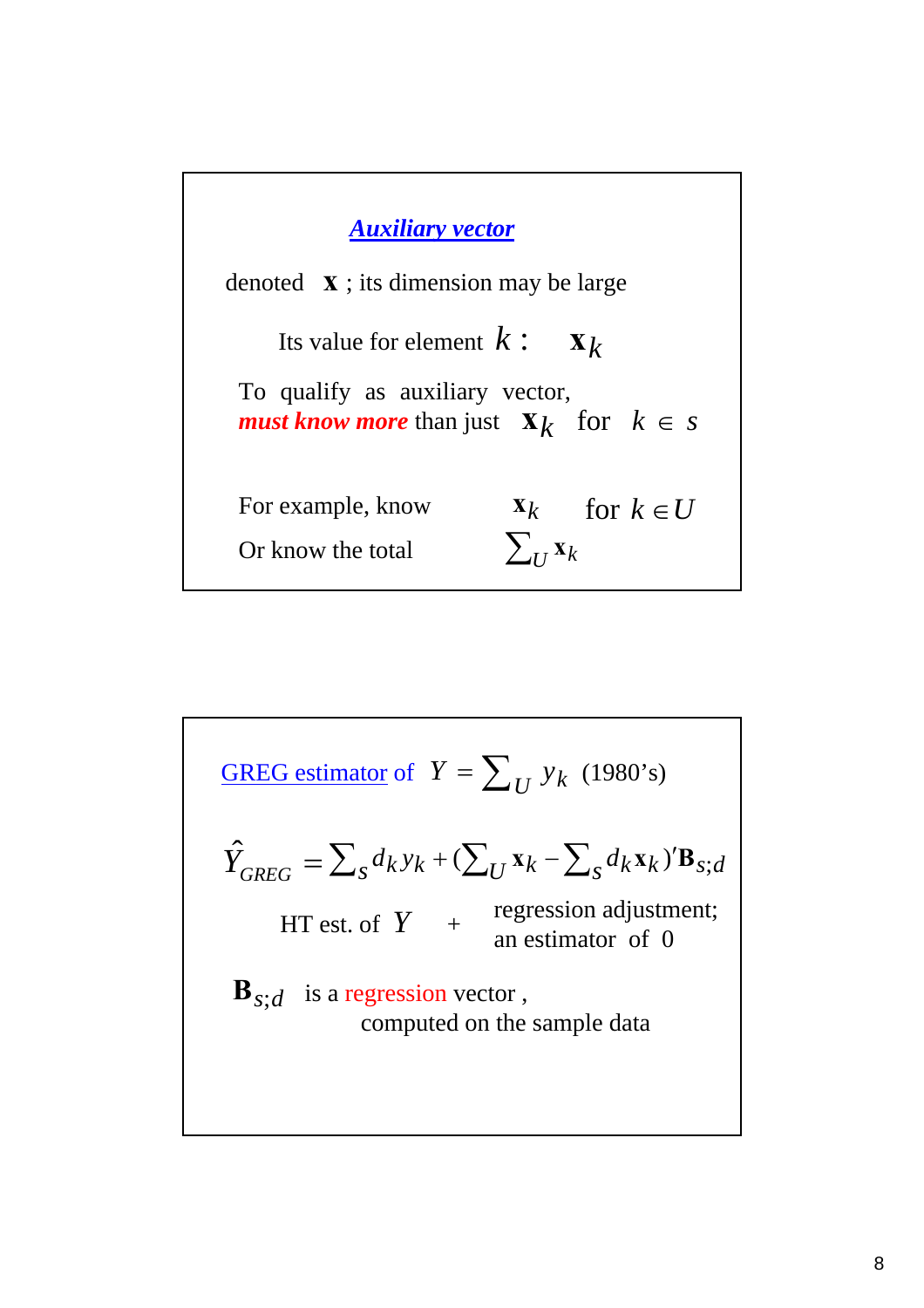**GREG estimator**; alternative expression  
\n
$$
\hat{Y}_{GREG} = \sum_{U} \hat{y}_k + \sum_{S} d_k (y_k - \hat{y}_k)
$$
\nPopulation sum of  
\npredicted values  
\n
$$
\hat{y}_k = \mathbf{x}_k' \mathbf{B}_{S;d}
$$
\ncomputable for  $k \in U$ 

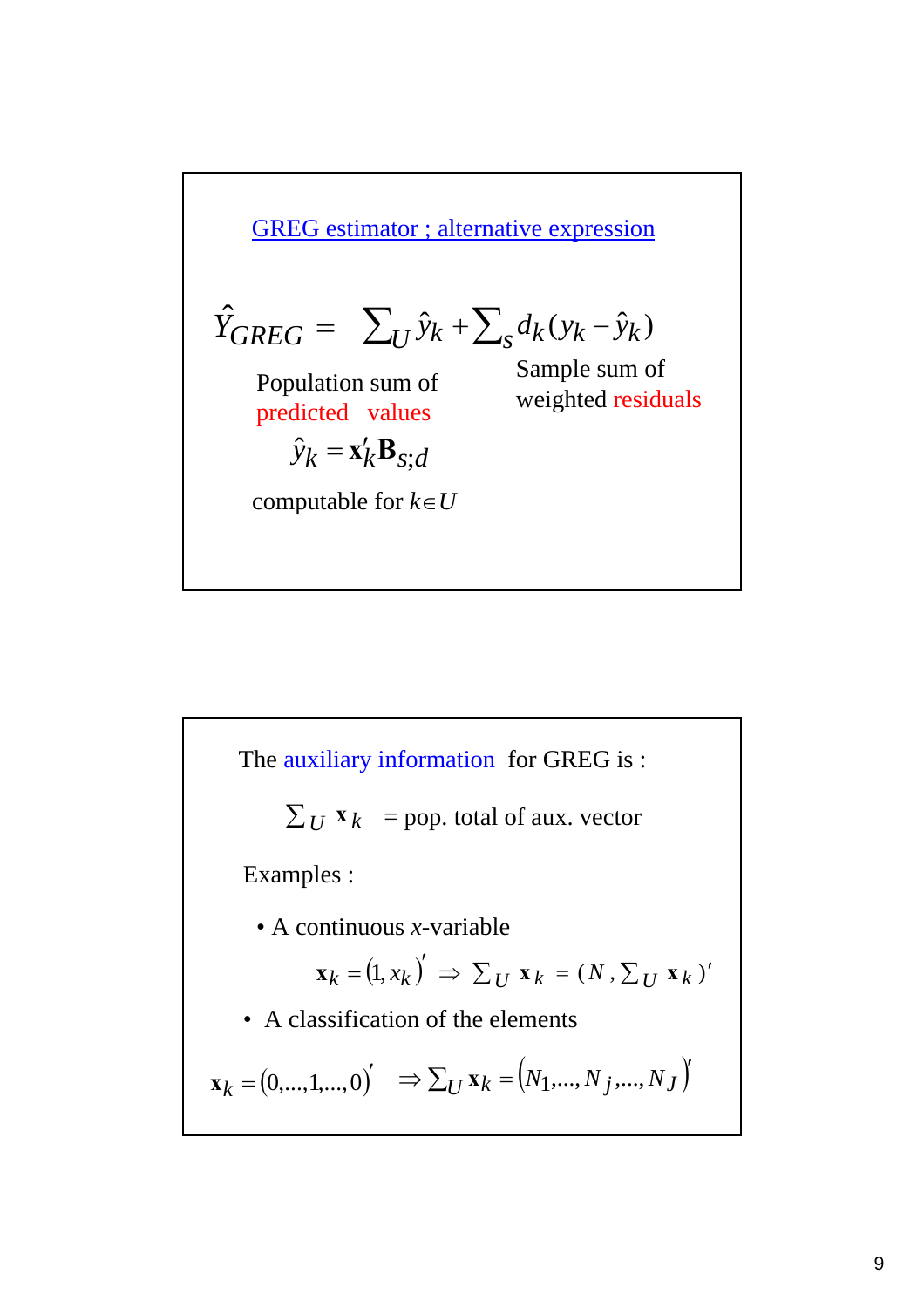$\hat{Y}_{GREG}$  contains

the estimated regression vector

$$
\mathbf{B}_{s;d} = (\sum_{s} d_k \mathbf{x}_k \mathbf{x}'_k)^{-1} (\sum_{s} d_k \mathbf{x}_k y_k)
$$

matrix to invert  $\times$  column vector

is a (nearly unbiased) estimator of its population counterpart :

$$
\mathbf{B}_U = \left(\sum_U \mathbf{x}_k \mathbf{x}'_k\right)^{-1} \left(\sum_U \mathbf{x}_k y_k\right)
$$

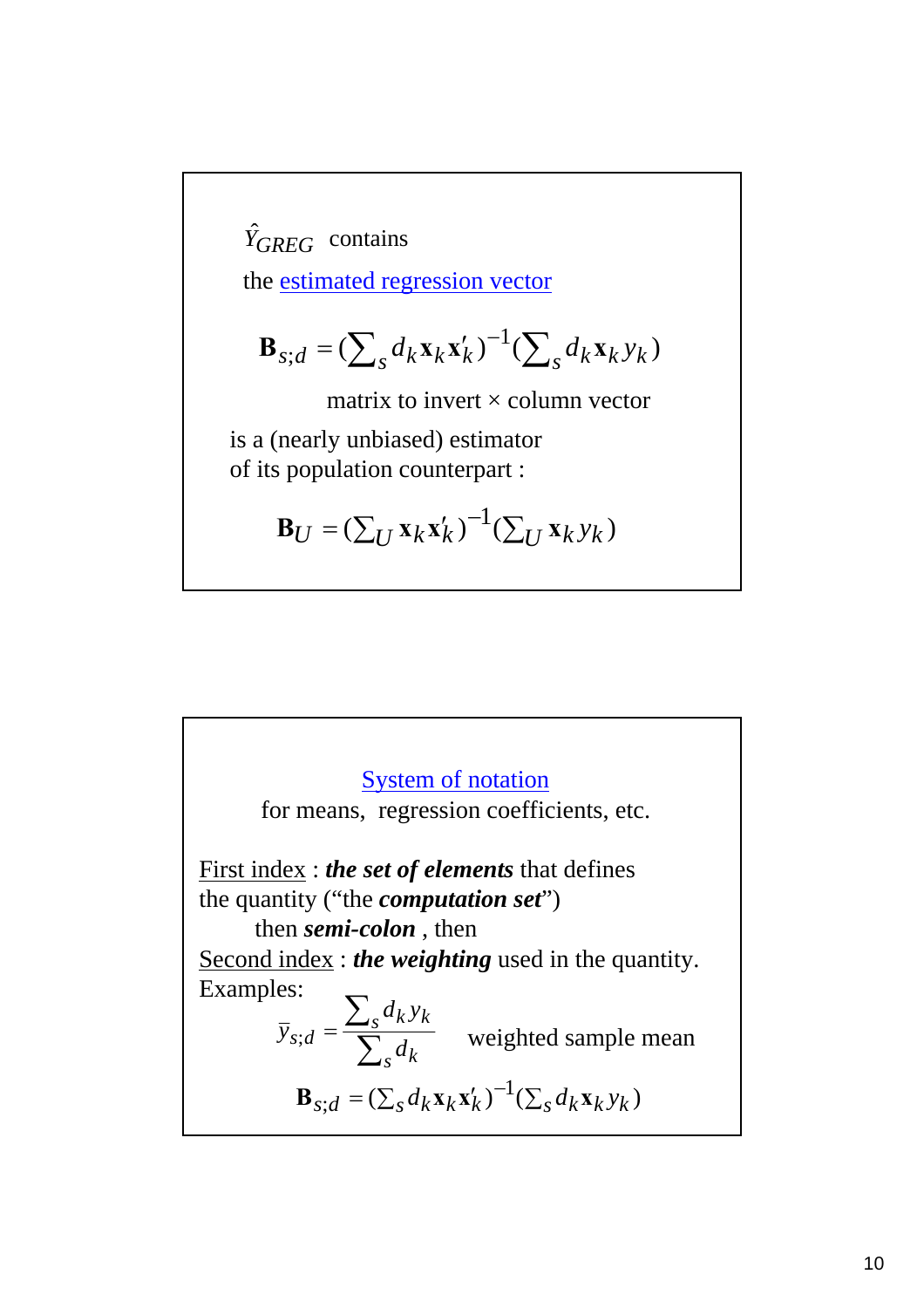If the need arises to be even more explicit :

$$
\mathbf{B}_{(y; \mathbf{x})s;d} = (\sum_s d_k \mathbf{x}_k \mathbf{x}'_k)^{-1} (\sum_s d_k \mathbf{x}_k y_k)
$$

Regression of *y* on **x** , computed over the sample *s* with the weighting  $d_k = 1/\pi_k$ 

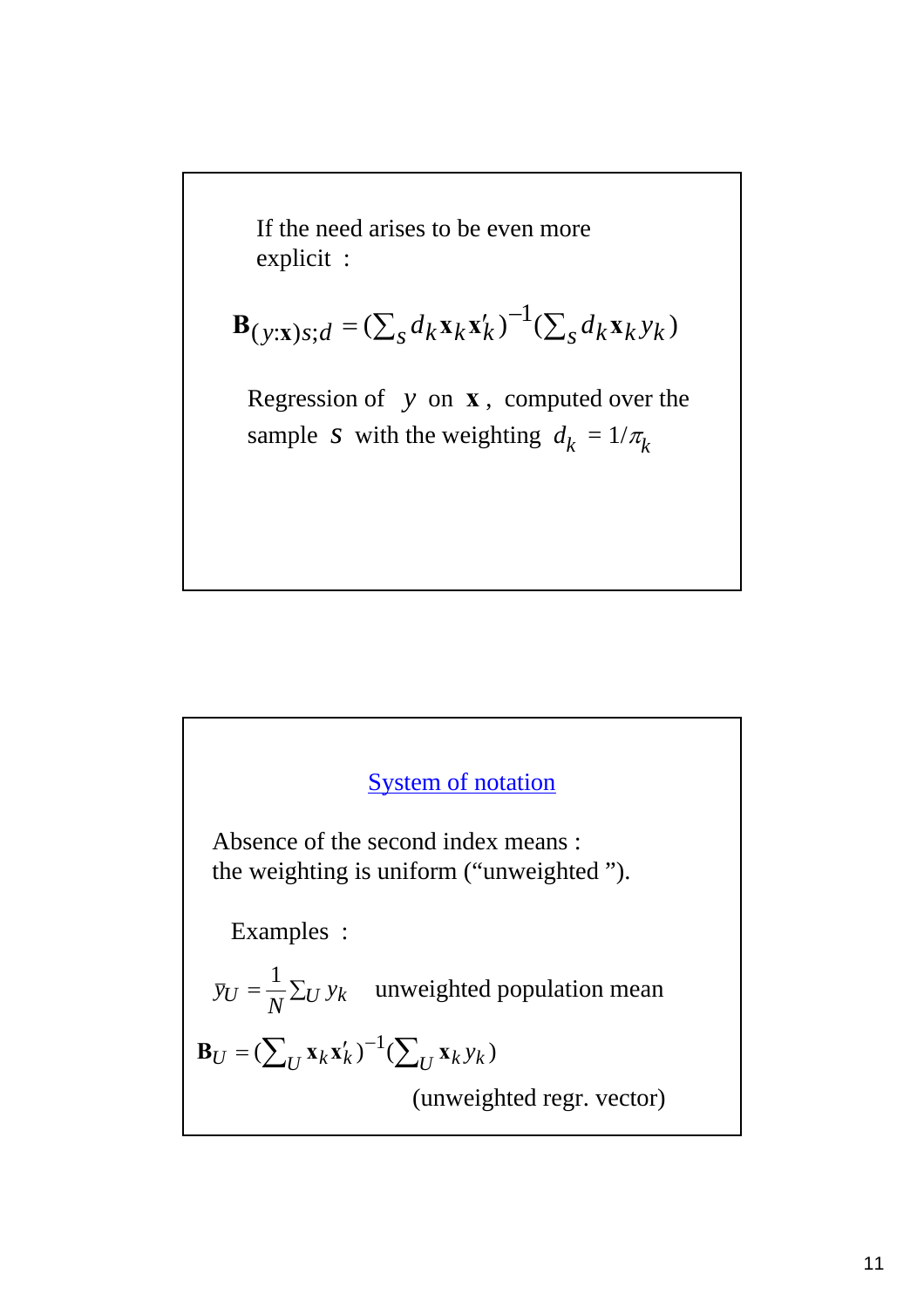Estimators as weighted sums

HT estimator :

$$
\hat{Y}_{HT} = \sum_{s} d_k y_k
$$

The weight of  $k$  is  $d_k = 1/\pi_k$ 

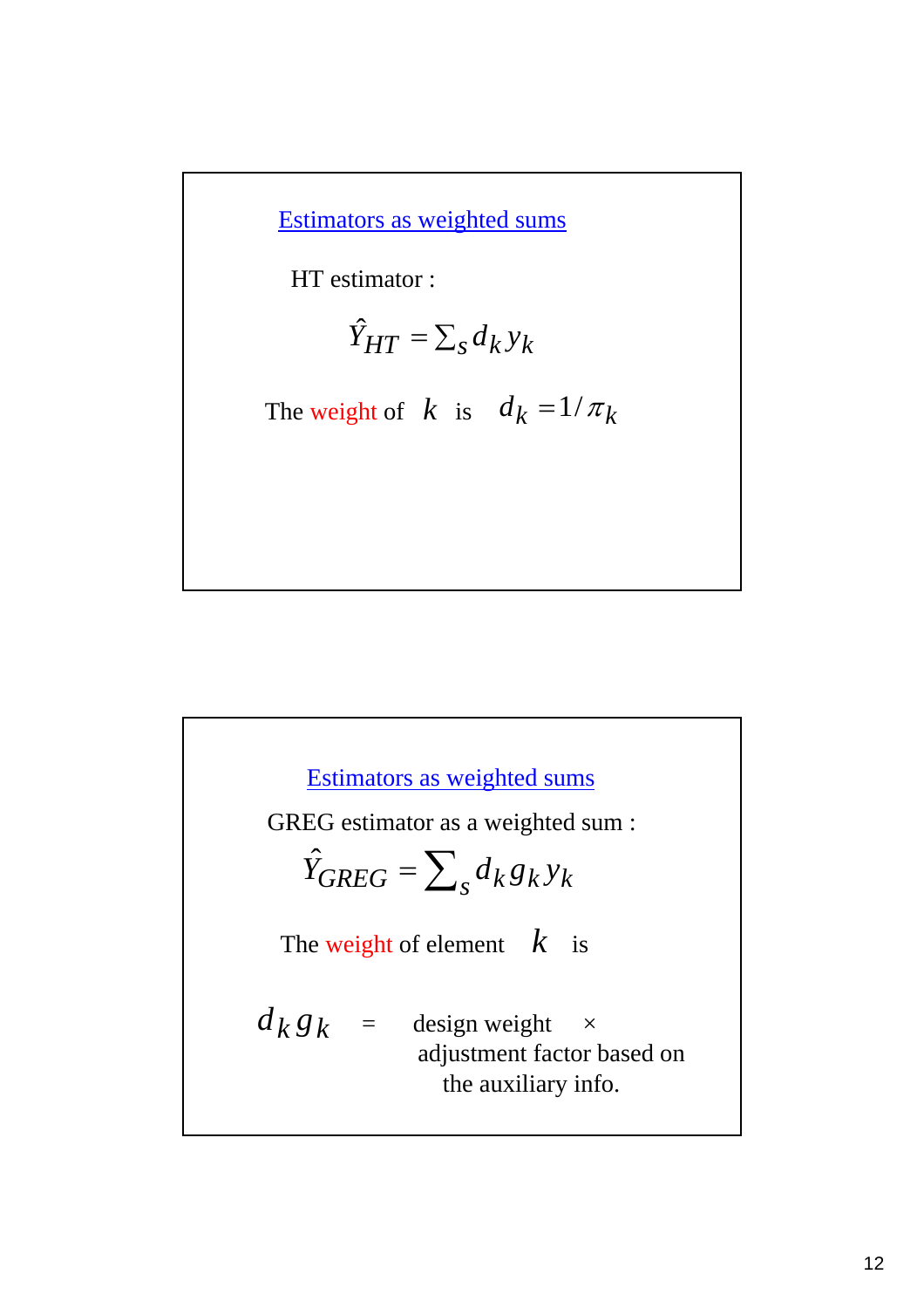

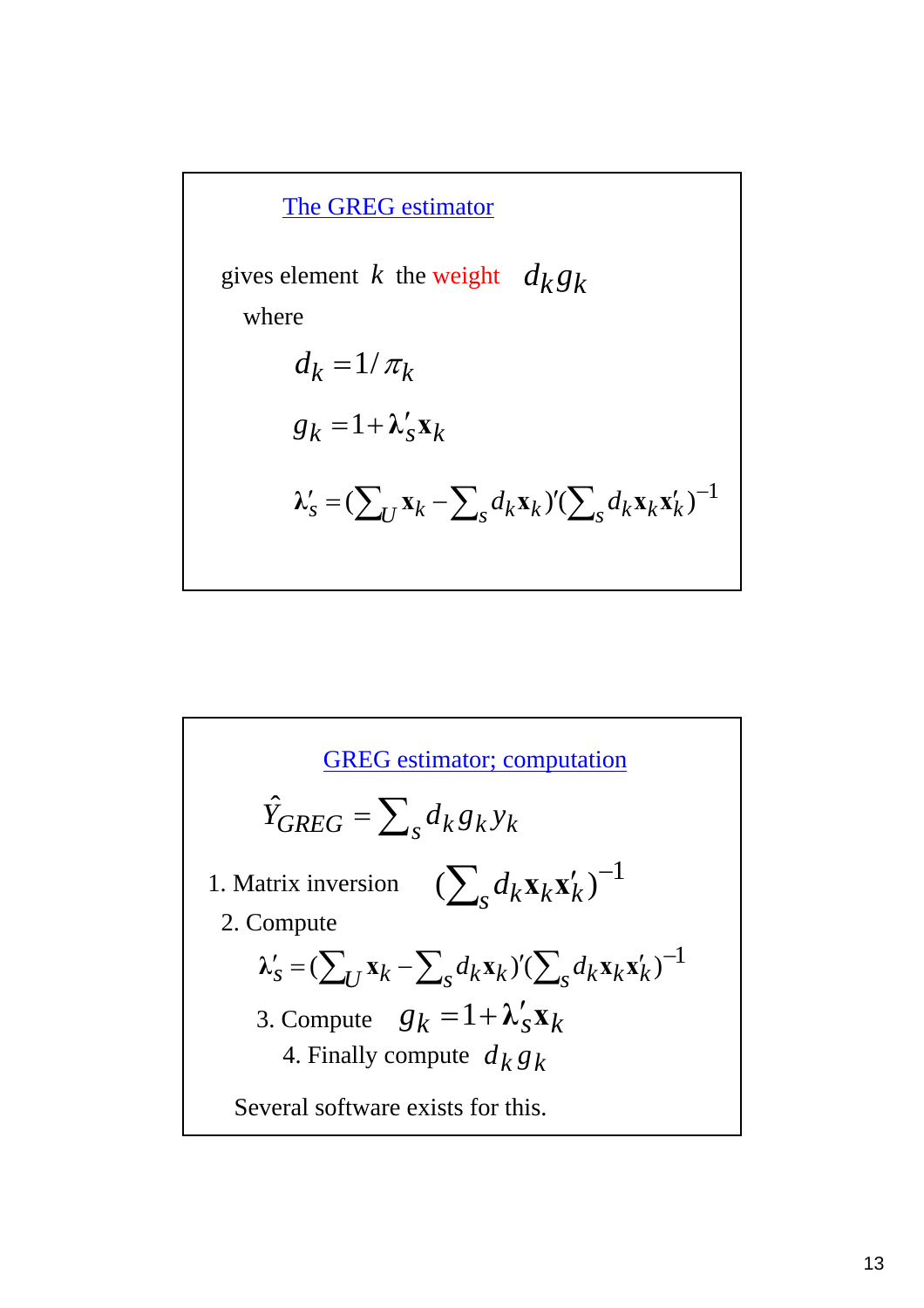

**GREG estimator**

\n
$$
\hat{Y}_{GREG} = \sum_{s} d_k g_k y_k
$$
\nProperty of the weights:

\n
$$
\sum_{s} d_k g_k \mathbf{x}_k = \sum_{s} \mathbf{x}_k \text{ (known total)}
$$
\nThey are **calibrated** to the known information.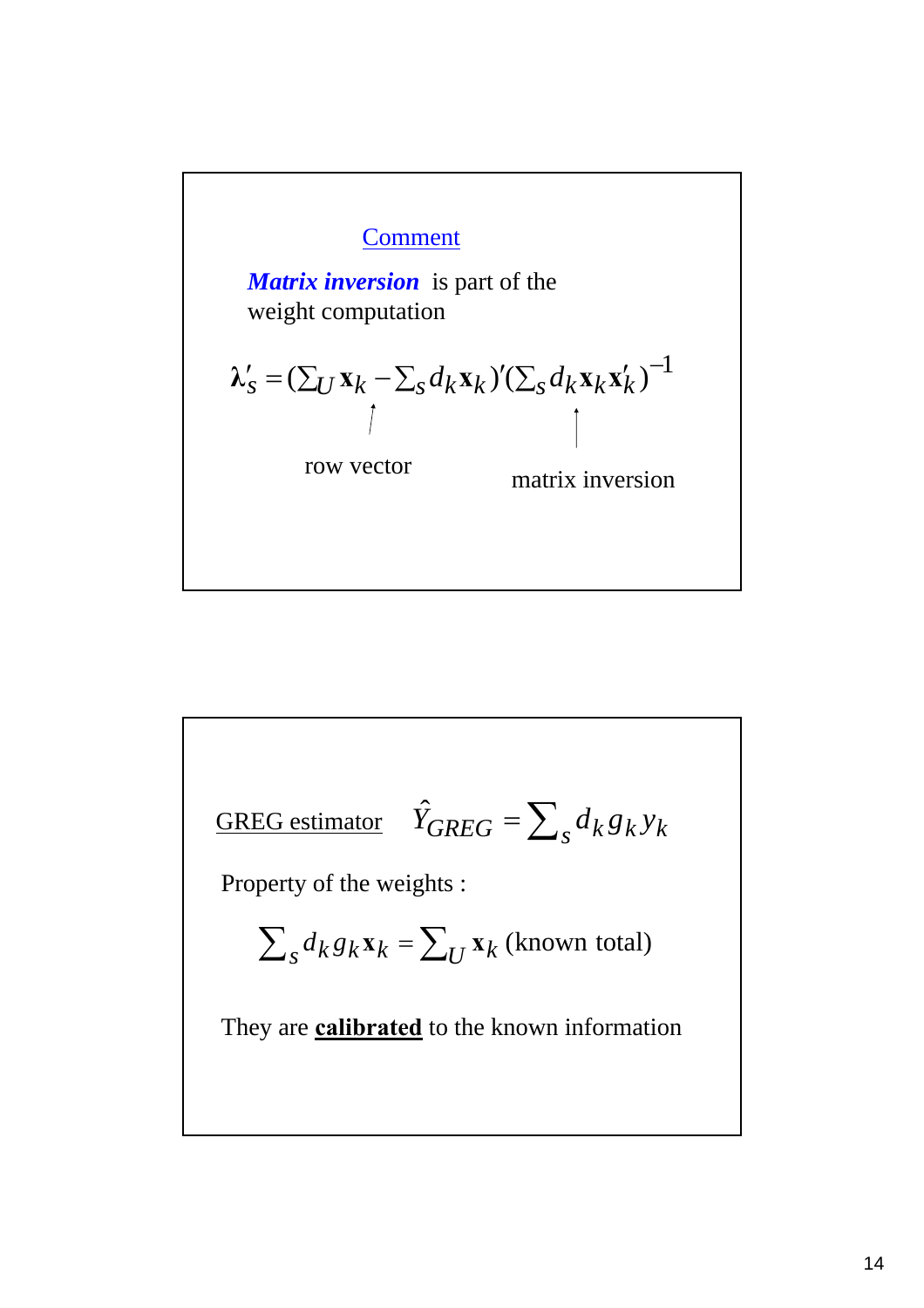*Bias* of GREG : is very small, already for modest sample sizes

Bias/stand. dev. is of order  $n^{-1/2}$ 

*Bias decreases faster* than the stand.dev. For practical purposes we can forget the bias (assuming full response).

*Variance estimation* for GREG : Well known since the 1980's

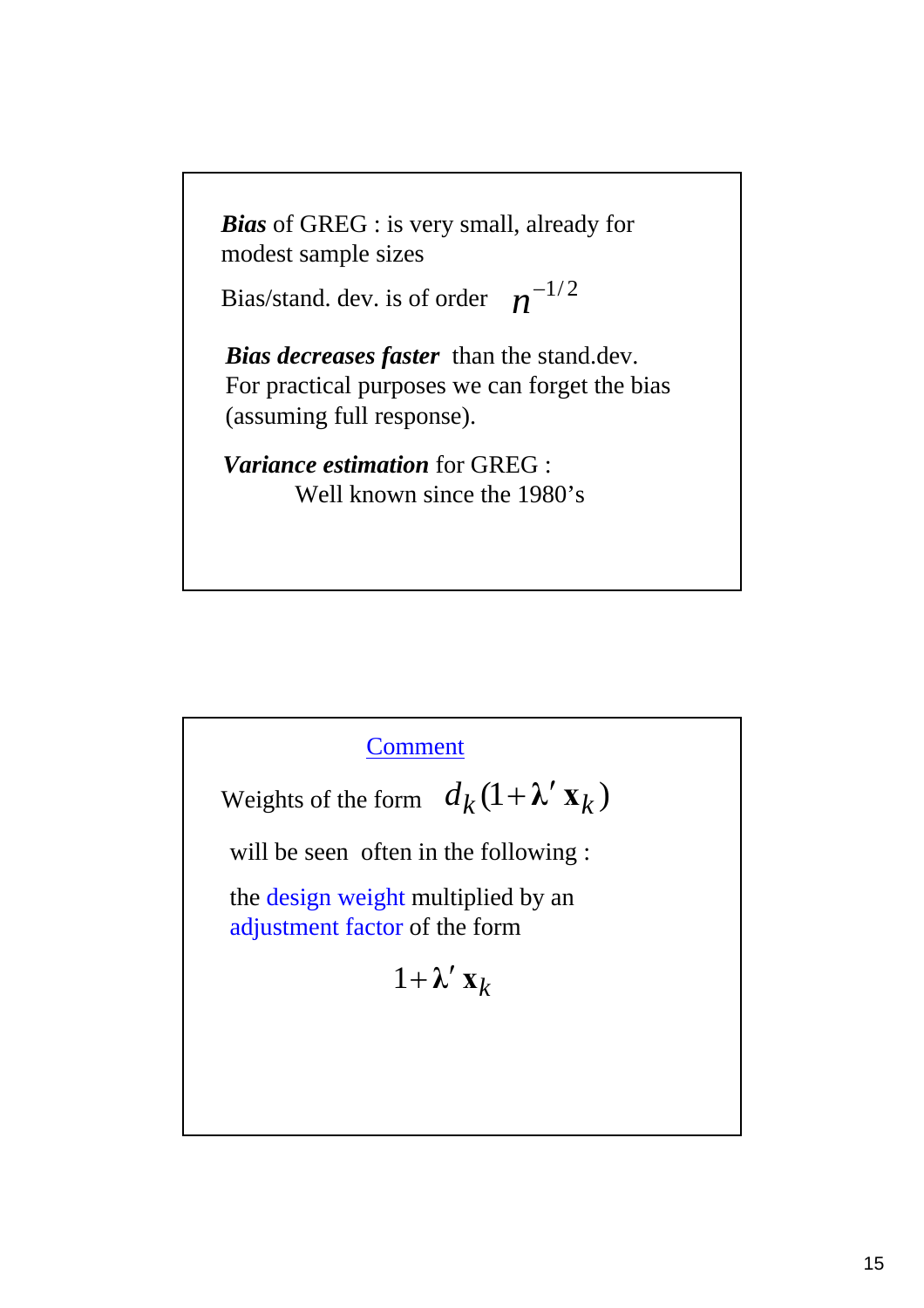#### Note :

When we examine estimation for NR, (Sessions 1\_5 and following), the weights will again have the form design weight  $\times$  adjustment factor

but then the estimators will be biased, more or less, depending on the strength of the auxiliary vector

### Auxiliary information: An example

For every *k* in *U*, suppose known :

• Membership in one out of  $2 \times 3 = 6$  possible groups, e.g., *sex* by *age group*

• The value  $x_k$  of a continuous variable  $x$ e.g.,  $x_k$  = income of *k* 

Many aux. vectors can be formulated to transmit *some or all of this total information* . Let us consider **5** of these vectors.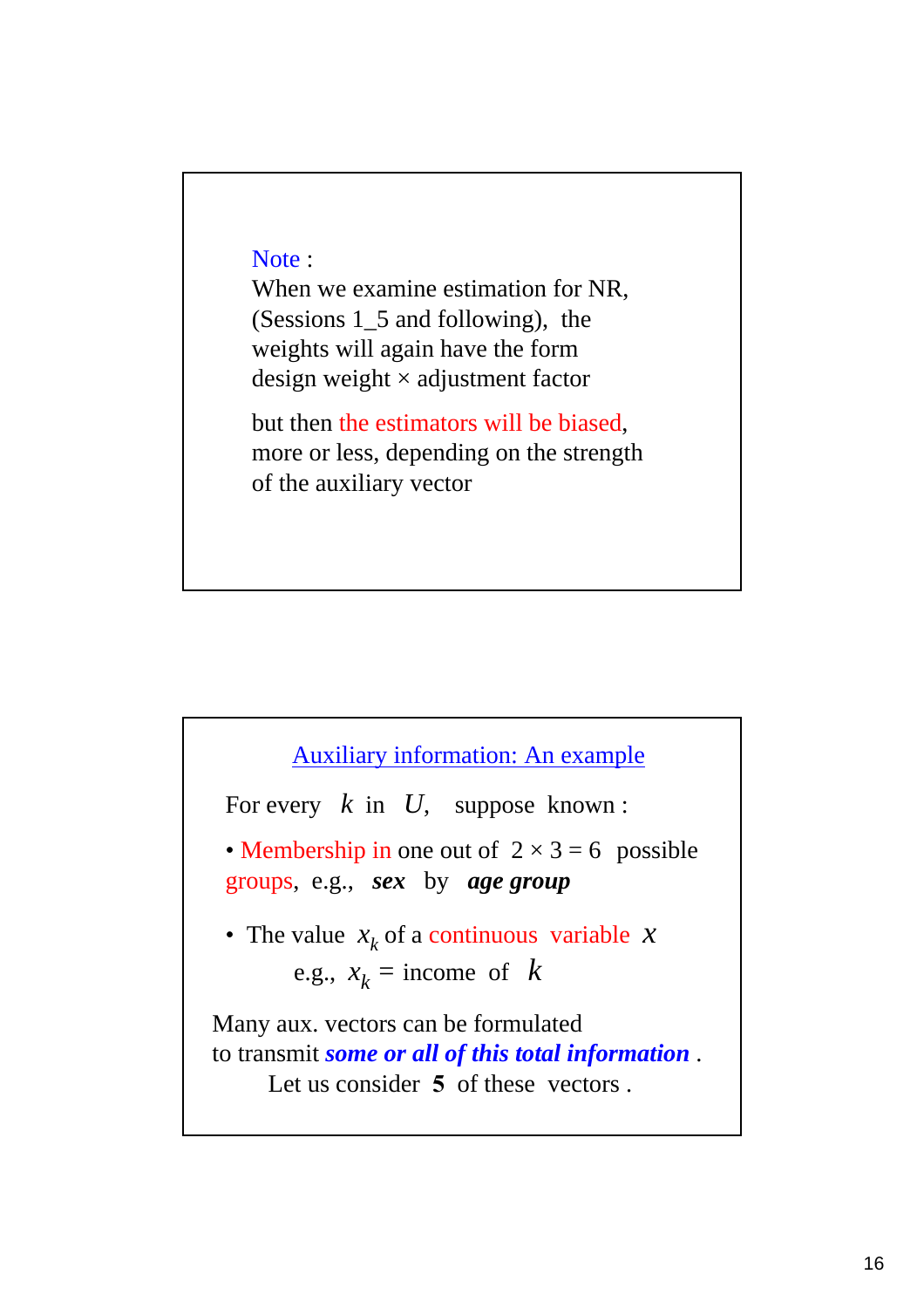|       | Vector $\mathbf{x}_k$ Info $\Sigma_U \mathbf{x}_k$ | <b>Description</b>                                                              |
|-------|----------------------------------------------------|---------------------------------------------------------------------------------|
| $x_k$ | $\sum_{I} x_k$                                     | total population income                                                         |
|       |                                                    | $(1, x_k)'$ $(N, \sum_{I} x_k)'$ population size and total<br>population income |
|       |                                                    |                                                                                 |

| Vector                                                  | Info                                                                  |
|---------------------------------------------------------|-----------------------------------------------------------------------|
| $(0, x_k, 0, 0, 0, 0)$                                  | $(\sum_{U_{11}} x_k, ..., \sum_{U_{23}} x_k)$                         |
| population income by age/sec group                      |                                                                       |
| $(0, 1, 0, 0, 0, 0, 0, x_k, 0, 0, 0, 0)$                | $(N_{11}, ..., N_{23}, \sum_{U_{11}} x_k, ..., \sum_{U_{23}} x_k)$    |
| size of age/sec groups, and population income by groups |                                                                       |
| $(1, 0, 0, x_k, 0)$                                     | $(N_1, N_2, \sum_{U_{11}} x_k, \sum_{U_{12}} x_k, \sum_{U_{13}} x_k)$ |
| size of sex groups, and income by age groups            |                                                                       |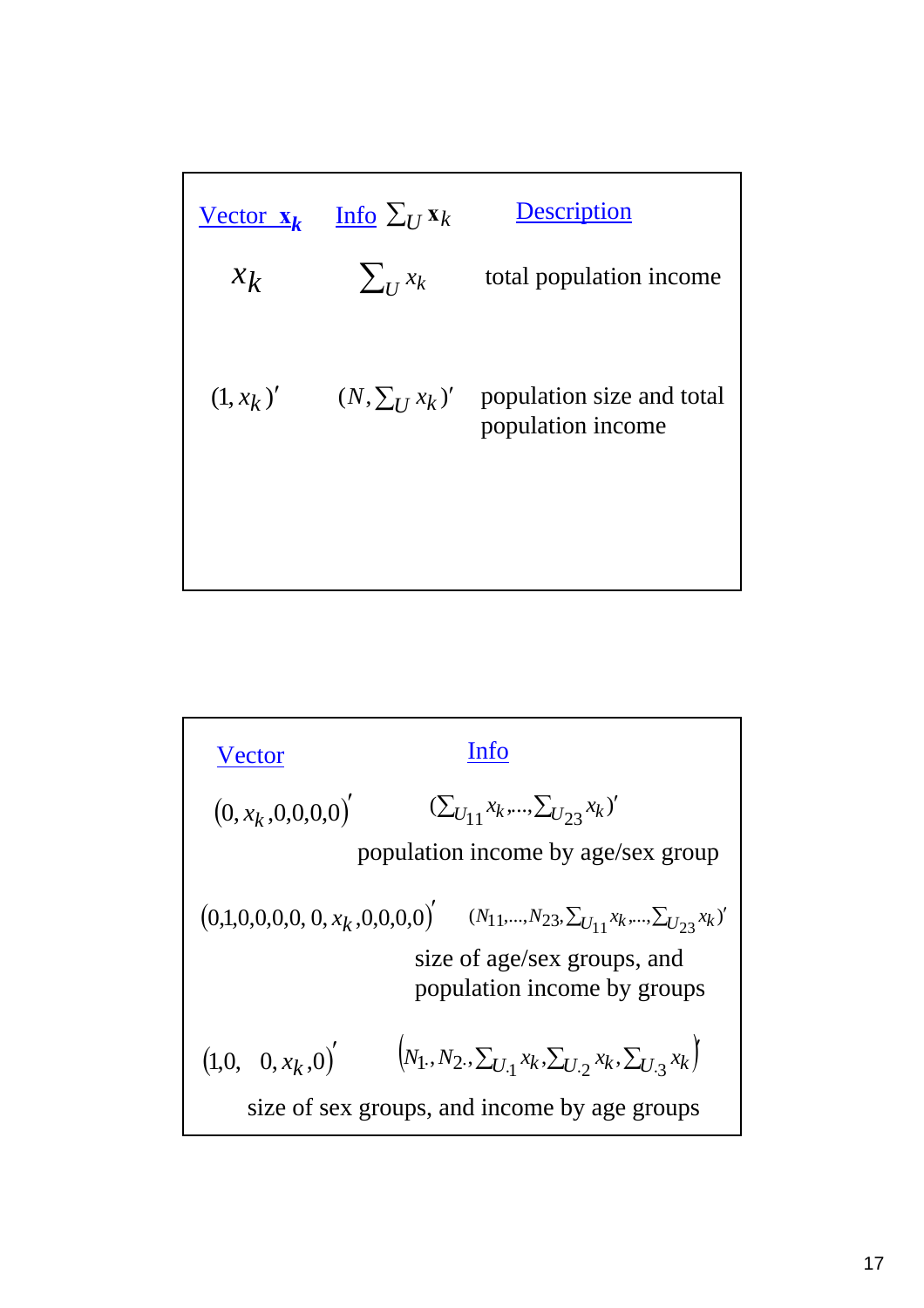For each of the five formulated vectors,

$$
\hat{Y}_{GREG} = \sum_{s} d_{k} g_{k} y_{k}
$$

will have a certain mathematical form: Five different expressions, but all of them are special cases of the general formula for  $g_k$ . (No need to give them individual names - they are just special cases of *one estimator* namely GREG)

For example, with the aux. vector  $\mathbf{x}_k = (1, x_k)'$ 

$$
\hat{Y}_{GREG} = \sum_{s} d_k g_k y_k
$$

takes the form that '*the old literature*' calls the **(***simple***)** *regression estimator,*

$$
\hat{Y}_{GREG} = N \left\{ \overline{y}_{s;d} + \left( \overline{x}_U - \overline{x}_{s;d} \right) B_{s;d} \right\}
$$

In modern language : It is *the GREG estimator for the aux vector*  $\mathbf{x}_k = (1, x_k)'$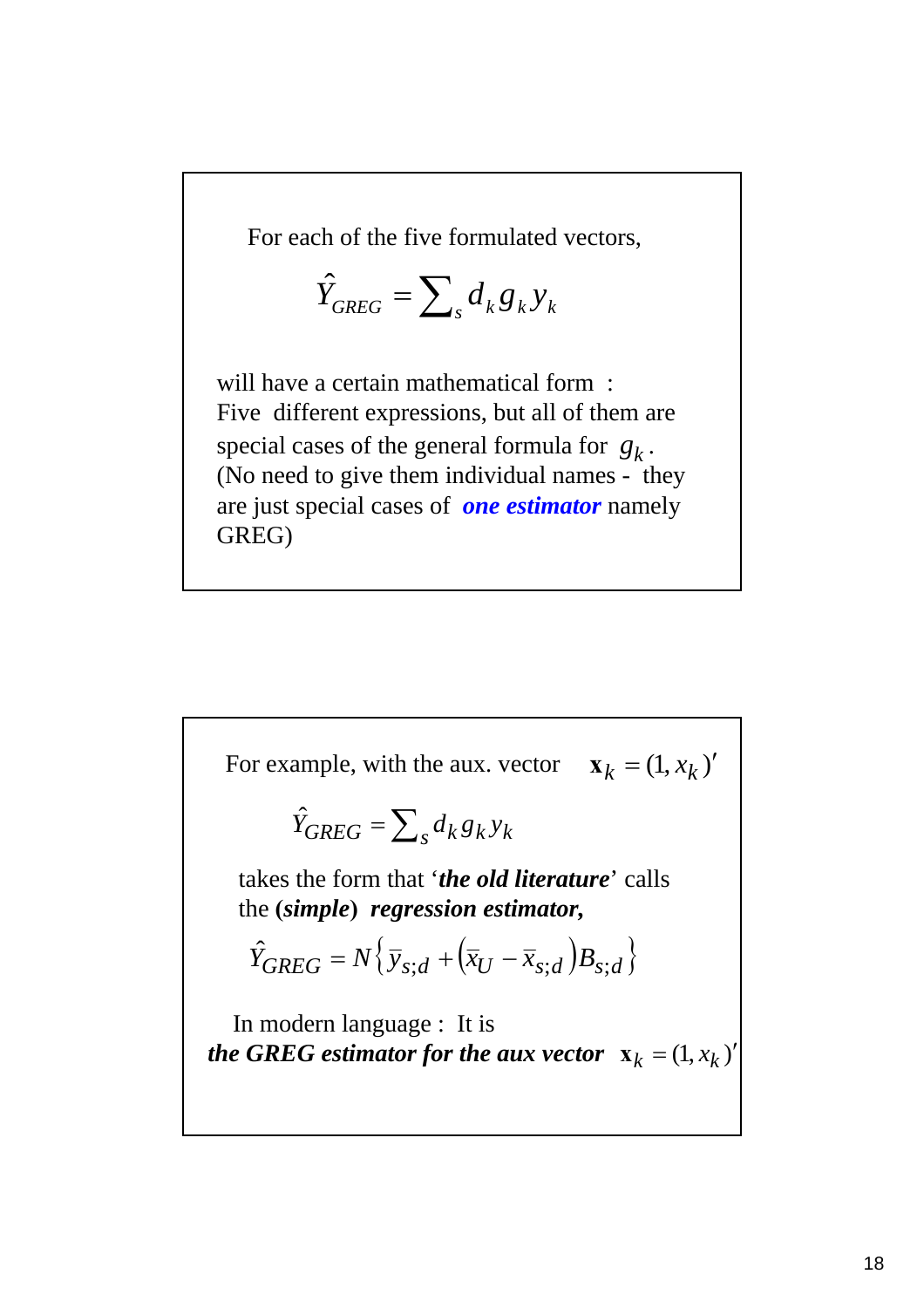

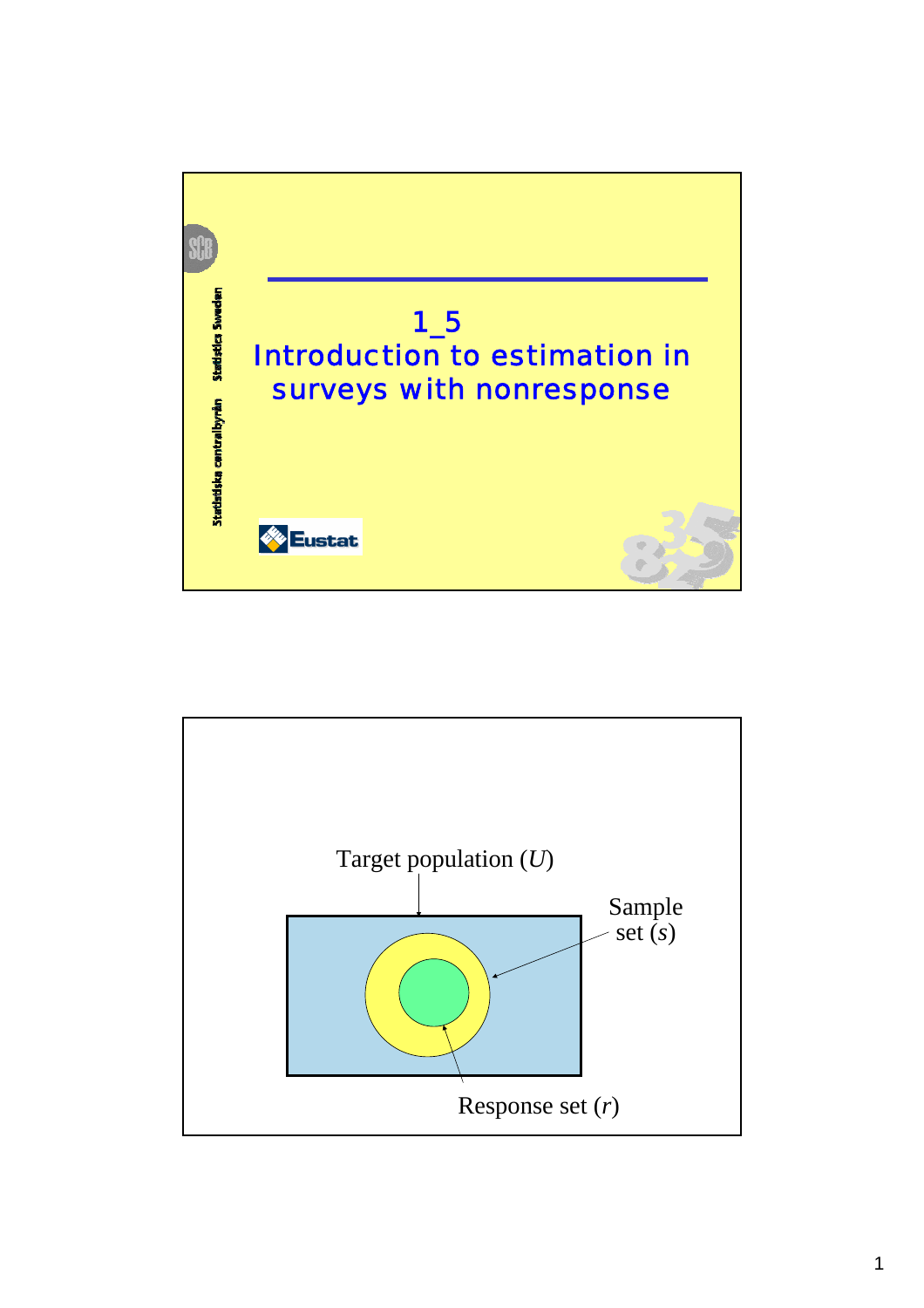

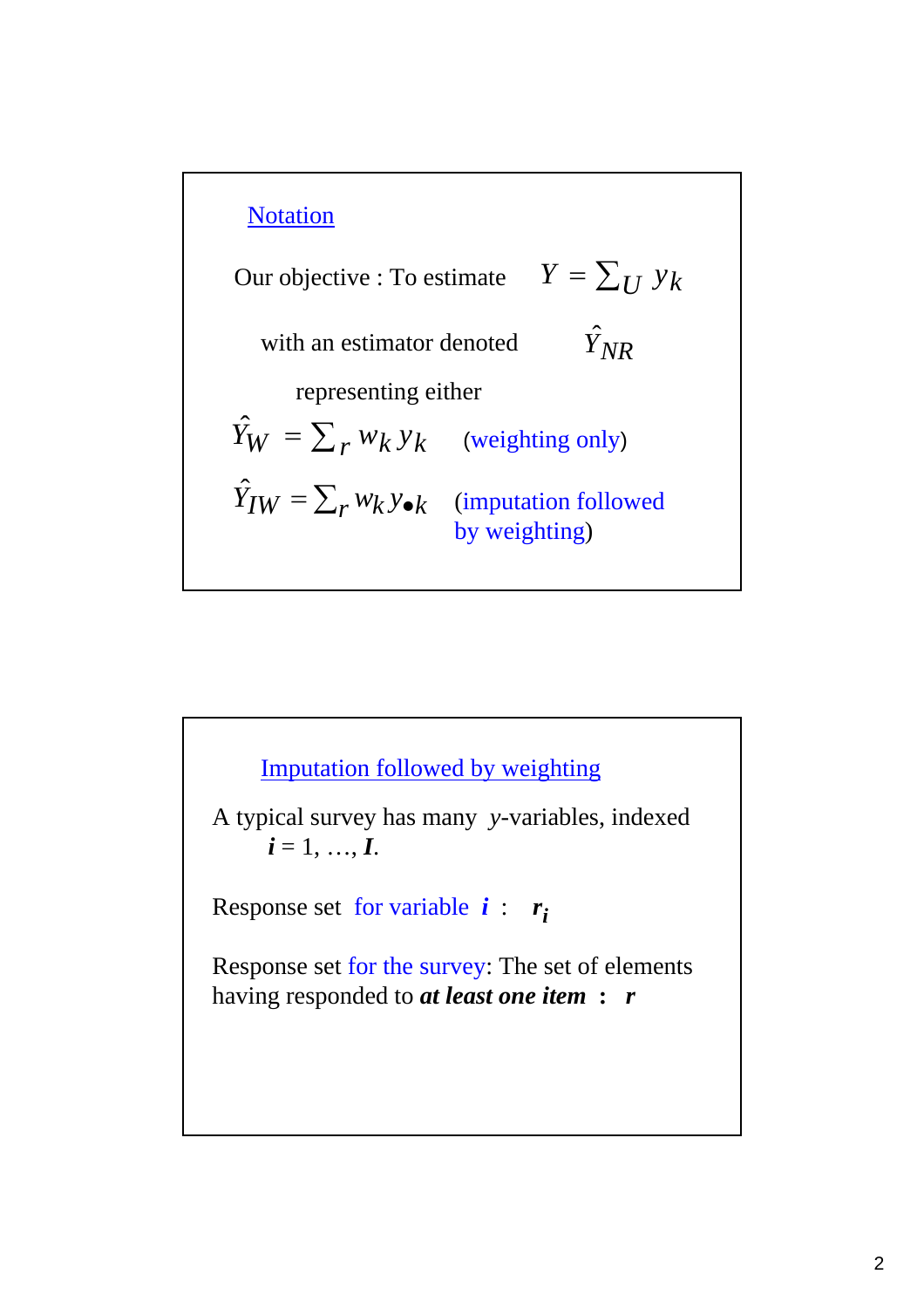Imputation followed by weighting

$$
\hat{Y}_{IW} = \sum_{r} w_k y_{\bullet k}
$$

where  $y_{\bullet k} = \begin{cases}$  $\left\lceil \right\rceil$  $\in$   $r-$ ∈  $\bullet_k =$  $k$  for  $k \in r - r_i$  $k$  *i* or  $k \in r_i$  $k = \begin{cases} k \\ 2k \end{cases}$  for  $k \in r - r$ *y*<sub>*k*</sub> for  $k \in r$  $y_{\bullet k} = \begin{cases} y_k & \text{for } k \\ y_k & \text{for } k \end{cases}$ for

Imputation for item NR: The imputed value  $\hat{y}_k$ takes the place of the missing value  $y_k$ 

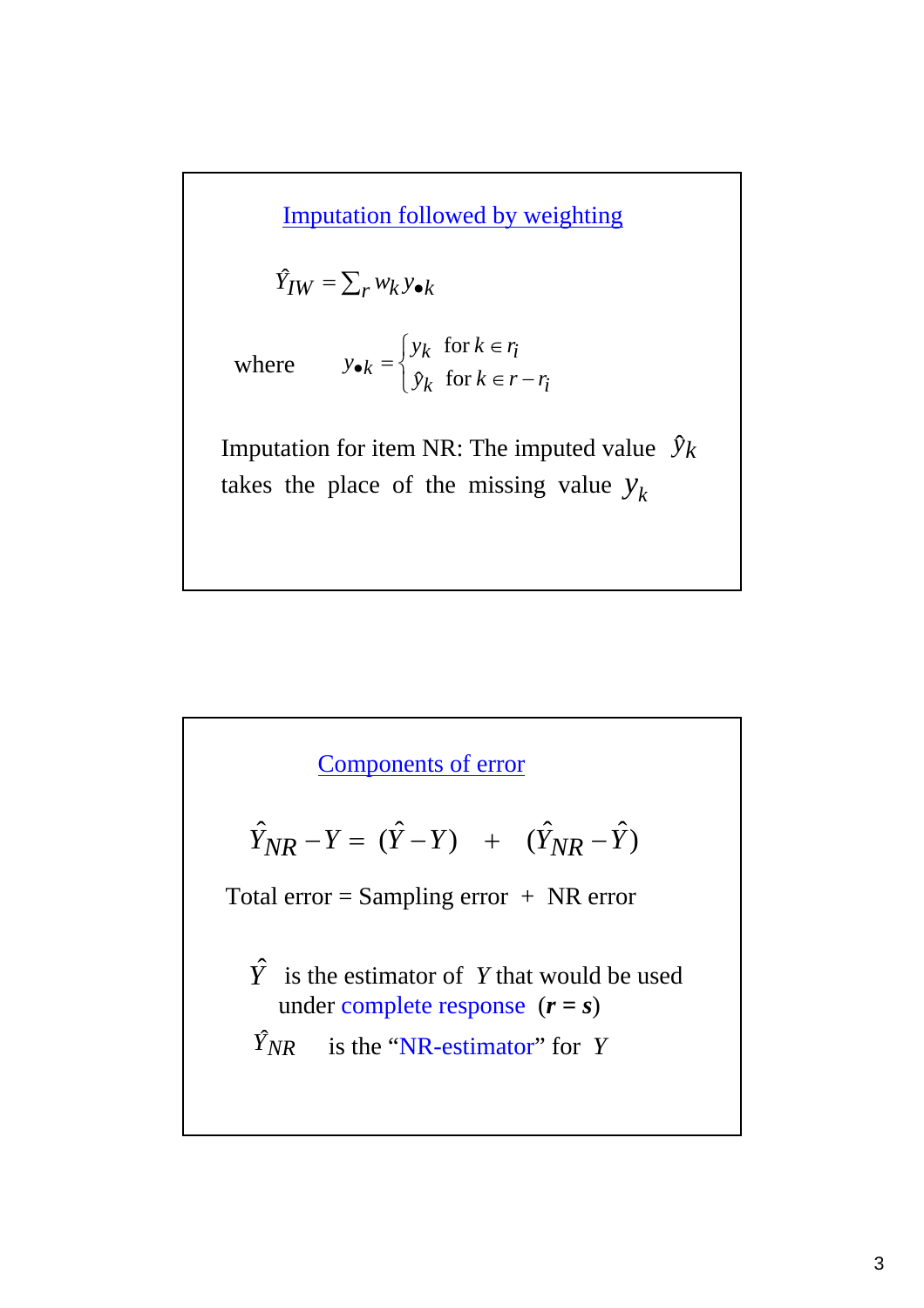

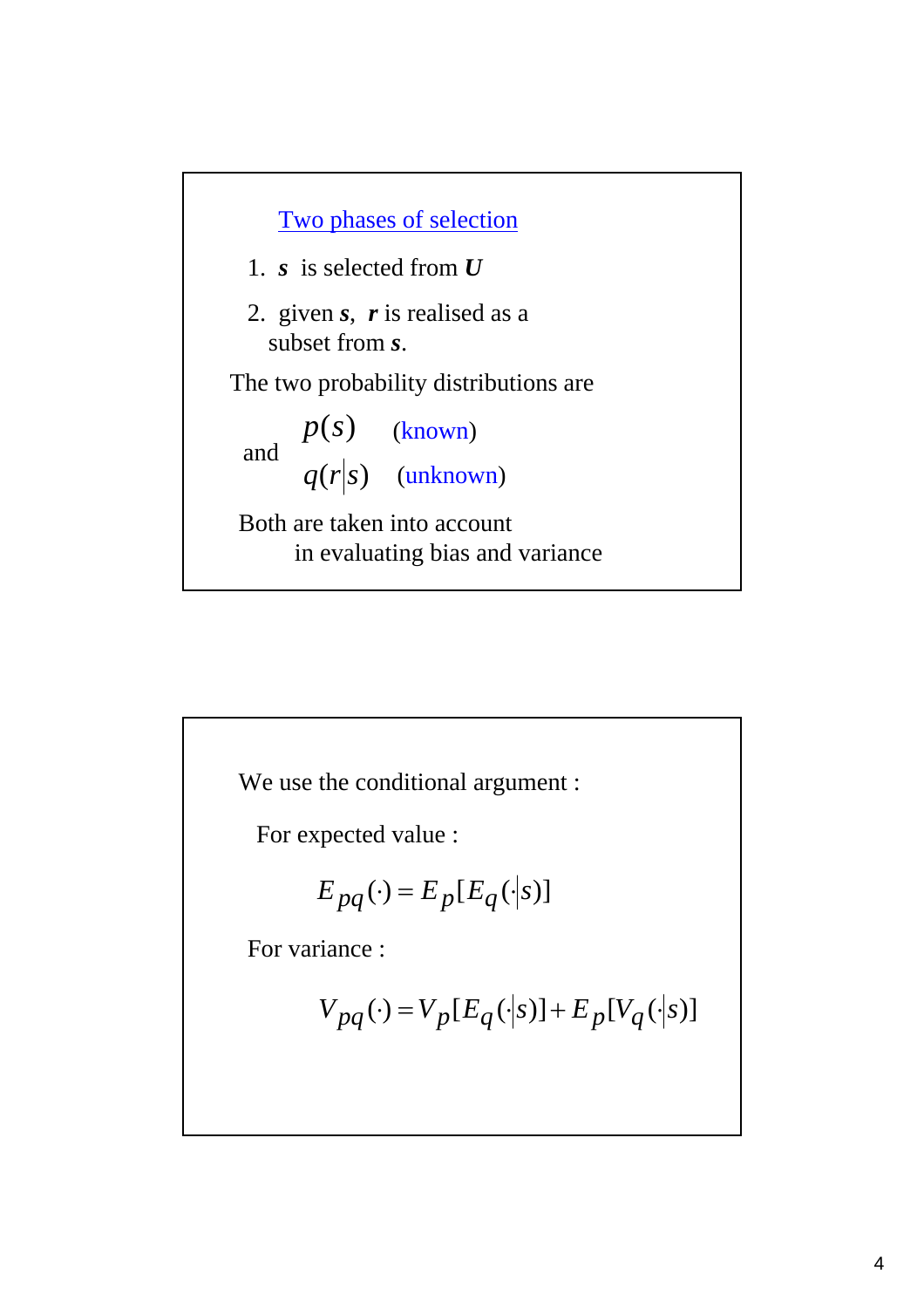The basic statistical properties of 
$$
\hat{Y}_{NR}
$$
  
\nThe bias:  
\n
$$
B_{pq}(\hat{Y}_{NR}) = E_{pq}(\hat{Y}_{NR}) - Y
$$
\nThe accuracy, measured by MSE:  
\n
$$
MSE_{pq}(\hat{Y}_{NR}) = V_{pq}(\hat{Y}_{NR}) + (B_{pq}(\hat{Y}_{NR}))^2
$$

# The bias

will be carefully studied in this course. It has two components

$$
B_{pq}(\hat{Y}_{NR}) = E_{pq}(\hat{Y}_{NR}) - Y
$$
  

$$
= [E_p(\hat{Y}) - Y] + [E_{pq}(\hat{Y}_{NR} - \hat{Y})]
$$
  

$$
= B_{SAM} + B_{NR}
$$
  
sampling bias + NR bias  

$$
B_{SAM}
$$
 is zero (for HT) or negligible (for GREG)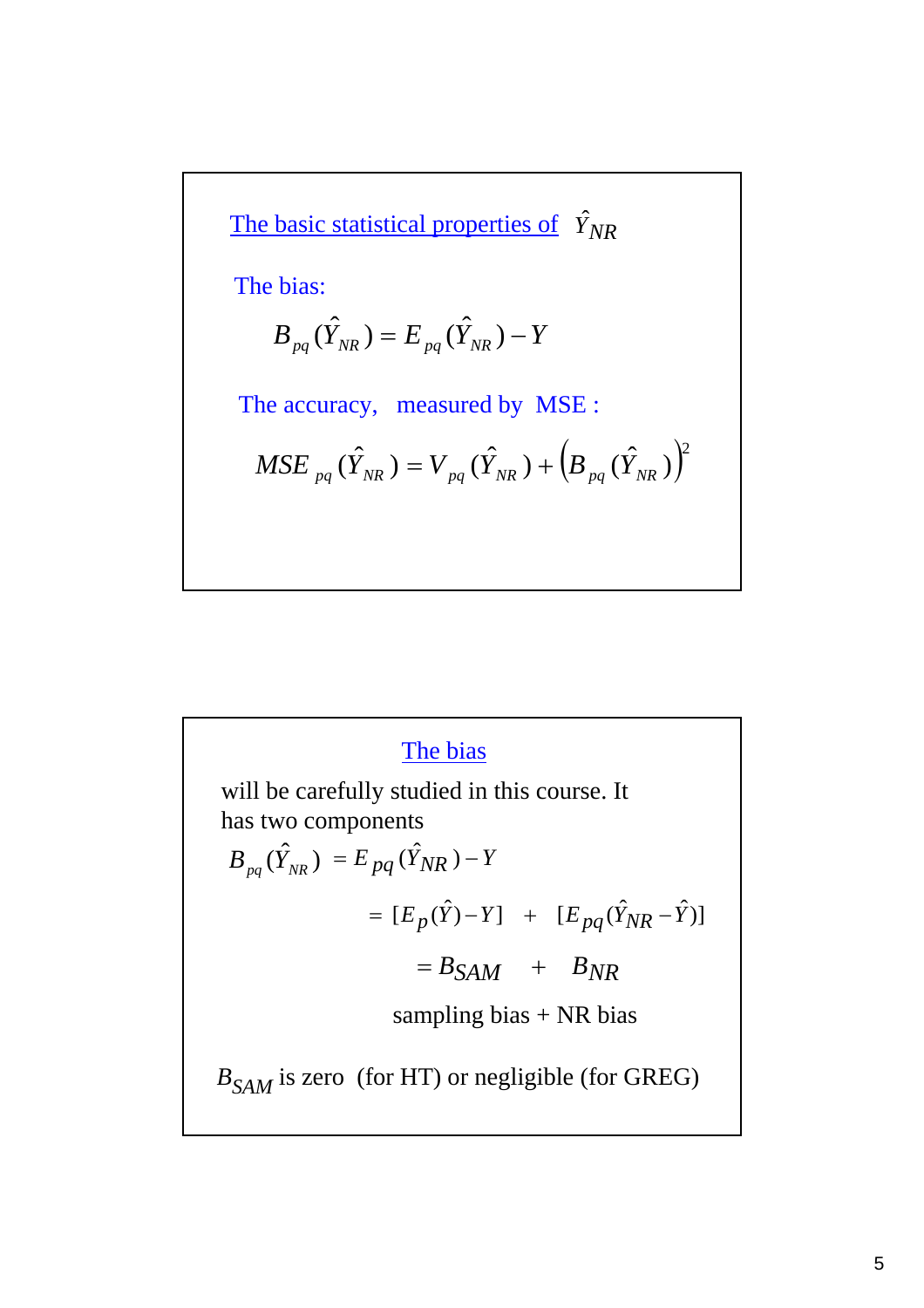The variance

By definition

$$
V_{pq}(\hat{Y}_{NR}) = E_{pq}(\hat{Y}_{NR} - E_{pq}(\hat{Y}_{NR}))^{2}
$$

It can be decomposed into two components

 $V_{pq}(\hat{Y}_{NR}) = V_{SAM} + V_{NR}$ 

sampling variance + NR variance

The sampling variance component :

$$
V_{SAM} = V_p(\hat{Y}) = E_p[(\hat{Y} - E_p(\hat{Y}))^2]
$$

depends only on the sampling design *p*(*s*)

For ex., under SRS,

if the full response estimator is  $\hat{Y} = N \overline{y}_s$ then the well-known expression

$$
V_{SAM} = N^2 \left(\frac{1}{n} - \frac{1}{N}\right) S_{yU}^2
$$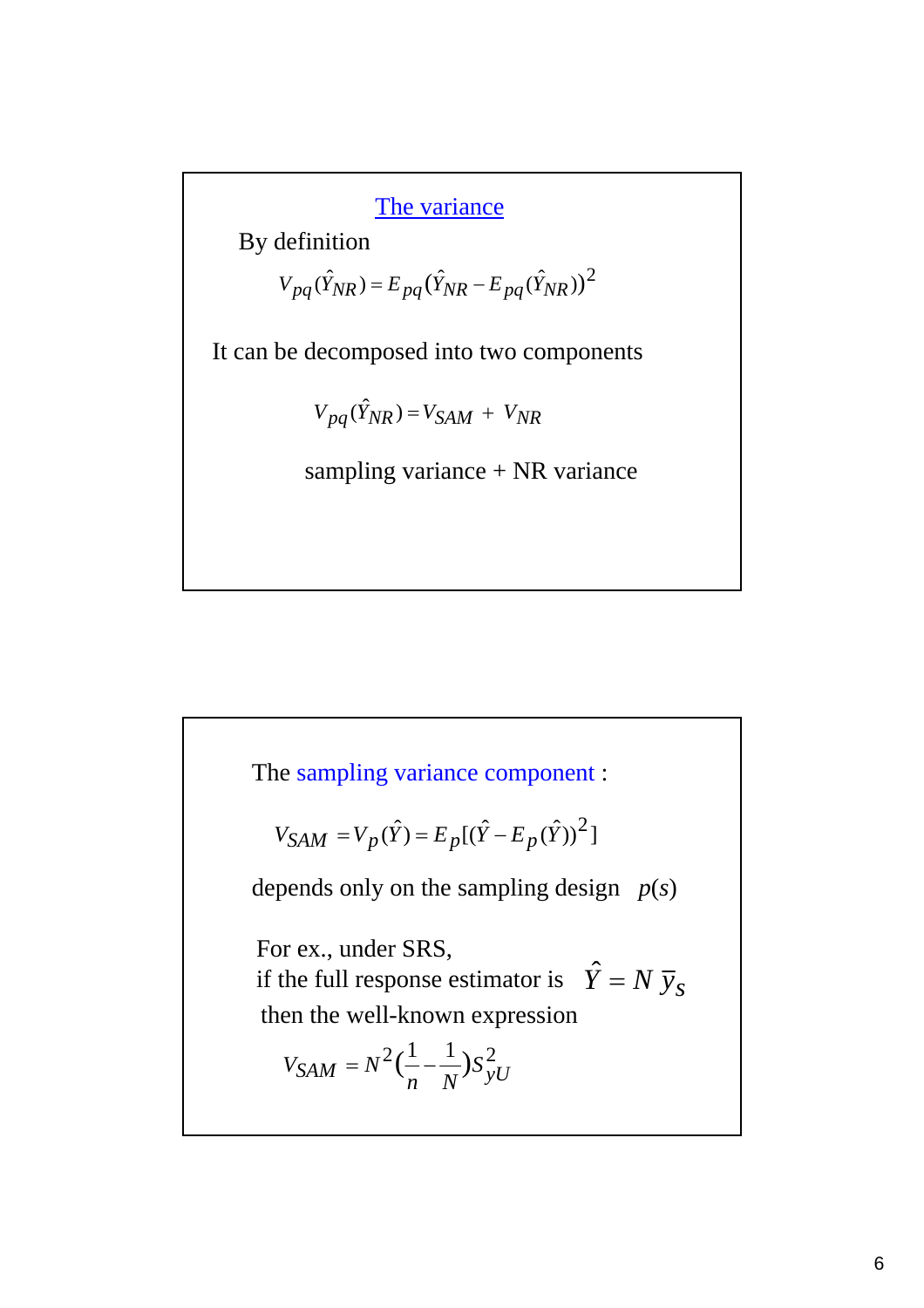The NR variance component is more complex :  
\n
$$
V_{NR} = E_p V_q(\hat{Y}_{NR}|s) + V_p(B_{NR}|s) + 2Cov_p(\hat{Y}, B_{NR}|s)
$$
\nwhere  
\n
$$
B_{NR}|s = E_q((\hat{Y}_{NR} - \hat{Y})|s)
$$
 (conditional NR bias)

*BSAM* is negligible, and if *Cov* term small, then the measure of accuracy :  $MSE_{pq}(\hat{Y}_{NR}) =$  $MSE_{pq}(\hat{Y}_{NR}) \approx V_p(\hat{Y}) + E_pV_q(\hat{Y}_{NR}|s) + E_p(B_{NR|s}^2)$  $V_p(\hat{Y}) + E_p V_q(\hat{Y}_{NR} | s) + E_p(B_{NR|s}^2) + 2Cov_p(\hat{Y}, B_{NR|s}) +$  $2 B_{SAM} B_{NR} + (B_{SAM})^2$ Add the squared bias to arrive at the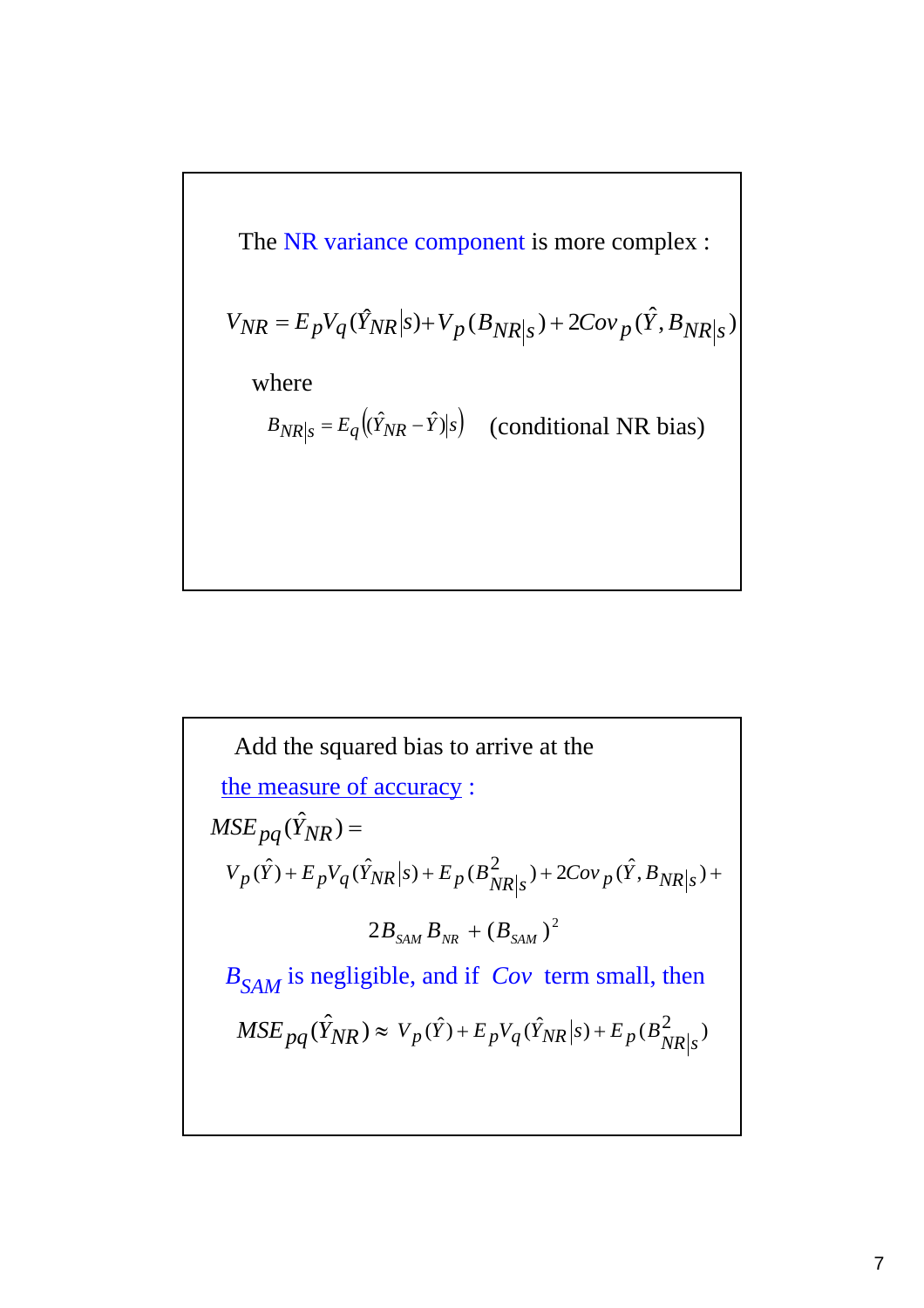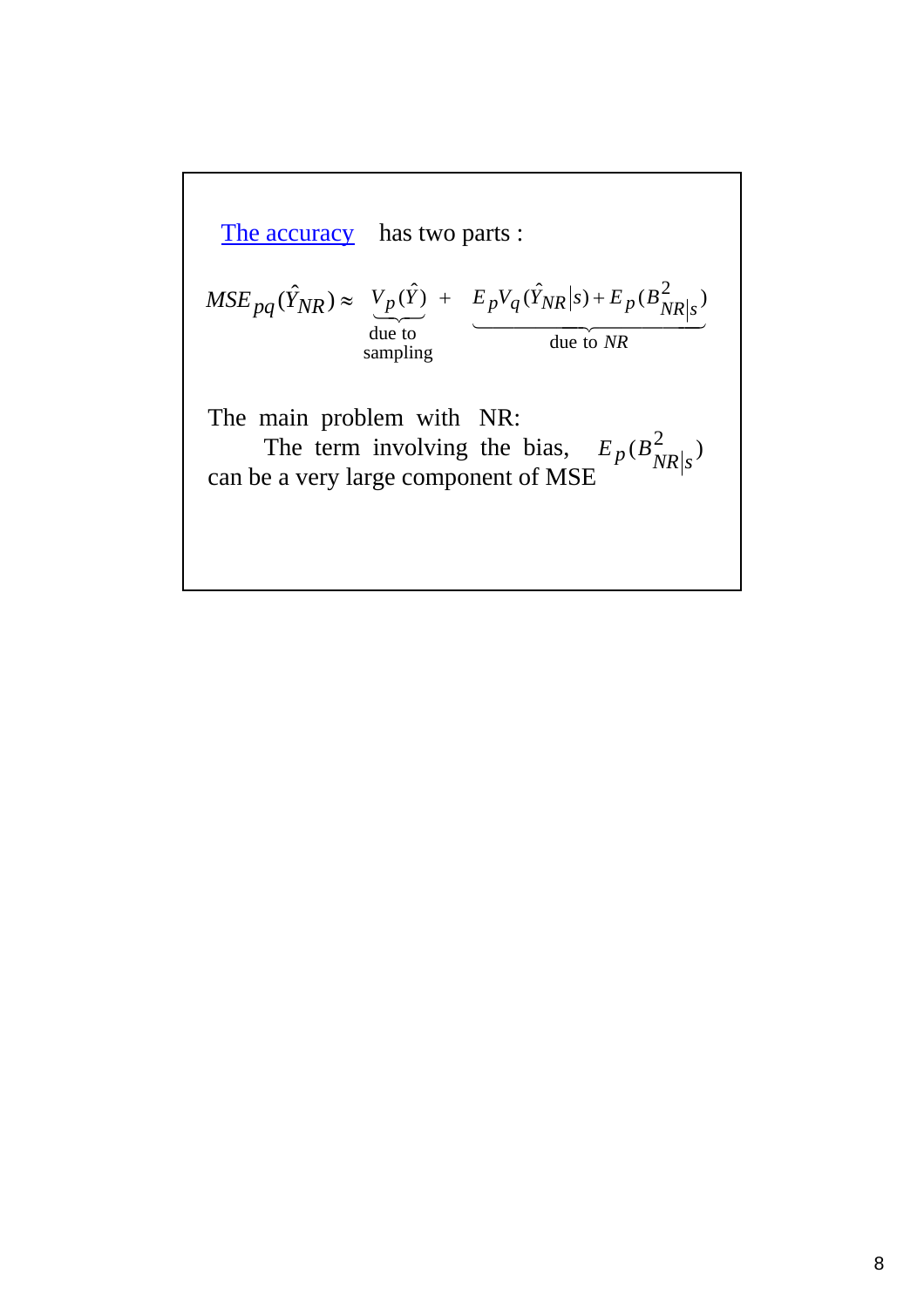

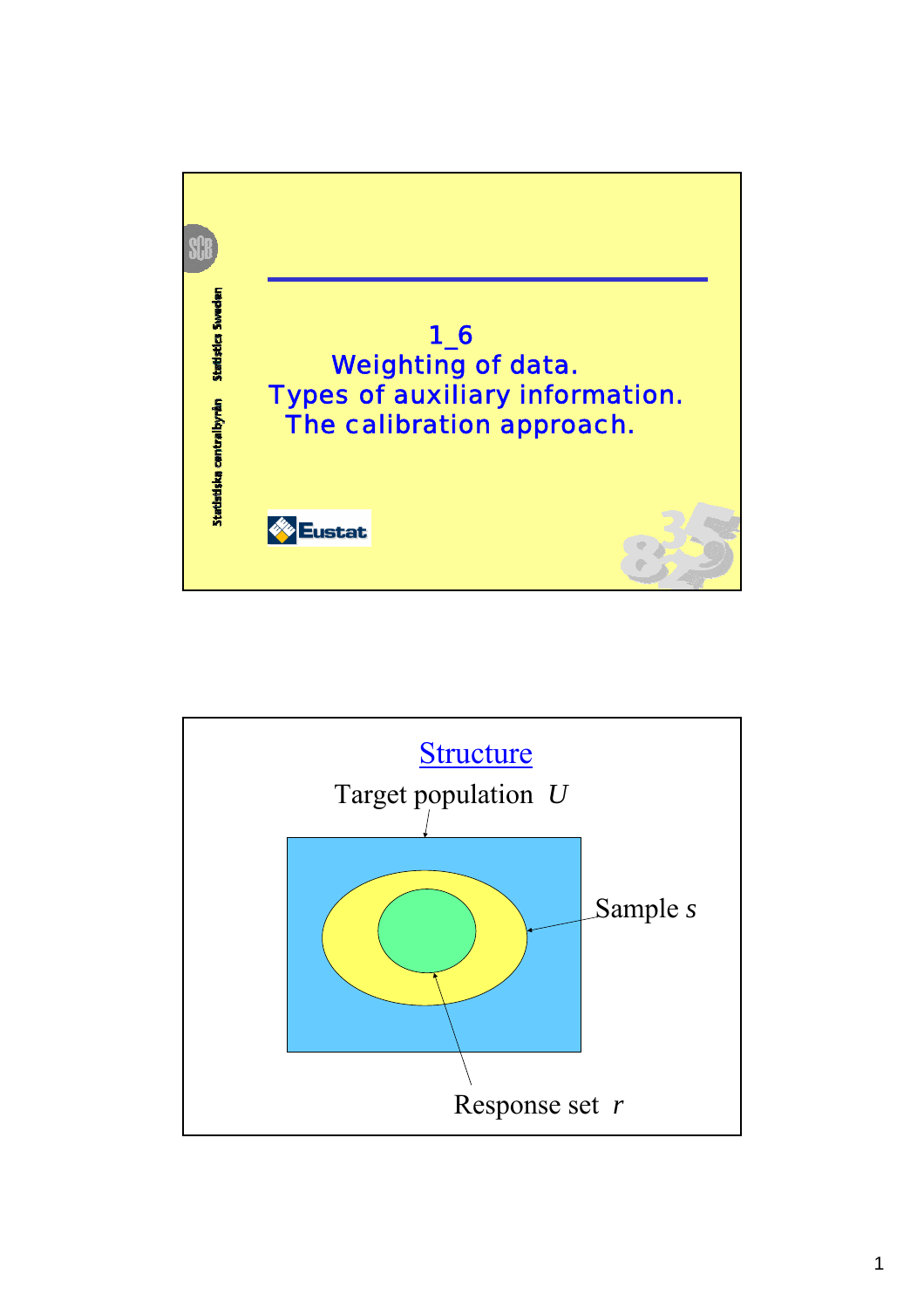Notation and terminology

**Population** *U*  of elements *k = 1, 2, ..., N*

**Sample** *s* (subset of *U*) Non-sampled :  $U - s$ 

**Response set** *r* (subset of *s*) Sampled but non-responding :  $s - r$ *U* ⊇ *s* ⊇ *r*

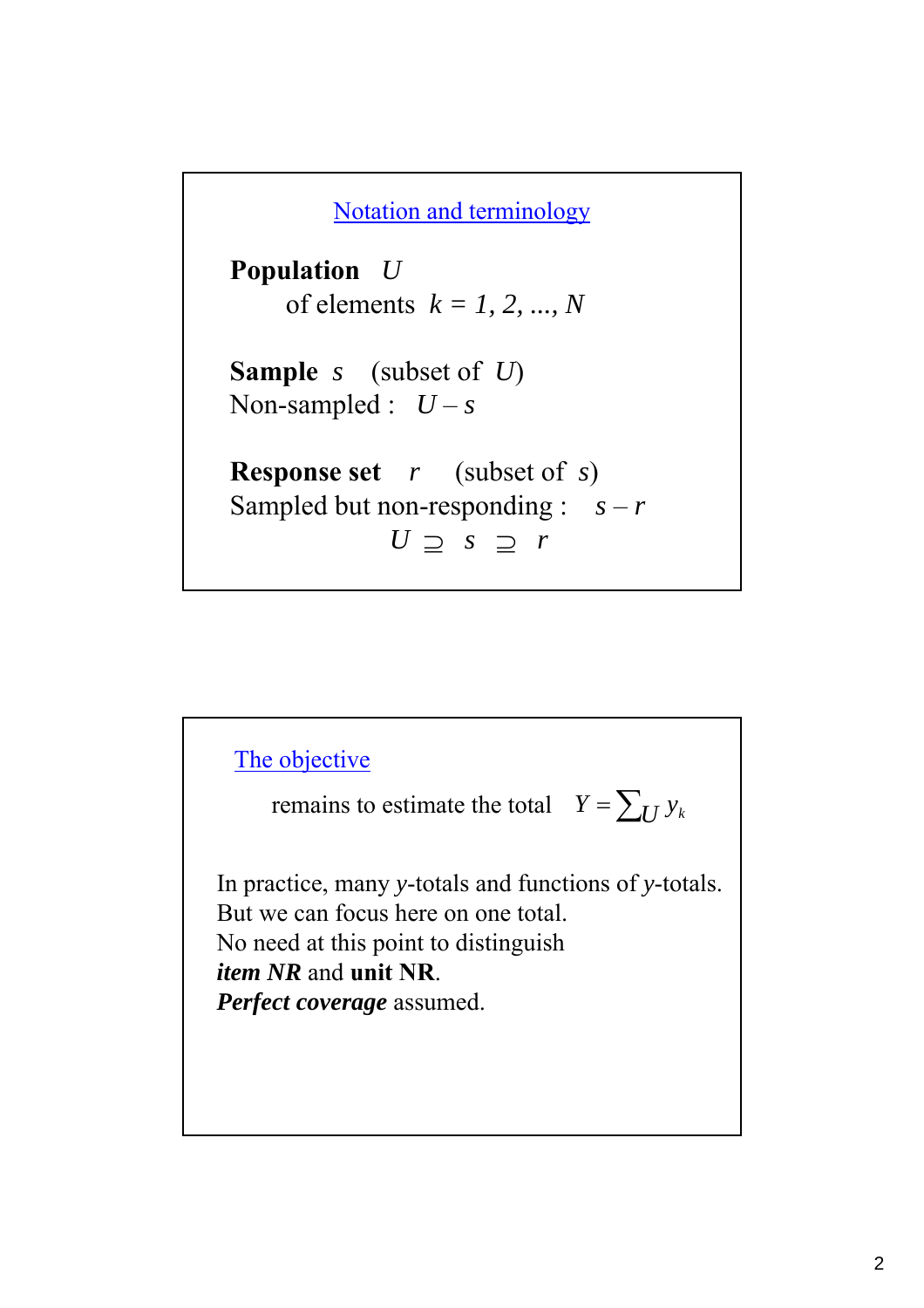

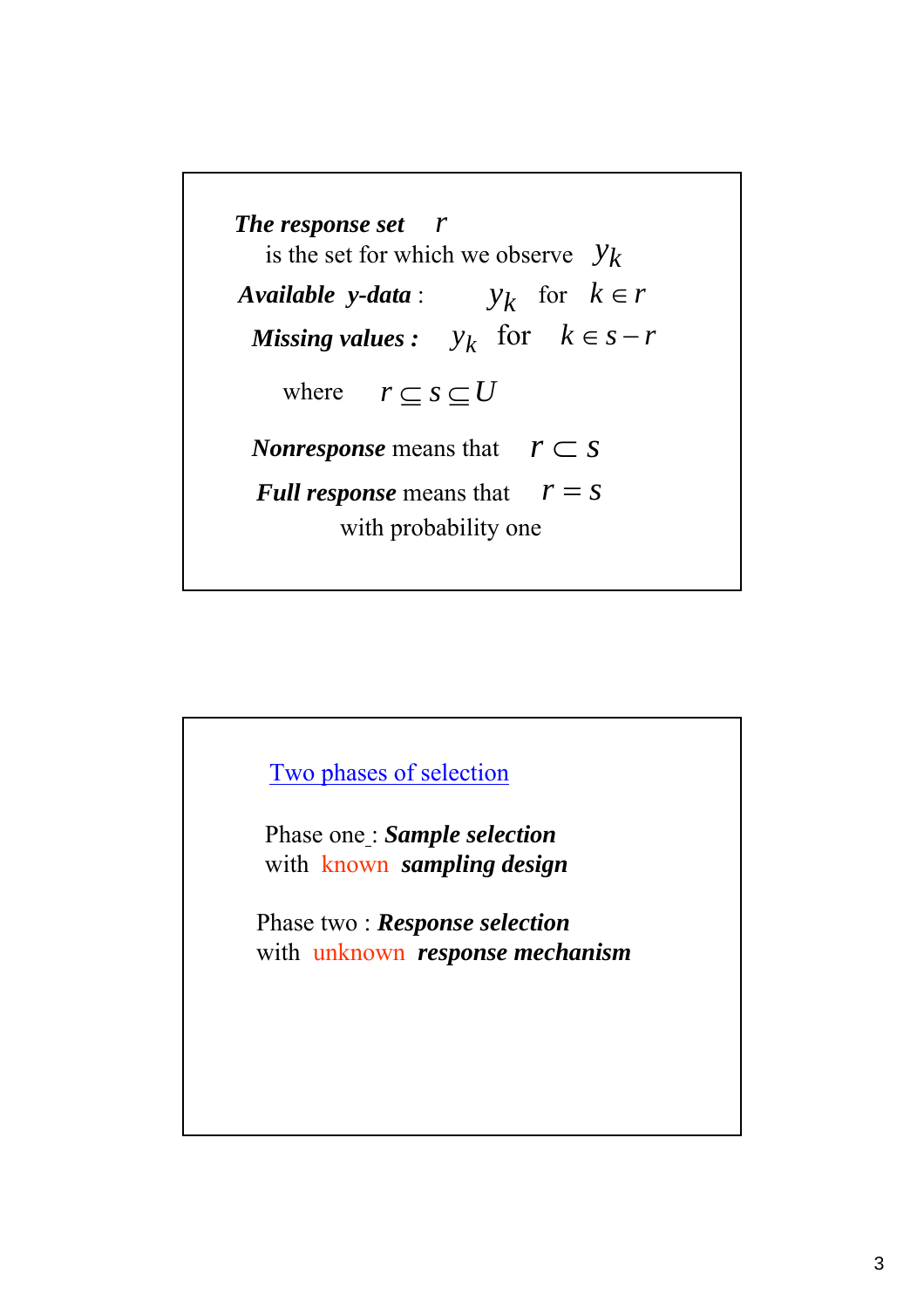

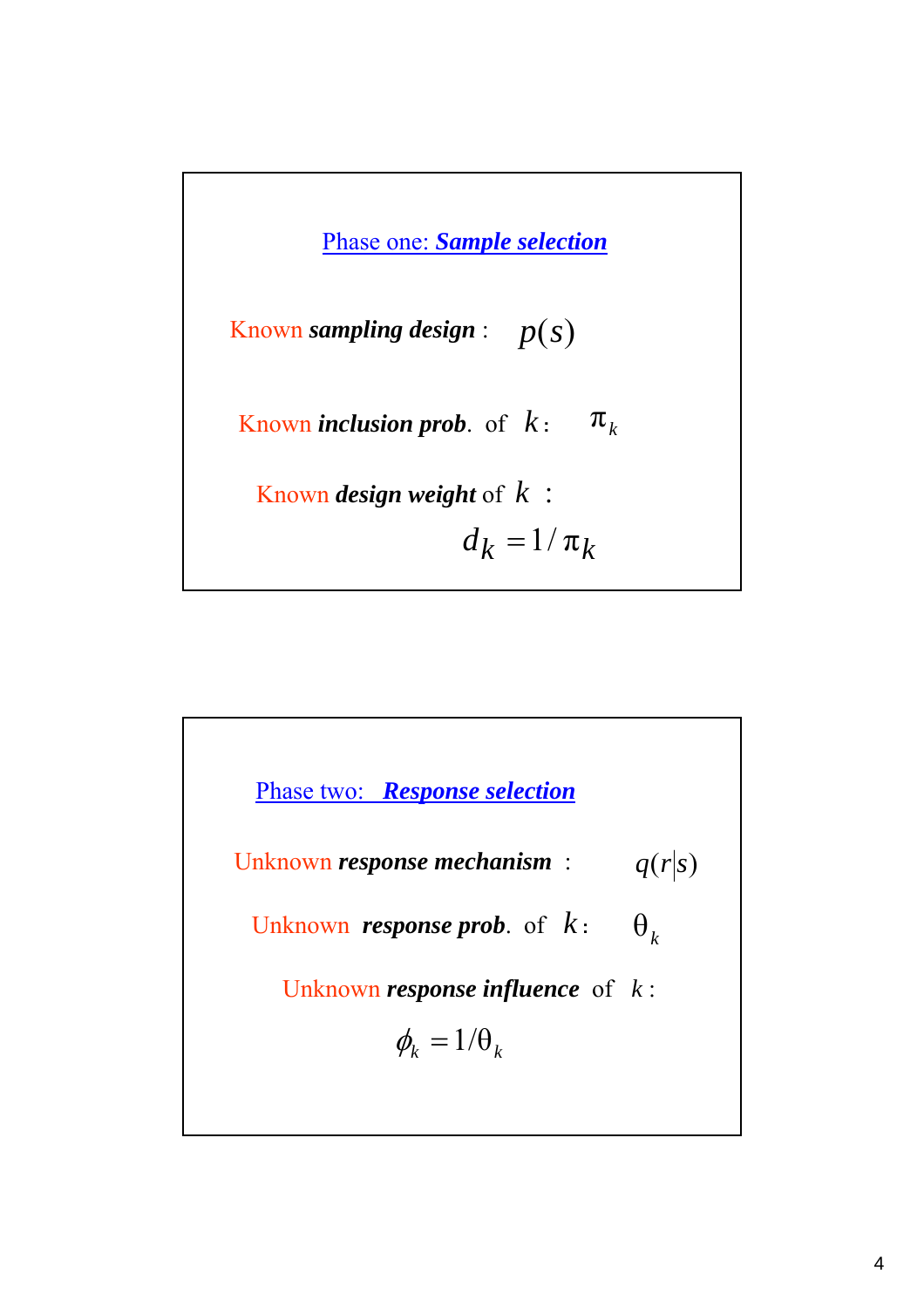

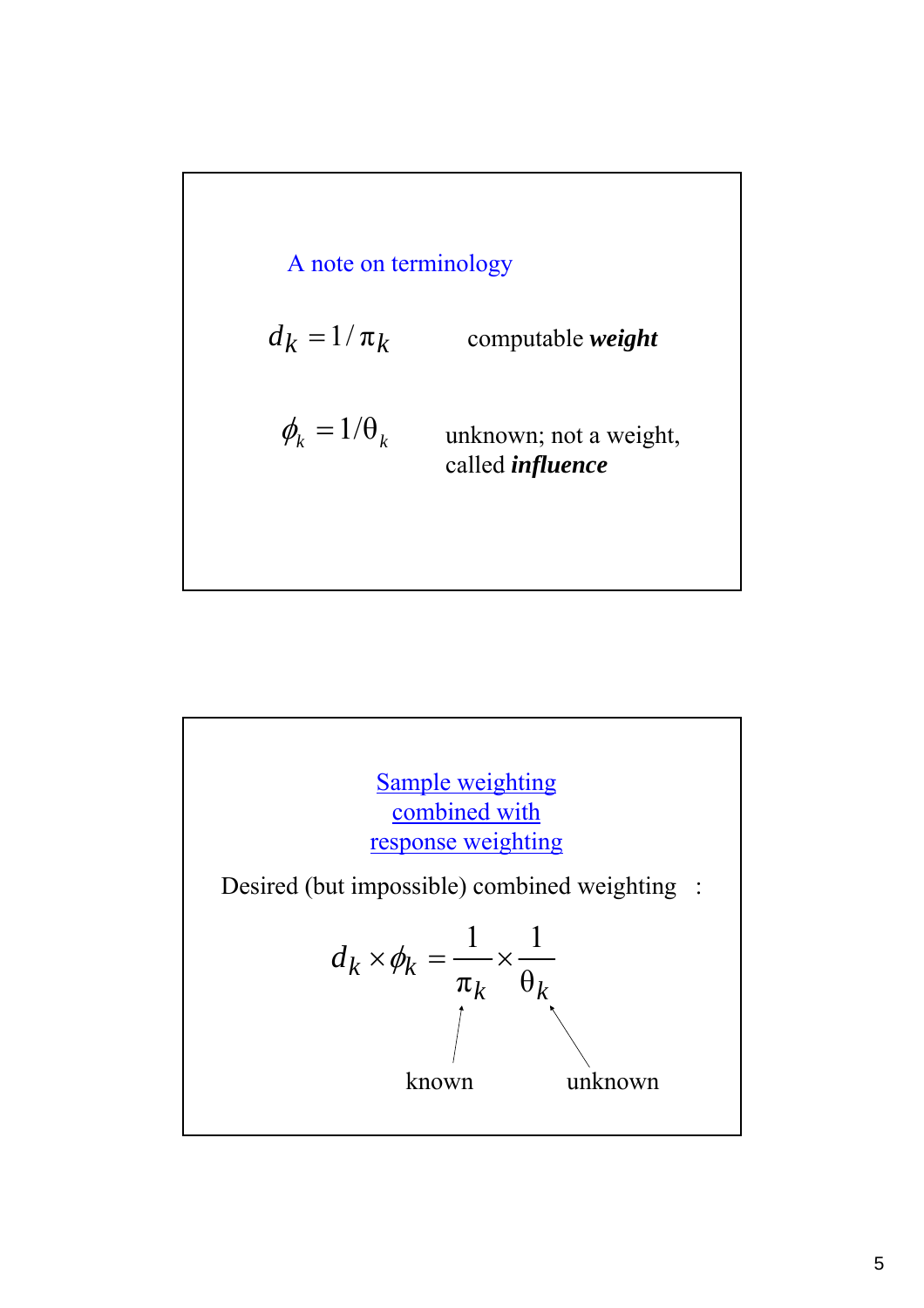Desirable nonresponse weighting

$$
\hat{Y} = \sum_{r} \frac{d_k}{\theta_k} y_k = \sum_{r} d_k \phi_k y_k
$$

Cannot be computed,

**because unknown influences** 

$$
\phi_k = 1/\theta_k
$$

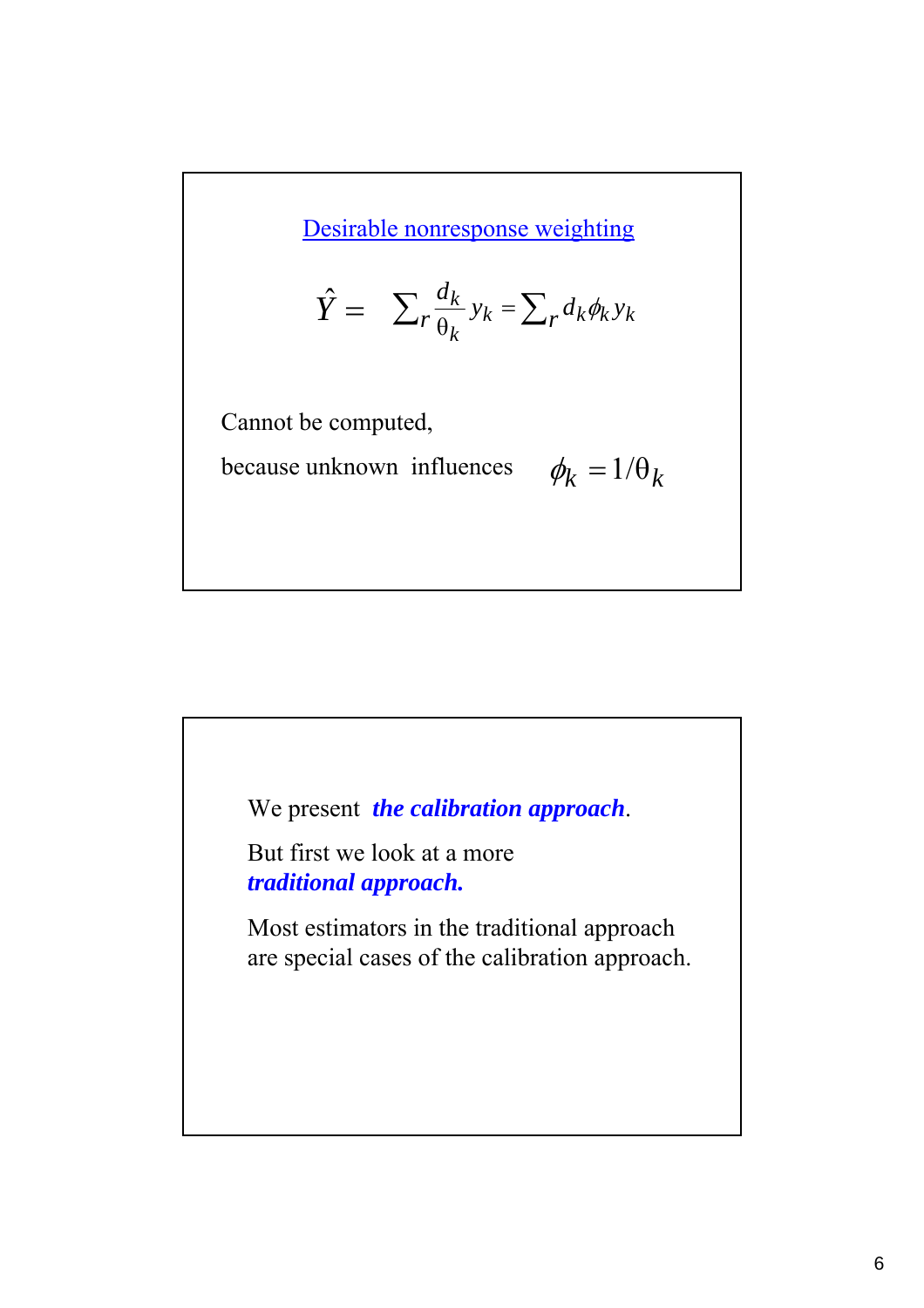Traditional approach : The principal idea is to derive estimates  $\hat{\theta}$ of the unknown response prob.  $\theta_k$ 

Then use these estimates in constructing the estimator of the total *Y* .

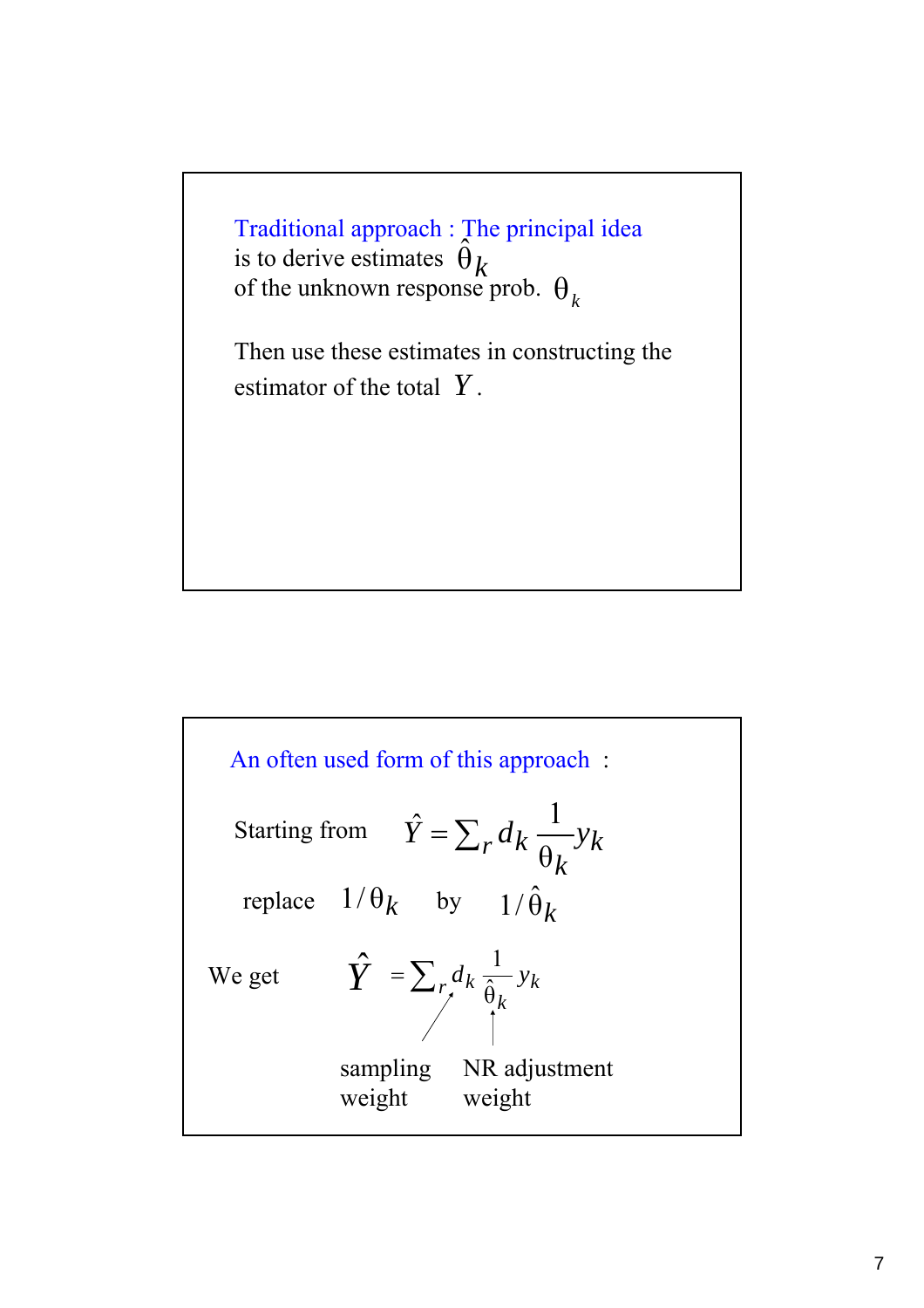A large literature exists about this type of estimator :

$$
\hat{Y} = \sum_r d_k \frac{1}{\hat{\theta}_k} y_k
$$

Estimation of  $\theta_k$  done with the aid of a response model :

- response homogeneity group (RHG:s)
- logistic

The term response propensity is sometimes used

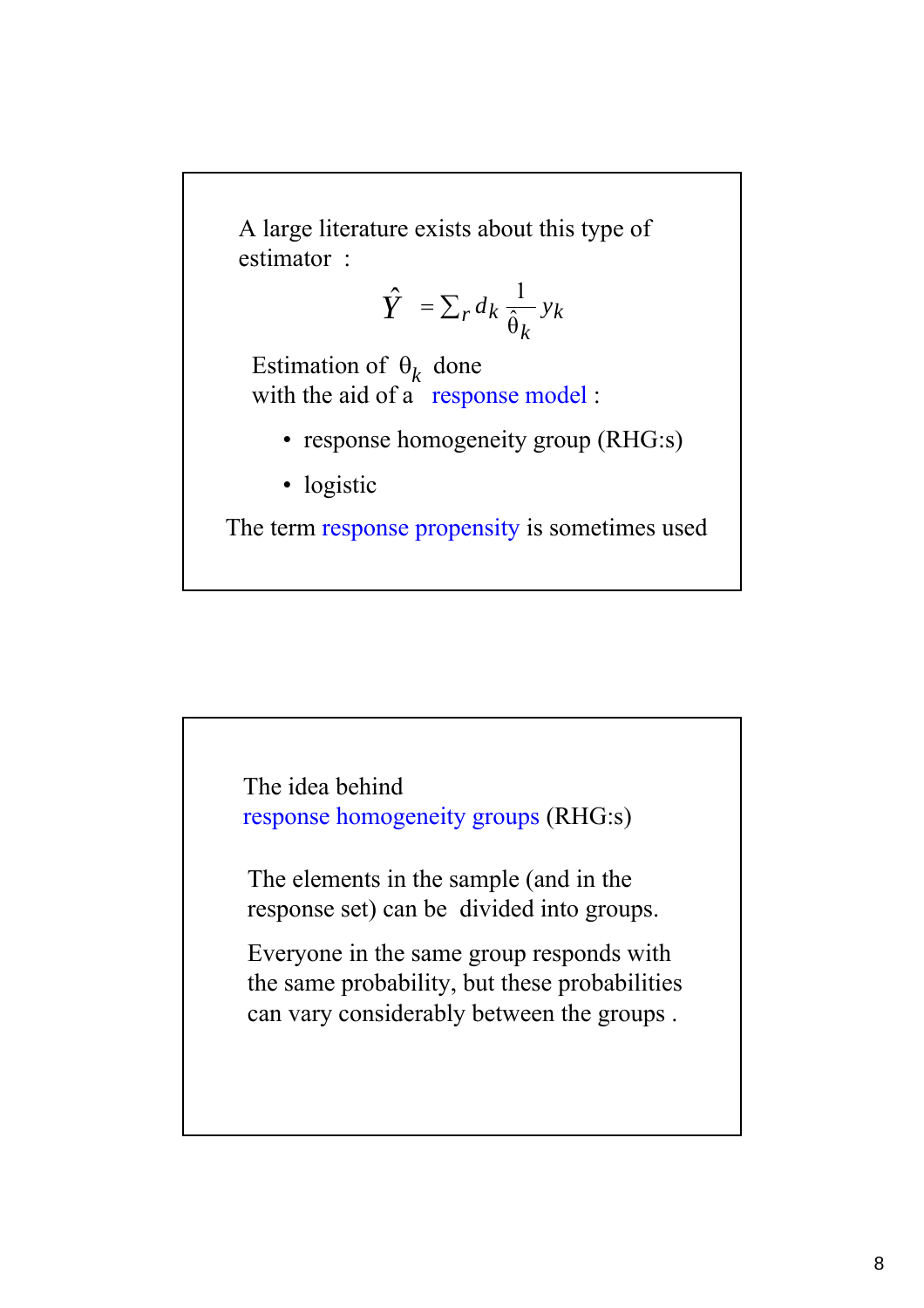Example : STSI sampling RHG:s coinciding with strata (each stratum assumed to be an RHG)  $r_h$ <sup>*yk*</sup> =  $\sum_{h=1}^{N_h} N_h$ *y*<sub> $r_h$ </sub> *h h h*  $\frac{h}{h} \frac{nh}{h} \sum_{r} y_k = \sum_{r} N_h \overline{y}$ *m n n*  $N_h$   $n_h$   $\sum$ *h k H h*  $\sum \frac{N_h}{n} \frac{n_h}{n} \sum_{r_i} y_k = \sum$  $=$  1  $n_h$   $m_h$   $n$   $h=$ =  $1 h h m_h$   $n h = 1$  $\hat{Y} =$ The procedure is convenient but oversimplifies the problem. It is a special case of the calibration approach. *h h h h h h m N m n n*  $\frac{N_h}{n} \frac{n_h}{n}$ *k*  $d_k$  $\hat{\theta}$ 1

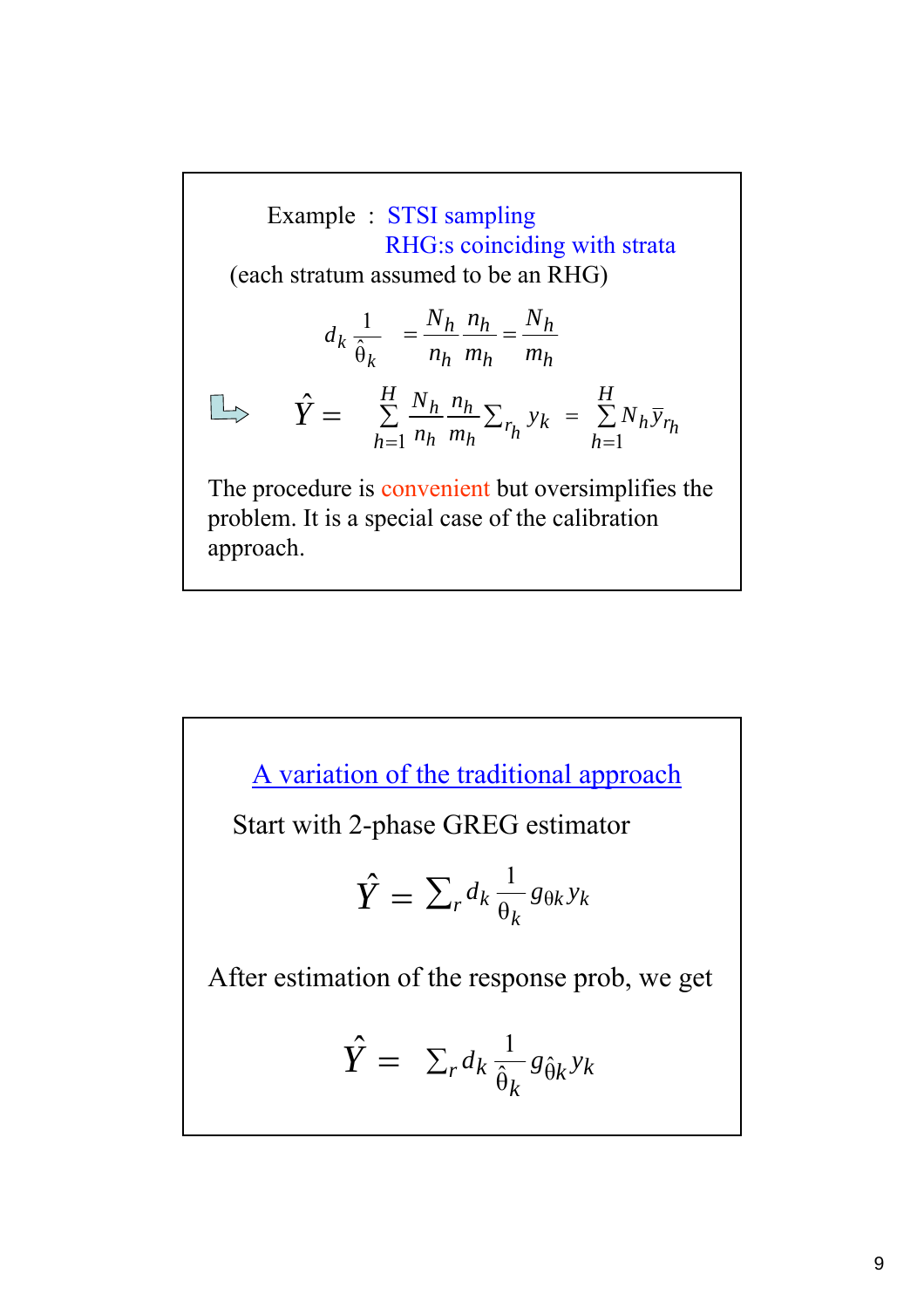

- be easy to understand
- cover many survey situations
- offer a systematic way to incorporate auxiliary information
- be computationally easy
- be suitable for statistics production (in NSI:s)

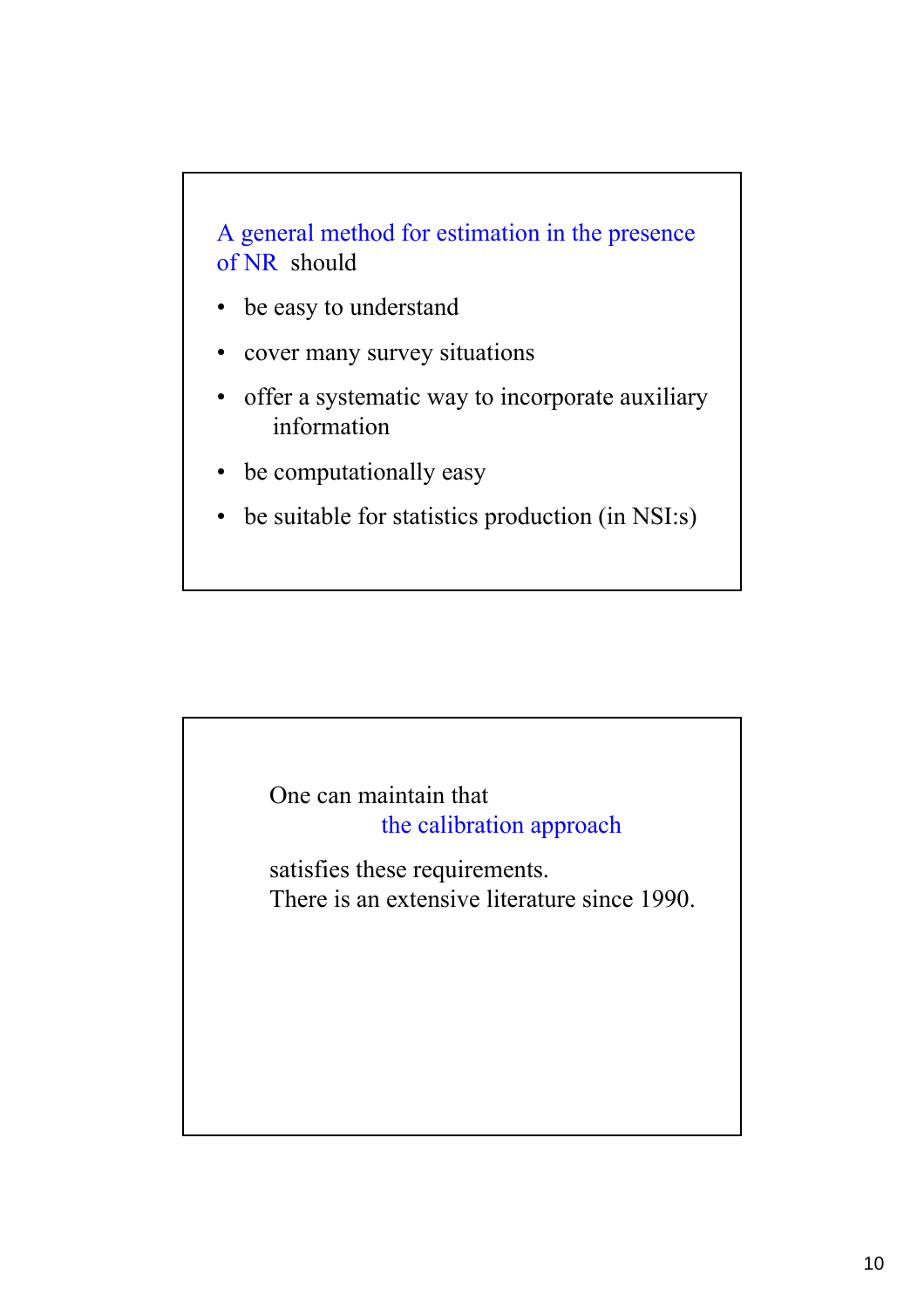Steps in the calibration approach • State the *information* you wish to use. • Formulate the corresponding *aux. vector* • State the *calibration equation* • Specify the *starting weights* (usually the sampling weights) • Compute new weights - the *calibrated weights* - that respect the calibration equation • Use the weights to compute *calibration estimates*

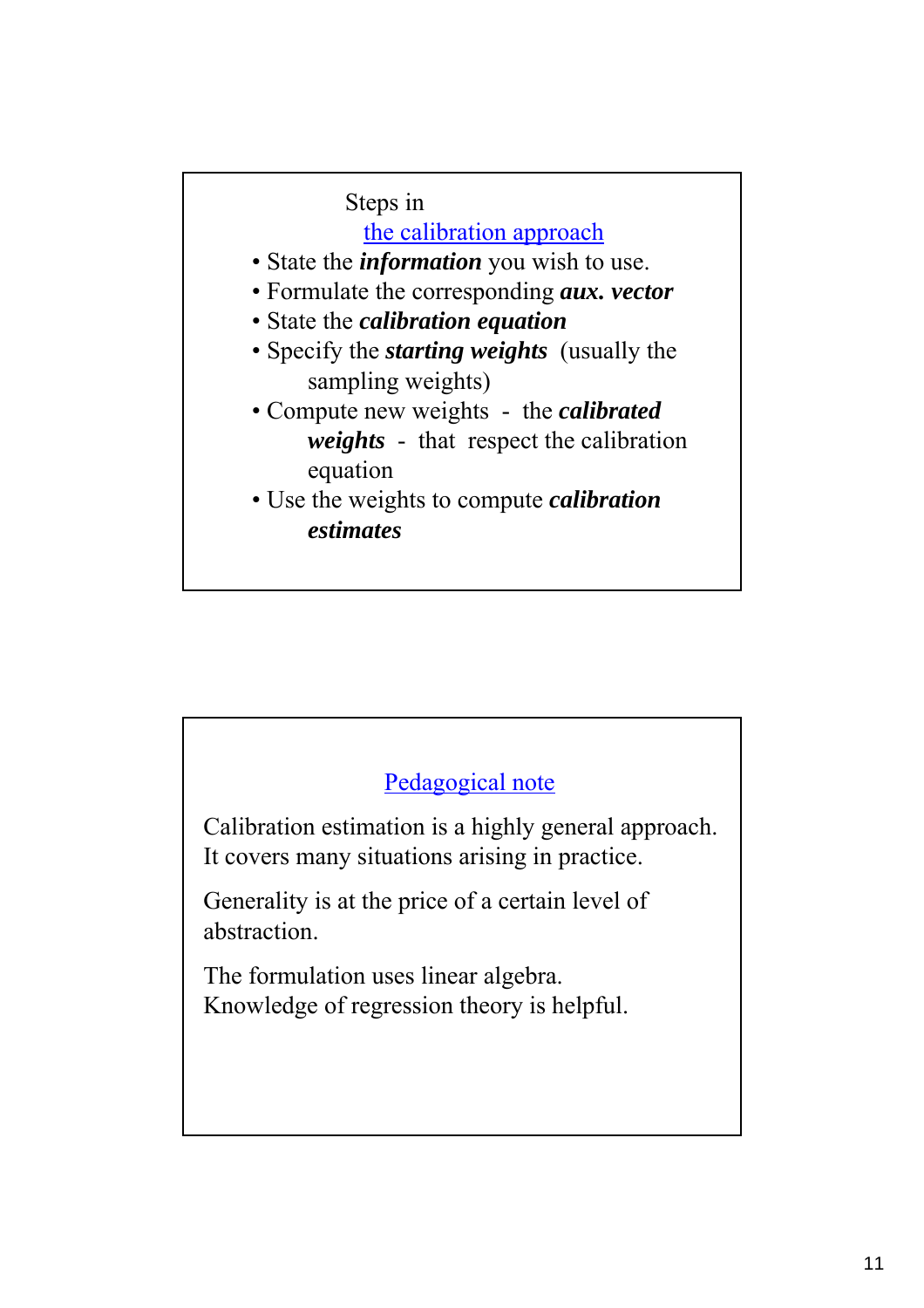

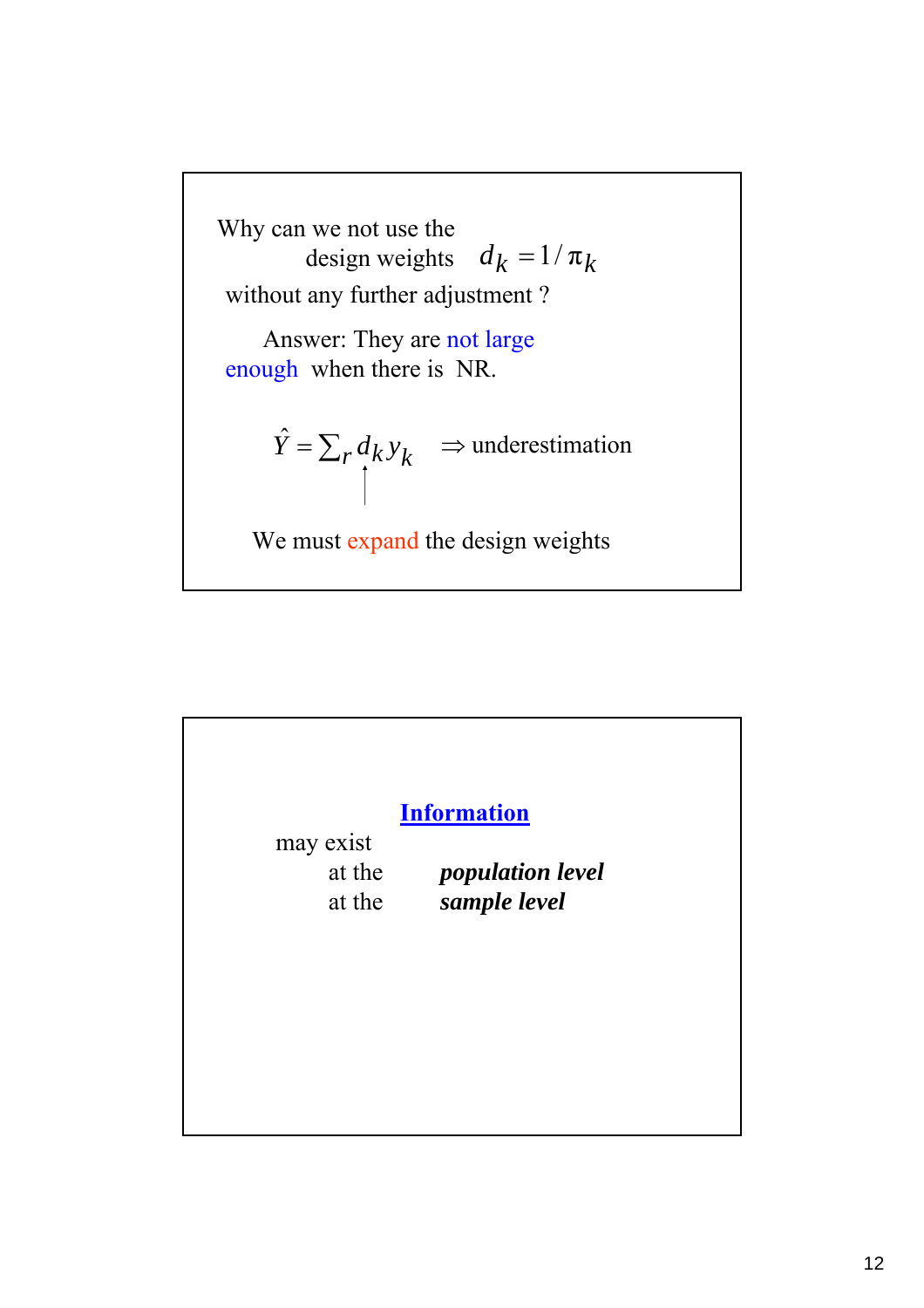

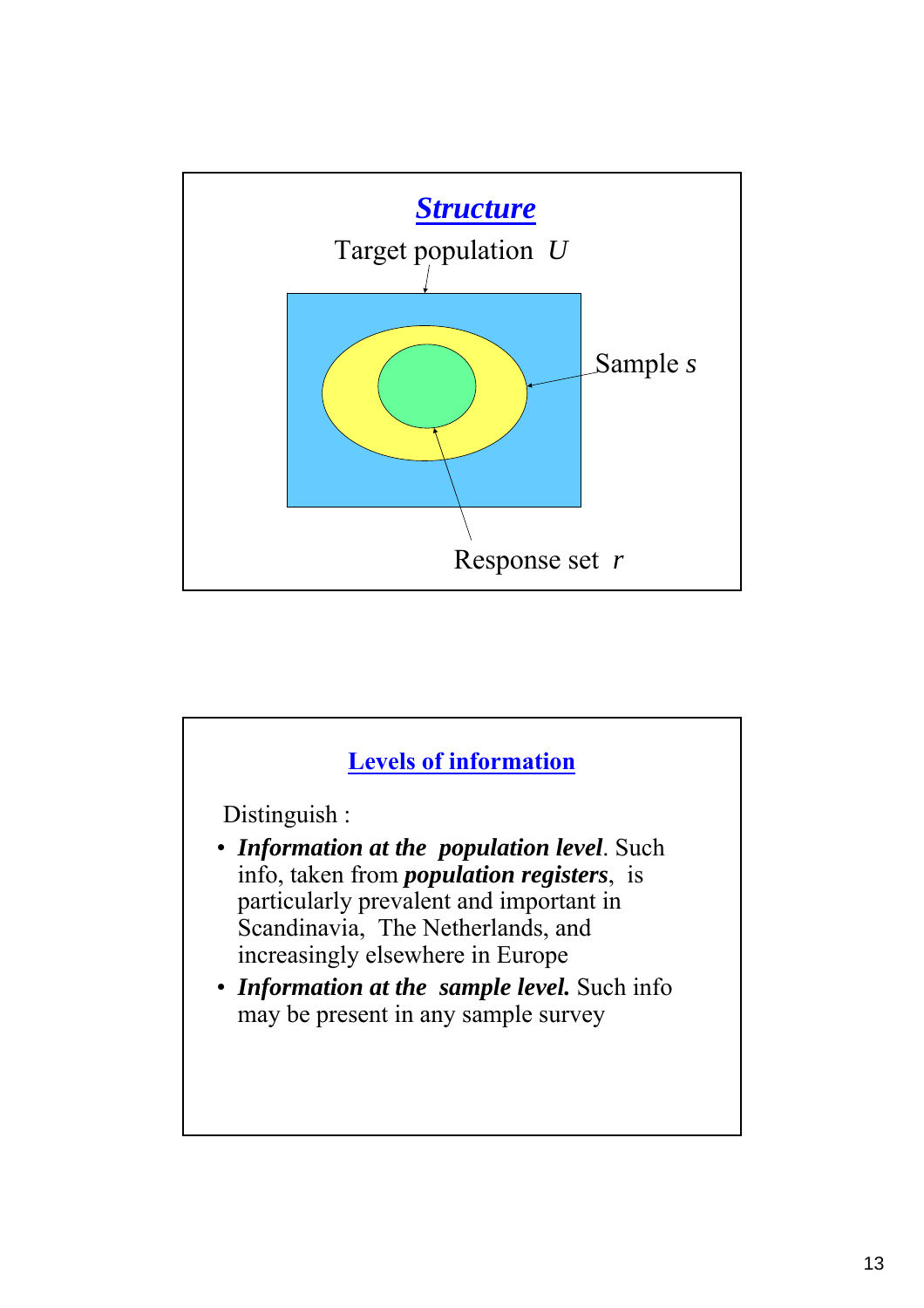

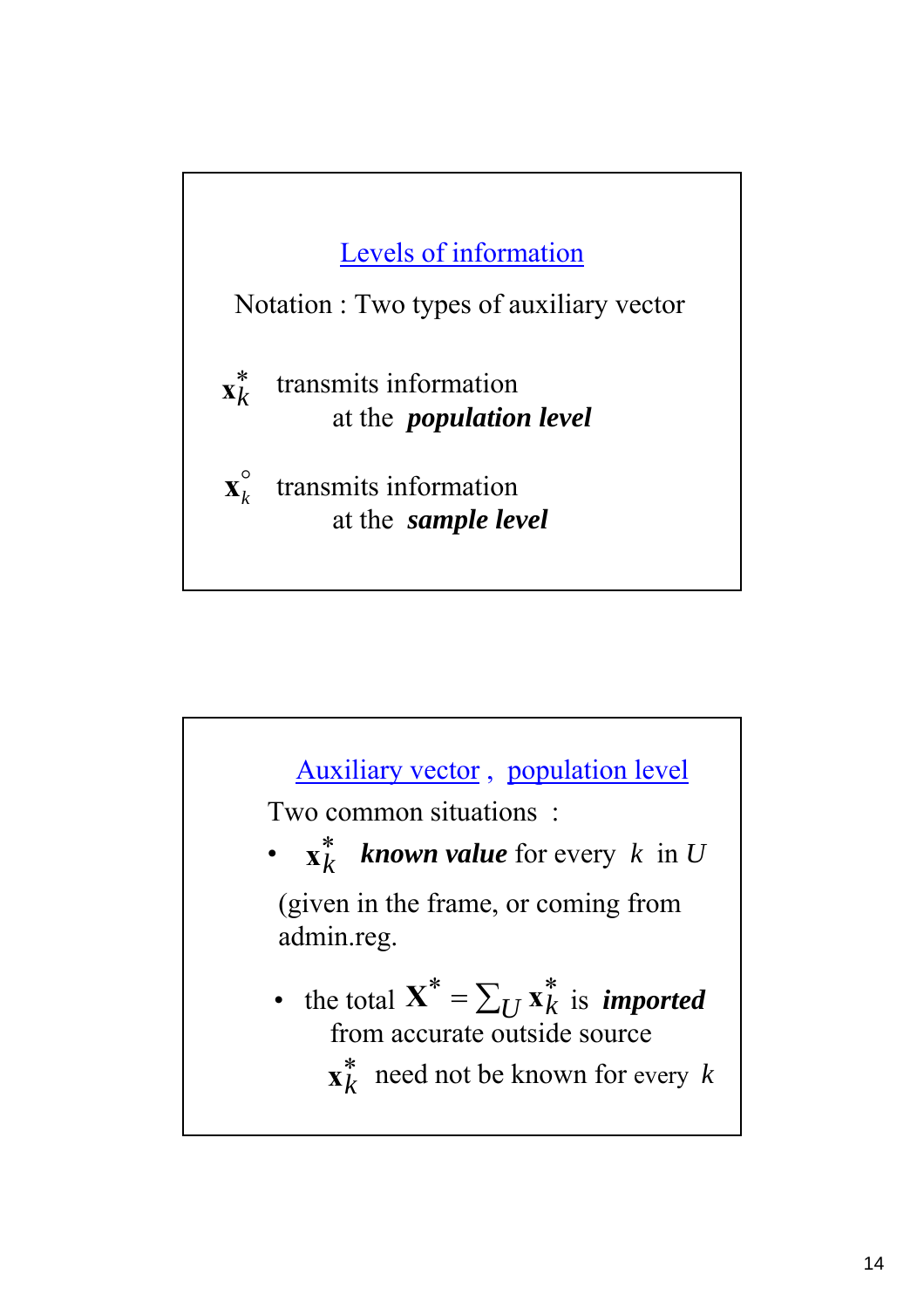

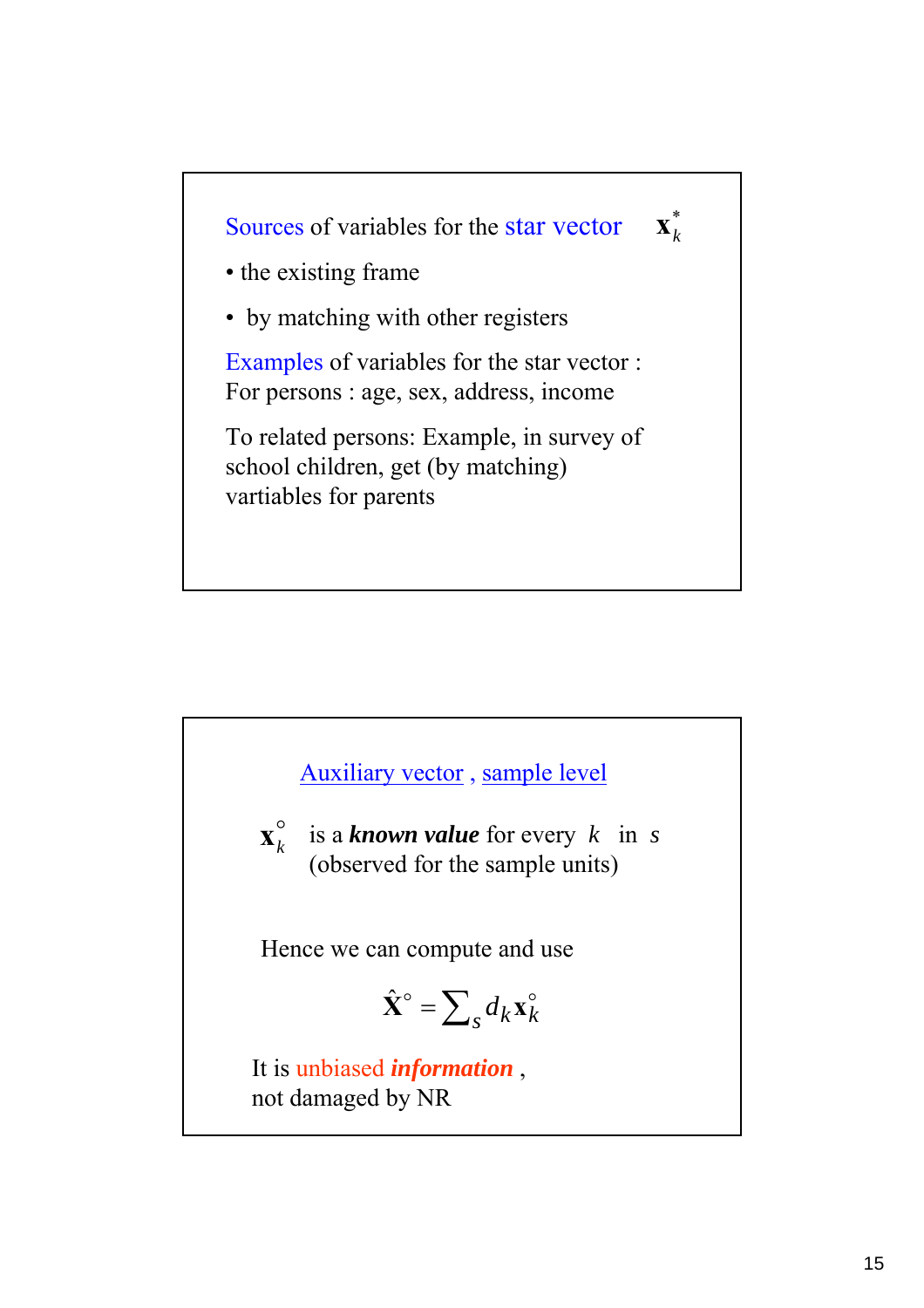

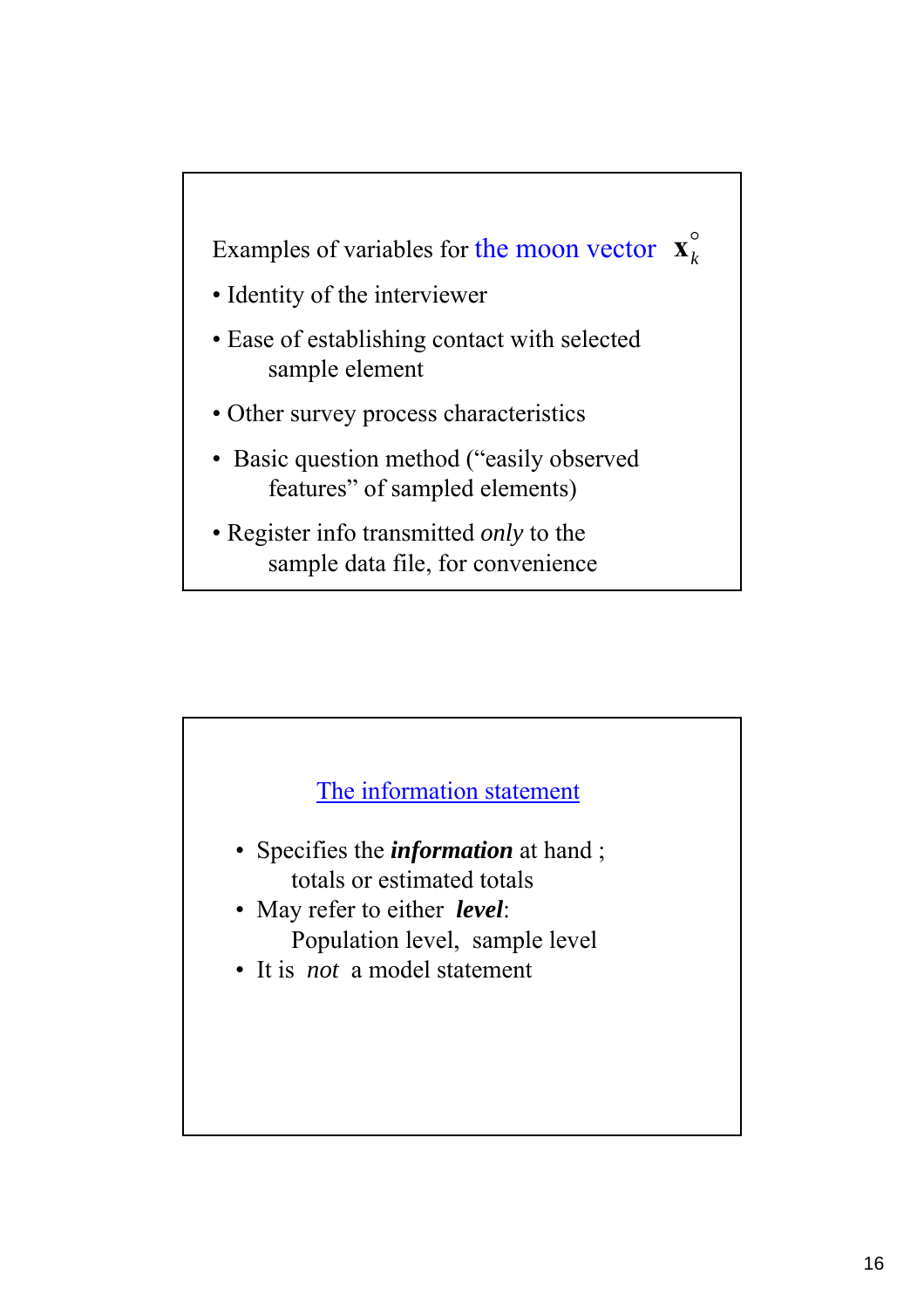

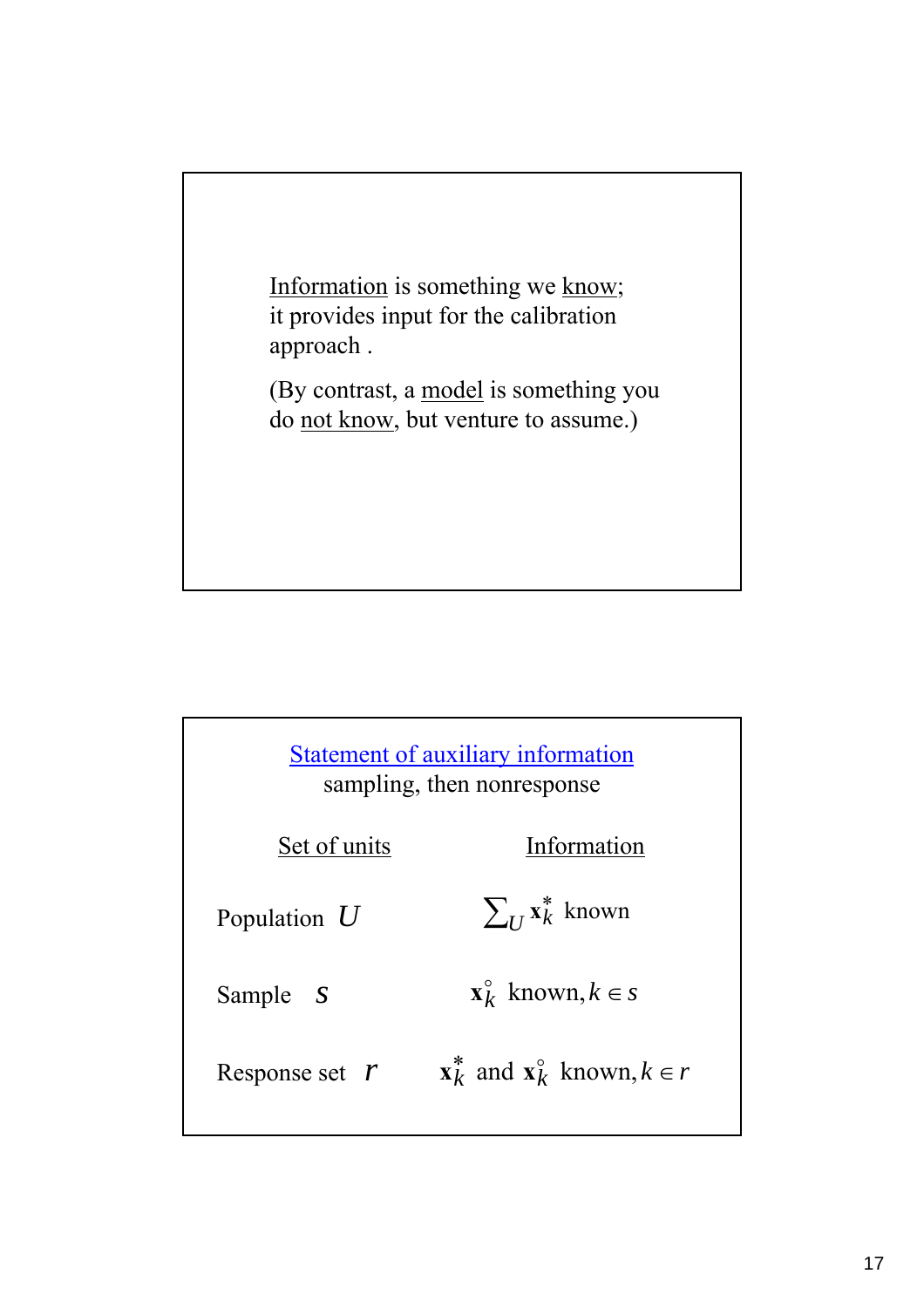

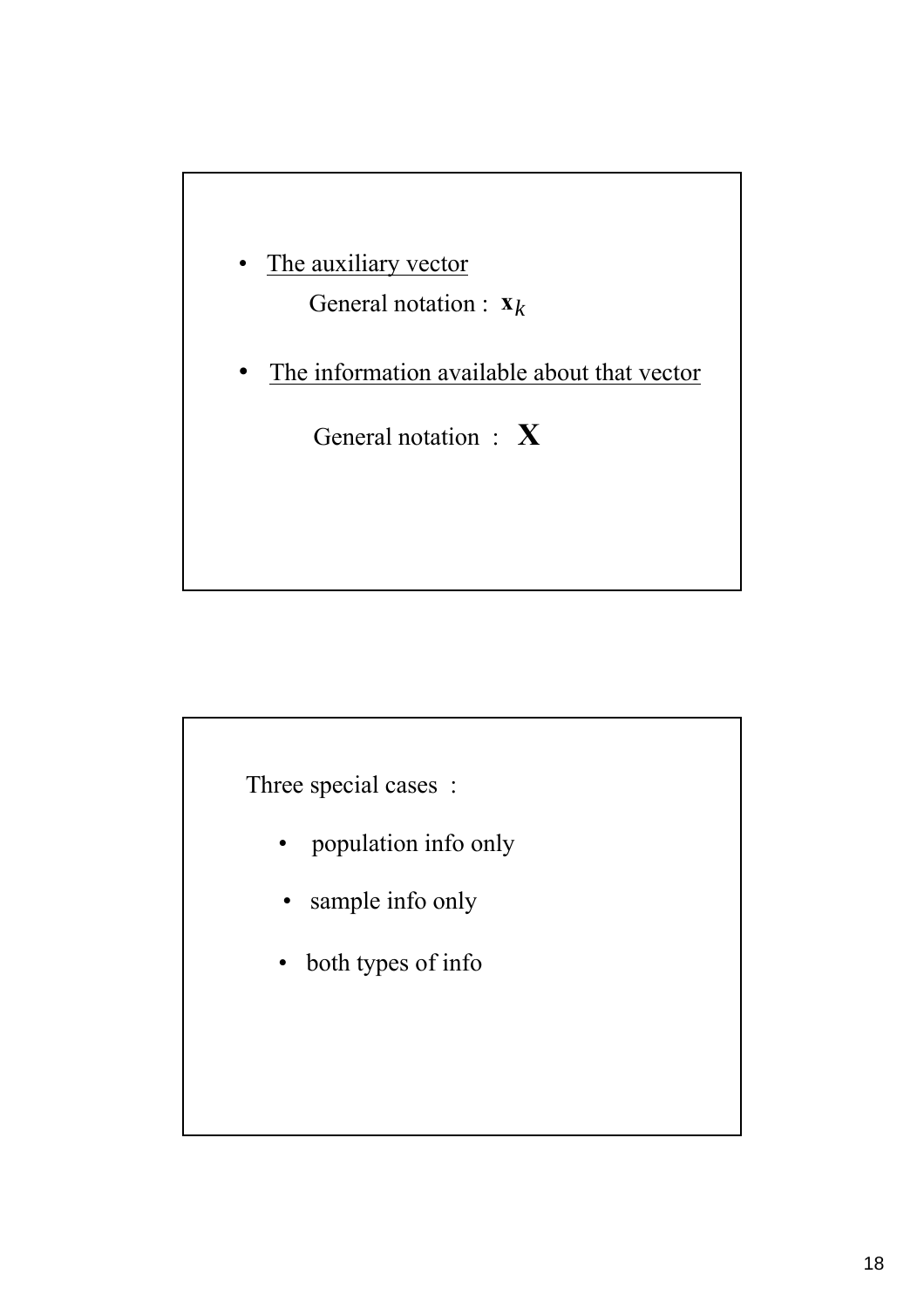

\n- both types of info
\n- \n
$$
\mathbf{x}_{k} = \begin{pmatrix} \mathbf{x}_{k}^{*} \\ \mathbf{x}_{k}^{0} \end{pmatrix} ; \quad \mathbf{X} = \begin{pmatrix} \sum_{U} \mathbf{x}_{k}^{*} \\ \sum_{S} d_{K} \mathbf{x}_{k}^{0} \end{pmatrix}
$$
\n Example:\n 
$$
\mathbf{x}_{k} = (0, \ldots, 1, \ldots, 0 \quad 0, \ldots, 1, \ldots, 0)'
$$
\n identifies age/sec group\n for  $k \in U$ \n
\n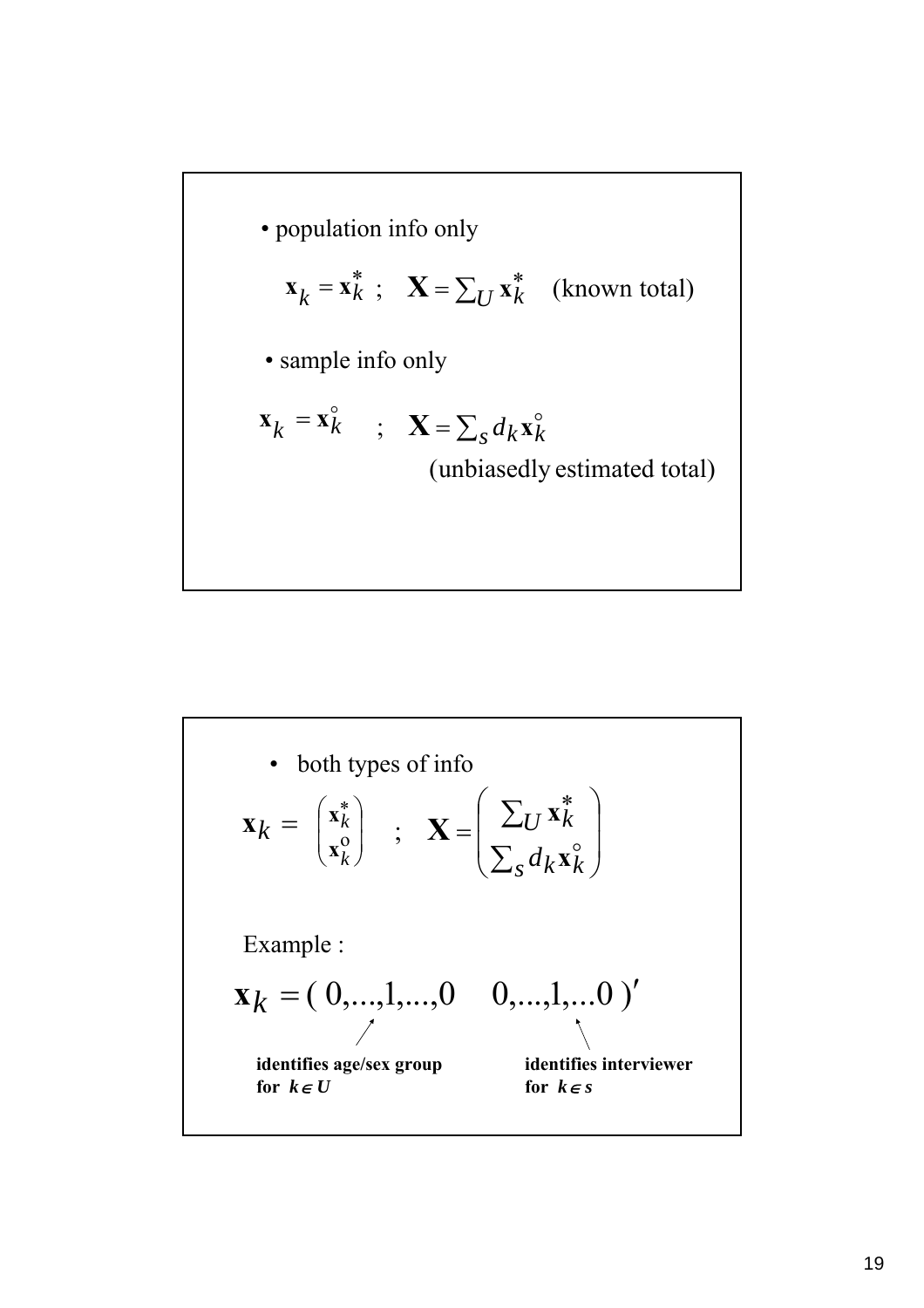

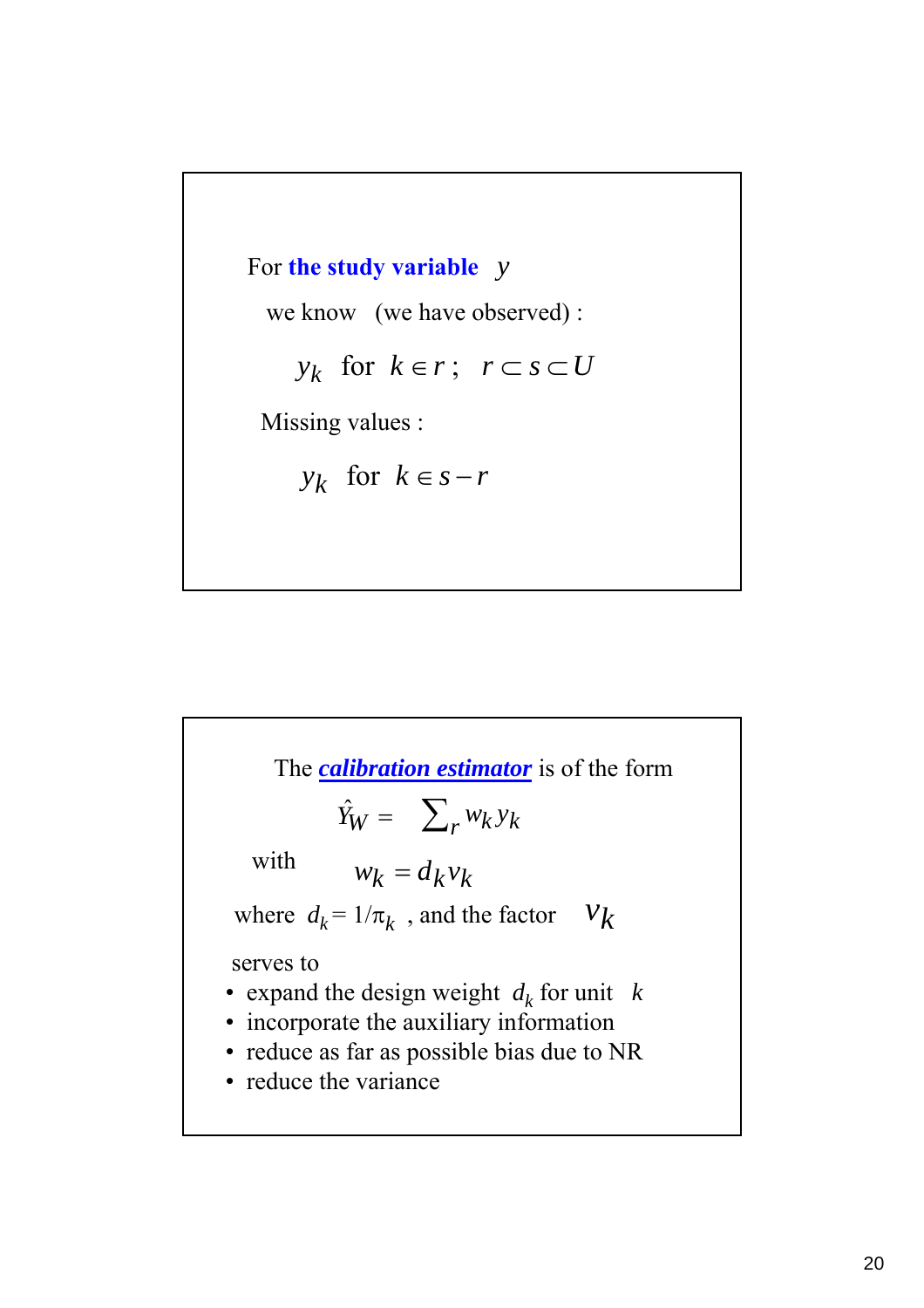Note: We want  $v_k > 1$  for all (or nearly all)  $k \in r$ , in order to compensate for the elements lost by NR.

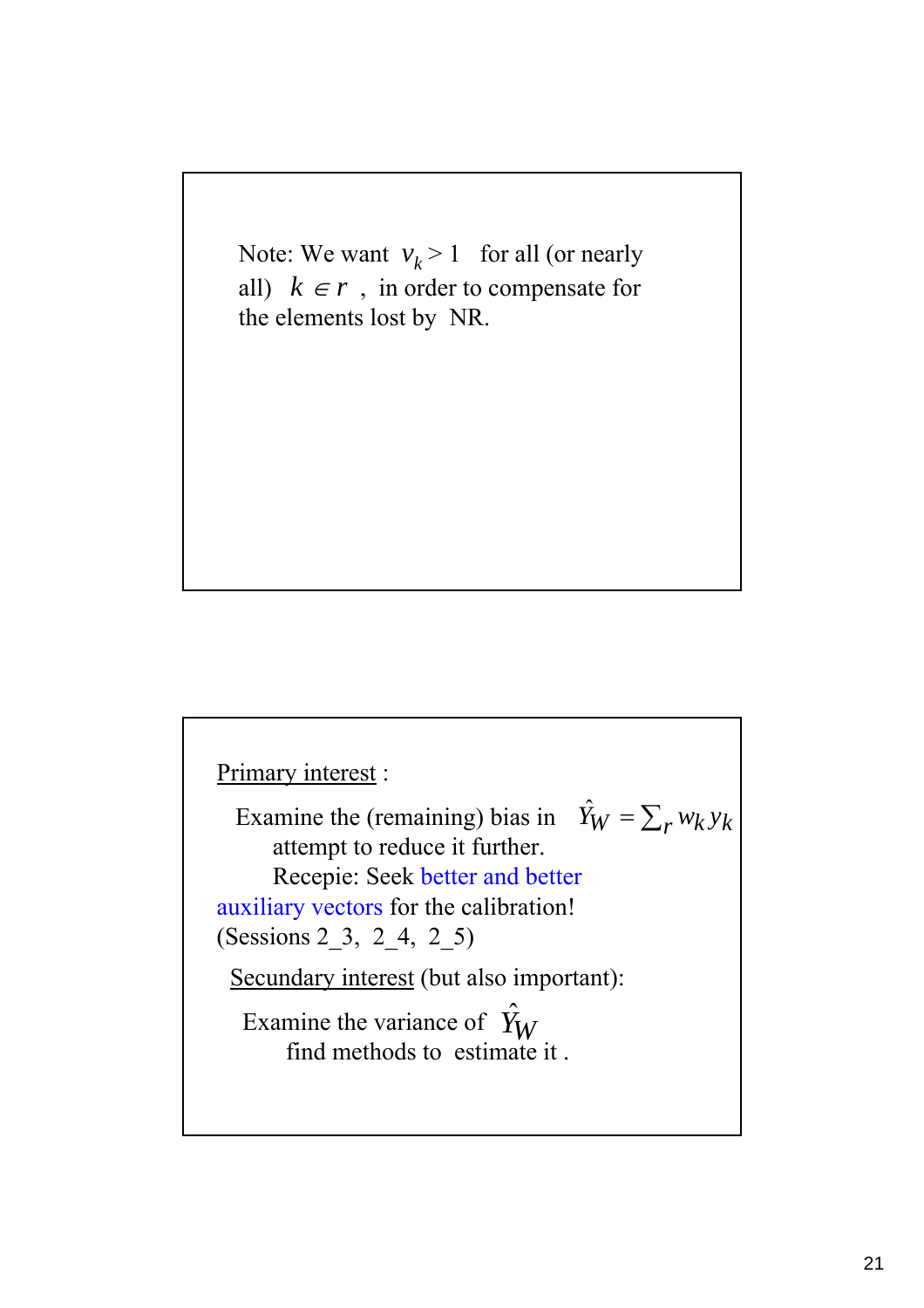Mathematically, the adjustment factor  $v_k$  can be determined by different criteria, for example

- $v_k = 1 + \lambda' \mathbf{x}_k$ linear in the aux. vector
- $v_k = \exp(\lambda' \mathbf{x}_k)$  exponential

Determine first **λ**

(explicitly or by numeric methods)

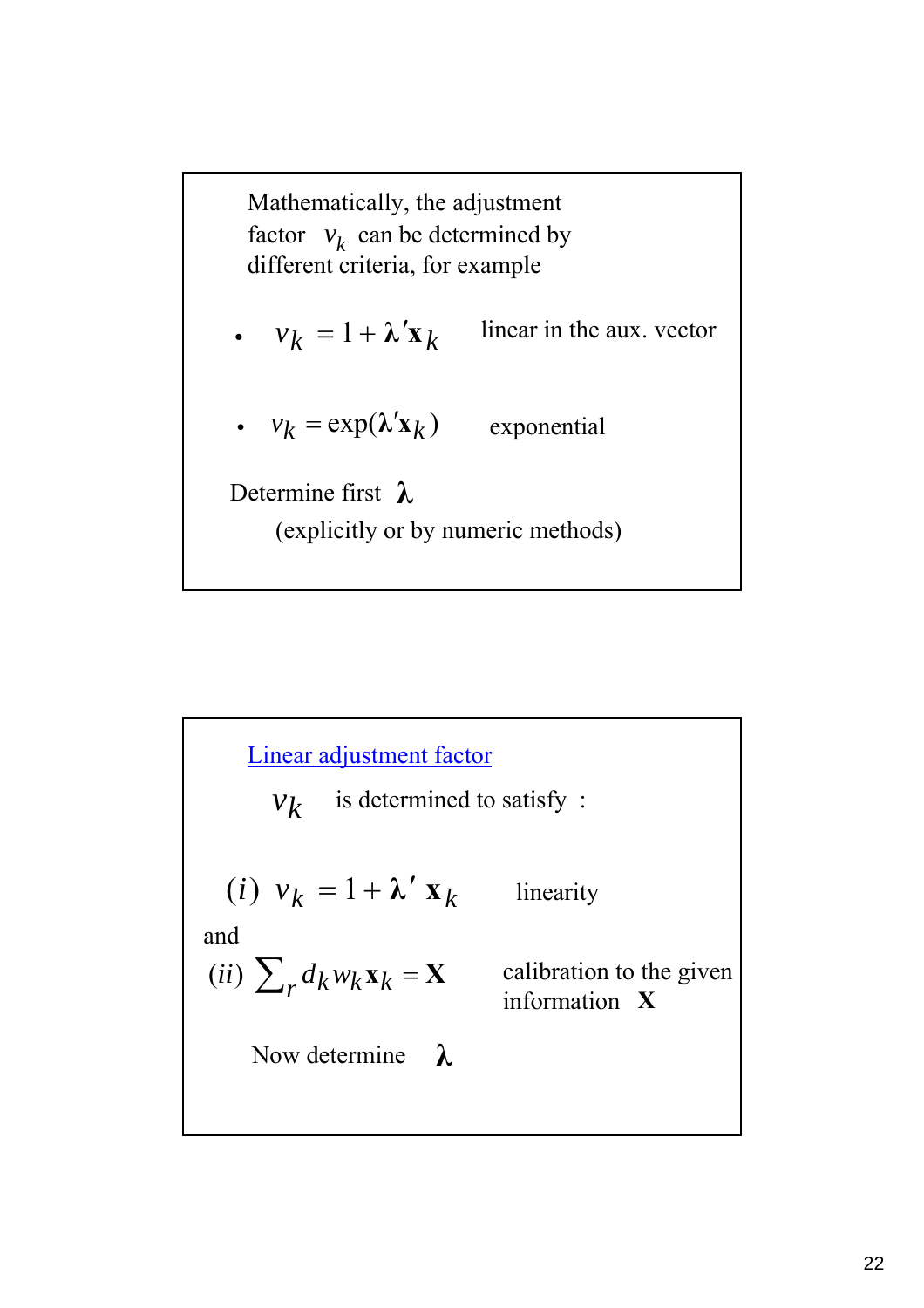From (i) and (ii) follow  
\n
$$
\lambda' = \lambda'_r = \left(\mathbf{X} - \sum_r d_k \mathbf{x}_k\right) \left(\sum_r d_k \mathbf{x}_k \mathbf{x}'_k\right)^{-1}
$$
\nassuming the matrix non-singular.  
\nThen the desired calibrated weights are

$$
w_k = d_k v_k = d_k (1 + \lambda'_r \mathbf{x}_k)
$$

Computational note:

Possibility of *negative weights* :

$$
d_k v_k = d_k (1 + \lambda' \mathbf{x}_k)
$$

with

$$
\lambda' = (\mathbf{X} - \sum_r d_k \mathbf{x}_k)' (\sum_r d_k \mathbf{x}_k \mathbf{x}_k')^{-1}
$$

can be negative. It does happen, but rarely.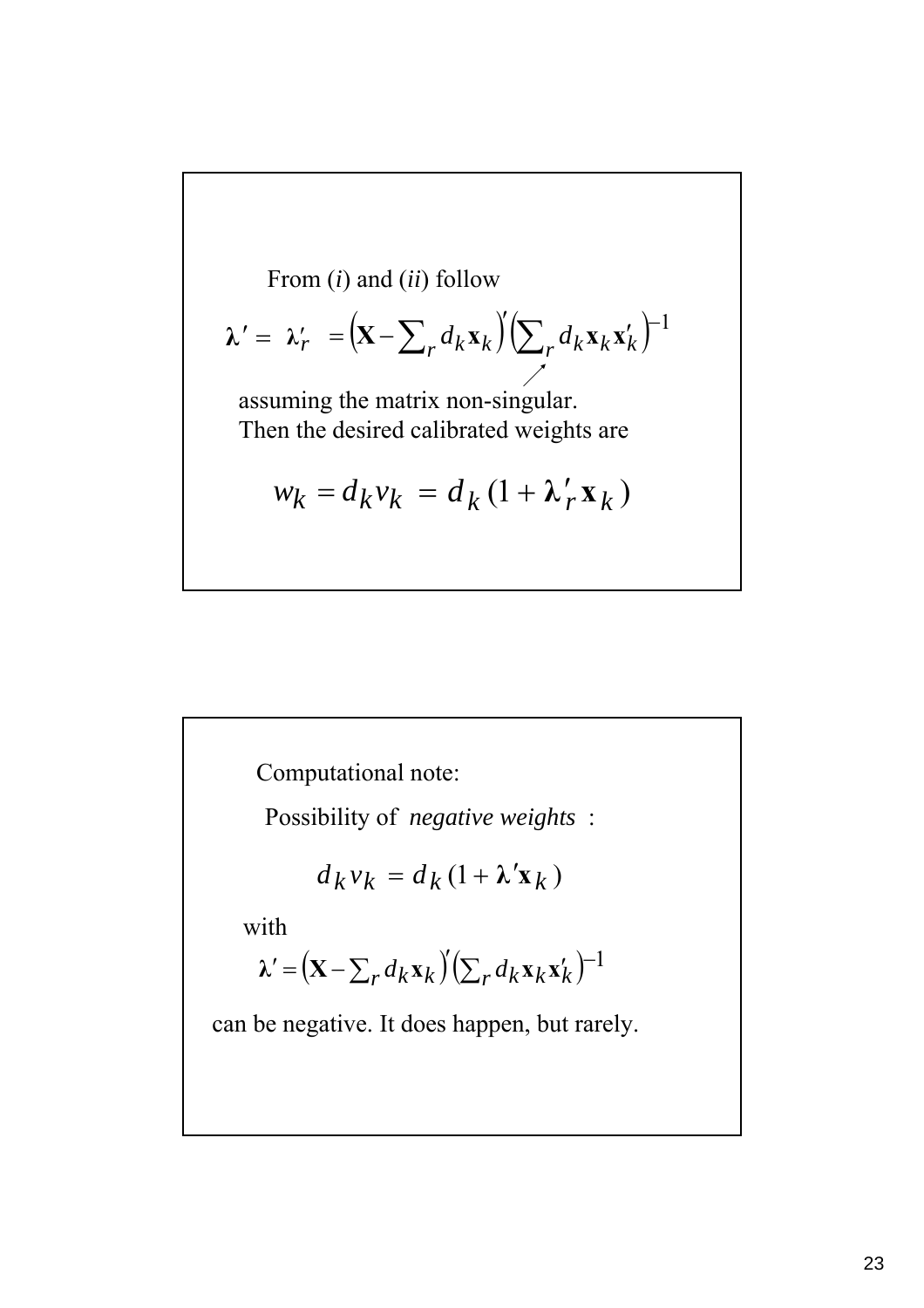Computational note:

The vector

$$
\left(\mathbf{X} - \sum_{r} d_{k} \mathbf{x}_{k}\right) \left(\sum_{r} d_{k} \mathbf{x}_{k} \mathbf{x}'_{k}\right)^{-1}
$$

is not near zero, as it was for the GREG estimator (in the absence of NR)

Properties of the calibrated weights

$$
w_k = d_k (1 + \lambda'_r \mathbf{x}_k)
$$

- $W_k > d_k$  all *k*, or almost all **1.** They **expand** :
- **2.**  $\sum_{r} w_k = N$  = population size

under a simple condition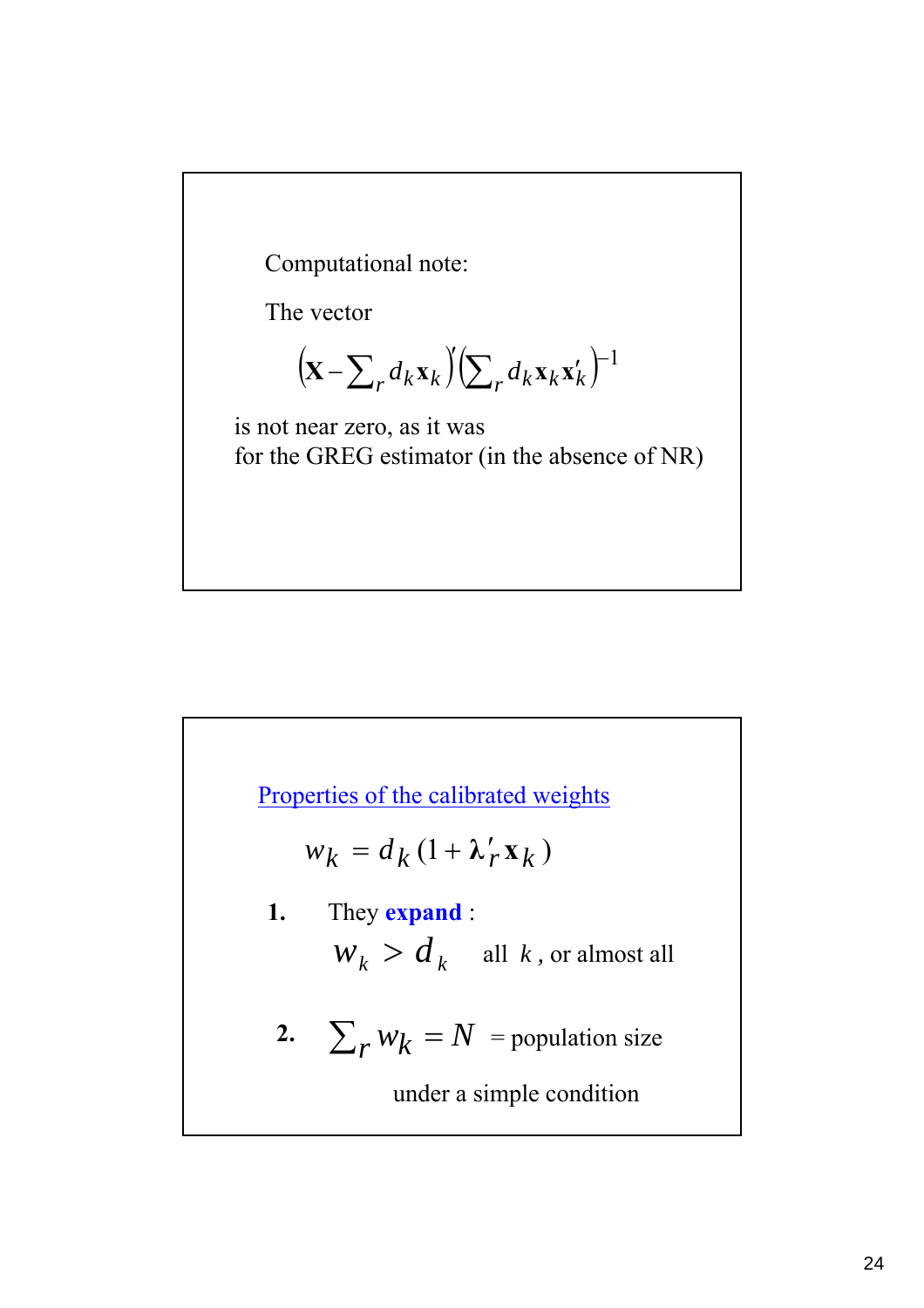Note : if both types of information, then

$$
\mathbf{x}_k = \begin{pmatrix} \mathbf{x}_k^* \\ \mathbf{x}_k^{\circ} \end{pmatrix}
$$

and the information input is

$$
\mathbf{X} = \begin{pmatrix} \sum_{U} \mathbf{x}_k^* \\ \sum_{S} d_k \mathbf{x}_k^{\circ} \end{pmatrix}
$$

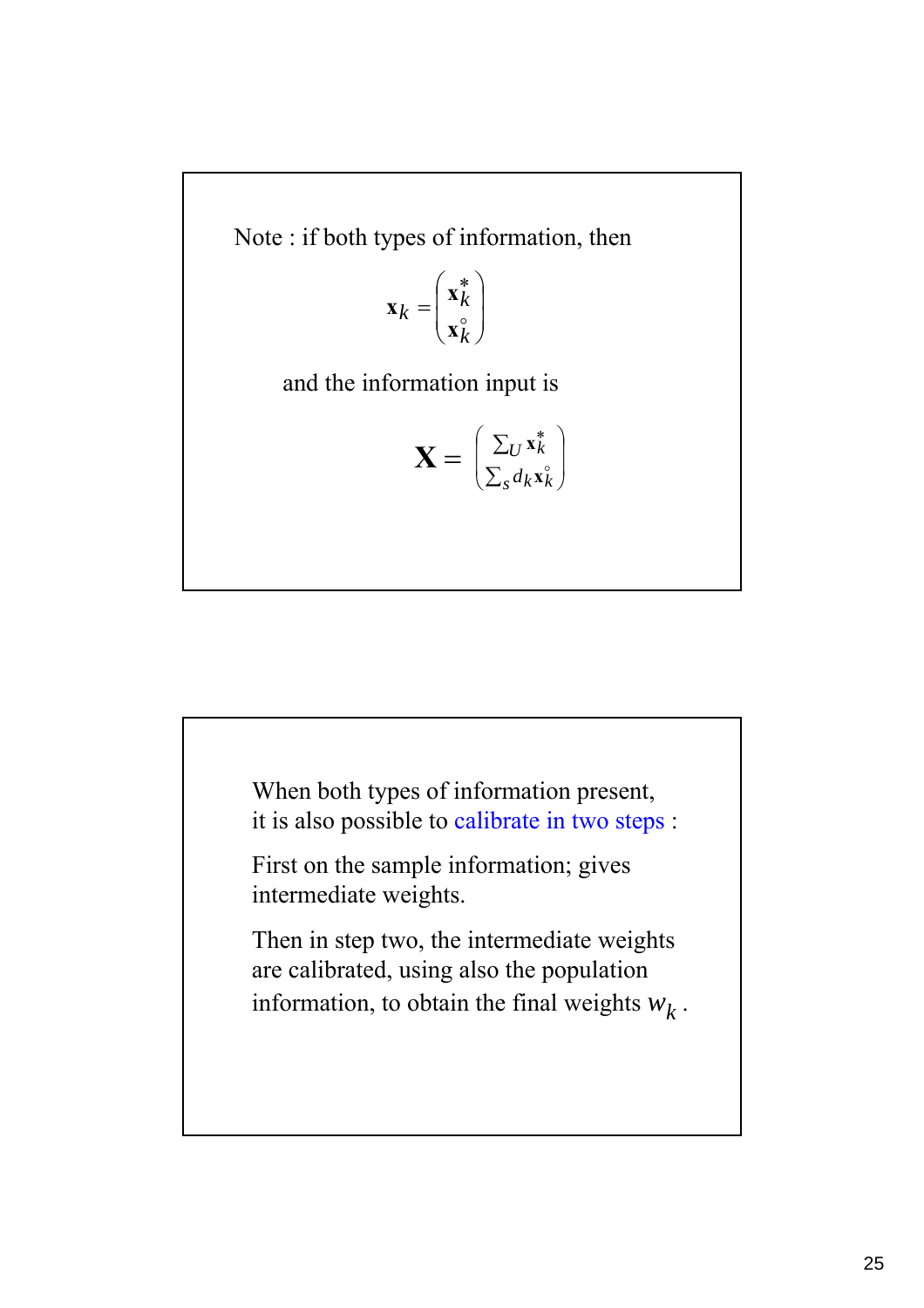## C**onsistency**

is also an important motivation for calibration (in addition to bias reduction and variance reduction)

If  $\mathbf{x}_k$  is known for  $k \in s$ , the statistical agency can sum over *s* and publish the unbiased estimate

$$
\hat{\mathbf{X}} = \sum_{s} d_k \mathbf{x}_k
$$

Users often require that this estimate coincide with the estimate obtained by summing over *r* using the calibrated weights :  $\hat{\mathbf{X}}_W = \sum_r w_k \mathbf{x}_k$ 

Calibration makes this *consistency* possible

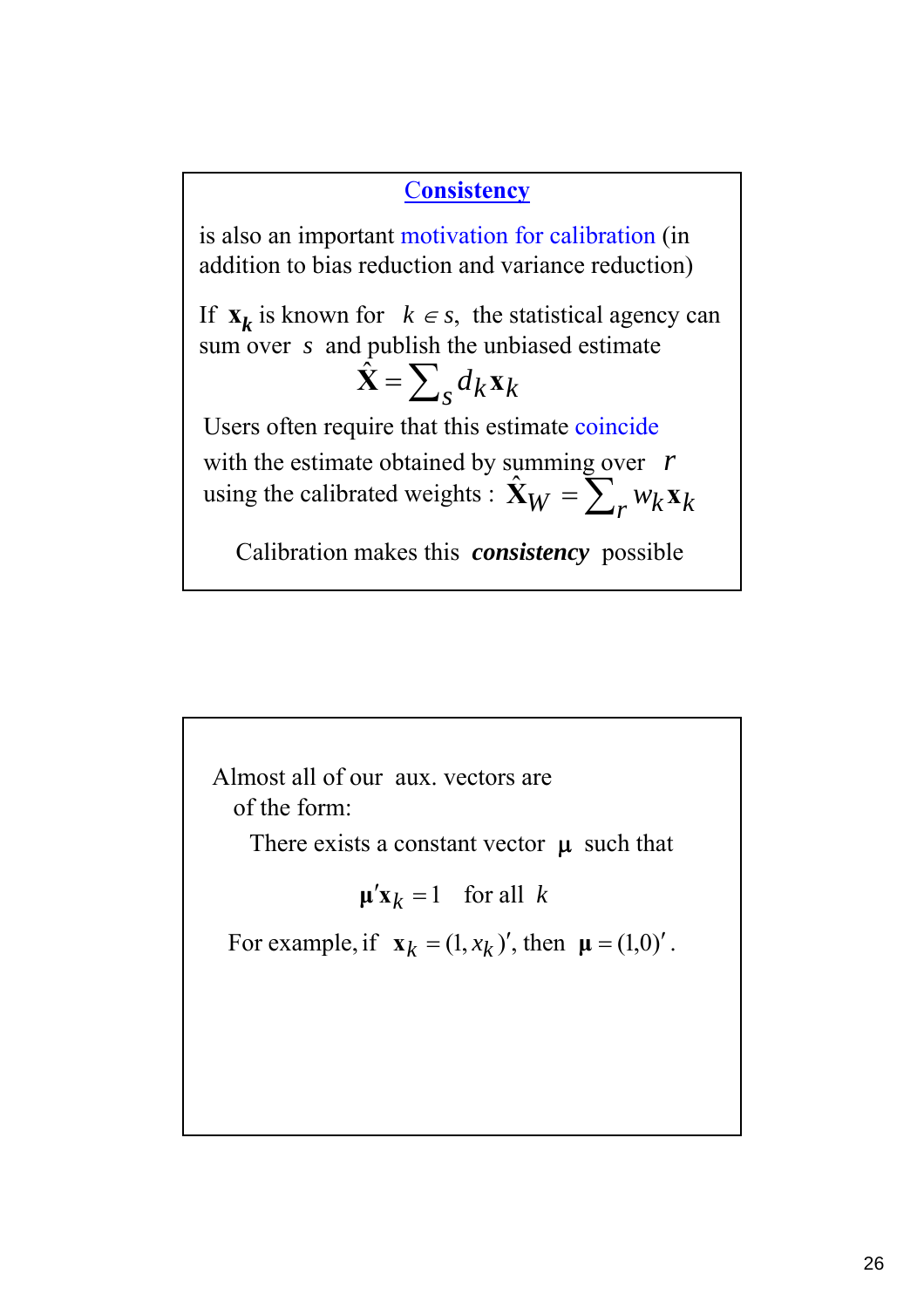

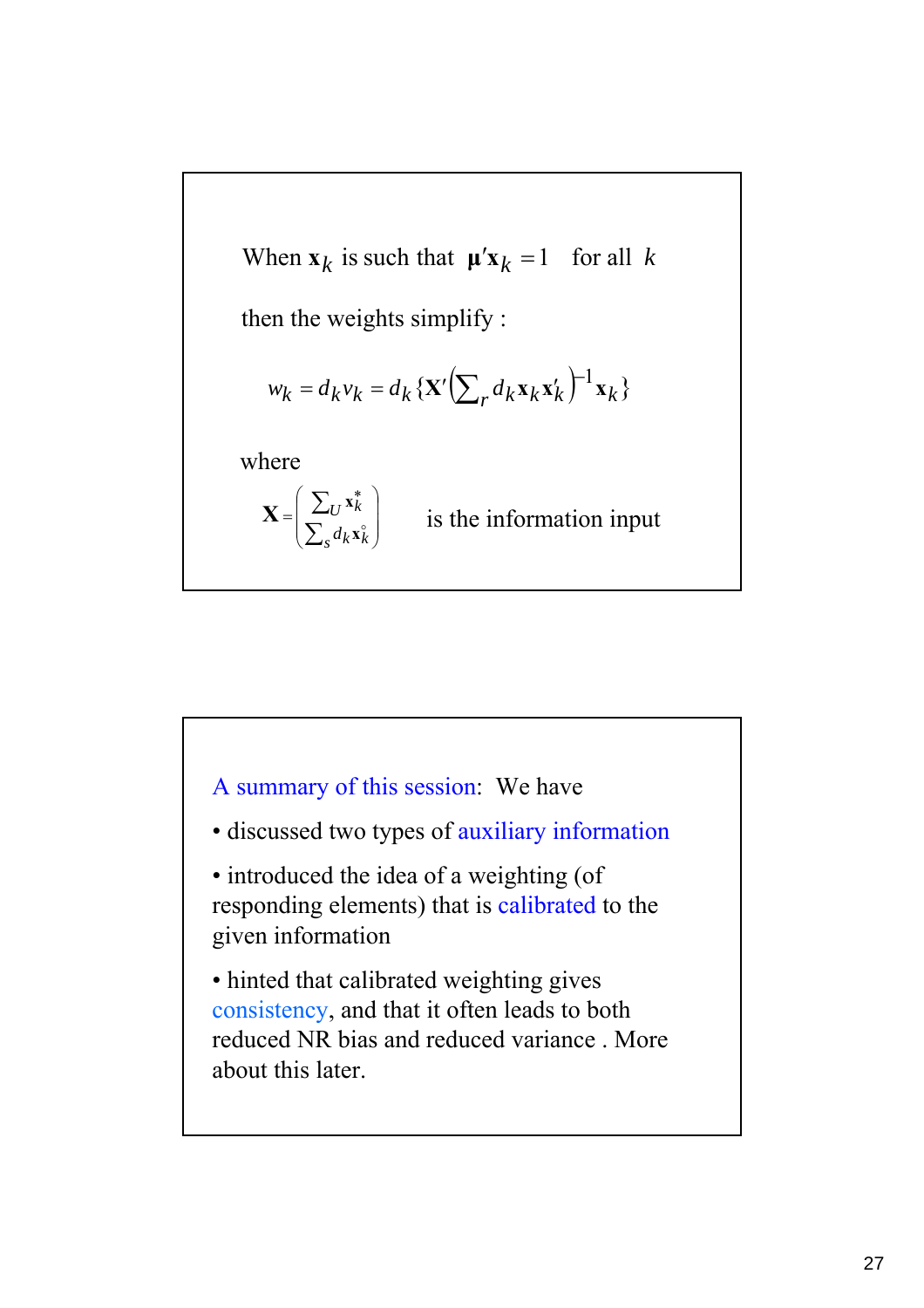

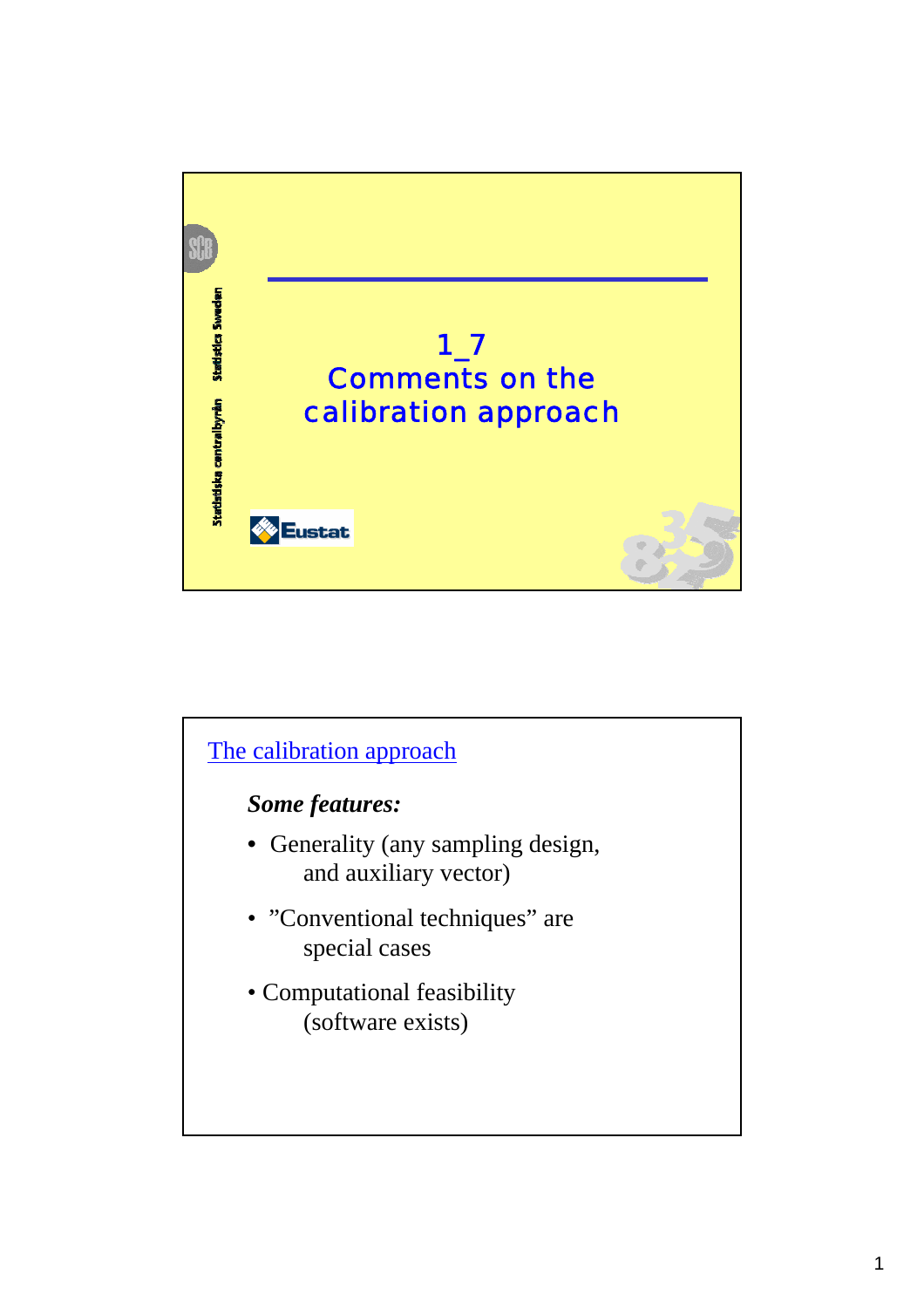

- *Earlier* : Specific estimators were used for surveys with NR. They had names, such as Ratio estimator, Weighting Class estimator and so on.
- *Now* : Most of these 'conventional techniques' are simple special cases of the calibration approach. Specific names no longer needed. All are calibration estimators.

*Another feature of the calibration estimator:* No sampling error, no NR-bias! Assume that  $y_k = (\mathbf{x}_k^*)' \boldsymbol{\beta}^*$  holds for every  $\mathbf{x}_k = \mathbf{x}_k^*$  and  $\mathbf{x} = \mathbf{x}^* = \sum_U \mathbf{x}_k^*$ Consider the case where  $\hat{Y}_W = \sum_U y_k = Y$  $k \in U$  (perfect linear regression), then Perfect estimates under certain condition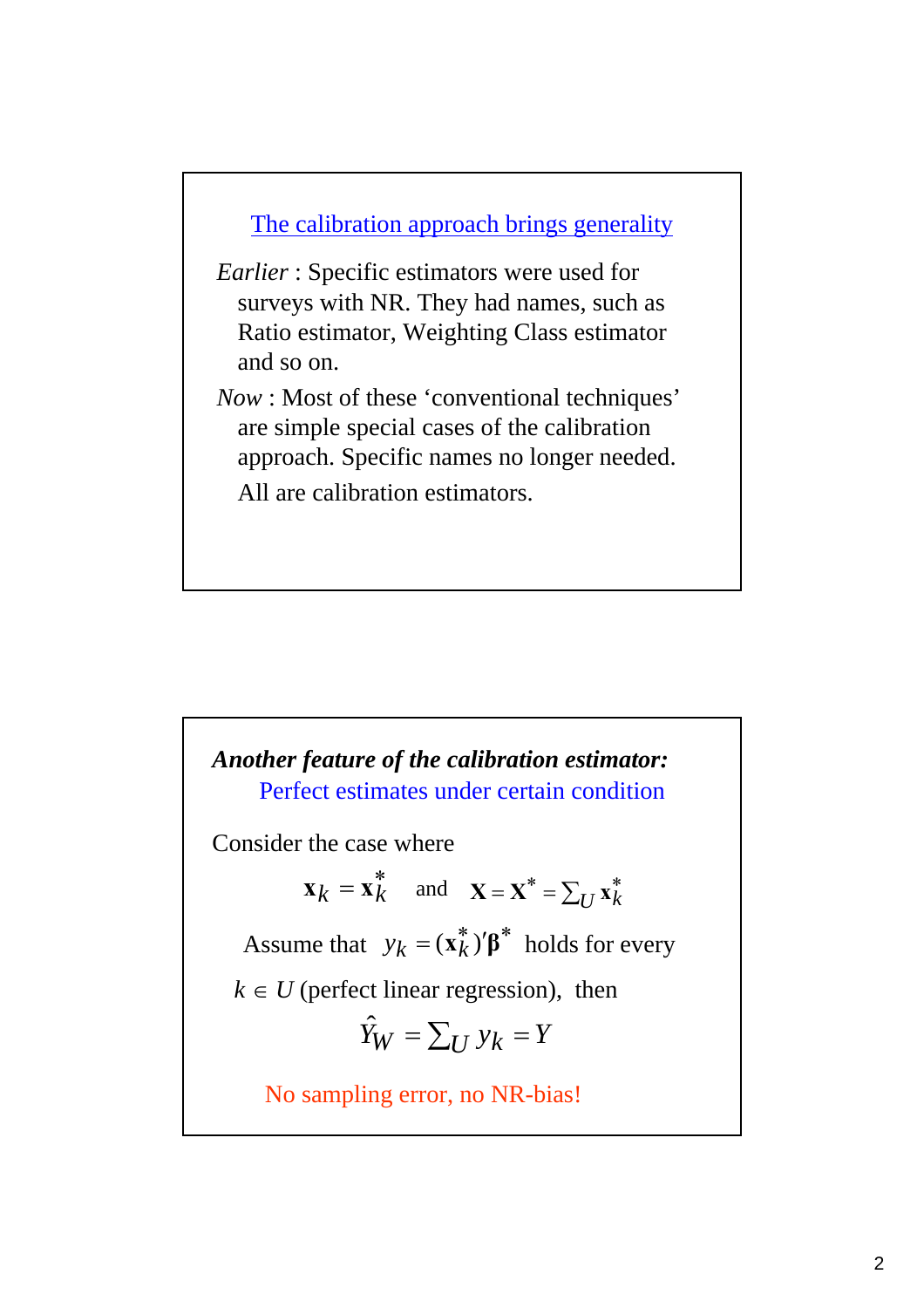Recall: We have specified the weights as

$$
w_k = d_k v_k \quad ; \quad v_k = 1 + \lambda'_r \mathbf{x}_k
$$

where 
$$
\lambda'_{r} = (\mathbf{X} - \sum_{r} d_{k} \mathbf{x}_{k})^{r} (\sum_{r} d_{k} \mathbf{x}_{k} \mathbf{x}'_{k})^{-1}
$$

They satisfy the calibration equation

$$
\sum\nolimits_r w_k \mathbf{x}_k = \mathbf{X}
$$

But they are not unique: They are not the only ones that satisfy the calibration equation.

In fact, for a given  $\mathbf{x}_k$ -vector with given information input **X**, there exist **many** sets of weights that satisfy the calibration equation

$$
\sum\nolimits_r w_k \mathbf{x}_k = \mathbf{X}
$$

In other words, "calibrated weights" is not a unique concept.

Let us examine this.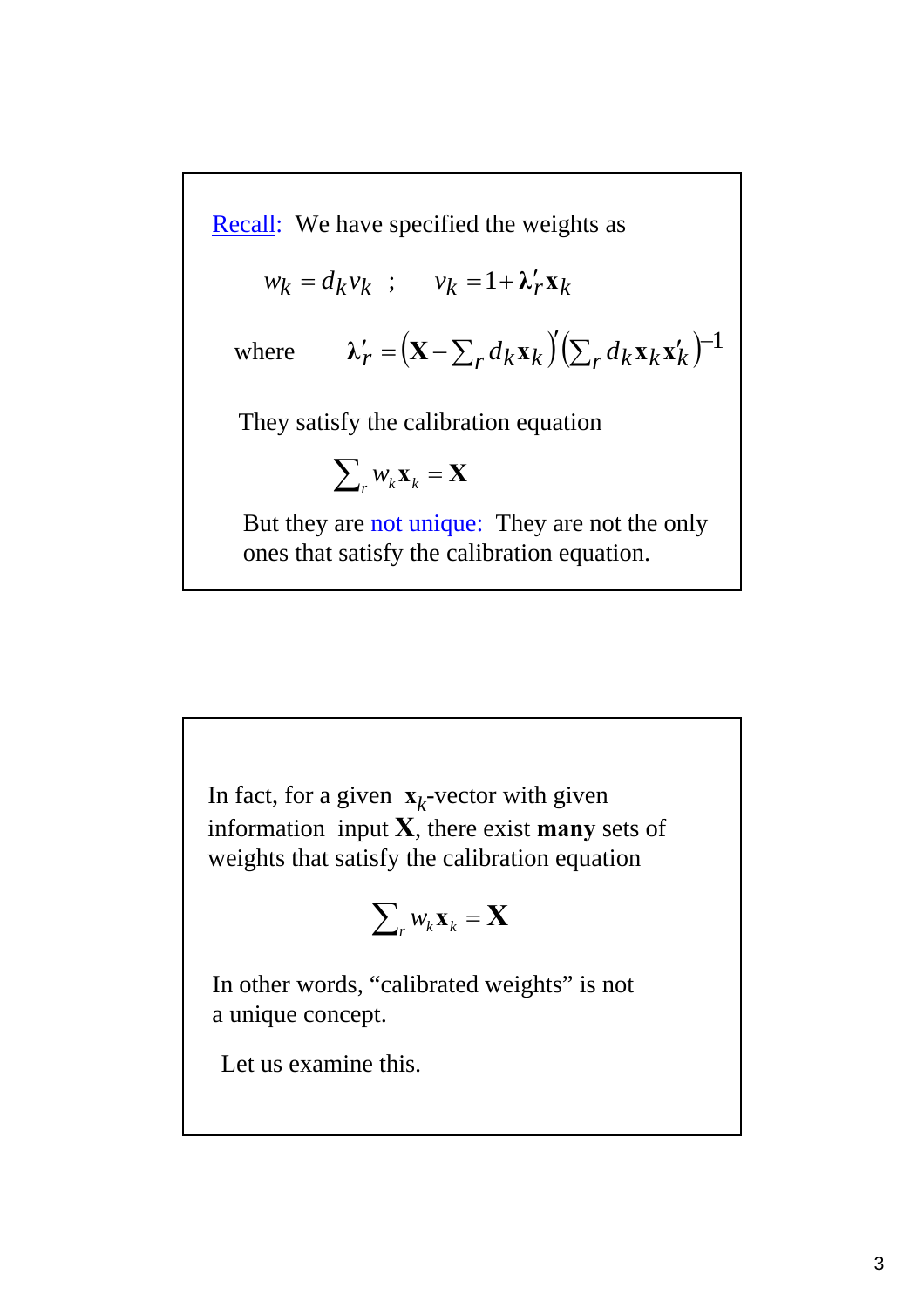The calibration procedure takes certain initial weights and transforms them into (final) calibrated weights

The initial weigths can be specified in more than one way.

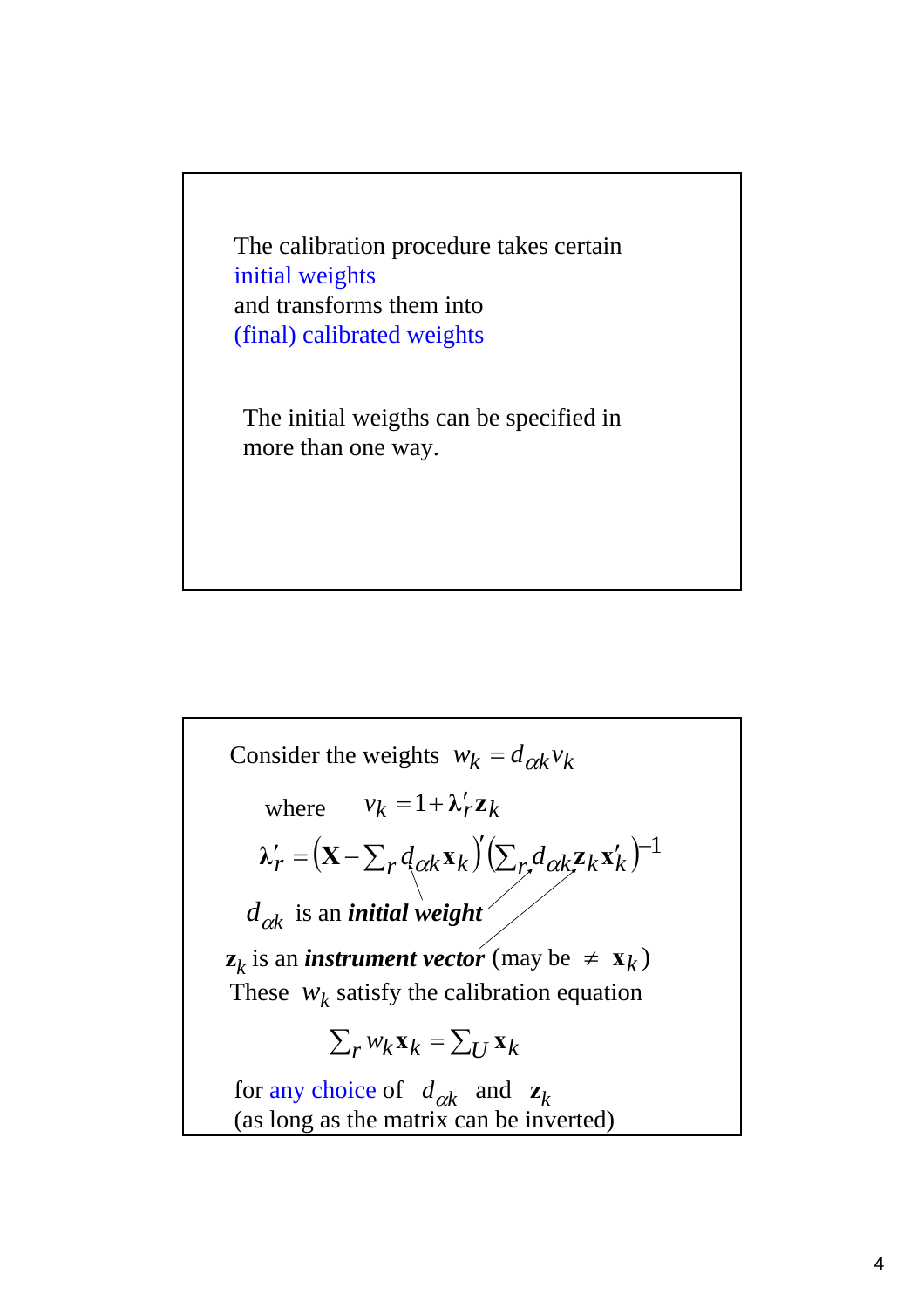The "natural choices"

 $d_{\alpha k} = d_k = 1/\pi_k$  and  $\mathbf{z}_k = \mathbf{x}_k$ 

are used most of the time and will be called the standard specifications .

An important type of **z**-vector There exists a constant vector  $\mu$  $\mu' \mathbf{z}_k = 1$  for all  $k \in U$ not dependent on *k* such that  $\mu'$ **x**<sub>*k*</sub> = 1 for all  $k \in U$ When  $\mathbf{z}_k = \mathbf{x}_k$ , this condition reads: Almost all of our **x**-vectors are of this type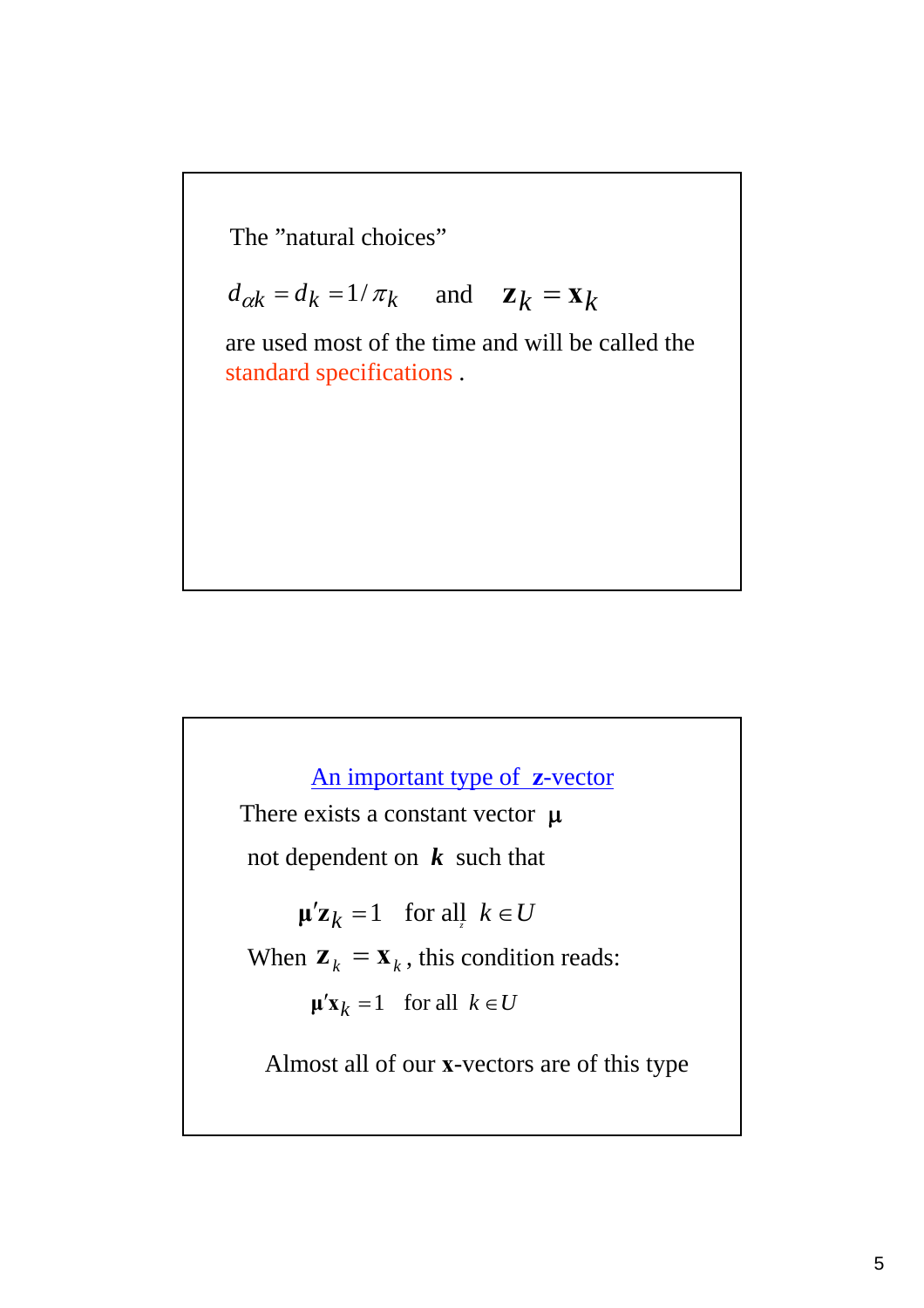$d_{\alpha k} = d_k$  $d_{\alpha k} = C d_k$ and then give the same calibrated weights When the **z**-vector satisfies  $\mu' \mathbf{z}_k = 1$  for all *k* Different initial weights may produce the same calibrated weights

Example • SI sampling; *n* from *N* Then the initial weights and give the same calibrated weights, namely, *m N m*  $d_{\alpha k} = d_k \frac{n}{m}$ *m N*  $w_k =$ *n*  $d_{\alpha k} = d_k = \frac{N}{n}$ •  $z_k = x_k = x_k^* = 1$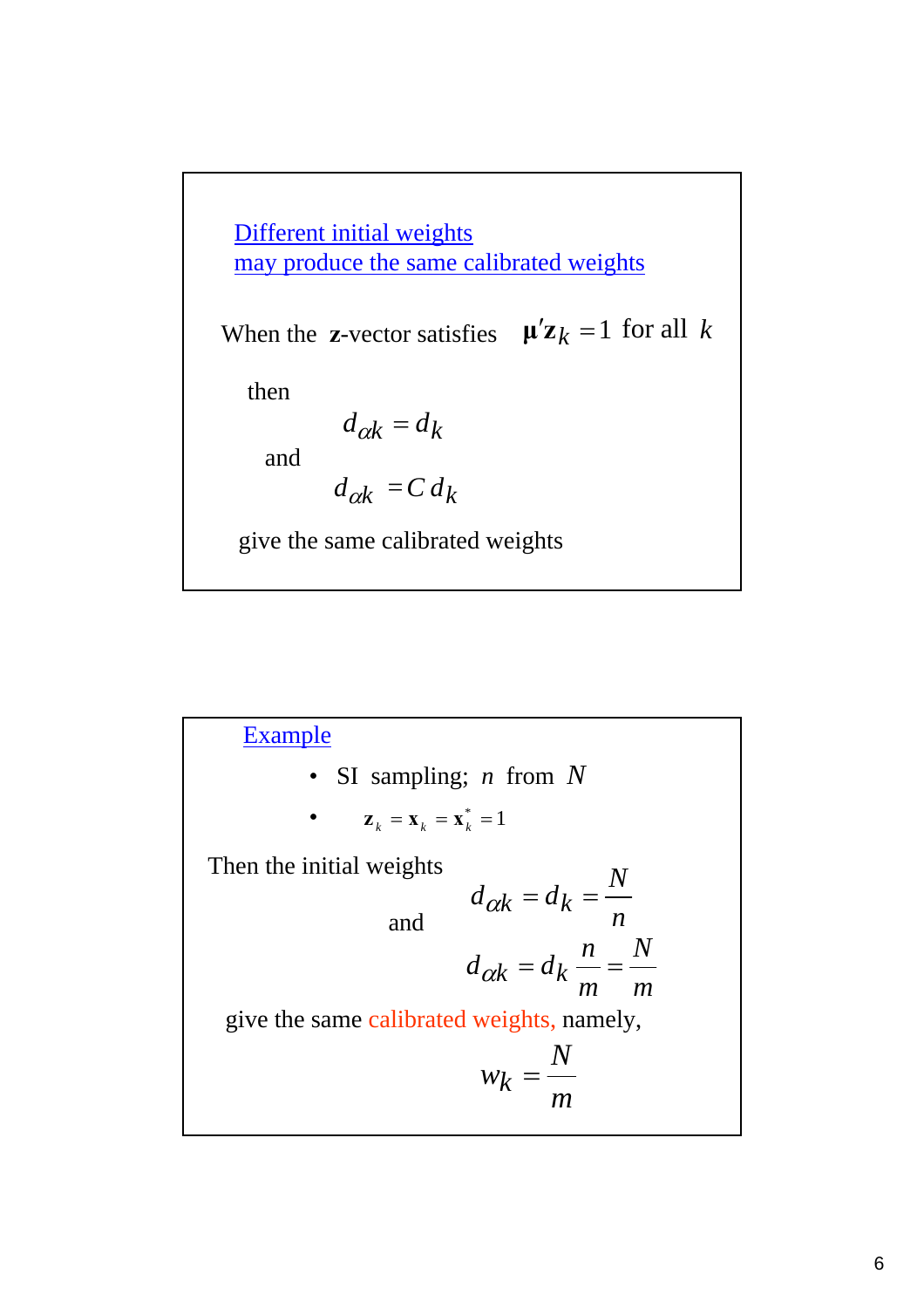## Invariant calibrated weights

are also obtained in the following situation:

- STSI with strata  $U_p$ ;  $n_p$  from  $N_p$ ;  $p = 1,...,P$
- $z_k = x_k = x_k^* = \text{stratum identifier}$

Then the initial weights

 $d_{\alpha k} = d_k = N_p / n_p$ and  $d_{\alpha k} = d_k \times (n_p / m_p) = N_p / m_p$ give the same calibrated weights, namely  $w_k = N_p / m_p$ 

Usually the components of  $\mathbf{z}_k$  are functions of the *x*-variables For example, if  $\mathbf{x}_k = (x_{1k}, x_{2k})'$  $z_k = (\sqrt{x_{1k}}, \sqrt{x_{2k}})'$ we get calibrated weights by taking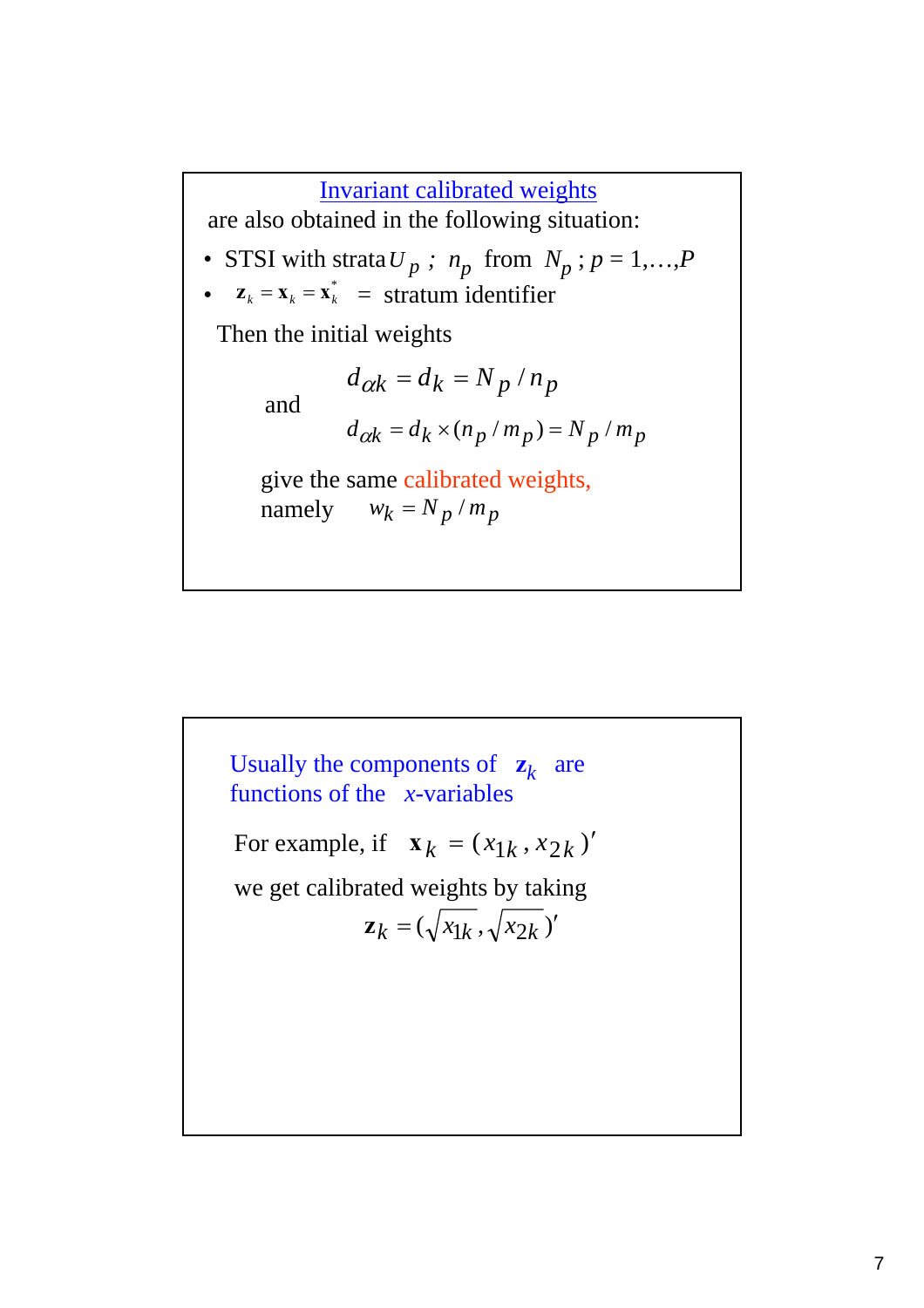The well-known Ratio (RA) estimator is obtained by the specifications

$$
\mathbf{x}_k = \mathbf{x}_k^* = x_k
$$
 and  $z_k = 1$ 

*Note* : Non-standard specifications !

They give

$$
\hat{Y}_W = \sum_U x_k \times \frac{\sum_r d_k y_k}{\sum_r d_k x_k}
$$

A perspective on the weights : We can write the calibrated weight as the sum of two components  ${w_{Mk}} = d_{\alpha k} \left\{ \mathbf{X}'(\sum_r d_{\alpha k} \mathbf{z}_k \mathbf{x}'_k)^{-1} \mathbf{z}_k \right\}$  $w_k = w_{Mk} + w_{Rk}$  ${w_{Rk}} = d_{\alpha k} \left\{ 1 - \left( \sum_r d_{\alpha k} \mathbf{x}_k \right)^r \left( \sum_r d_{\alpha k} \mathbf{z}_k \mathbf{x}'_k \right)^{-1} \mathbf{z}_k \right\}$  $=$  "Main term" + "Remainder" with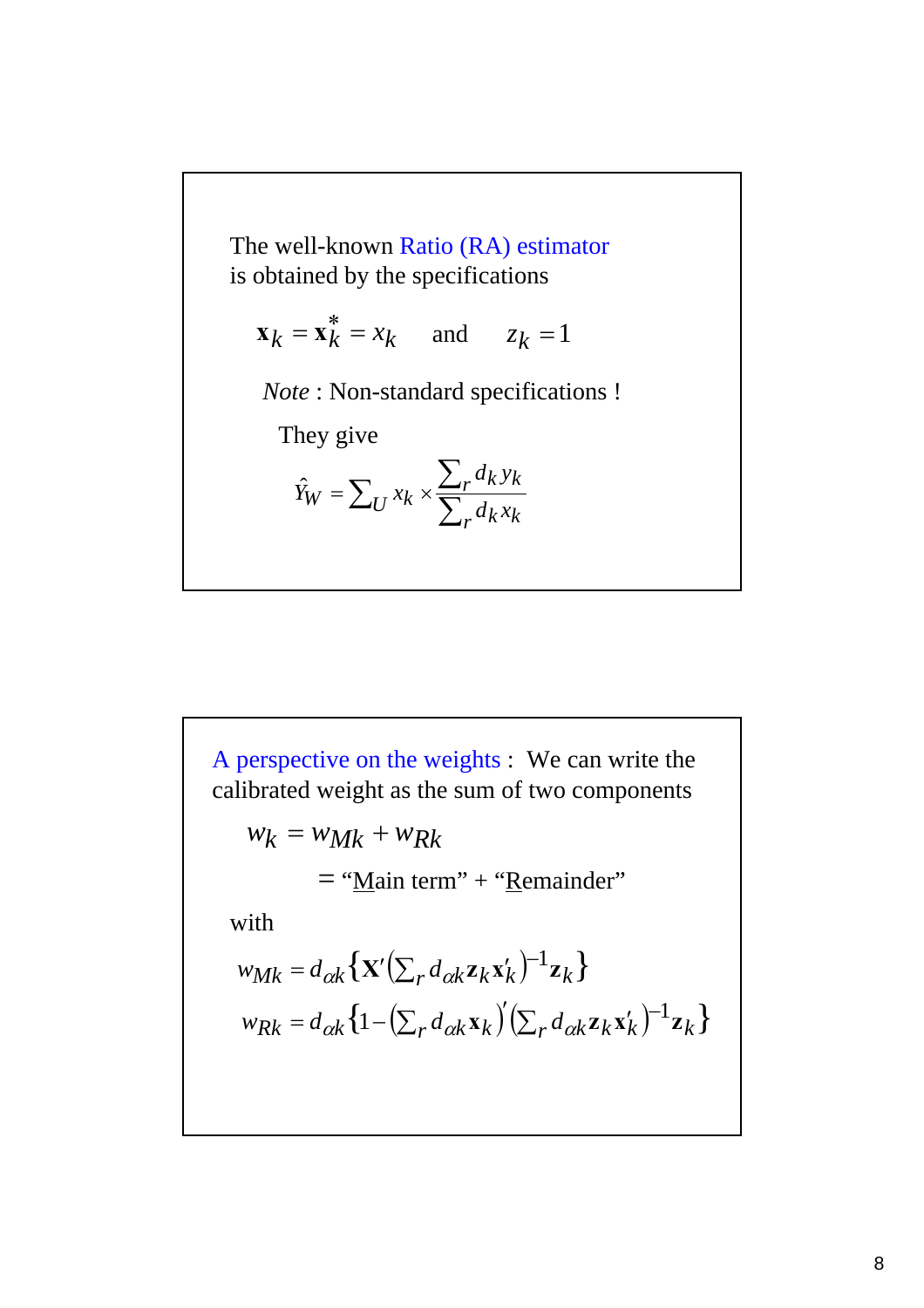

When  $w_{Rk} = 0$ , the calibrated weights have simplified form  ${w_k} = {w_{Mk}} = d_{\alpha k} \left\{ {\bf X}' (\sum_r d_{\alpha k} {\bf z}_k {\bf x}'_k)^{-1} {\bf z}_k \right\}$  $w_k = w_{Mk} = d_k \{ \mathbf{X}' (\sum_r d_k \mathbf{x}_k \mathbf{x}'_k)^{-1} \mathbf{x}_k \}$ Under the standard specifications :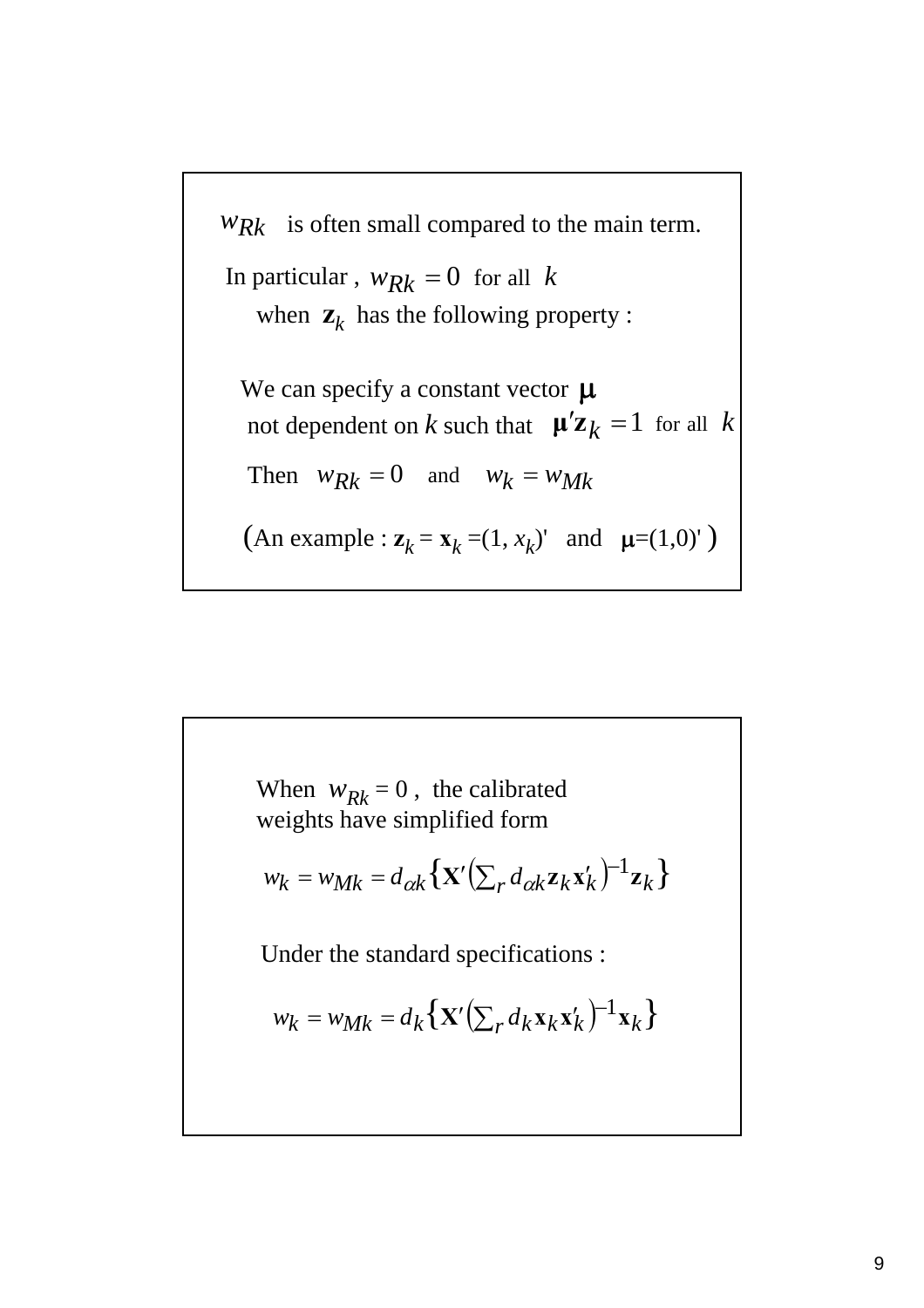If  $r = s$  (complete response), and if  $\mathbf{x}_k = \mathbf{x}_k^*$  and  $\mathbf{z}_k = c \mathbf{x}_k^*$ for any positive constant *c*, then the calibration estimator and the GREG estimator can be shown to be identical. Agreement with the GREG estimator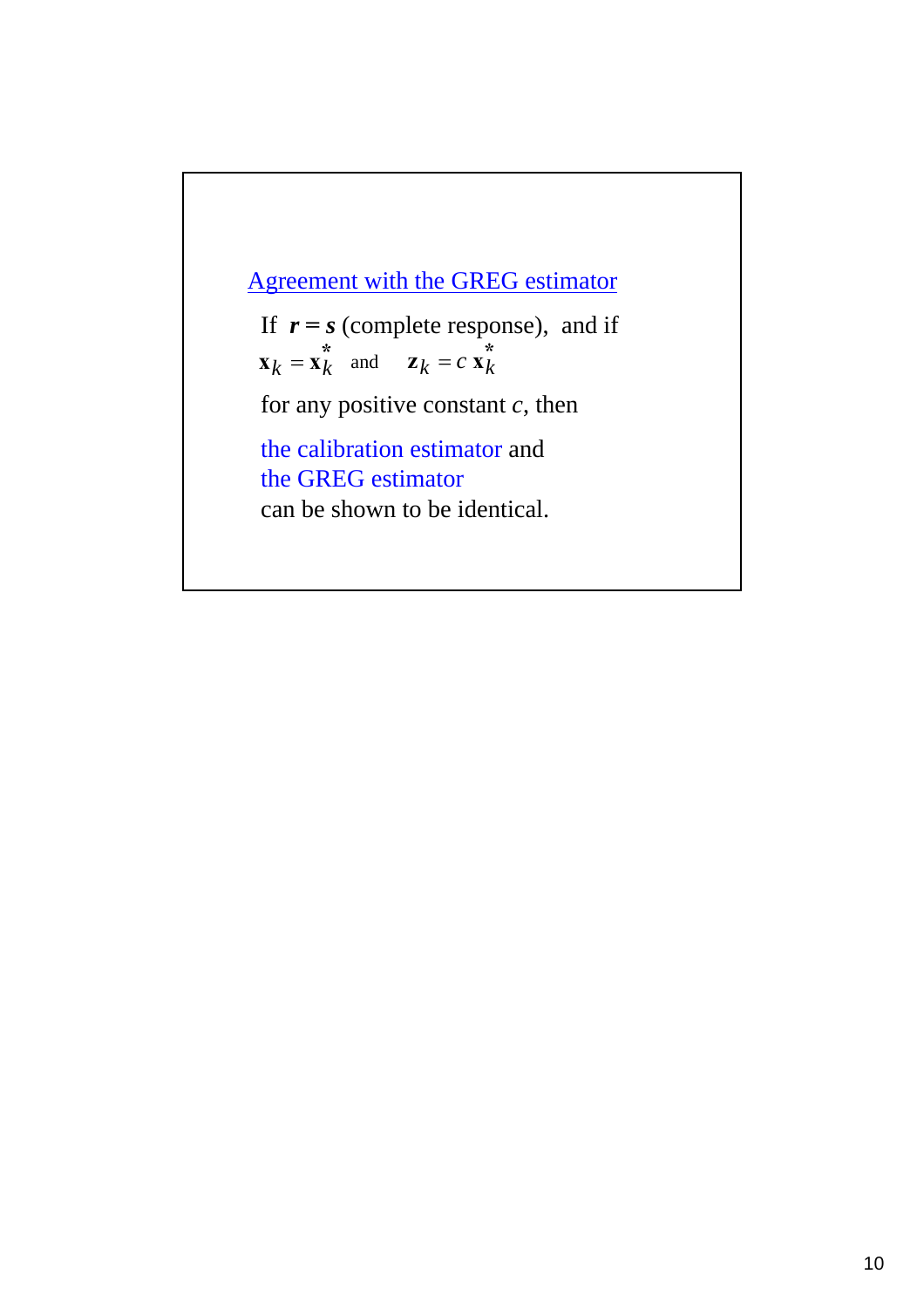

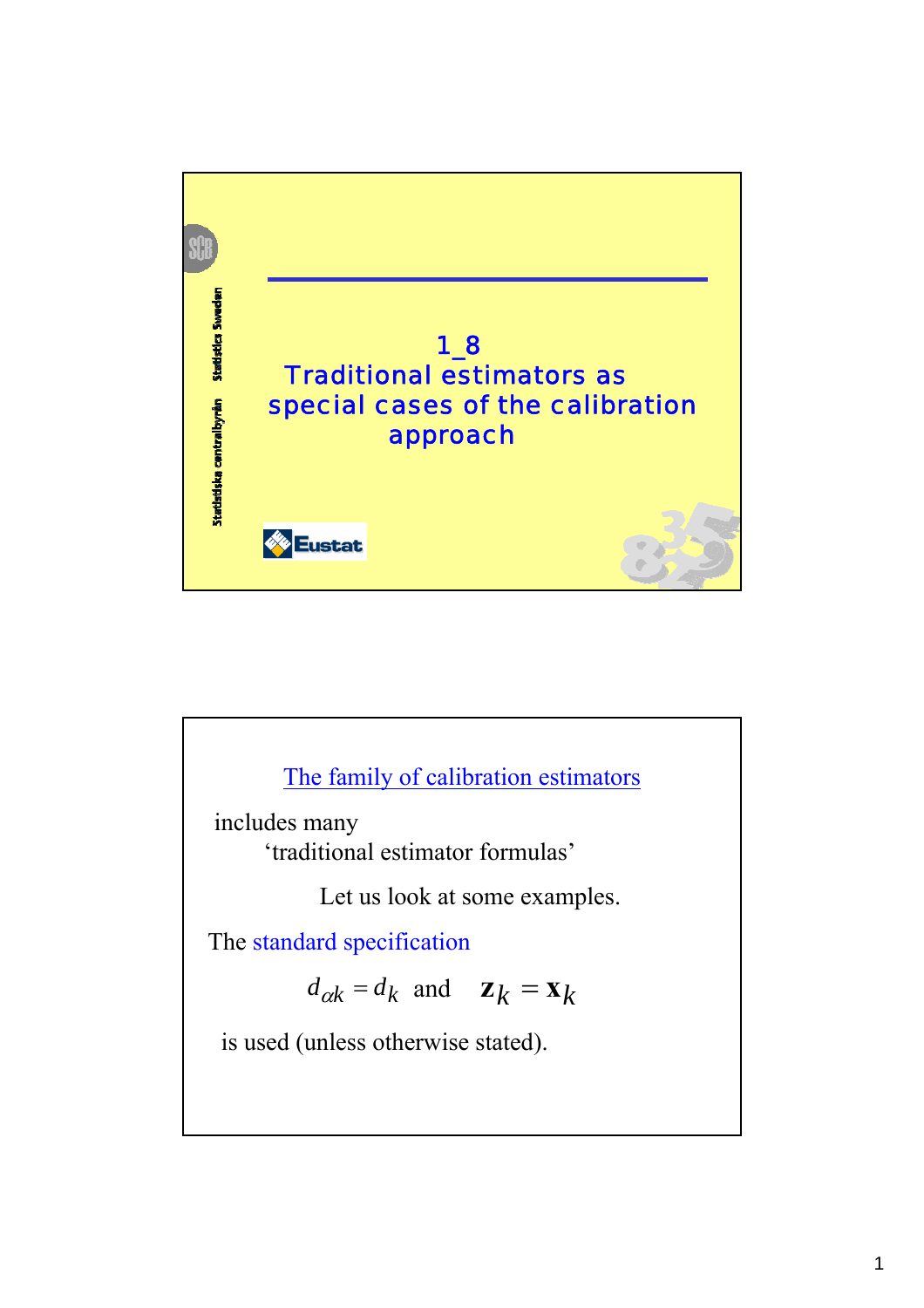

The simplest auxiliary vector  $\hat{Y}_W = N \overline{y}_{r,d} = N \frac{\sum_r}{\sum_{r=1}^{r}}$ *r k*  $r^d$ *k*  $y$ *k d*  $N\frac{\sum_r d_k y_k}{\sum d_r} = \hat{Y}_{EXP}$ known as the *Expansion estimator*  $\mathbf{x}_k = \mathbf{x}_k^* = 1$  for all *k* The corresponding information is weak :  $\sum_{U}$  **x**<sub> $k$ </sub> =  $\sum_{U}$  1 = *N*  $a_k = d_k \times \frac{d}{\sum_r d_k}$ *N*  $w_k = d$ Calibrated weights (by the general formula) :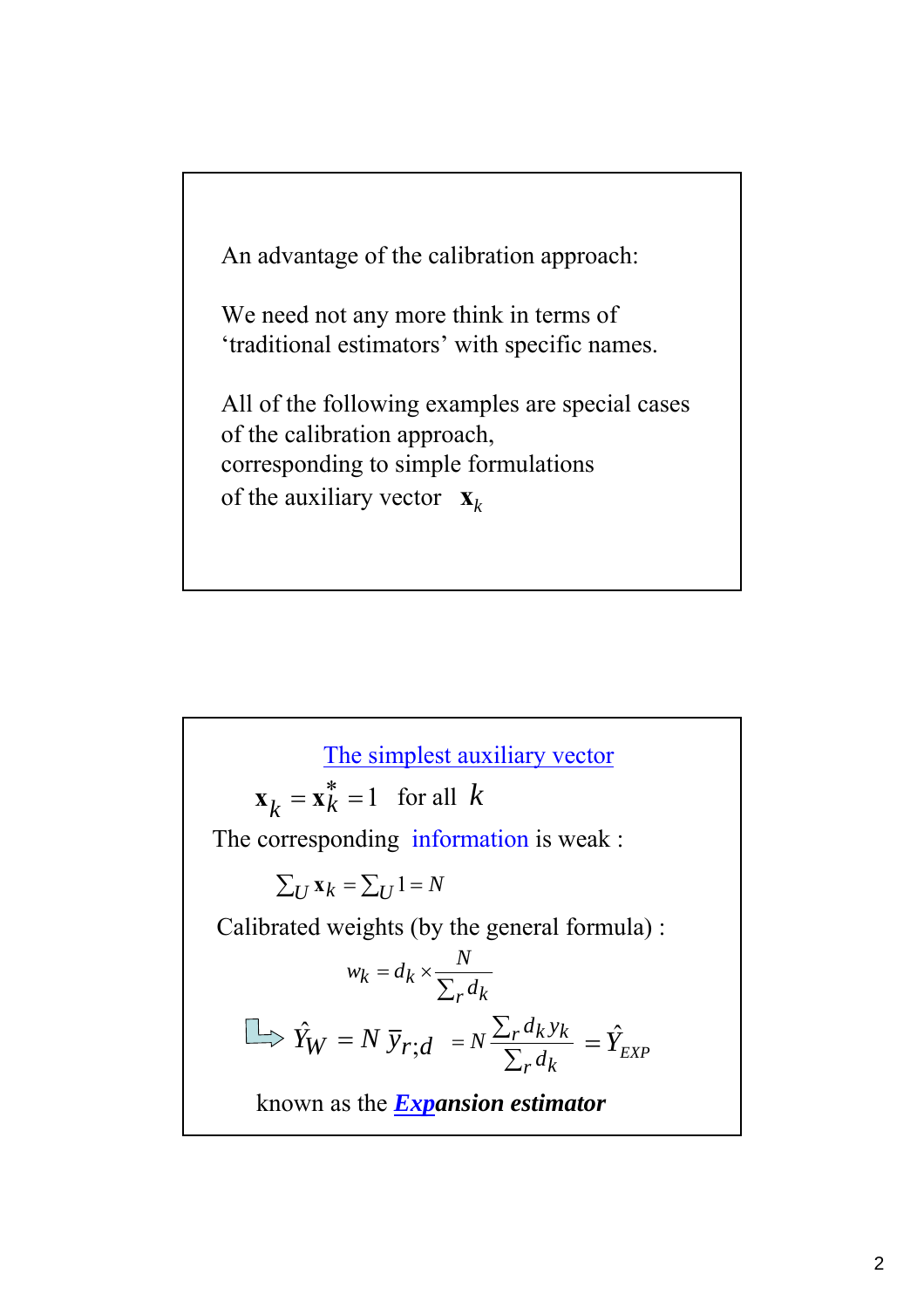

$$
\mathbf{x}_k = \mathbf{x}_k^* = 1
$$

In particular, for SI (*n* sampled from *N; m* respondents):

$$
w_k = \frac{N}{n} \frac{n}{m} = \frac{N}{m}
$$



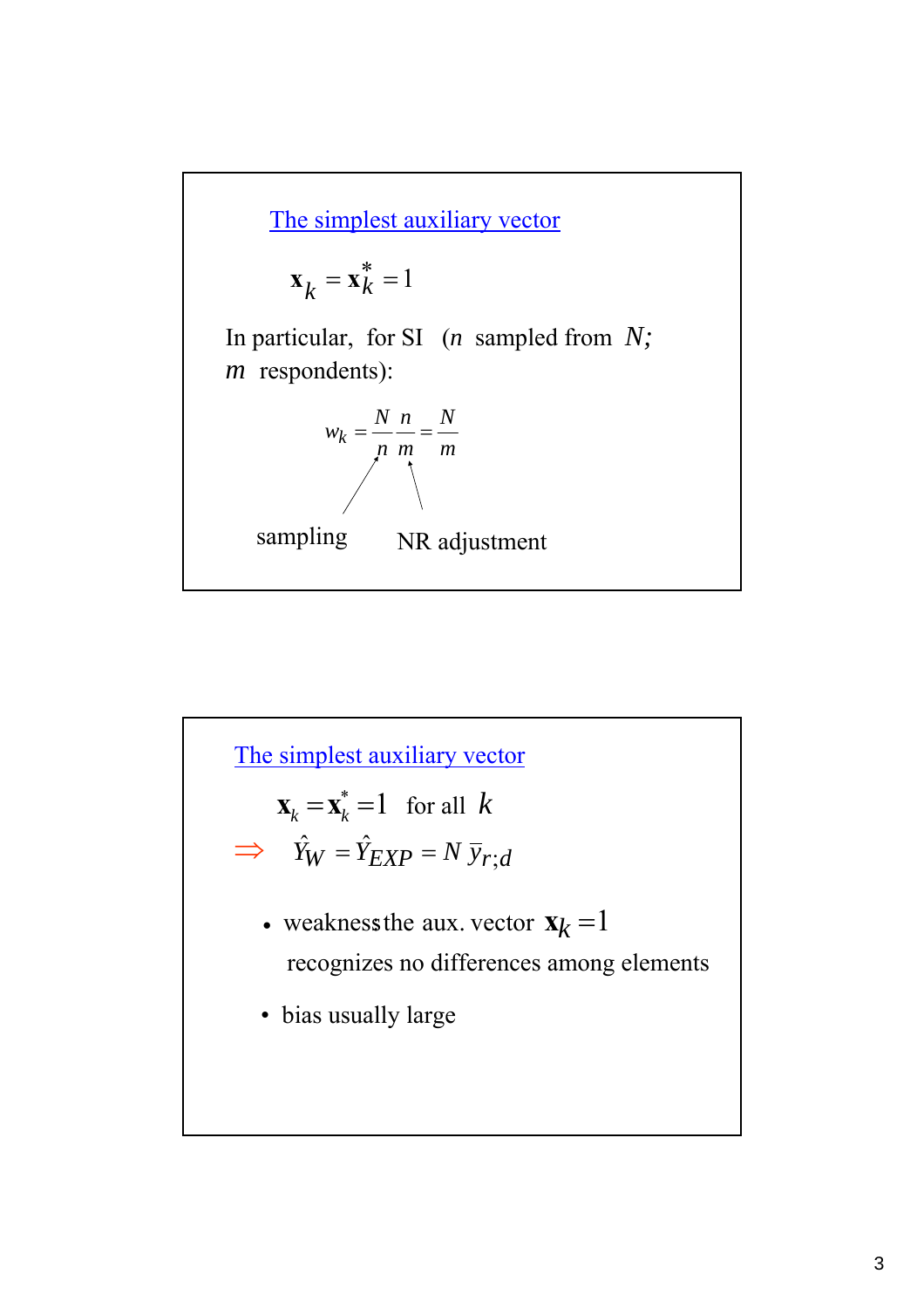$\frac{\partial \hat{y}}{\partial x}$  *bias*( $\hat{Y}_{EXP}$ )/  $N \approx \overline{y}_{U;\theta} - \overline{y}_{U}$ Note the difference between two means : The *theta-weighted mean* The *unweighted mean* ∑  $=\frac{\sum}{}$  $U^{\mathsf{U}}$  $U^{\mathbf{\mathsf{U}}}$ *U y*  $\bar{y}_U$ <sub>;</sub> $\theta = \frac{\sum_{U} \epsilon_K}{\sum_{U} \theta}$ θ ;θ *N*  $\overline{y}_U = \frac{\sum_U y_k}{N}$ When  $y$  and  $\theta$  are highly correlated, that difference can be very large (more about this later). One can show, for any sampling design,

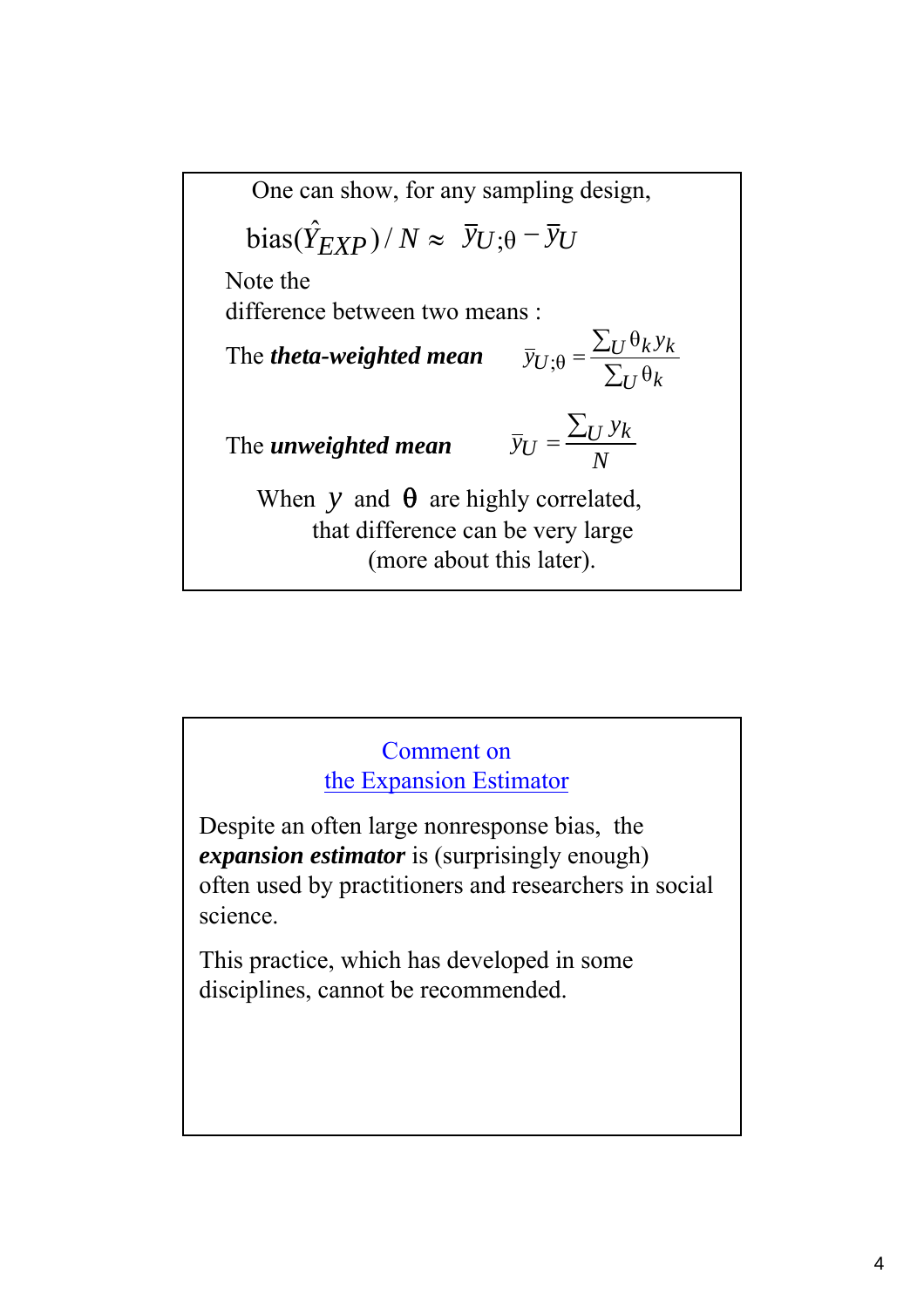$\gamma_k = (\gamma_{1k}, ..., \gamma_{pk}, ..., \gamma_{Pk})'$ The classification vector ("gamma vector")  $=(0,...,1,...,0)'$ The only entry '1' identifies the group (out of *P* possible ones) to which element *k* belongs Elements classified into *P* dummy-coded groups

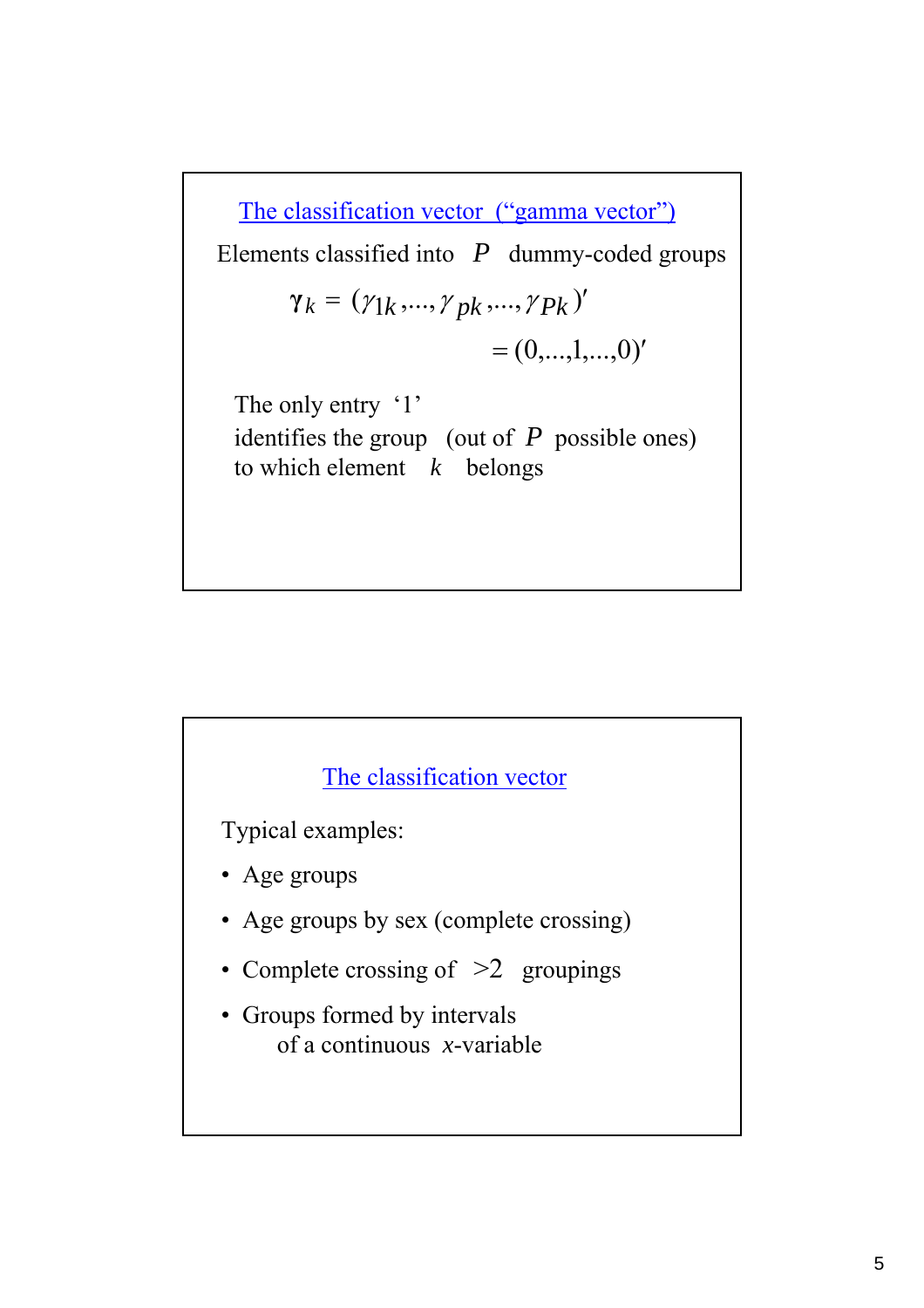**Solution**  
\n**EXECUTE:** 
$$
\mathbf{x}_{k} = \mathbf{x}_{k}^{*} = \gamma_{k} = (0, ..., 1, ..., 0)'
$$
\nThe associated information:  
\nThe vector of population class frequencies  
\n
$$
\sum_{U} \mathbf{x}_{k}^{*} = (N_{1}, ..., N_{p}, ..., N_{P})'
$$
\nCalibrated weights (by the general formula):  
\n
$$
w_{k} = d_{k} \times \frac{N_{p}}{\sum_{T_{p}} d_{k}}
$$
 for all  $k$  in group  $p$ 

Г

The classification vector

as a star vector : 
$$
\mathbf{x}_k = \mathbf{x}_k^* = \gamma_k
$$

The calibration estimator takes the form

$$
\hat{Y}_W = \sum_{p=1}^P N_p \bar{y}_{r_p; d} = \hat{Y}_{PWA}
$$

known as the *Population Weighting Adjustment* estimator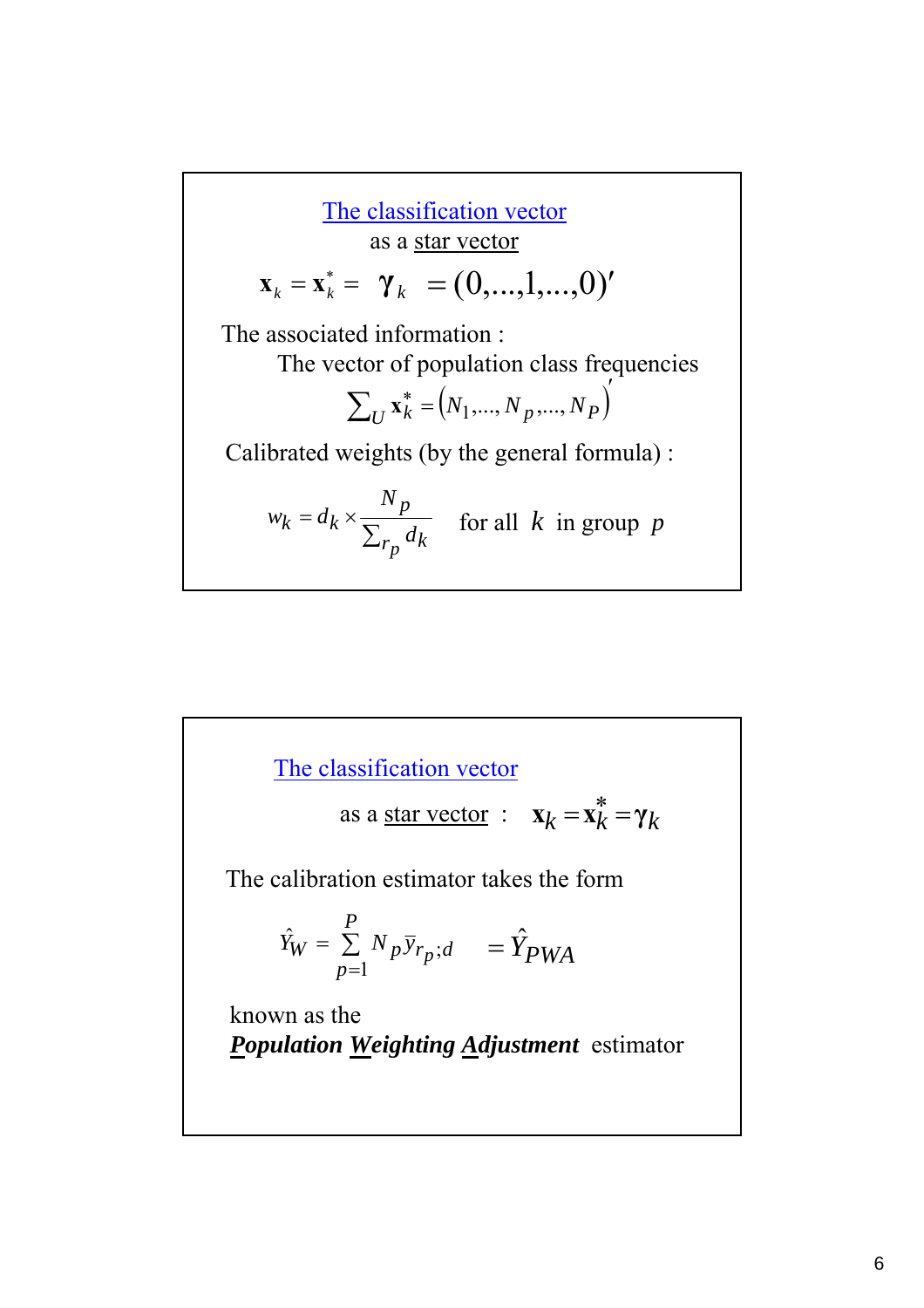

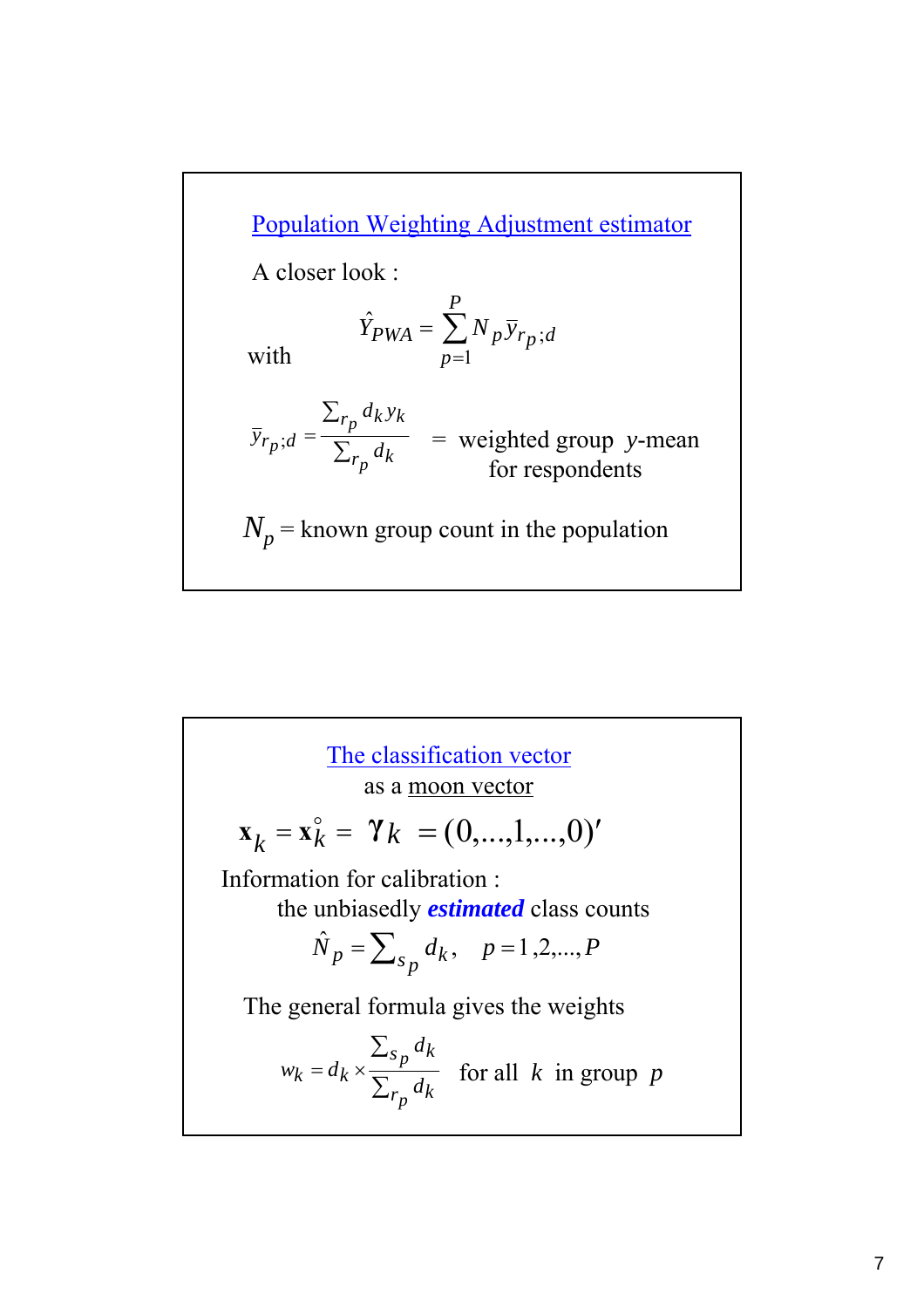

The classification vector  
\nas a moon vector  
\n
$$
\mathbf{x}_{k} = \mathbf{x}_{k}^{\circ} = \gamma_{k} = (0,...,1,...,0)^{r}
$$
\n
$$
\implies \hat{Y}_{W} = \sum_{p=1}^{P} \hat{N}_{p} \bar{y}_{r_{p};d} = \hat{Y}_{WC}
$$
\nknown as  
\nWeighting Class estimator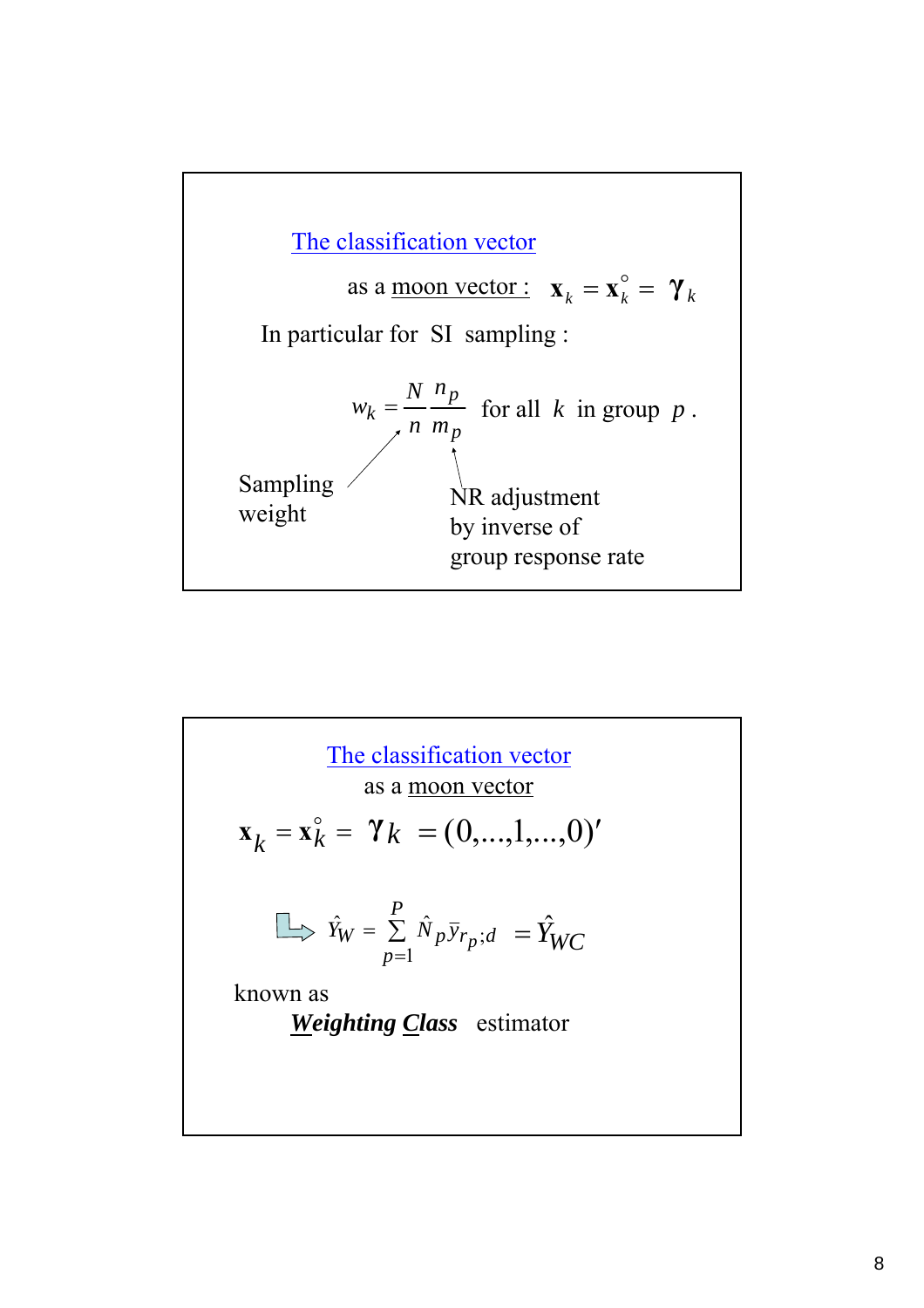Weighting Class estimator

$$
\hat{Y}_{WC} = \sum_{p=1}^{P} \hat{N}_p \bar{y}_{r_p; d}
$$

Class sizes not known but estimated:  $\hat{N}_p = \sum_{s_p} d_k$ 

$$
\overline{y}_{r_p;d} = \frac{\sum_{r_p} d_k y_k}{\sum_{r_p} d_k} = \text{weighted group } y\text{-mean} \text{ for respondents}
$$

## A continuous *x*-variable for example,  $x_k$  = income;  $y_k$  = expenditure

Two vector formulations are of interest :

• 
$$
\mathbf{x}_k = \mathbf{x}_k^* = x_k
$$
 Info:  $\sum_U \mathbf{x}_k = \sum_U x_k$   
\n•  $\mathbf{x}_k = \mathbf{x}_k^* = (1, x_k)'$  Info:  $\sum_U \mathbf{x}_k = (N, \sum_U x_k)'$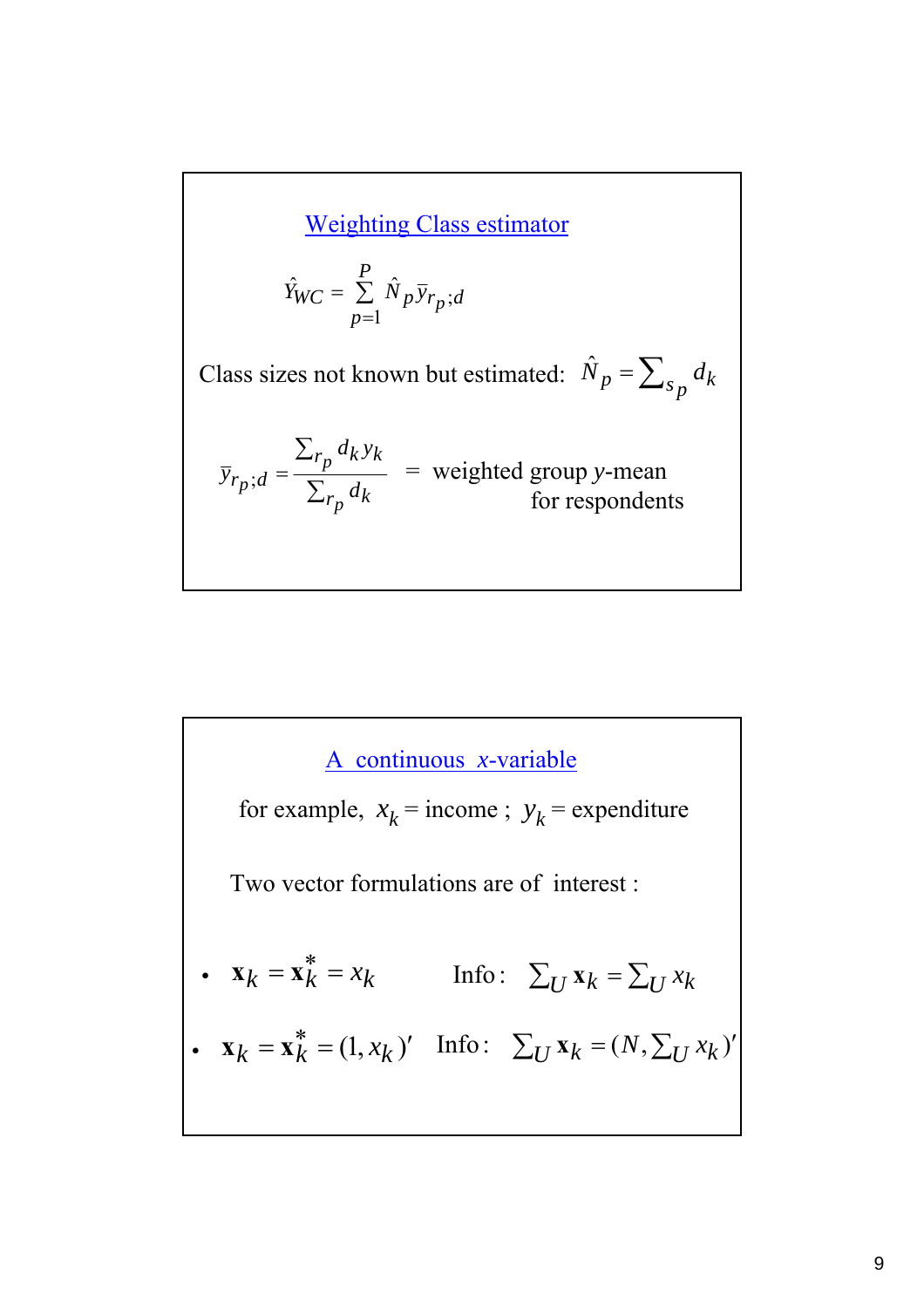*RA*  $r^d$ *k*  $x_k$ *calibration estimator*  $\hat{Y}_W = (\sum_U x_k) \frac{\sum_r d_k y_k}{\sum_r d_k x_k} = \hat{Y}_K$  $\mathbf{x}_k = \mathbf{x}_k^* = x_k$  and  $\mathbf{z}_k = 1$ is obtained by formulating *Not very efficient* for controlling bias. A better use of the *x*-variable : create size groups or "include an intercept" The Ratio Estimator ∑  $=d_k \times \frac{\sum}{\sum}$  $r^d k^x k$ *U k*  $k = d_k \times \frac{d}{\sum_{r} d_k x}$ *x* weights  $w_k = d$ (non-standard !)

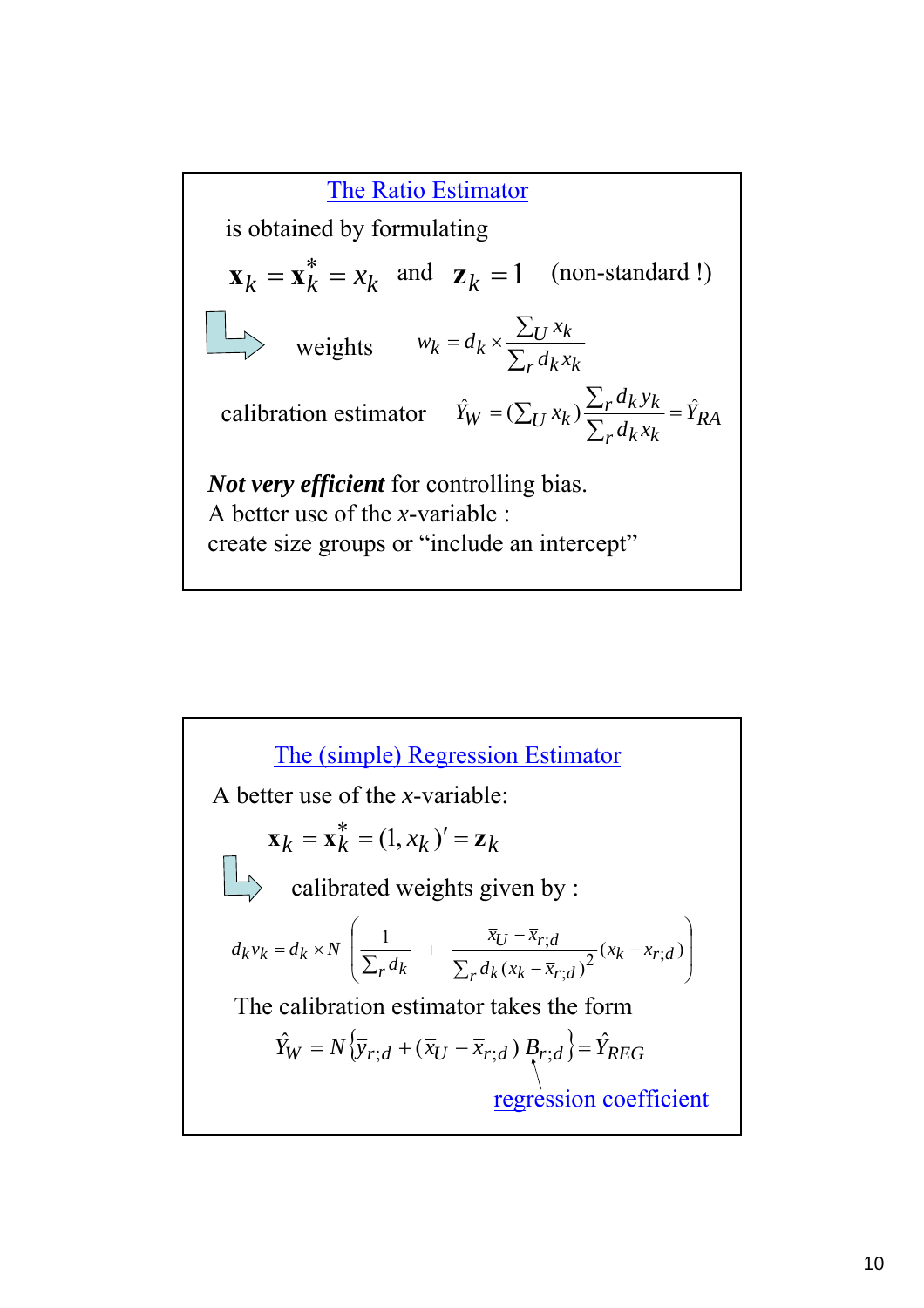$\bar{x}_{r,d} = \sum_r d_k x_k / \sum_r d_k$  $\hat{Y}_{REG} = N\{\overline{y}_{r;d} + (\overline{x}_U - \overline{x}_{r;d}) B_{r;d}\}$  $\bar{y}_{r,d}$  analogous *y*-mean ∑ ∑ −  $=\frac{\sum_{r} d_k (x_k - \bar{x}_{r,d})(y_k - \bar{x}_{r,d})}{2}$  $r^d k$   $(x_k - x_{r,d})$  $r^d k (x_k - x_{r,d}) (y_k - y_{r,d})$ *r d*  $B_{r,d} = \frac{\sum_{r} d_k (x_k - \bar{x}_{r,d})(y_k - \bar{y})}{\sum_{r} d_k (x_k - \bar{x}_{r,d})^2}$ ;  $; d)(y_k - y_r;$  $d = \frac{1}{\sum_{r} d_k (x_k - \overline{x}_{r \cdot d})}$  $(x_k - \overline{x}_{r \cdot d}) (y_k - \overline{y}_{r \cdot d})$ with A closer look : The (simple) Regression Estimator regression of *y* on *x*

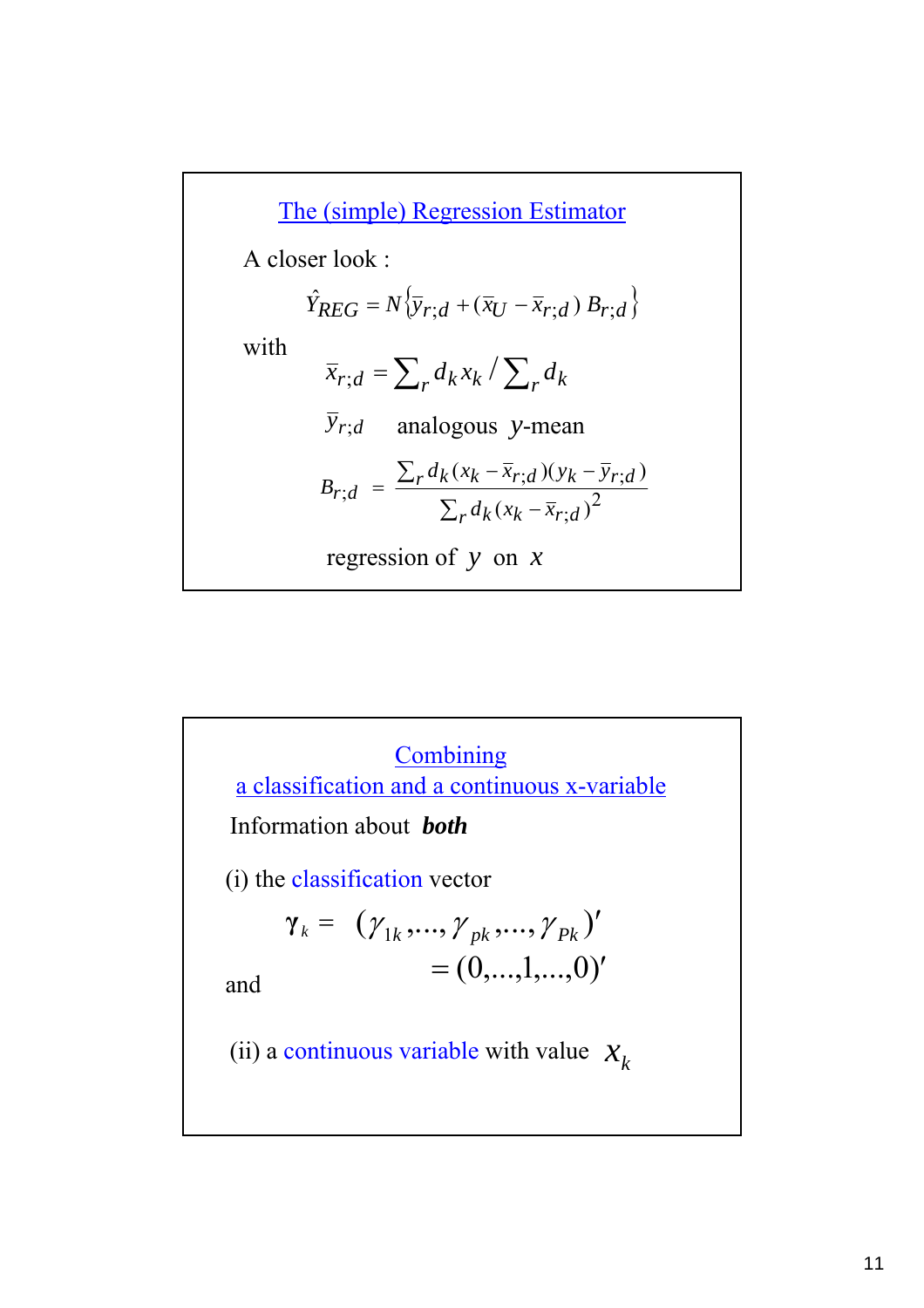$\mathbf{x}_k = \mathbf{x}_k^* = (\gamma_{1k} x_k, ..., \gamma_{pk} x_k, ..., \gamma_{Pk} x_k)' = x_k \mathbf{y}_k'$  $\gamma_{1k}x_{k},...,\gamma_{pk}x_{k},...,\gamma$ Known group totals for a continuous variable gives the *SEPRA* (separate ratio) estimator Information for  $p = 1,..., P: \sum_{U_p} x_k$  $z_k = \gamma_k = (0, ..., 1, ..., 0)'$  *(not standard)* The vector formulation :

 $(\gamma_{1k}, ..., \gamma_{pk}, ..., \gamma_{Pk}, x_k \gamma_{1k}, ..., x_k \gamma_{pk}, ..., x_k \gamma_{Pk})'$ Known group counts *and* group totals for a continuous variable  $\mathbf{x}_k = \mathbf{x}_k^* = (\gamma'_k, x_k \gamma'_k)' = \mathbf{z}_k$ Information for  $p = 1, ..., P$  :  $N_p$  and  $\sum_{U_p} x_k$ The vector formulation : gives the *SEPREG* (separate regression) estimator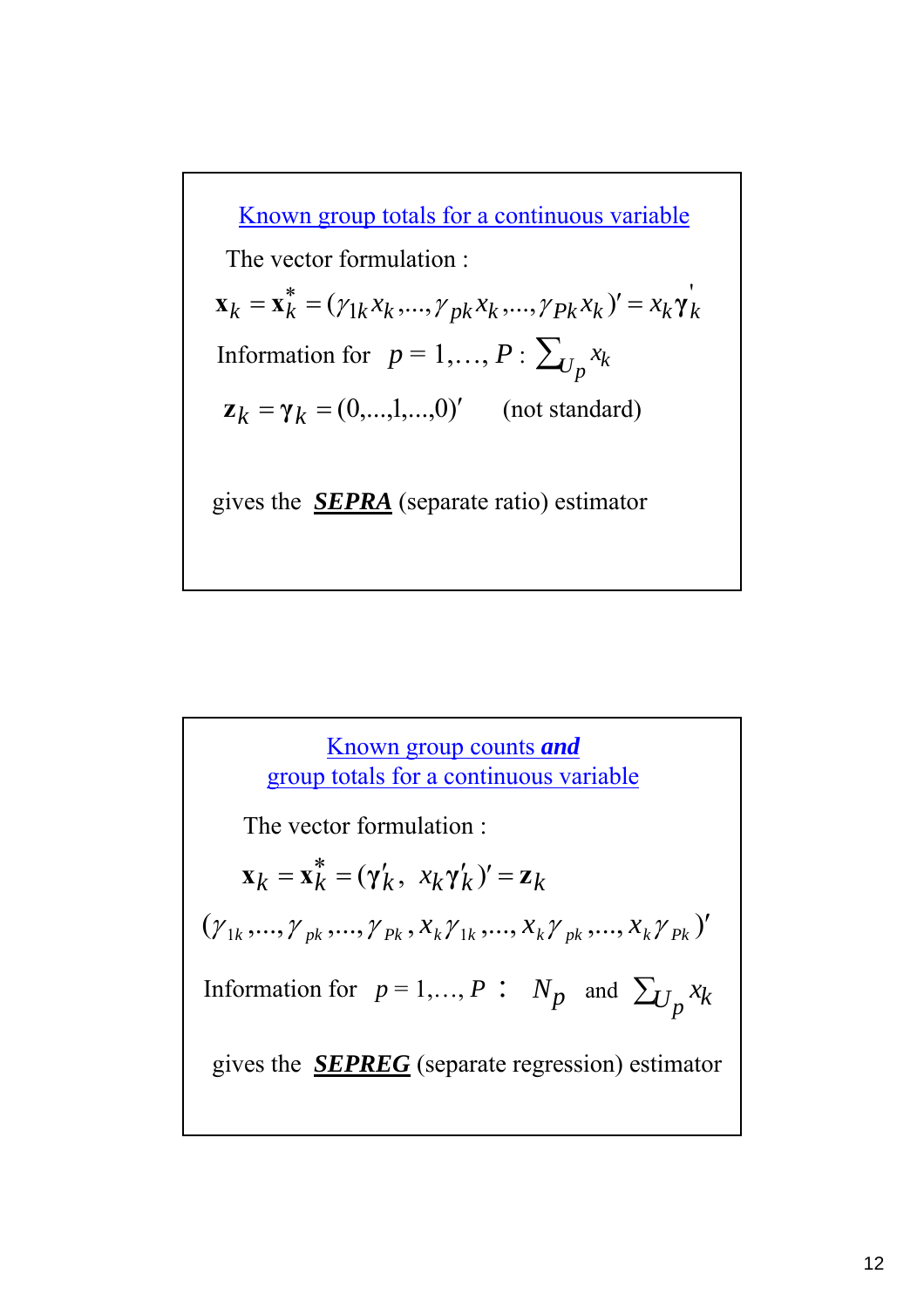The Separate Regression Estimator

$$
\hat{Y}_W = \sum_{p=1}^P N_p \left\{ \overline{y}_{r_p;d} + \left( \overline{x}_{U_p} - \overline{x}_{r_p;d} \right) B_{r_p;d} \right\} = \hat{Y}_{SEPREG}
$$

**Marginal counts for a two-way classification**

\n*P* groups for classification 1 (say, age by sex)

\n*H* groups for classification 2 (say, profession)

\n**x**<sub>k</sub> = **x**<sup>\*</sup><sub>k</sub> =

\n
$$
= (\gamma_{1k}, ..., \gamma_{pk}, ..., \gamma_{Pk}, \delta_{1k}, ..., \delta_{hk}, ..., \delta_{H-1,k})'
$$

\n
$$
= (0, ..., 1, ..., 0, 0, ..., 1, ..., 0)'
$$

\nCalibration on the *P* + *H* - 1 marginal counts. Note: *H* − 1

\nGive the two-way classification estimator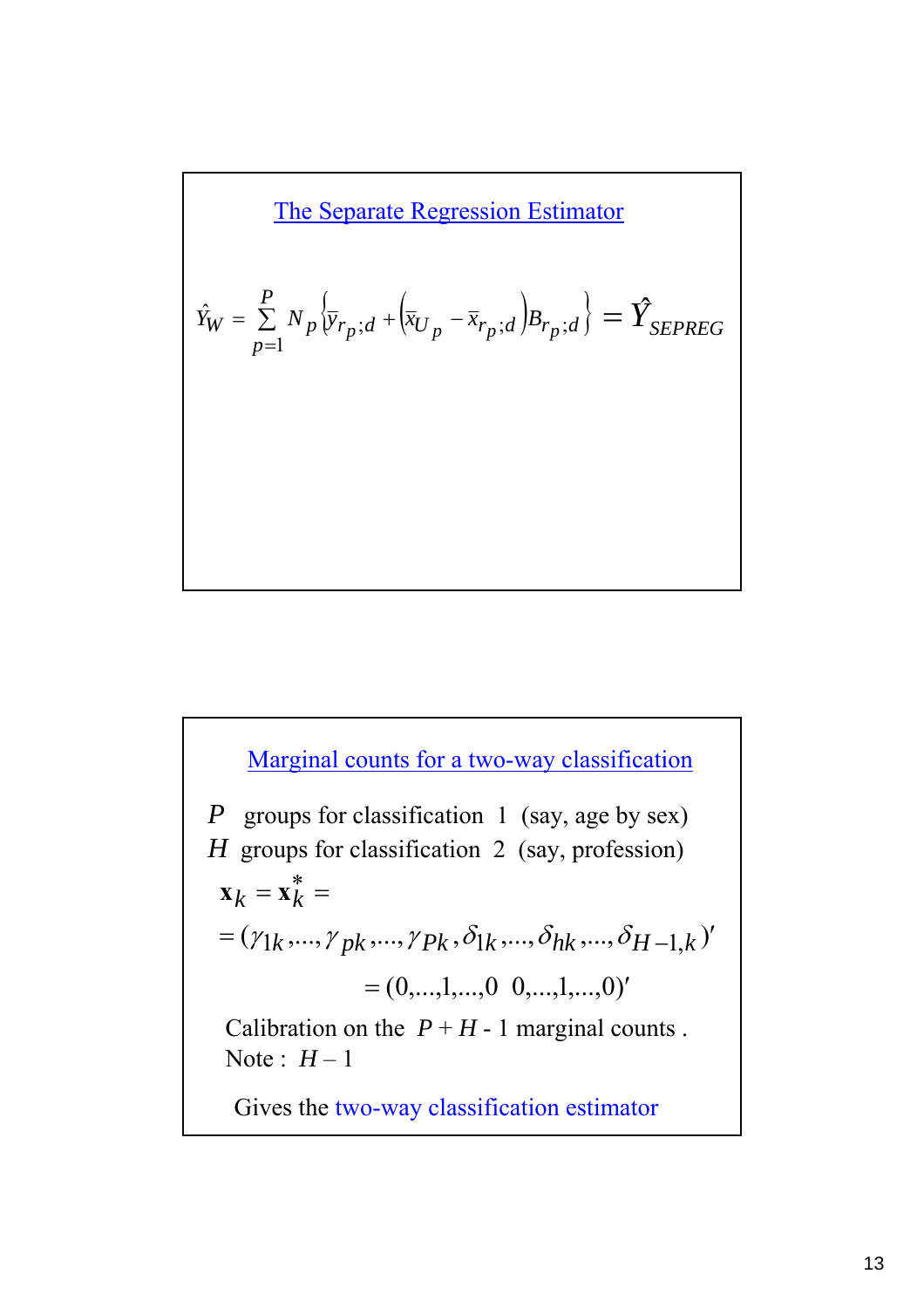

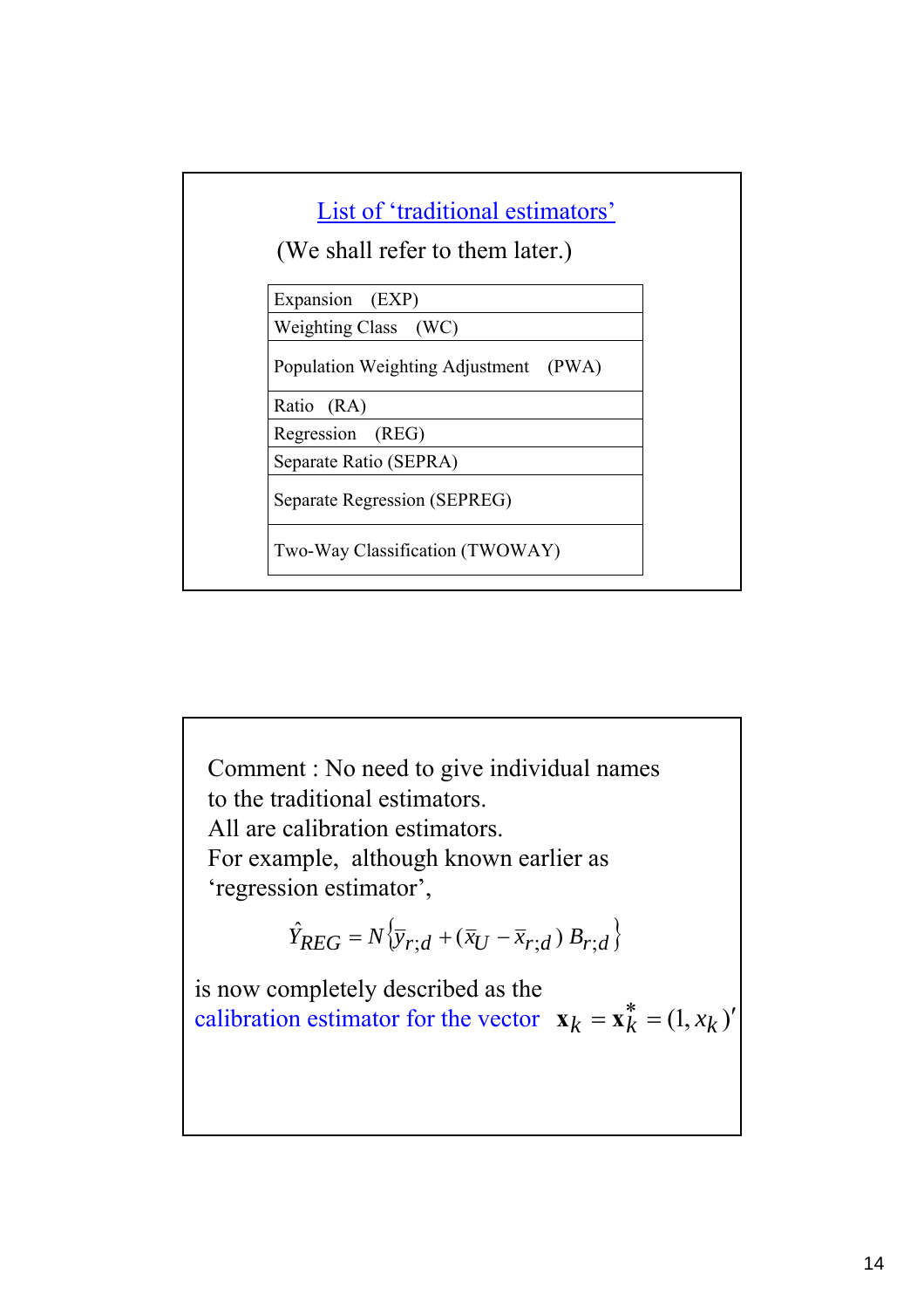

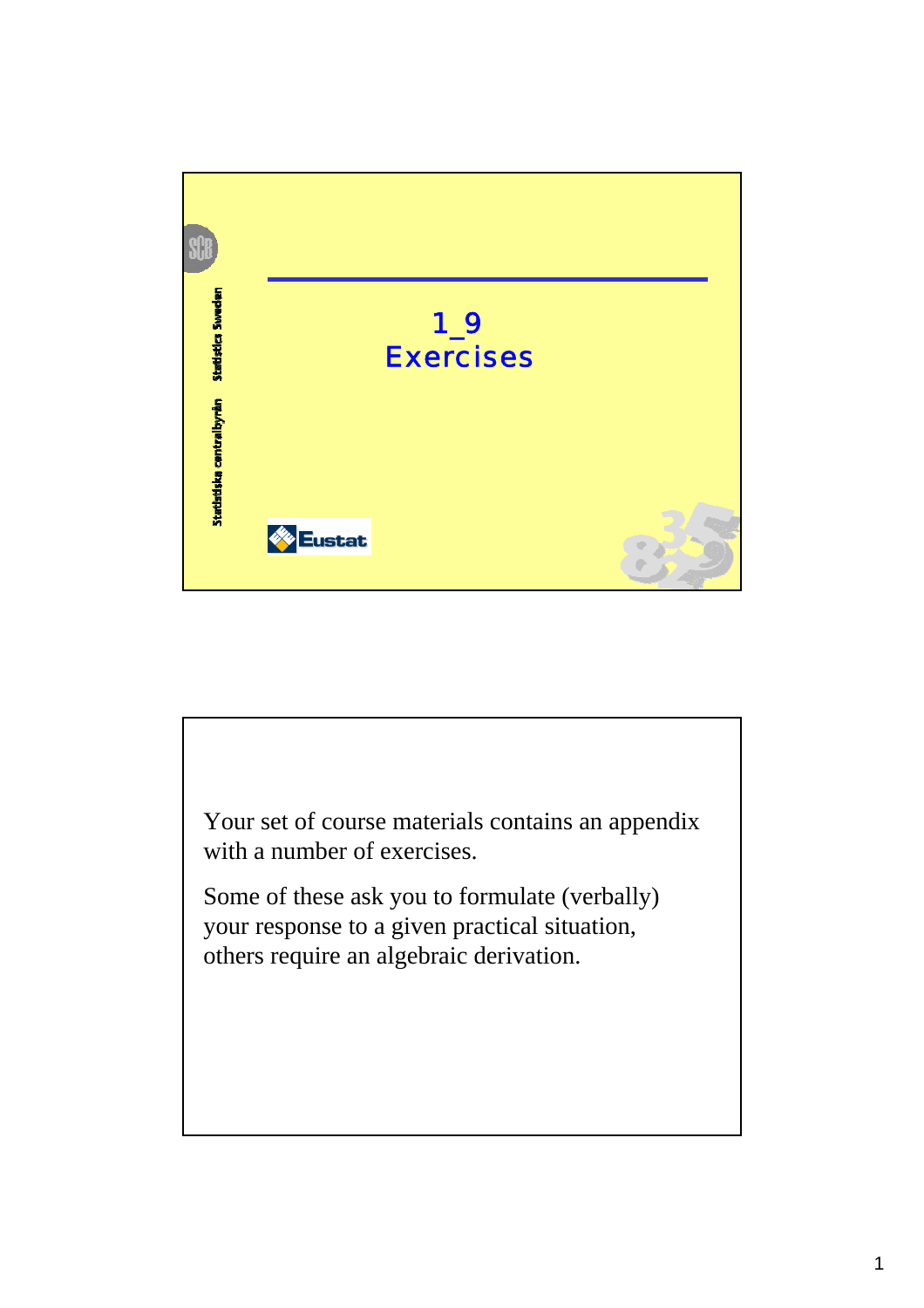You are encouraged to consider these exercises, now during the course, or after the course.

Exercises 1 and 2 reflect practical situations that survey statisticians are likely to encounter in their work. Think about the (verbal) answers you would give.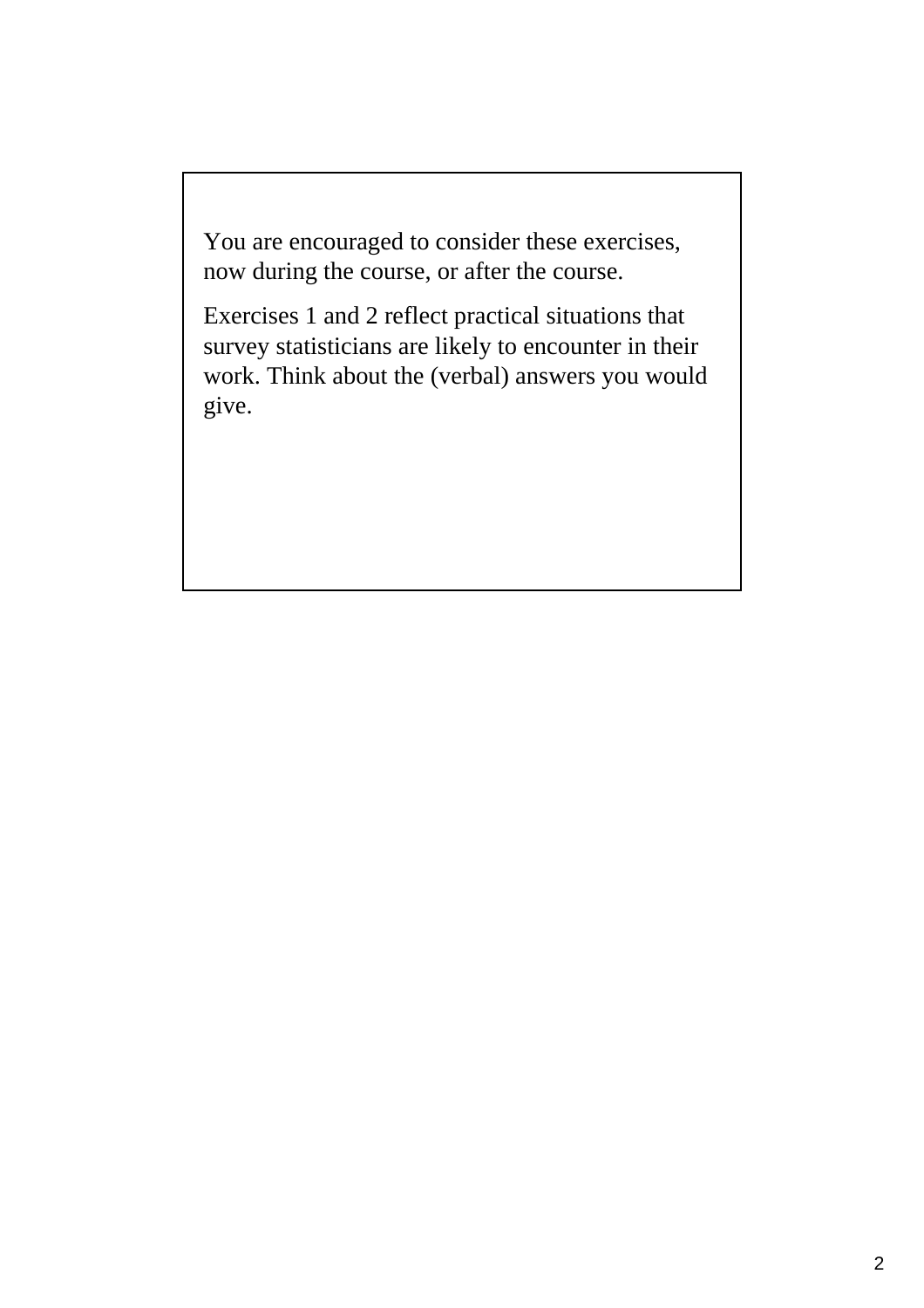

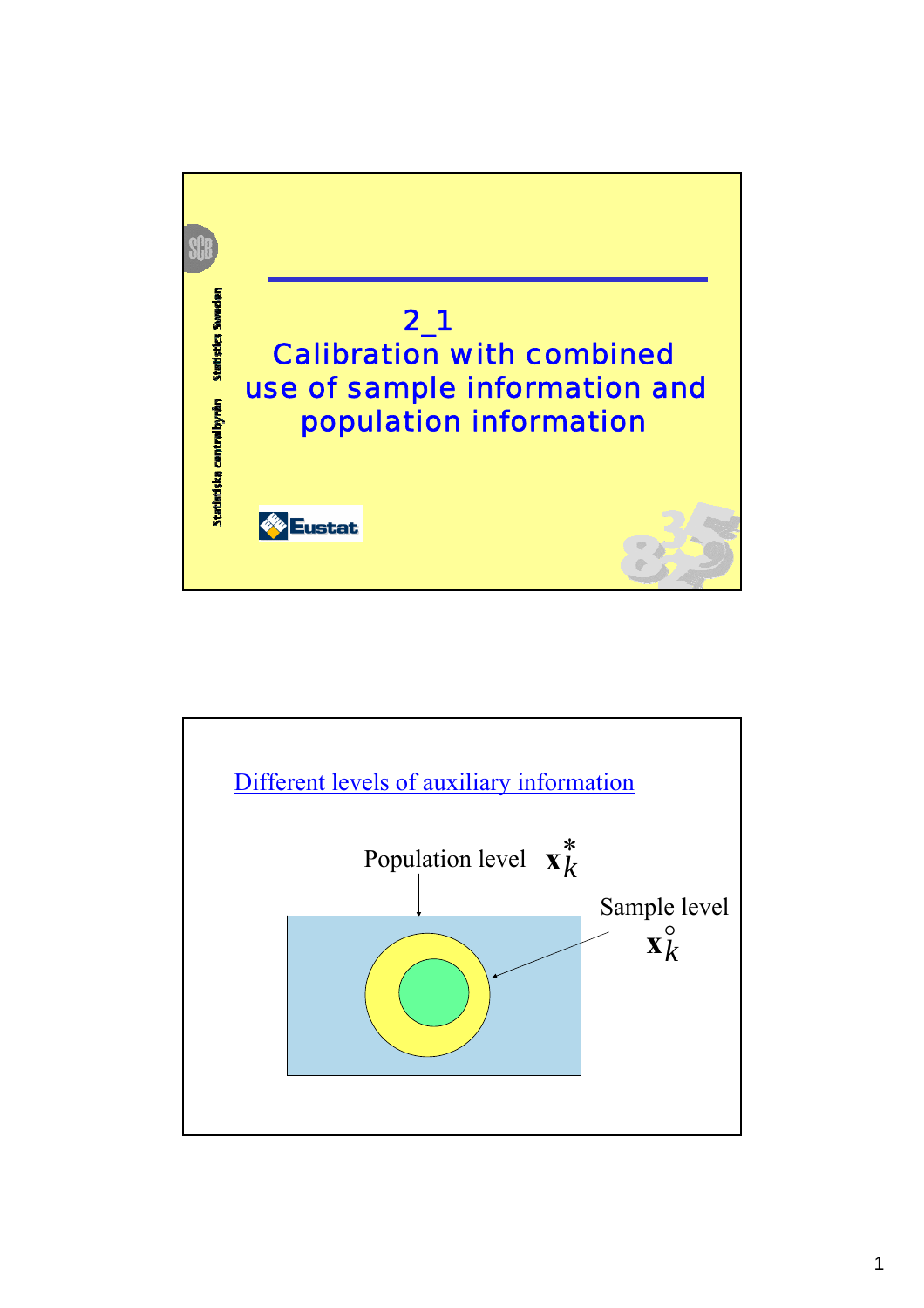Recall the traditional approach

Find estimates  $\hat{\theta}_k$ of the unknown response prob.  $\theta_k$ 

 $\hat{Y} = \sum_r d_k \frac{1}{\hat{\theta}_r} y_k$  $d_k \frac{1}{\hat{\theta}_k} y$ 1 Then form

If population totals are available, there may be a *second step*: Use  $d_k/\hat{\theta}_k$ as starting weights; get final weights by calibrating to the known population totals

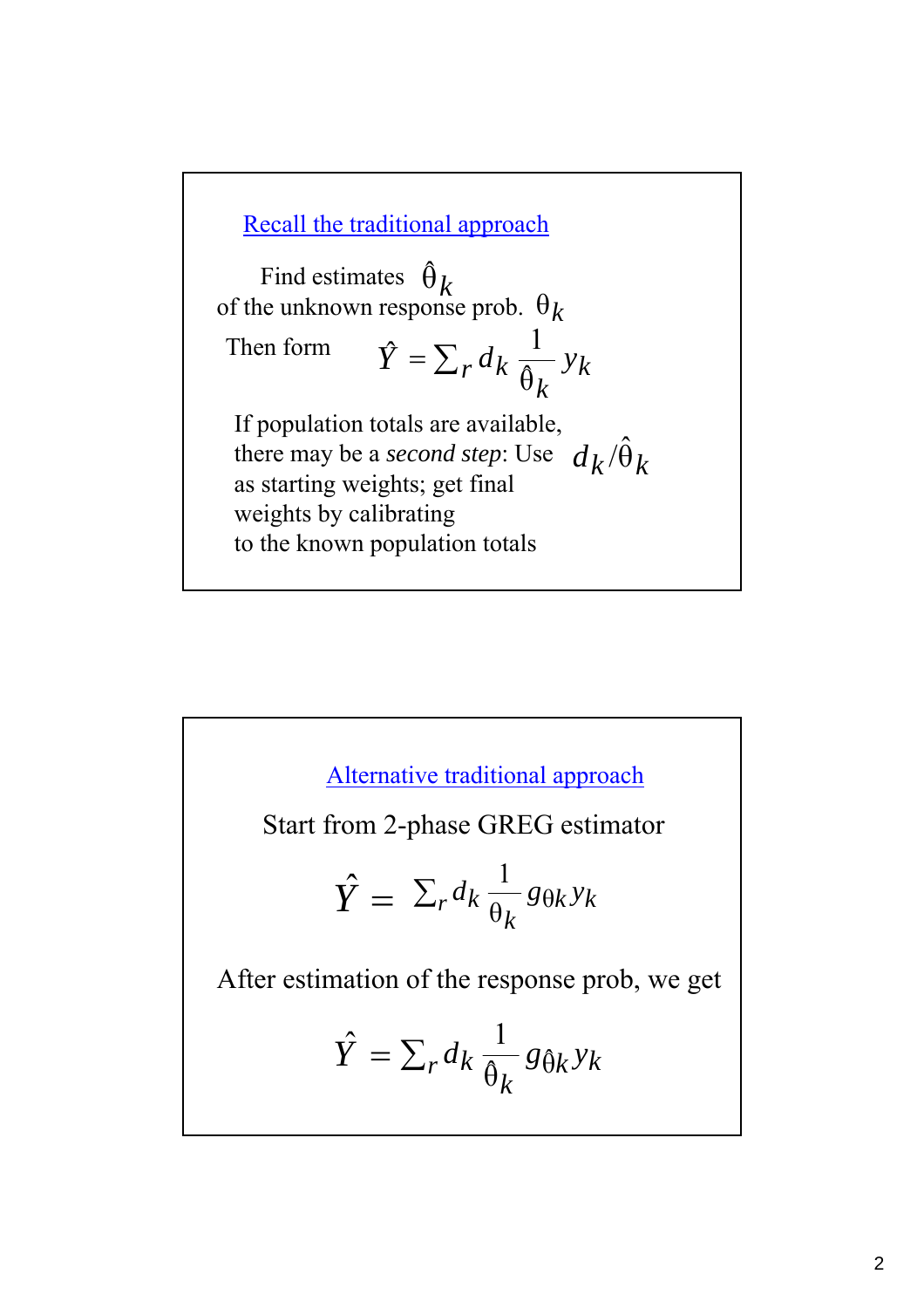The first step in traditional approaches:

The idea: Adjust for nonresponse by *model fitting*

An explicit model is formulated, with the  $\theta_k$ as unknown parameters.

> The model is fitted,  $\hat{\theta}_k$  is obtained as an estimate of  $\theta_k$ , and  $1/\hat{\theta}_k$

is used as a weight adjustment to  $d_k$ 

Ex. Logistic regression fitting

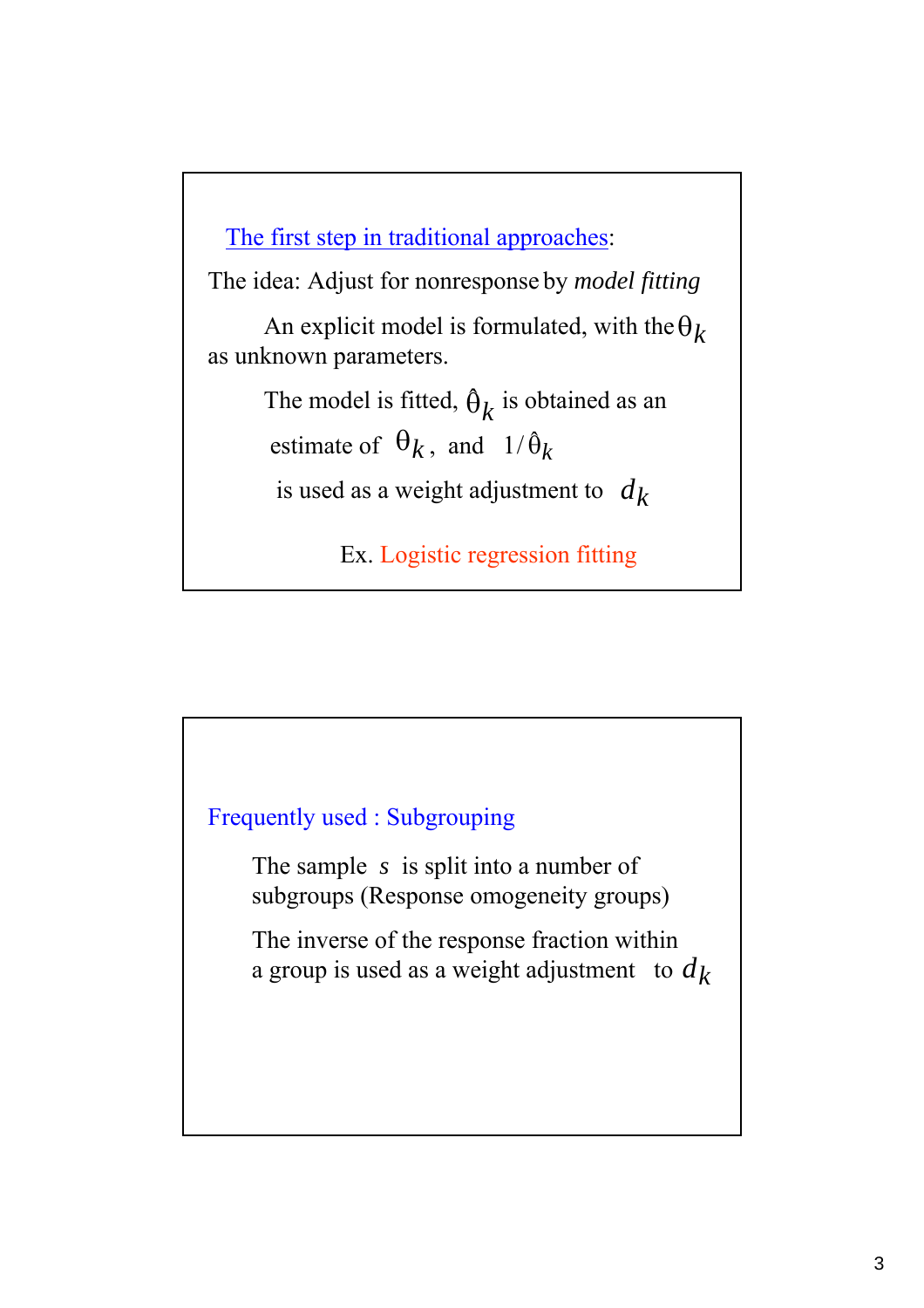The *traditional approach* often gives the same result as the *calibration approach*

We return to the calibration estimator

$$
\hat{Y}_W = \sum_{r} w_k y_k
$$

Let us consider alternatives for computing the  $w_k$ 

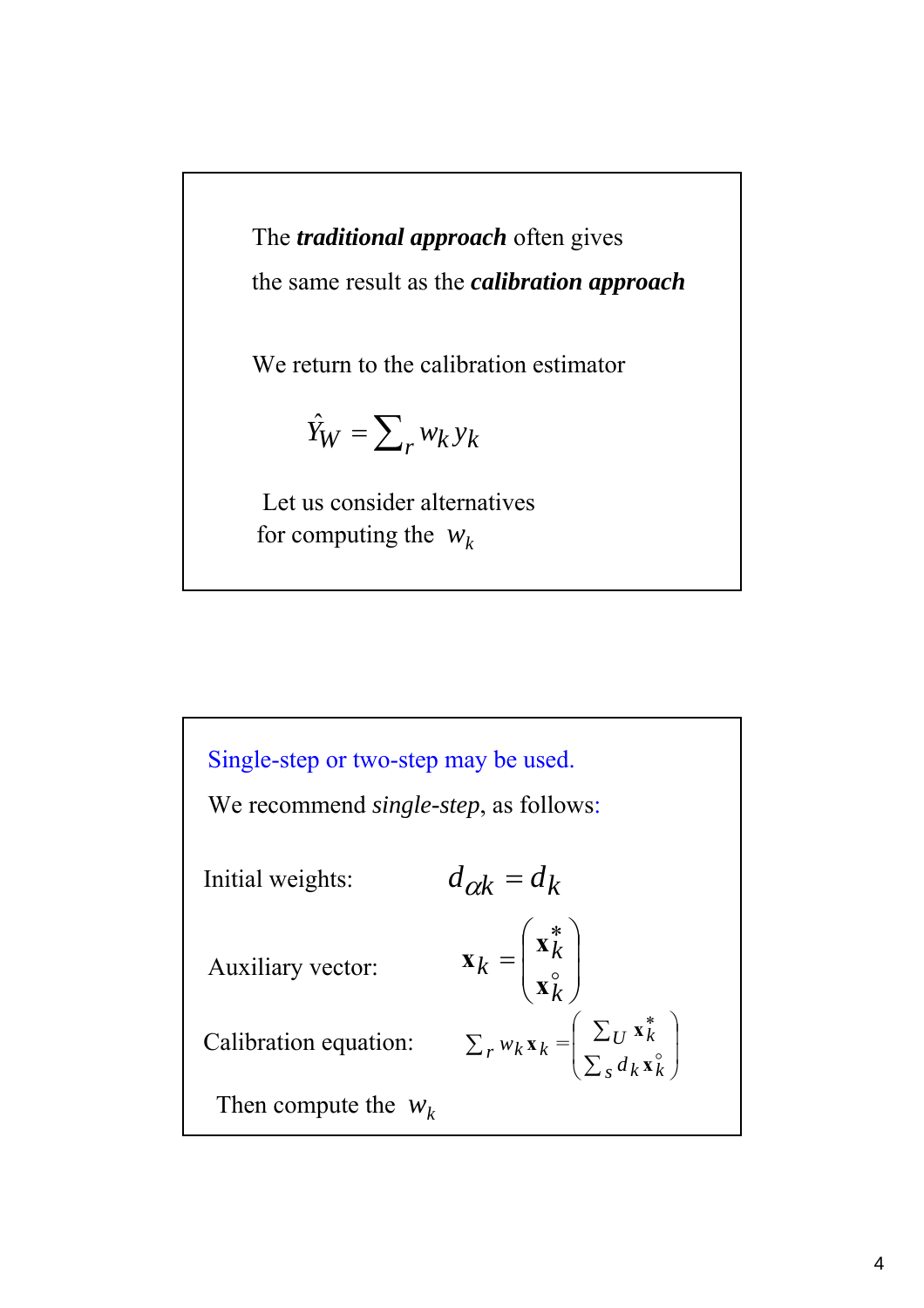Two variations of two-step :

Two-step A

and

Two-step B

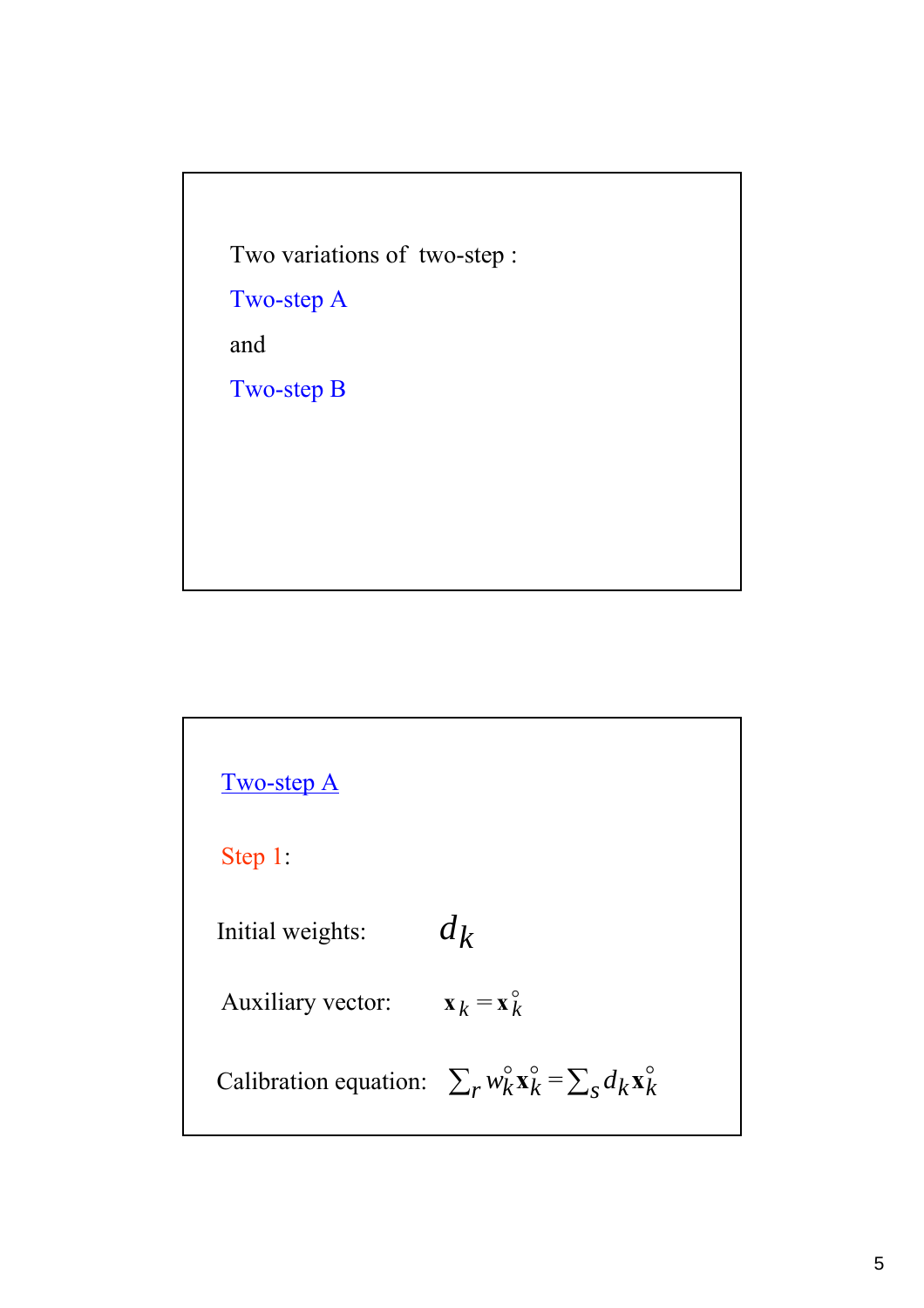

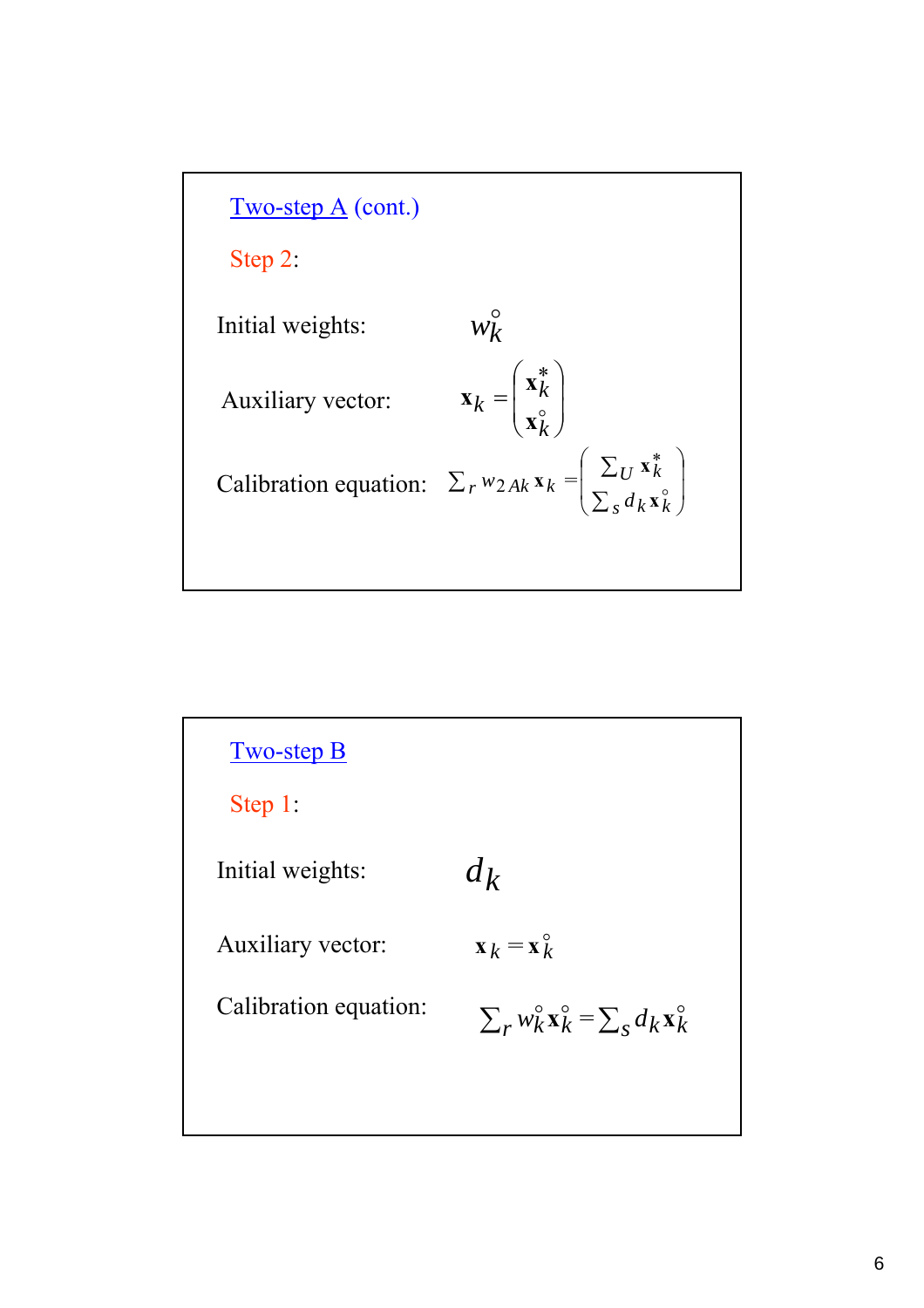Two-step B (cont.) Step 2: Initial weights: Auxiliary vector: Calibration equation:  $\sum_{r} w_{2Bk} \mathbf{x}_{k}^{*} = \sum_{U} \mathbf{x}_{k}^{*}$ o *wk*  $\mathbf{x}_k = \mathbf{x}_k^*$ Here no calibration to the sample information  $\sum_{s} d_k \mathbf{x}_k^{\circ}$ 

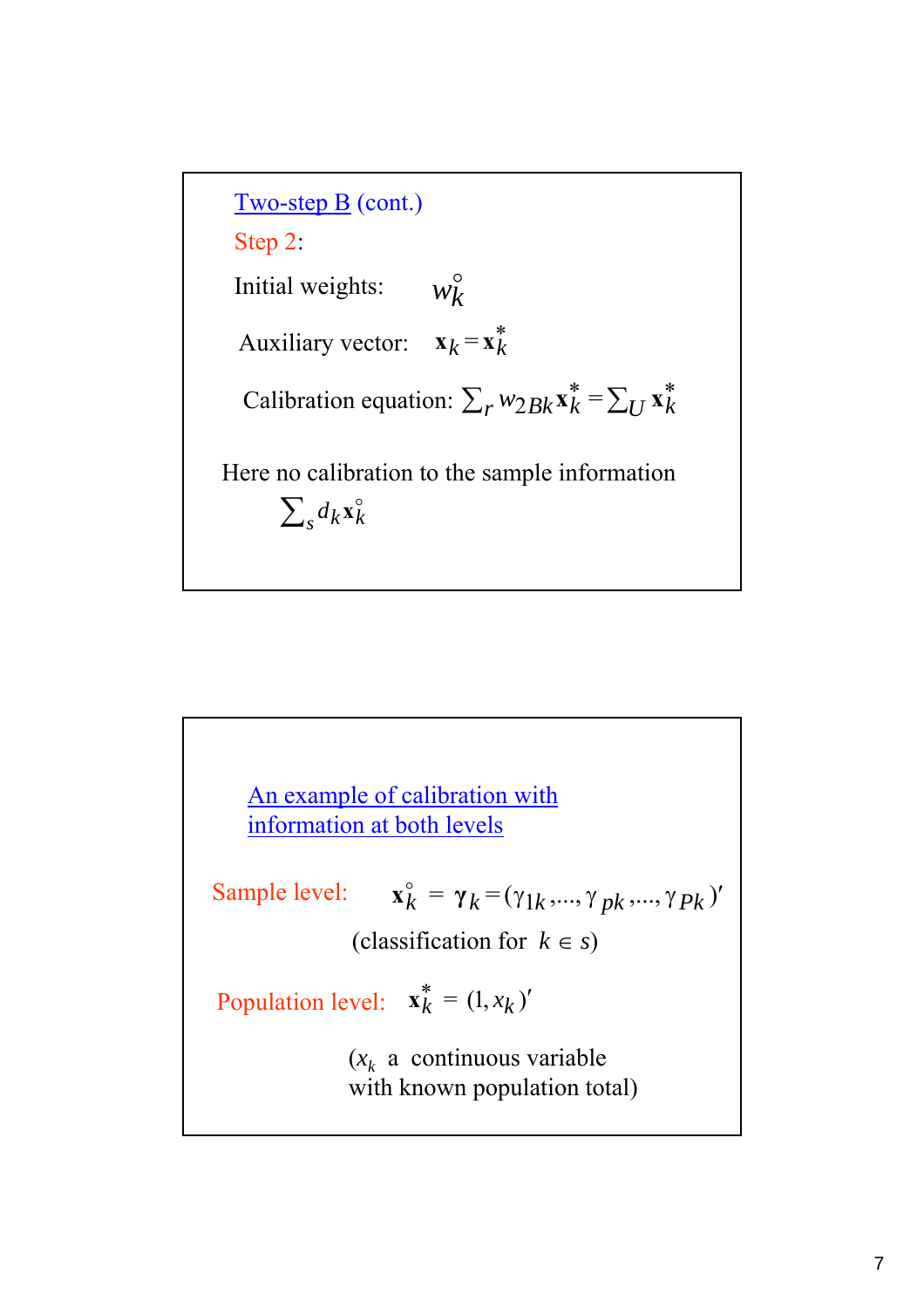

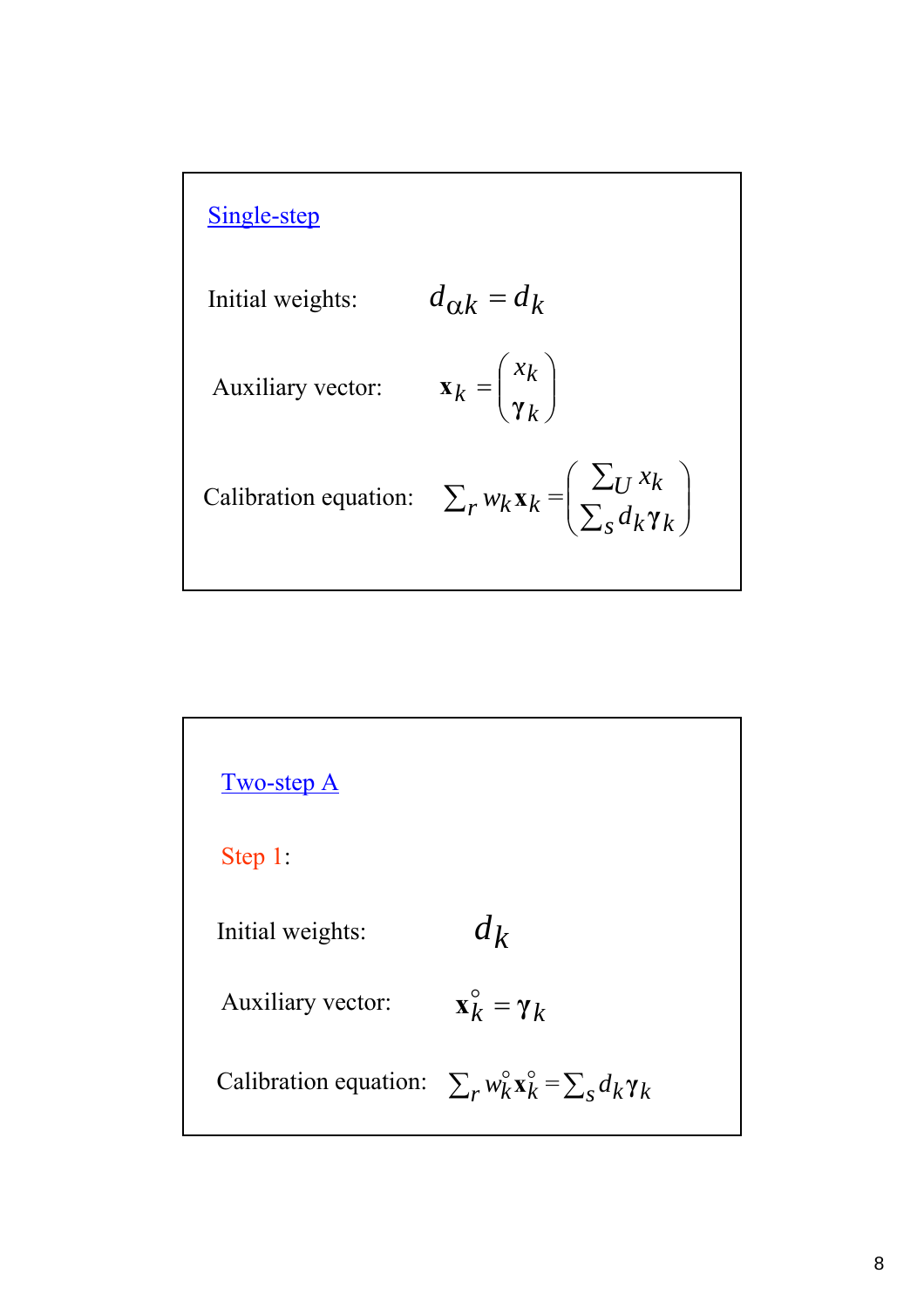

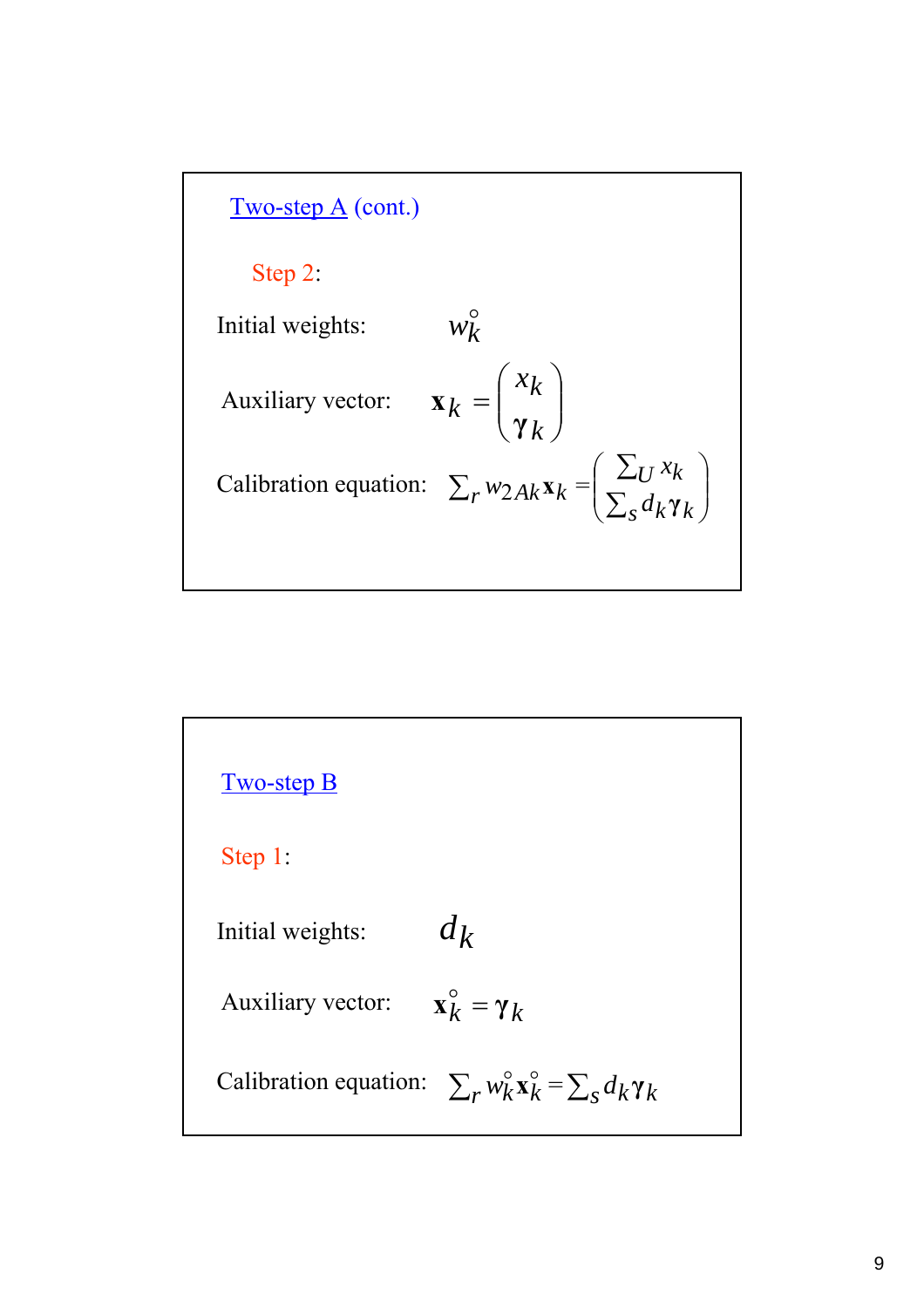

#### Comments:

In general, Single-step, Two-step A and Two-step B give different weight systems. But we expect the estimators to have minor differences only.

There is no disadvantage in mixing the population information with the sample information. It is important that both sources are allowed to contribute.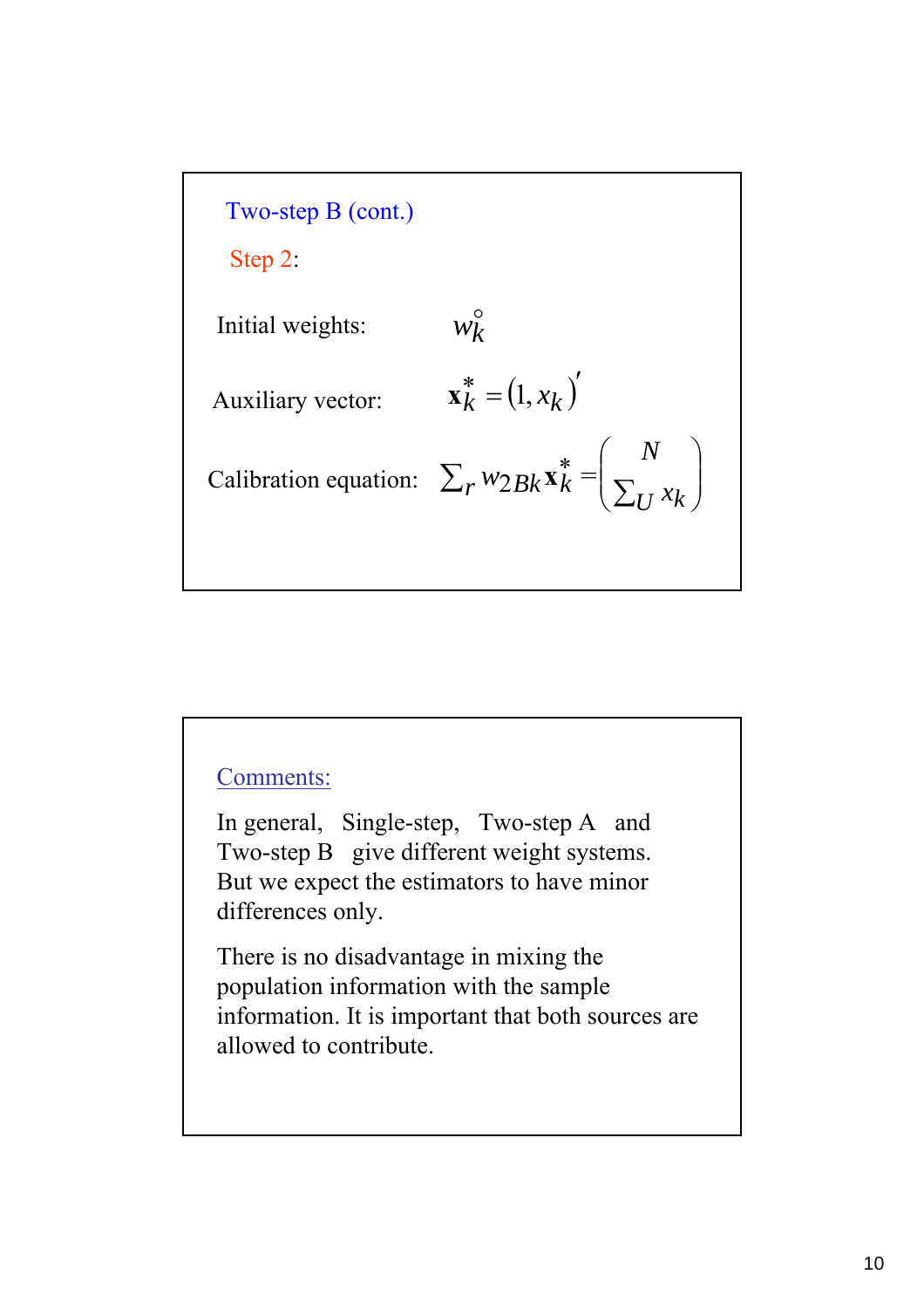The Two-step B procedure resembles the traditional approach, and has been much used in practice

Step 1: Adjust for nonresponse

Step 2: Achieve consistency of the weight system and reduce the variance somewhat

But we recommend the Single-step procedure.

### Monte Carlo simulation

10,000 SI samples each of size  $n = 300$  drawn from experimental population of size  $N = 832$ , constructed from actual survey data : Statistics Sweden's **KYBOK** survey

Elements classified into four administrative groups; sizes: 348, 234, 161, 89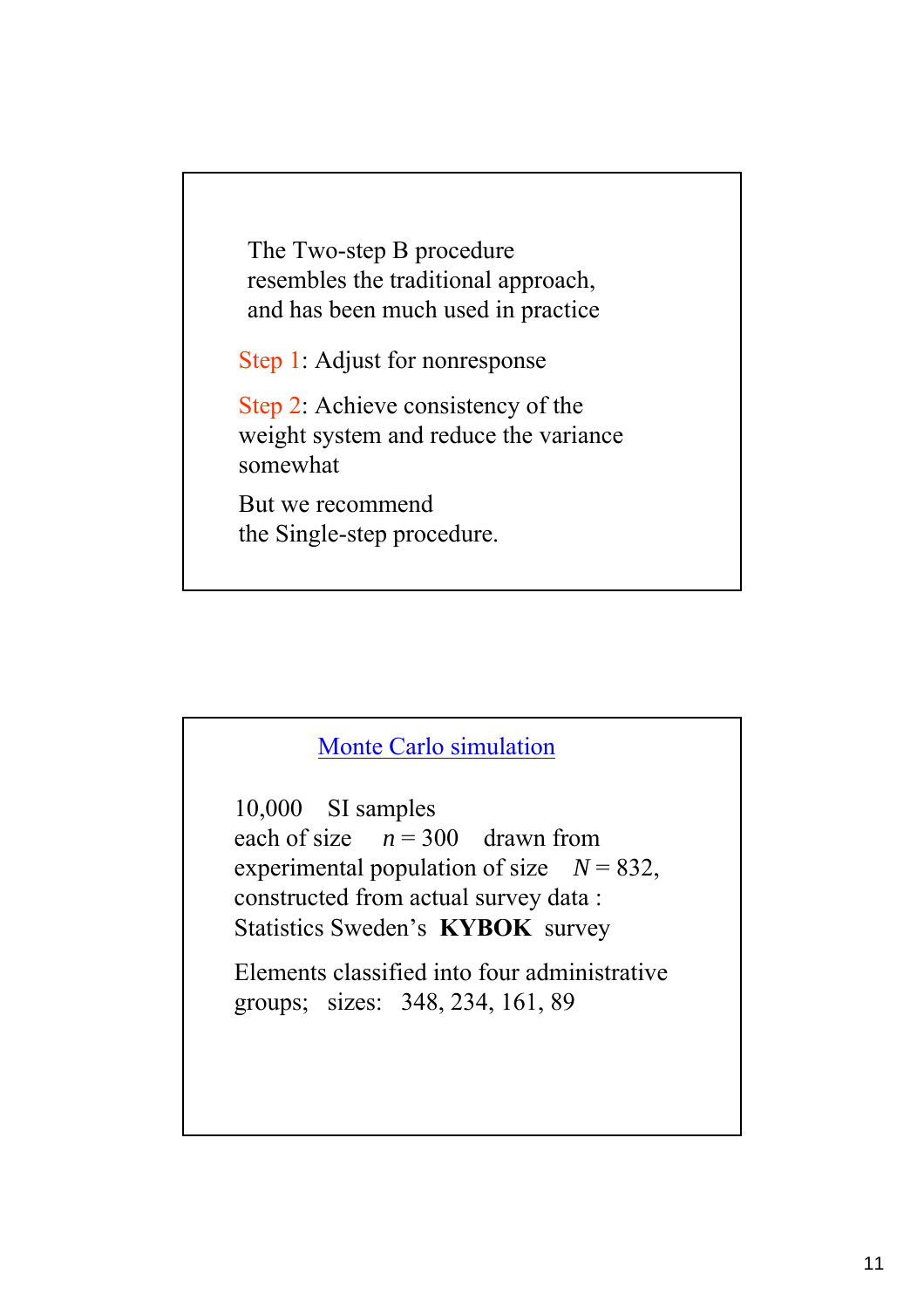

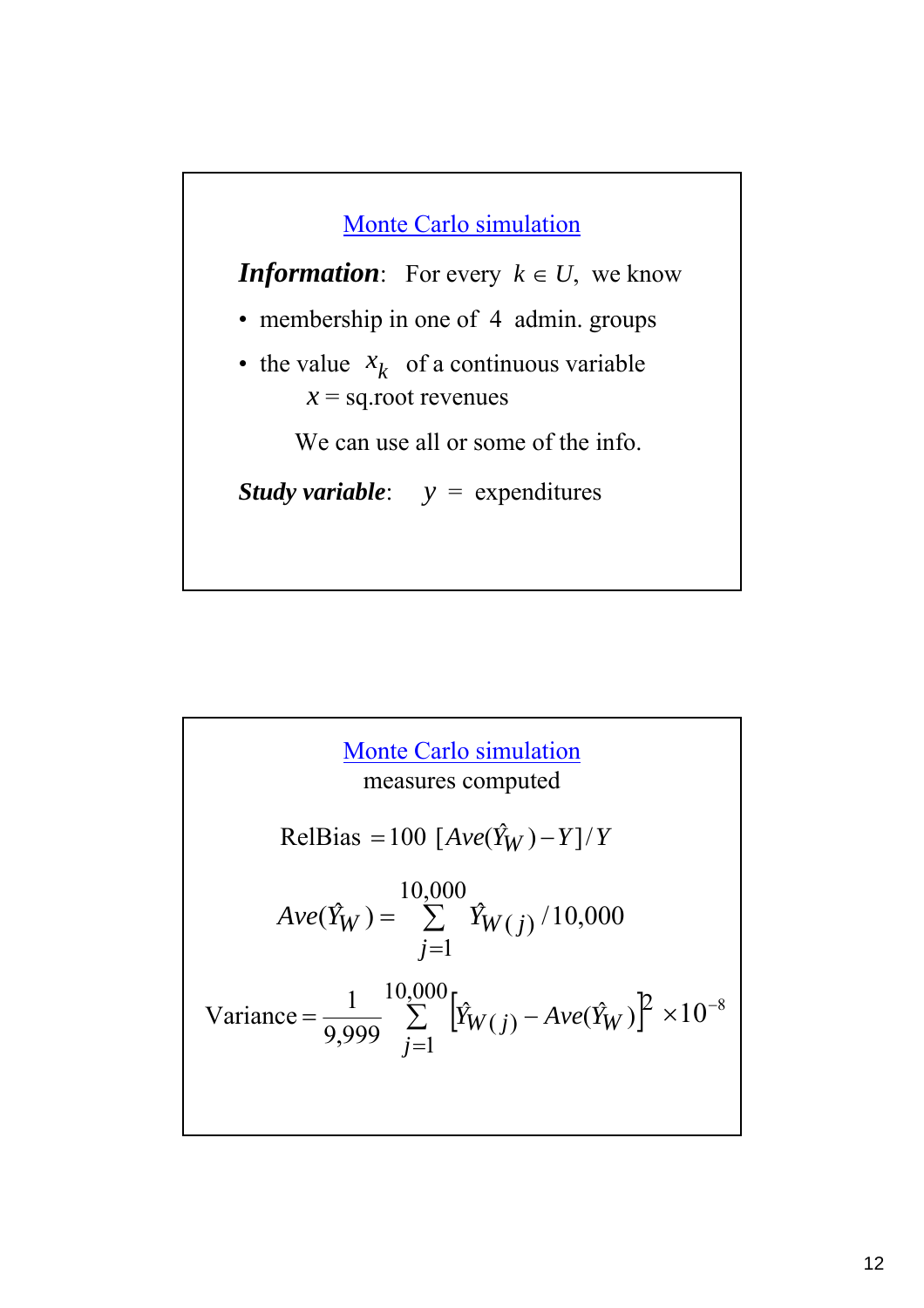| Monte Carlo simulation; logit response |                |                 |  |  |
|----------------------------------------|----------------|-----------------|--|--|
| <b>Estimator</b>                       | <b>RelBias</b> | <b>Variance</b> |  |  |
| <b>EXP</b>                             | 5.0            | 69.6            |  |  |
| Single-step                            | $-0.6$         | 9.7             |  |  |
| Two-step A                             | $-0.6$         | 9.8             |  |  |
| Two-step B                             | $-0.8$         | 9.5             |  |  |

|  | Monte Carlo simulation; increasing exp response |
|--|-------------------------------------------------|

| <b>Estimator</b> | <b>RelBias</b> | <b>Variance</b> |
|------------------|----------------|-----------------|
| <b>EXP</b>       | 9.3            | 70.1            |
| Single-Step      | $-2.4$         | 8.2             |
| Two-step A       | $-2.3$         | 8.3             |
| Two-step B       | $-3.0$         | 8.0             |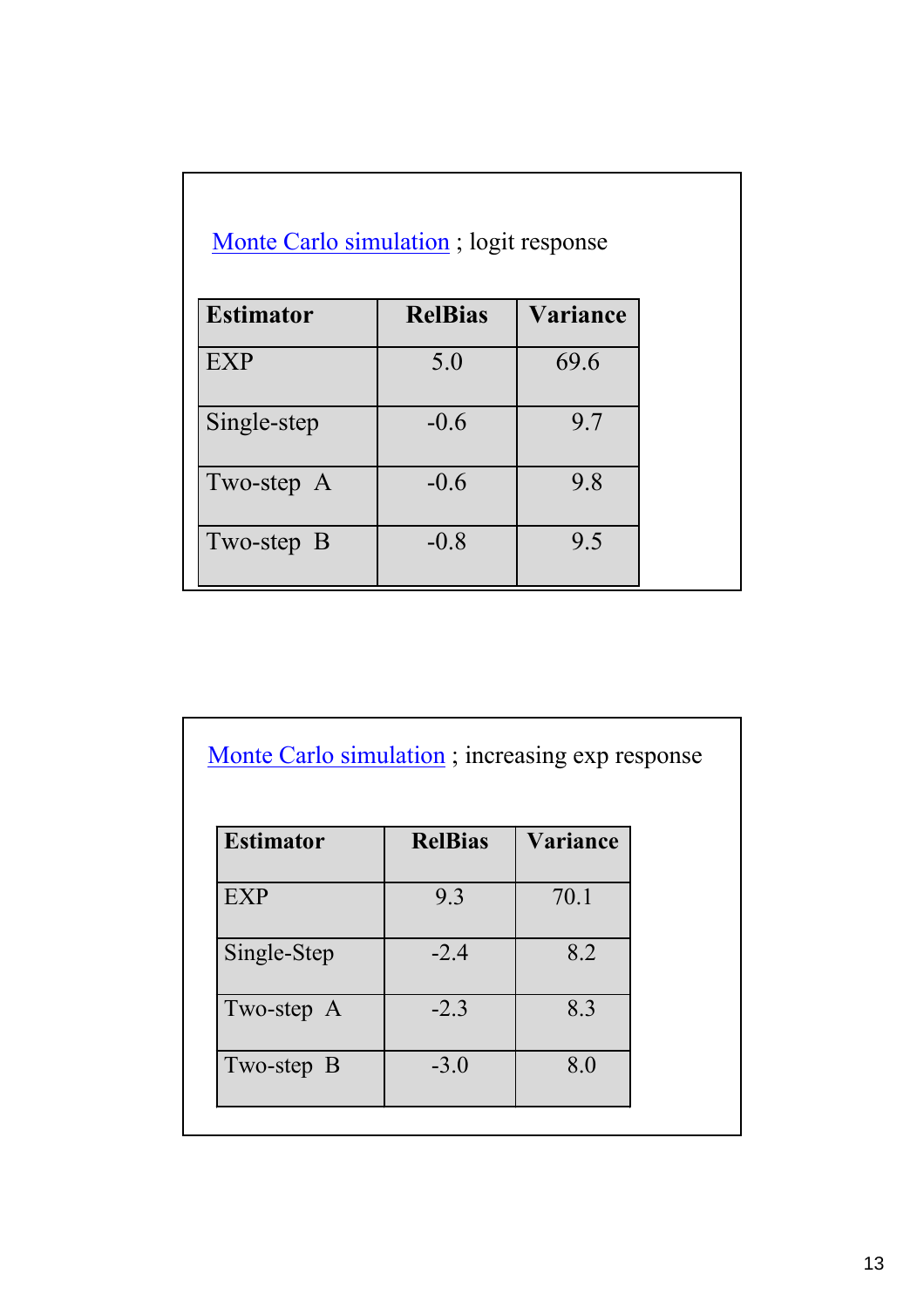# Our conclusion

In practice there are no rational grounds

for selecting another method than

the Single-step procedure.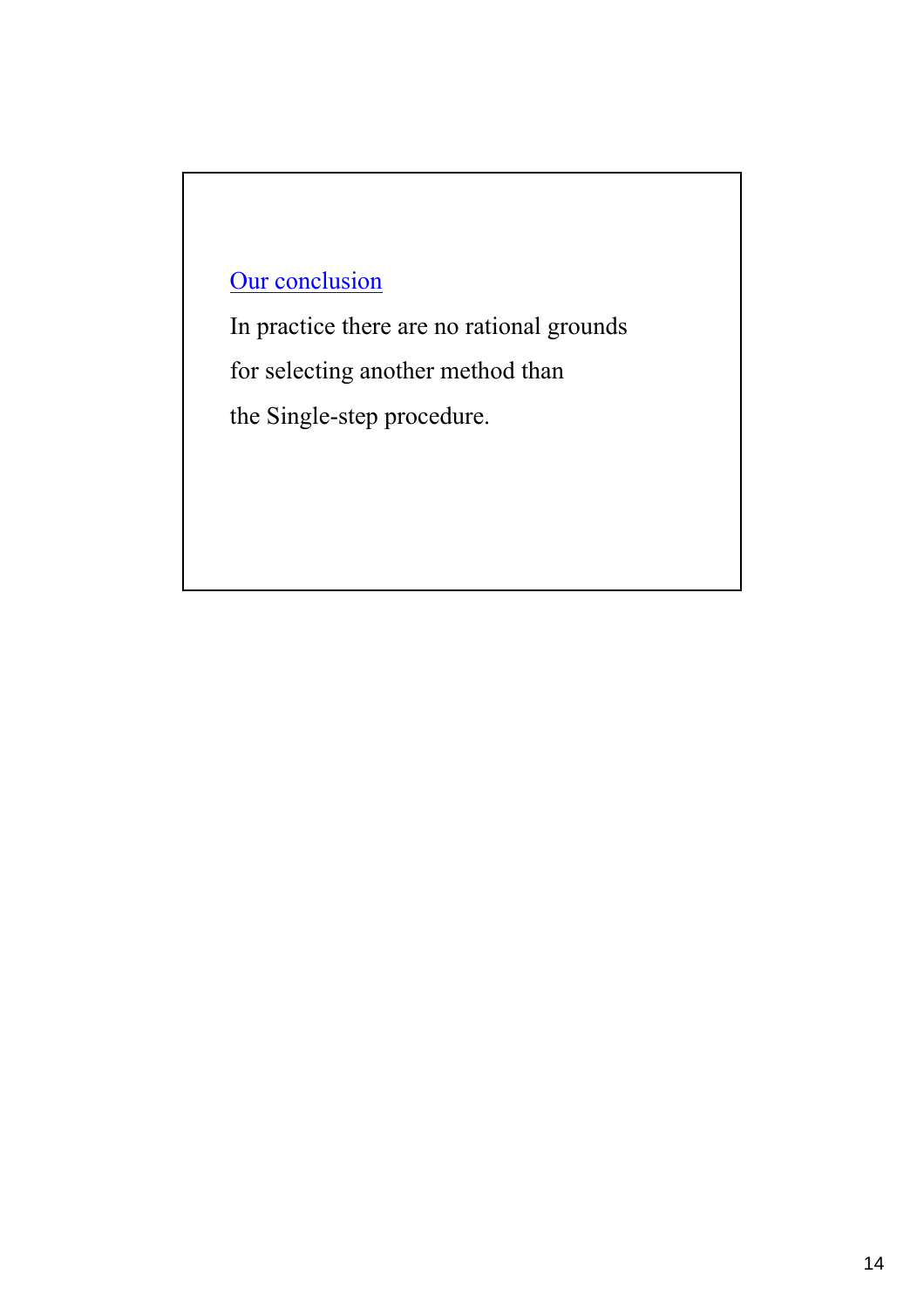

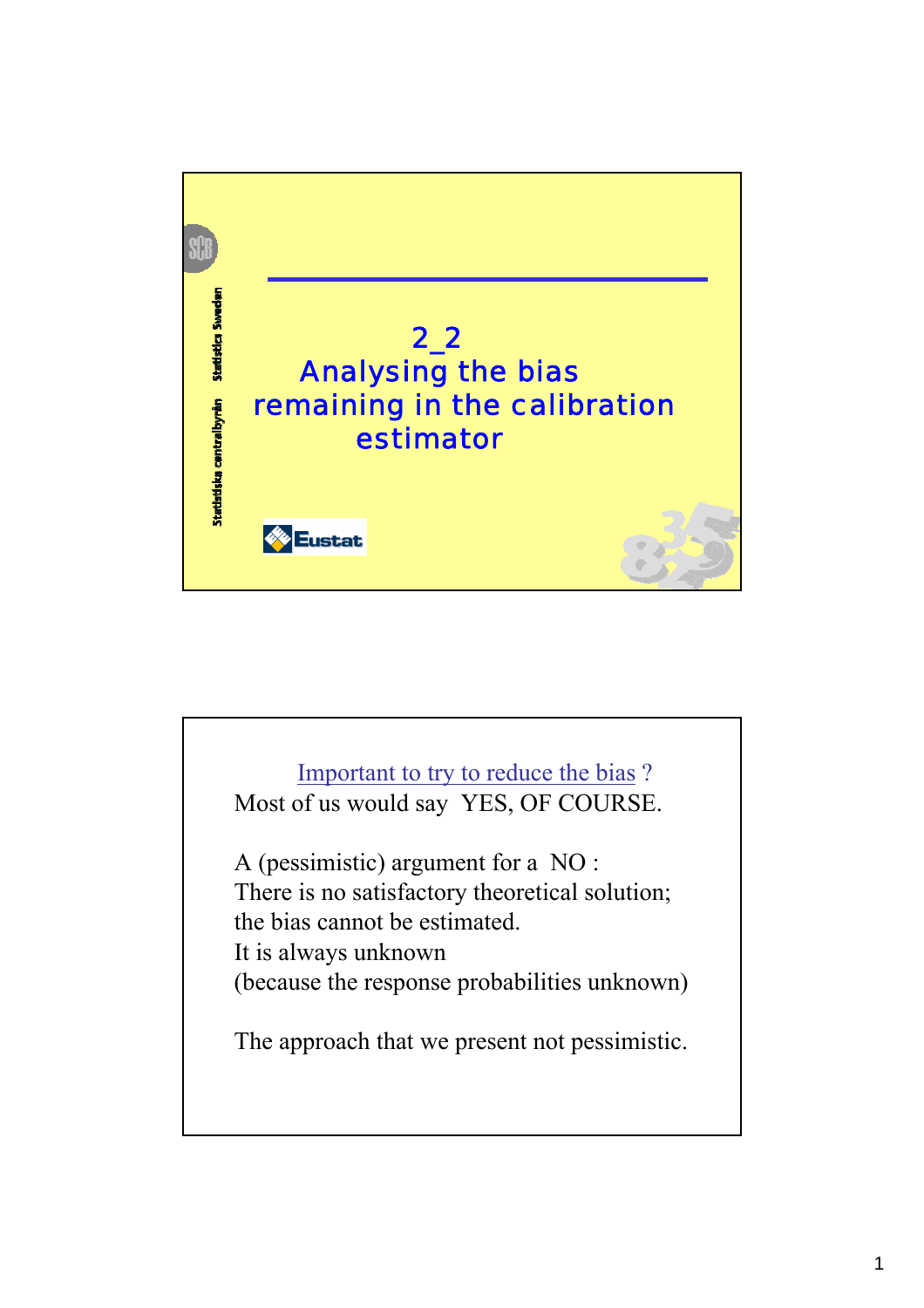## Important to try to reduce the bias ?

Yes. It is true that the bias due to NR cannot be known or estimated.

But we must strive to *reduce the bias* . We describe methods for this.



No matter how we choose the aux. vector, the calibration estimator (or any other estimator) will always have a remaining bias .

The question becomes : How do we reduce the remaining bias ?

Answer: Seek ever better

*k* **x**

We need procedures for this search (Sessions 2\_3, 2\_4, 2\_5)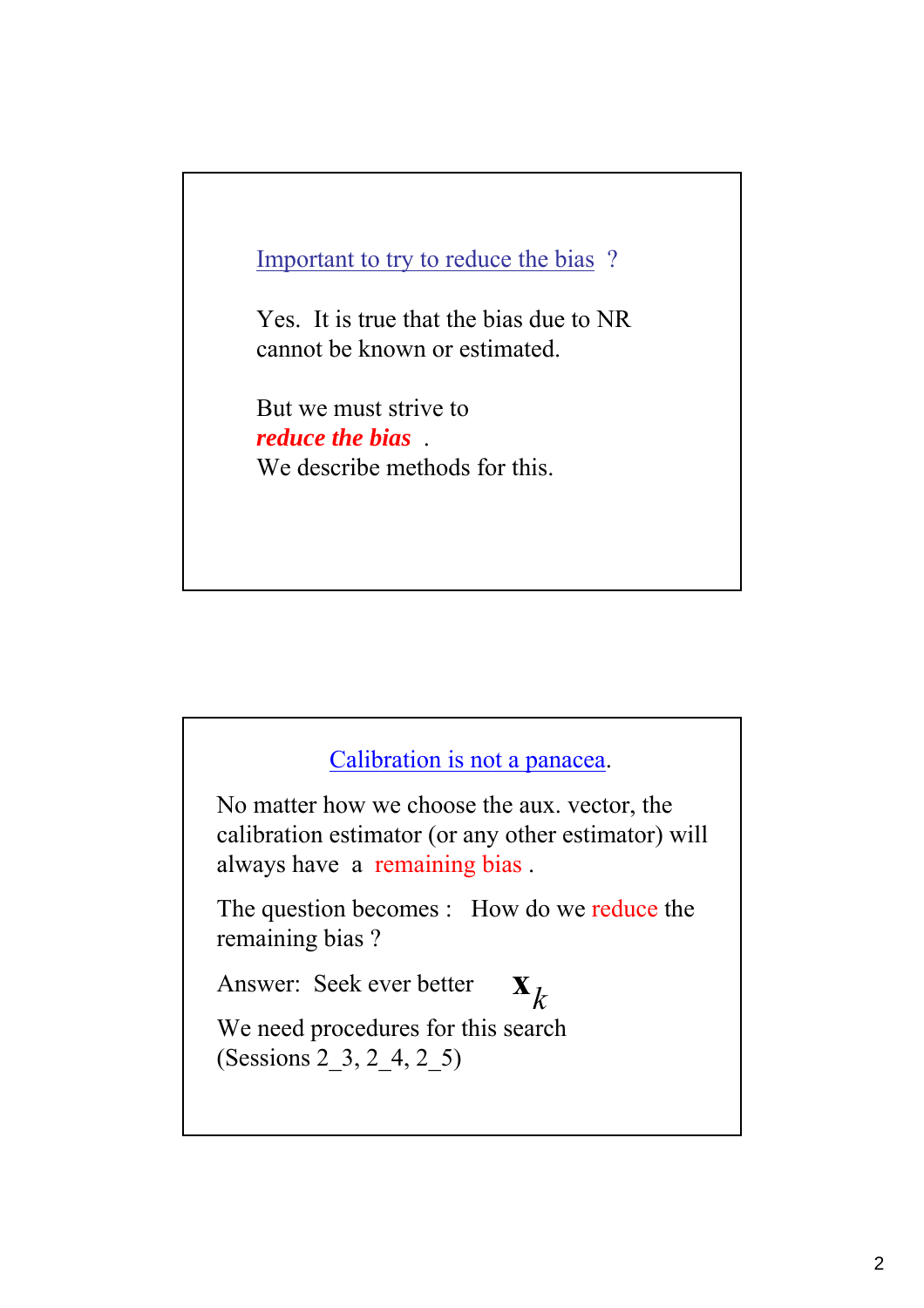Improved auxiliary vector

will (usually) lead to reduced bias , reduced variance

Interesting quantities are :

(a) the *mean squared error*

 $MSE = (Bias)^{2} + Variance$ 

and

(b) *proportion of MSE due to squared bias*

 $(Bias)^2 / {(Bias)^2 + Variance}$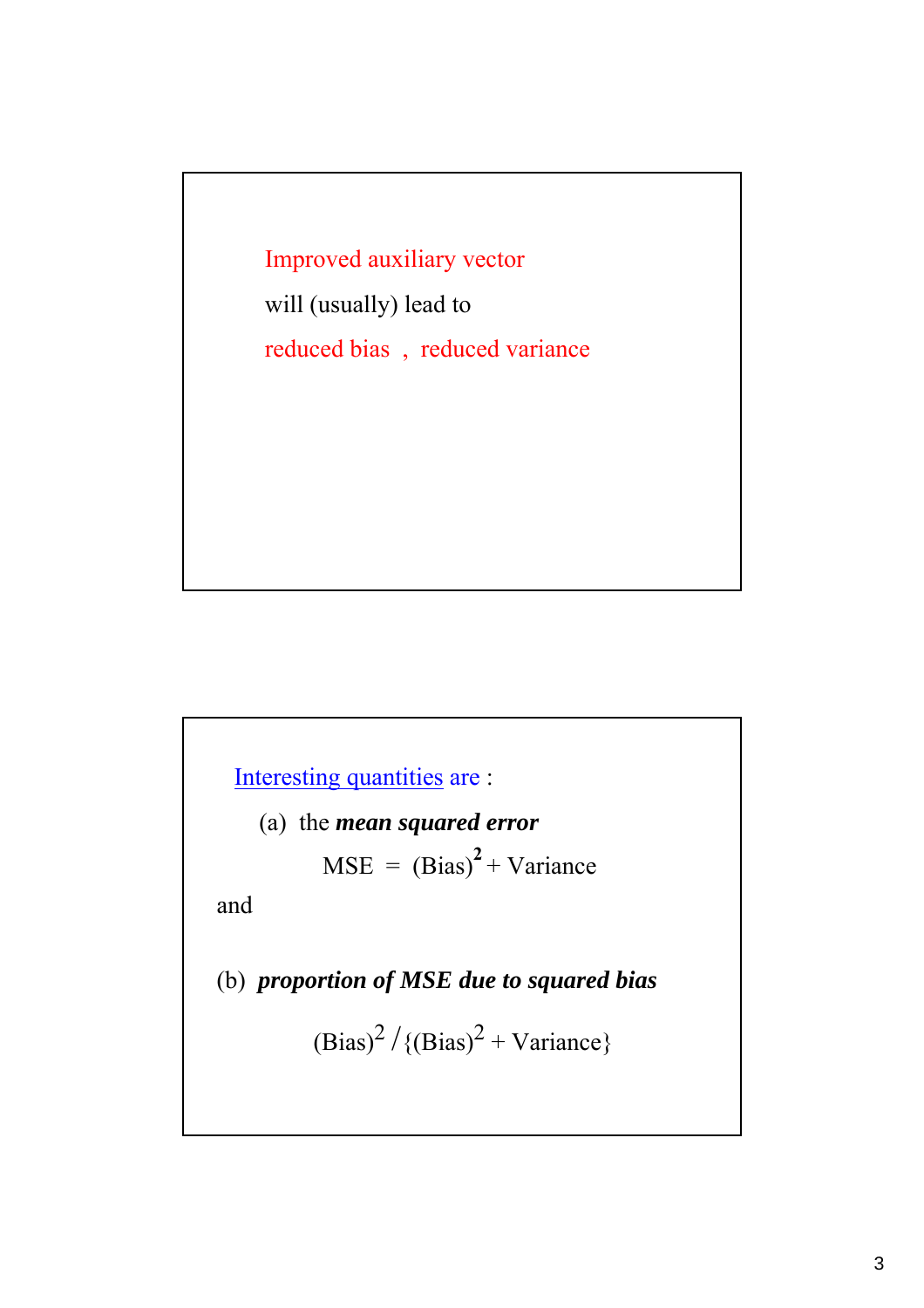

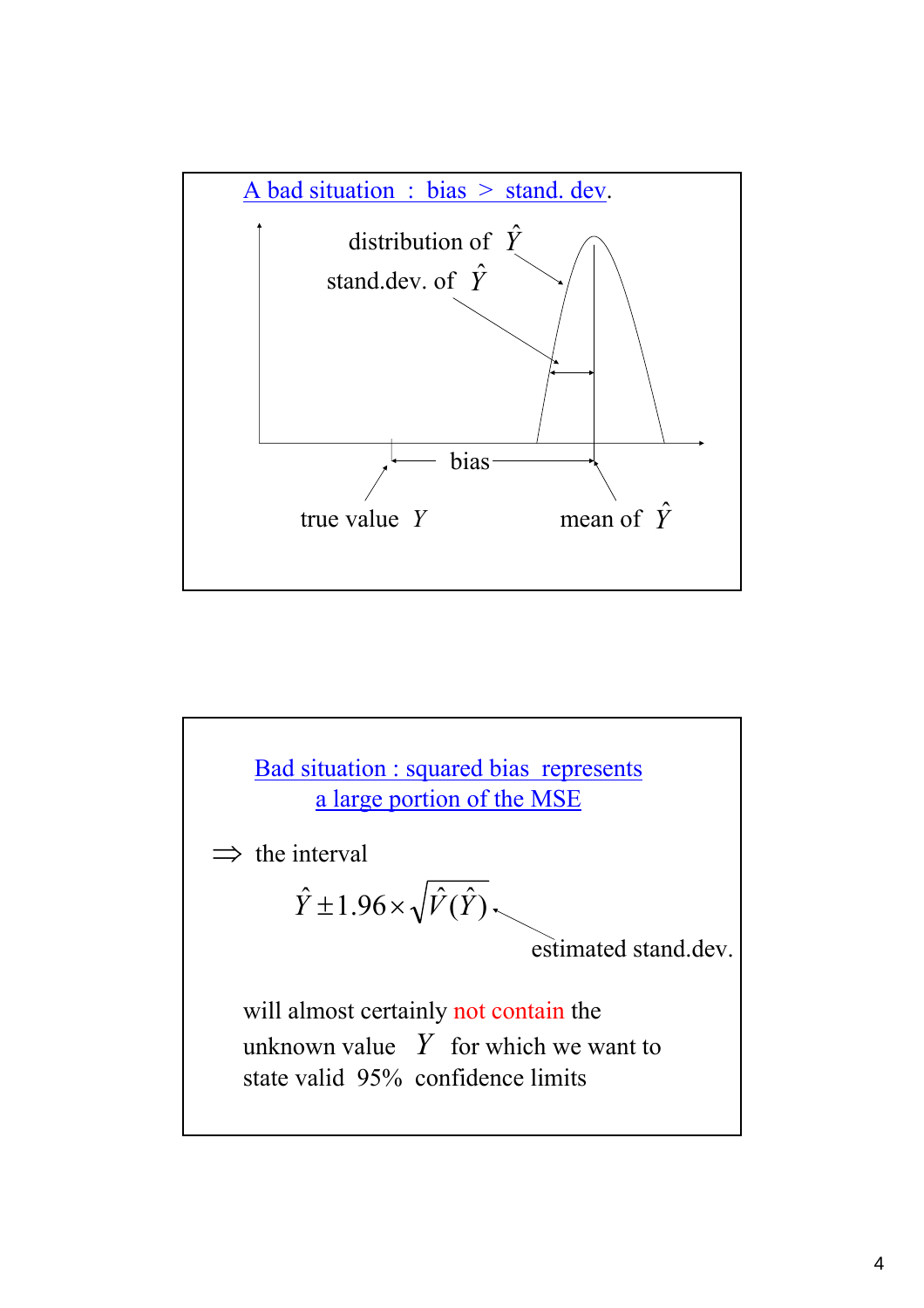We know ·

*Variance* 

is often small (and tends to 0)

compared to

*squared bias* (does not tend to 0)

Both bias and variance are theoretical quantities (expectations), stated in terms of values for the whole finite population

Variance can be estimated, but not the bias .

## The bias of the calibration estimator

• The calibration estimator is not without bias. (Same holds for any other type of estimator.)

• The bias comes (almost entirely) from the NR, *not* from the probability sampling.

• If 100% response, the calibration estimator becomes the (almost) unbiased GREG estimator.

• Both bias and variance of the calibration estimator depend on the strength of the auxiliary vector. Important: Seek powerful auxiliary vector.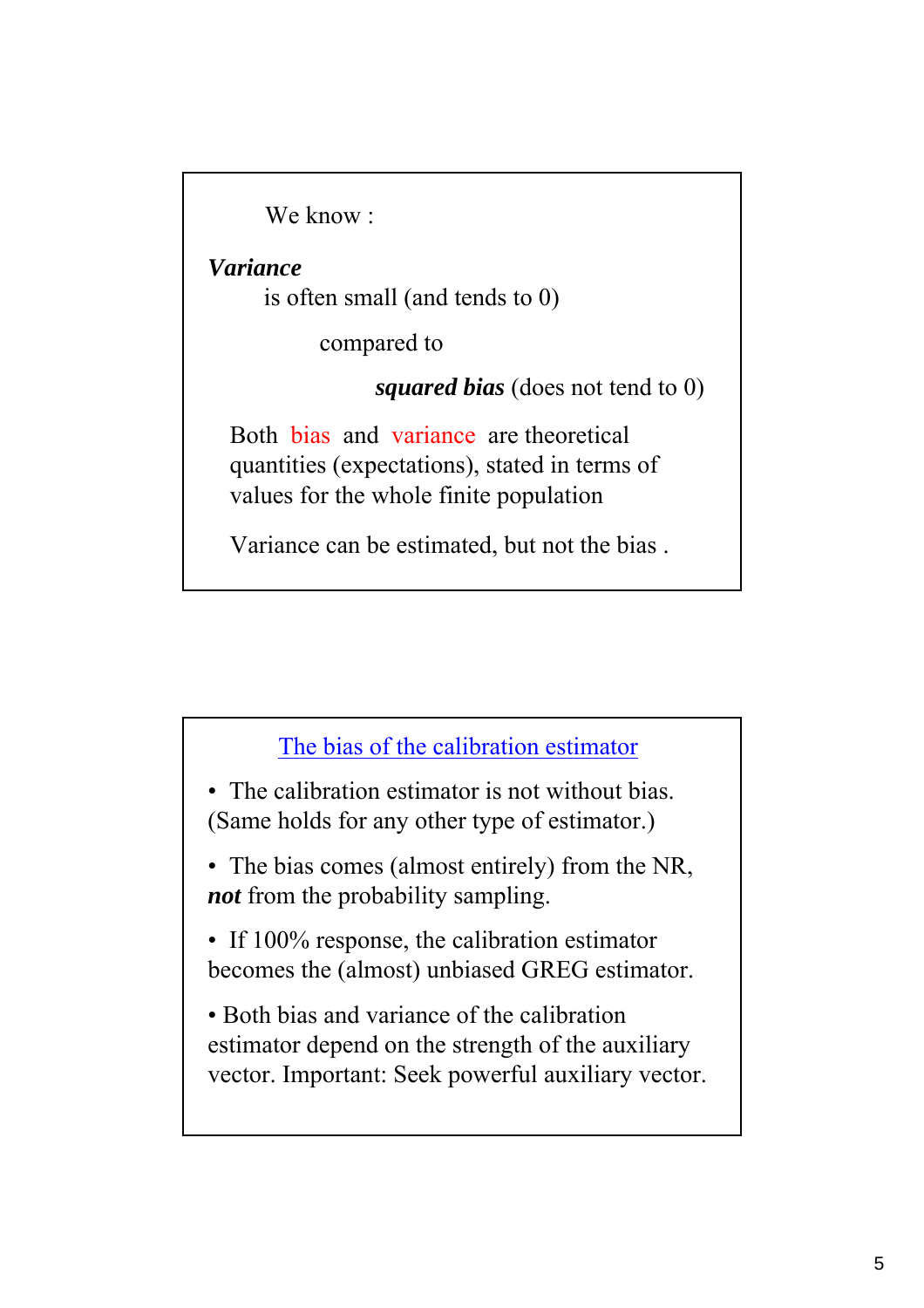The bias of the calibration estimator

Recall the general definition :

 $bias =$ 

**expected value** of estimator *minus* value of parameter under estimation

What is '*expected value*' in our case ?

The bias of the calibration estimator

We assess expected value, bias and variance *jointly* under :

the known sample selection  $p(s)$  *and* the unknown response mechanism  $q(r|s)$ 

bias 
$$
(\hat{Y}_W)
$$
 =  $E_{pq}(\hat{Y}_W)$  - Y

Our assumptions on the unknown  $q(r|s)$ are 'almost none at all'.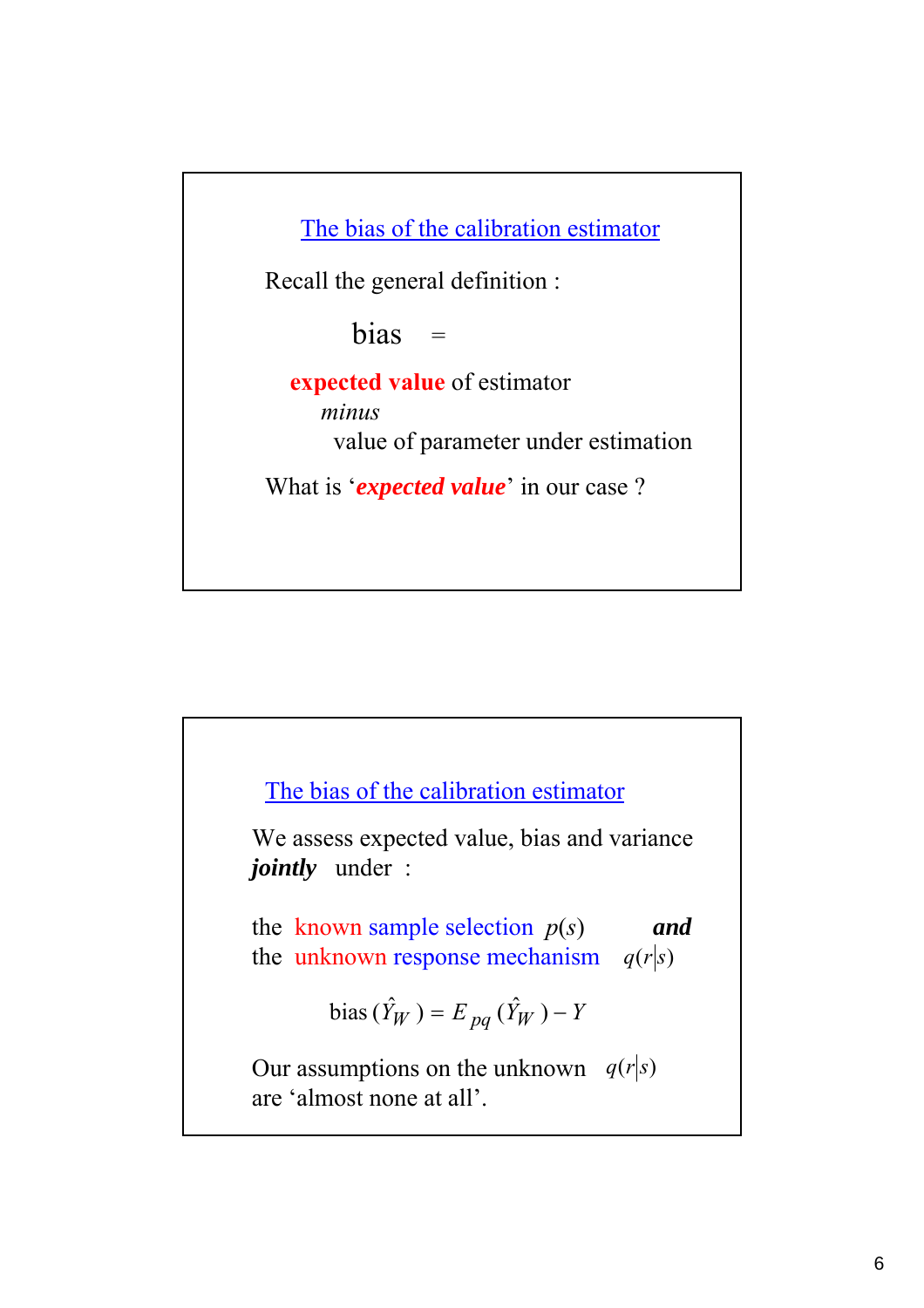

Derivation of the bias is an evaluation in two phases :

$$
bias(\hat{Y}_W) = E_p(E_q(\hat{Y}_W | s)) - Y
$$

Let us evaluate it !

Approximate expression is obtainable for any auxiliary vector any sampling design

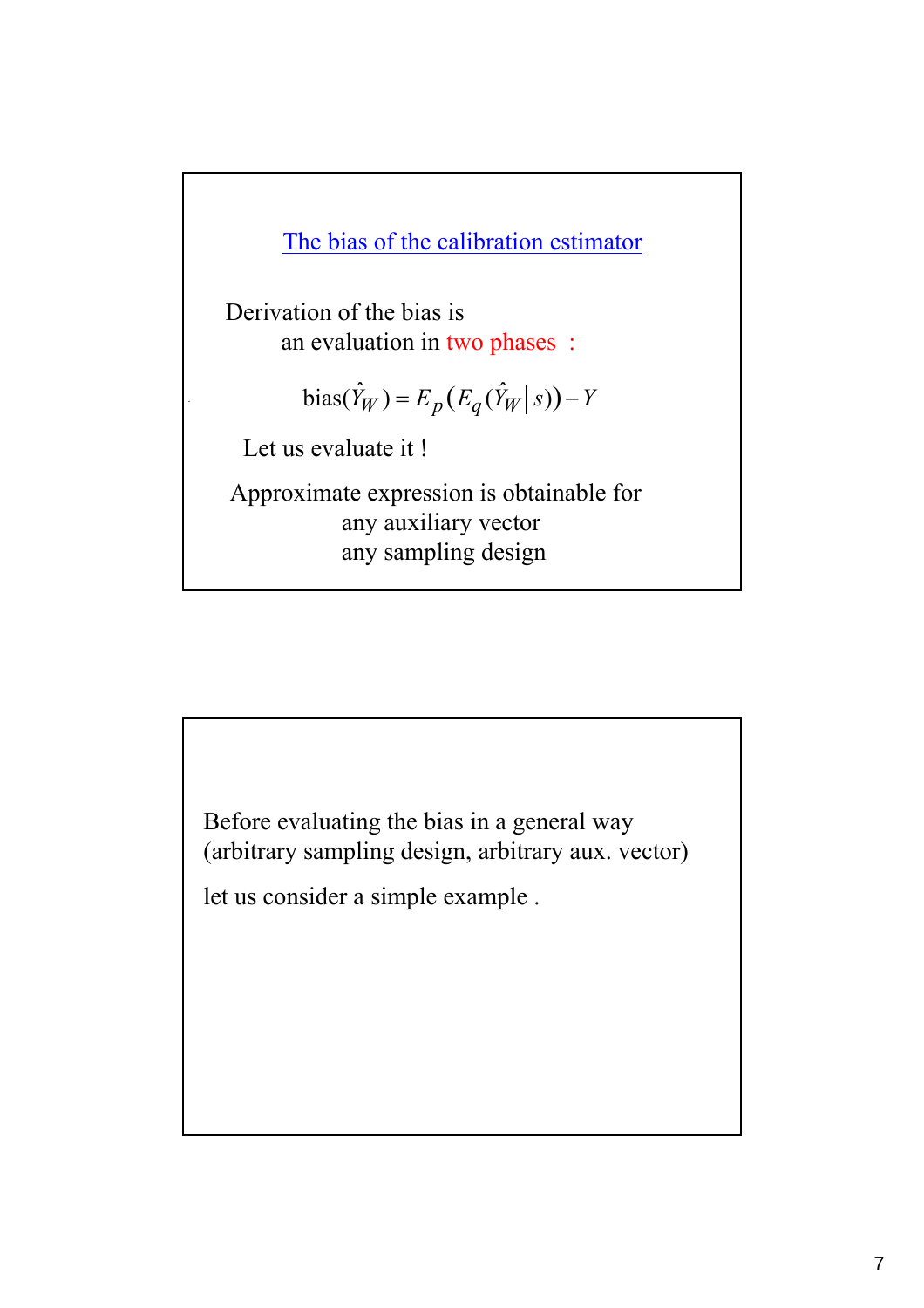Example: The simplest auxiliary vector  $\mathbf{x}_k = \mathbf{x}_k^* = 1$  for all *k* 

$$
\Box \Rightarrow \hat{Y}_{EXP} = N \, \overline{y}_{r;d} = N \frac{\sum_{r} d_k y_k}{\sum_{r} d_k}
$$

Weighted respondent mean, expanded by *N*

Recommended exercise : Use first principles to derive its bias !

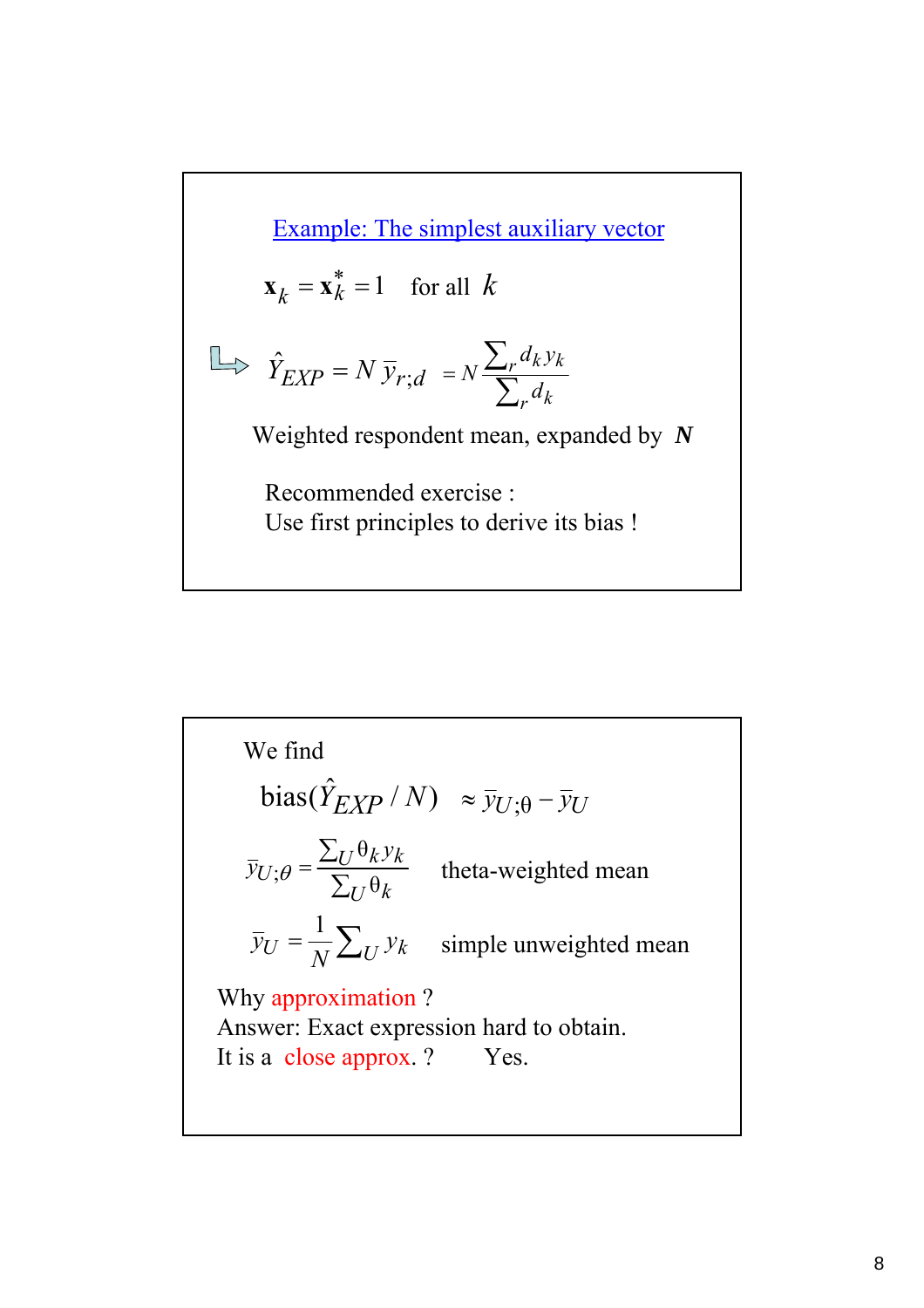### The bias of the expansion estimator

The *theta-weighted population mean* can differ considerably from the *unweighted population mean*, (both of them unknown), so **bias** can be very large. These means differ considerably when  $y$  and  $\theta$  have high correlation.

 $bias(\hat{Y}_{EXP}/N) \approx 0.6 \times cv(\theta) \times S_{VU}$ where  $cv(\theta) = S_{\theta U} / \overline{\theta}_U$  the coeff. of variation of  $\theta$  $S_yU$  the stand. dev. of *y* in *U* Suppose the correlation between  $v$  and  $\theta$  is  $0.6$ . Then simple analysis shows that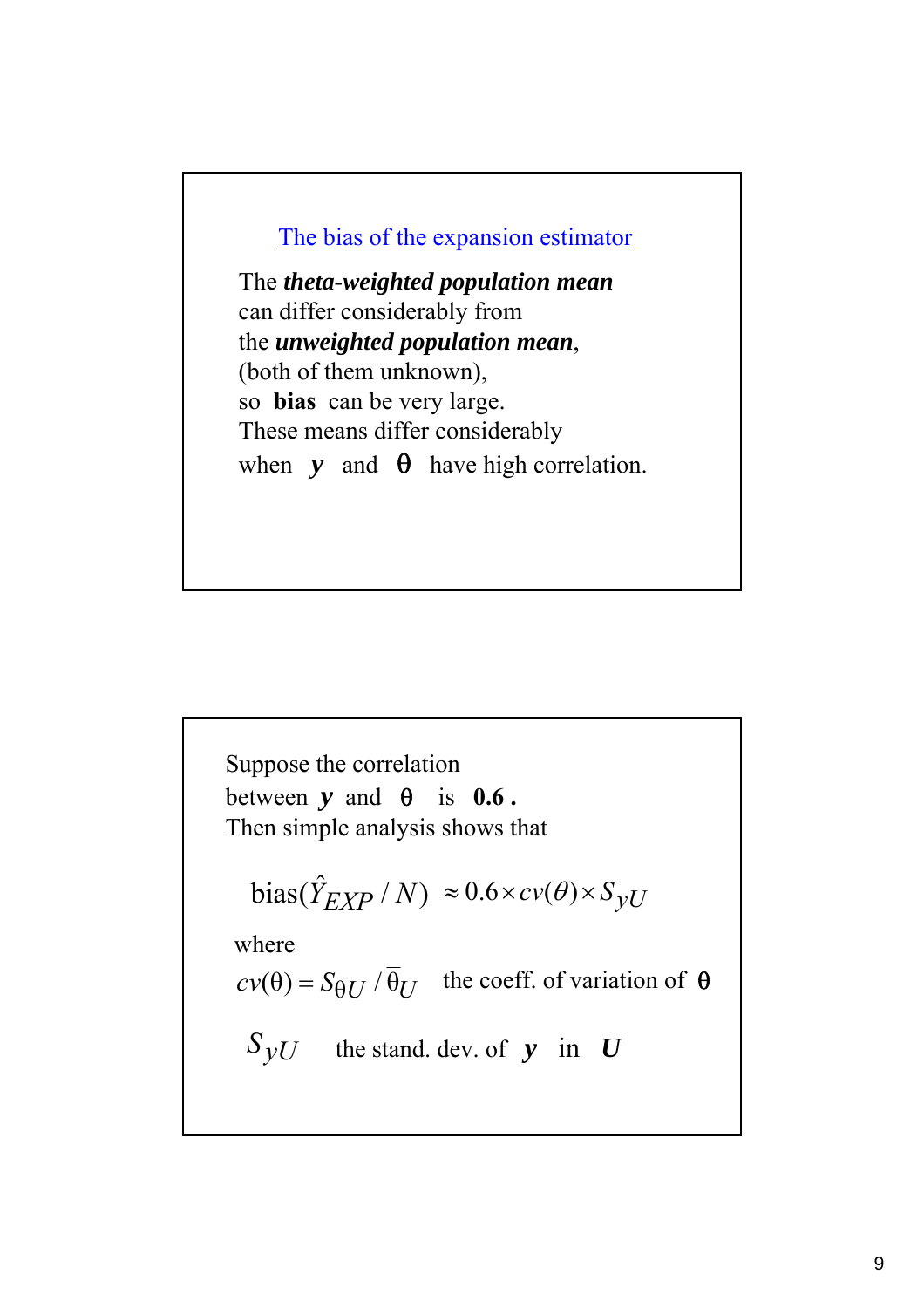If the response probabilities  $\theta$ do not vary at all, then

$$
cv(\theta) = S_{\theta U} / \overline{\theta}_U = 0
$$

and

bias(
$$
\hat{Y}_{EXP} / N
$$
)  $\approx 0$ 

As long as all elements have the same response prob. (perhaps considerably  $\leq$  1), there is no bias .

But suppose  
\n
$$
cv(\theta) = S_{\theta U} / \overline{\theta}_U = 0.1
$$
\nThen  
\nbias( $\hat{Y}_{EXP} / N$ )  $\approx 0.6 \times 0.1 \times S_{yU} = 0.06 S_{yU}$   
\nThis bias may not seem large, but the crucial  
\nquestion is : How serious is it compared with  
\nstand.dev( $\hat{Y}_{EXP} / N$ ) ?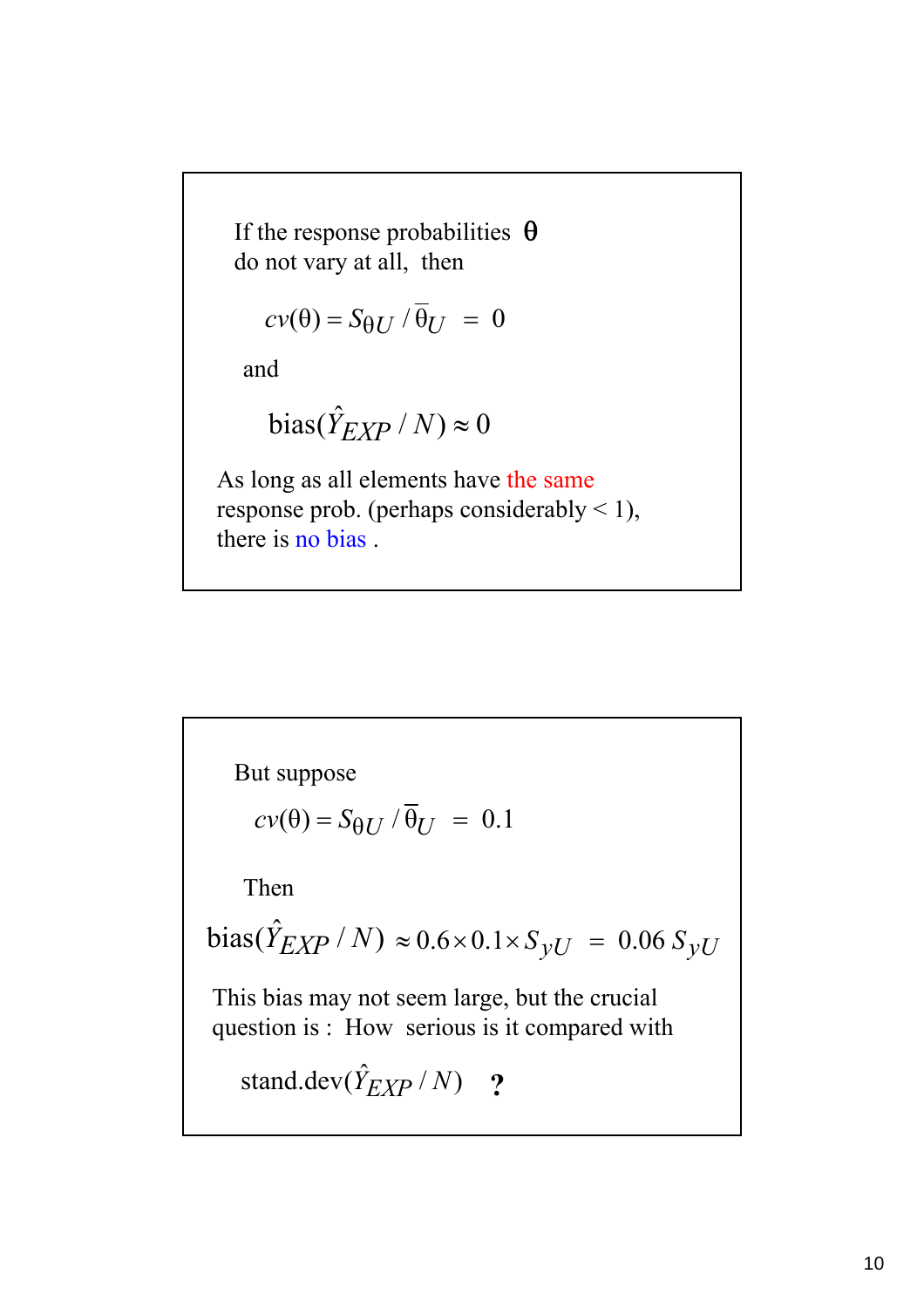$$
Var(\hat{Y}_{EXP} / N) \approx \frac{1}{m} S_{yU}^{2}
$$
  
(a crude approximation; SI sampling assumed)  
Suppose  $m = 900$  responding elements  
stand.dev( $\hat{Y}_{EXP} / N$ )  $\approx 0.033 S_{yU}$   
compared with :  
bias( $\hat{Y}_{EXP} / N$ )  $\approx 0.06 S_{yU}$ 

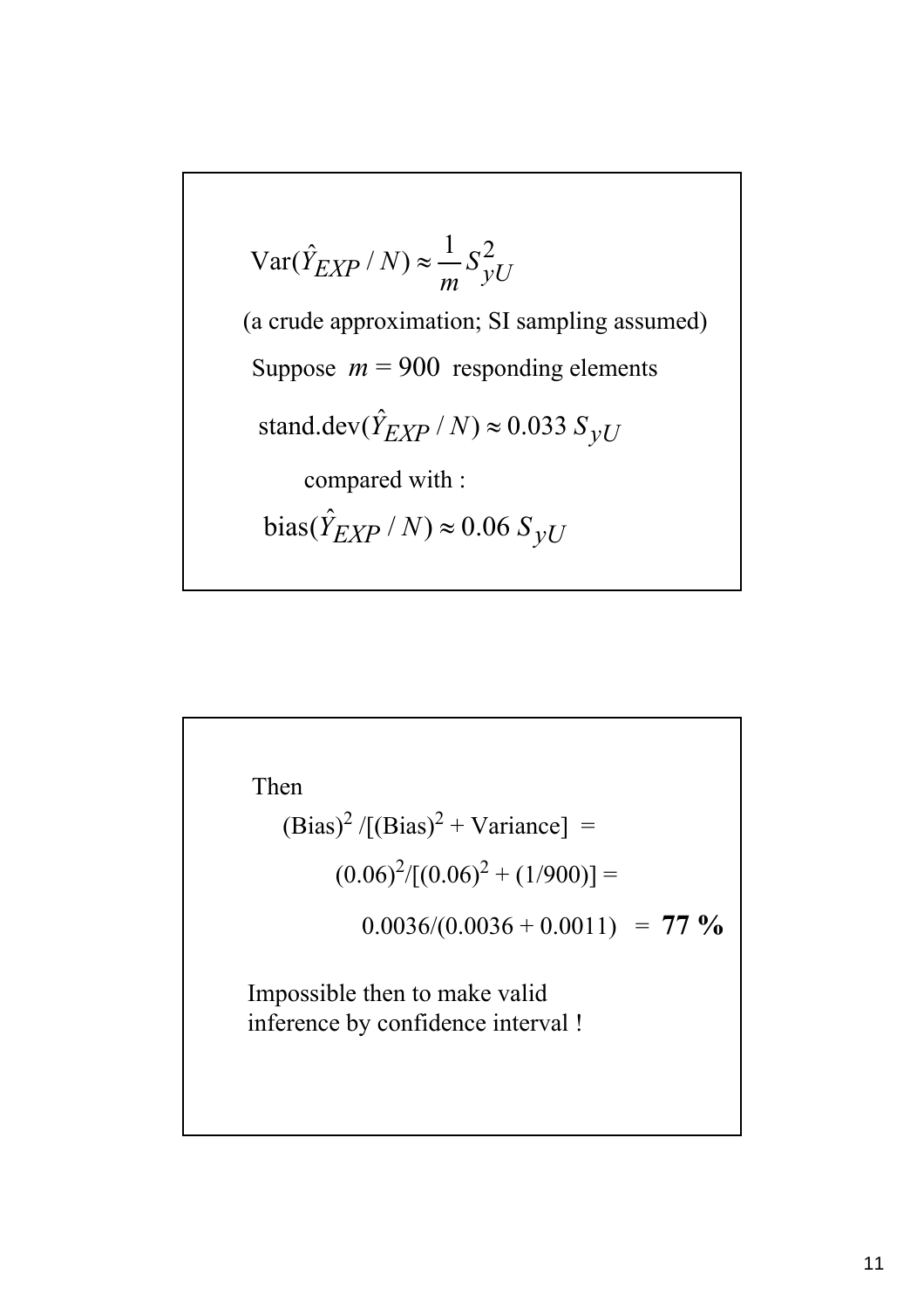

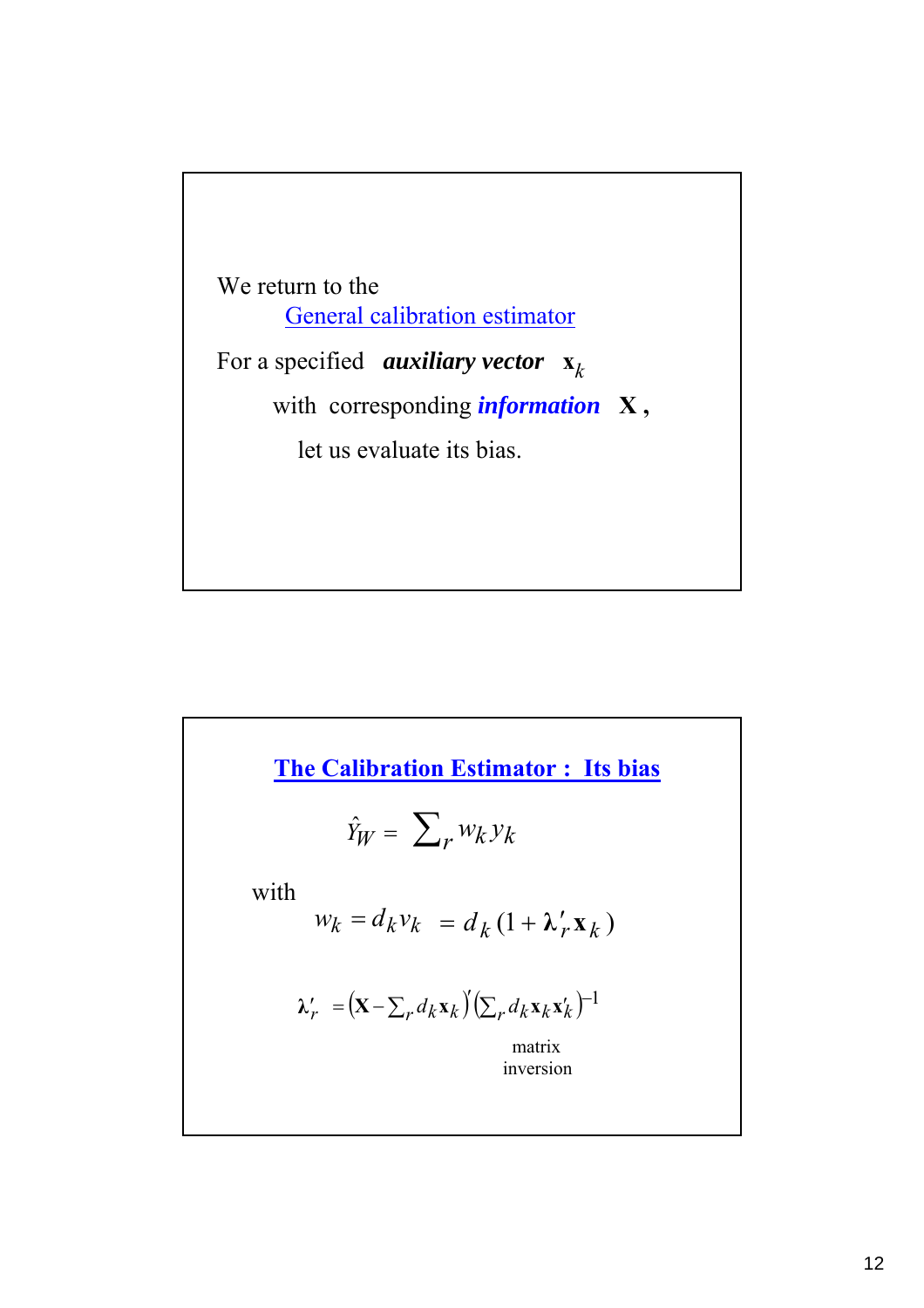Deriving the bias of the calibration estimator

requires an evaluation of

bias
$$
(\hat{Y}_W)
$$
 =  $E_p(E_q(\hat{Y}_W | s)) - Y$ 

This exact bias expression does not tell us much. But it is *closely approximated* by a much more informative quantity called

nearbias  $(\hat{Y}_W)$ 

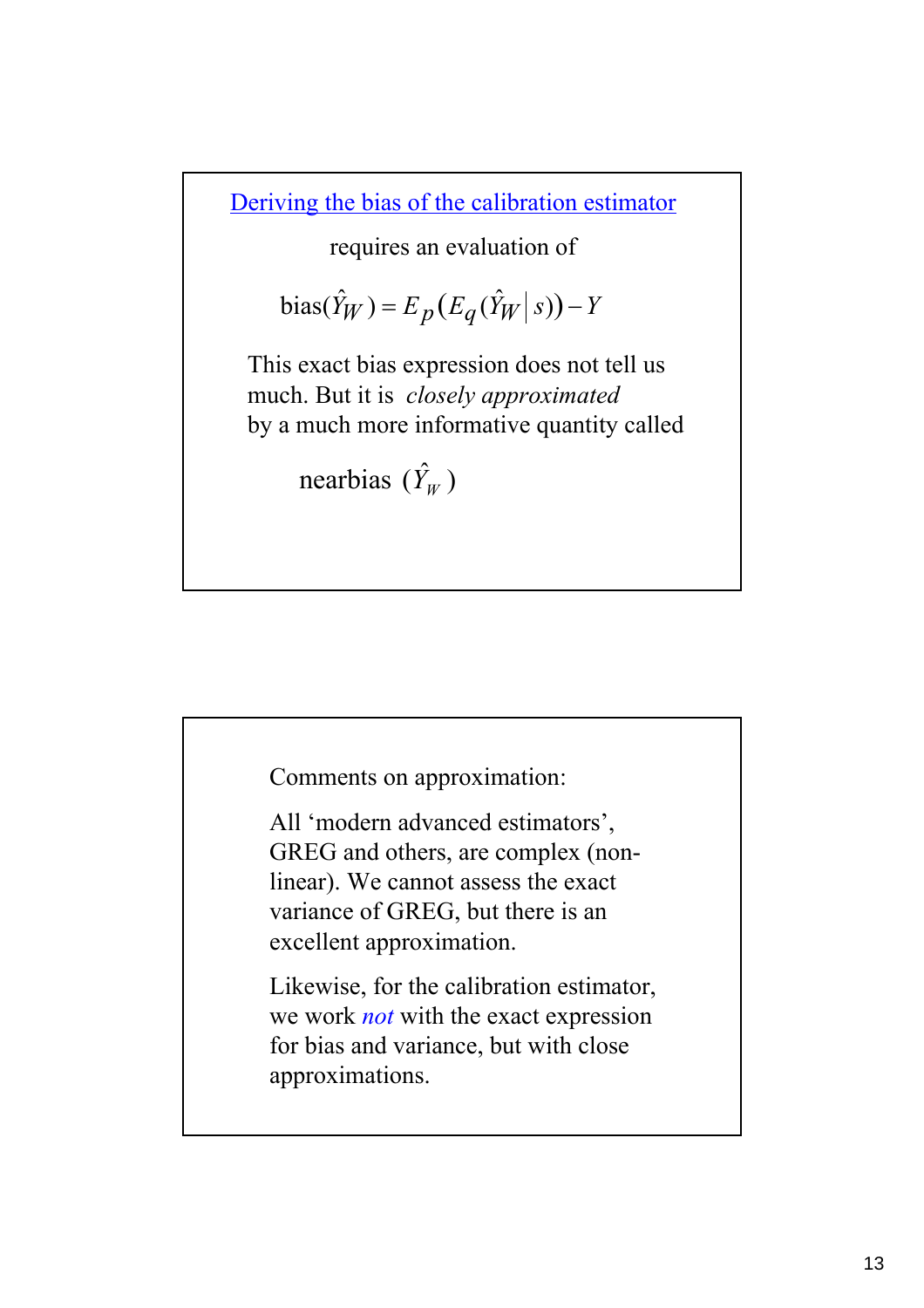Derivation of the bias :

Technique : Taylor linearization. Keep the leading term of the development ; for this term, we can evaluate the expected values in question.

 $bias(\hat{Y}_W) \approx$  nearbias( $\hat{Y}_W$ )  $\text{nearbias}(\hat{Y}_W) = -\sum_U (1 - \theta_k) e_{\theta k}$  $e_{\theta k} = y_k - \mathbf{x}'_k \mathbf{B}_{U;\theta}$  $\mathbf{B}_{U;\theta} = \left(\sum_{U} \theta_k \mathbf{x}_k \mathbf{x}_k'\right)^{-1} \sum_{U} \theta_k \mathbf{x}_k y_k$ ;θ where Calibration estimator close approximation to its bias with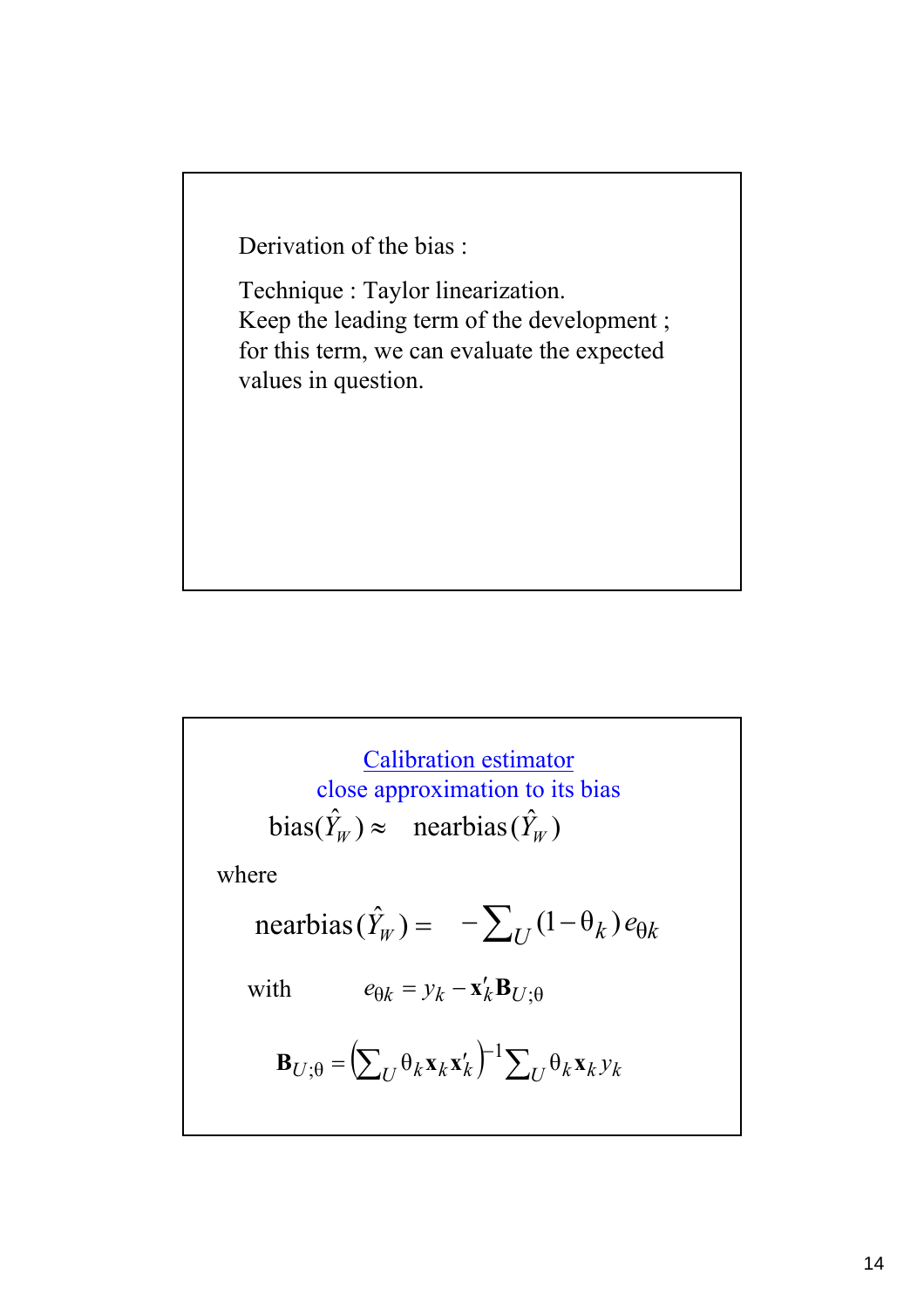$$
\text{nearbias}(\hat{Y}_W) = -\sum_U (1 - \theta_k) e_{\theta k}
$$

is *important* in the following

It is a general formula, valid for:

- any sampling design
- any aux. vector
- it is a close approximation (verified in simulations)

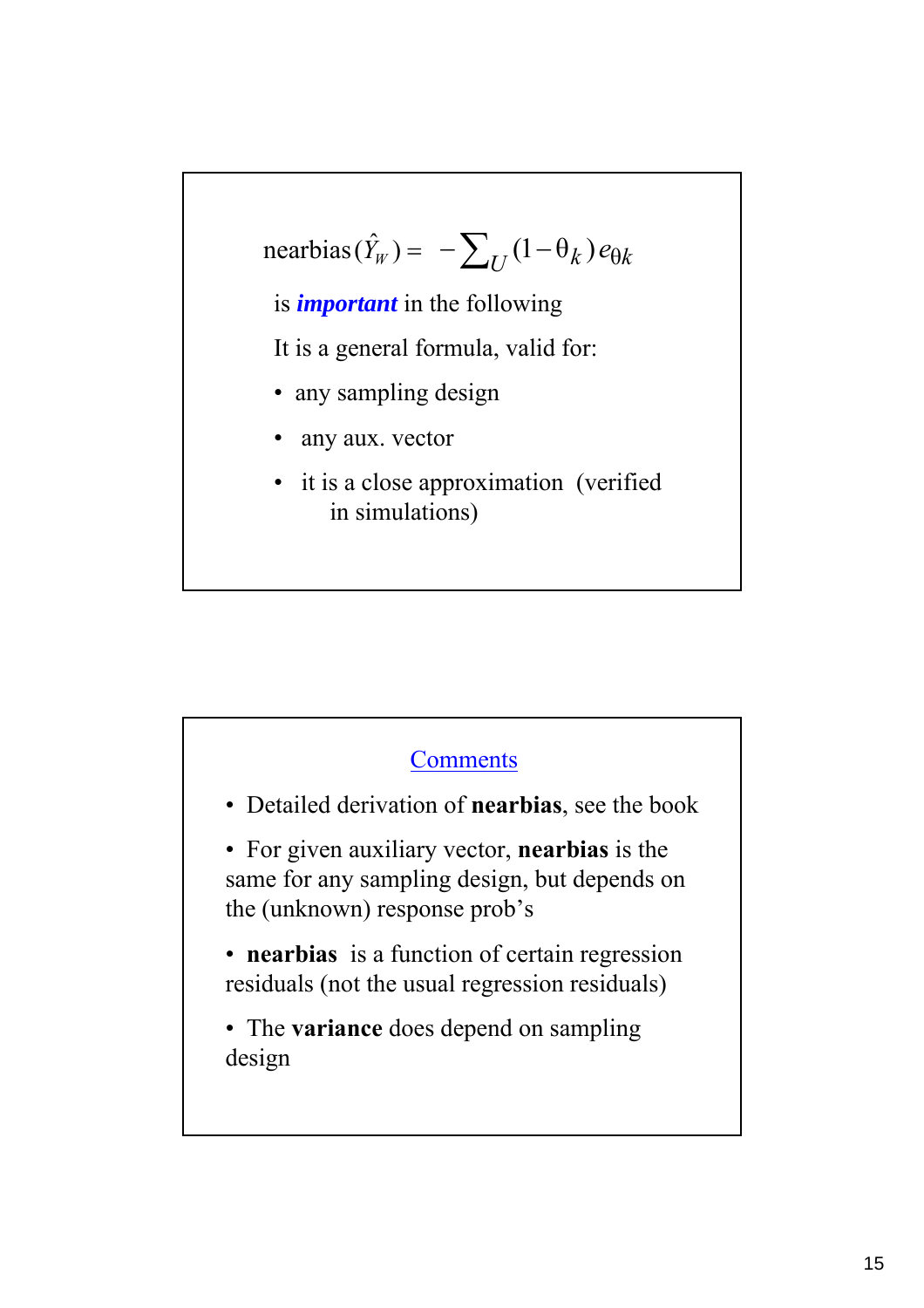## **Comments**

• The nearbias formula makes no distinction between "star variables" and "moon variables"

• In other words, for bias reduction, an *x*-variable is *equally important* when it carries info to the pop. level (included in  $\mathbf{x}_{k}^{*}$ ) as when it carries info *only* to the sample level (included in  $\mathbf{x}_k^{\circ}$ )

Surprising conclusion, perhaps.

But for variance, the distinction can be important.

 $\Rightarrow \hat{Y}_W = \hat{Y}_{REG} = N\{\bar{y}_{r:d} + (\bar{x}_U - \bar{x}_{r:d})B_{r:d}\}$ Example: Let  $x_k$  be a continuous aux. variable  $\Rightarrow \hat{Y}_W = \hat{N} \{ \bar{y}_r \cdot d + (\bar{x}_s \cdot d - \bar{x}_r \cdot d) B_r \cdot d \}$ where  $\bar{x}_{s:d} = \sum_{s} d_k x_k / \hat{N}$  $\Rightarrow$  *N* and  $\sum_{I} x_k$  known  $\Rightarrow \hat{N} = \sum_{s} d_k$  and  $\sum_{s} d_k x_k$  computable • Info at *population level* :  $\mathbf{x}_k = \mathbf{x}_k^* = (1, x_k)'$ • Info at *sample level* only :  $\mathbf{x}_k = \mathbf{x}_k^{\circ} = (1, x_k)'$ The two estimators differ, but same **nearbias** .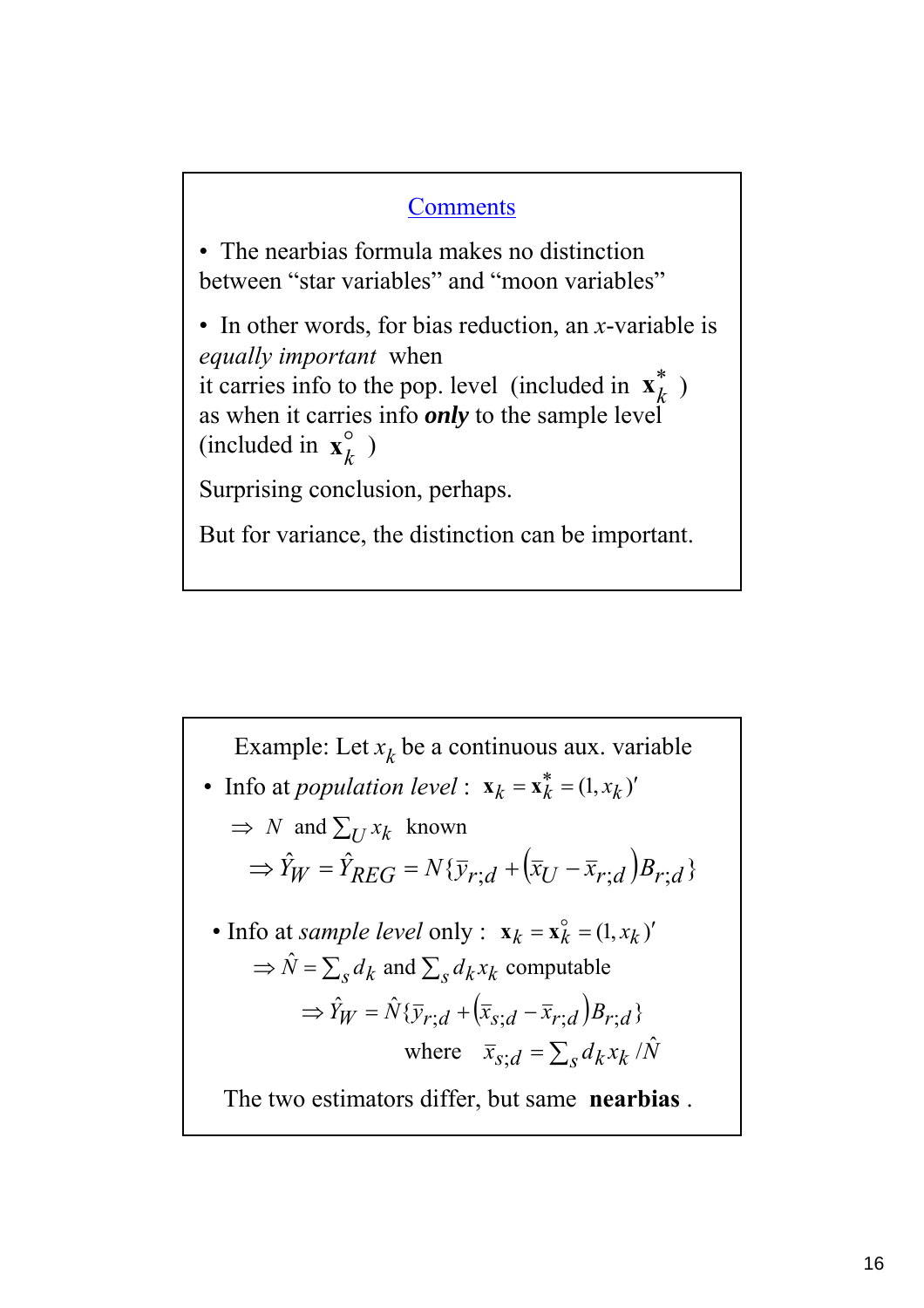• Can nearbias be zero? (Would mean that the calibration estimator is almost unbiased.)

*Answer* : Yes .

• Under what condition(s) *?*

*Answer* : There are 2 conditions, each sufficient to give **nearbias**  $= 0$ .

Can we expect to satisfy these conditions in practice ?

*Answer*: Not completely. We can reduce the bias.

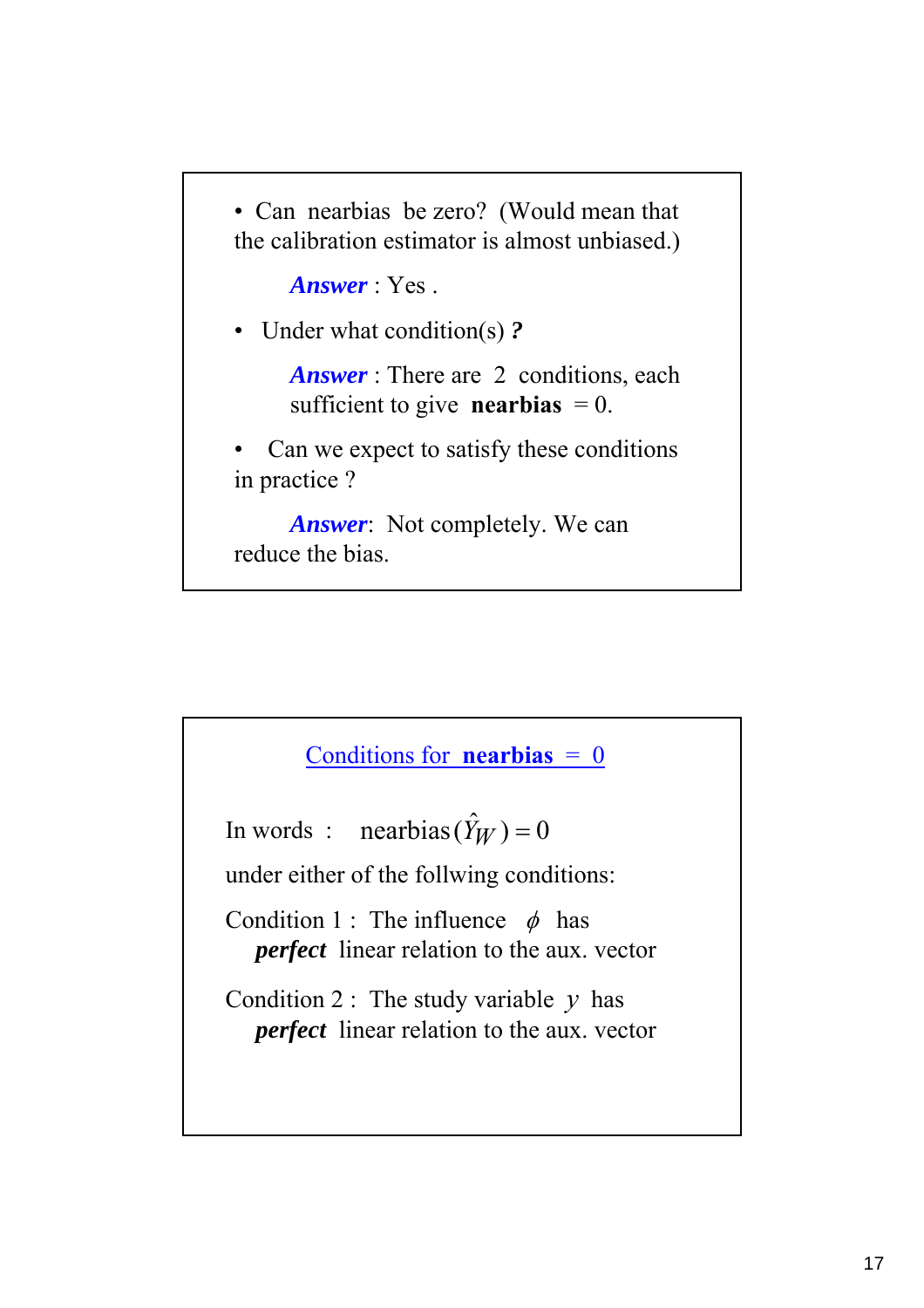## Condition 1

nearbias = 0 if the influence  $\phi$  has perfect linear relation to the auxiliary vector :

nearbias 
$$
(\hat{Y}_W)
$$
 = 0 if, **for all k in U**,  
\n
$$
\phi_k = \frac{1}{\theta_k} = 1 + \lambda' \mathbf{X}_k
$$
\nfor some constant vector λ

Exercise : Show this !

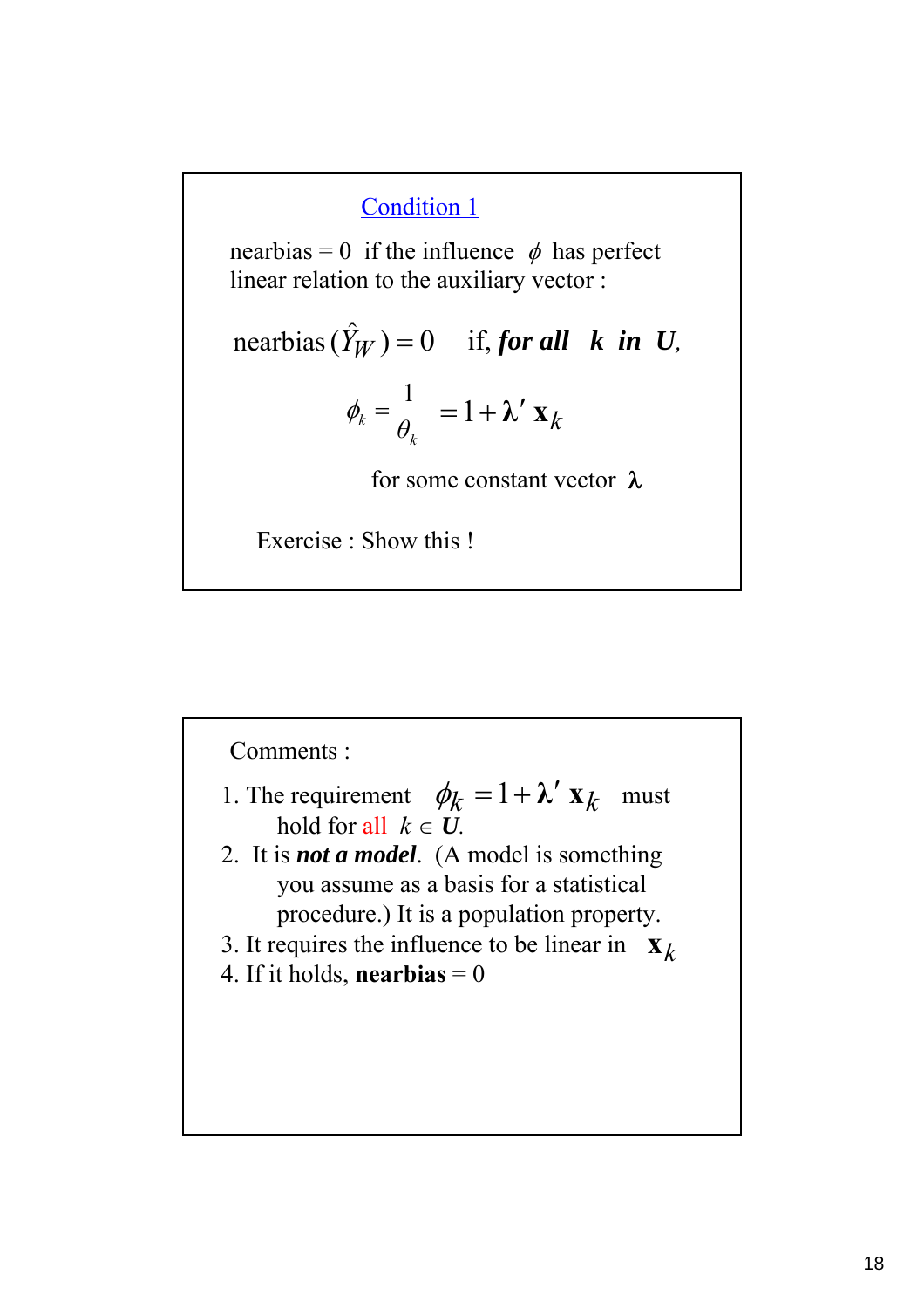## Condition 2

nearbias = 0 if the study variable  $y$  has *perfect* linear relation to the aux. vector

nearbias 
$$
(\hat{Y}_W)
$$
 = 0 if, ***for all***  $k \in U$ ,  
 $y_k = \beta' \mathbf{x}_k$ 

for some constant vector  $\beta$ 

Exercise : Show this !

# Condition 2

Note :

 $y_k = \beta' \mathbf{x}_k$  for all  $k \in U$ 

is *not a model*.

It is a population property saying that  $$ 

if the *y*-variable has perfect linear relation to the aux. vector.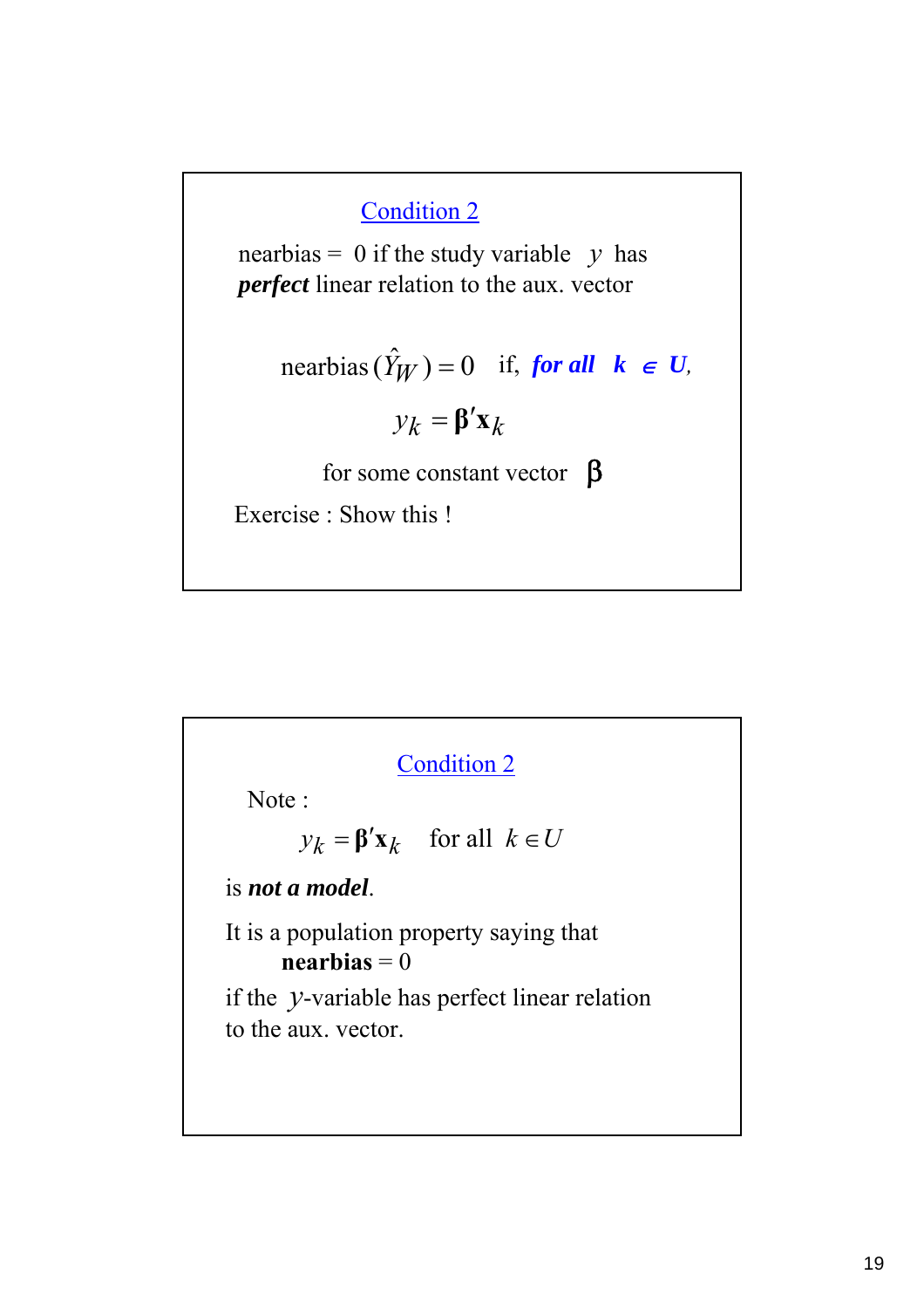Example: auxiliary vector 
$$
\mathbf{x}_k = \mathbf{x}_k^* = (1, x_k)'
$$
  
\ngives regression estimator:  
\n $\hat{Y}_W = \hat{Y}_{REG} = N\{\overline{y}_{r;d} + (\overline{x}_U - \overline{x}_{r;d})B_{r;d}\}$   
\n**nearbias = 0** if:  
\n $\phi_k = a + bx_k$ , all  $k \in U$  Condition 1  
\nor if  
\n $y_k = \alpha + \beta x_k$ , all  $k \in U$  Condition 2



We have found that

$$
nearbias(\hat{Y}_W) = 0
$$

- 1. if the influence  $\phi$  has *perfect* linear relation to the aux. vector
- 2. if the *y*-variable has *perfect* linear relation to the aux. vector .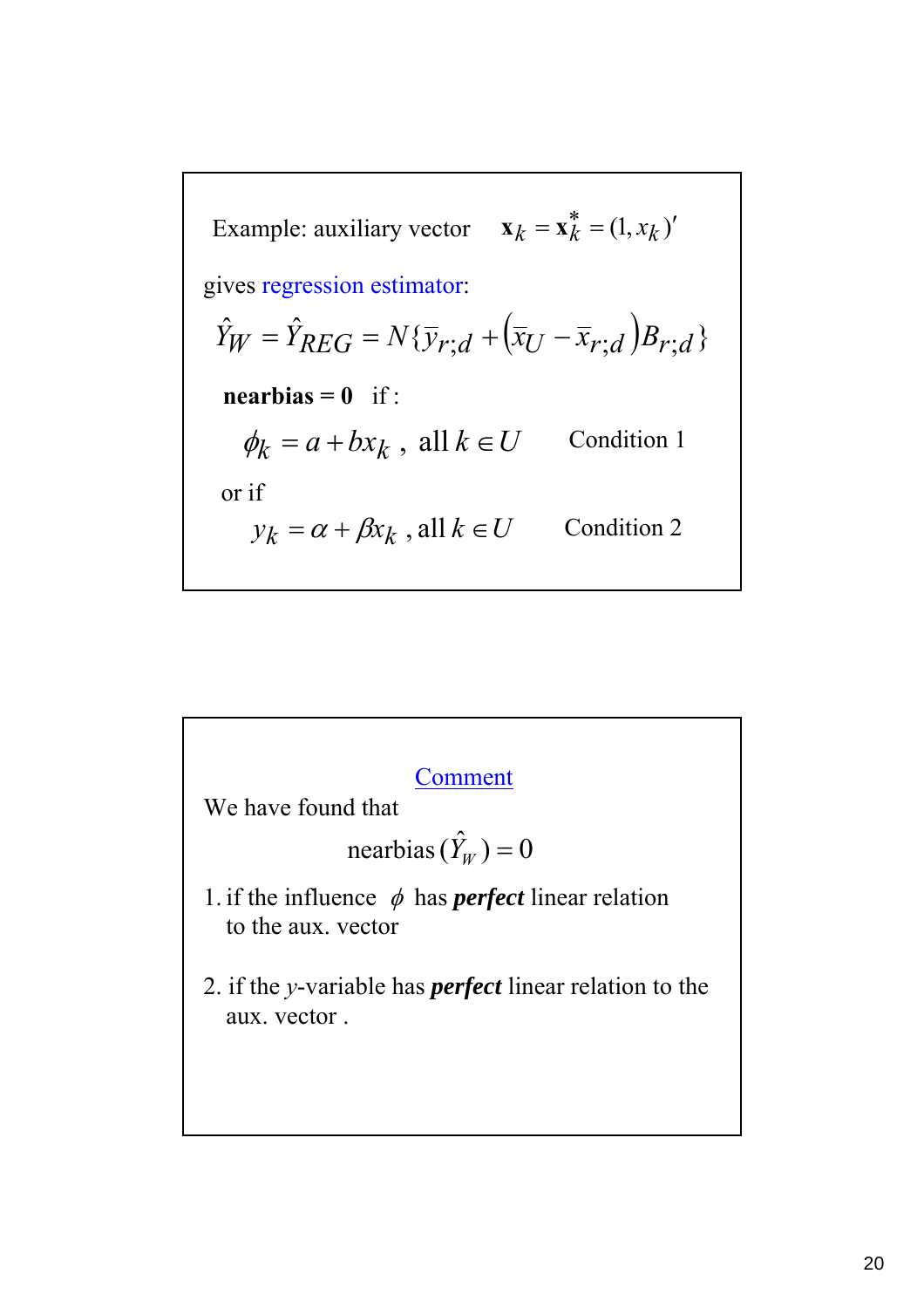# Comment

There are many *y*-variables in a survey :

- One for every socio-economic concept measured in the survey
- One for every domain (sub-population) of interest

To have nearbias  $= 0$  for the whole survey requires that *every one* of the many *y*-variables must have perfect linear relation to the auxiliary vector.

Not easy (or impossible) to fulfill.

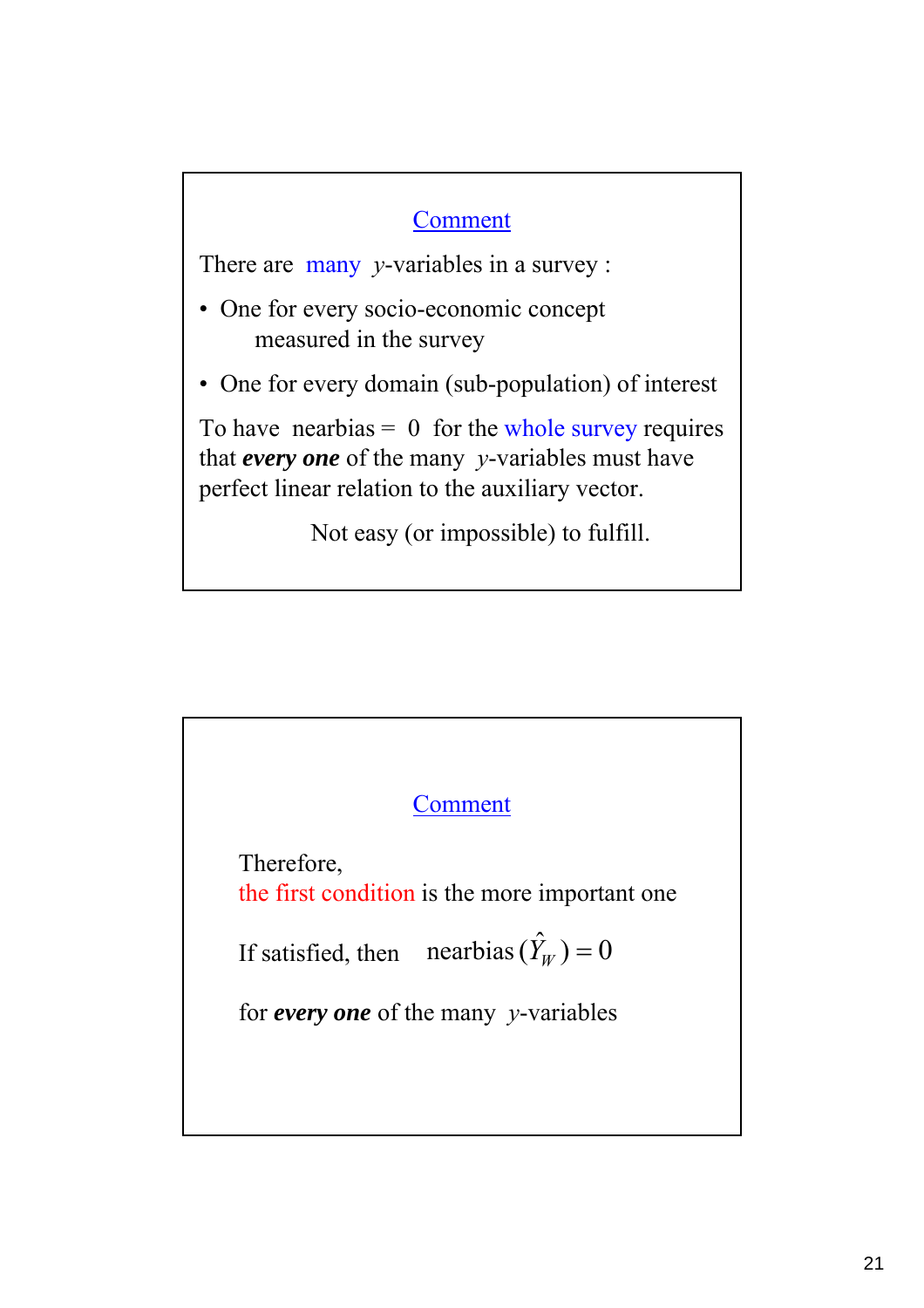Can the statistician

### *control*

the remaining bias ?

make nearbias smaller ?

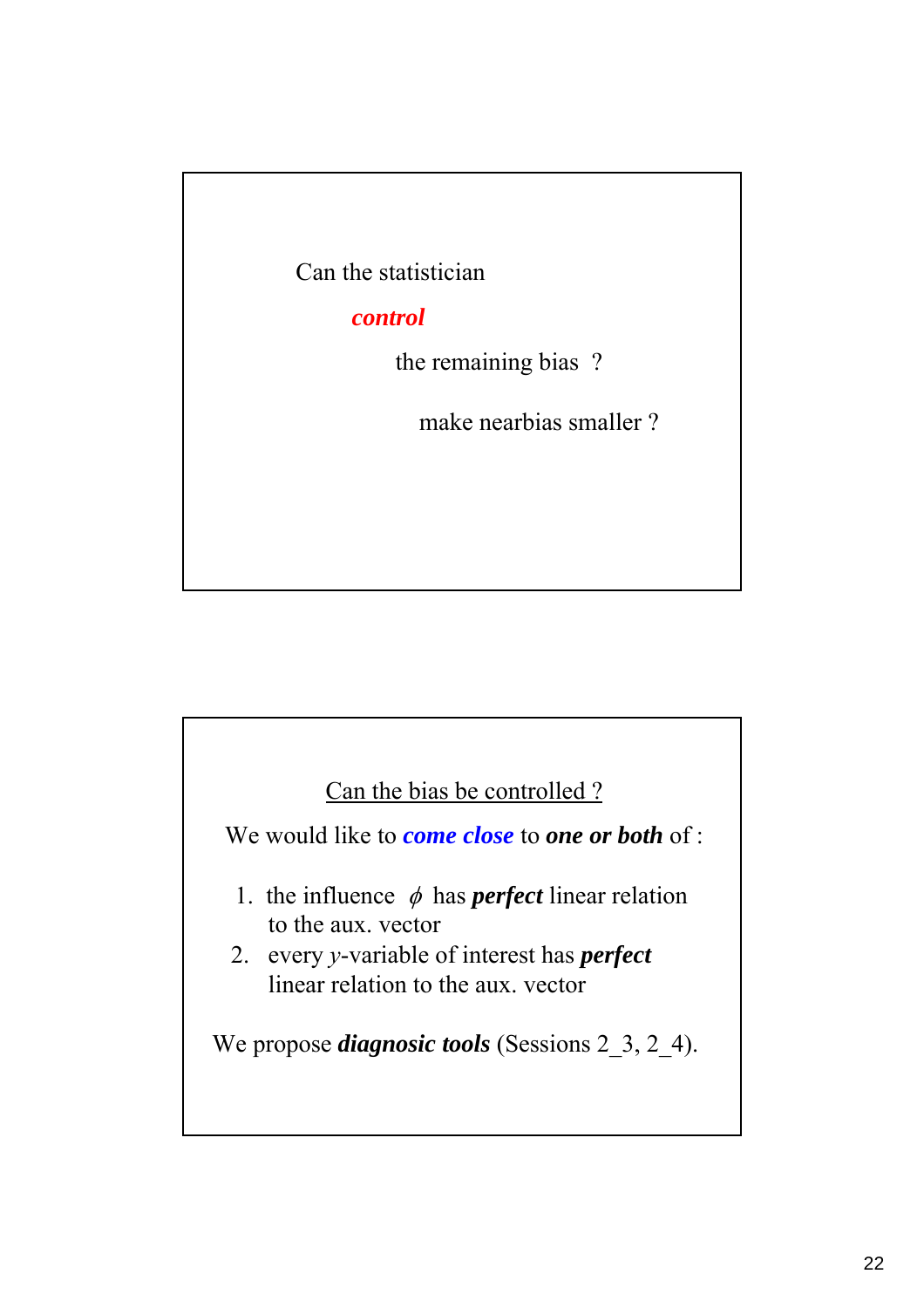Questions that we shall consider in the following sessions :

What aux. vector should we use? How do we evaluate different choices of aux. vector ?

# A comment on auxiliary vectors

Almost all vectors we are interested are of the following type :

It is possible to specify a constant vector  $\mu$ such that  $\mu' \mathbf{x}_k = 1$  for all k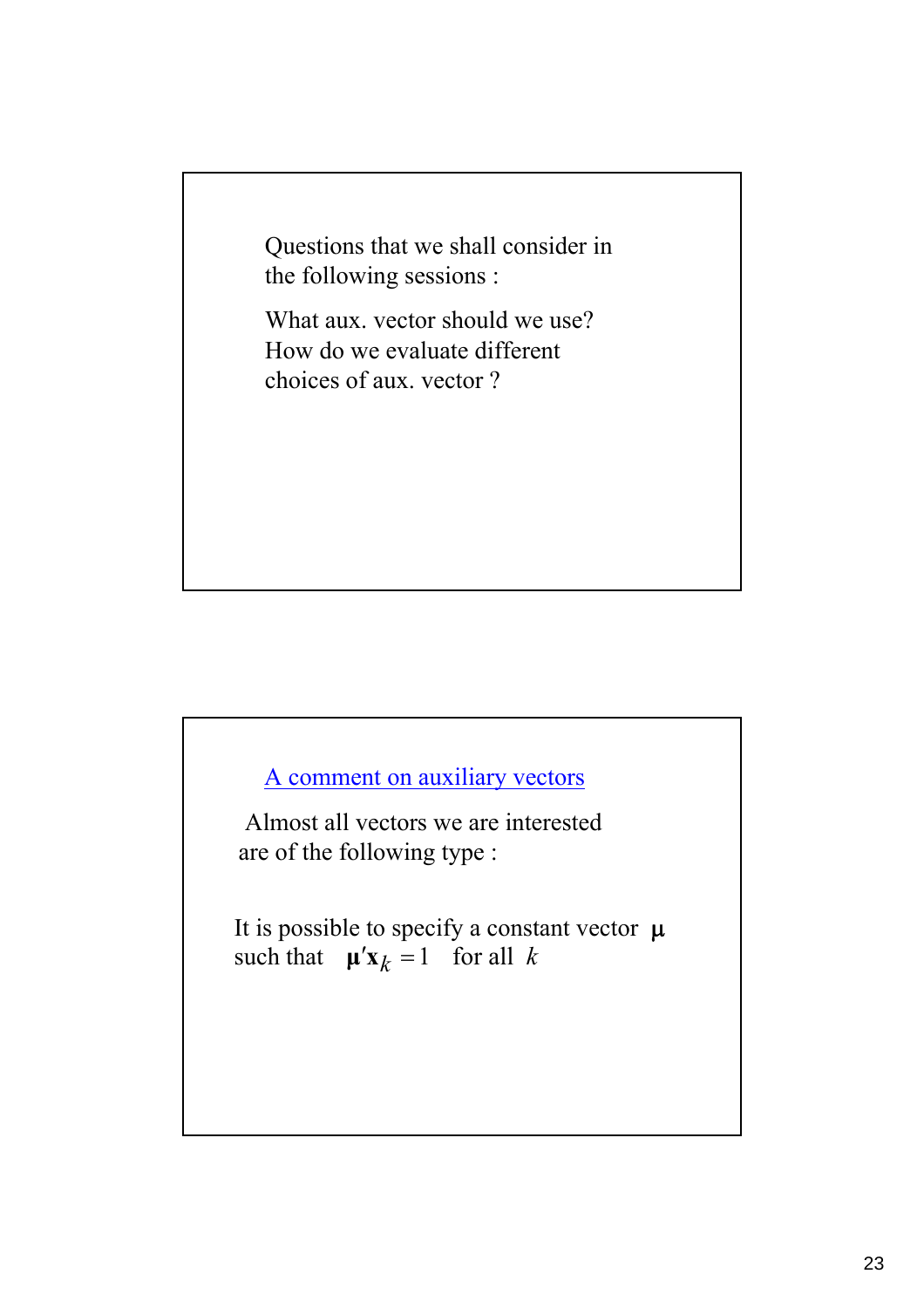Example 1 : A continuous *x*-variable

$$
\mathbf{x}_k = (1, x_k)'
$$

Take  $\mu = (1, 0)'$ 

The property is present :

$$
\mathbf{\mu}' \mathbf{x}_k = 1 \times 1 + 0 \times x_k = 1 \quad \text{for all } k
$$

Example 2 : The classification vector

$$
\mathbf{x}_k = \mathbf{y}_k = (0, \dots, 1, \dots, 0)'
$$

Take  $\mu = (1,...,1,...,1)'$ 

The property is present :

$$
\mathbf{\mu}' \mathbf{x}_k = 1 \quad \text{for all } k
$$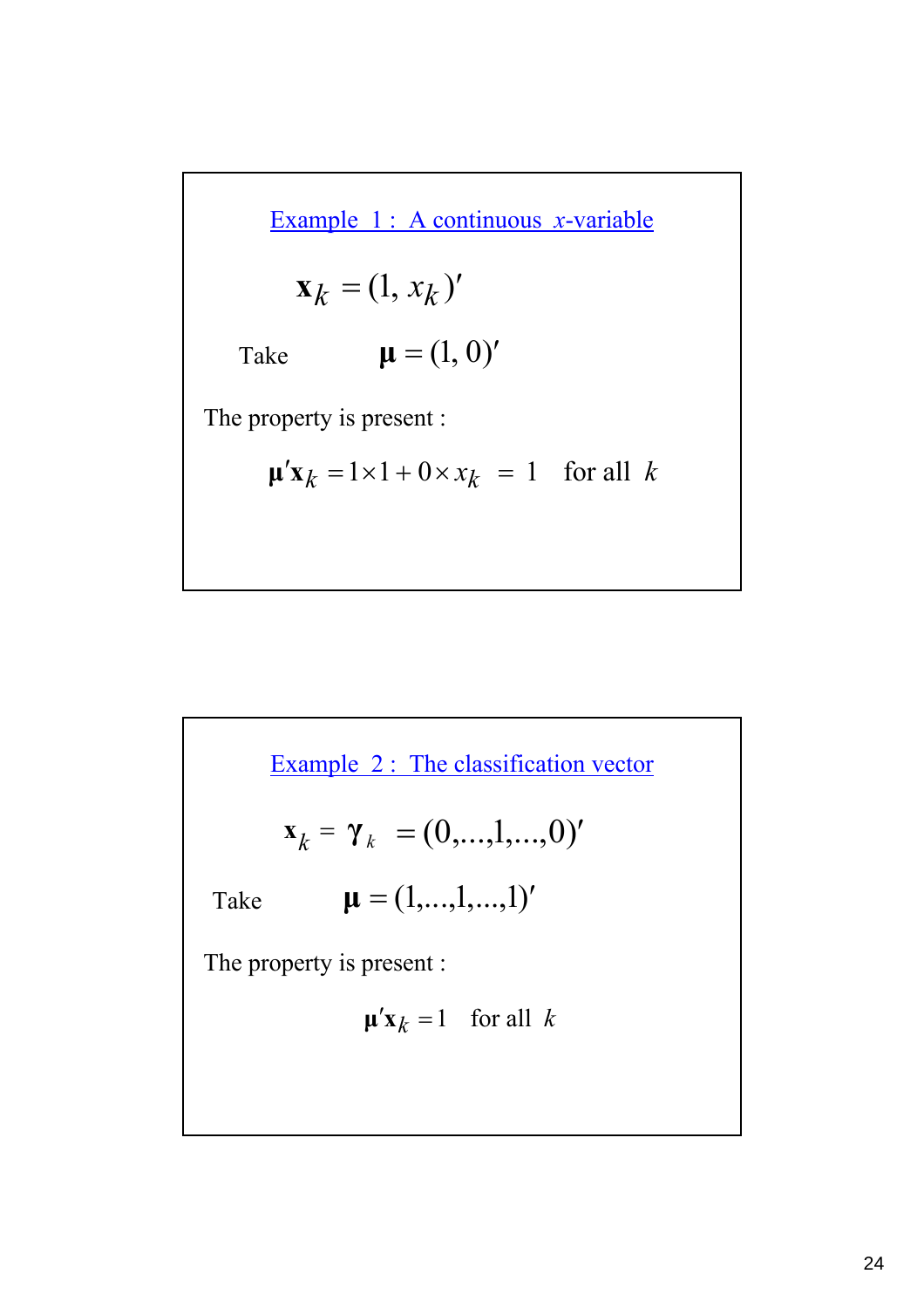$(i)$  −  $\sum_U e_{\theta k}$  $\mathrm{nearbias}(\hat{Y}_W) =$ Equivalent expressions for **nearbias** (ii)  $(\sum_{U} \mathbf{x}_{k})' (\mathbf{B}_{U;\theta} - \mathbf{B}_{U})$ (iii)  $\sum_{U} (\theta_k M_k - 1) y_k$ We now comment on (ii); we need (iii) later. for the **x**-vector type  $\boldsymbol{\mu}'\mathbf{x}_k = 1$  for all k

Expression (ii):  
\nnearbias 
$$
(\hat{Y}_W) = (\sum_U \mathbf{x}_k)'(\mathbf{B}_{U;\theta} - \mathbf{B}_U)
$$
  
\n
$$
\mathbf{B}_{U;\theta} = (\sum_U \theta_k \mathbf{x}_k \mathbf{x}_k')^{-1} \sum_U \theta_k \mathbf{x}_k y_k \text{ weighted}
$$
\n
$$
\mathbf{B}_U = (\sum_U \mathbf{x}_k \mathbf{x}_k')^{-1} \sum_U \mathbf{x}_k y_k \text{ unweighted}
$$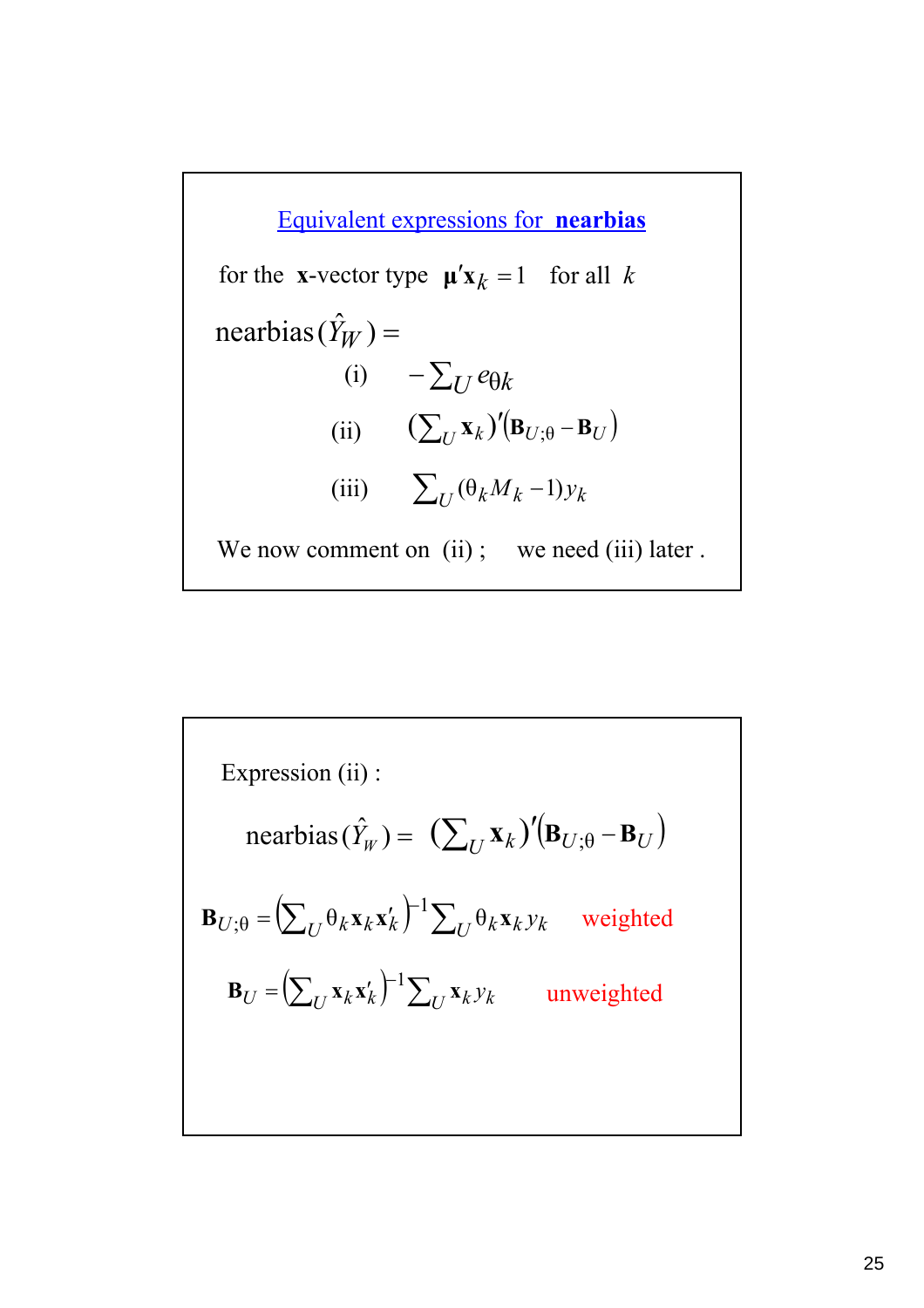nearbias 
$$
(\hat{Y}_W)
$$
 =  $(\sum_U \mathbf{x}_k)'(\mathbf{B}_{U;\theta} - \mathbf{B}_U)$   
This shows **nearbias** as a function of the  
difference between two regression coefficients  
Interpretation: NR causes systematic error in the  
estimated regression relationship (reason: 'non-  
random selection'). We would like to estimate the  
ordinary regression coefficient  $\mathbf{B}_U$ , but because  
of NR we obtain an estimate of  $\mathbf{B}_{U;\theta}$ 

What is the nearbias under conditions 1 and 2 ?  
\nCondition 1: 
$$
y_k = \beta' \mathbf{x}_k
$$
 for all  $k \in U$   
\n $\implies \mathbf{B}_{U;\theta} = \mathbf{B}_U$  and **nearbias** = 0  
\nCondition 2:  $\phi_k = \lambda' \mathbf{x}_k$  for all  $k \in U$   
\n $\implies (\sum_U \mathbf{x}_k)'(\mathbf{B}_{U;\theta} - \mathbf{B}_U) = 0$  (show this!)  
\nand **nearbias** = 0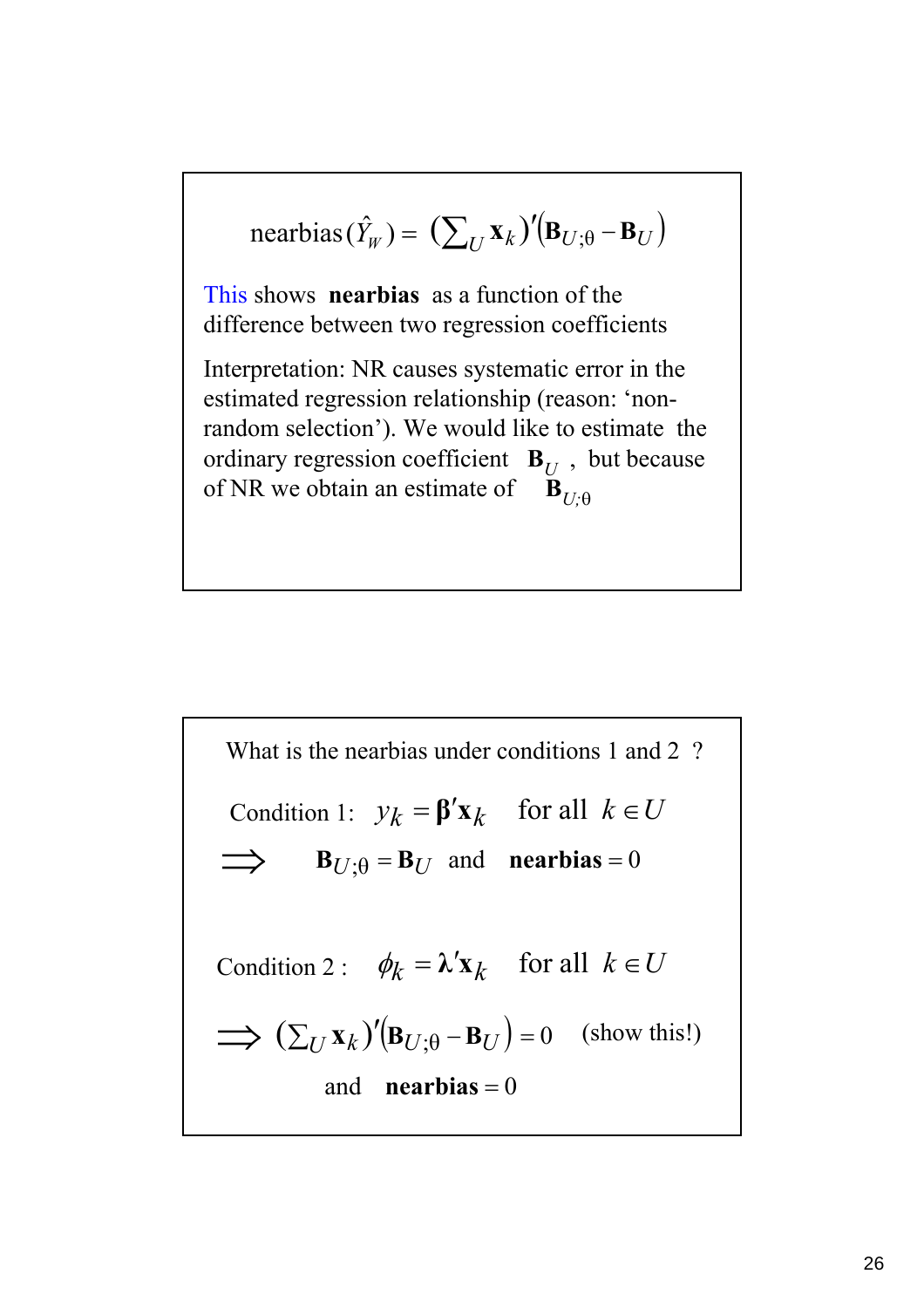# Comment on terminology

We do not need concepts such as

MAR, MCAR, ignorable NR, non-ignorable NR

In our view : All situations non-ignorable.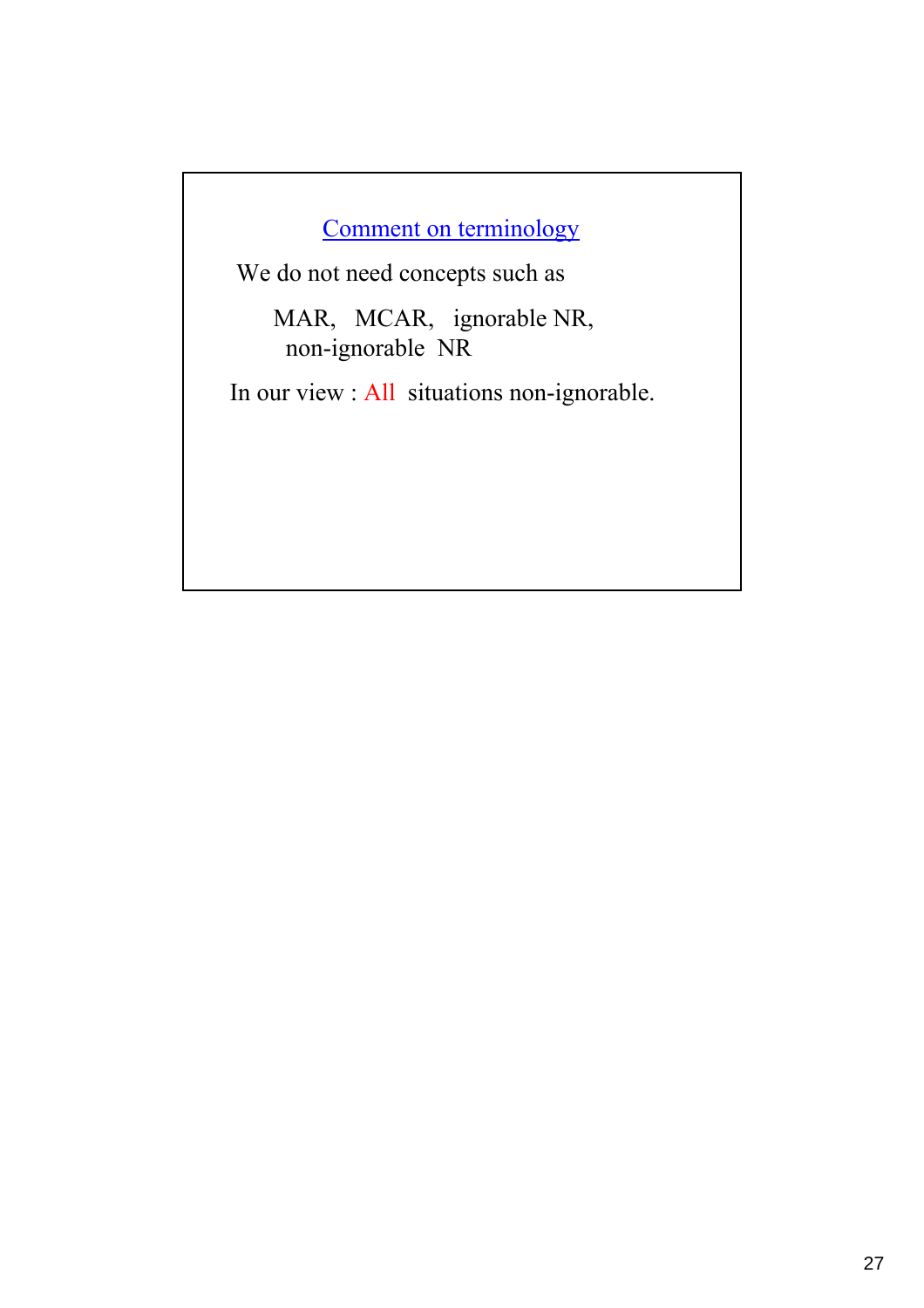

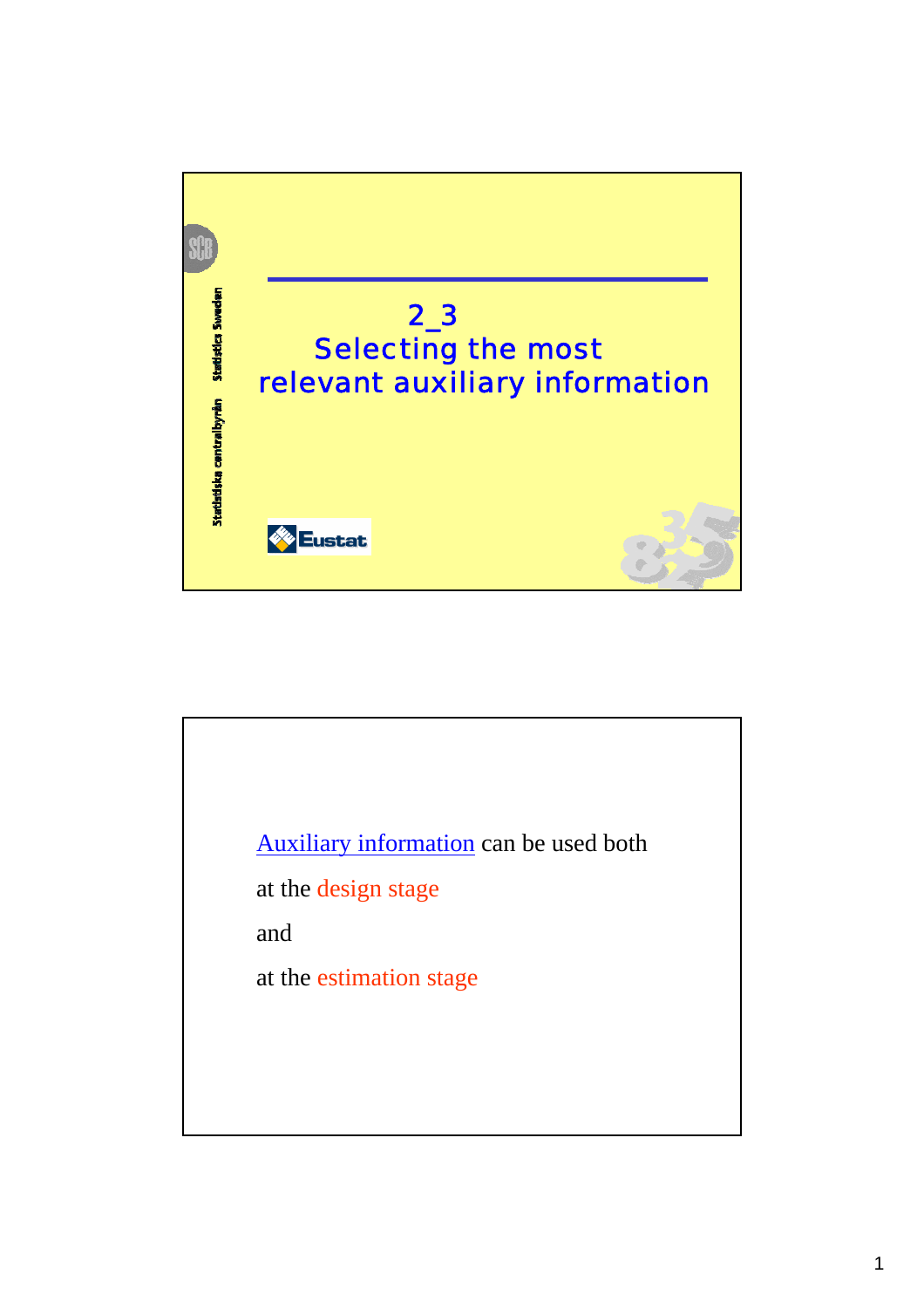# The design stage

Commonly used sampling designs

- Simple random sampling (SI)
- Stratified simple random sampling (STSI)
- Cluster sampling
- Two-stage sampling
- Probability-proportional-to-size

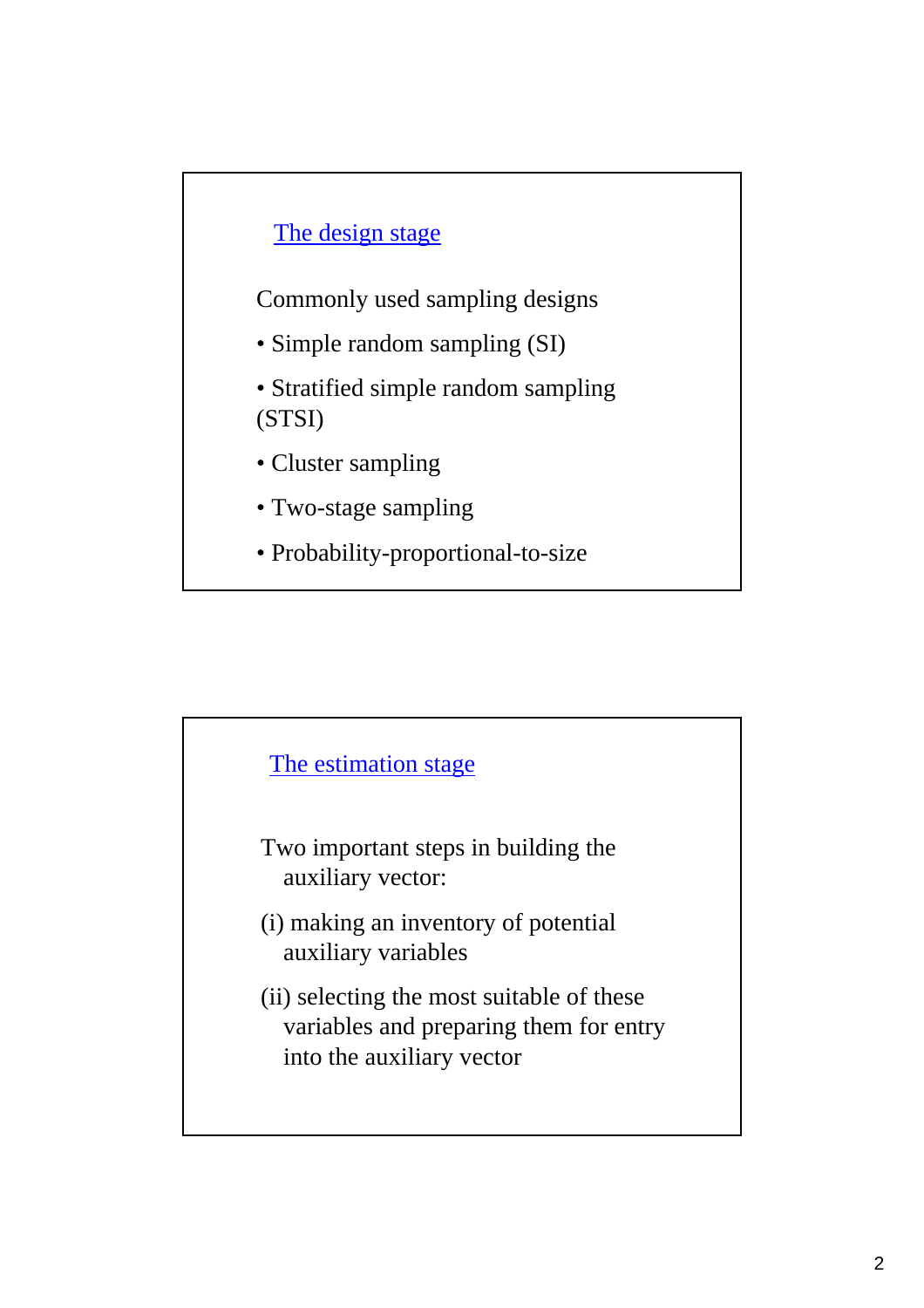Inventory of potential auxiliary variables

Example of an extensive data source: Sweden's Total population register (TPR) : A complete listing of the population of individuals (around 9 million)

Some of the variables in TPR:

Unique personal identity number, name and adress, date of birth, sex, marital status, country of birth and taxable income.

#### Recall:

- If the nonresponse is considerable and not counteracted by effective adjustment then
- (i) the squared bias term is likely to dominate the **MSE**
- (ii) the possibilies for valid statistical inference are reduced; valid confidence intervals cannot be computed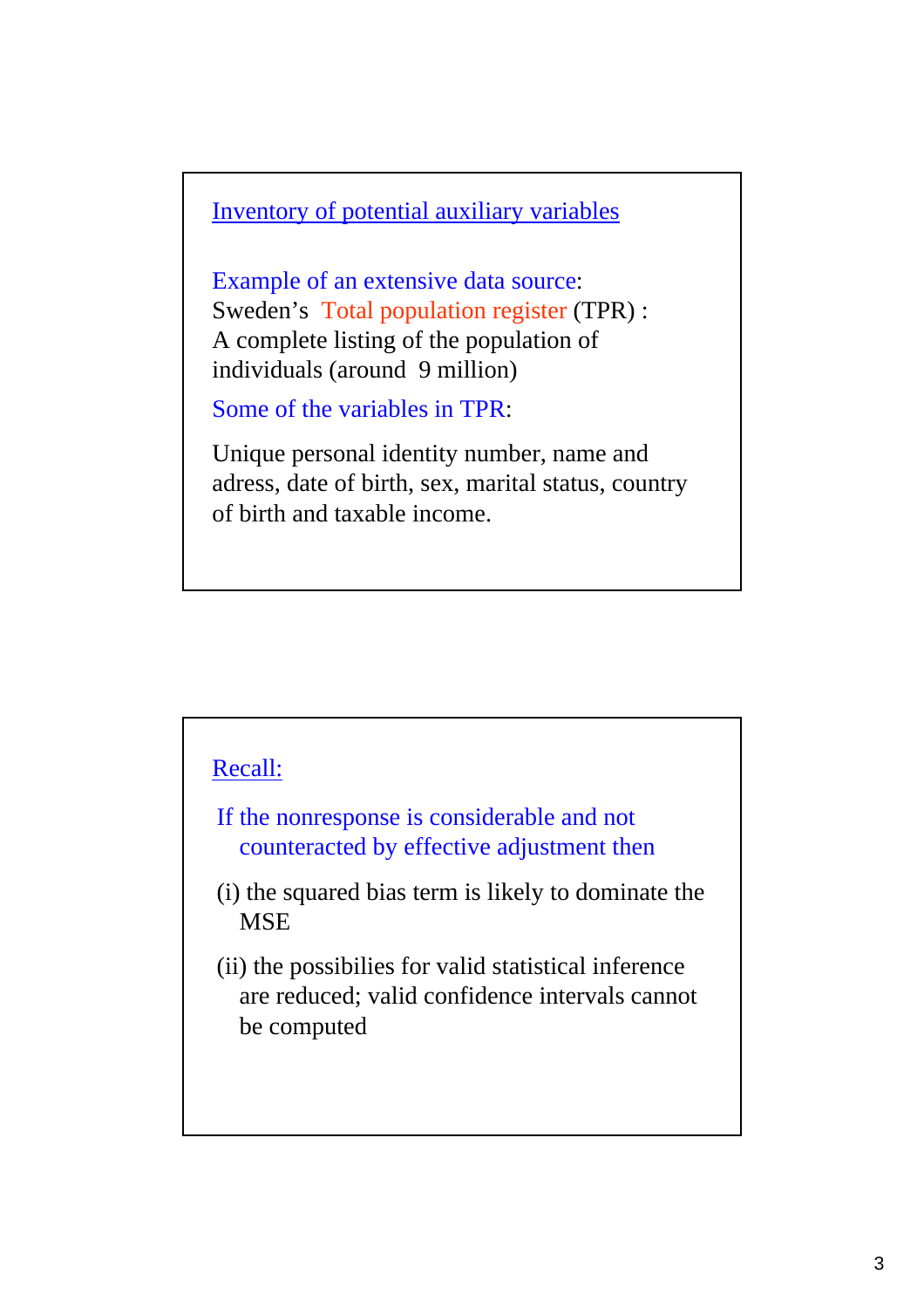Guidelines for the construction of an auxiliary vector

Principle 1: The auxiliary vector (or the instrument vector) should explain the inverse response probability, called the response influence

Principle 2: The auxiliary vector should explain the main study variables

Principle 3: The auxiliary vector should identify the most important domains

Principle 1 fulfilled:

The bias of the calibration estimates reduced for *all* study variables

Principle 2 fulfilled:

The bias is reduced in the estimates for the main study variables, and the variance is also reduced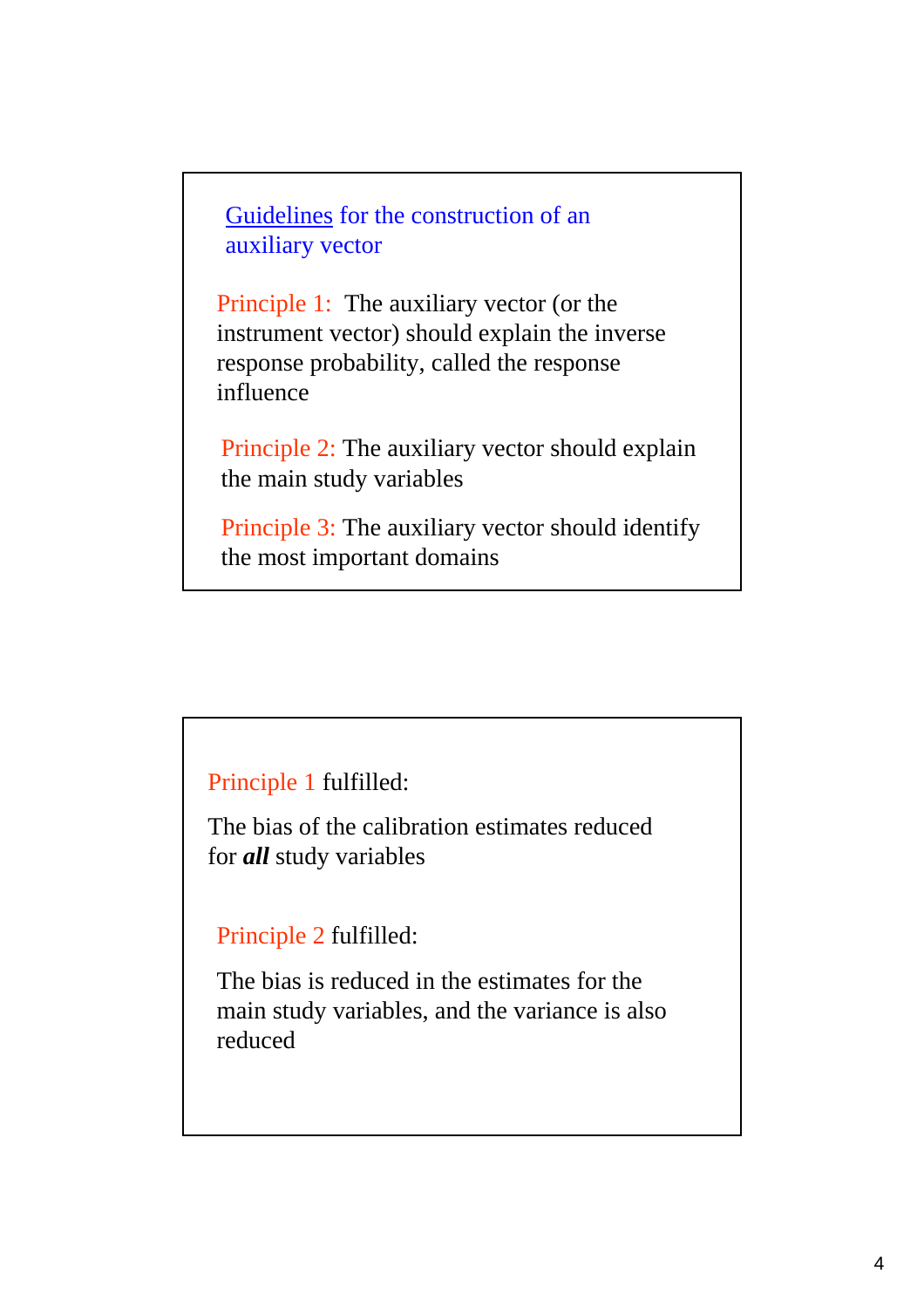Principle 3 fulfilled:

For the main domains, both bias and variance will be reduced

The general formula for the nearbias (Session 2-2) can guide our search for a powerful auxiliary vector. It also answers the question:

When is the nearbias  $= 0$ , for a given estimator ?

Let us look at some traditional estimators.

Standard specifications assumed, unless otherwise stated.

The **x**-vector is a 'star vector' in most of these examples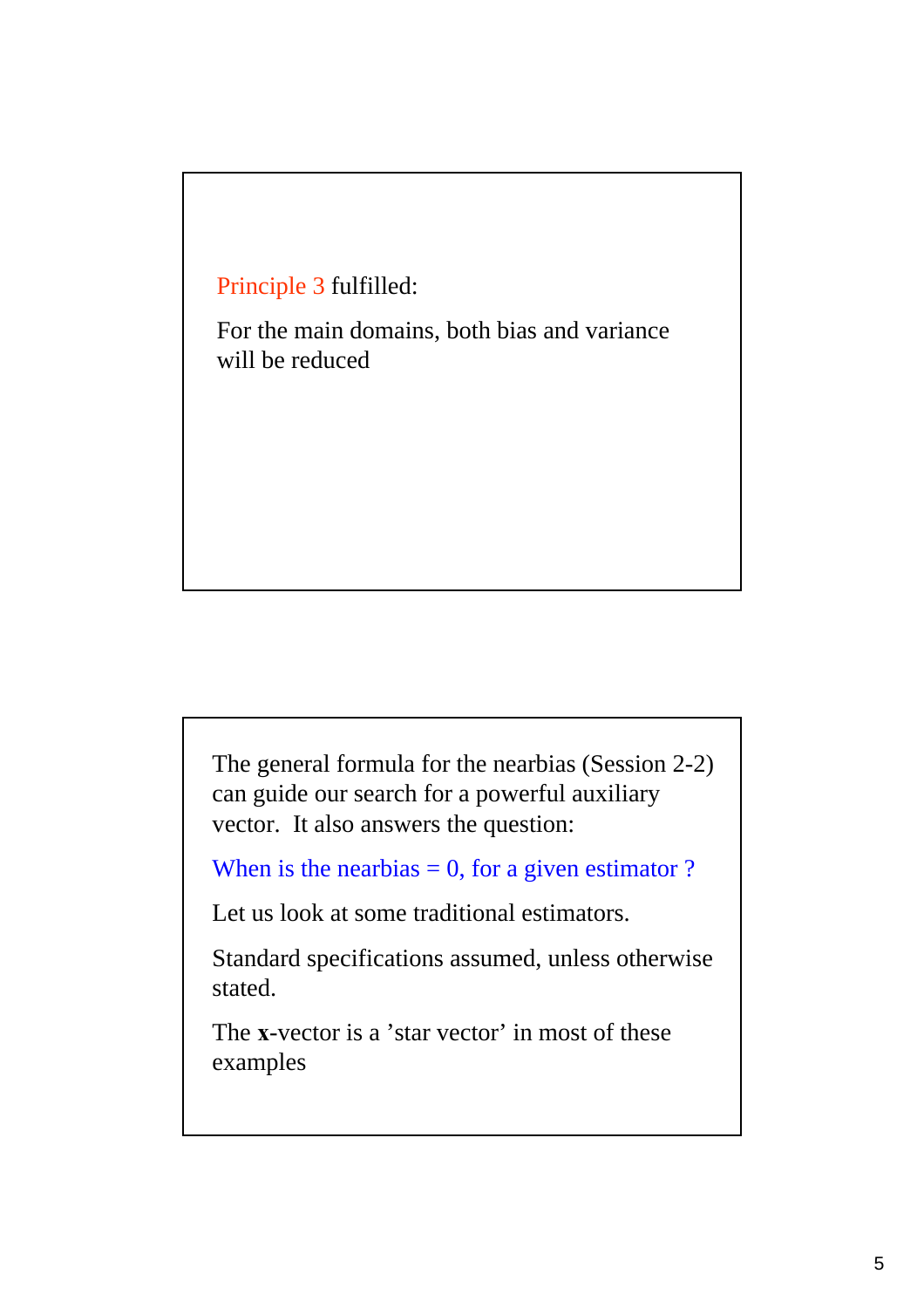Prospects for zero nearbias with traditional estimators Expansion estimator:  $\hat{Y}_{EXP} = N \bar{y}_{r,d}$ Auxiliary vector: (i)  $\phi_k = a$  for all  $k \in U$  or if Zero nearbias if  $\mathbf{x}_k = 1$ (ii)  $y_k = \alpha$  for all  $k \in U$ 

Weighting class estimator:  $\hat{Y}_{WC} = \sum_{i} \hat{N}_{p} \bar{y}_{r_{p}}$ Aux. vector  $\mathbf{x}_k = \gamma_k = \text{class indicator vector}$ Zero nearbias if Population weighting adjustment estimator: (i)  $\phi_k = a_p$  for all  $k \in U_p$  or if ∑ =  $=\frac{P}{\sum}$ *p*  $\hat{Y}_{PWA} = \sum_{i} N_{p} \bar{y}_{r_{p}}$ ;*d* 1  $\hat{P}_{PWA} = \sum N_p \bar{y}_{r_p};$ *P*  $\hat{Y}_{WC} = \sum_{p=1} \hat{N}_p \bar{y}_{r_p;}$ = = (ii)  $y_k = \beta_p$  for all  $k \in U_p$ Moon vector for  $\hat{Y}_{WC}$ , star vector for  $\hat{Y}_{PWA}$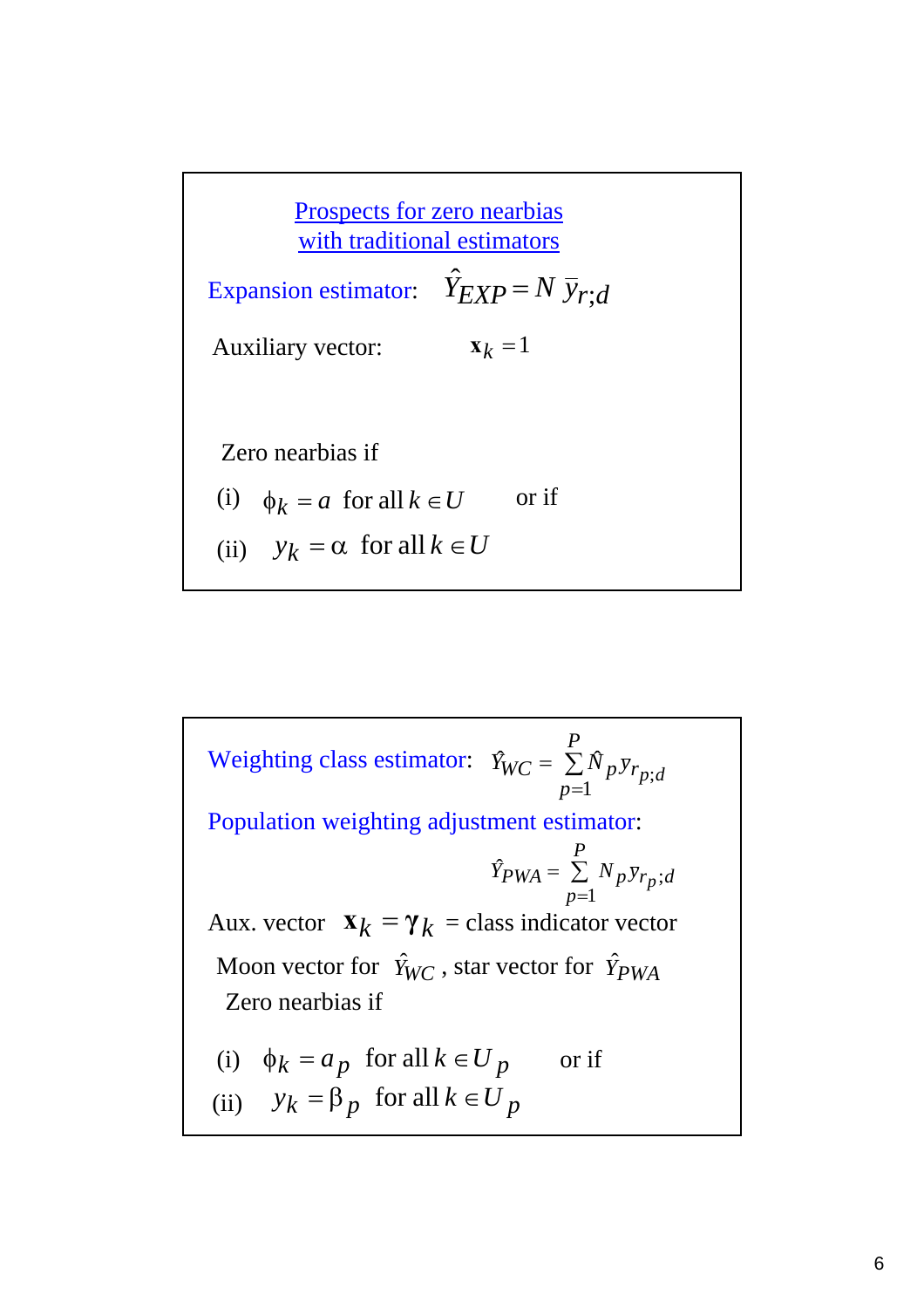

Separate ratio estimator:  
\n
$$
\hat{Y}_{SEPRA} = \sum_{p=1}^{P} (\sum_{U_p} x_k) \frac{\bar{y}_{r_p;d}}{\bar{x}_{r_p;d}}
$$
\nAuxiliary vector:  $\mathbf{x}_k = x_k \gamma_k$ 

\nInstrument vector:  $\mathbf{z}_k = \gamma_k$ 

\nZero nearby is  $\mathbf{z}_k = \mathbf{z}_k \mathbf{z}_k$ 

\n(i)  $\phi_k = a_p$  for all  $k \in U_p$  or if

\n(ii)  $y_k = \alpha_p x_k$  for all  $k \in U_p$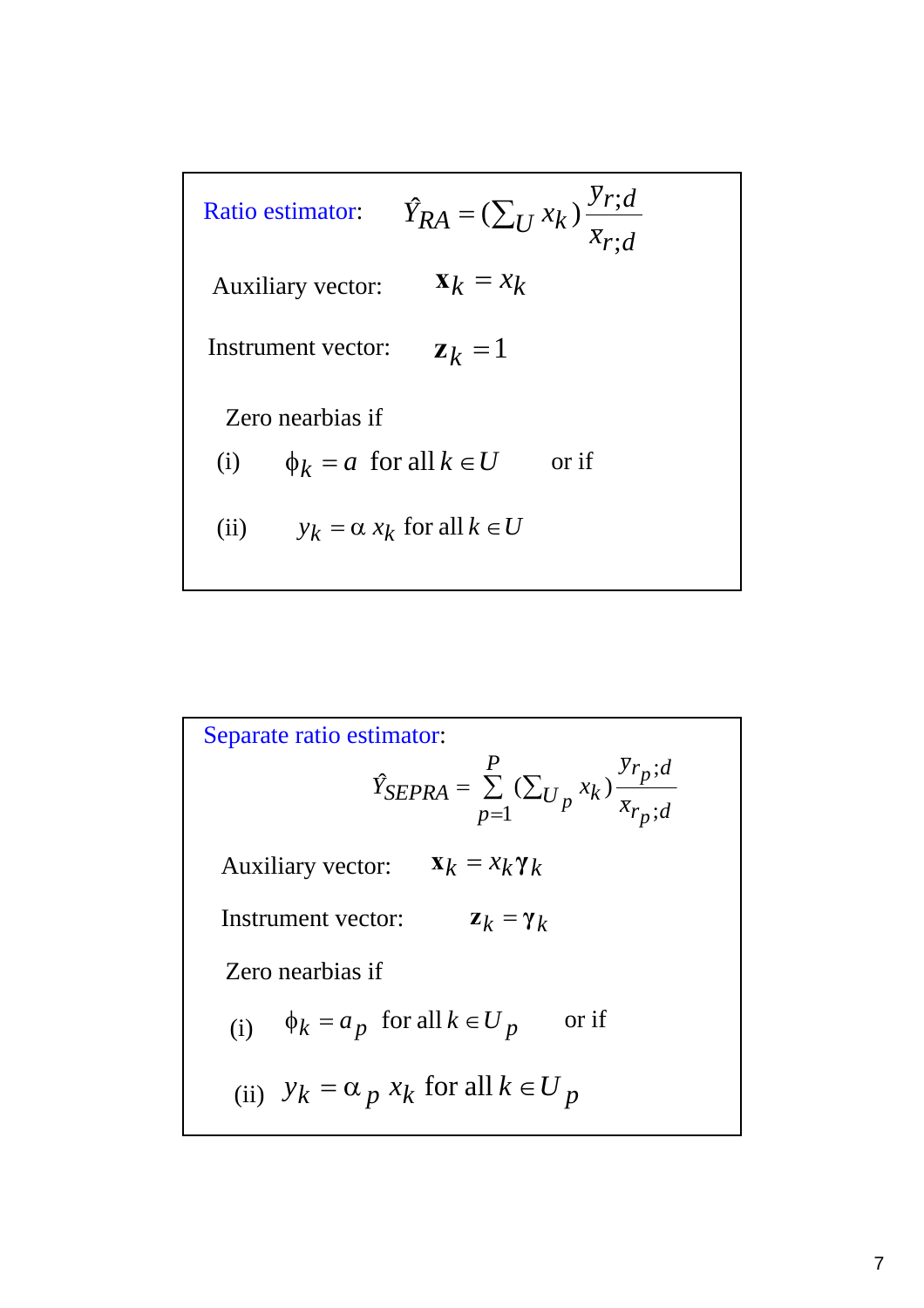Regression estimator:

$$
\hat{Y}_{REG} = N\{\bar{y}_{r;d} + (\bar{x}_U - \bar{x}_{r;d})B_{r;d}\}
$$
  
Auxiliary vector:  $\mathbf{x}_k = (1, x_k)'$   
Zero nearbias if  
(i)  $\phi_k = a + bx_k$  or if  
(ii)  $y_k = \alpha + \beta x_k$ 

Separate regression estimator:  
\n
$$
\hat{Y}_{SEPREG} =
$$
\n
$$
= \sum_{p=1}^{P} N_p \{ \bar{y}_{r_p}; d + (\bar{x}_{U_p} - \bar{x}_{r_p}; d) B_{r_p}; d \}
$$
\n
$$
\text{Auxiliary vector:} \quad \mathbf{x}_k = (\gamma'_k, x_k \gamma'_k)'
$$
\n
$$
\text{Zero nearbias if}
$$
\n(i) 
$$
\phi_k = a_p + b_p x_k \quad \text{or if}
$$
\n(ii) 
$$
y_k = \alpha_p + \beta_p x_k \quad \text{for all } k \in U_p
$$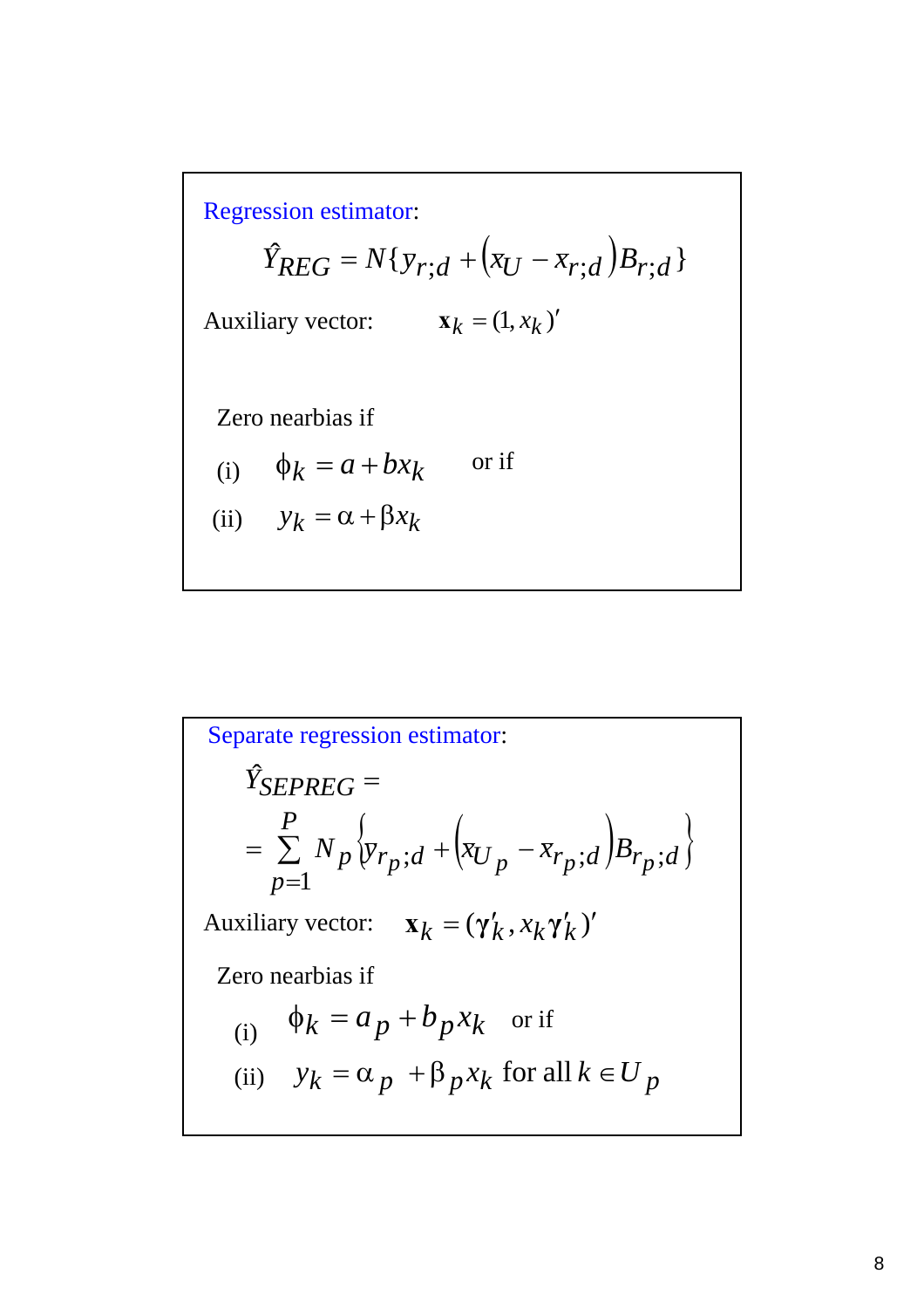Two-way estimator: Auxiliary vector:  $\mathbf{x}_k = (\gamma'_k, \delta'_k)'$ Zero nearbias if  $\phi_k = a_p + b_h$  or if  $\hat{Y}_T WOWAY$  (expression somwhat complicated) (i) (ii)  $y_k = \alpha_p + \beta_h$ γ indicates classes *p*=1,…, *P*; δ indicates classes *h*=1,…, *H*

Conclusion:

Best suited for fulfilling Principle 1: SEPREG or TWOWAY

Best suited for fulfilling Principle 2: The same two vectors

Worst : For Principle 1, EXP and RA . But RA is better than EXP for Principle 2.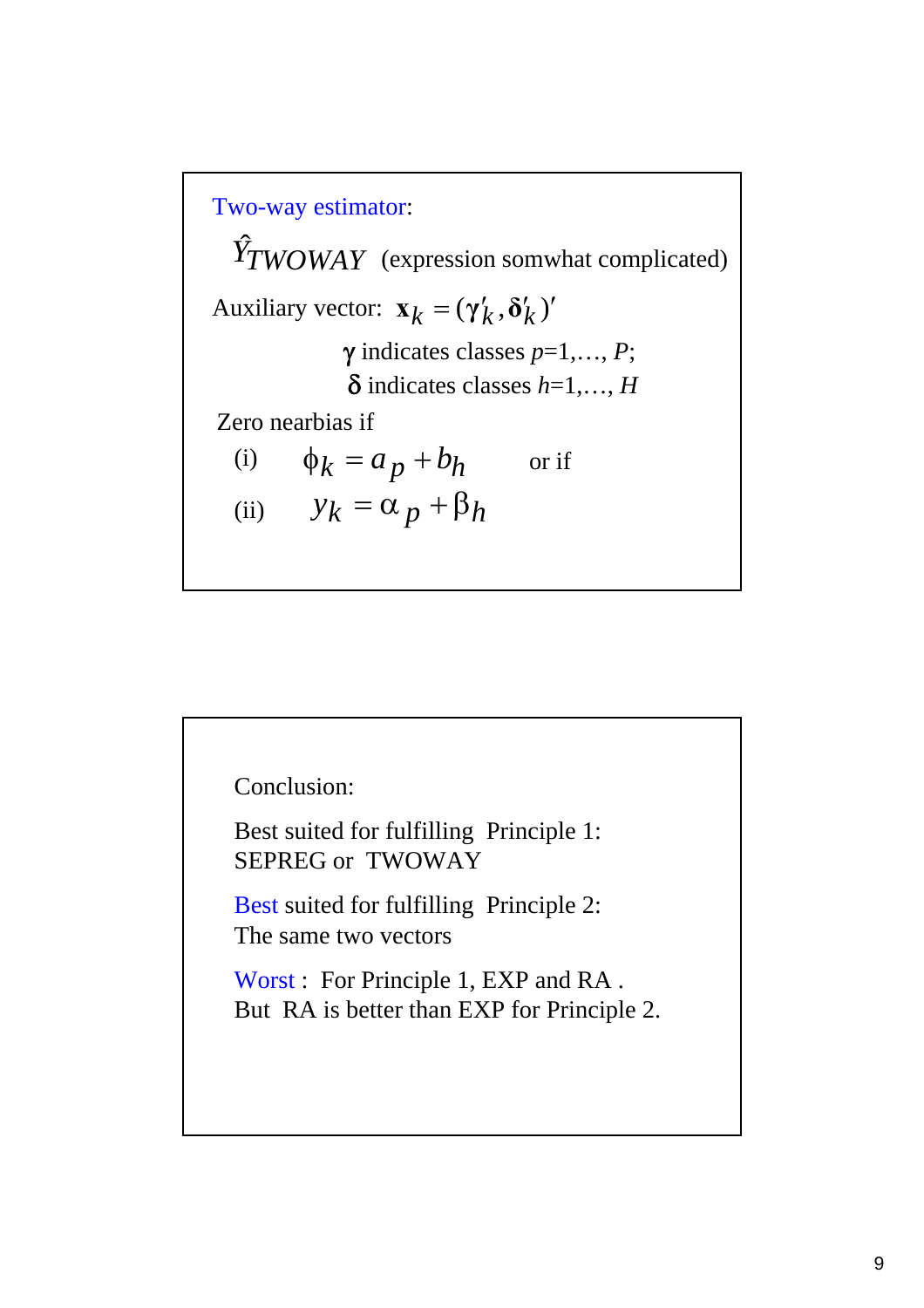#### Monte Carlo simulation

10,000 SI samples each of size  $n = 300$  drawn from experimental population of size  $N = 832$ , constructed from actual survey data : Statistics Sweden's **KYBOK** survey

Elements classified into four administrative groups; sizes: 348, 234, 161, 89



*Information*: For every  $k \in U$ , we know

- membership in one of 4 admin. groups
- the value  $x_k$  of a continuous variable  $x =$ sq.root revenues

We can use some or all of that info.

*Study variable*: *y* = expenditures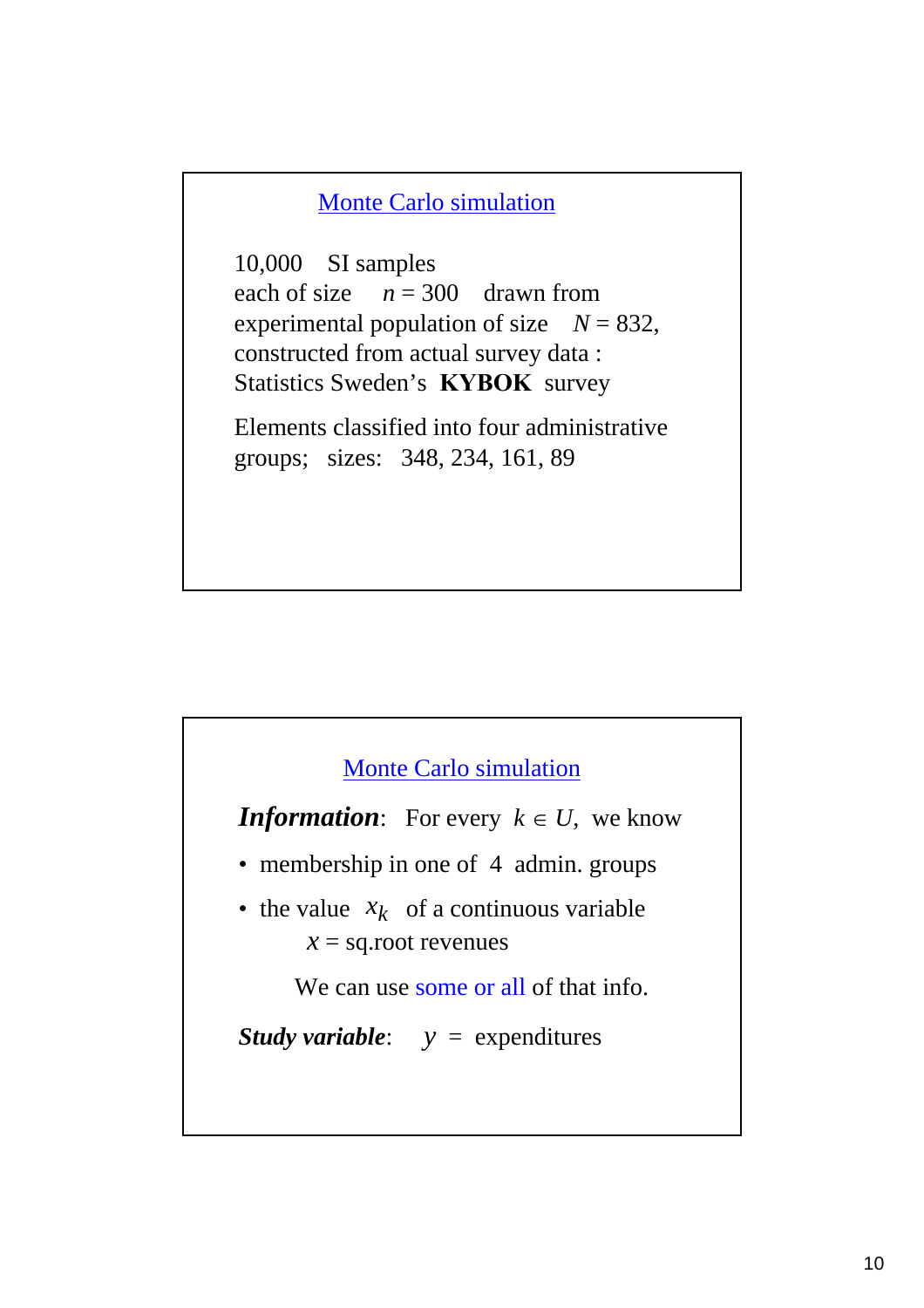

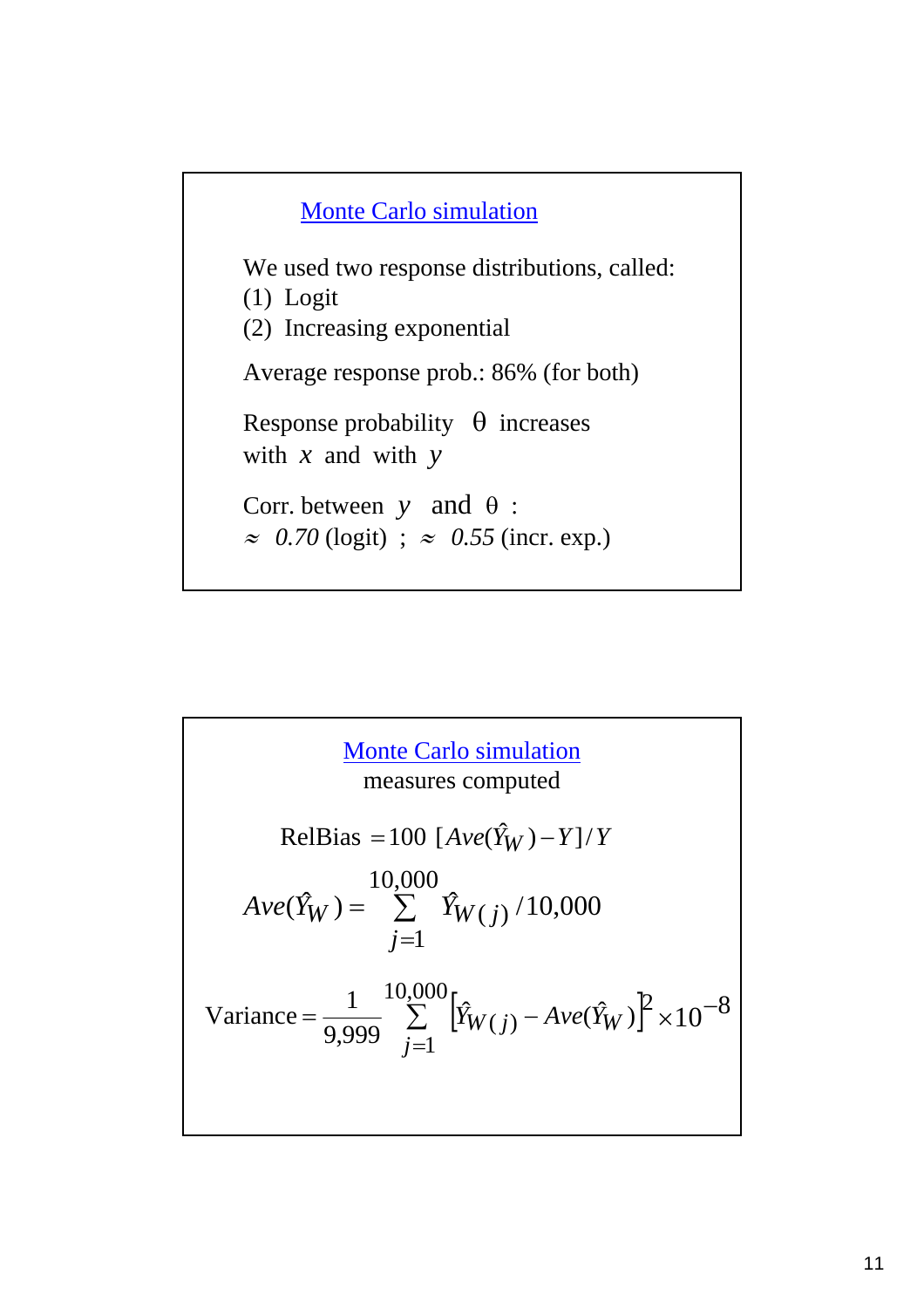| <b>Estimator</b>                                | <b>RelBias</b> | Variance |
|-------------------------------------------------|----------------|----------|
| Expansion (EXP)                                 | 5.0            | 69.6     |
| Weighting Class (WC)                            | 2.2            | 59.4     |
| <b>Population Weighting</b><br>Adjustment (PWA) | 2.2            | 37.1     |
| Ratio (RA)                                      | 2.5            | 27.5     |
| Regression (REG)                                | $-0.6$         | 9.5      |
| Separate Ratio (SEPRA)                          | 0.7            | 11.8     |
| Separate Regression<br>(SEPREG)                 | $-0.2$         | 8.1      |
| Two-Way Classification<br>(TWOWAY)              | 0.5            | 21.7     |

| <b>Estimator</b>                                | <b>RelBias</b> | Variance |
|-------------------------------------------------|----------------|----------|
| Expansion (EXP)                                 | 9.3            | 70.1     |
| Weighting Class (WC)                            | 5.7            | 57.7     |
| <b>Population Weighting</b><br>Adjustment (PWA) | 5.7            | 36.3     |
| Ratio (RA)                                      | 3.9            | 26.1     |
| Regression (REG)                                | $-2.7$         | 8.1      |
| Separate Ratio (SEPRA)                          | 2.0            | 11.3     |
| Separate Regression<br>(SEPREG)                 | $-0.8$         | 7.4      |
| Two-Way Classification<br>(TWOWAY)              | 0.5            | 20.3     |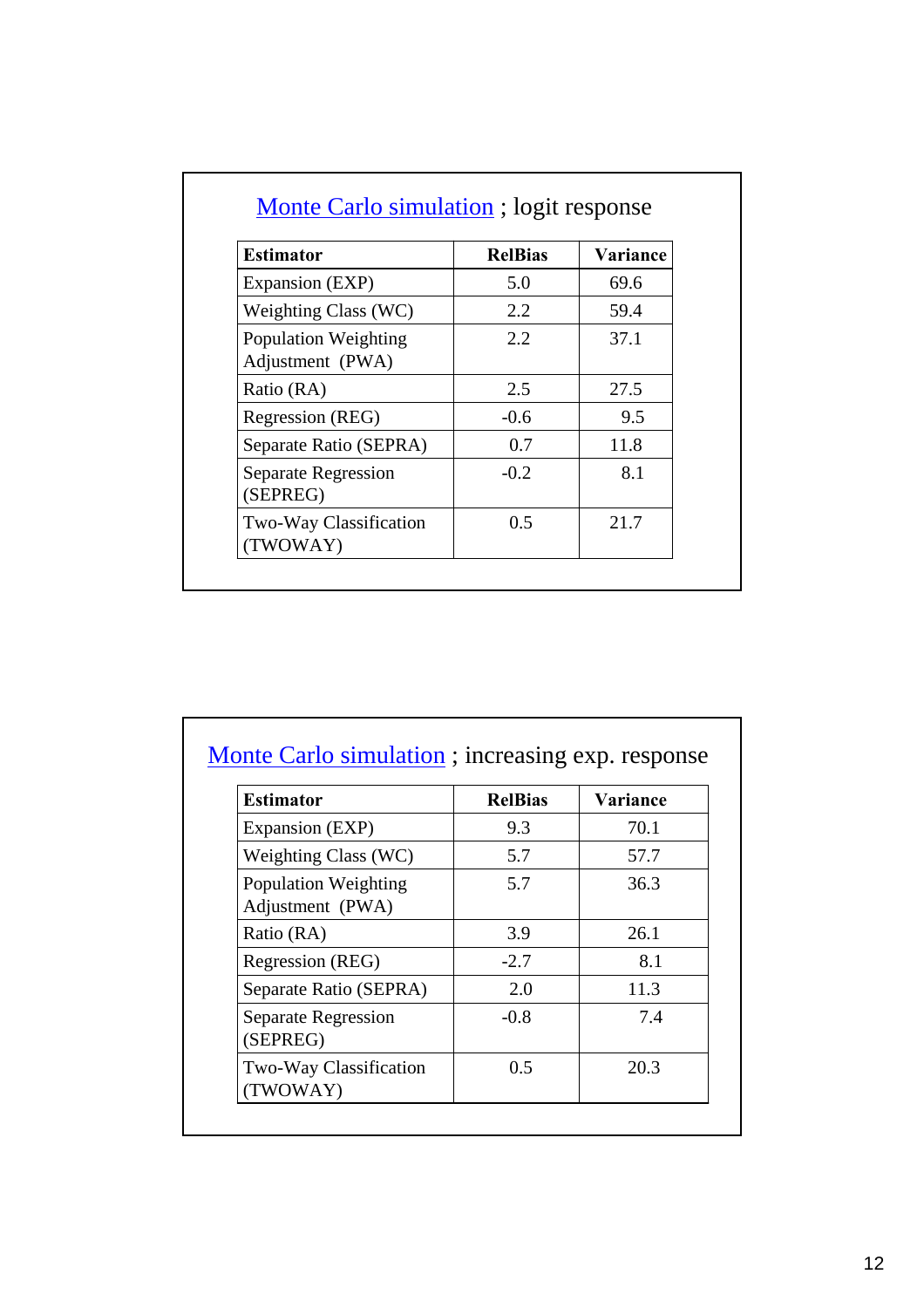



Principle 1

Tool 1.1: Nonresponse analysis

Tool 1.2: Bias indicator  $q^2$ 

Principle 2

Tool 2.1: Analysis of important target variables

Tool 2.2: Indicator *IND*2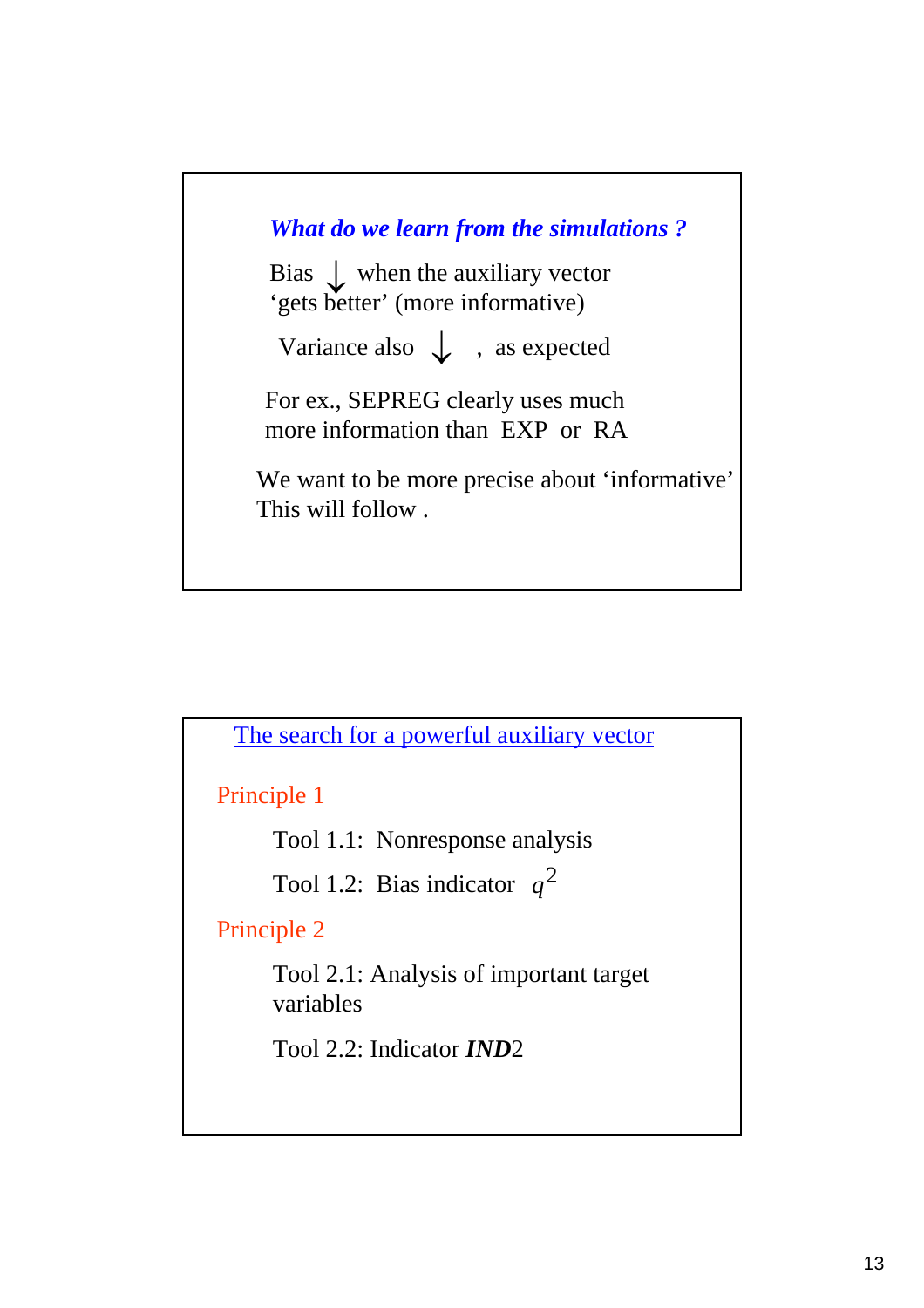A new indicator (not yet published)

We have developed a new indicator, denoted  $H_1$ , which takes into consideration both Principle 1 and Principle 2.  $H_1$  is a product of  $q^2$  and a factor depending on the relation between the target variable *y* and the auxiliary vector.

That is,  $H_1 = q^2 \times f(y, \mathbf{x})$ 



- Transforming the auxiliary variables
- Choosing a powerful instrument vector
- Analysing the distribution of the weights (for ex.: any extreme weights?)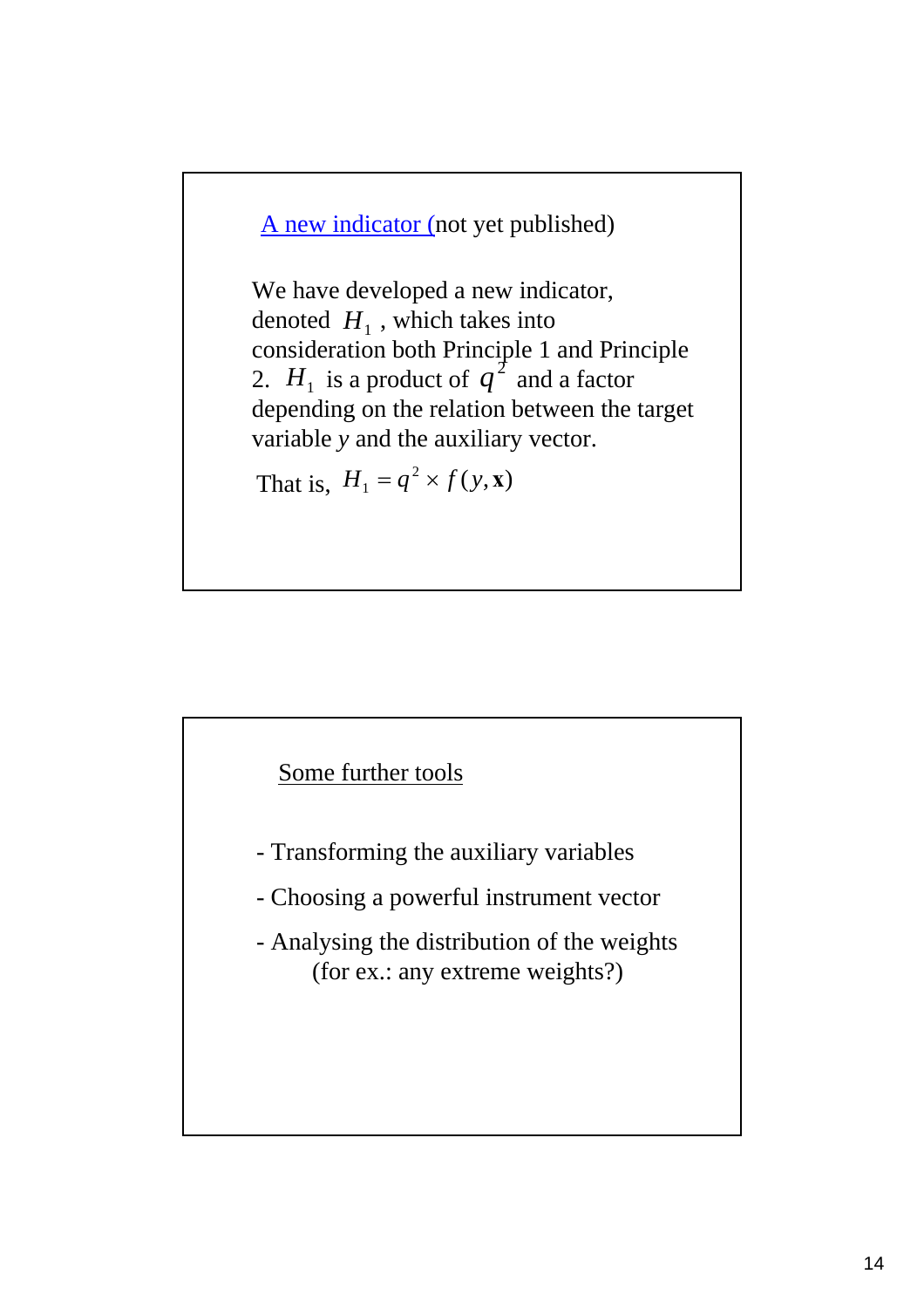

| Tool 1.1: Nonresponse analysis                  |       |        |           |       |       |       |
|-------------------------------------------------|-------|--------|-----------|-------|-------|-------|
| <b>Example 1: The Survey on Life and Health</b> |       |        |           |       |       |       |
| (postal survey; Statistics Sweden)              |       |        |           |       |       |       |
| Age group                                       | 18-34 |        | 35-49     |       | 50-64 | 65-79 |
| Response rate (%)                               | 54.9  |        | 61.0      |       | 72.5  | 78.2  |
| Country of birth                                |       | Nordic | countries | Other |       |       |
| Response rate $(\% )$                           |       |        | 66.7      |       | 50.8  |       |
|                                                 |       |        |           |       |       |       |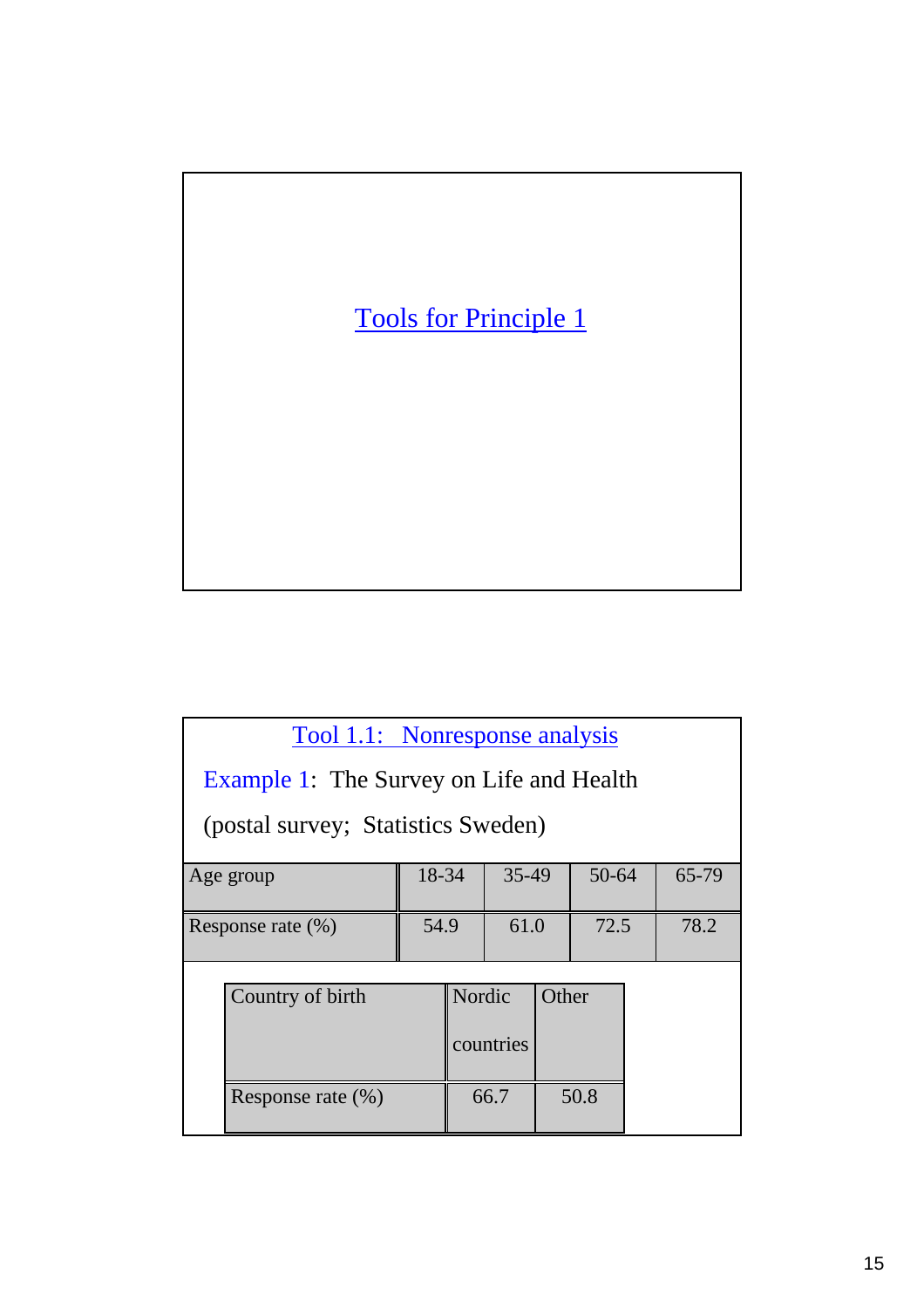| Income class (in      | $0-149$ | 150-299 | $300 -$ |
|-----------------------|---------|---------|---------|
|                       |         |         |         |
| thousands of SEK)     |         |         |         |
|                       |         |         |         |
| Response rate $(\%)$  | 60.8    | 70.0    | 70.2    |
|                       |         |         |         |
|                       |         |         |         |
|                       |         |         |         |
|                       |         |         |         |
| <b>Marital</b> status | Married | Other   |         |
|                       |         |         |         |
| Response rate (%)     | 72.7    | 58.7    |         |
|                       |         |         |         |
|                       |         |         |         |
|                       |         |         |         |

| <b>Education</b> level |      | Level 1 $\vert$ Level 2 | Level 3 |
|------------------------|------|-------------------------|---------|
| Response rate (%)      | 63.7 | 65.4                    | 75.6    |
|                        |      |                         |         |
|                        |      |                         |         |
|                        |      |                         |         |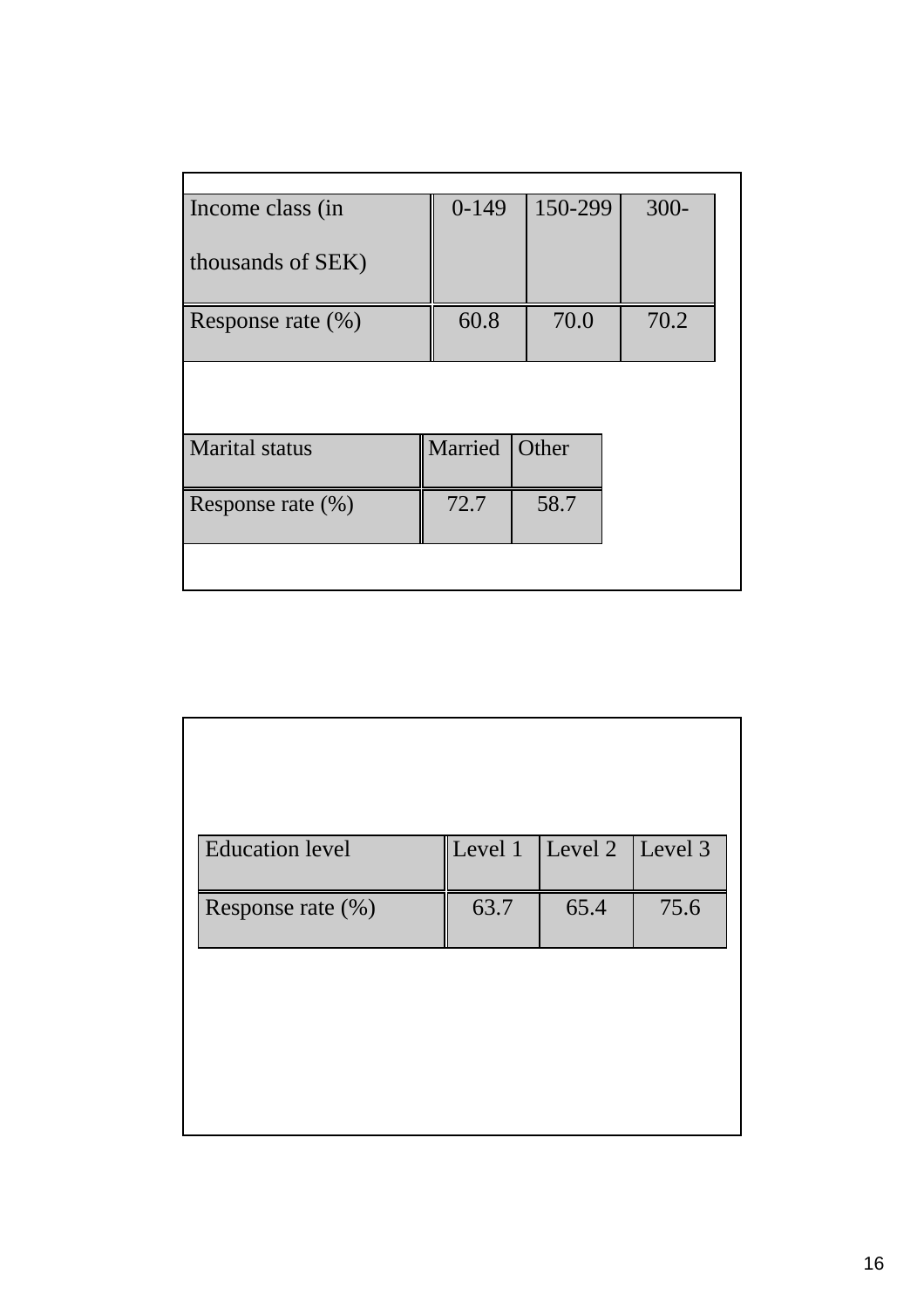Conclusions from this nonresponse analysis:

- The response propensities vary quite a lot between groups

- Without any weighting, one expects a disturbingly large nonresponse bias

- Some of the presumptive auxiliary variables are related, for example, income and education level. What is the simultaneous effect? Should both be used or just one?

| <b>Example 2: The Swedish National</b><br><b>Crime Victim and Security Study</b> |              |                |  |
|----------------------------------------------------------------------------------|--------------|----------------|--|
| (telephone interview survey)                                                     |              |                |  |
|                                                                                  |              |                |  |
|                                                                                  |              |                |  |
|                                                                                  |              |                |  |
| <b>Sex</b><br>Response rate<br>(% )                                              | Male<br>73.1 | Female<br>78.1 |  |
|                                                                                  |              |                |  |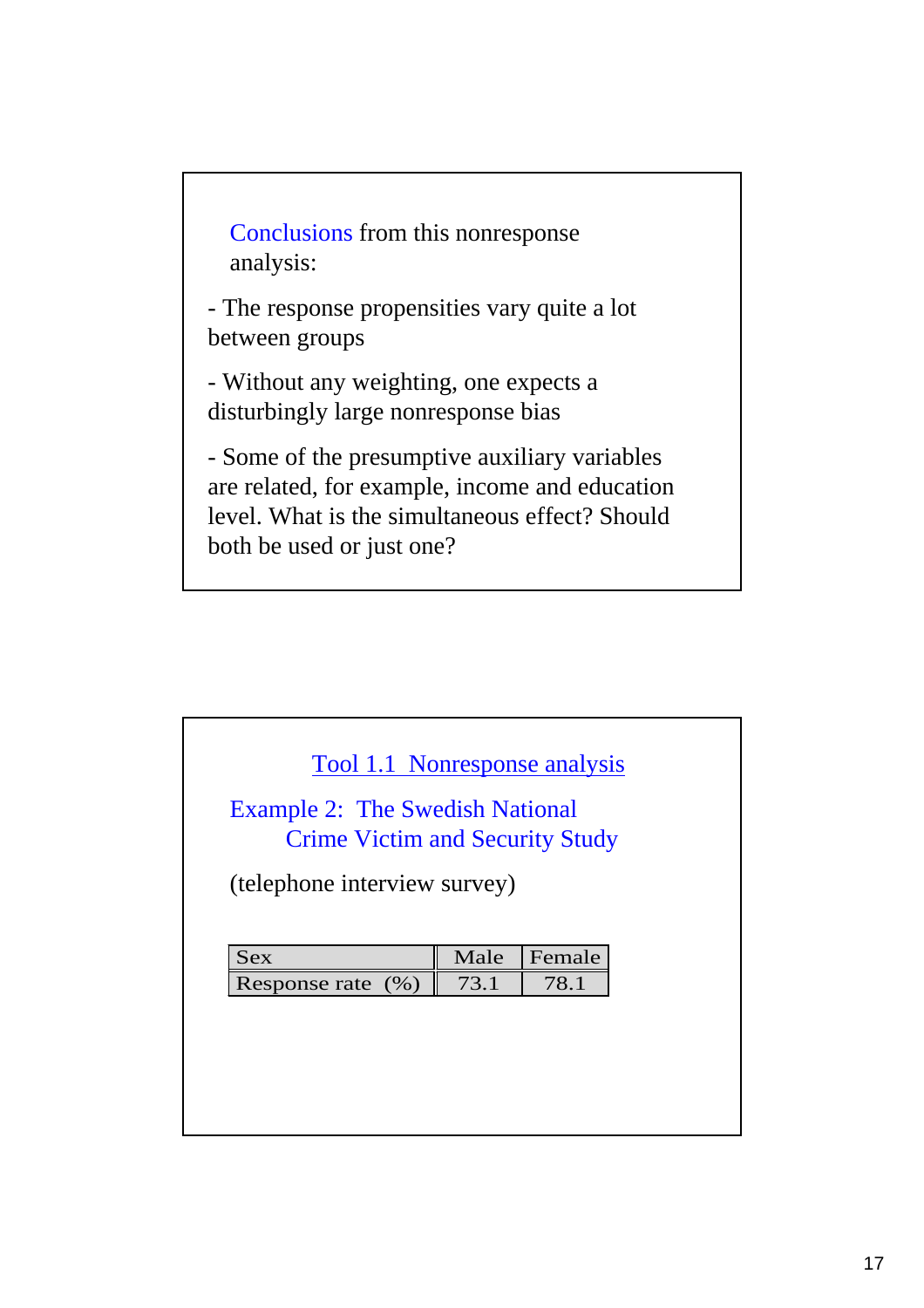| 76.8<br>74.6<br>75.0<br>Response rate $(\% )$<br>75-79<br>66-74<br>51-65<br>76.1<br>76.2<br>71.0<br>Country of birth<br>Nordic<br>Others<br>countries<br>77.7<br>57.8<br>Response rate $(\% )$ | Age group | 16-29 | $30 - 40$ | $41 - 50$ |
|------------------------------------------------------------------------------------------------------------------------------------------------------------------------------------------------|-----------|-------|-----------|-----------|
|                                                                                                                                                                                                |           |       |           |           |
|                                                                                                                                                                                                |           |       |           |           |
|                                                                                                                                                                                                |           |       |           |           |
|                                                                                                                                                                                                |           |       |           |           |
|                                                                                                                                                                                                |           |       |           |           |
|                                                                                                                                                                                                |           |       |           |           |
|                                                                                                                                                                                                |           |       |           |           |
|                                                                                                                                                                                                |           |       |           |           |

| <b>Marital</b> status | Married    | Others        |         |
|-----------------------|------------|---------------|---------|
| Response rate $(\% )$ | 78.3       | 73.6          |         |
|                       |            |               |         |
|                       |            |               |         |
| Big cities/others     | Big cities | <b>Others</b> |         |
| Response rate $(\% )$ | 72.1       | 77.6          |         |
|                       |            |               |         |
|                       |            |               |         |
| Income (in            | $0-149$    | 150-299       | $300 -$ |
|                       |            |               |         |
| thousands of SEK)     |            |               |         |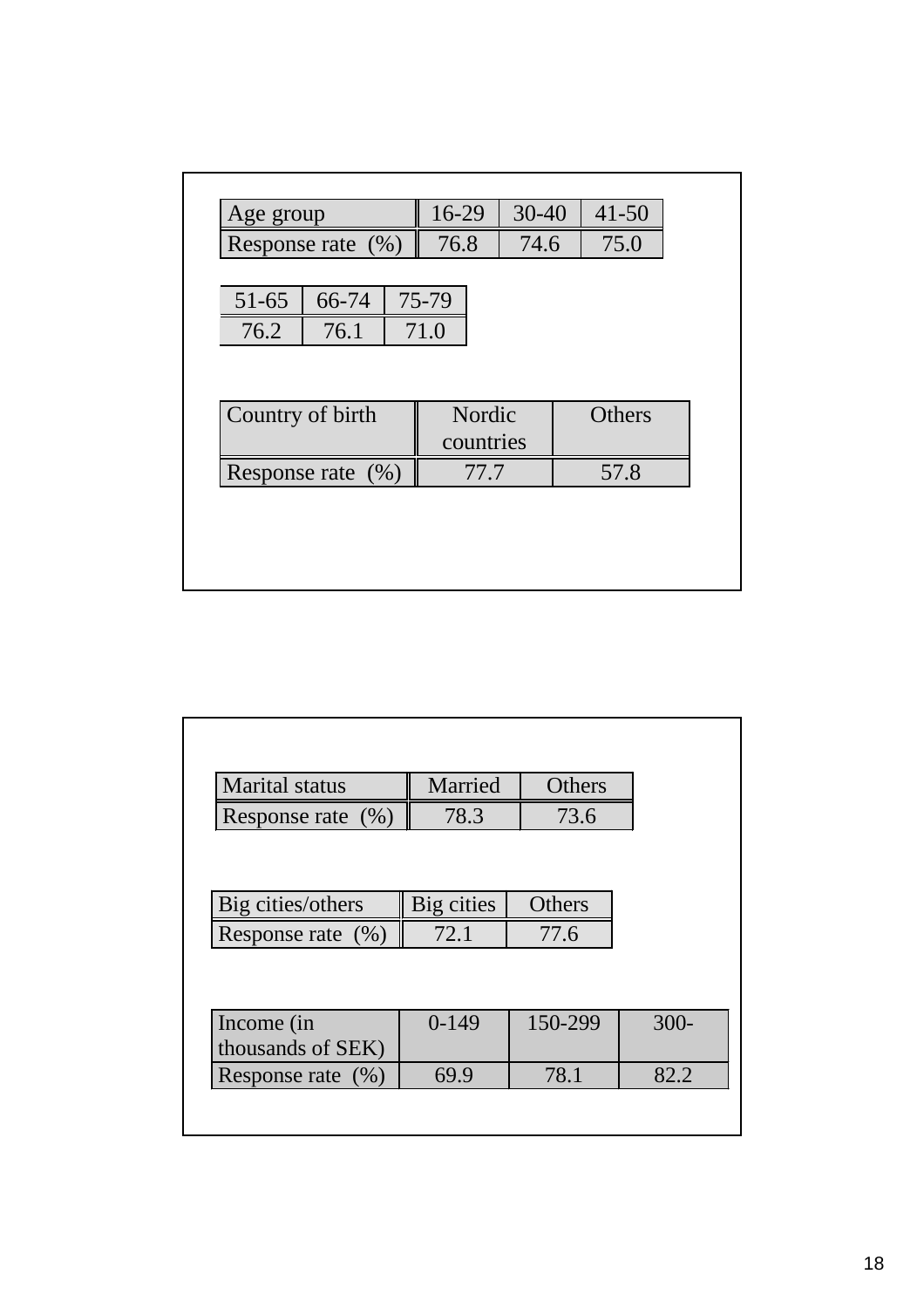Conclusions from the nonresponse analyses:

The two surveys show a very similar response propensity structure.

This agrees with a general conclusion (seen also in other surveys). But sometimes the survey topic (respondent´s interest in the topic, for ex.) can affect the nature of the response propensity.

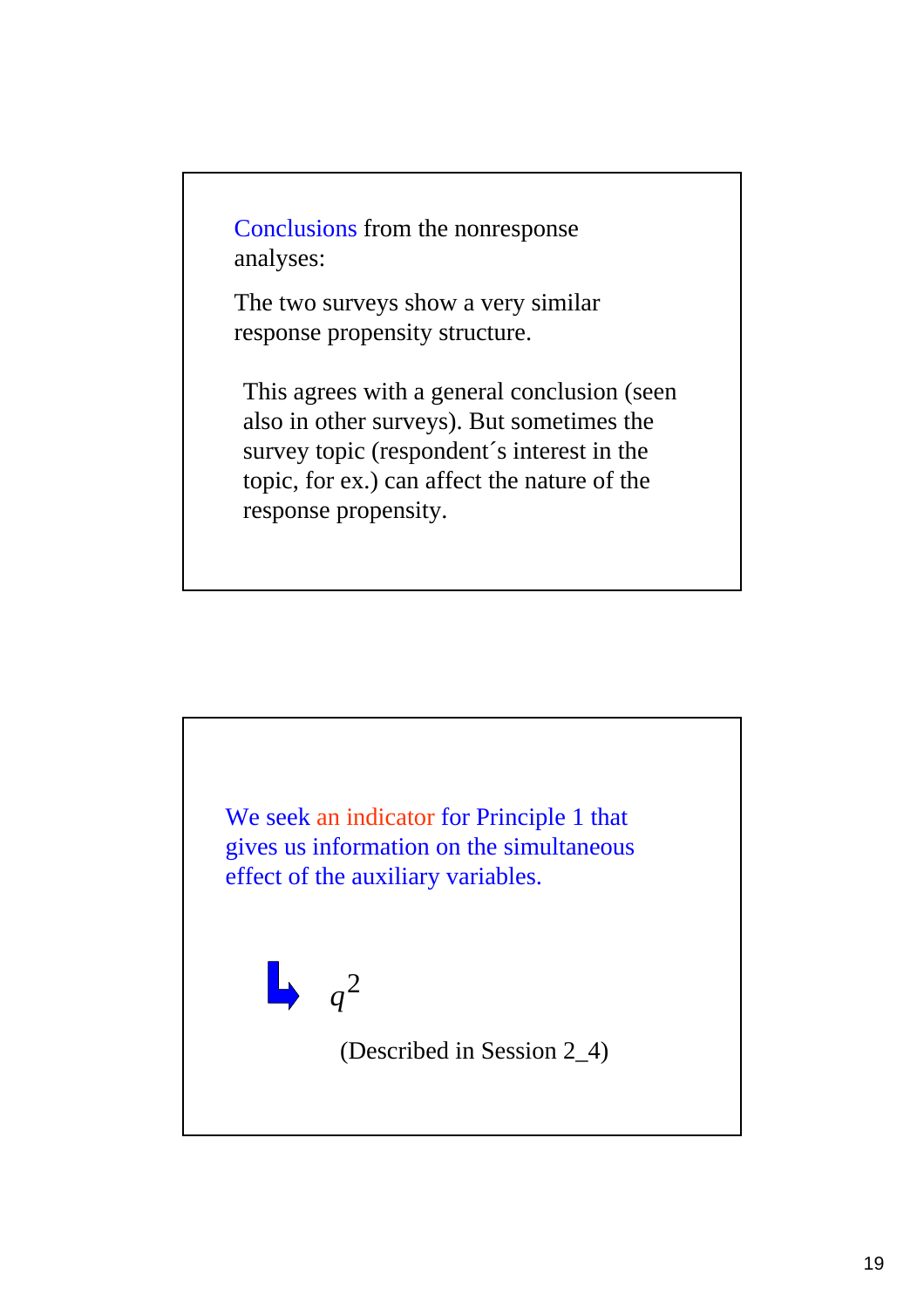

Tool 2.1: Analysis of important target variables

Example: The Survey on Life and Health

Four important dichotomous study variables (attributes) are :

(a) Poor health

(b) Avoiding staying outdoors after dark

(c) Difficulties in regard to housing

(d) Poor personal finances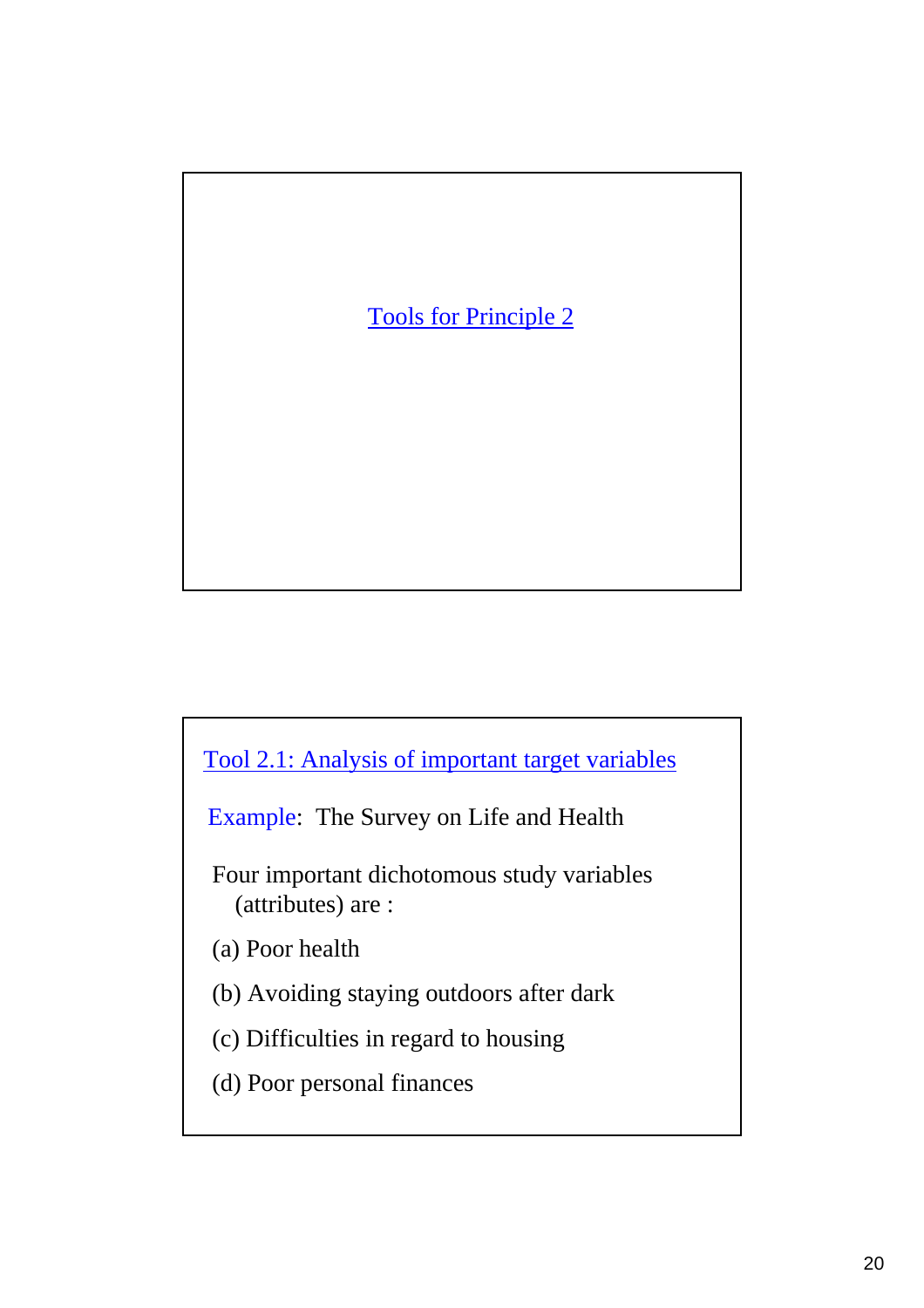| Attribute | Male | Female |  |  |
|-----------|------|--------|--|--|
| (a)       | 7.5  | 8.9    |  |  |
| (b)       | 7.8  | 21.1   |  |  |
| (c)       | 2.6  | 2.4    |  |  |
| (d)       | 19.6 | 19.8   |  |  |

| Attribute | 18-34 | 35-49 | 50-64 | 65-79 |
|-----------|-------|-------|-------|-------|
| (a)       | 4.3   | 6.6   | 10.6  | 10.9  |
| (b)       | 11.8  | 11.4  | 14.3  | 23.4  |
| (c)       | 5.9   | 2.8   | 1.0   | 0.8   |
| (d)       | 31.0  | 26.6  | 12.5  | 9.6   |
|           |       |       |       |       |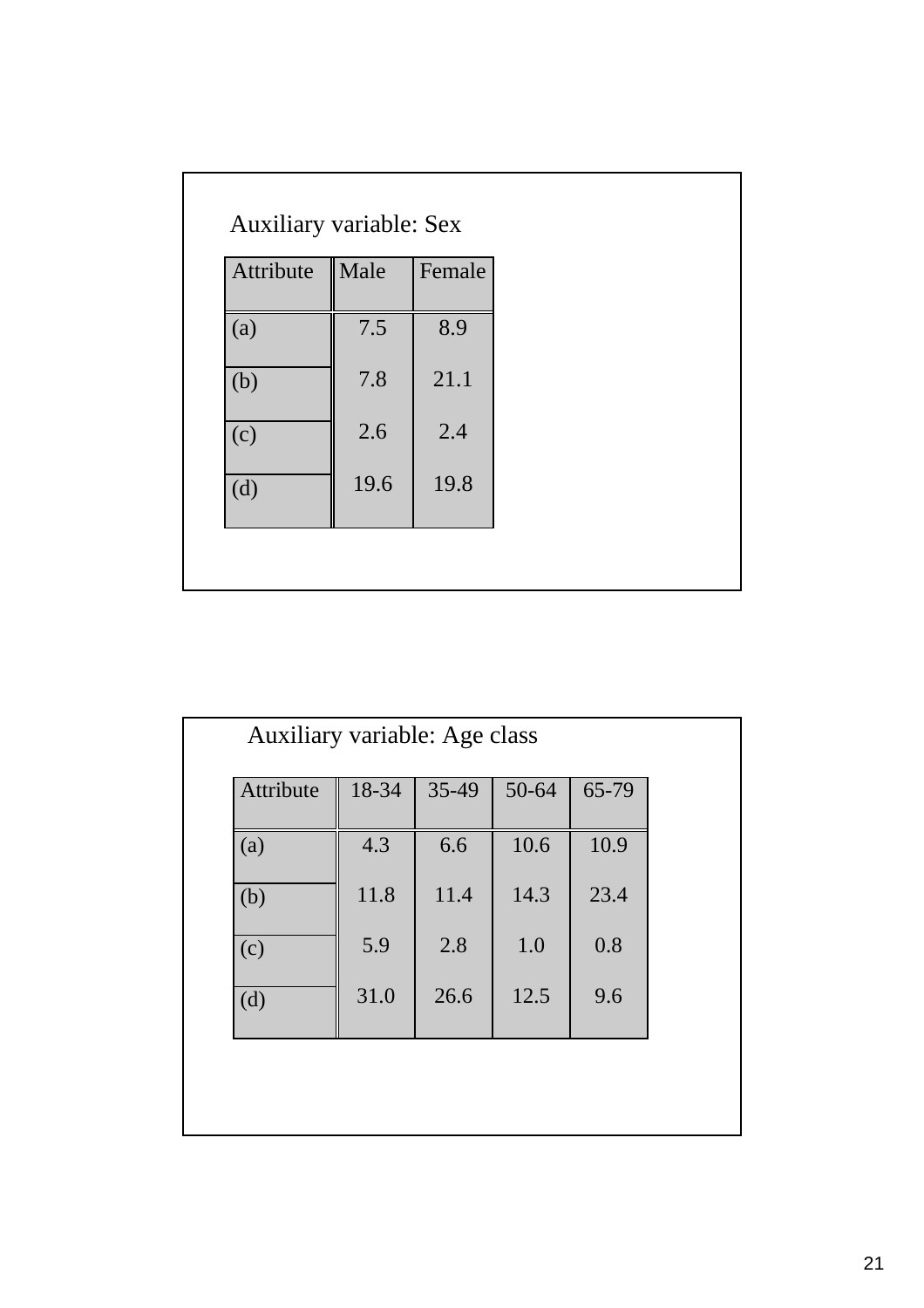|     |           | Auxiliary variable: Country of birth |       |  |
|-----|-----------|--------------------------------------|-------|--|
|     | Attribute | Nordic<br>countries                  | Other |  |
| (a) |           | 8.0                                  | 11.7  |  |
| (b) |           | 14.7                                 | 18.3  |  |
| (c) |           | 2.4                                  | 4.2   |  |
| (d) |           | 19.2                                 | 28.5  |  |

| Auxiliary variable: Income group (in<br>thousands of SEK) |         |         |         |  |
|-----------------------------------------------------------|---------|---------|---------|--|
| Attribute                                                 | $0-149$ | $150 -$ | $300 -$ |  |
|                                                           |         | 299     |         |  |
| (a)                                                       | 10.0    | 7.2     | 4.0     |  |
| (b)                                                       | 18.6    | 12.6    | 8.1     |  |
| (c)                                                       | 3.8     | 1.5     | 1.0     |  |
| (d)                                                       | 25.3    | 16.5    | 6.9     |  |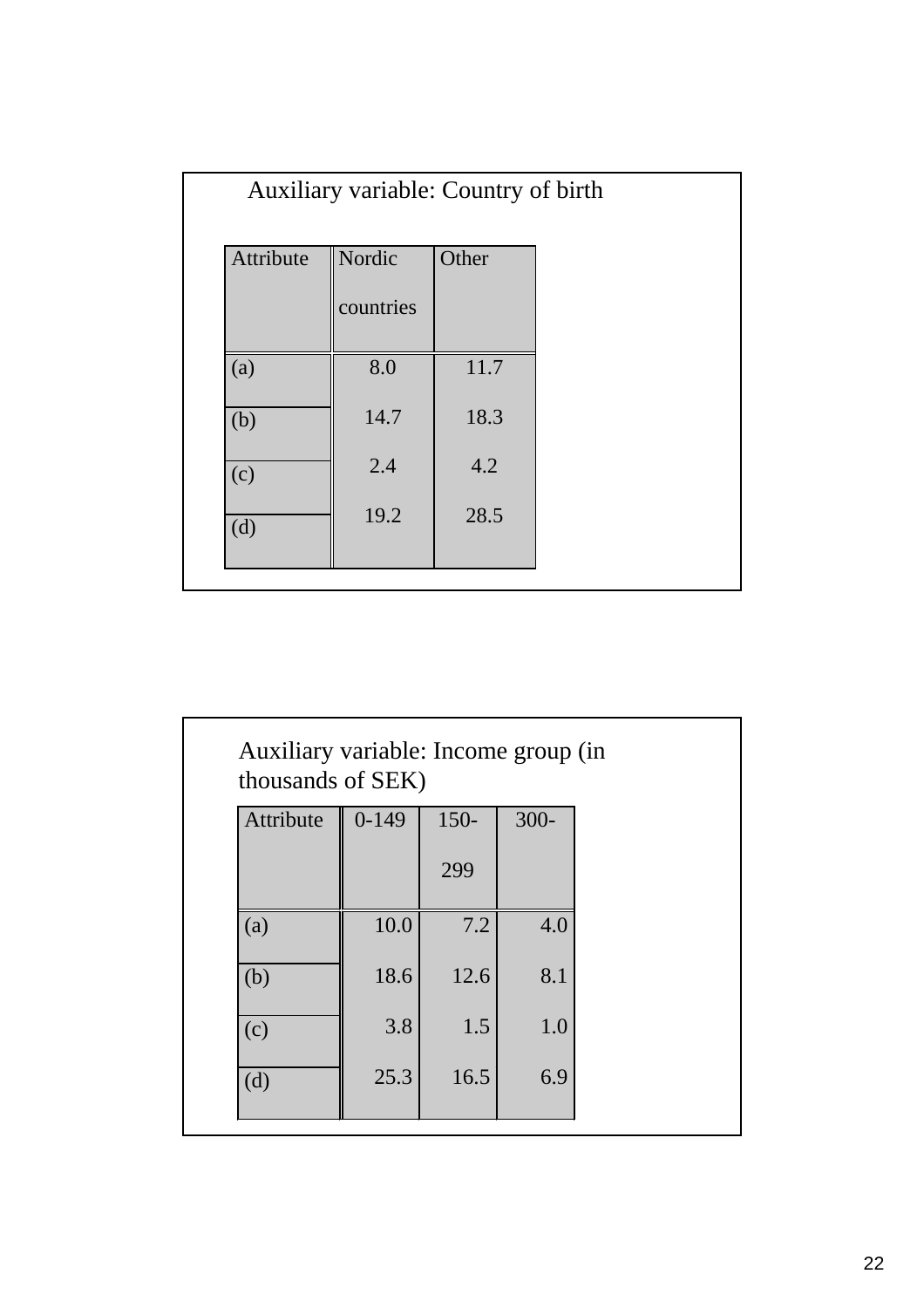| Married Other<br>Attribute |
|----------------------------|
| 8.2<br>8.2<br>(a)          |
| 13.8<br>16.3<br>(b)        |
| 1.1<br>4.3<br>(c)          |
| 14.1<br>26.5<br>(d)        |

| <b>Auxiliary variable: Education level</b> |                             |      |      |  |
|--------------------------------------------|-----------------------------|------|------|--|
| Attribute                                  | Level 1   Level 2   Level 3 |      |      |  |
| (a)                                        | 10.5                        | 7.3  | 4.6  |  |
| (b)                                        | 19.1                        | 12.6 | 12.9 |  |
| (c)                                        | 1.7                         | 3.2  | 1.8  |  |
| (d)                                        | 17.5                        | 21.6 | 16.8 |  |
|                                            |                             |      |      |  |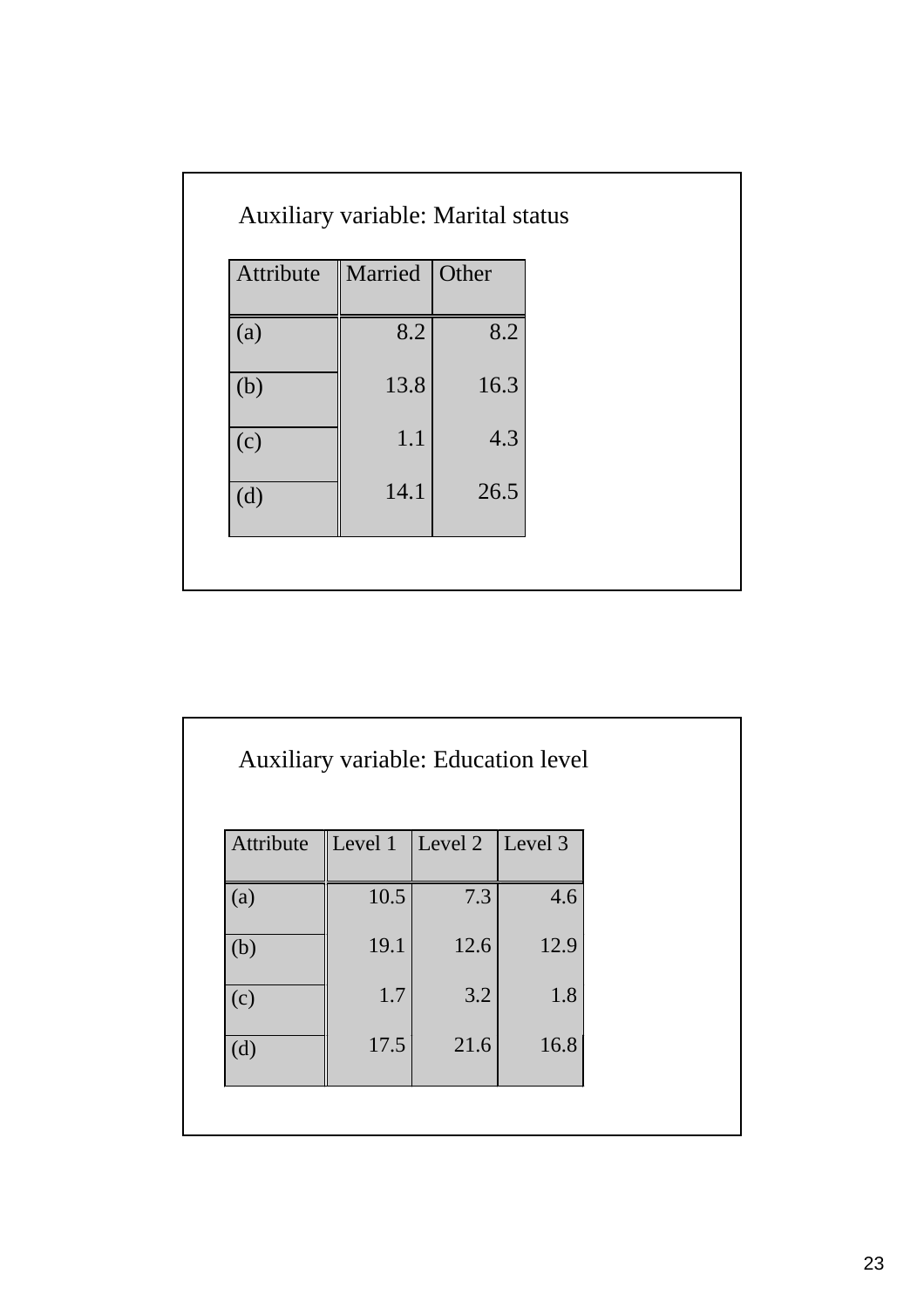Conclusions from the analysis of important target variables:

- Sex important for explaining variable (b)

- Marital status important for variable (d)

- Age class and country of birth important for most of the four variables

- Income group and education level are both important, but seem to give almost the same information

- Question arising : What is the simultaneous effect of these aux. variables?

Thus, we seek an indicator for Principle 2 that can inform us about the simultaneous effect of the auxiliary variables.

Recall: The NR-bias of  $\hat{Y}_W$  will be small if the residuals from the regression of *y* on **x** are small.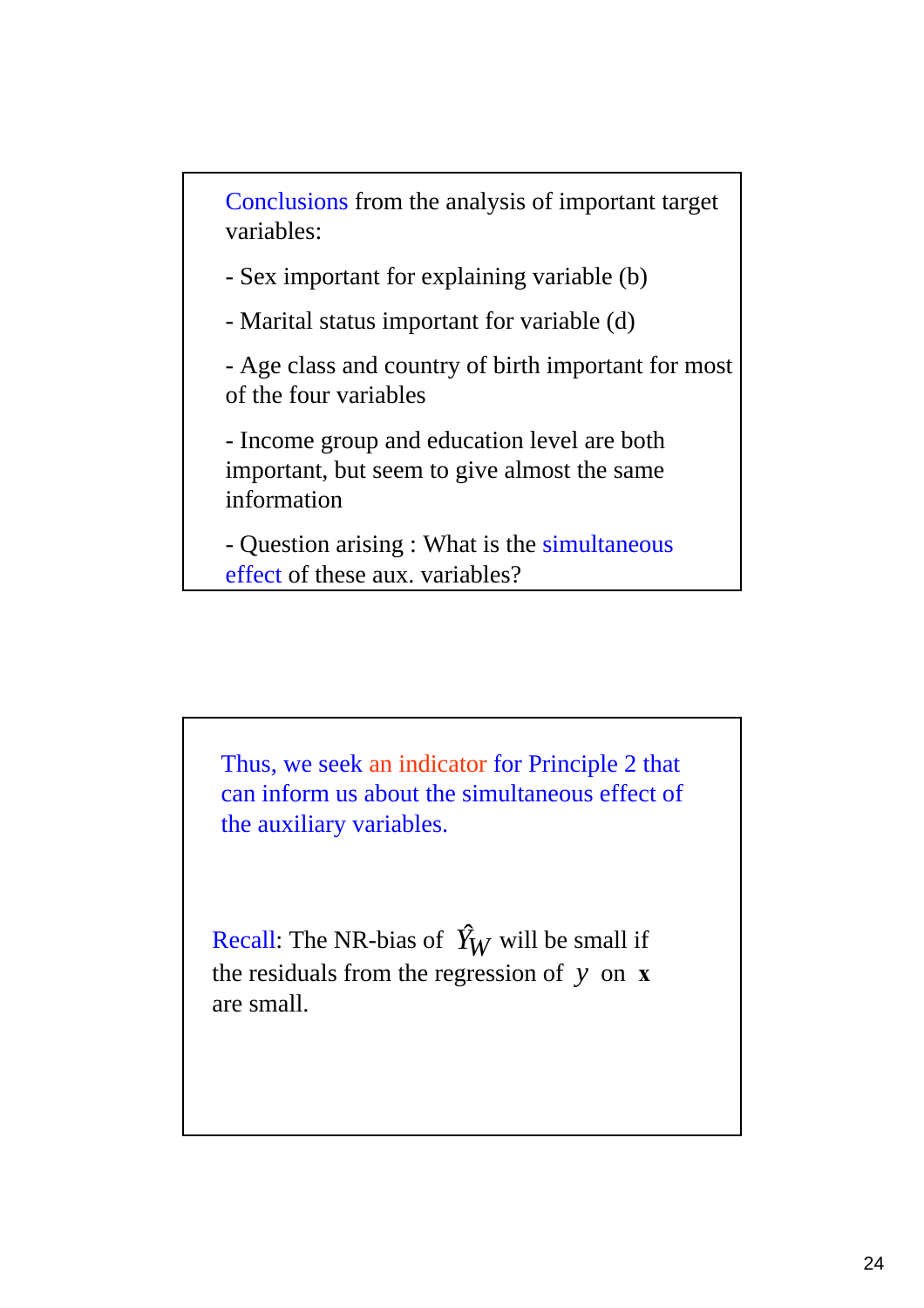**1ND2** measures how close the residuals are to zero:  
\n**IND2** = 
$$
1 - \frac{\sum_r d_k v_{sk} (y_k - \hat{y}_k)^2}{\sum_r d_k v_{sk} (y_k - \bar{y}_r; dv)^2}
$$
  
\nwhere  
\n $v_{sk} = 1 + (\sum_s d_k x_k - \sum_r d_k x_k)' (\sum_r d_k z_k x_k)^{-1} z_k$   
\nand  
\n $\hat{y}_k = x'_k (\sum_r d_k v_{sk} z_k x'_k)^{-1} \sum_r d_k v_{sk} z_k y_k$   
\nSome empirical evidence follows in Session 2\_5.

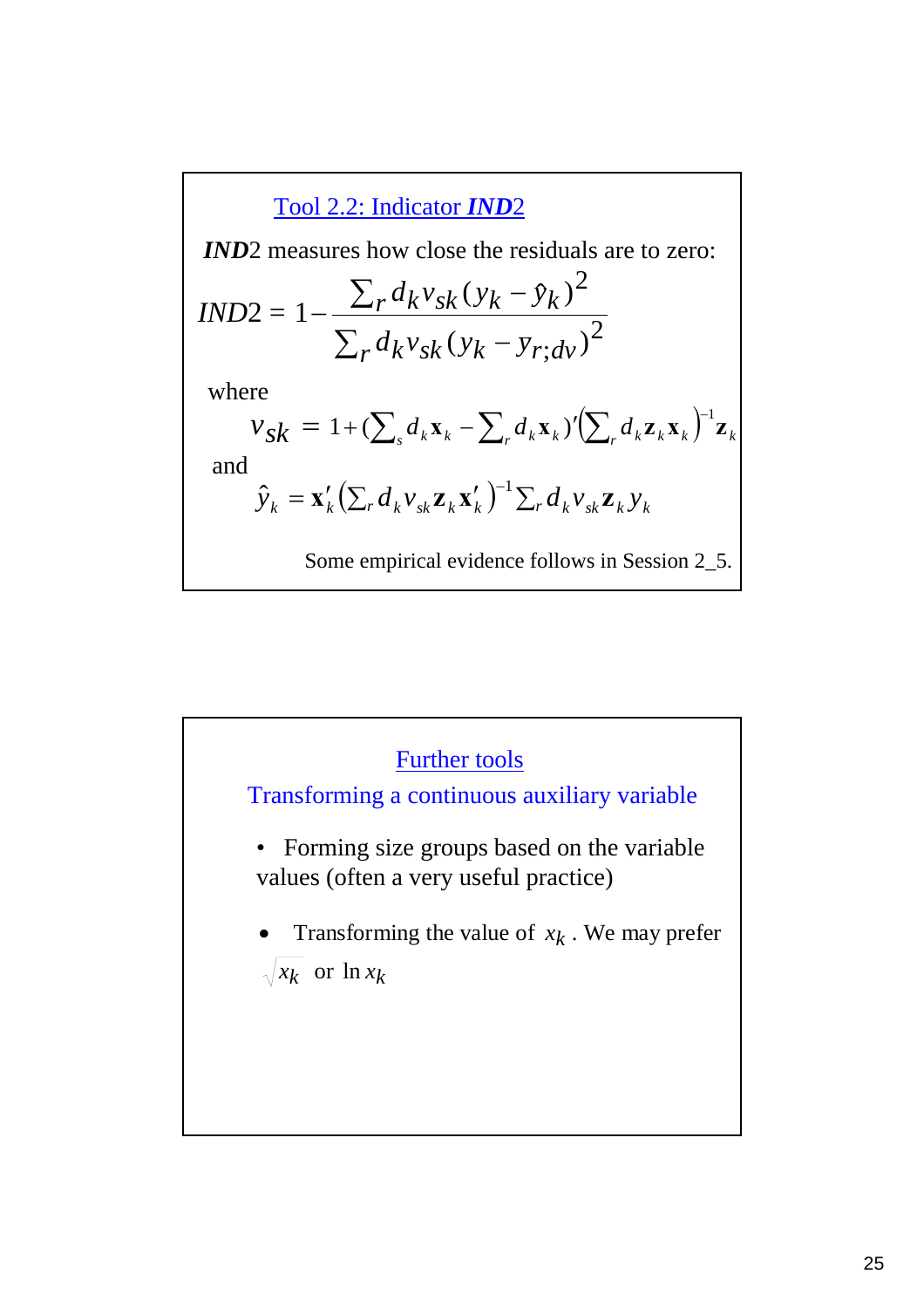### Further tools

We know that the near-bias is zero if  $\phi_k = 1 + \lambda' \mathbf{z}_k$  holds for  $k \in U$  and some constant, non-random vector **λ** . Thus, we should try to find "the best instrument vector" ! Choose a "powerful" instrument vector

# Example:

Suppose  $x$  is a continuous aux. variable. Consider the auxiliary vector  $\mathbf{x}_k = x_k$ 

and an instrument vector of the form

$$
\mathbf{z}_k = x_k^{1-\nu}
$$

where the value of  $\nu$  is to be suitably determined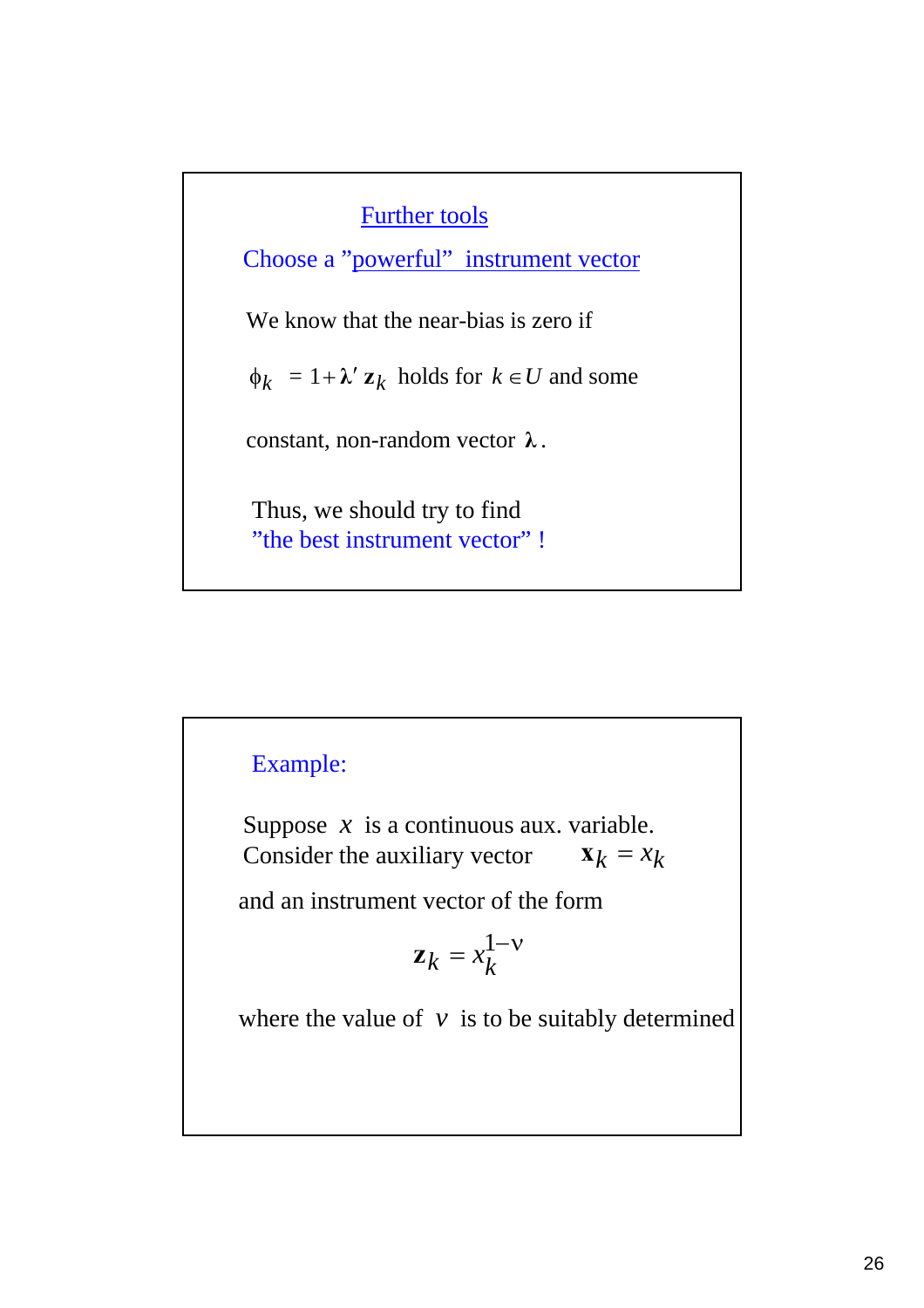

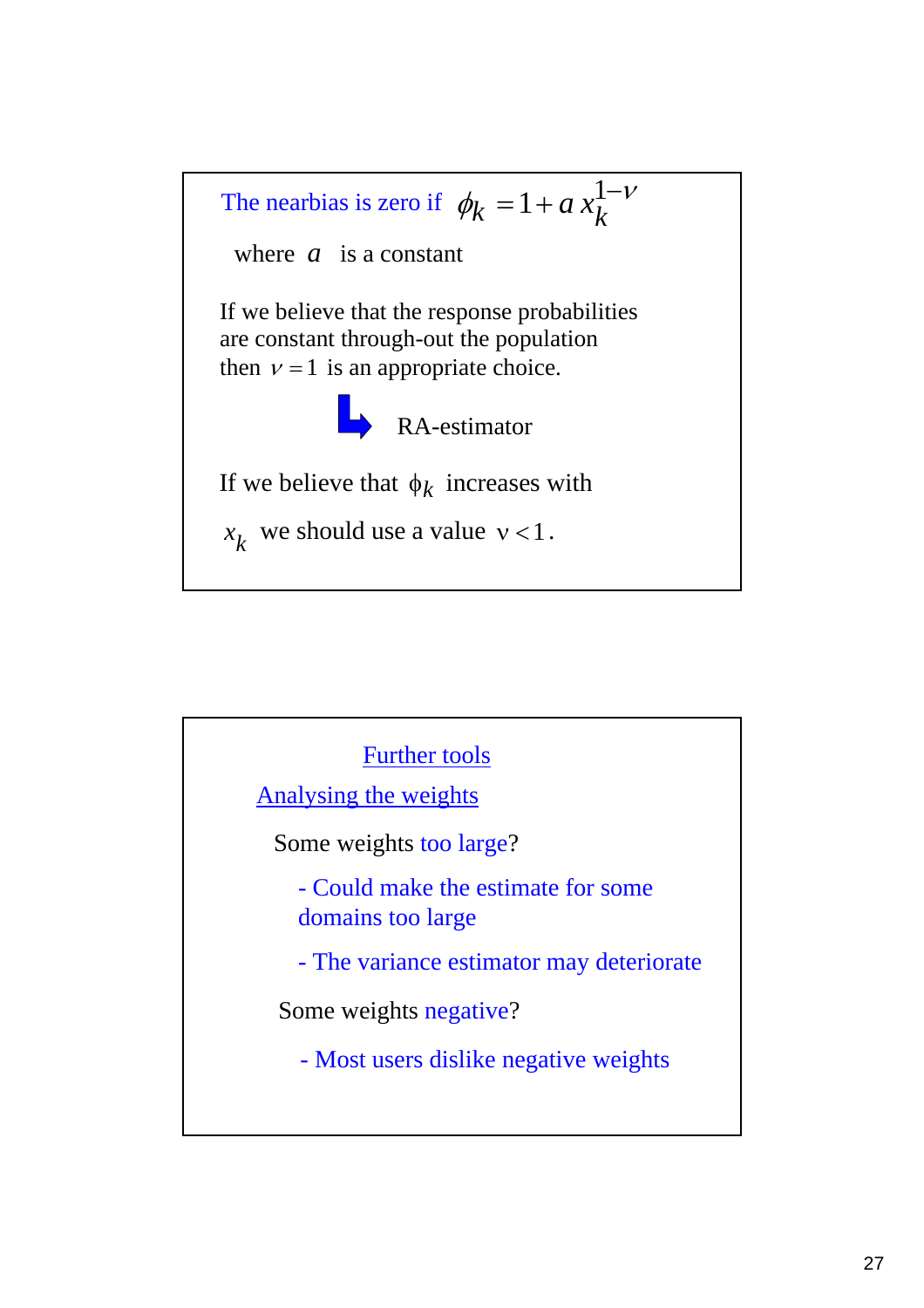Our recommendations

- (i) Make an inventory of potential aux. variables
- (ii) Categorize the continuous aux. variables
- (iii) Calculate  $q^2$  and IND2 for different aux. vectors
- (iv) Calculate the weights  $v_k$  for the "best" aux. vector
- (v) If some of the  $v_k$  are negative or "too large", drop the aux. variable that has the smallest effect on  $q^2$  (or on IND2).

Sample-based selection of auxiliary variables may affect important properties of the estimator

"The choice of stratification variables cannot be made solely on the basis of the available observations. Over or under-representation of some groups can mislead us about the relationship between the target and the stratification variable. There has to be additional information about the homogeneity of the target variable."

(Bethlehem, 1988)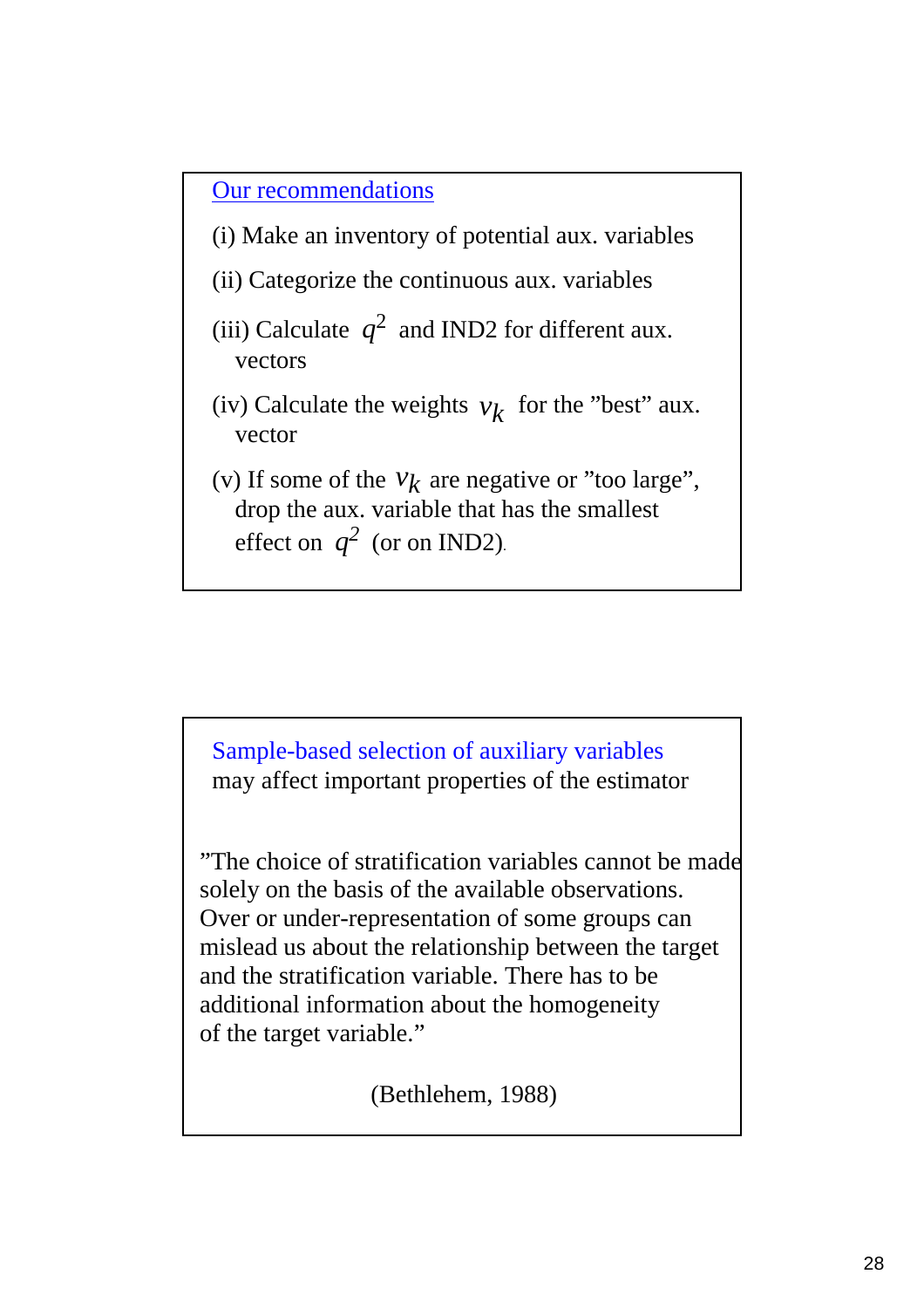Examples of sample-based selection of auxiliary variables

- collapsing of groups
- restricting or "trimming" the weights

• avoiding near-colinearity by excluding unnecessary auxiliary variables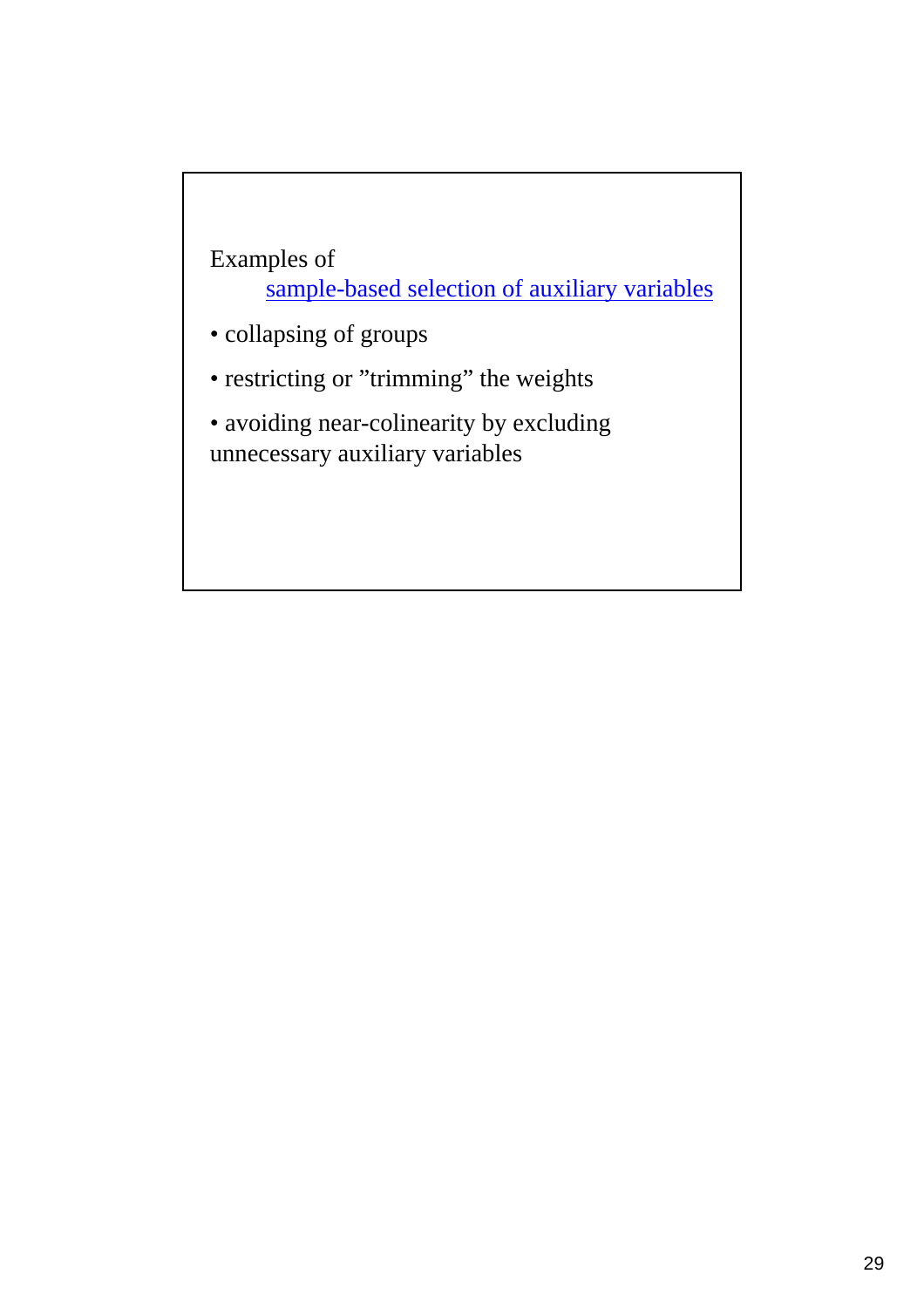

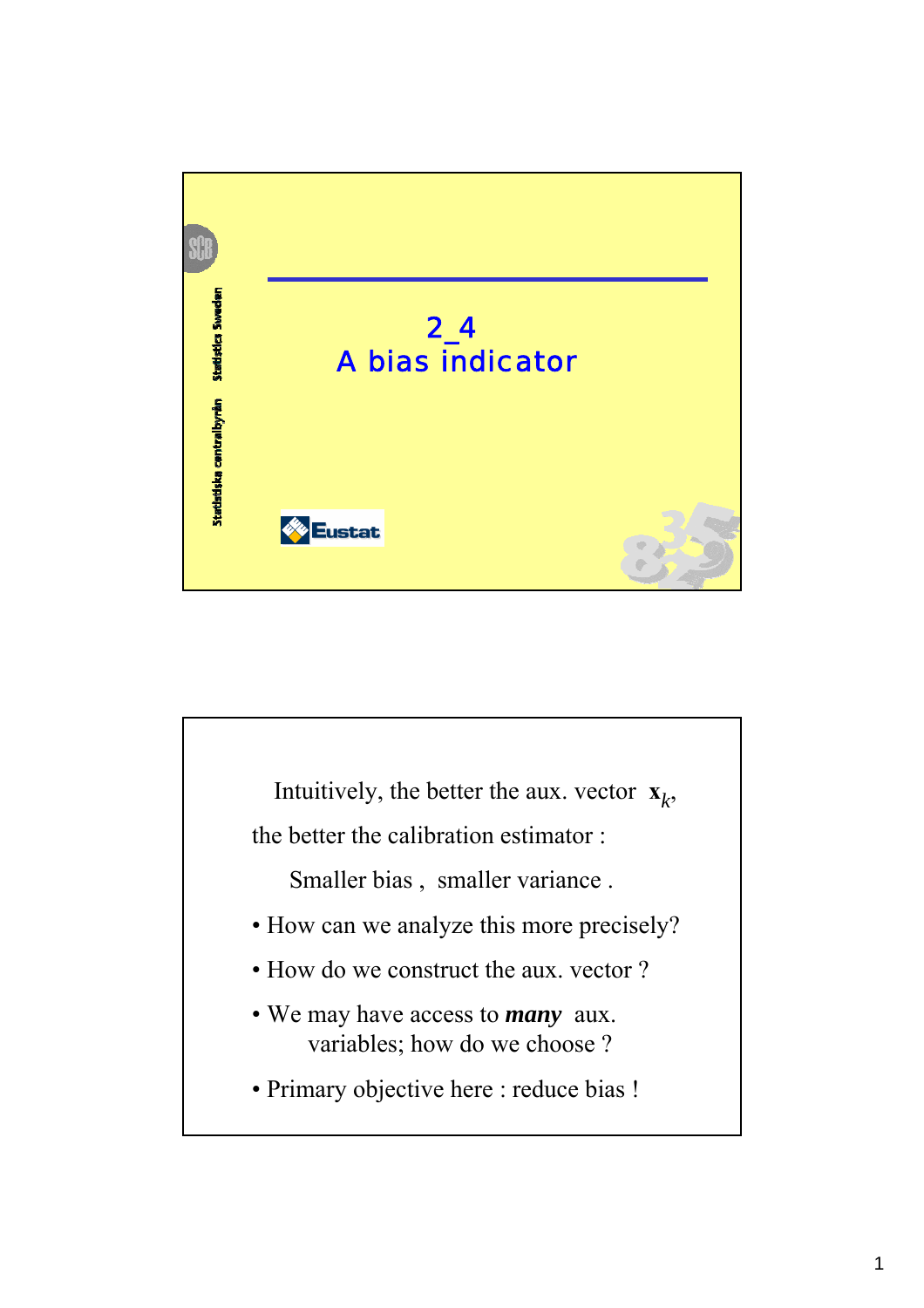

C.E. Särndal and S. Lundström (2008): Assessing auxiliary vectors for control of nonresponse bias in the calibration estimator. *Journal of Official Statistics*, 24, 251-260

We consider aux. vectors of the form:

$$
\mathbf{\mu}' \mathbf{x}_k = 1 \quad \text{for all } k
$$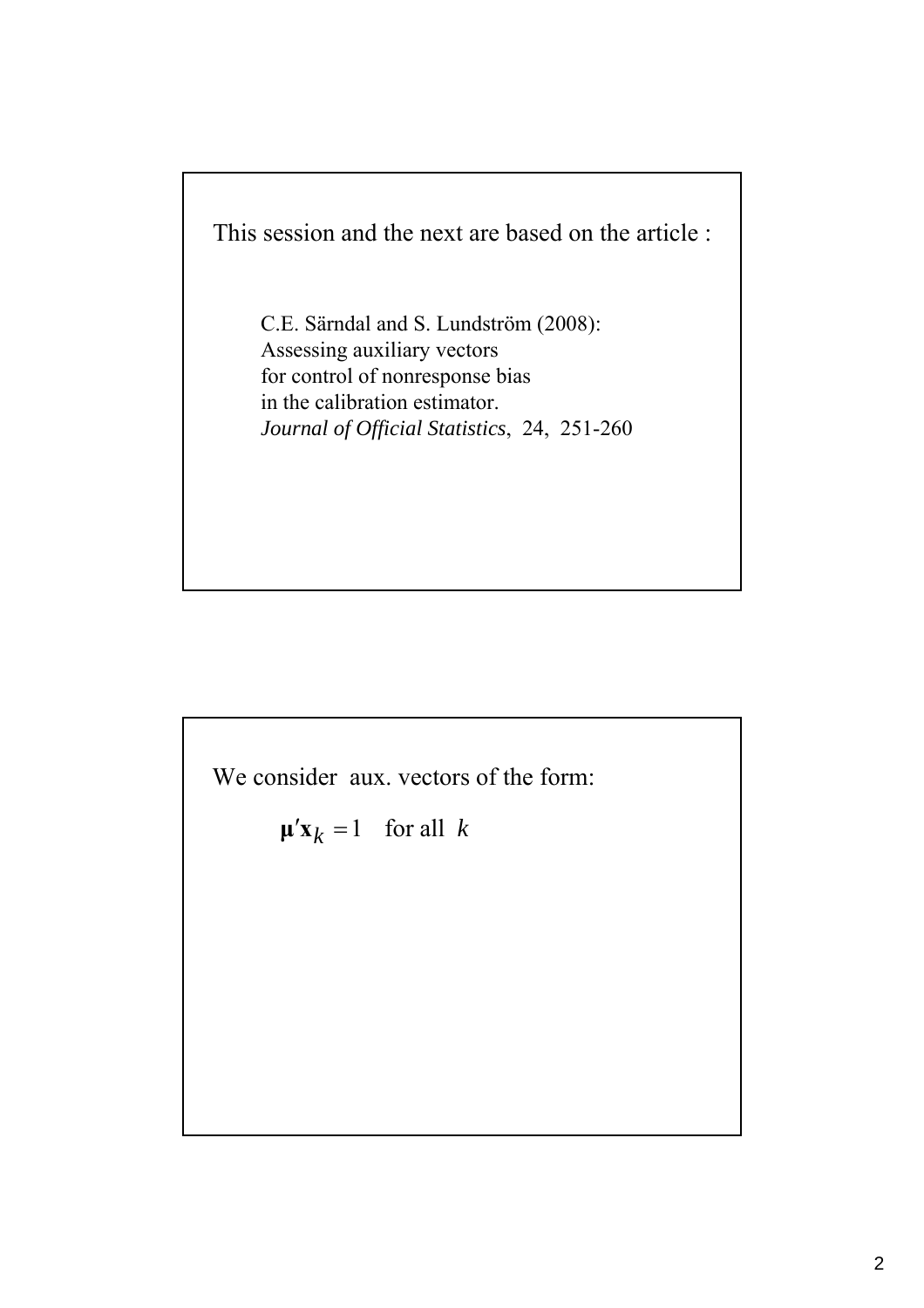

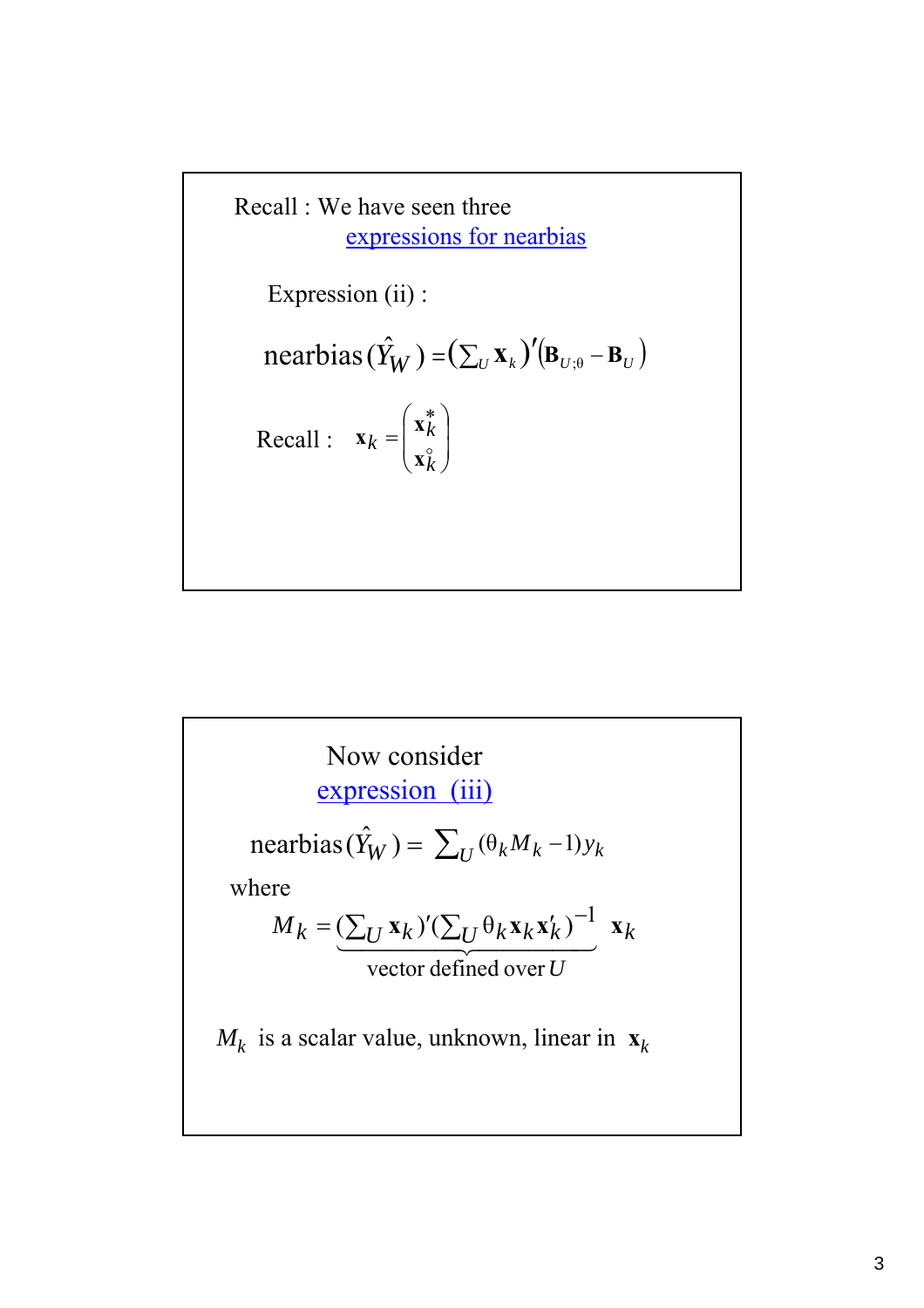The value  $M_k$  depends on the aux. vector  $\mathbf{x}_k = \begin{bmatrix} \mathbf{x}_k \\ \mathbf{x}_k^{\circ} \end{bmatrix}$ on the *response prob*.  $\theta_k$ but not on the *y*-variable Examination of  $M_k$ ,  $k \in U$ , helps understanding the bias  $\vert$ ⎠ ⎞  $\overline{\phantom{a}}$  $\mathsf{L}$ ⎝  $\big($ = ∗ o *k*  $k = \left| \begin{array}{c} \mathbf{x}_k \\ \circ \end{array} \right|$ **x x x**

 $\phi_k = 1/\theta_k = \lambda' \mathbf{x}_k$ , all  $k \in U$  $\Rightarrow \theta_k M_k = 1 \Rightarrow$  **nearbias** = 0  $M_k = \phi_k$  for all k (exercise: show this !)  $Recall : **nearbias** = 0$  if For this ideal (non-existent) aux. vector, we have For a less than ideal aux. vector,  $M_k$  is an optimal predictor of  $\phi_k$ , as we now show . influence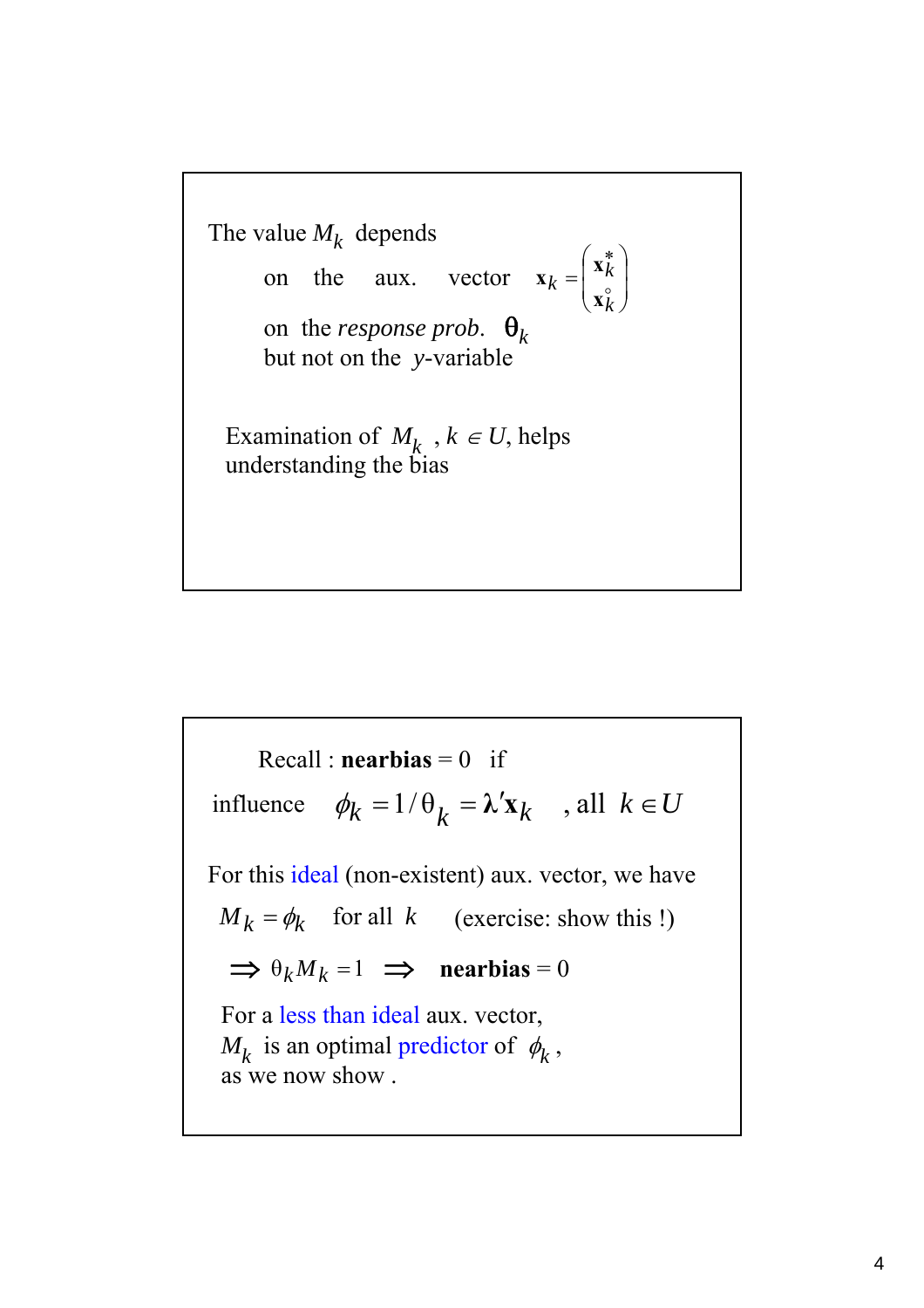## Properties of *Mk*

Property 1.  $M_k$  is an optimal predictor (estimate) of the unknown influence  $\phi_k$ 

Proof : We want to predict (estimate) the influences, because this would give

$$
\hat{Y} = \sum_{r} d_{k} \hat{\phi}_{k} y_{k}
$$

as a good substitute for the unbiased (but unrealizable) estimator

 $\hat{Y} = \sum_{r} d_k \phi_k y_k$ 

# Weighted LSQ prediction :  $WSS = \sum_{U} \theta_k (\phi_k - \lambda' \mathbf{x}_k)^2$  $\Rightarrow$  Predicted influence :  $\hat{\phi}_k = \hat{\lambda}' \mathbf{x}_k = M_k$ Let  $\mathbf{x}_k$  be a fixed aux. vector. Determine  $\phi_k$ as a linear function of  $\mathbf{x}_k$ , so as to minimize Minimize WSS; find best  $\lambda$ , say,  $\lambda = \hat{\lambda}$ Recommended exercise : verify the details !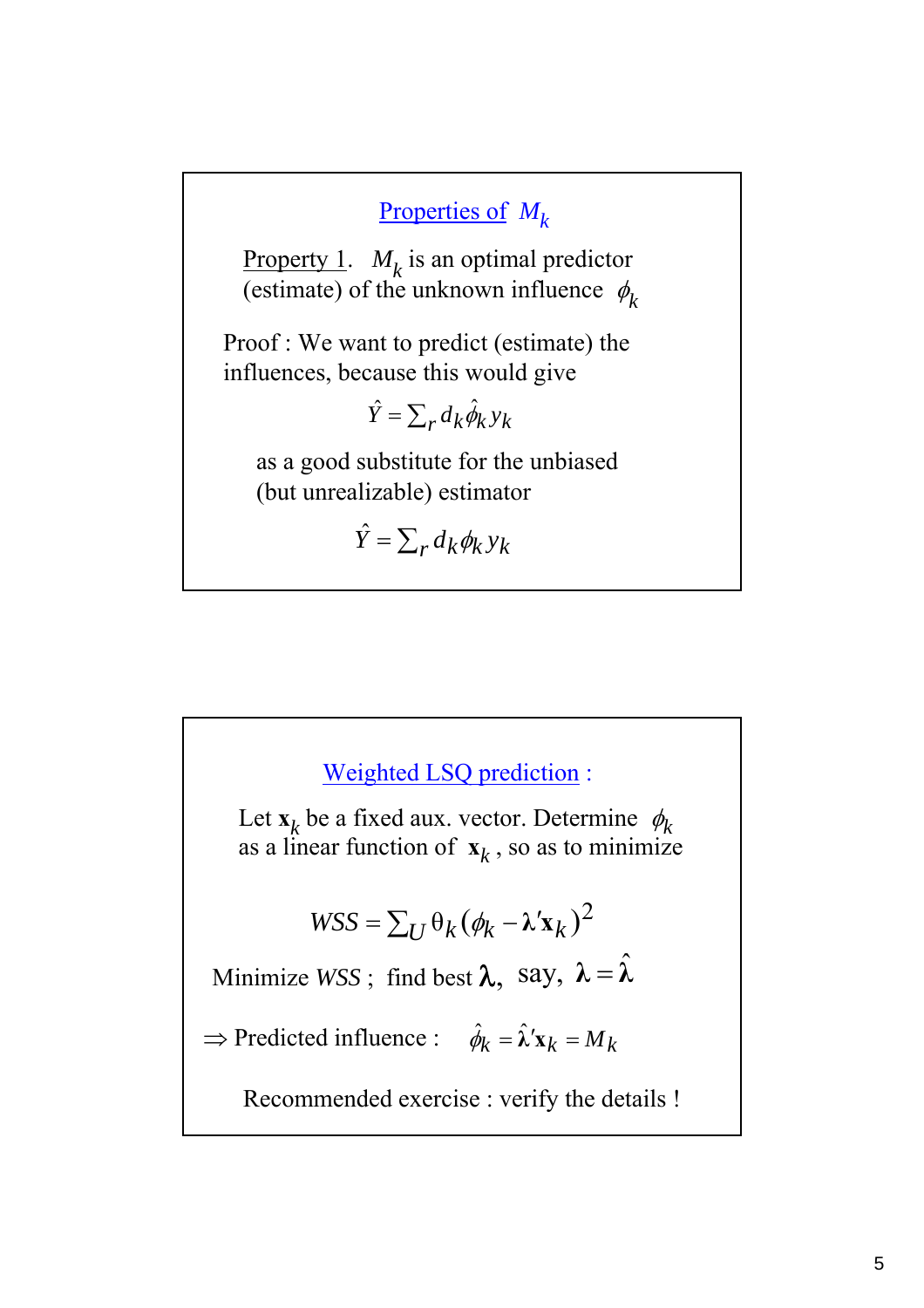

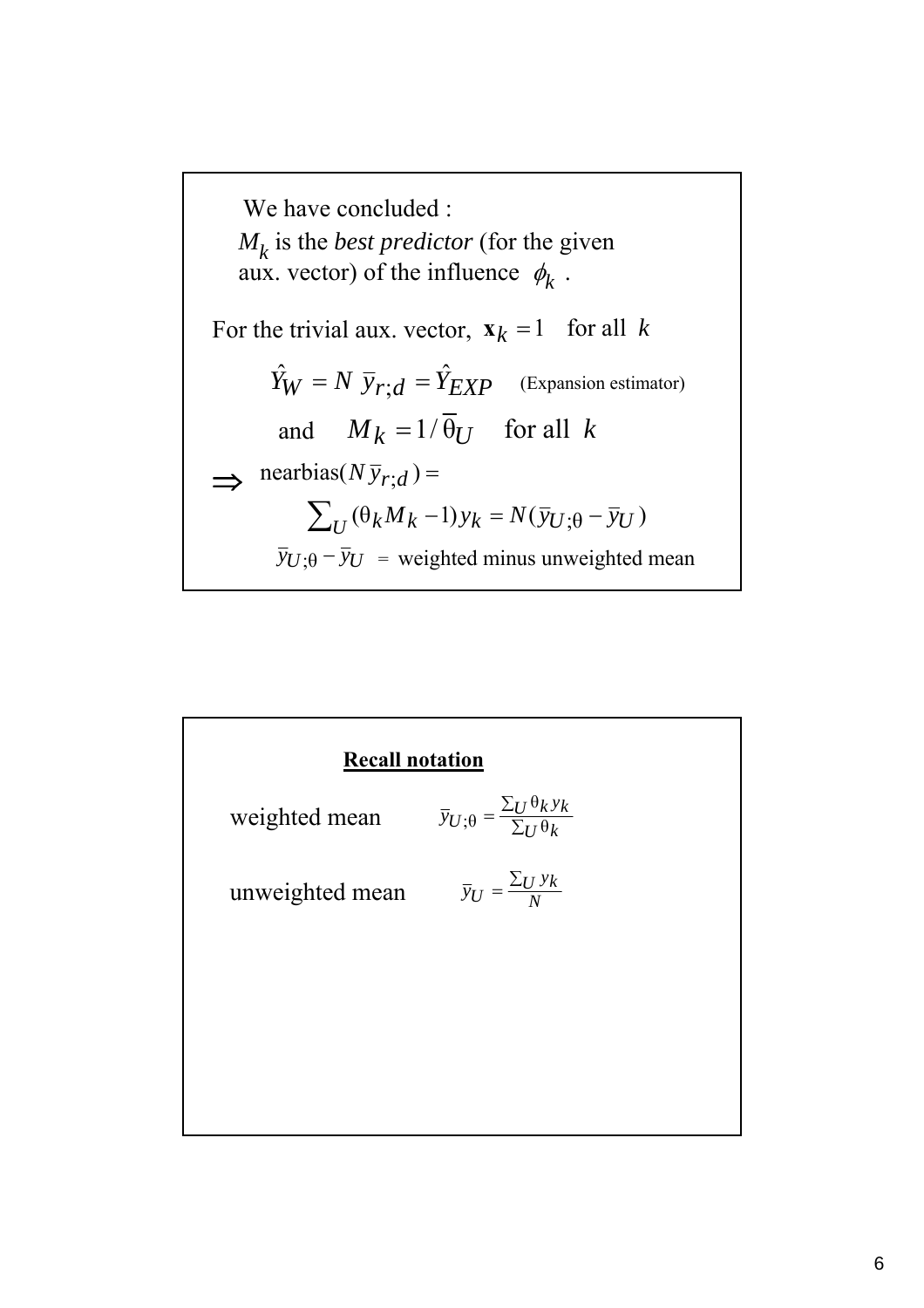Property 2. Mean and variance of  $M_k$  $U^{\mathbf{\theta}} k$   $Z_U^{\mathbf{\theta}} k$   $\mathbf{\theta}_U$  $U^{\mathop{}\mathsf{U}} k^{\mathop{}\mathsf{M}} k$  $\overline{M}_{U;\theta} = \frac{\sum_{U} \theta_k M_k}{\sum_{U} Q_{U}} = \frac{N}{\sum_{U}}$ θ 1  $\theta_k$   $\sum_{I} \theta$ θ  $\zeta_{;\theta} = \frac{\Delta U^{\sigma_{K} \cdot \mu_{K}}}{\sum_{U} \theta_{k}} = \frac{1}{\sum_{U} \theta_{k}}$ ∑ Weighted mean : Weighted variance : 2 2 2  $\qquad \qquad \_ \mathcal{L}_U^{\, \theta} k^{(M} k - M_{U;\theta}$ ; $\theta$   $\sum_{IJ} \theta$  $\theta_k (M_k - \overline{M}_{U} \cdot _\Theta)$ *Q*  $M_{\it k}$  –  $\overline{M}$ *S*  $U^{\mathbf{\mathsf{U}}}$  $\frac{2}{M|U;\theta} = \frac{\sum_U \theta_k (M_k - \overline{M}_{U;\theta})^2}{\sum_U \theta_k} =$ ∑  $(Q^2)$  is simpler notation) We have  $Q^2 = \overline{M}_{U;\theta} (\overline{M}_U - \overline{M}_{U;\theta})$ Properties of *Mk*

nearbias( $N \bar{y}_{r}$ ) nearbias( $\hat{Y}_W$ ) *r*;*d W N y Y*  $(\bar{y}_{U} \cdot \theta - \bar{y}_{U})$  $(\theta_k M_k - 1)$  $U$ ;θ  $^{-}$   $y_U$  $k^M k^{-1}$  $N(\bar{y}_U \cdot \theta - \bar{y})$  $U^{(\theta_k M_k - 1)y}$ −  $=\frac{\sum_U(\theta_k M_k -$ Property 3. The variance  $Q^2$  of the  $M_k$  is approx. linearly related to the nearbias : Suppose we compare with its simplest form  $N \bar{y}_{r,d} = \hat{Y}_{EXP}$  ( $\mathbf{x}_k = 1$ ) Properties of  $M_k$  $\hat{Y}_W$  (with any  $\mathbf{x}_k$ ) Consider the nearbias ratio : Objective : Choose  $\mathbf{x}_k$  to make it small !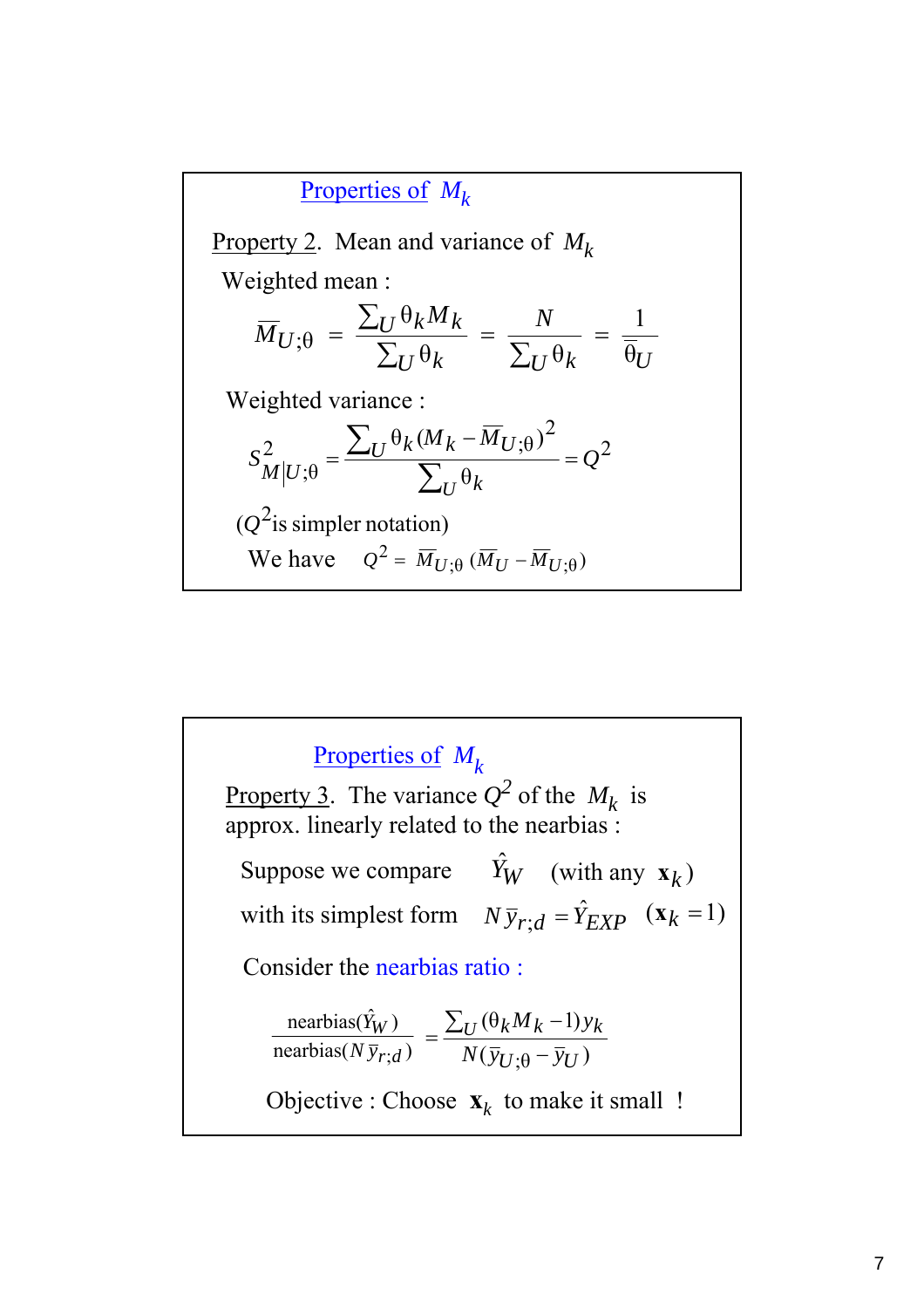2 sup 2 1 *Q*  $\frac{\text{nearbias}(Y_W)}{\text{nearbias}(N\bar{y}_{r \cdot d})} \approx 1 - \frac{Q}{Q^2}$ Properties of *Mk*  $Q_{\text{sun}}^2 = (1/\overline{\theta}_U)(\overline{\phi}_U - 1/\overline{\theta}_U)$ One can show (details not given here) : nearbias( $\hat{Y}_W$ ) *r*;*d W N y Y* where  $0 \leq 1 - \frac{9}{\Omega^2} \leq 1$ sup 2  $\leq 1 - \frac{2}{2} \leq$ *Q* Note :  $0 \leq 1 - \frac{Q}{a}$  $\phi_k = 1/\theta_k = \lambda' \mathbf{x}_k$ , all  $k \in U$ is the value of  $Q^2$  for the ideal (unattainable) case

Conclusion : In the choice between different aux. vectors, we should select the one that maximizes the variance  $Q^2$  of the  $M_k$ But  $Q^2$  cannot be computed; the values  $M_k$ involve sums over the whole population *U* , and contain unknown θ We replace the  $M_k$  by computable analogues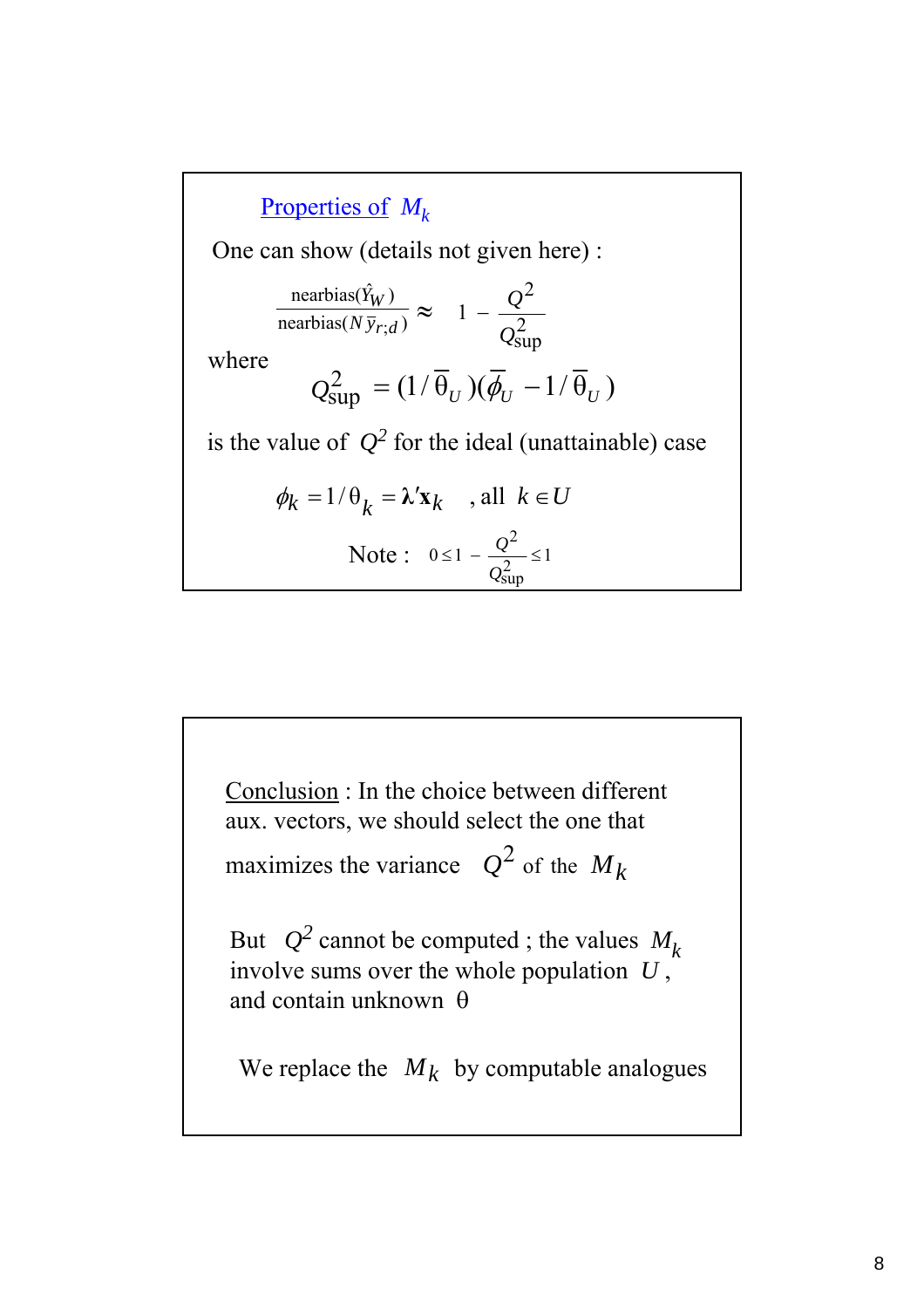

Replace unknown population sums in  $M_k$ by corresponding computable estimates

$$
\implies m_k = (\sum_s d_k \mathbf{x}_k)' (\sum_r d_k \mathbf{x}_k \mathbf{x}'_k)^{-1} \mathbf{x}_k
$$

This scalar value, defined for *k*∈*s*, depends

- on the sampling design
- on the outcome of the response phase
- on the choice of aux. vector  $\mathbf{x}_k$

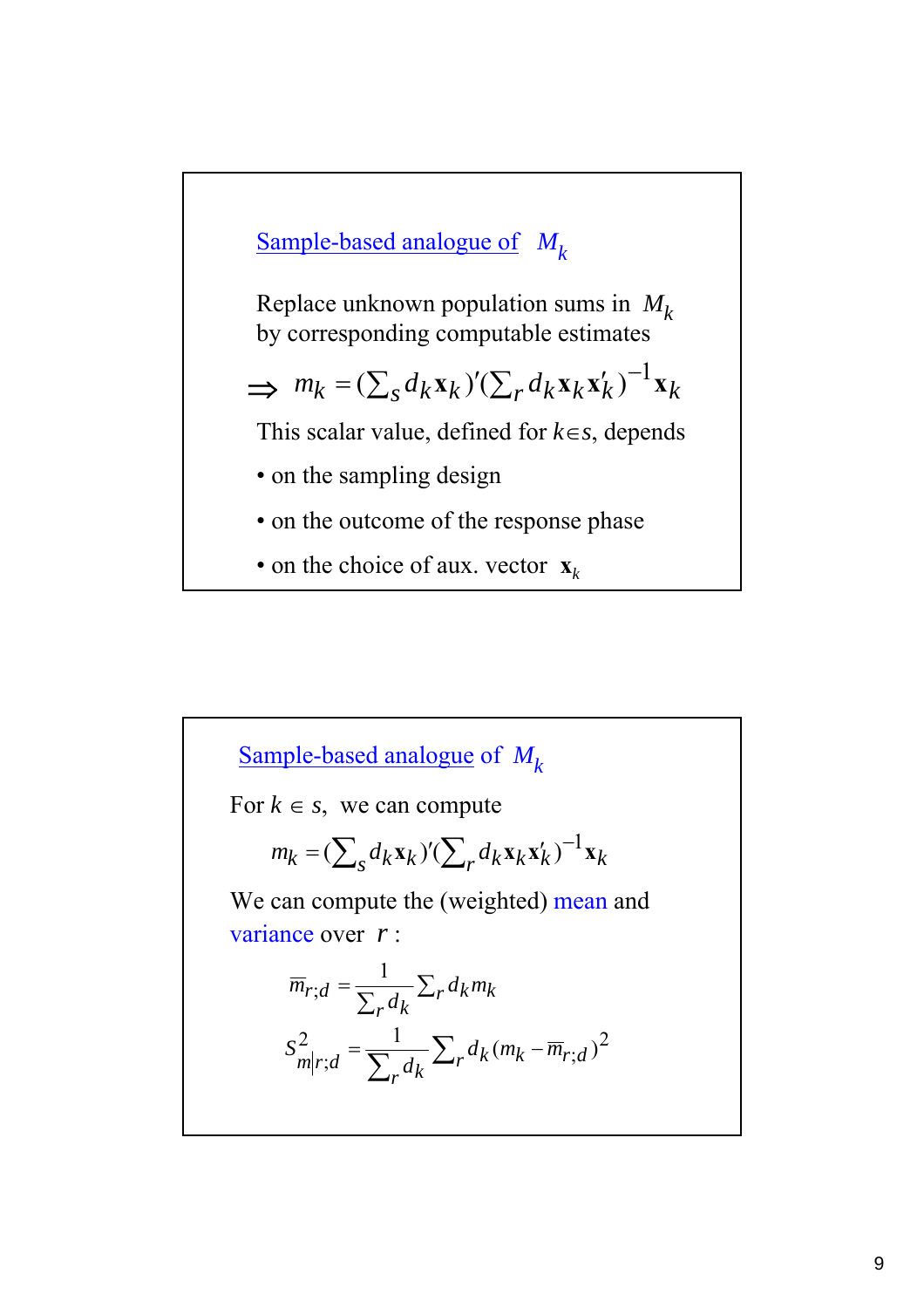An analysis shows  
\n
$$
\overline{m}_{r;d} = \frac{\sum_r d_k m_k}{\sum_r d_k} = \frac{\sum_s d_k}{\sum_r d_k} = \frac{1}{(\text{weighted}) \text{ response rate}}
$$
\nHence the mean of  $m_k$  is the same for every  
\naux. vector  $\mathbf{x}_k$ . But the variance depends on  
\nthe aux. vector (short notation  $q^2$ ) :  
\n
$$
S_{m|r;d}^2 = \frac{1}{\sum_r d_k} \sum_r d_k (m_k - \overline{m}_{r;d})^2 = q^2
$$

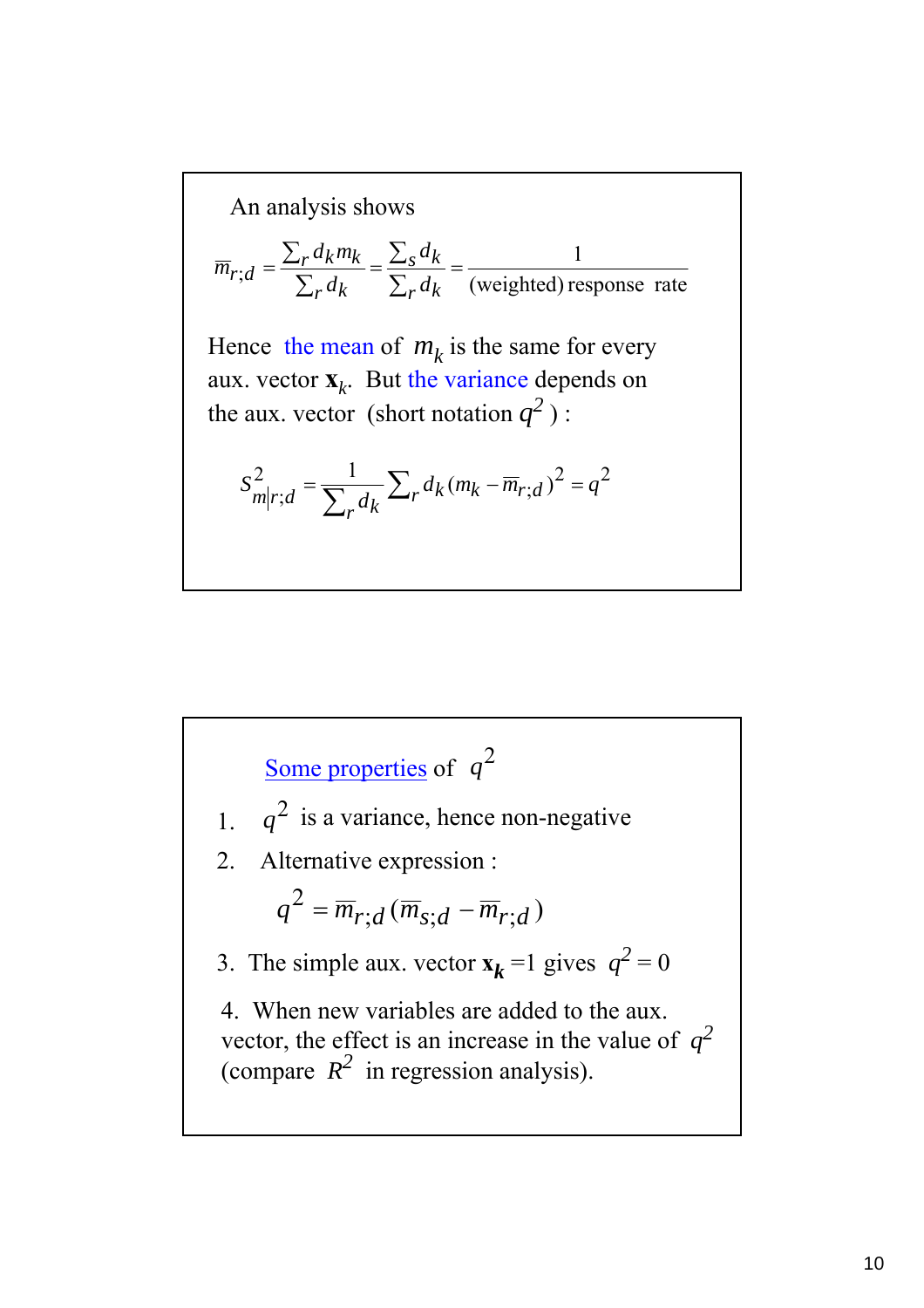

Thus  $q^2$  is a useful tool for comparing **x**vectors, to find "the best one" (the one giving lowest bias) We can regard  $m_k$  as a "proxy value" for the unknown influence. The more the  $m_k$  vary (within limits), the better the prospects for small bias in the calibration estimator. We call  $q^2$  a "bias indicator" Empirical illustrations in the continuation of this session.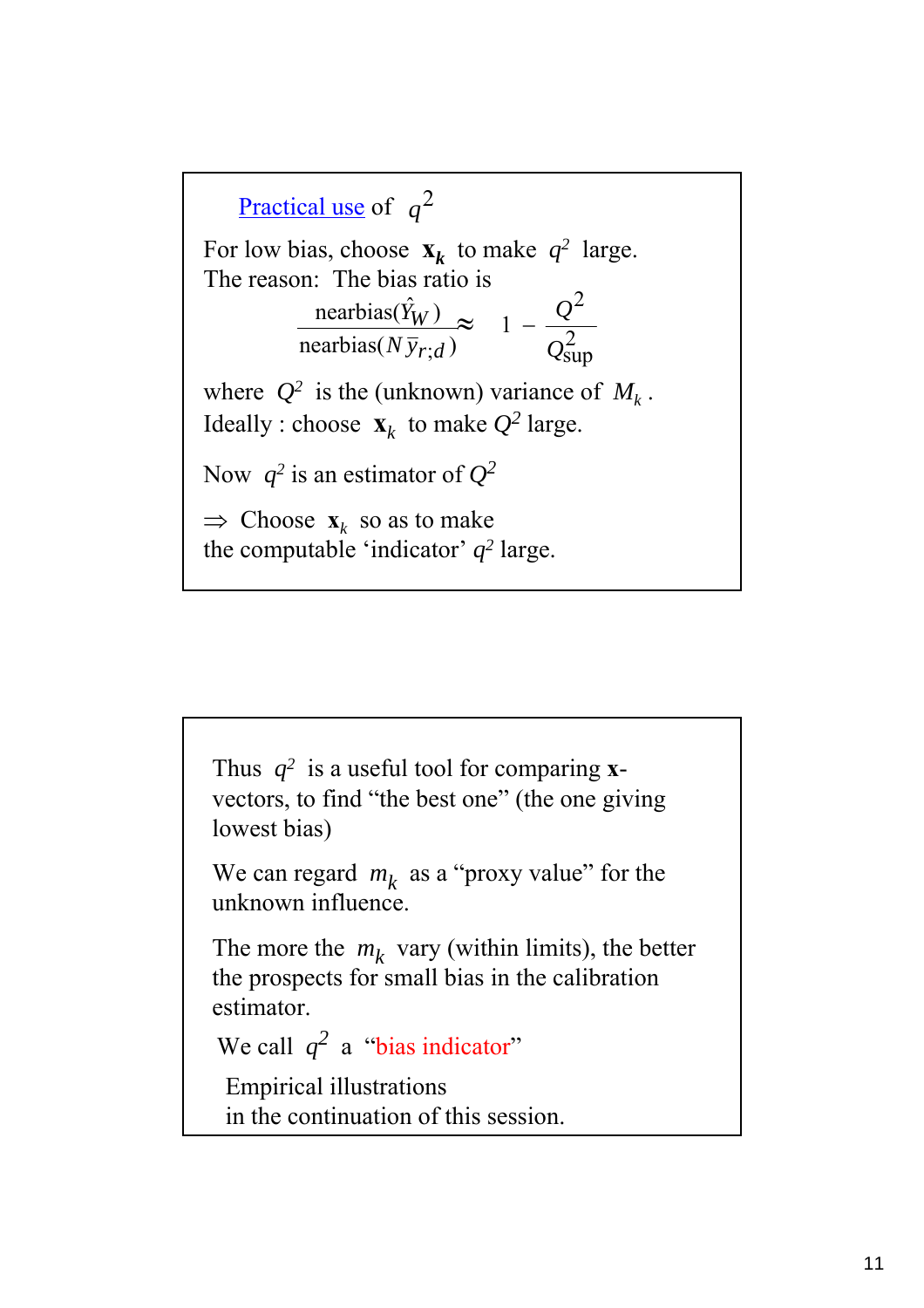Comparing different aux. vectors

Suppose a supply of *x*-variables is available for the survey. Our objective : Build a good aux. vector from this supply.

- Stepwise forward Start with the simple vector  $\mathbf{x}_k = 1$ ; add one *x*-variable at a time
- Stepwise backward Start with all available *x*-variables ; eliminate one at a time

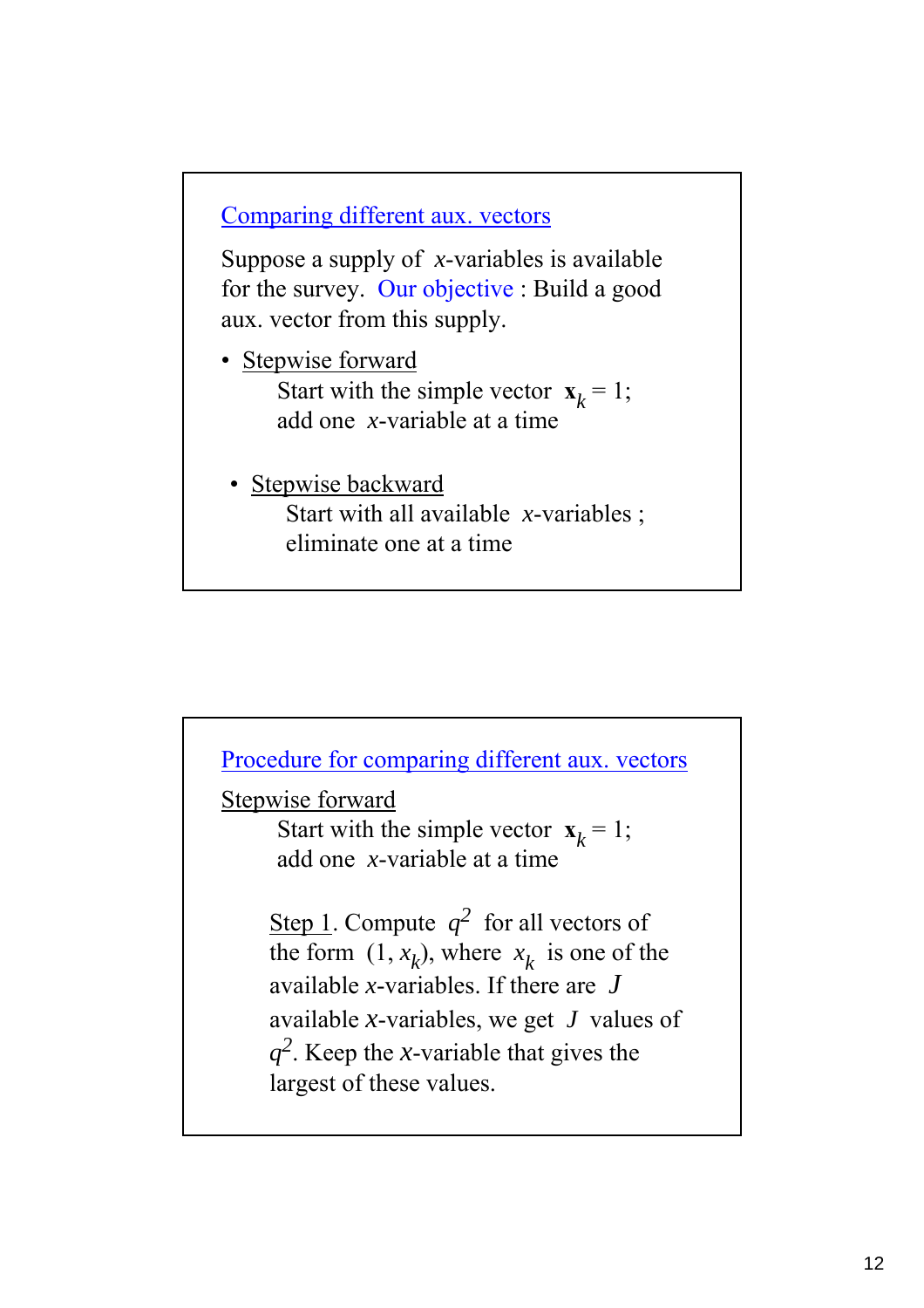Procedure for comparing different aux. vectors

Stepwise forward

Step 2. Add a second *x*-variable, namely, the one that gives the largest increment among the  $J-1$  computed new values of  $q^2$ .

And so on, in steps 3, 4, …

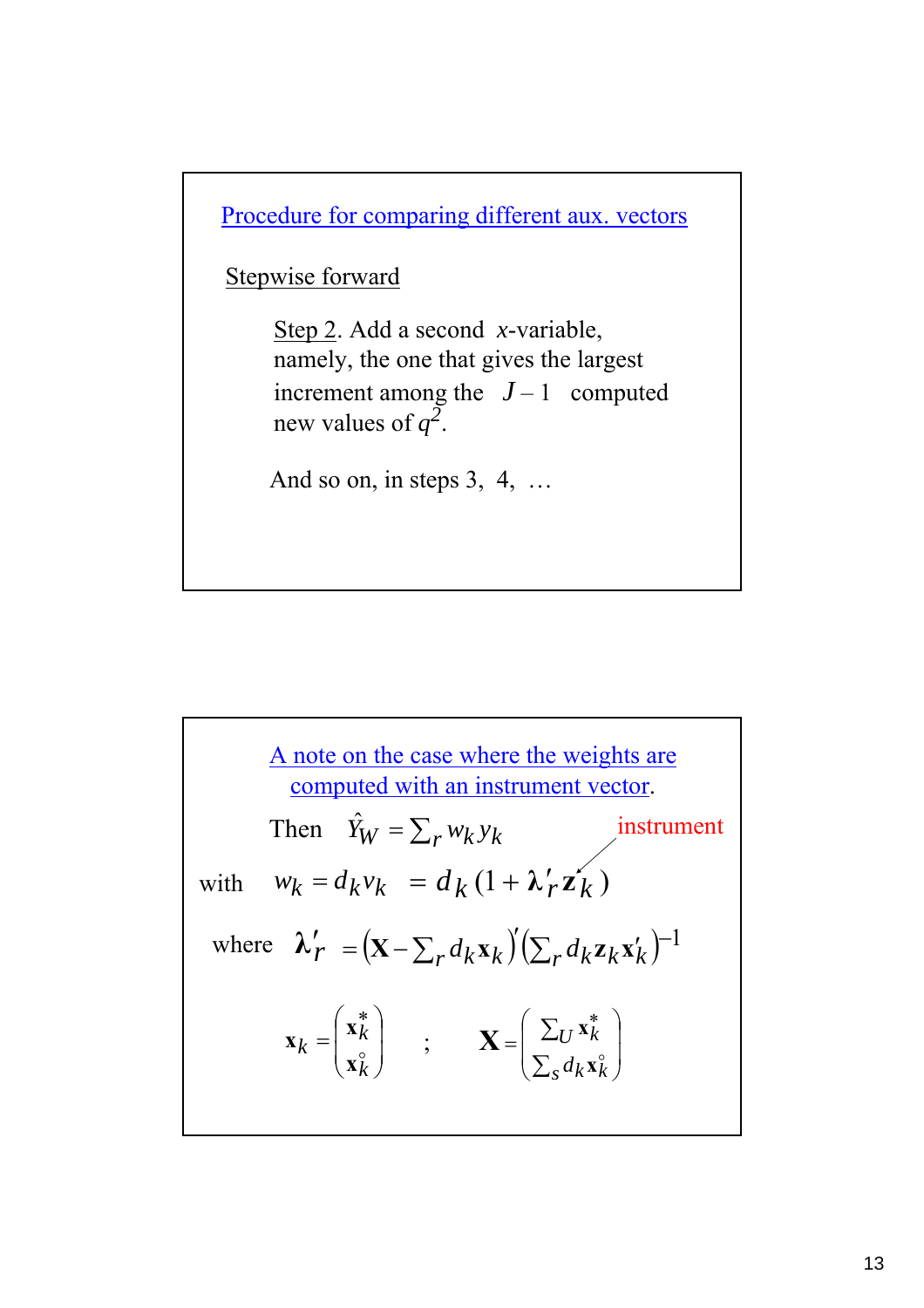Then we define instead 
$$
m_k
$$
 as  
\n
$$
m_k = 1 + (\mathbf{X}_s - \sum_r d_k \mathbf{x}_k)' (\sum_r d_k \mathbf{z}_k \mathbf{x}_k')^{-1} \mathbf{z}_k
$$
\nwith\n
$$
\mathbf{X}_s = \begin{pmatrix} \sum_s d_k \mathbf{x}_k^* \\ \sum_s d_k \mathbf{x}_k^* \end{pmatrix}
$$
\nThen compute  $q^2$  as the variance of these values  $m_k$ ; then proceed as before, with stepwise construction of the aux. vector.

A note on the approximation of  
\nthe bias ratio 
$$
\frac{\text{nearbias}(\hat{Y}_W)}{\text{nearbias}(N\bar{y}_{r;d})}
$$
  
\nMore precisely, we have  
\nnearbias( $\hat{Y}_W$ ) = nearbias( $N\bar{y}_{r;d}$ )×(1- $\frac{Q^2}{Q_{\text{sup}}^2}$ ) + Δ  
\nWhat is the size of Δ ?  
\nWe have  $\Delta = \sum_U \theta_k M_k E_k$   
\nwith  $E_k = y_k - \bar{y}_U - (\phi_k - \bar{\phi}_U) \frac{\bar{y}_U - \bar{y}_{U;\theta}}{\bar{\phi}_U - 1/\bar{\theta}_U}$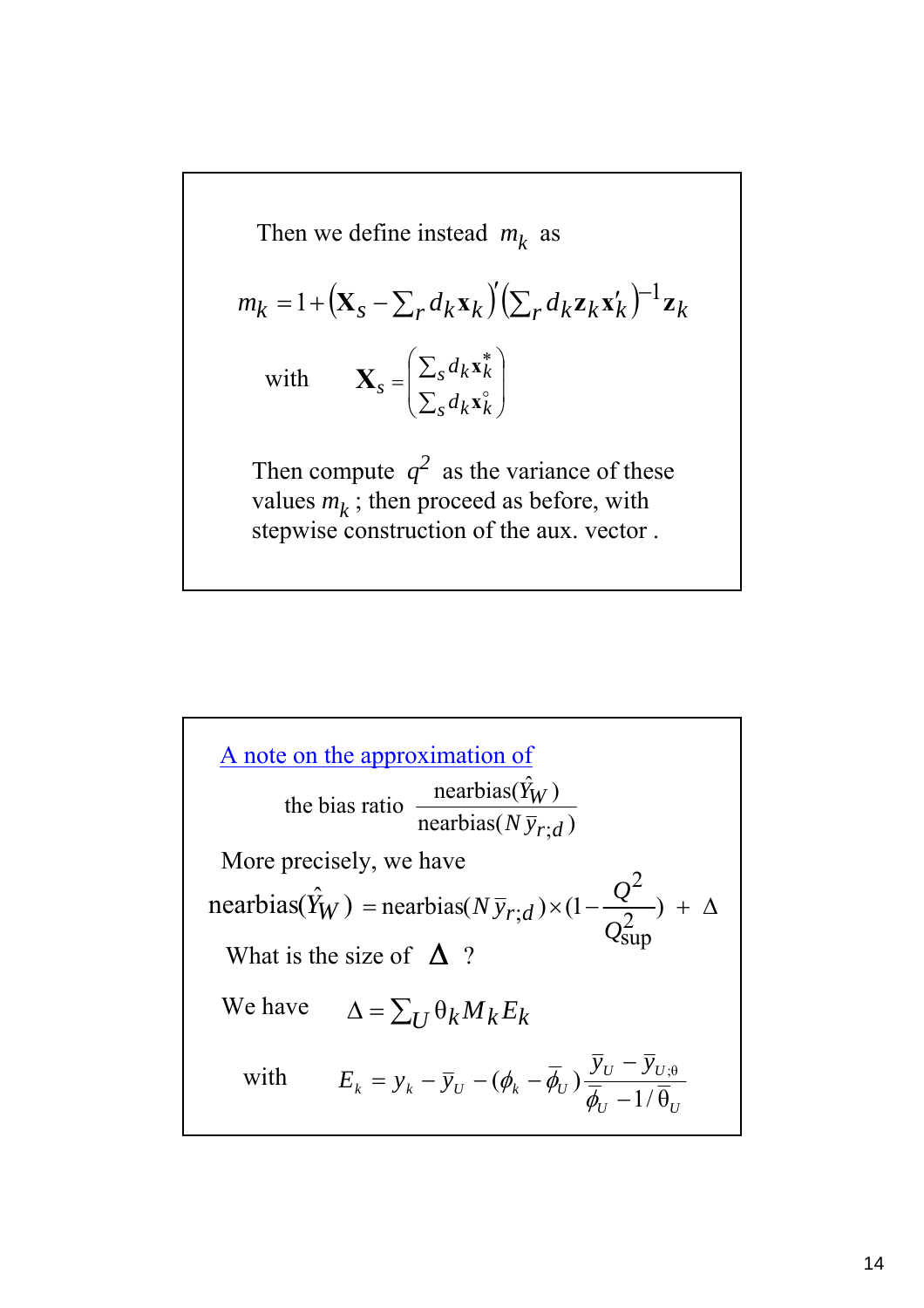

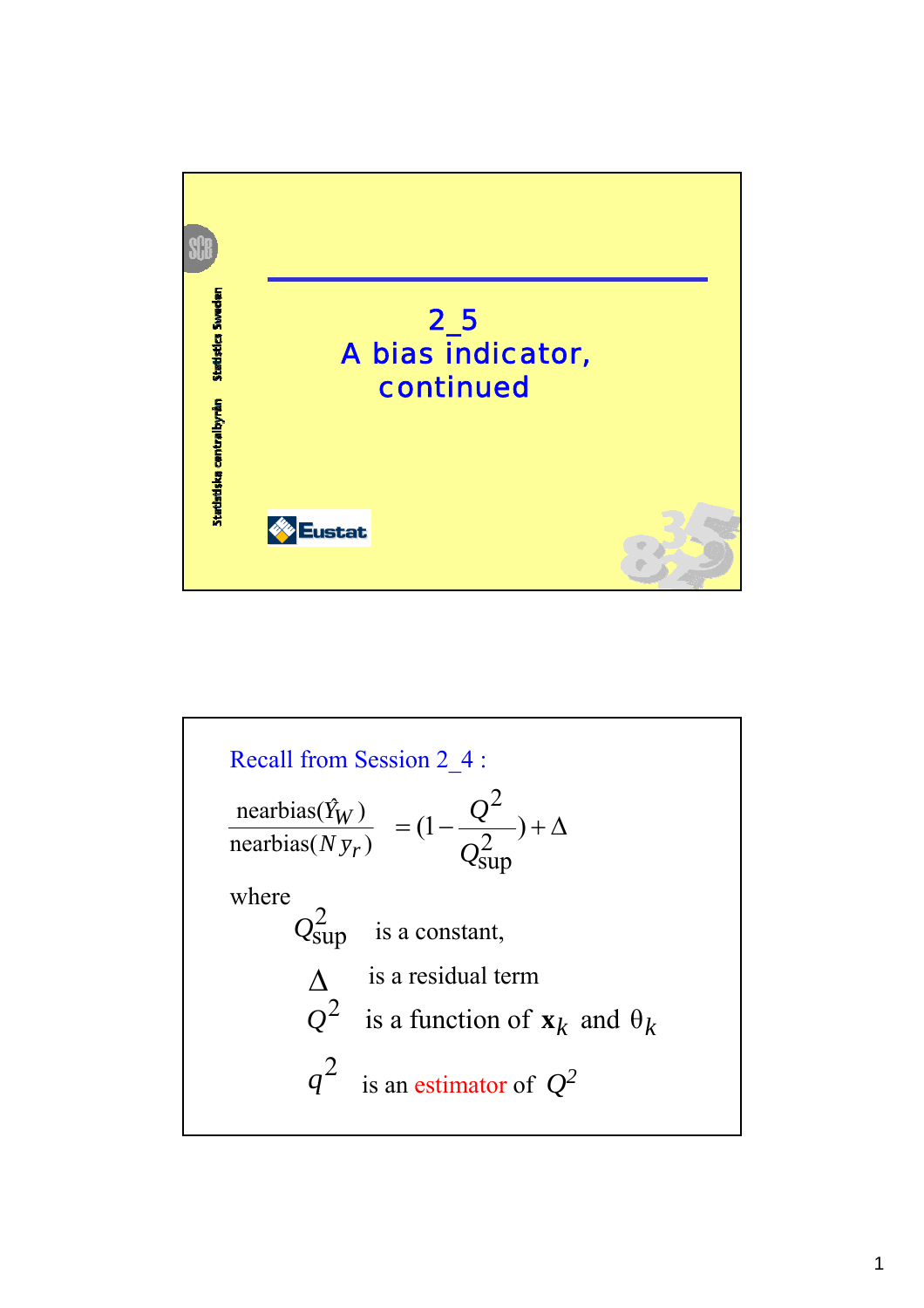

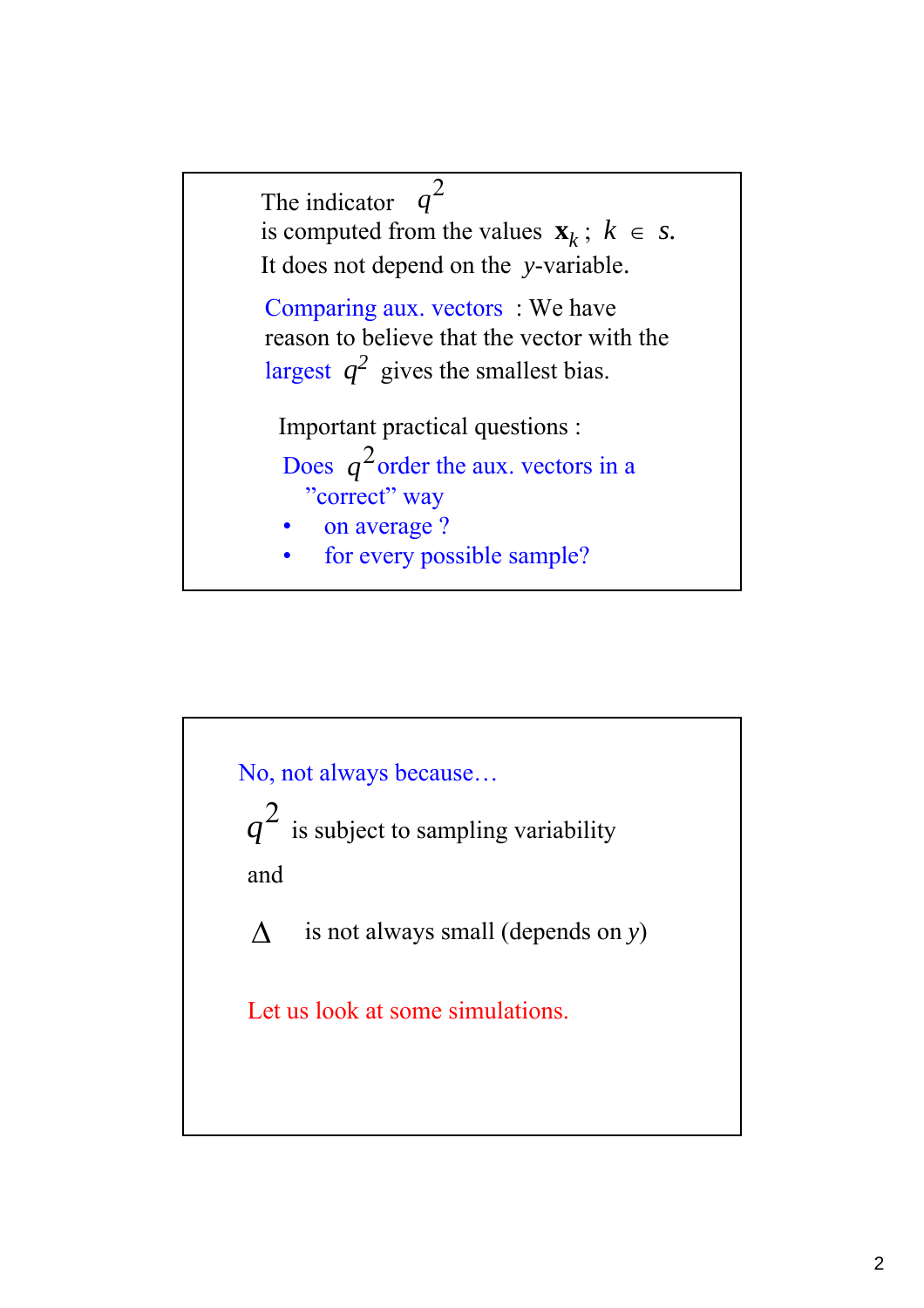

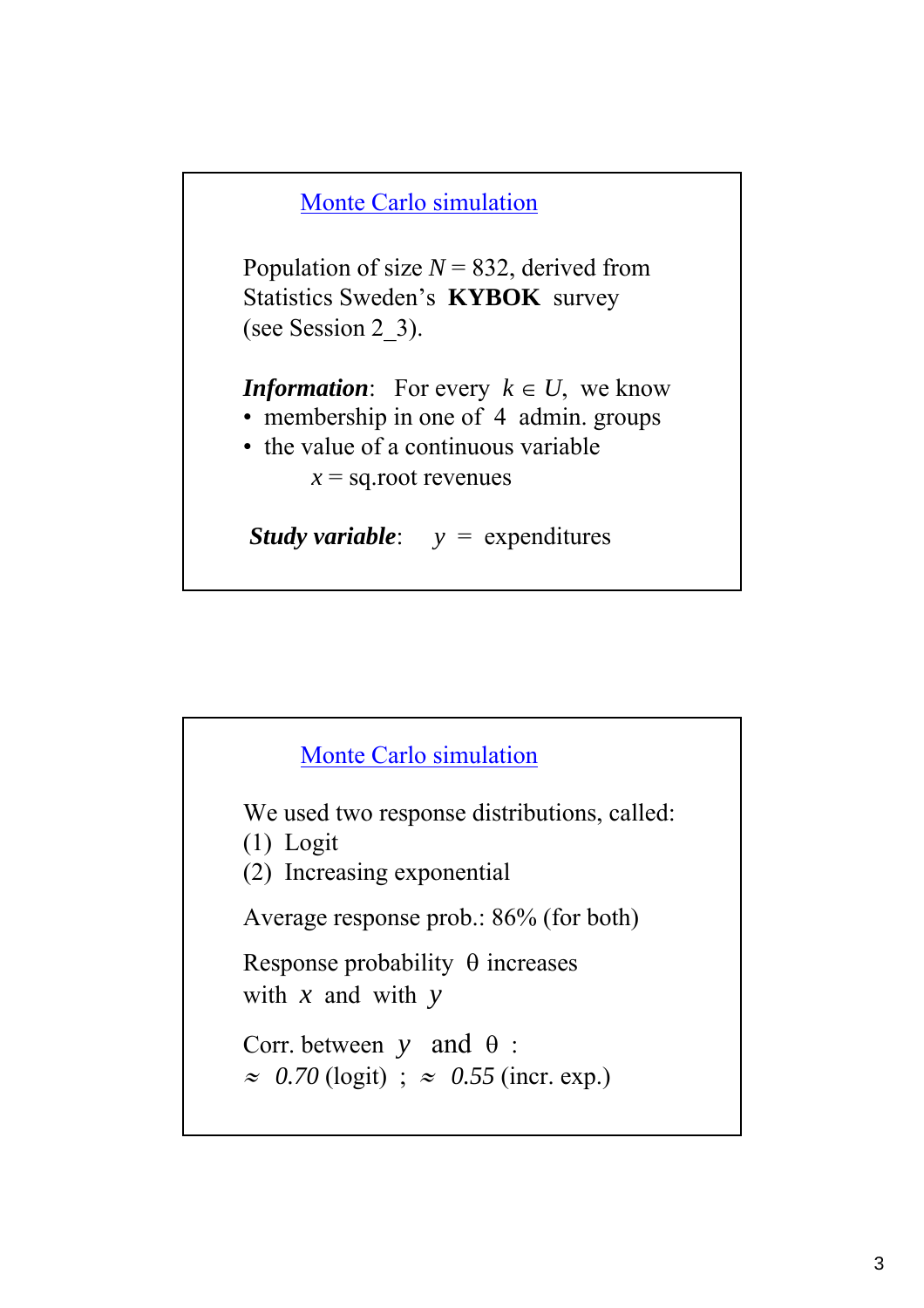I. Monte Carlo simulation

 $RelBias = 100 [Ave(\hat{Y}_W) - Y]/Y$  $Aveq^2$  = Average of  $q^2 \times 10^3$  $A$ *veIND*2 = Average of *IND*2  $\times$ 10<sup>2</sup>  $(\hat{Y}_W) = \sum_{i=1}^{N} \hat{Y}_{W(i)} / 10,000$ 10,000  $= \sum_{j=1}^{\infty} \hat{Y}_{W(j)}$ *j*  $Ave(\hat{Y}_W) = \sum \hat{Y}_{W(j)}$ Measures computed as averages over 10,000 repetitions  $(s, r)$ ; size of every  $s : n = 300$ 

| <b>Response distribution:</b> Logit         |          |         |         |  |
|---------------------------------------------|----------|---------|---------|--|
| Estimator                                   | $Aveq^2$ | AveIND2 | RelBias |  |
| <b>EXP</b>                                  | 0.0      | 0.0     | 5.0     |  |
| <b>WC</b>                                   | 2.7      | 43.3    | 2.2     |  |
| <b>PWA</b>                                  | 2.7      | 43.3    | 2.2     |  |
| <b>REG</b>                                  | 2.2      | 83.4    | $-0.6$  |  |
| <b>SEPREG</b>                               | 6.0      | 88.1    | $-0.2$  |  |
| <b>TWOWAY</b>                               | 5.7      | 67.4    | 0.5     |  |
| The estimators are described in Session 1 8 |          |         |         |  |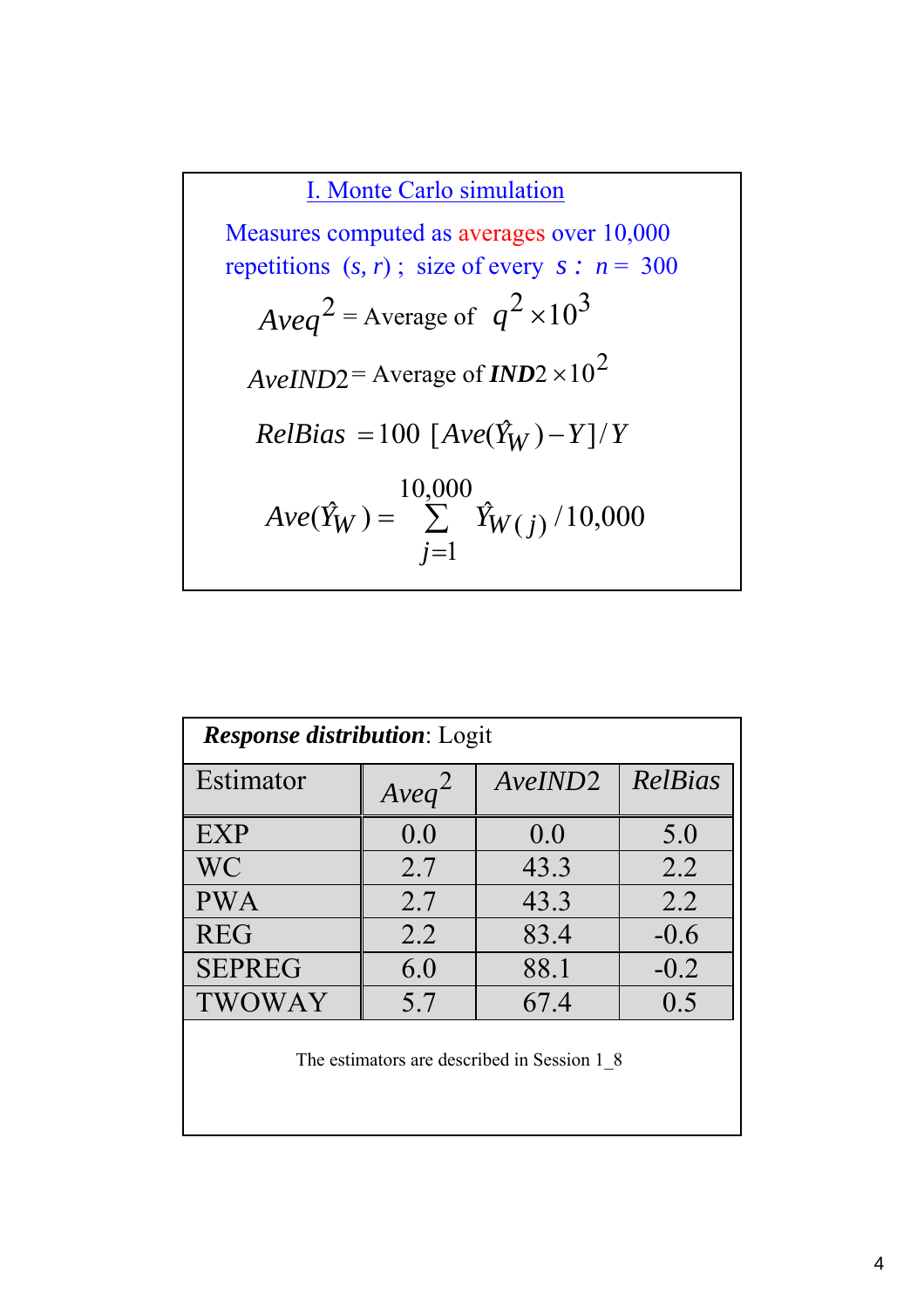| <b>Response distribution</b> : Increasing exponential |          |         |         |
|-------------------------------------------------------|----------|---------|---------|
| Estimator                                             | $Aveq^2$ | AveIND2 | RelBias |
| EXP                                                   | 0.0      | 0.0     | 9.4     |
| WC                                                    | 3.4      | 42.3    | 5.7     |
| <b>PWA</b>                                            | 3.4      | 42.3    | 5.7     |
| <b>REG</b>                                            | 9.4      | 81.7    | $-2.7$  |
| <b>SEPREG</b>                                         | 18.3     | 88.1    | $-0.8$  |
| <b>TWOWAY</b>                                         | 18.0     | 67.1    | 0.5     |
| The estimators are described in Session 1 8           |          |         |         |

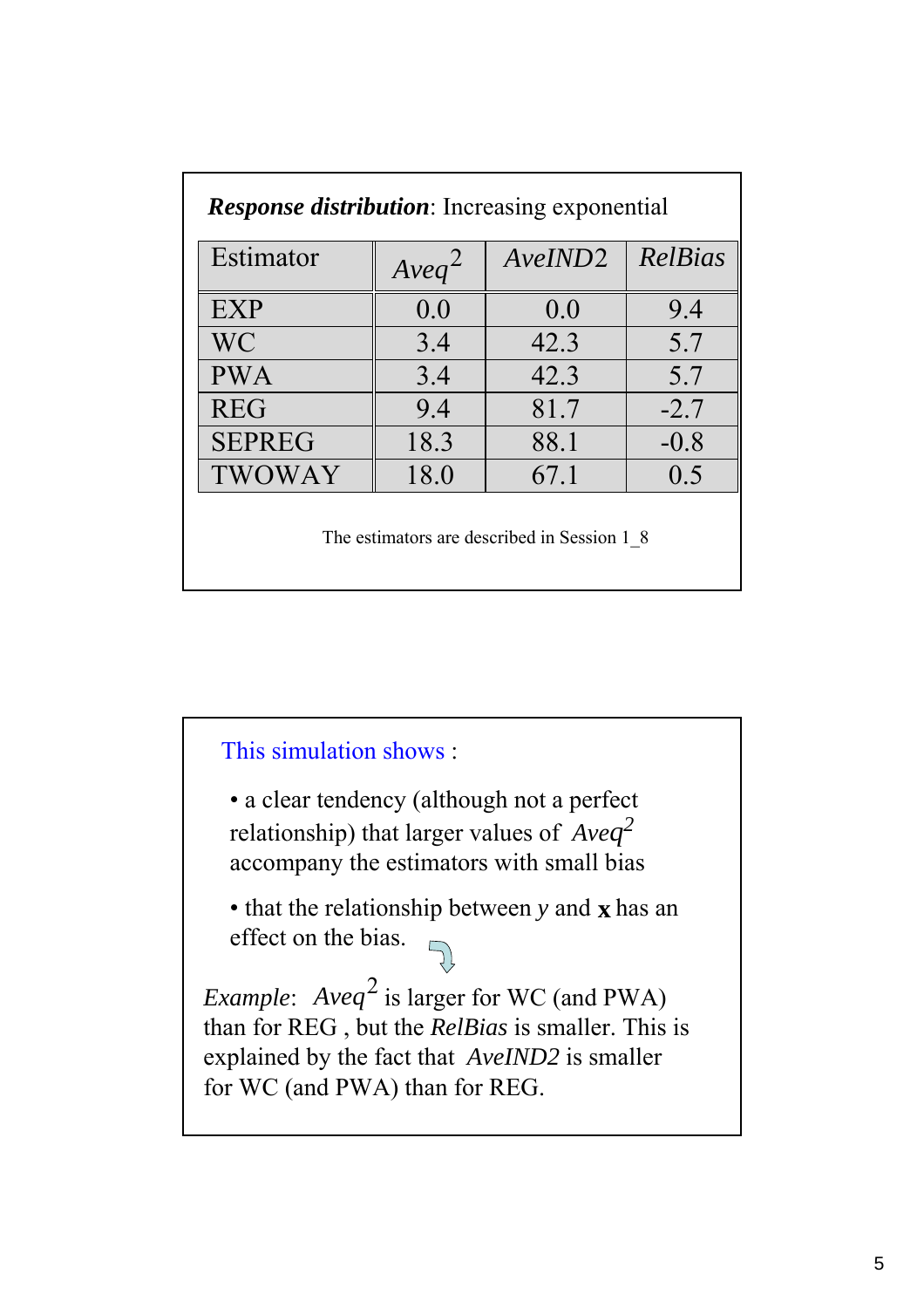II. Monte Carlo simulation

For every possible sample, does *q2* correctly order the auxiliary vectors?

We examine four of the six estimators: SEPREG, REG, WC and EXP.

 $q^2$  is random; it depends on the outcome  $(s,r)$ . For every outcome, we can rank the four estimators by their value of  $q^2$ . The perfect ordering would be

 $q^2(SEPREG) \ge q^2(REG) \ge q^2(WC) \ge q^2(EXP)$ 

because this is the ordering based on the absolute value of *RelBias*

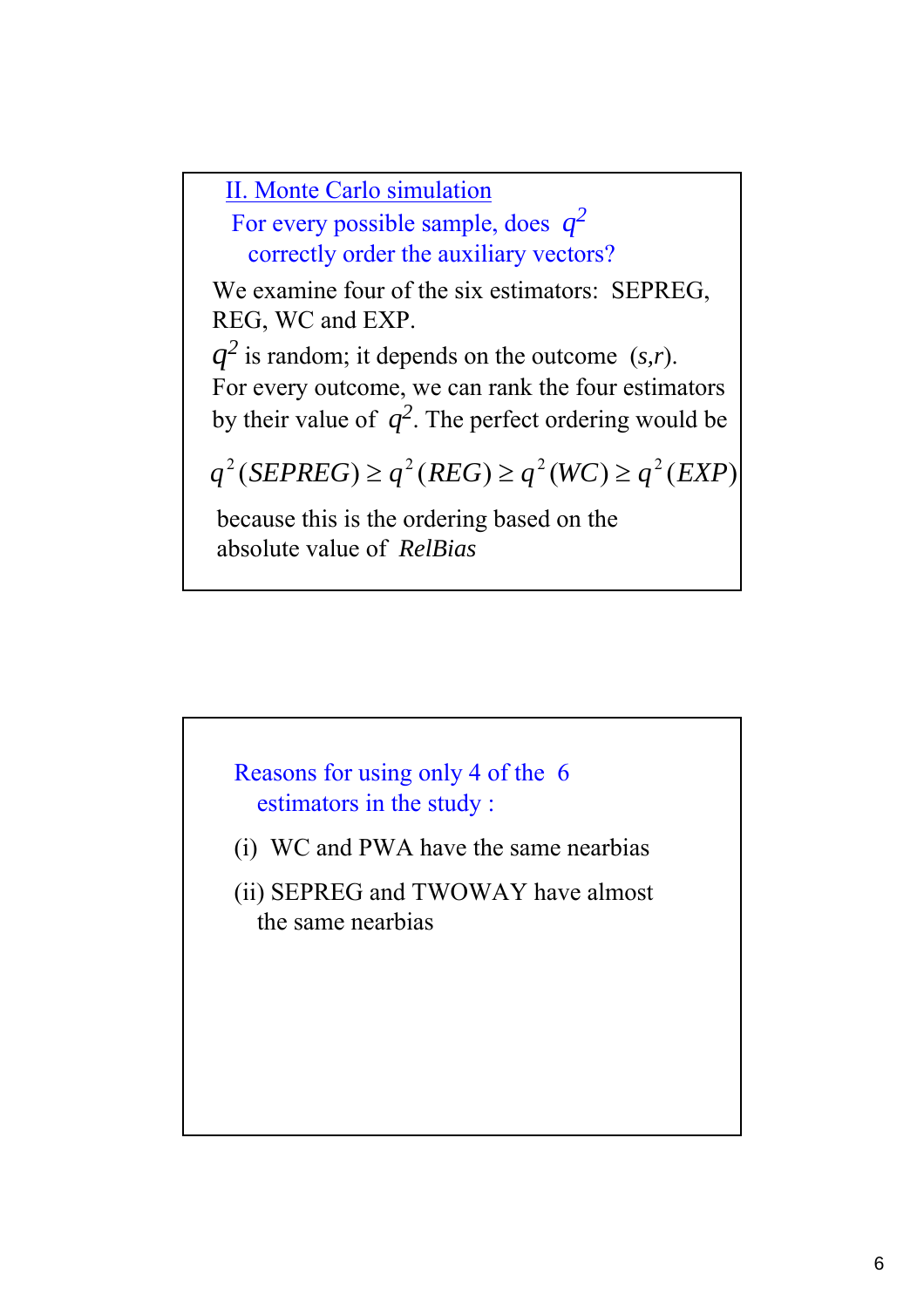For each repetition (*s,r*), we rank order the estimators by the size of  $q^2$ , and assign rank values : 1 (to the estimator with the largest  $q^2$ ), 2, 3 and 4 (to the estimator with the smallest  $q^2$ ). We then compute the average rank ordering (*AveOrd*) over the 10,000 repetitions. The results are shown in the following pictures.

| <b>Response distribution:</b> Logit |          |         |         |        |
|-------------------------------------|----------|---------|---------|--------|
| Estimator                           | $Aveq^2$ | AveIND2 | RelBias | AveOrd |
| <b>EXP</b>                          | 0.0      | 0.0     | 5.0     | 4.00   |
| <b>WC</b>                           | 2.7      | 43.3    | 2.2     | 2.40   |
| <b>REG</b>                          | 2.2      | 83.4    | $-0.6$  | 2.60   |
| <b>SEPREG</b>                       | 6.0      | 88.1    | $-0.2$  | 1.00   |
|                                     |          |         |         |        |
|                                     |          |         |         |        |
|                                     |          |         |         |        |
|                                     |          |         |         |        |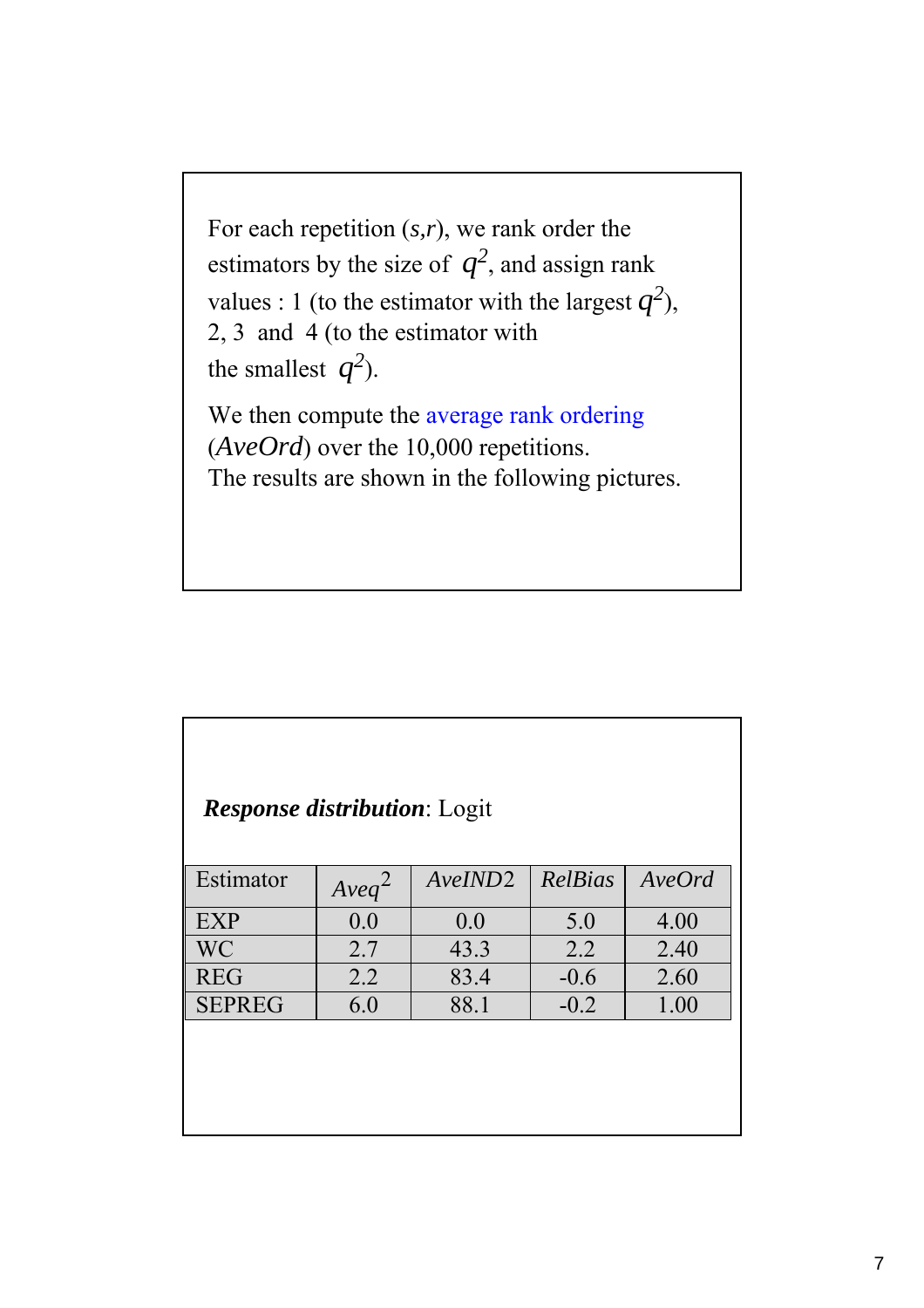| <i>Response distribution</i> : Increasing exponential |          |         |         |        |
|-------------------------------------------------------|----------|---------|---------|--------|
| Estimator                                             | $Aveq^2$ | AveIND2 | RelBias | AveOrd |
| EXP                                                   | 0.0      | 0.0     | 9.4     | 4.00   |
| <b>WC</b>                                             | 3.4      | 42.3    | 5.7     | 2.97   |
| <b>REG</b>                                            | 9.4      | 81.7    | $-2.7$  | 2.03   |
| <b>SEPREG</b>                                         | 18.3     | 88.1    | $-0.8$  | 1.00   |
|                                                       |          |         |         |        |
|                                                       |          |         |         |        |
|                                                       |          |         |         |        |
|                                                       |          |         |         |        |

Г

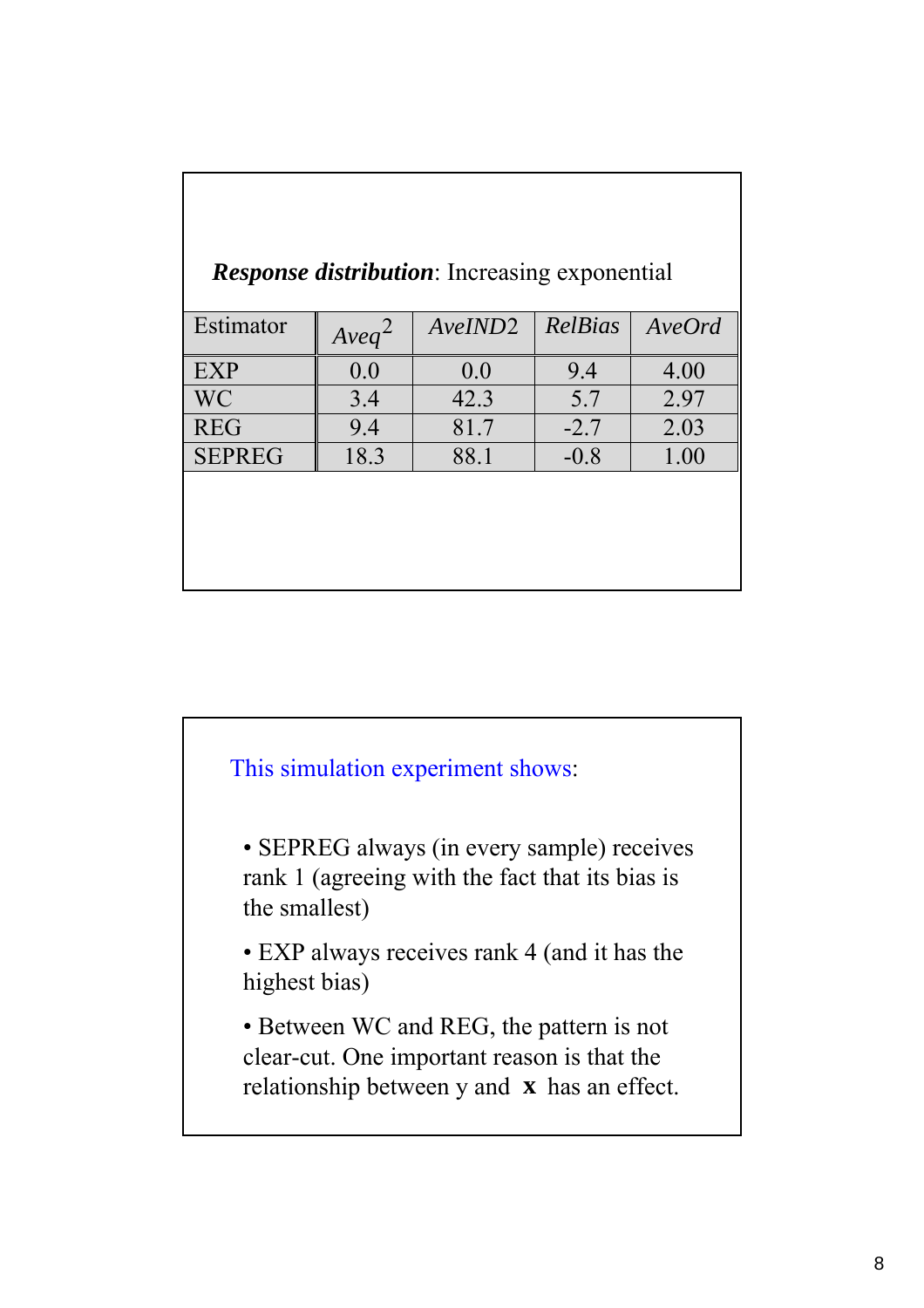Use of the bias indicator  $q^2$  in the Swedish National Crime Victim and Security Study (a telephone interview survey)

Survey objective: Measure trends in certain types of crimes, in particular crimes against the person.

Sampling design: STSI of 10,000 persons (strata: 21 regions ("län")  $\times$  3 age groups)

Overall response rate: 77.8 %

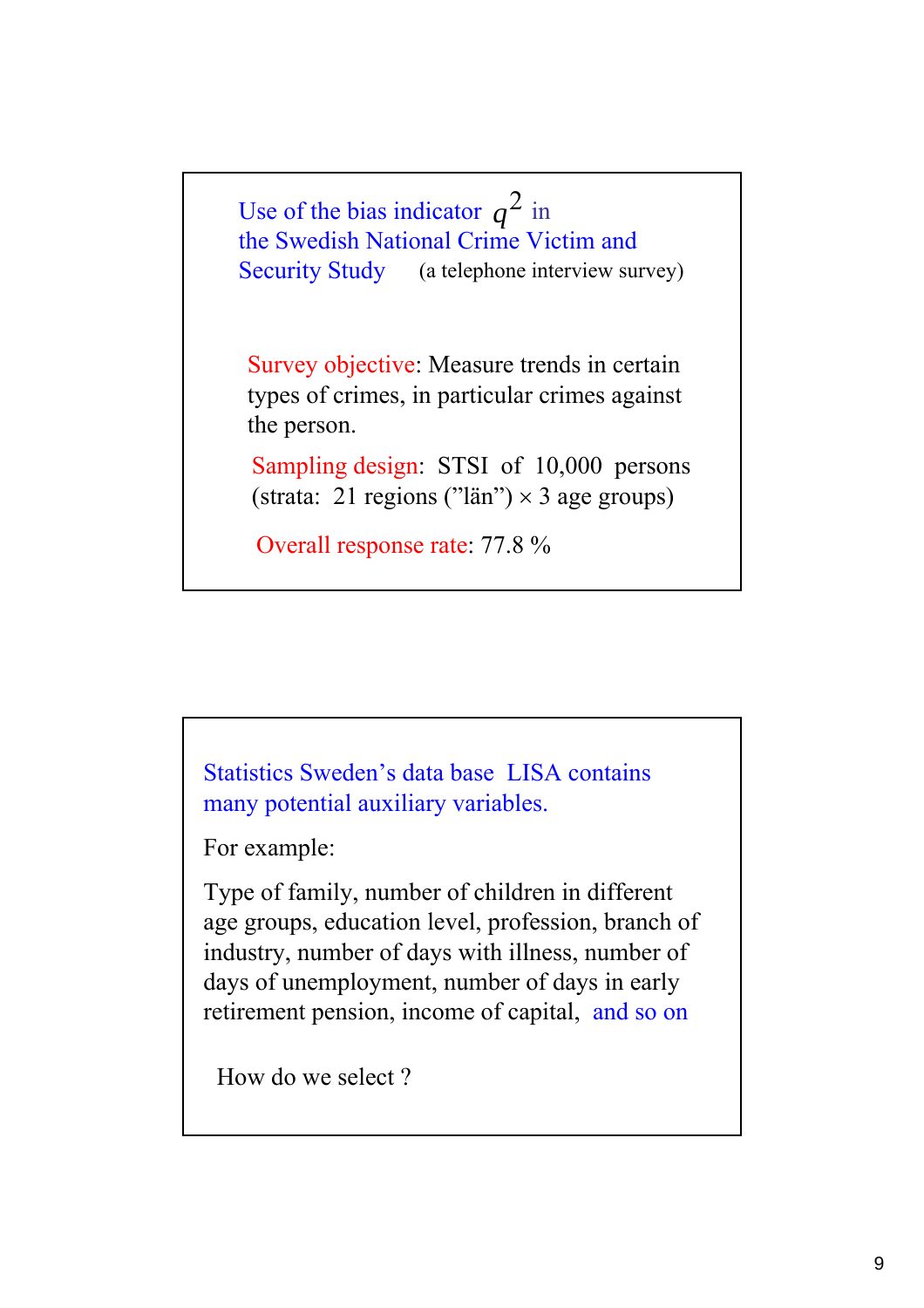#### Preparation:

- (i) An initial set of potential auxiliary variables was selected by a subjective procedure
- (ii) Aux. variables were used at the sample level (moon variables)
- (iii) Continuous variables are used as grouped; all variables used are then grouped.

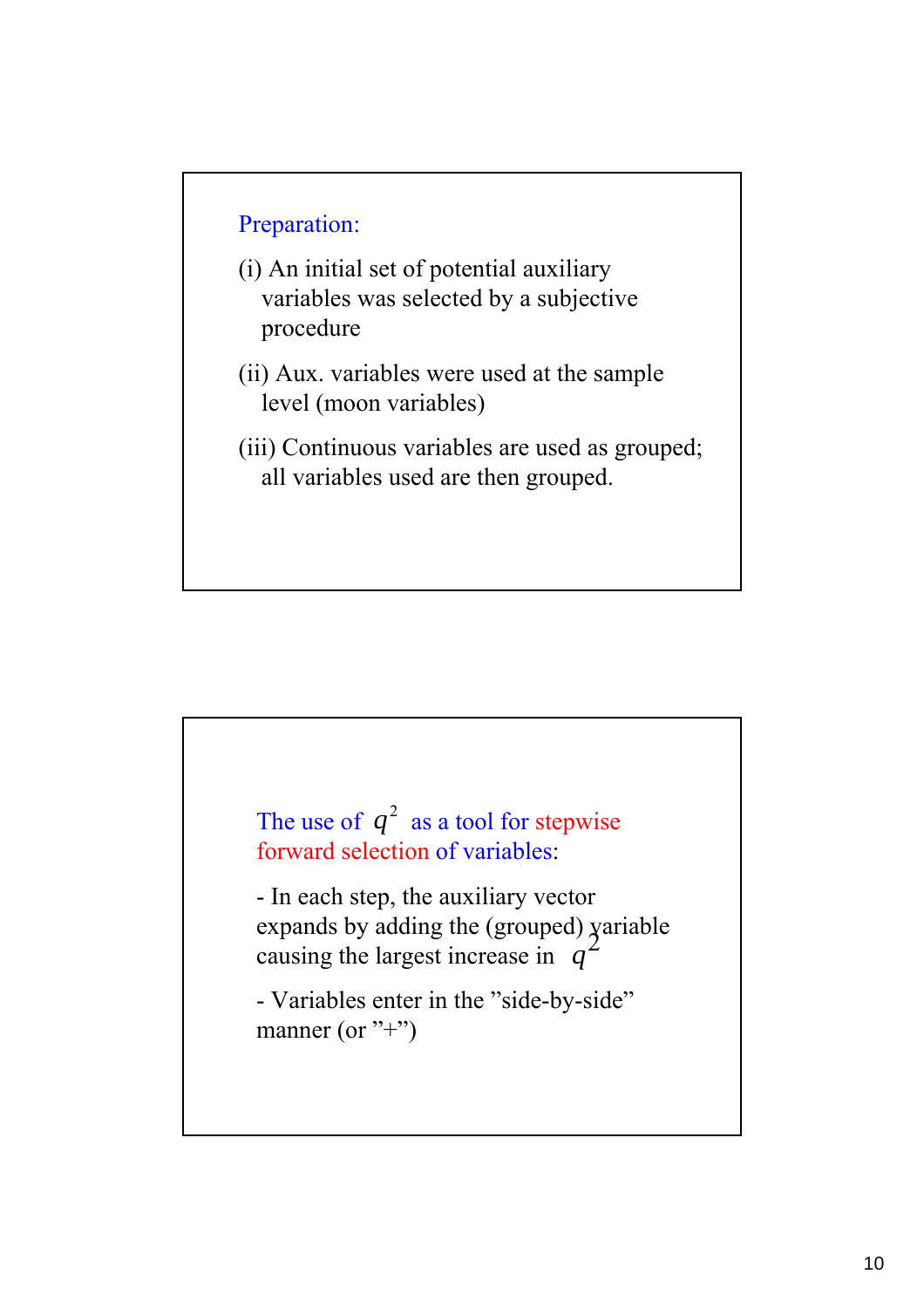|                | <b>Results</b>       |                             |                   |
|----------------|----------------------|-----------------------------|-------------------|
|                | Auxiliary variable   | Number                      | Value of          |
| <b>Step</b>    | entering             | of groups                   | $1000 \times q^2$ |
| $\Omega$       |                      |                             |                   |
|                | Country of birth     | $\overline{2}$              | 20.0              |
| $\overline{2}$ | Income group         | 3                           | 27.6              |
| 3              | Age group            | 6                           | 31.3              |
| $\overline{4}$ | Gender               | $\overline{2}$              | 35.1              |
| 5              | Marital status       | $\mathcal{D}_{\mathcal{L}}$ | 38.6              |
| 6              | Region               | 21                          | 40.7              |
|                | Family size group    | 5                           | 41.4              |
| 8              | Days unemployed      | 6                           | 41.9              |
| 9              | Urban centre dweller | $\overline{2}$              | 42.3              |
| 10             | Occupation           | 10                          | 42.7              |

# Observations :

- Successive increases in  $q^2$  taper off (as expected).
- It seems hardly motivated to go beyond the sixth variable (region)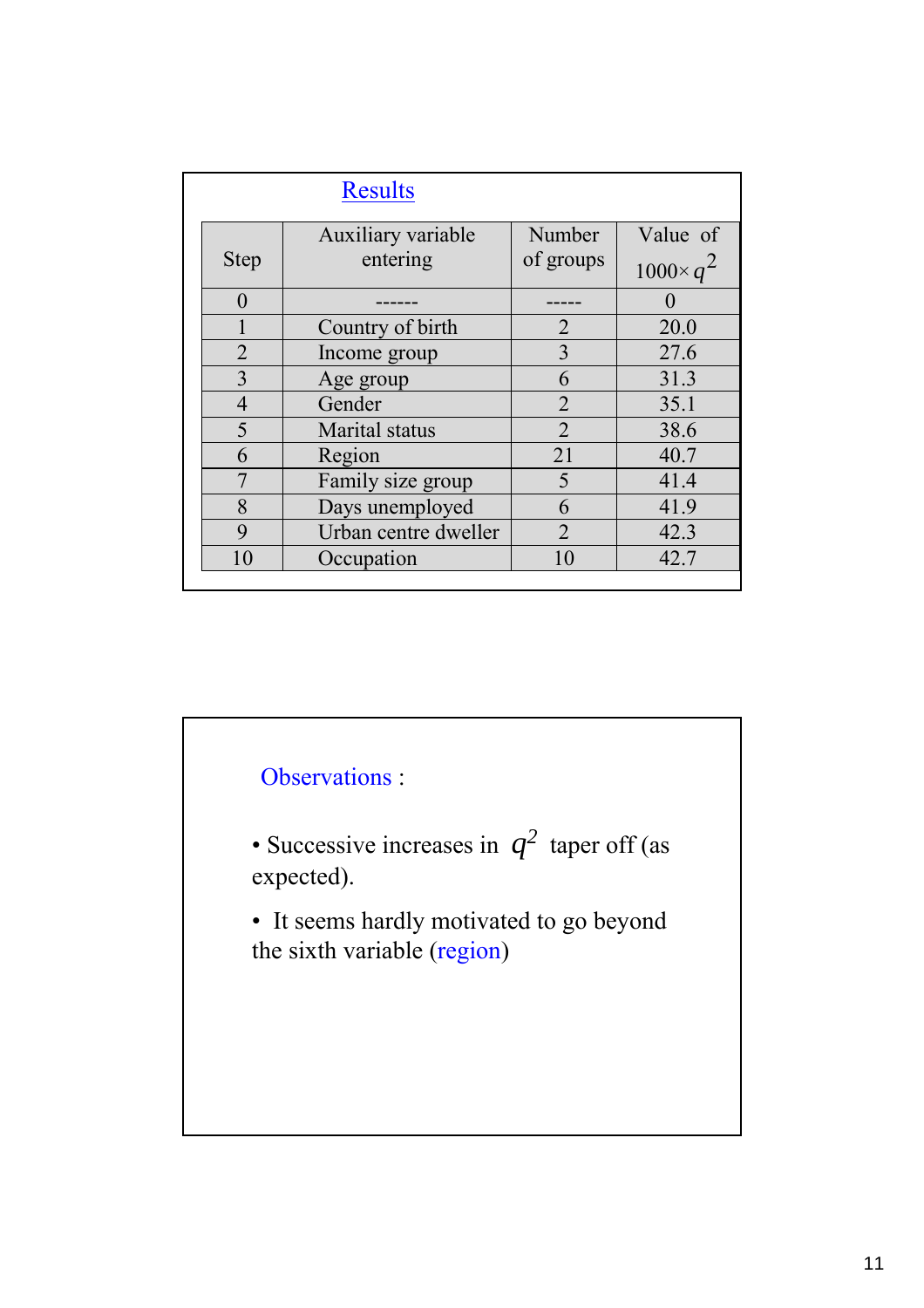The final choice of auxiliary vector was :

Region+gender+age group+country of birth+

+ income group+urban centre dweller

Principles that also played a role :

- (i)The auxiliary vector should be robust. The survey will be conducted yearly; the client prefers having the same vector over time.
- (ii) The auxiliary vector should contain region and age group, because they identify the most important domains.
- (iii) An auxiliary vector should well explain the (main) study variables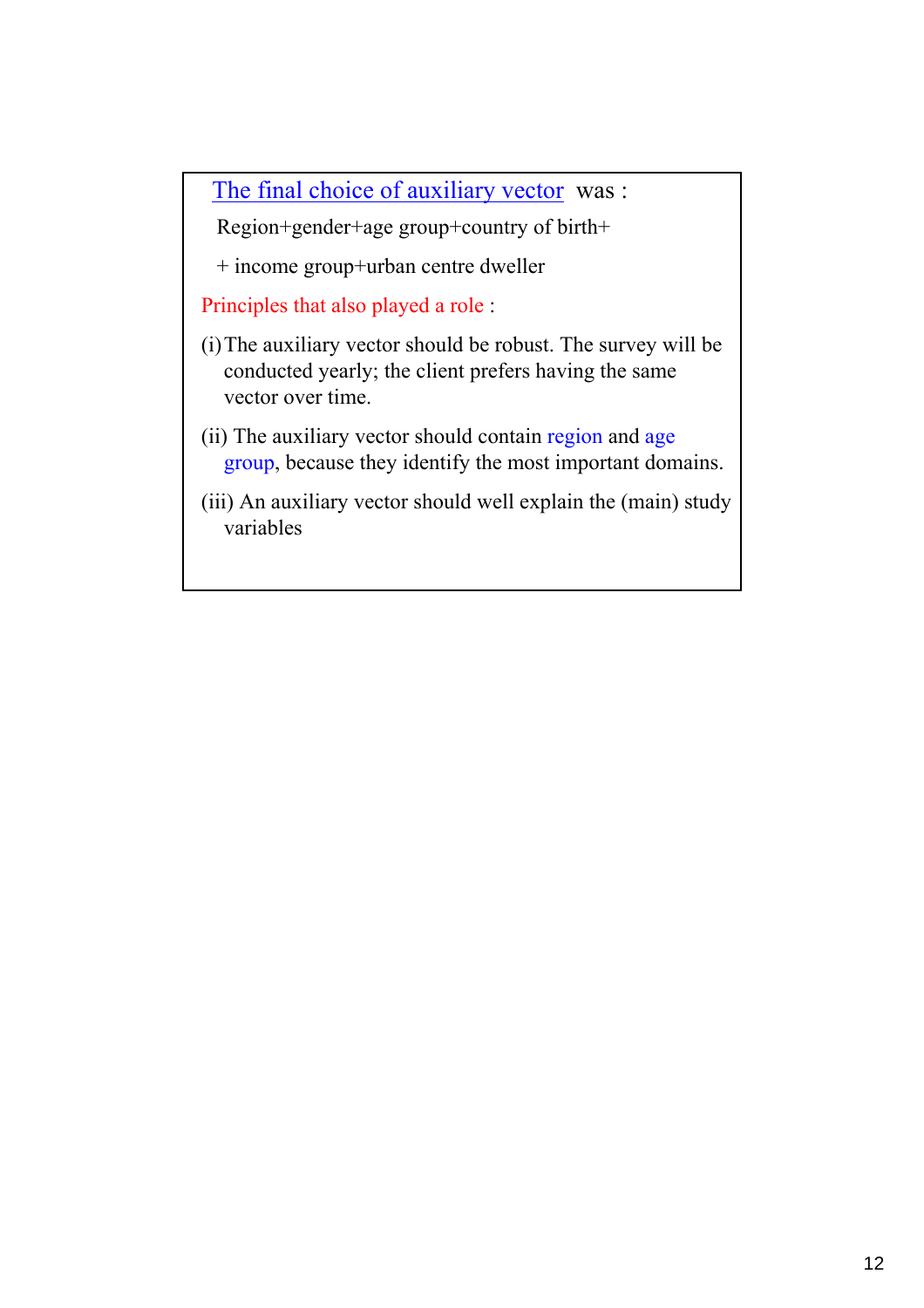

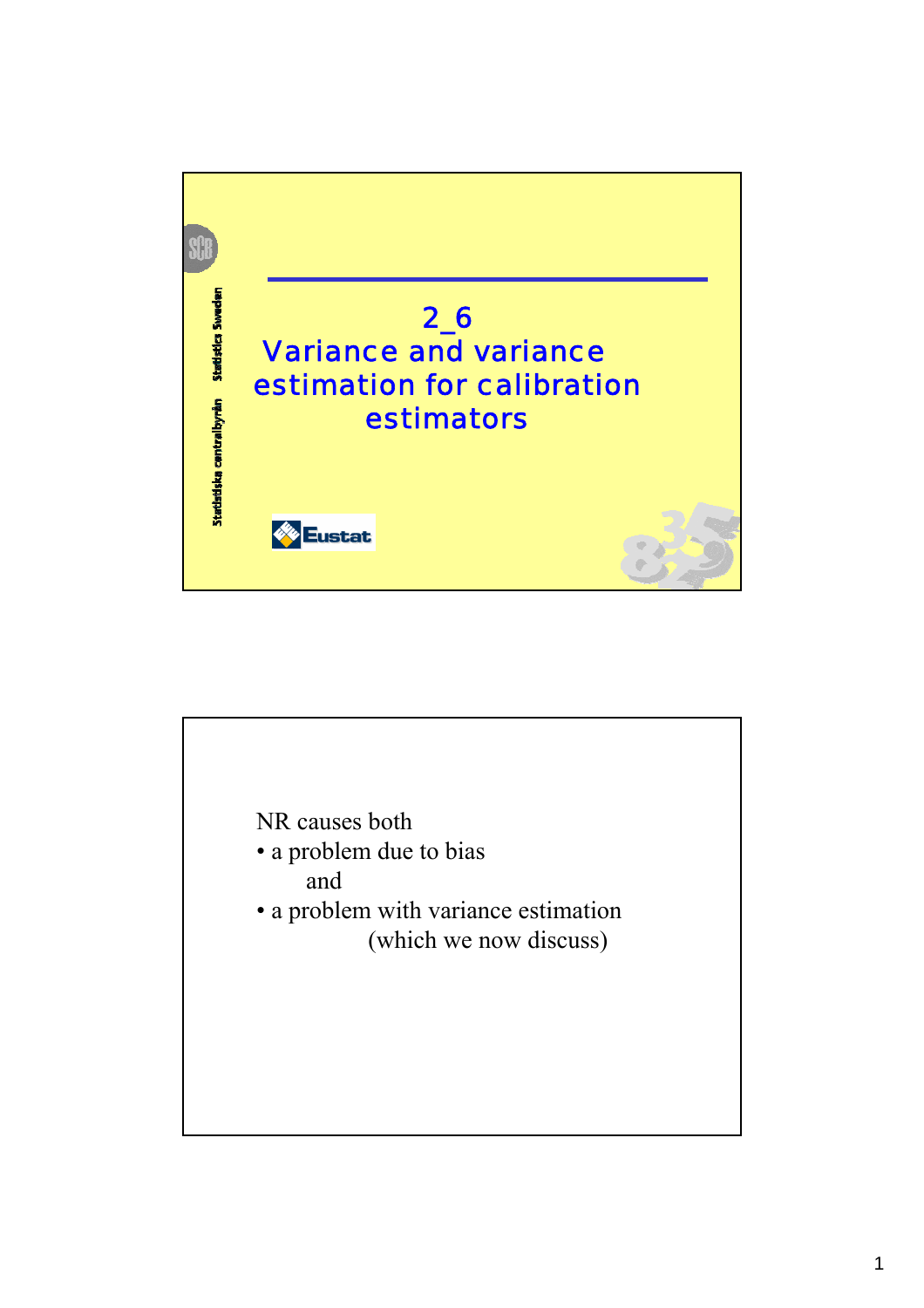

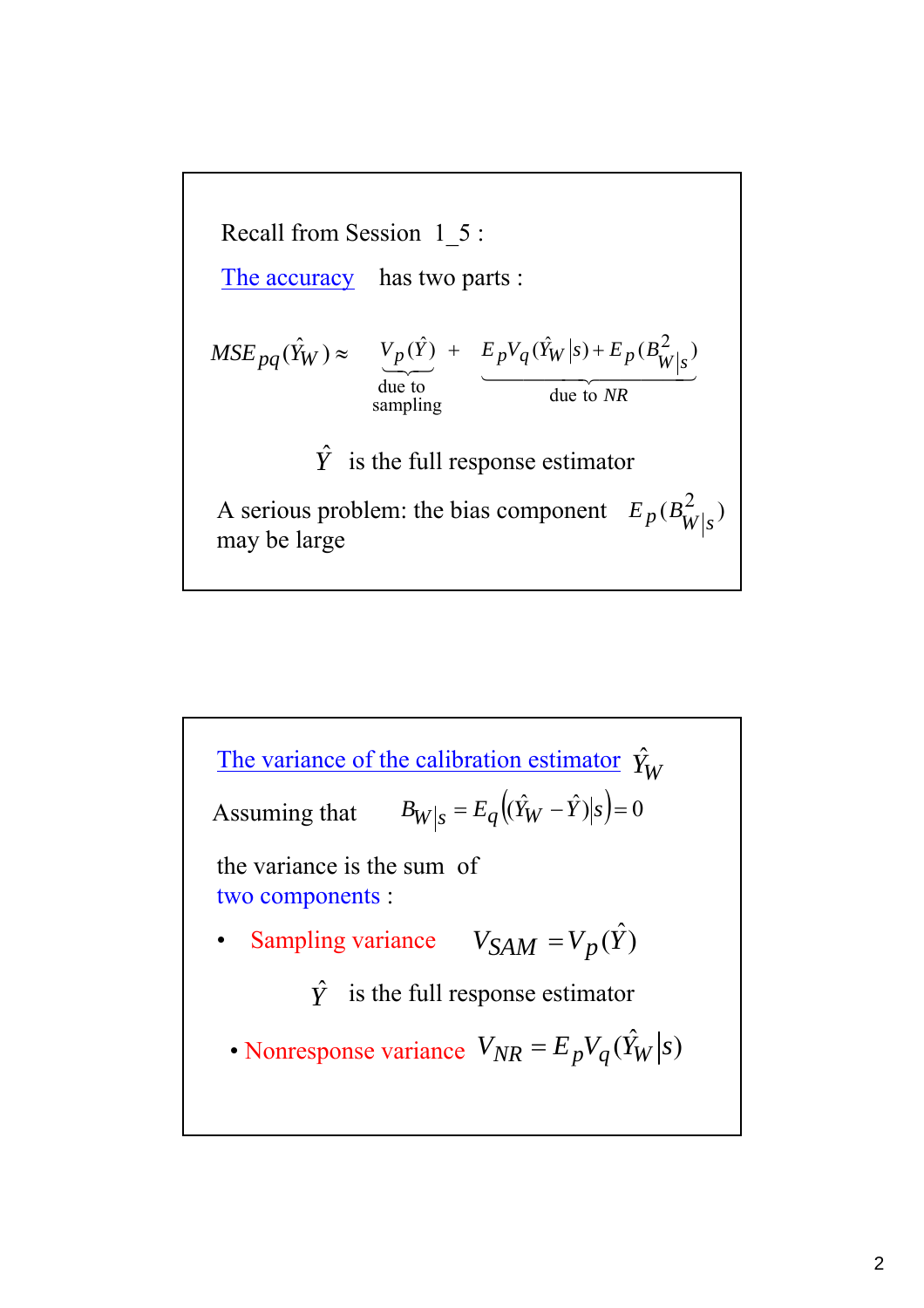The variance of the calibration estimator

 $V_{NR}$  is the *additional variance* incurred by getting fewer observations than desired.

NR increases variance.

We can always 'oversample' to counterbalance the increased variance .

The more serious consequence of NR is the systematic error (the bias).

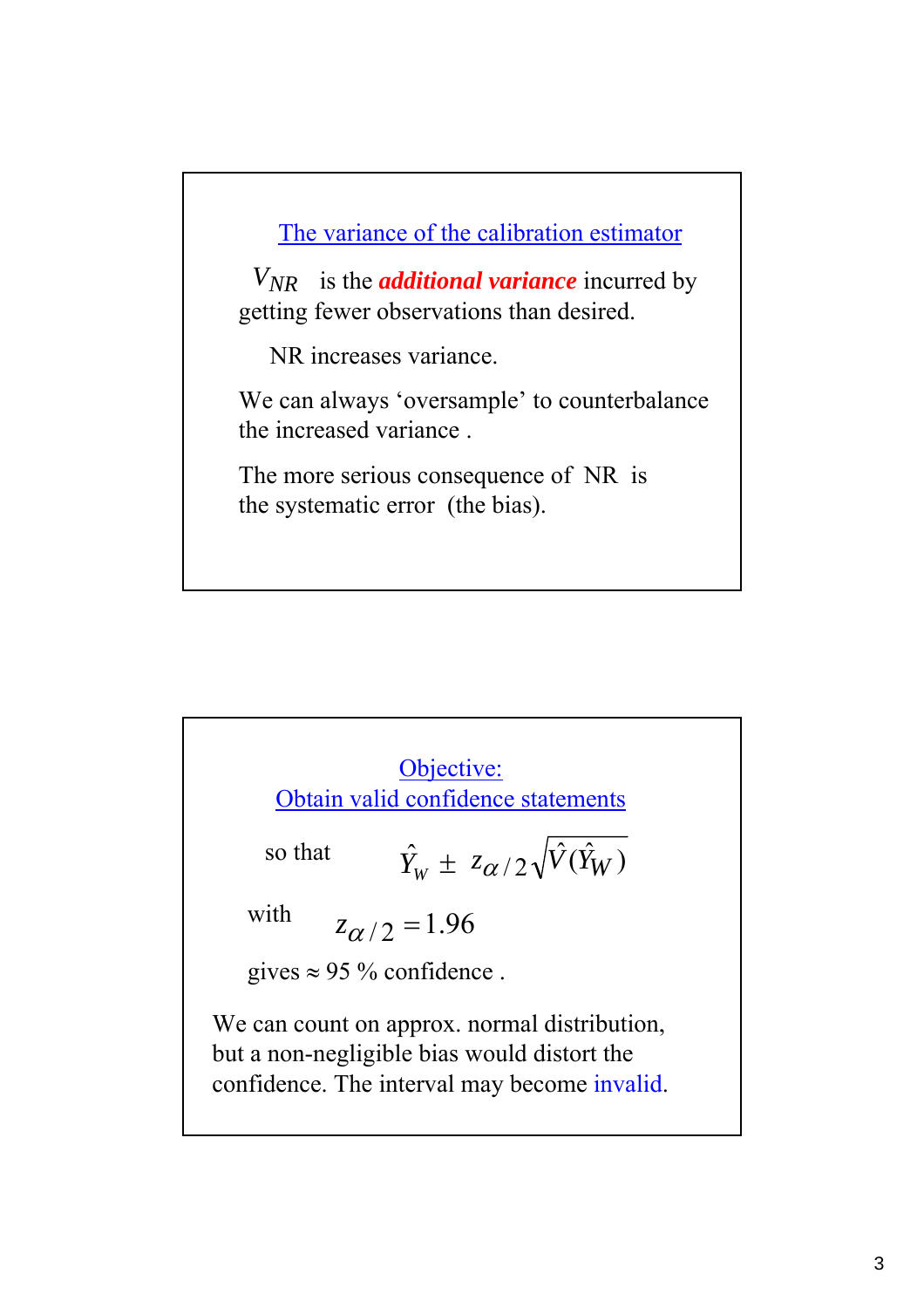

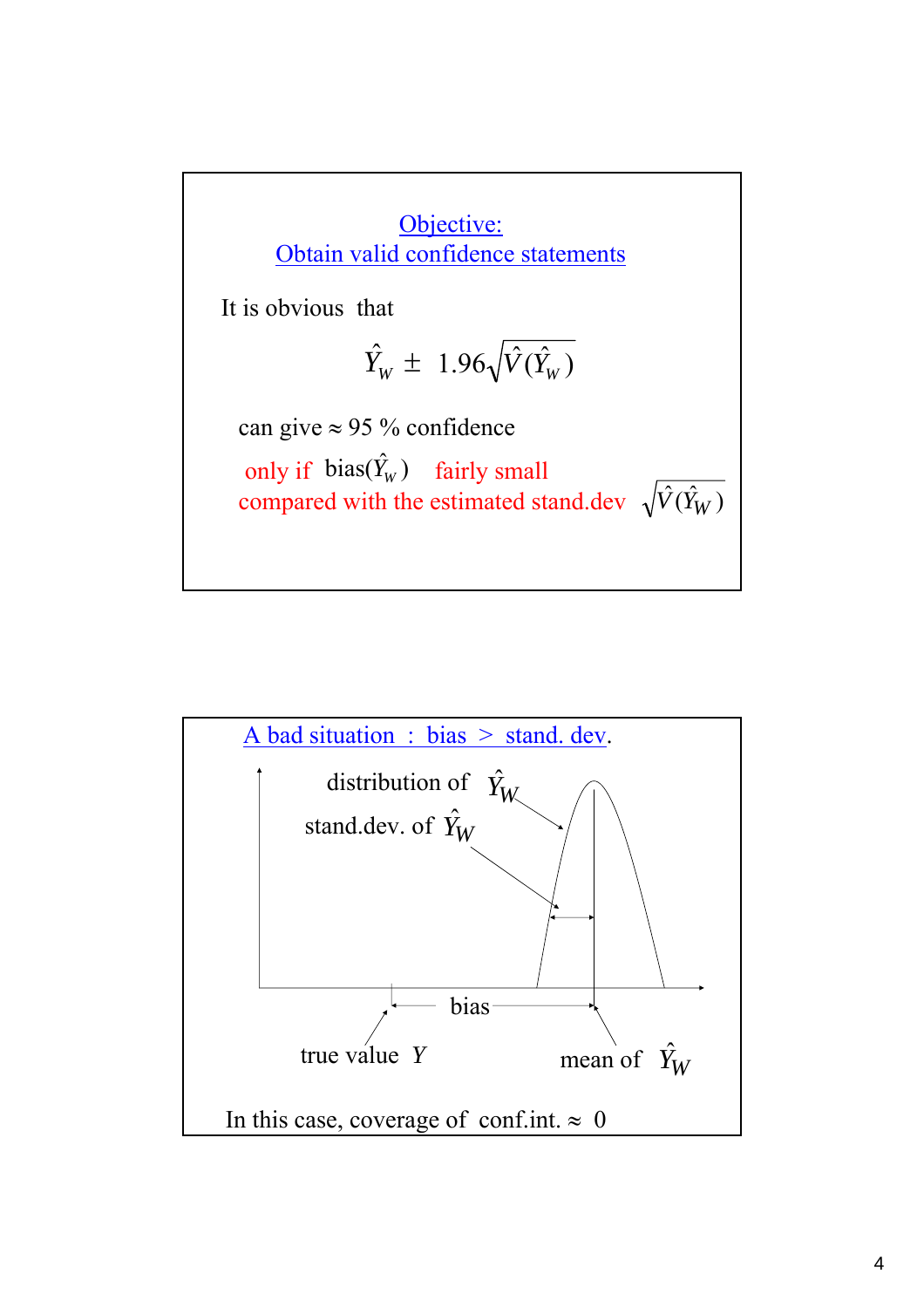We proceed under the assumption that we have succeeded in reducing the NR bias to modest levels (by the methods seen in earlier sessions). We shall construct an estimator of the variance  $\hat{V}(\hat{Y}_W)$ 

by estimating each of the two components :

$$
V_{SAM} + V_{NR} = V_p(\hat{Y}) + E_p V_q(\hat{Y}_W|s)
$$

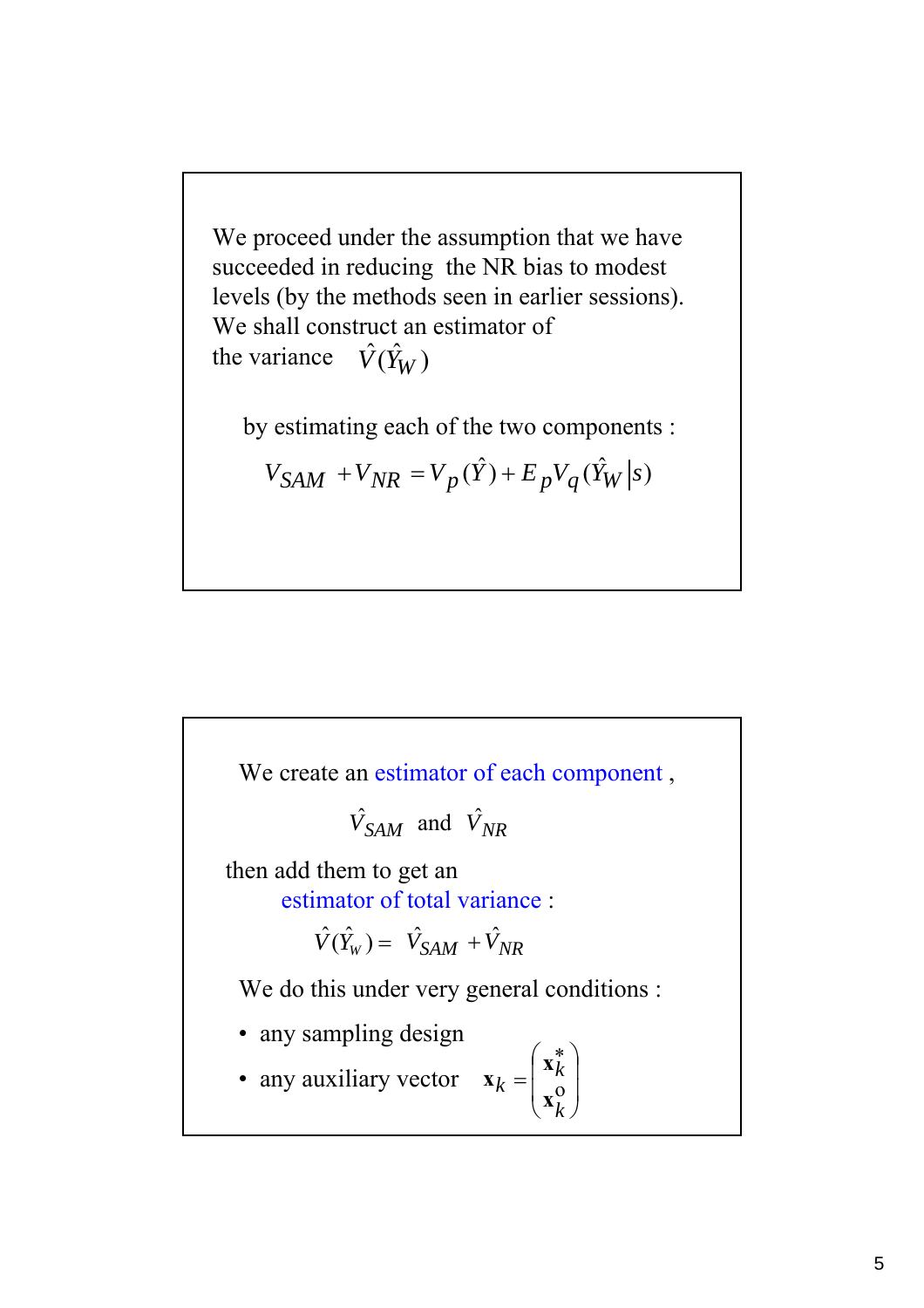### A dilemma for the variance estimation

Estimating the variance components runs into the same problem as the point estimation :

The *y*-data available only for the response set are 'not representative', because of non-random NR.

Unknown influences  $\phi_k = 1/\theta_k$ 

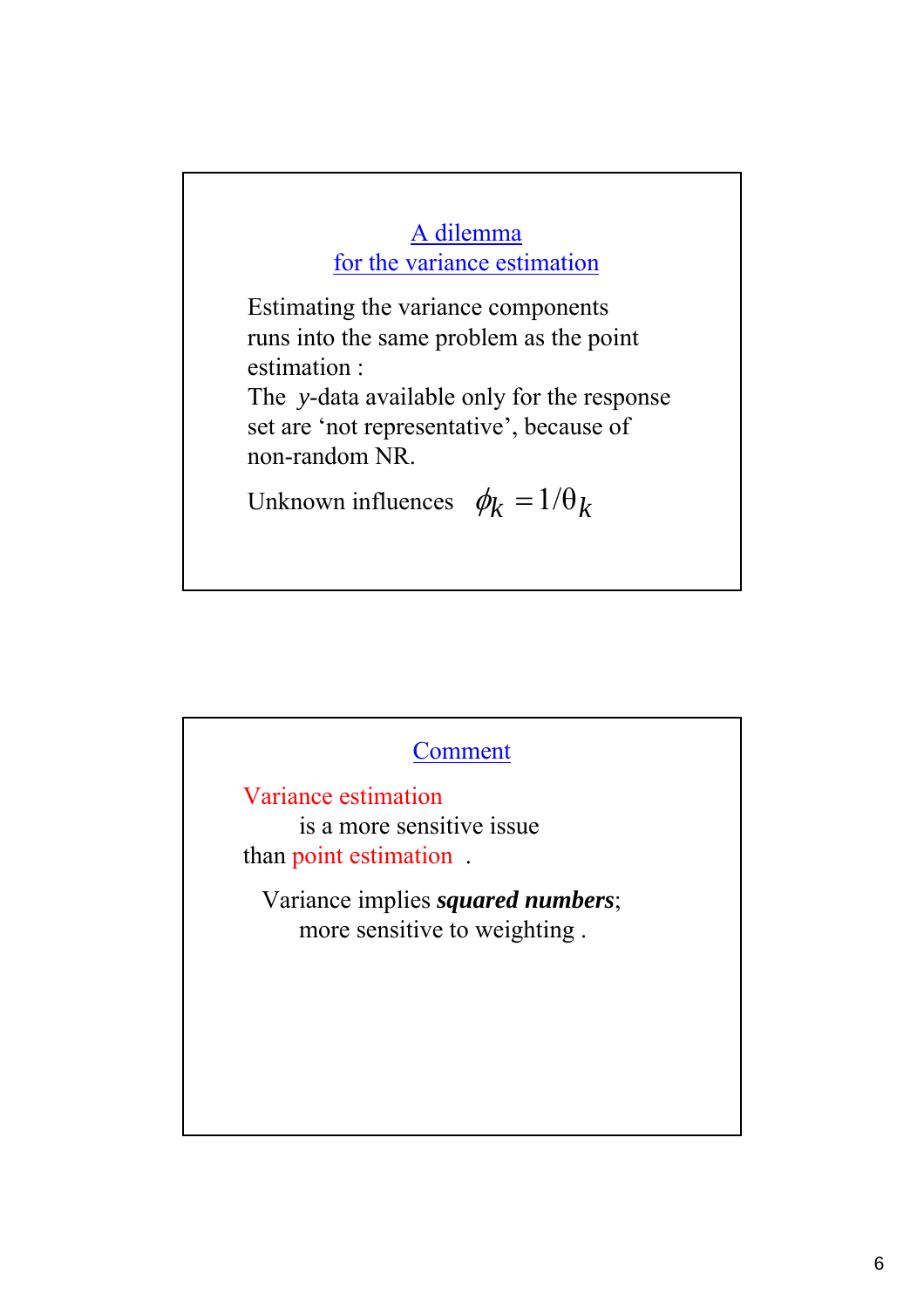An approach to variance estimation

Had the influences  $\phi_k = 1/\theta_k$ been known, we could have used the *two-phase GREG estimator*

$$
\hat{Y}_{GREG\ 2\ ph} = \sum_r d_k \frac{1}{\theta_k} g_{\theta k} y_k
$$

Given that the  $\theta_k$  are known, we know the expression for the variance, and how to estimate it.  $\theta_k$ 

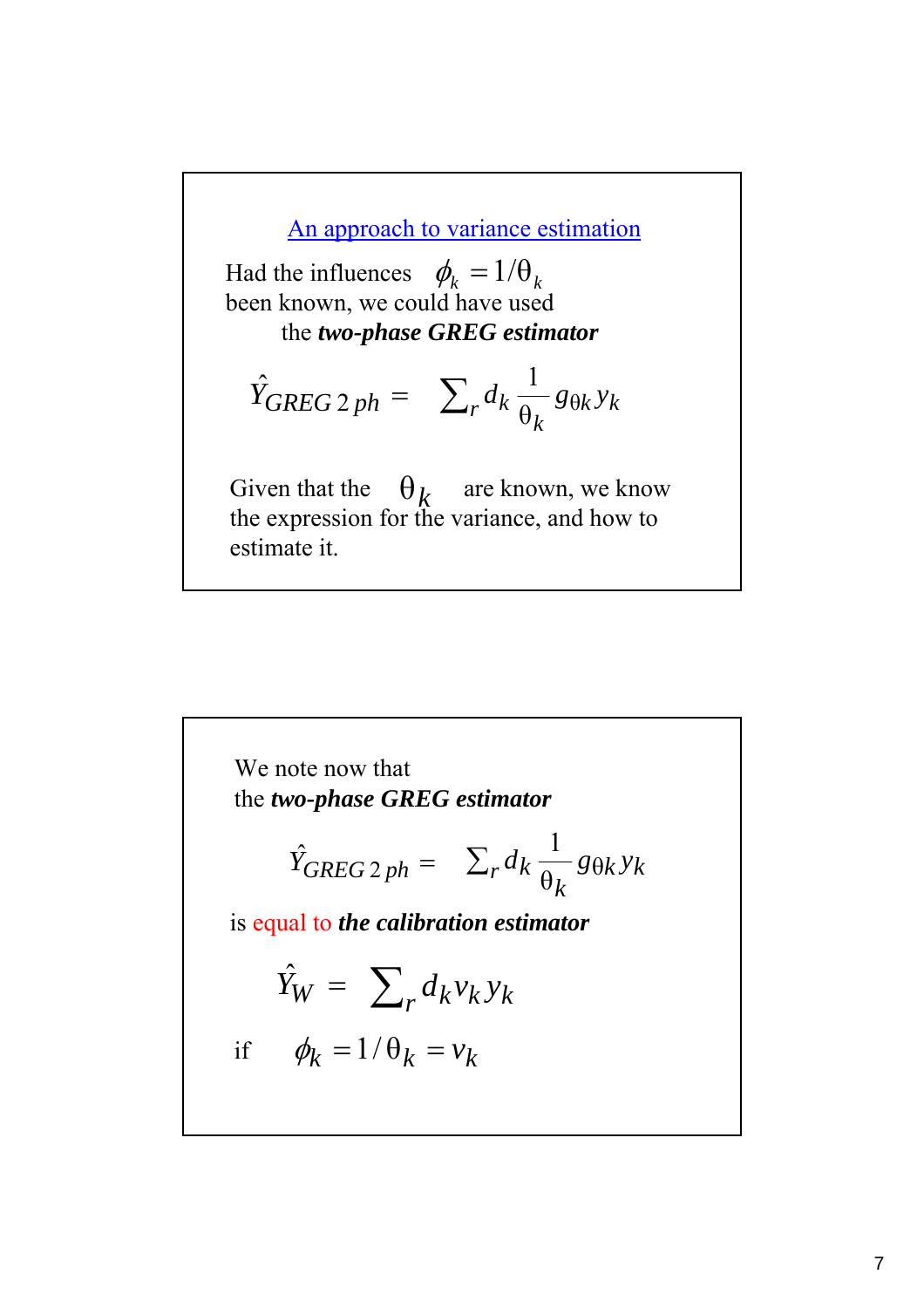The proposed variance estimator for  $\hat{Y}_W$ builds on this identity with the two-phase GREG estimator  $\hat{Y}_{GREG2ph}$ 

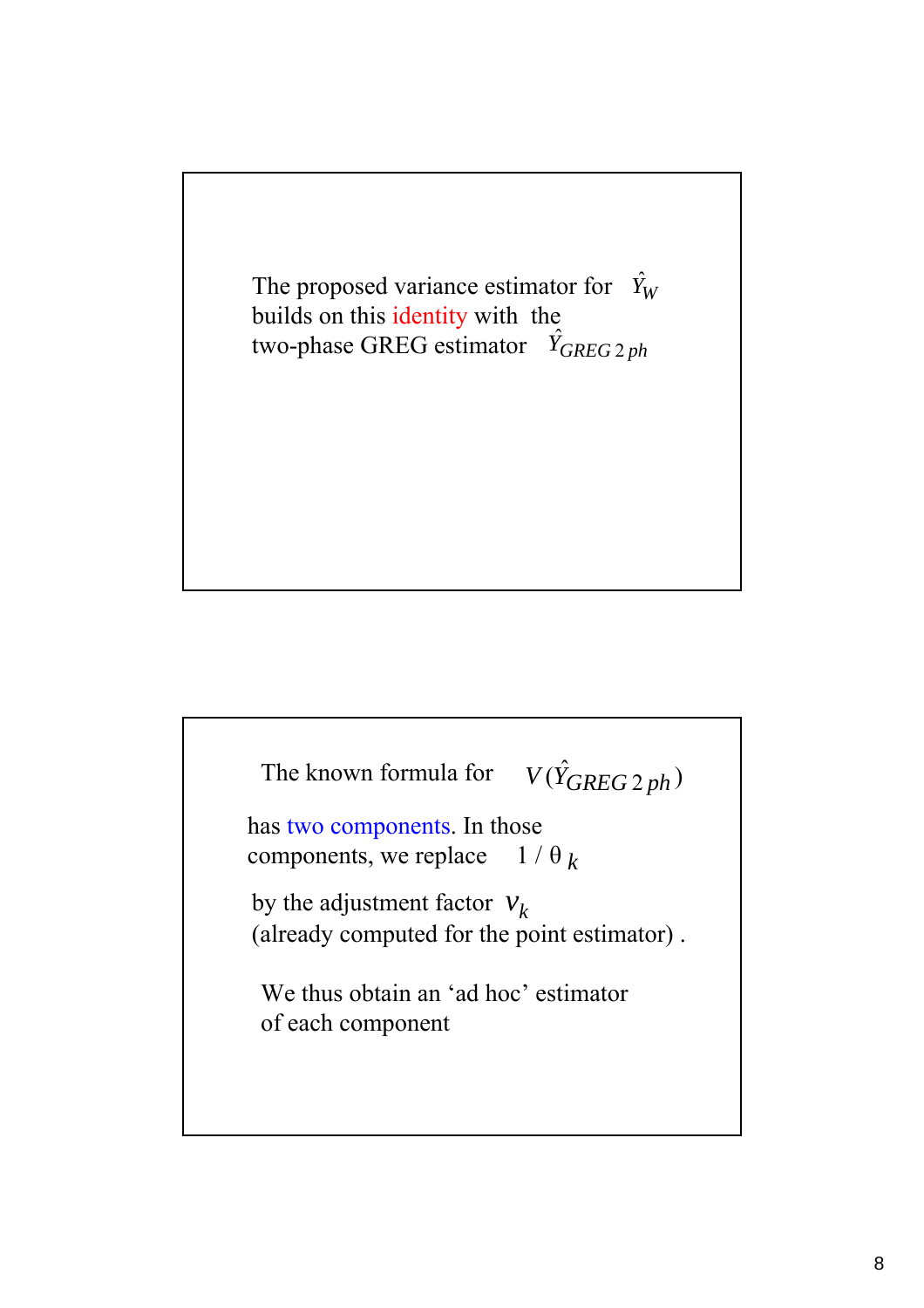Recall: 
$$
v_k = 1 + \lambda'_r \mathbf{x}_k
$$
  
\nwhere  $\lambda'_r = (\mathbf{x} - \sum_r d_k \mathbf{x}_k)' (\sum_r d_k \mathbf{x}_k \mathbf{x}'_k)^{-1}$   
\nand  $\mathbf{x}_k = \begin{pmatrix} \mathbf{x}_k^* \\ \mathbf{x}_k^* \end{pmatrix}$ ;  $\mathbf{X} = \begin{pmatrix} \sum_U \mathbf{x}_k^* \\ \sum_S d_k \mathbf{x}_k^* \end{pmatrix}$ 

The components will contain two types of residual (but no regression is ever fitted). One residual for each component. The residuals reflect the available information. The procedure gives  $\hat{V}_{SAM}$  and  $\hat{V}_{NR}$ Adding them :  $\hat{V}(\hat{Y}_w) = \hat{V}_{SAM} + \hat{V}_{NR}$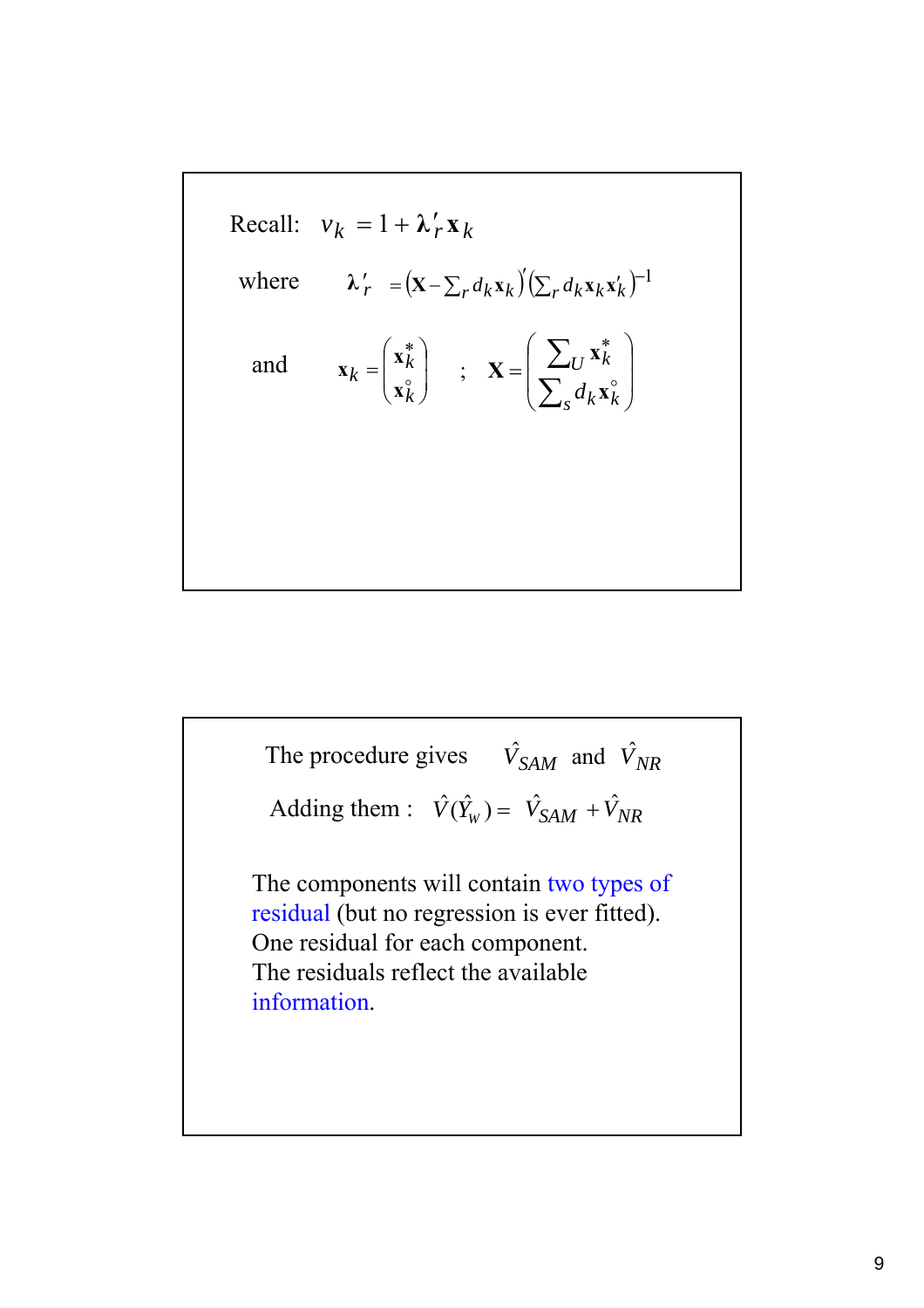| Recall : Auxiliary information statement |                                                                |
|------------------------------------------|----------------------------------------------------------------|
| Set of units                             | Information                                                    |
| Population $U$                           | $\sum_{I} x_k^*$ known                                         |
| Sample <i>S</i>                          | $\mathbf{x}_{k}^{\circ}$ known, $k \in s$                      |
| Response set $r$                         | $\mathbf{x}_{k}^{*}$ and $\mathbf{x}_{k}^{0}$ known, $k \in r$ |

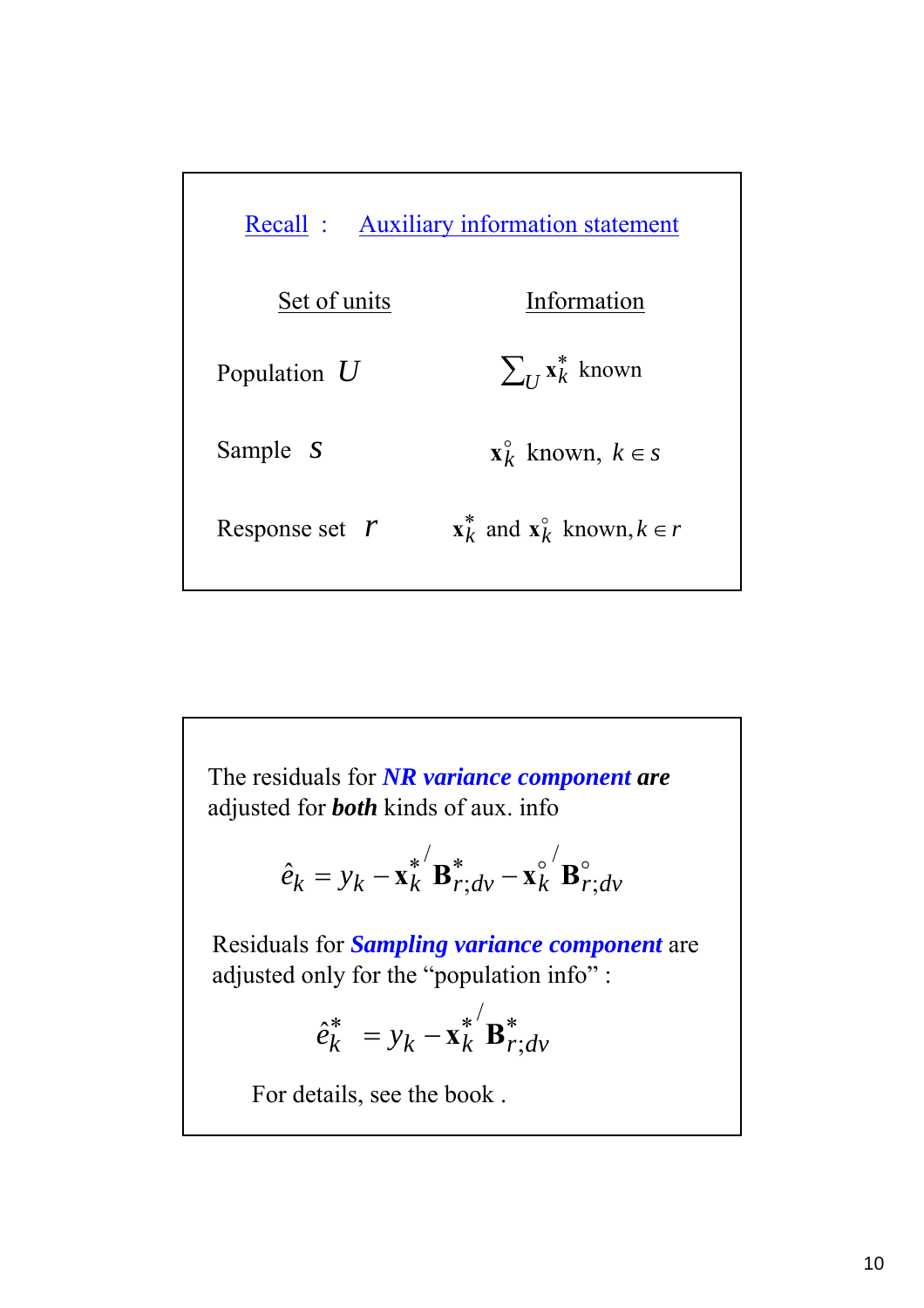The regression coefficient is computed as  
\n
$$
\mathbf{B}_{r;dv} = \begin{pmatrix} \mathbf{B}_{r;dv}^{*} \\ \mathbf{B}_{r;dv}^{0} \end{pmatrix} = \left( \sum_{r} d_{k} v_{k} \mathbf{x}_{k} \mathbf{x}_{k}^{\prime} \right)^{-1} \left( \sum_{r} d_{k} v_{k} \mathbf{x}_{k} y_{k} \right)
$$
\nNote the weighting :  $d_{k} v_{k}$   
\n $v_{k}$  a proxy for the unknown  $\phi_{k} = 1/\theta_{k}$ 

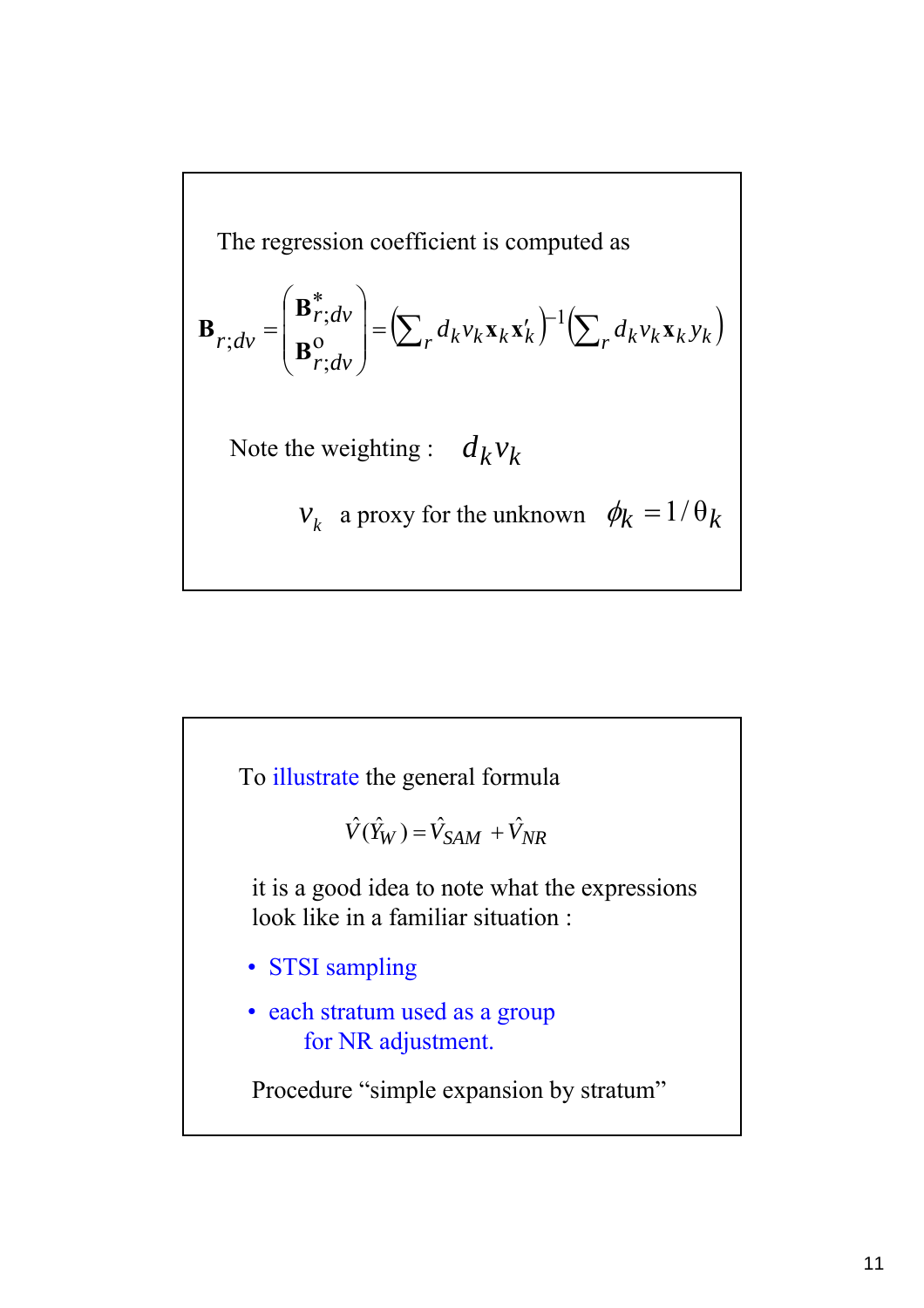STSI; each stratum an adjustment group.

$$
\mathbf{x}_{k} = \mathbf{x}_{k}^{*} = \gamma_{k} = (\gamma_{1k}, ..., \gamma_{hk}, ..., \gamma_{Hk})' = (0, ..., 1, ..., 0)'
$$

The "1" indicates the stratum to which *k* belongs

; *h h*  $k = \frac{-}{n}$  $d_k = \frac{N_h}{N}$  ;  $v_k = \frac{n_h}{N}$  ; The general formulas give the weights STSI; each stratum an adjustment group. *h h*  $k = \frac{m}{m}$ *n*  $v_k =$ *h h*  $k = a_k v_k = \frac{m}{m}$ *N*  $w_k = d_k v_k =$ In stratum *h ,*   $n_h$  are sampled from  $N_h$  by SI sampling  $m_h$  out of  $n_h$  are found to respond Recommended exercise : Derive  $v_k$  in this case!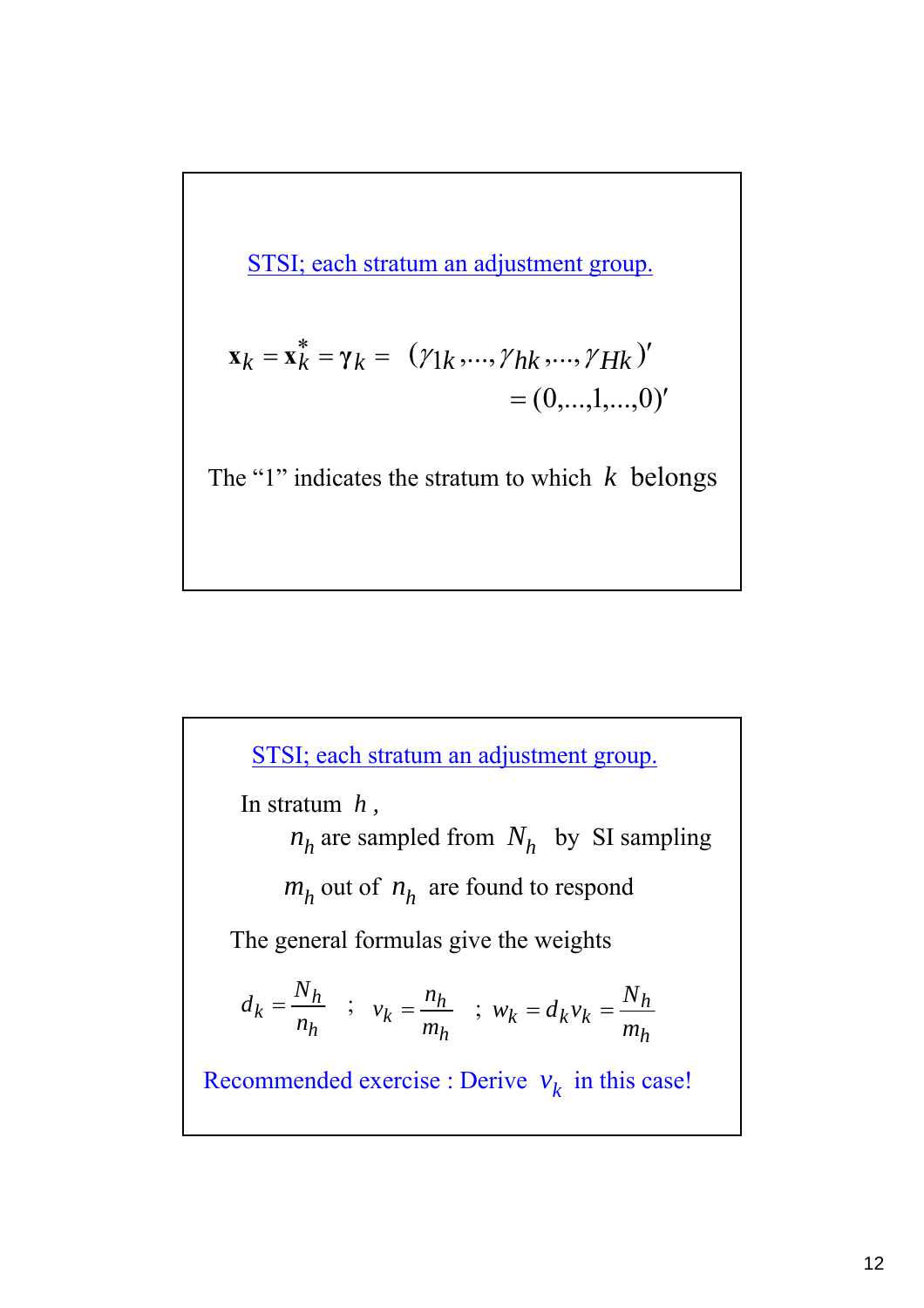STSI; each stratum an adjustment group.

The general formulas for the estimated variance components give easily understood expressions :

Estimated *sampling variance* :

$$
\hat{V}_{SAM} \approx \sum_{h=1}^{H} N_h^2 (\frac{1}{n_h} - \frac{1}{N_h}) S_{y r_h}^2
$$

$$
S_{y r_h}^2 = y\text{-variance computed in } r_h
$$

(the response set in stratum *h*)

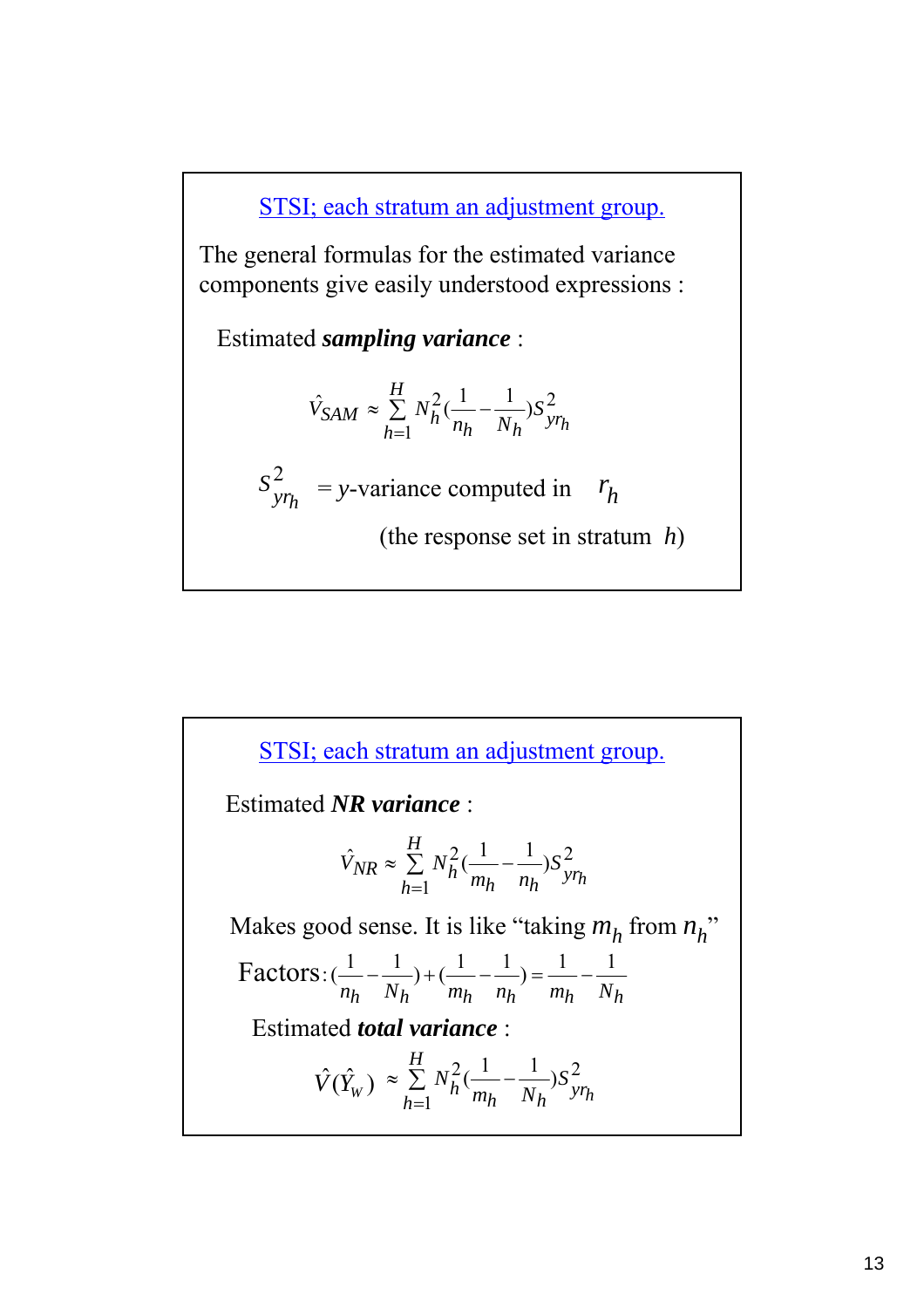# General formulas for estimated variance components

The following pictures show abstract and lengthy general formulas.

They are of particular interest for the specialist in variance estimation.

The practitioner wants to know 'if it works'.

The answer is 'yes'. Software is available, for ex.: CLAN97 .

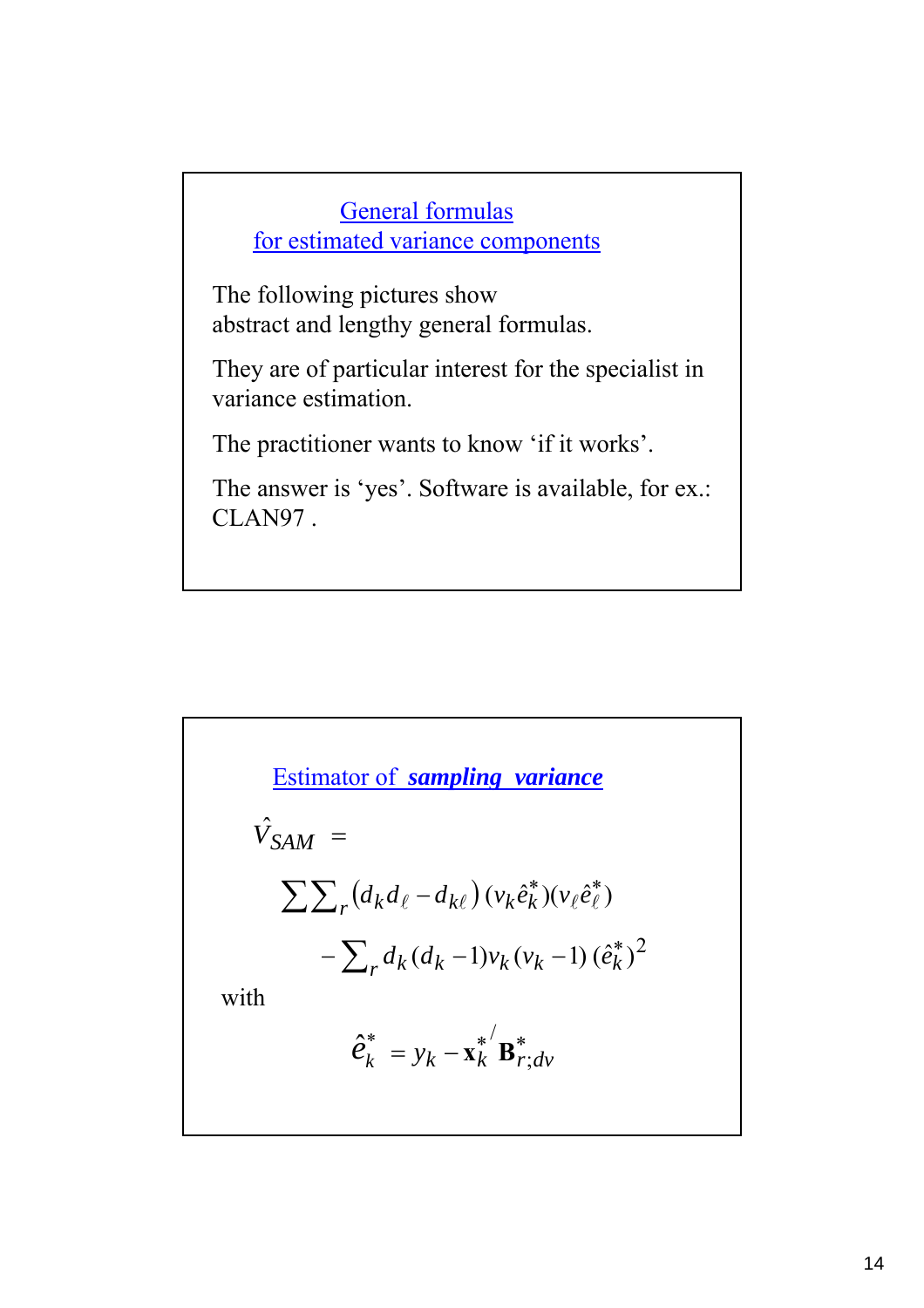Estimator of *nonresponse variance*

$$
\hat{V}_{NR} = \sum_{r} v_k (v_k - 1) (d_k \hat{e}_k)^2
$$

with

$$
\hat{e}_k = y_k - \mathbf{x}_k' \mathbf{B}_{r;dv} =
$$

$$
y_k - \mathbf{x}_k^{*'} \mathbf{B}_{r;dv}^{*} - \mathbf{x}_k^{\circ'} \mathbf{B}_{r;dv}^{\circ}
$$

The special case 
$$
\mathbf{x}_k = \mathbf{x}_k^*
$$
  
\n(only population info)  
\n
$$
\hat{e}_k^* = \hat{e}_k = \mathbf{y}_k - \mathbf{x}_k^{*'} \left( \sum_r d_k v_k \mathbf{x}_k^* \mathbf{x}_k^* \right)^{-1} \left( \sum_r d_k v_k \mathbf{x}_k^* y_k \right)
$$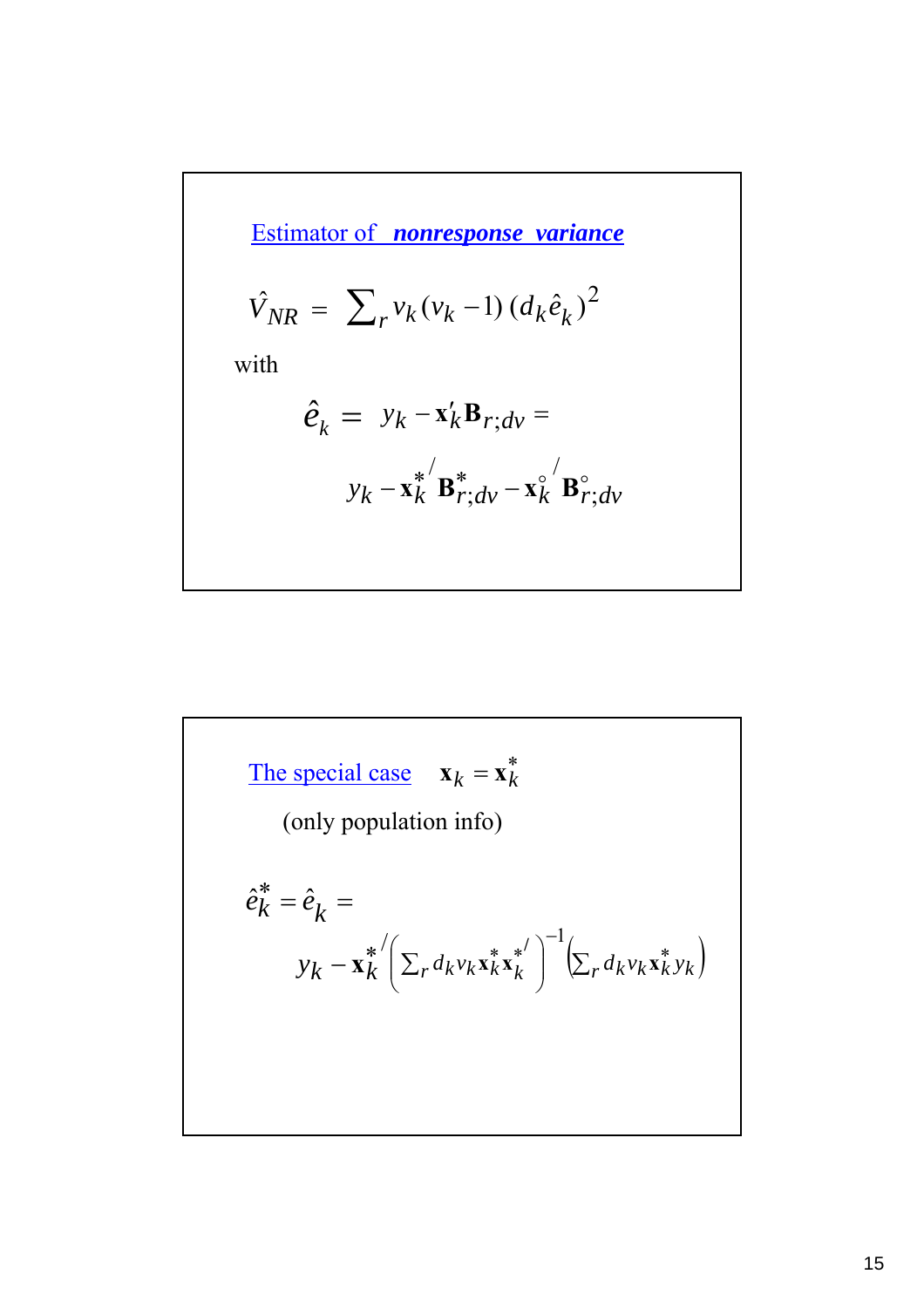This variance estimation, although not perfect in all respects, has been shown to work well (see simulations in the book) .

Caution: Variance estimates are occasionally unstable, can be sensitive to 'large weights'.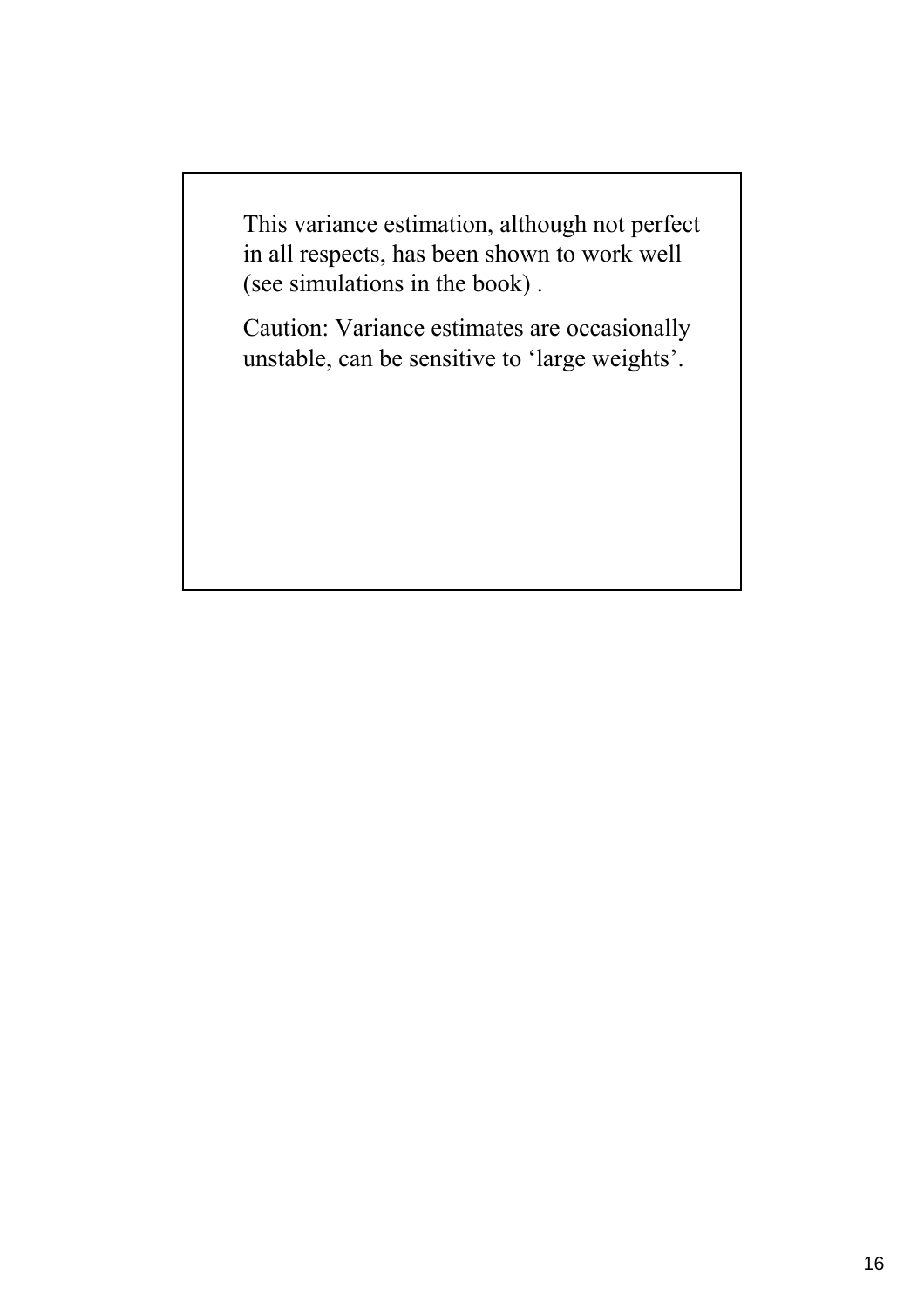

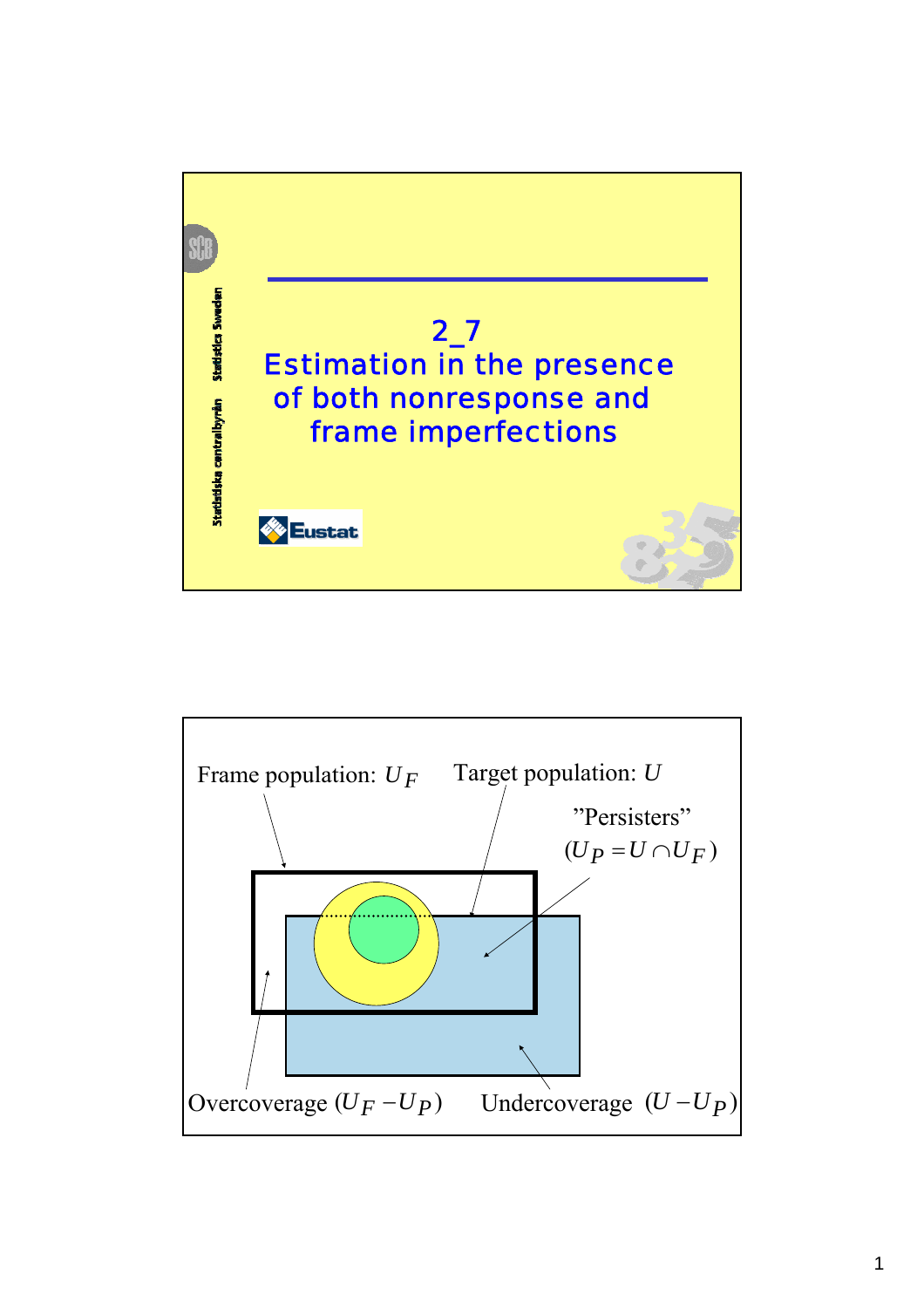

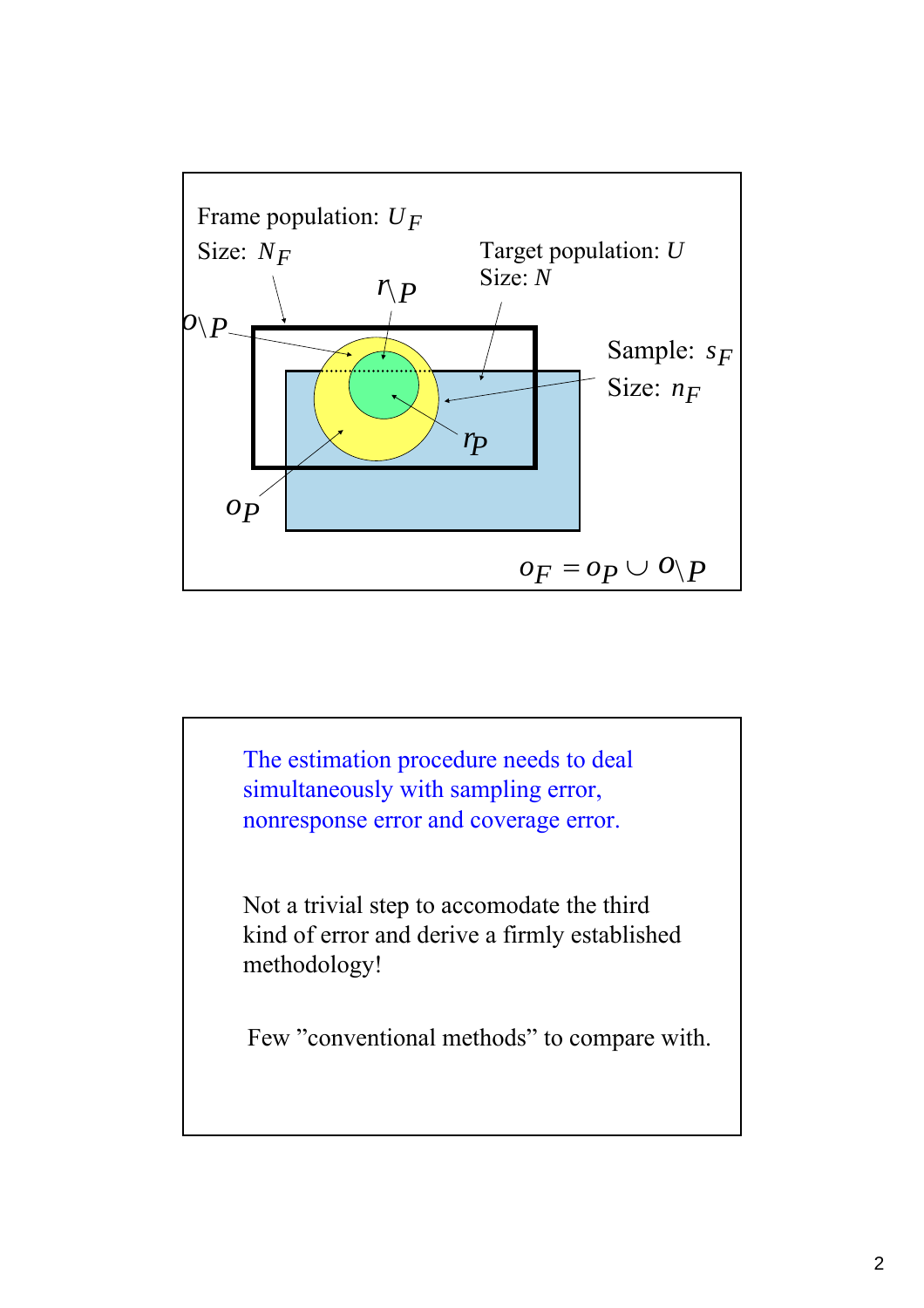#### Problems:

• the absence of observed *y*-data from the undercoverage set

• the absence of correct auxiliary vector total for *U*

• difficulties of decomposing the nonresponse set  $o_F$  into its subsets  $o_P$ and  $O(\frac{P}{P})$ , for example, identifying the elements that need imputation

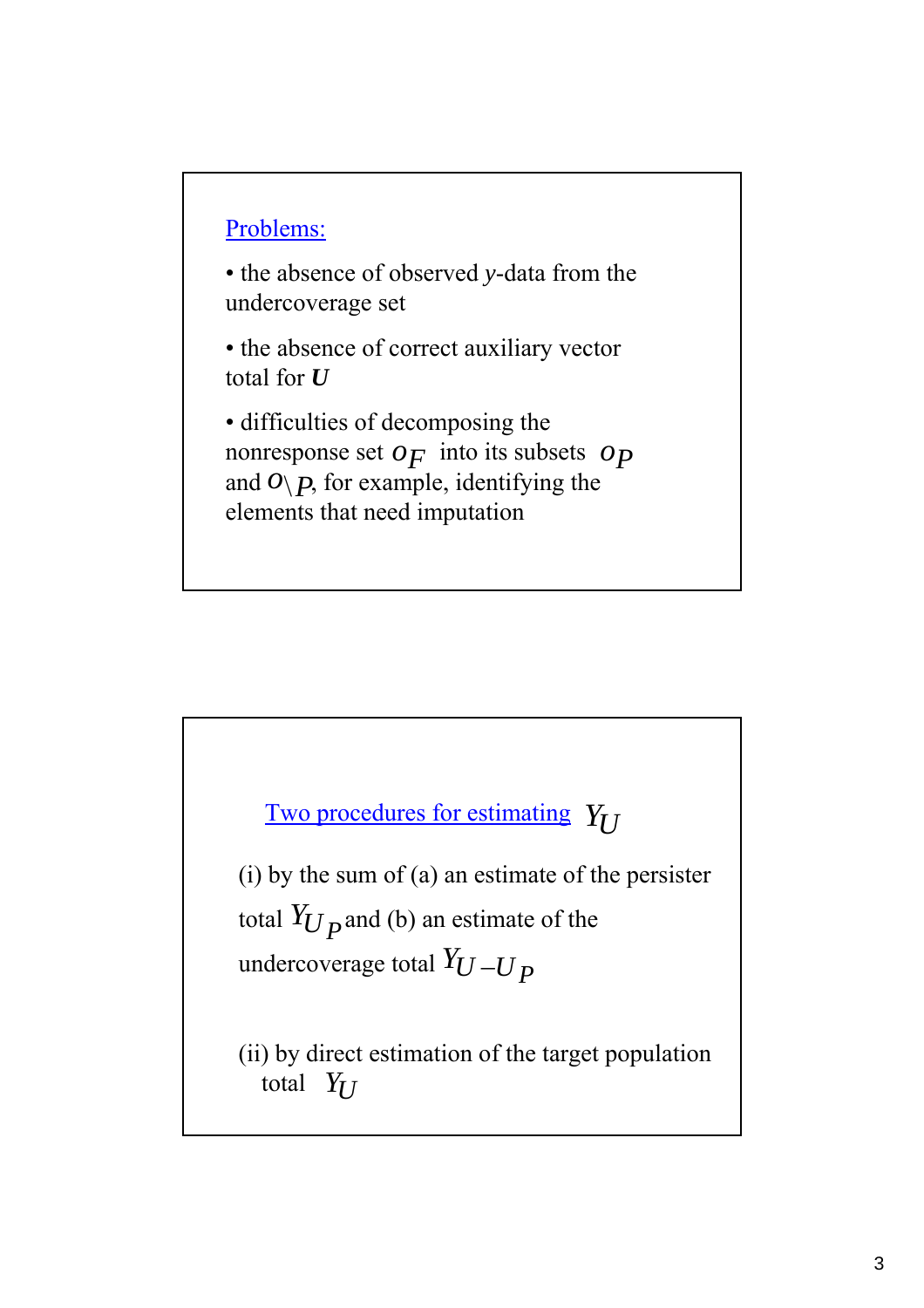

Let us define  
\n
$$
y_{Pk} = \begin{cases} y_k & \text{if } k \in U_P = U \cap U_F \\ 0 & \text{otherwise} \end{cases}
$$
\n
$$
\hat{Y}_{U_PW} = \sum_{r_F} w_k y_{Pk} = \sum_{r_P} w_k y_k
$$
\nwhere  $W_k = d_k V_k$  and  
\n $v_k =$   
\n $= 1 + (\sum_{U_F} x_k^* - \sum_{r_F} d_k x_k^*)' (\sum_{r_F} d_k x_k^* (x_k^*))^{-1} x_k^*$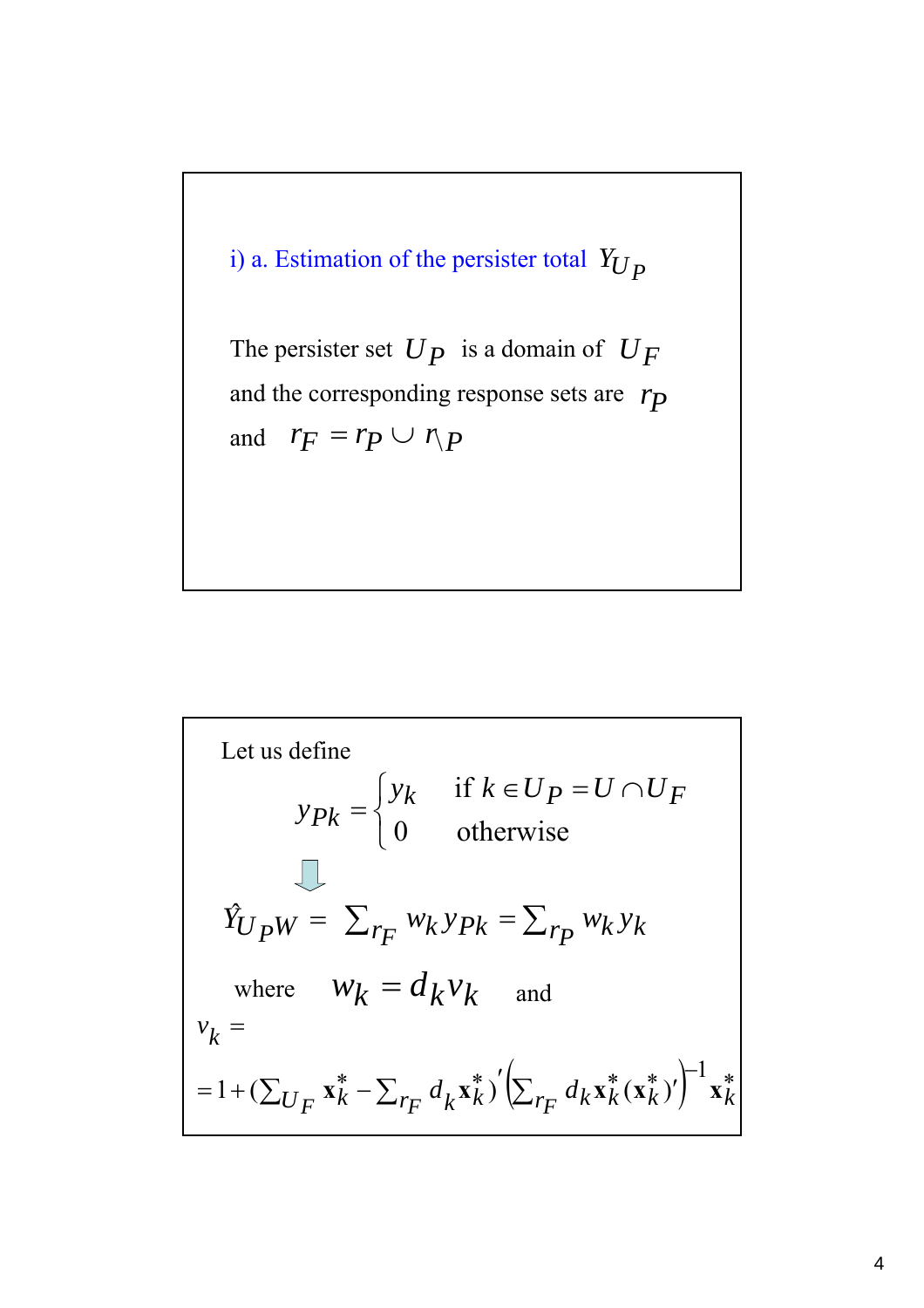Ex. A commonly used estimator of the  
\npersister total  
\n
$$
\hat{Y}_{U}{}_{PW} = \sum_{h=1}^{H} \frac{N_{Fh}}{m_{Ph} + m_{\backslash Ph}} \sum_{r_{Ph}} y_k =
$$
\n
$$
= \sum_{h=1}^{H} \frac{N_{Fh}}{m_{Fh}} \sum_{r_{Fh}} y_{Pk}
$$
\n
$$
U_F \text{ is divided into strata, } U_{Fh}, h = 1,...,H
$$
\nSTSI:  $n_{Fh} \text{ from } N_{Fh} ; m_{Fh} \text{ respond}$   
\nAux. vector:  $\mathbf{x}_k = \mathbf{x}_k^* = \gamma_k$ 

 $Y_U - U_P$ i) b. Estimation of the undercoverage total In the book we do not suggest any particular method for estimating the undercoverage total.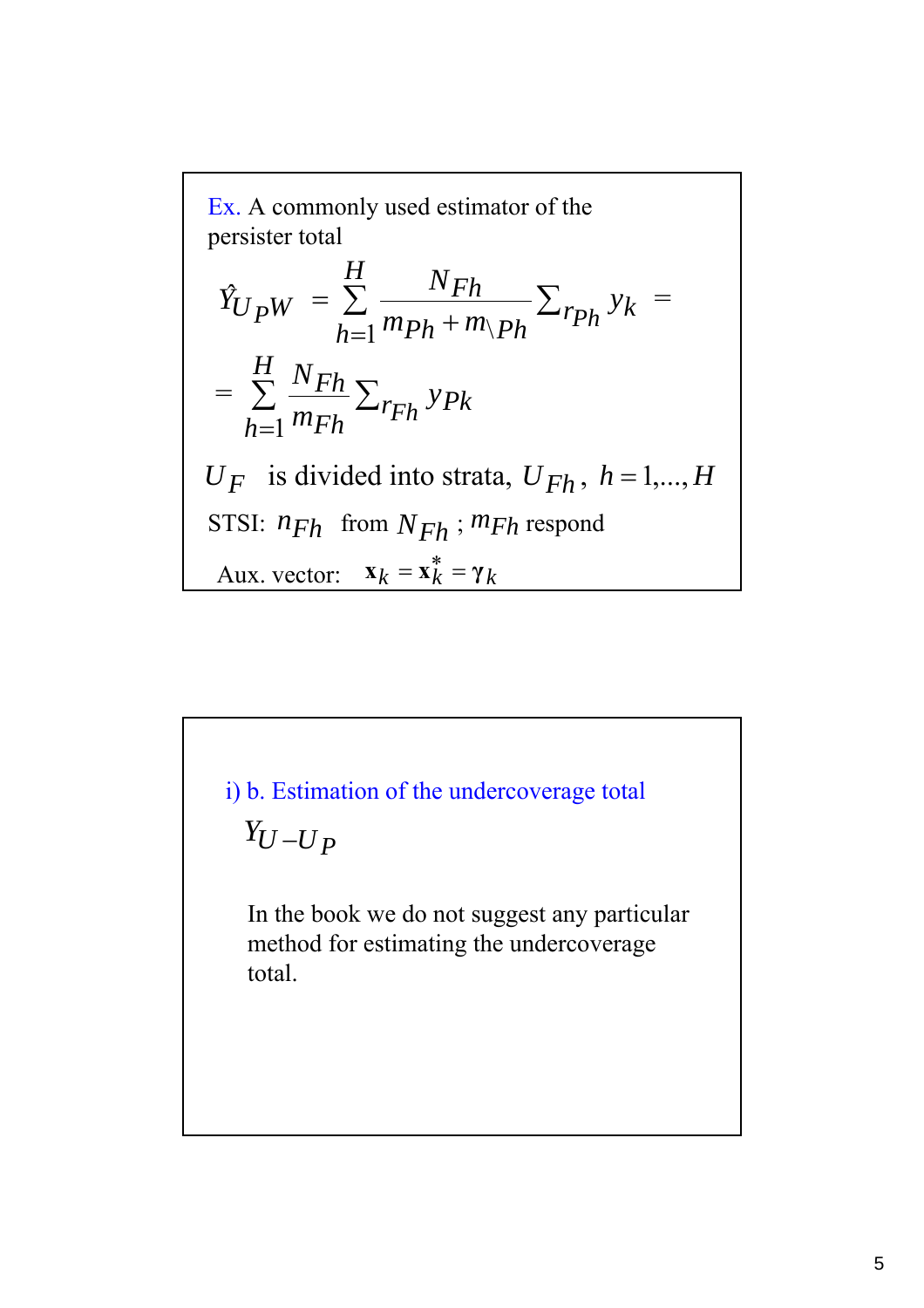ii) Direct estimation of the target population  
total 
$$
Y_U
$$
  
Let  $\tilde{X}$  denote an approximation of  $\sum_U \tilde{x}_k^*$   
 $\hat{Y}_{UW} = \sum_{rp} w_k y_k$  where  
 $w_k = d_k v_k$  and  
 $v_k =$   
 $= 1 + (\tilde{X} - \sum_{rp} d_k \tilde{x}_k^*)' (\sum_{rp} d_k \tilde{x}_k^* (\tilde{x}_k^*)')^{-1} \tilde{x}_k^*$ 

Ex. A commonly used estimator of the target population total

$$
\hat{Y}_{UW} = \sum_{h=1}^{H} \frac{N_{Fh}}{m_{Ph}} \sum_{r_{Ph}} y_k
$$
\n
$$
U_F \text{ is divided into strata, } U_{Fh}, h = 1,...,H
$$
\n
$$
\text{STSI: } n_{Fh} \text{ from } N_{Fh} \text{; } m_{Fh} \text{ respond}
$$
\n
$$
\text{Aux. vector: } \mathbf{x}_k = \mathbf{x}_k^* = \gamma_k
$$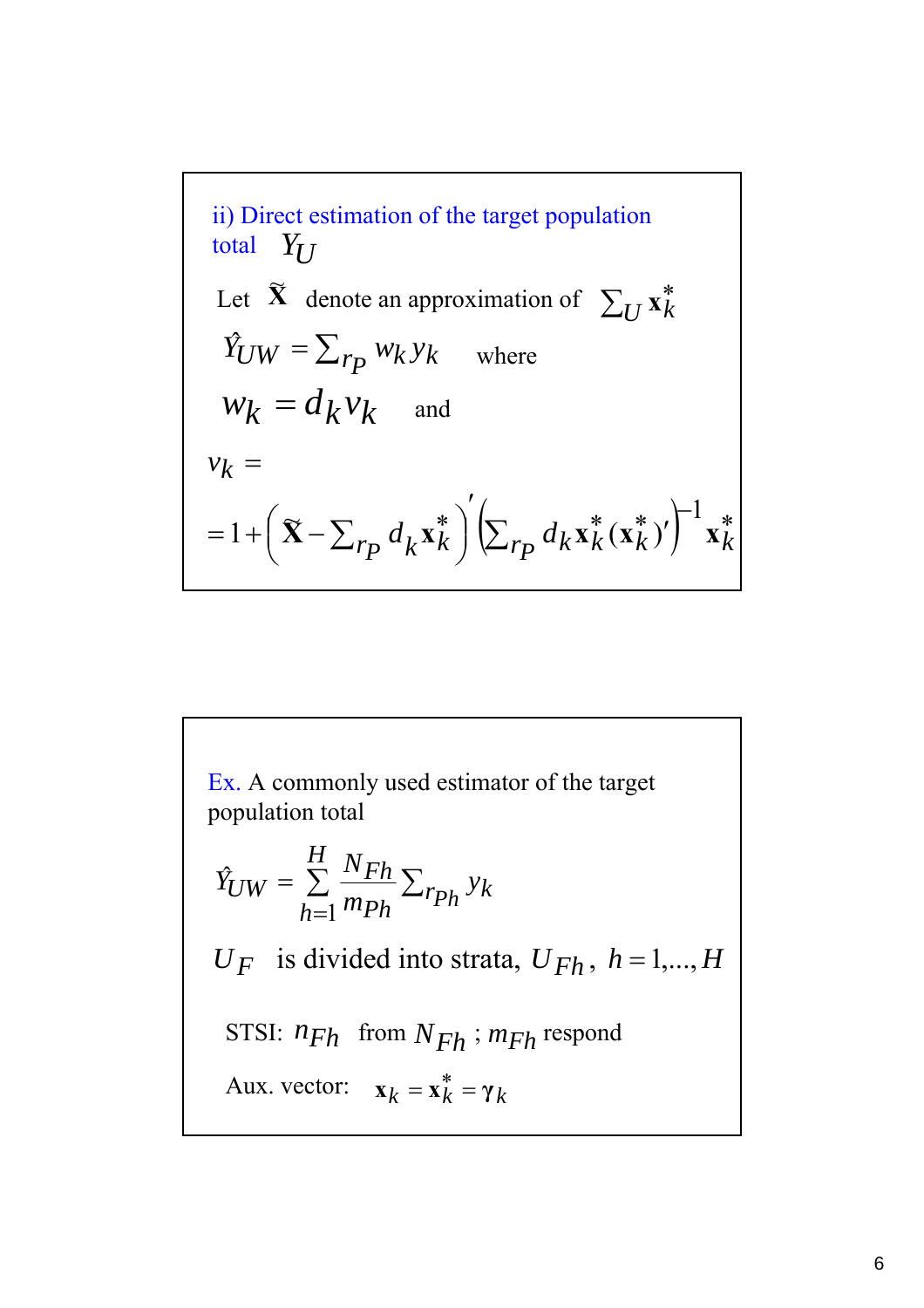Variance estimators

are derived with the aid of proxies for

 $\phi_k = 1/\theta_k$ 

Let us look at the two cases

(i) Estimation of the persister total

and

(ii) Direct estimation of the target population total

Variance estimation  
\nCase i) Estimation of the persistent total  
\n
$$
\hat{\phi}_k = v_k
$$
\nwhere  
\n
$$
v_k = 1 + (\sum_{U_F} \mathbf{x}_k^* - \sum_{r_F} d_k \mathbf{x}_k^*)' (\sum_{r_F} d_k \mathbf{x}_k^* (\mathbf{x}_k^*)')^{-1} \mathbf{x}_k^*
$$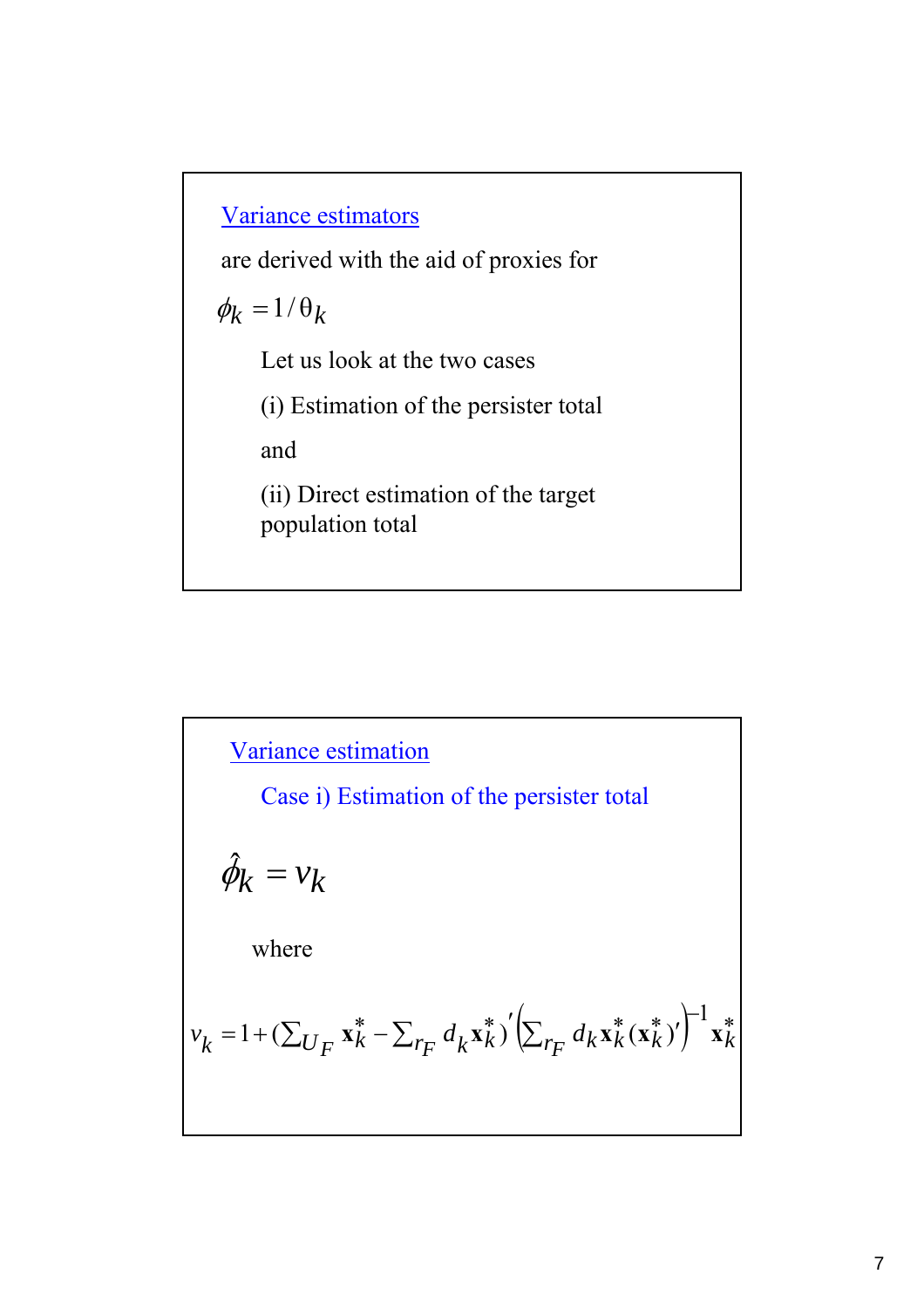

# Variance estimation

Case ii) Direct estimation of the target population total (two alternatives)

$$
(1) \quad \hat{\phi}_k = v_k
$$

where

$$
v_k = 1 + (\sum_{U_F} \mathbf{x}_k^* - \sum_{F_F} d_k \mathbf{x}_k^*)' \left( \sum_{F_F} d_k \mathbf{x}_k^* (\mathbf{x}_k^*)' \right)^{-1} \mathbf{x}_k^*
$$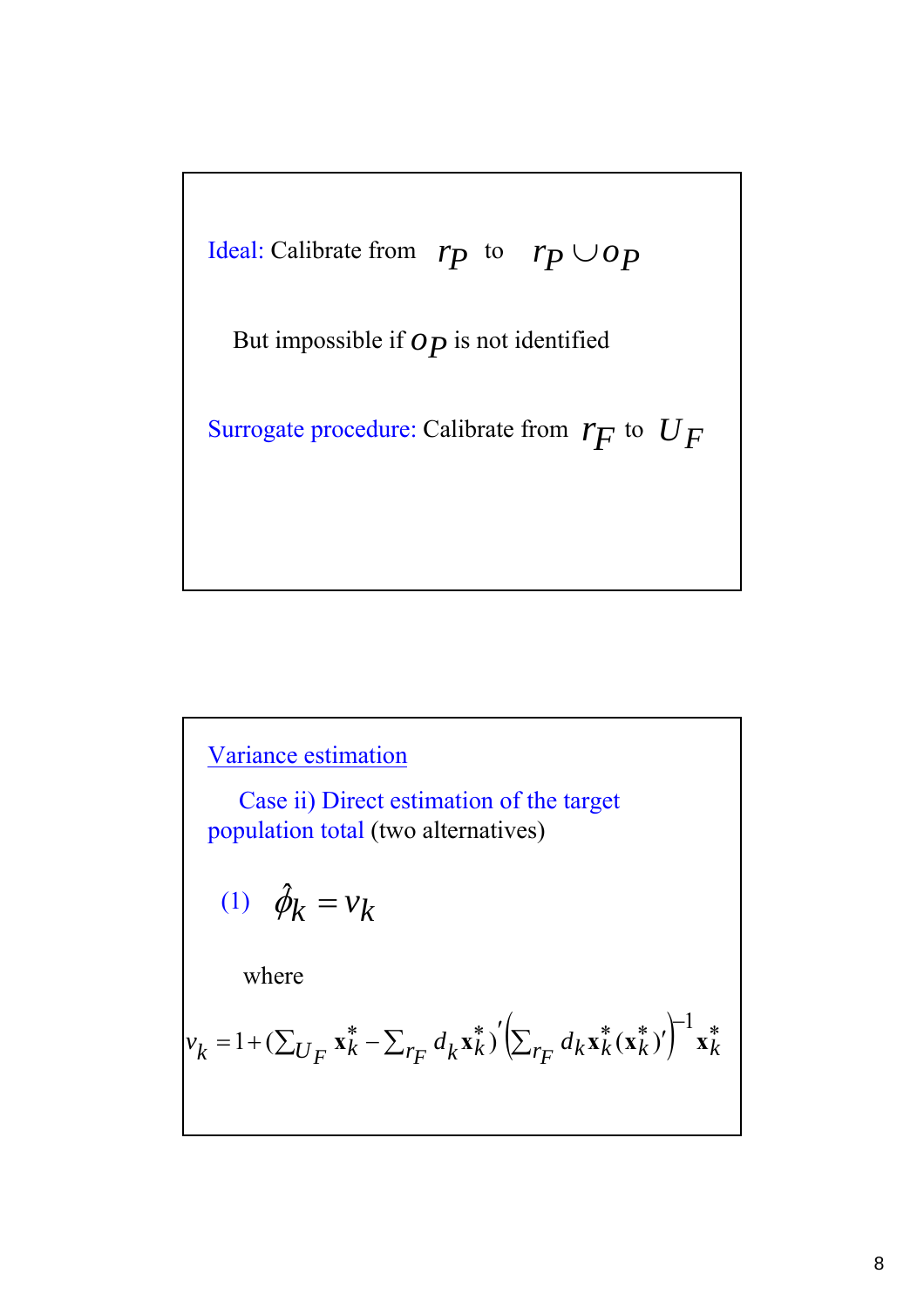(2) 
$$
\hat{\phi}_k = v_{pk}
$$
  
where  

$$
v_{pk} =
$$

$$
= 1 + (\sum_{rp \cup op} d_k \mathbf{x}_k^* - \sum_{rp} d_k \mathbf{x}_k^*) (\sum_{rp} d_k \mathbf{x}_k^* (\mathbf{x}_k^*)')^{-1} \mathbf{x}_k^*
$$

# A case study

The survey on "Transition from upper secondary school to higher education"

We call it the School Survey.

Important study variables:

- (a) The intentions to pursuing studies at university
- (b) The university programmes viewed as the most interesting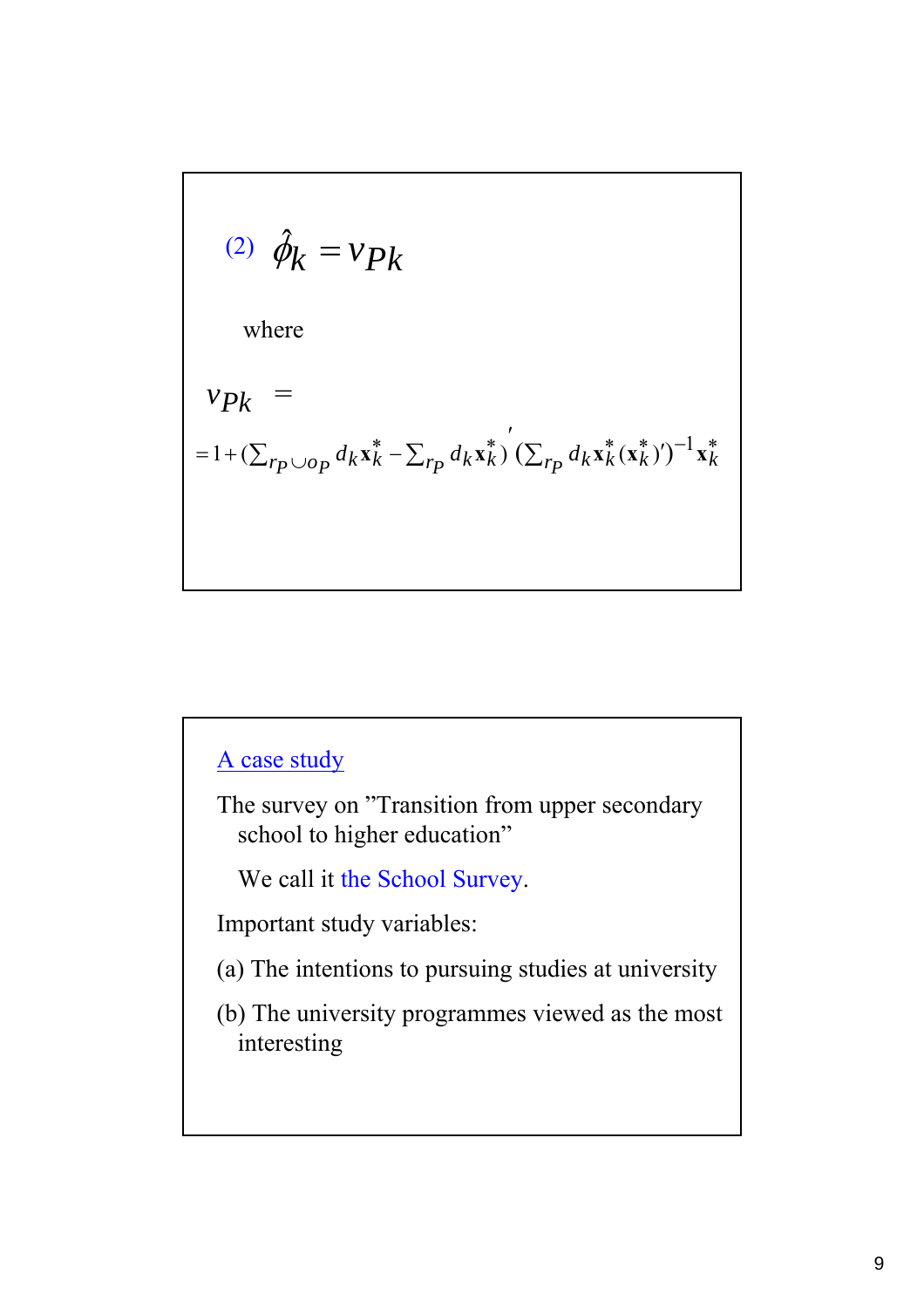

The estimator used before the redesign  
\n
$$
\hat{Y}_{UPW} = \sum_{h=1}^{H} \frac{N_{Fh}}{m_{Ph} + m_{V} + m_{V}} \sum_{r_{Ph}} y_k = \sum_{h=1}^{H} \frac{N_{Fh}}{m_{Fh}} \sum_{r_{Fh}} y_{Pk}
$$
\nAt first look one would believe that it is an  
\nunderestimation, but it turns out to be an  
\noverestimation for the following reasons:  
\n(i) The overcoverage is considerable greater  
\nthan the undercoverage  
\n(ii) The response propensity is very low among  
\nnonpersisters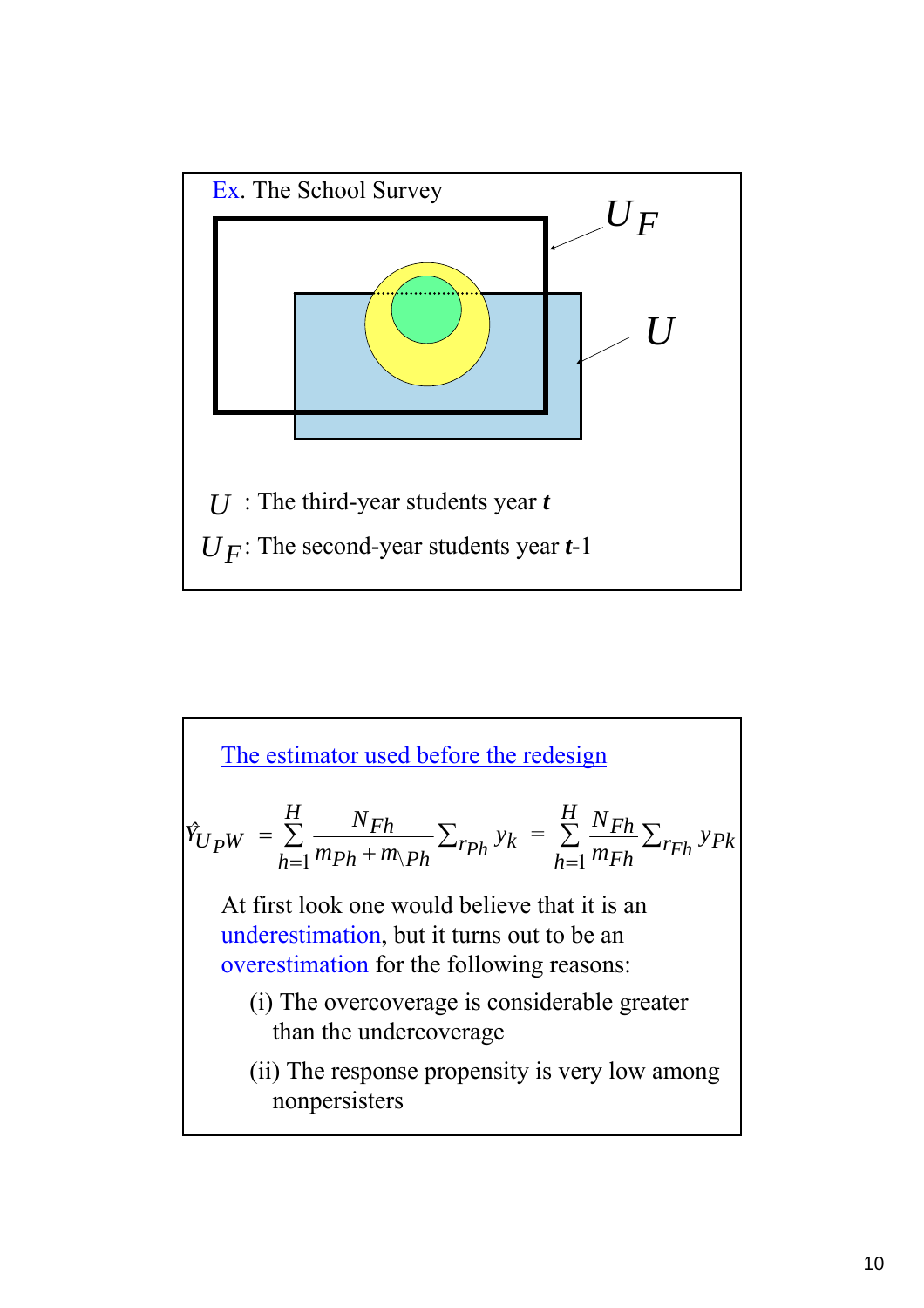# The solution:

We discovered a good approximation **X** of  $\sum_{U} x_k^*$  and estimated the target  $\widetilde{\mathbf{v}}$ 

population total by the direct estimation method

# Aux. variables:

-"final mark" at the end of grade 9

- parental variables: level of education, income and civil status

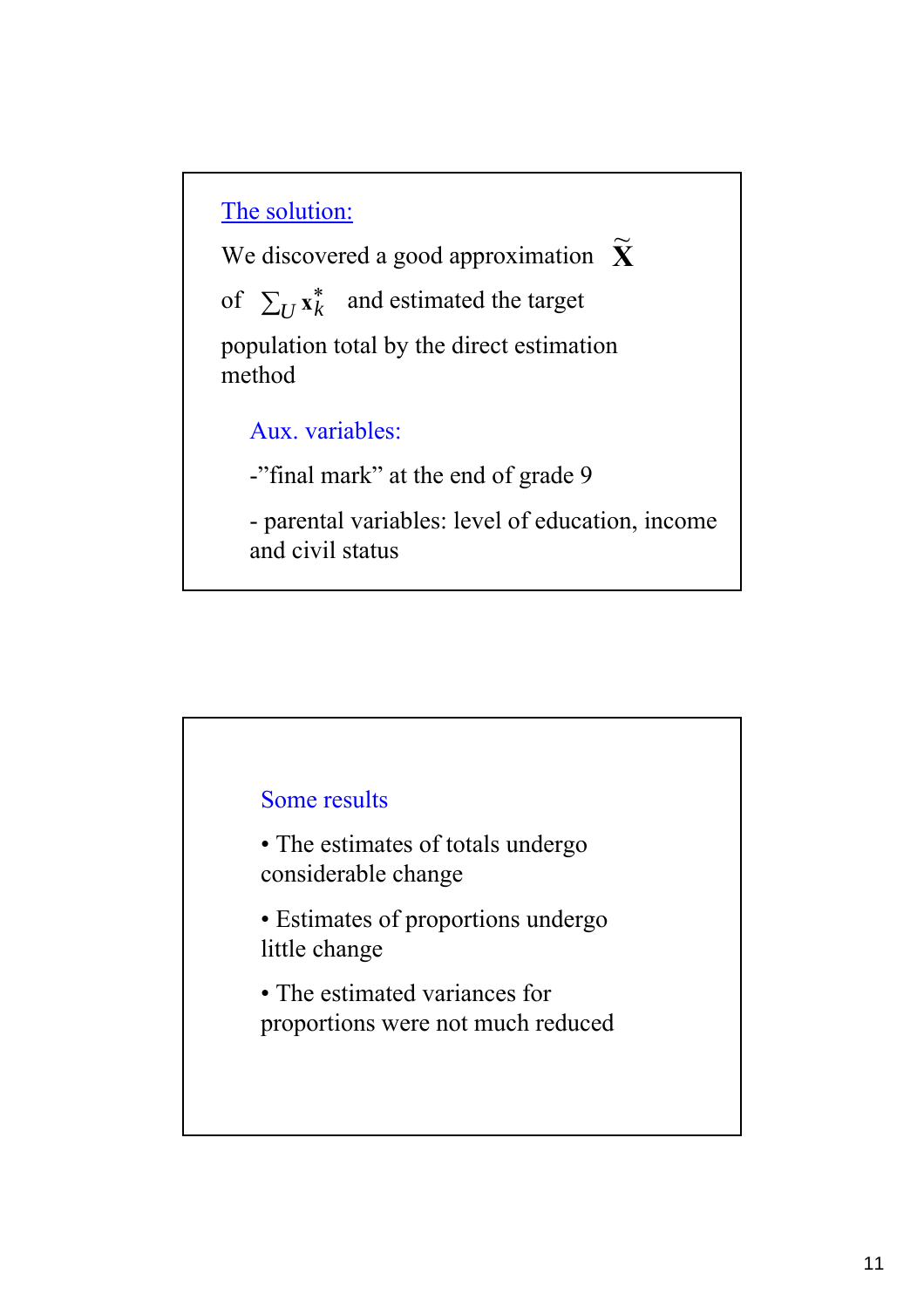

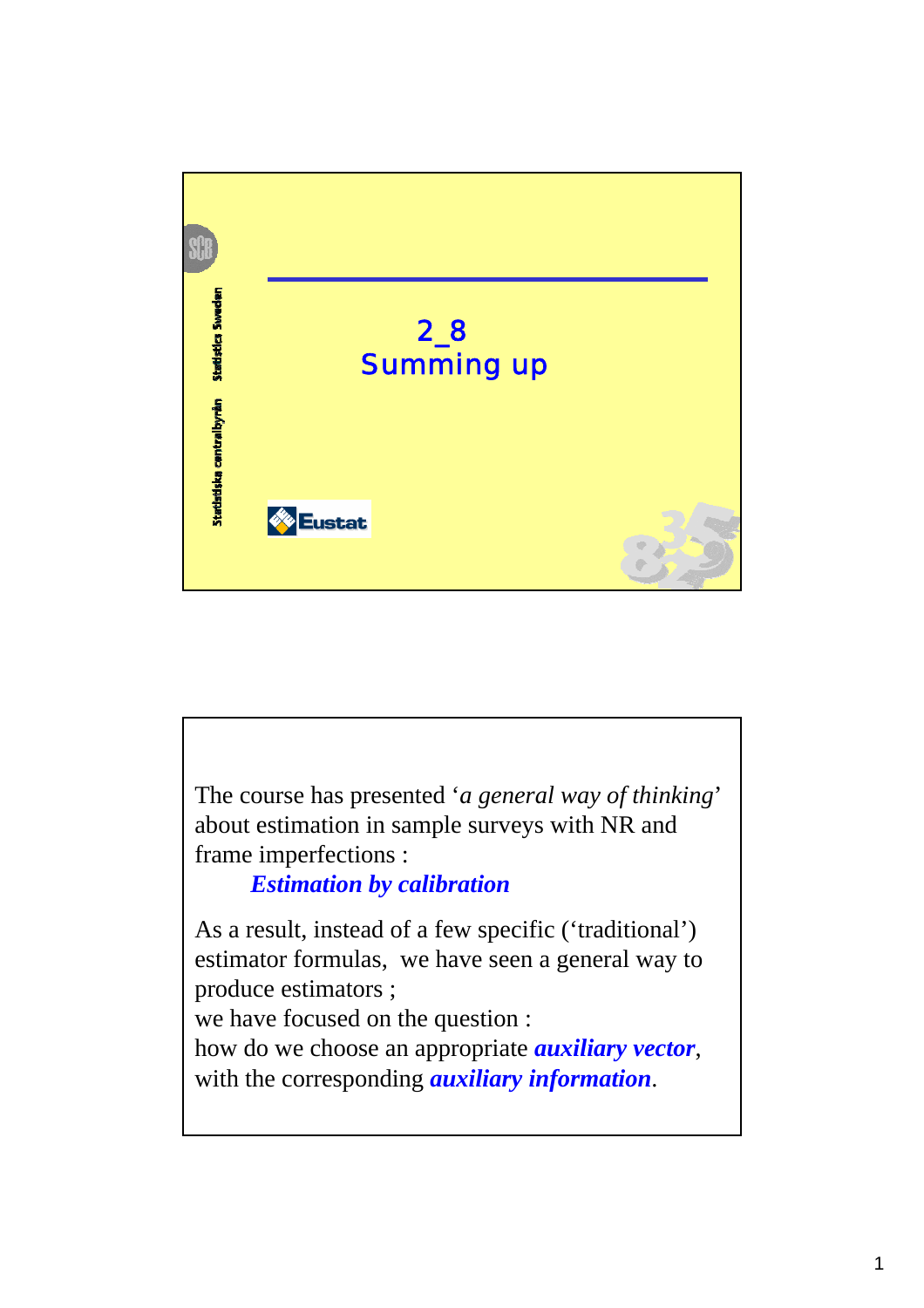The approach is simple to explain to users. The approach relies on important statistical concepts, but a fairly limited number of concepts.

Computationally, the approach is not highly complex or demanding.

We do believe that survey methodologists (in particular) need to have a solid understanding of the theory behind the approach.

As a result, this course has examined the theory in some detail; a number of theoretical expressions have been presented.

The course has emphasized that the key to "conclusions of acceptable quality" in a survey (with a perhaps considerable NR) is to identify *powerful auxiliary information* for the calibration.

We have specified some tools that are useful in this search.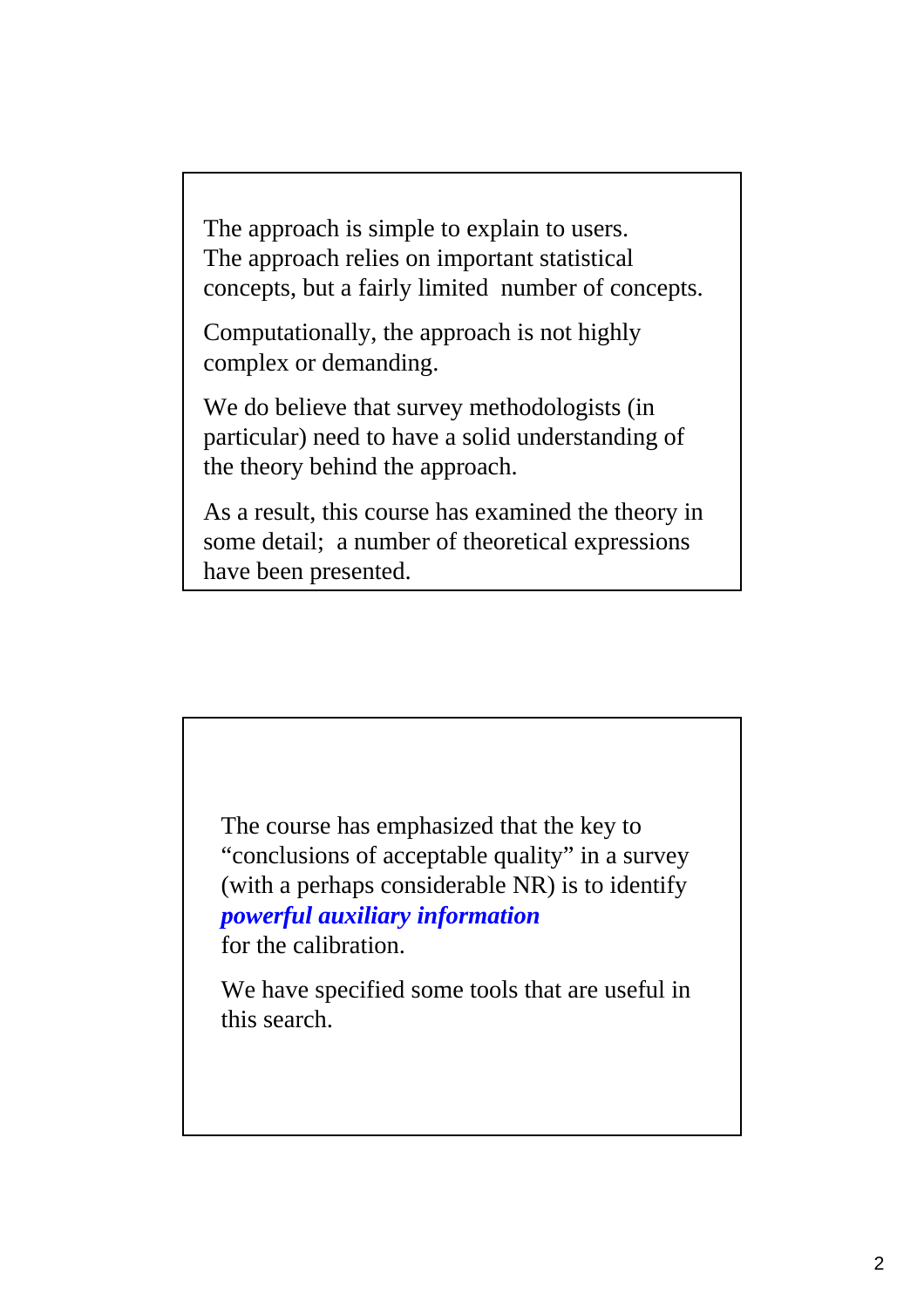We hope you enjoyed the course !

Thank you for listening !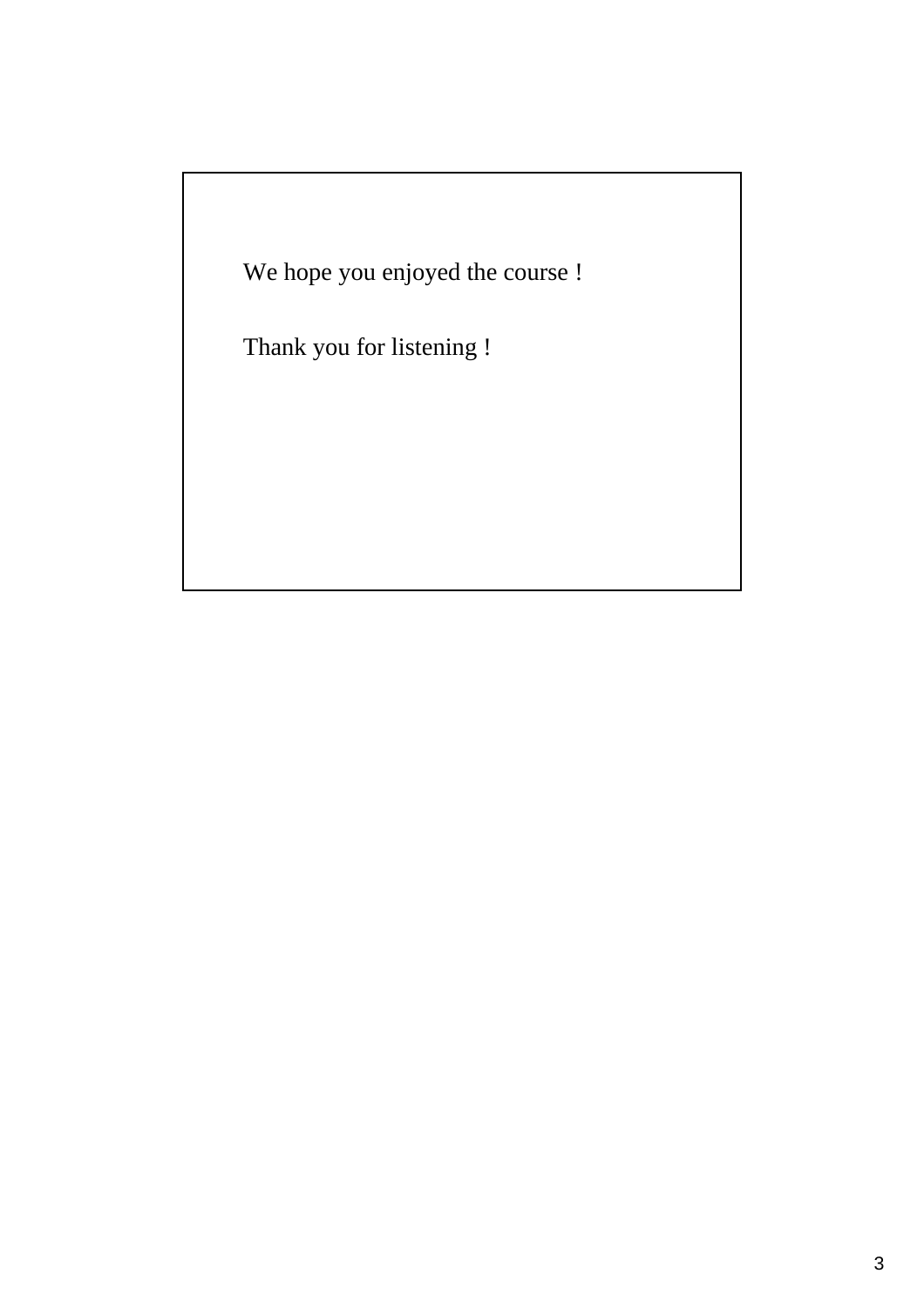

*A scenario* : Someone in your organization is seeking your opinion on a survey with NR. He or she says: "With a sample size of 1,500, we got 1,000 responses, so we still have a lot of data to base our statistics and our conclusions on. I do not think the NR is a problem."

*Formulate your response* to the person making this statement.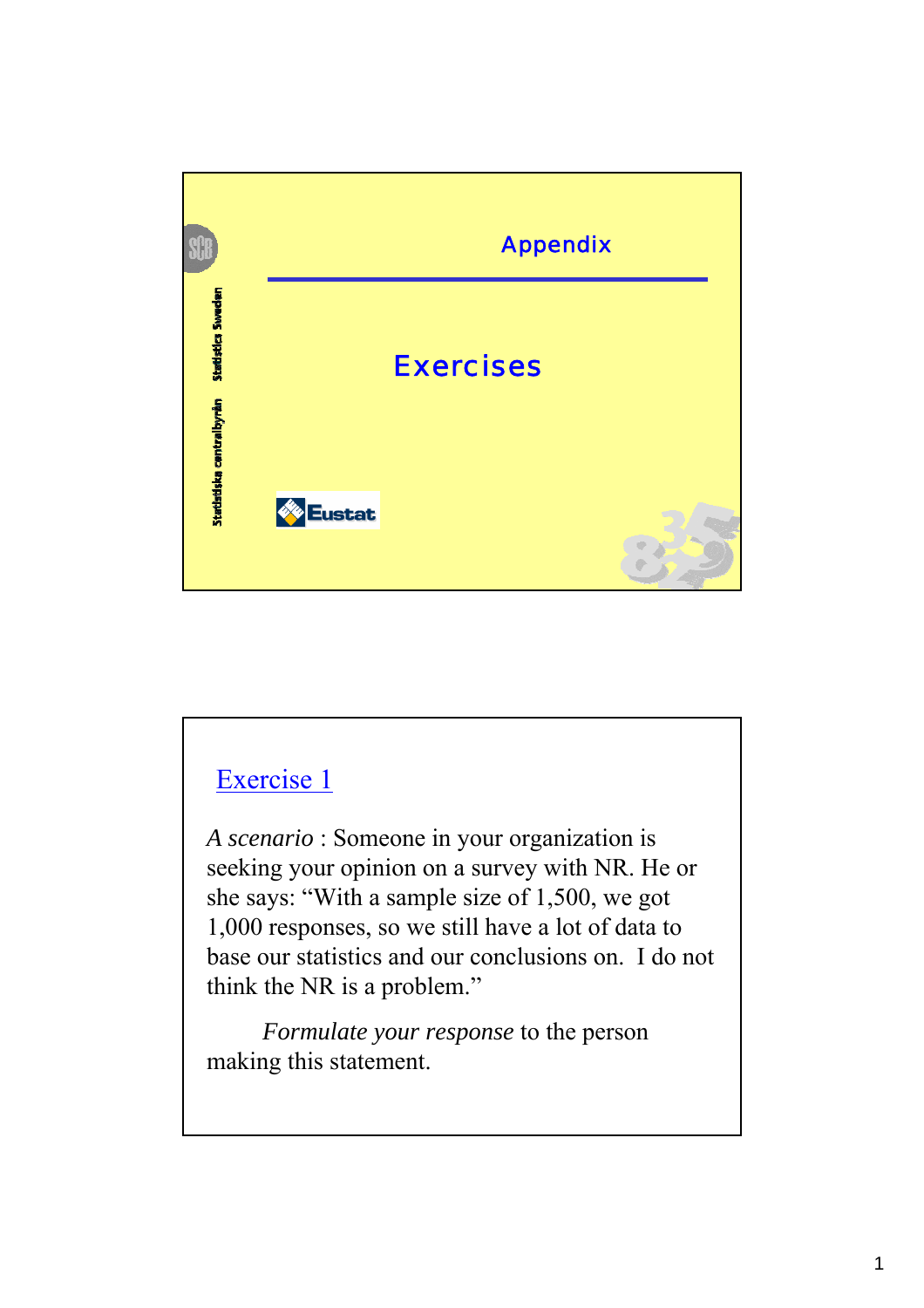*A scenario* : As a methodologist, you are called upon to discuss survey NR treatment with a user in your organization. More specifically, you need to :

• Convince the user about the need for NR bias adjustment

• Explain to the user (a) the favourable effects of calibration, and (b) the nature and the properties of the calibrated weights

*Formulate your responses* to the user.

# Exercise 3

The simulation experiment in Session 1\_2 ends with a table titled "Coverage rate (%) for different samples sizes …" Explain (with the aid of basic statistical concepts) why, as a result of the NR, the coverage rate drops when the sample size increases, other things being equal.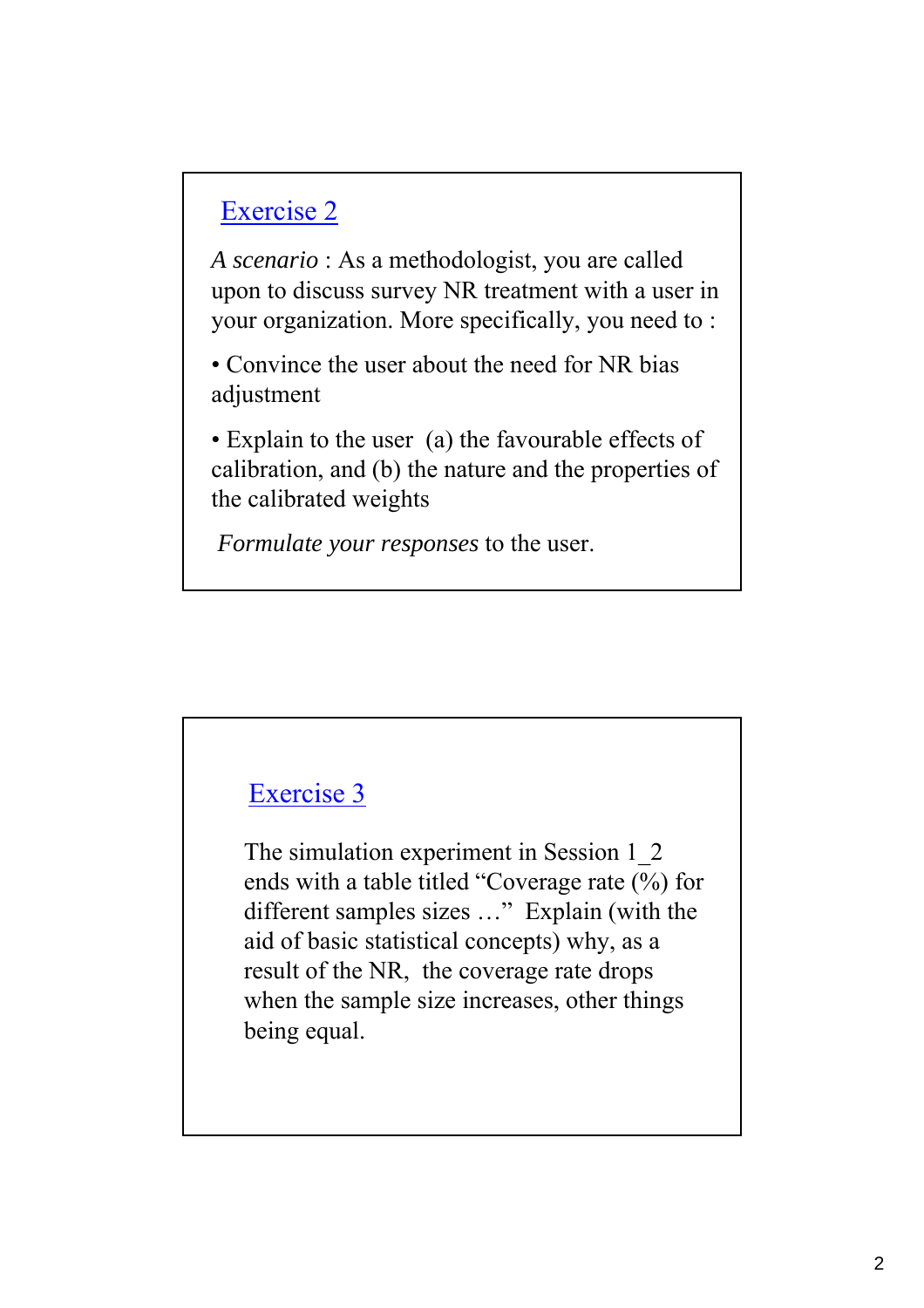The simplest auxiliary vector

$$
\mathbf{x}_k = \mathbf{x}_k^* = 1
$$

Show that the calibrated weights are

$$
w_k = d_k \frac{N}{\sum_r d_k}
$$

Consequence for SI sampling : *m N m n n N*  $w_k = \frac{N}{l} \frac{n}{l} =$ 

 $m =$  number of respondents

See Session 1\_8

#### ∑ = = *P p*  $Y_{PWA} = \sum N_p \bar{y}_{r_p; d}$ 1  $\hat{Y}_{PWA} = \sum N_p \bar{y}_{r_p};$ Start from the general formula for the calibrated weights. Take  $\mathbf{x}_k = \mathbf{x}_k^* = \boldsymbol{\gamma}_k$ Show that the weights are  $w_k = d_k N_p / \sum_{r_p} d_k$ for  $k$  in group  $p$ , so that the estimator becomes See Session 1\_8 Exercise 5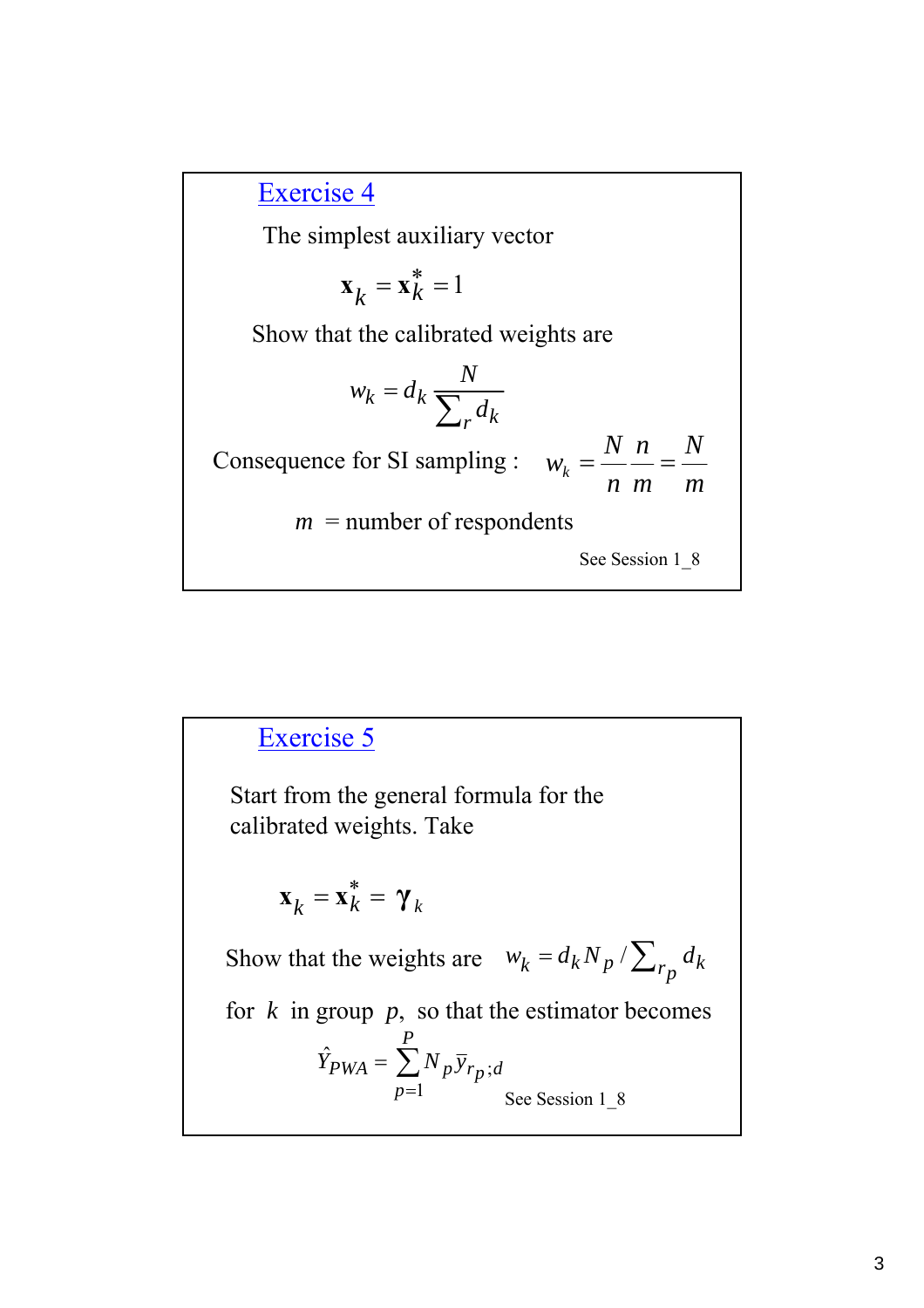Start from the general formula for the calibrated weights. Take

$$
\mathbf{x}_k = \mathbf{x}_k^\circ = \mathbf{Y}_k
$$

Show that the weights are

$$
w_k = d_k (\sum\nolimits_{s_p} d_k) / (\sum\nolimits_{r_p} d_k)
$$

for  $k$  in group  $p$ .

For SI sampling : 
$$
w_k = \frac{N}{n} \frac{n_p}{m_p}
$$

See Session 1\_8

# Consider the weights  $w_k = d_k v_k$ where  $v_k = 1 + \lambda'_r \mathbf{z}_k$  $\lambda'_r = (\mathbf{X} - \sum_r d_k \mathbf{x}_k)' (\sum_r d_k \mathbf{z}_k \mathbf{x}'_k)^{-1}$ where  $z_k$  is an *instrument vector*  $\sum_{r} w_k \mathbf{x}_k = \sum_{l} \mathbf{x}_k$ Show that, for any  $z_k$ , these weights satisfy the calibration equation See Session 1\_7 Exercise 7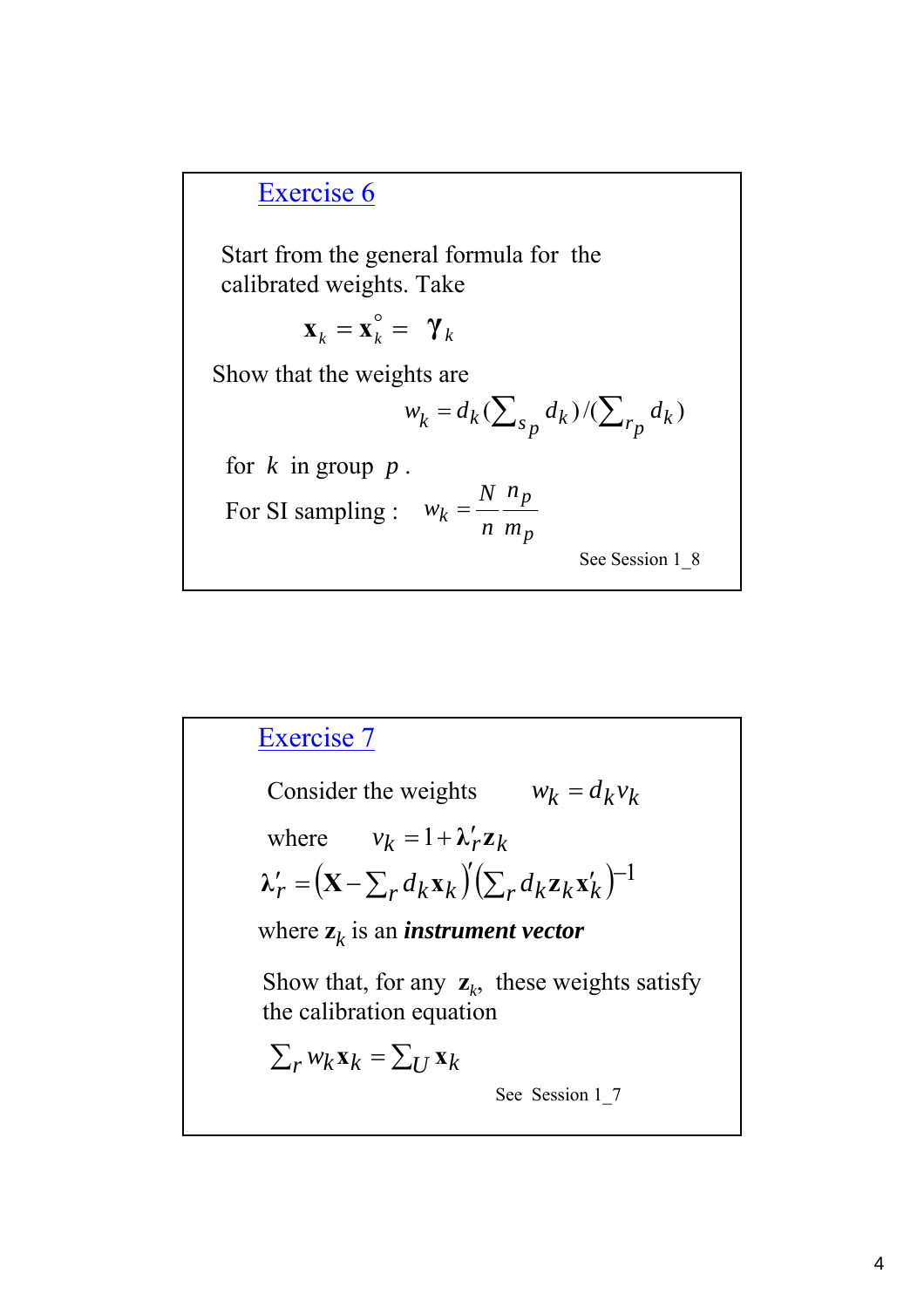